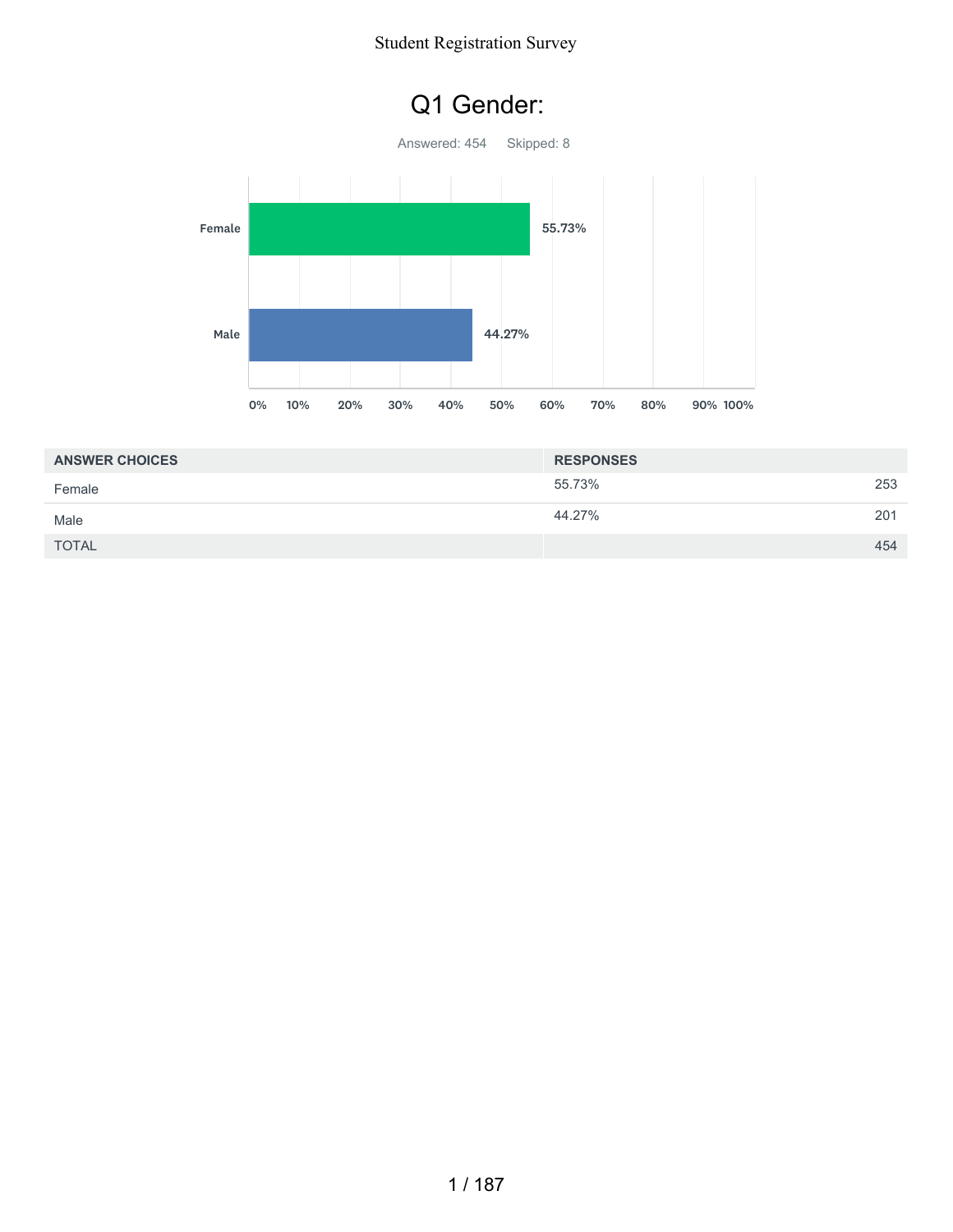

| <b>ANSWER CHOICES</b>  | <b>RESPONSES</b> |     |
|------------------------|------------------|-----|
| <b>Chuuk Campus</b>    | 26.39%           | 119 |
| Kosrae Campus          | 9.98%            | 45  |
| <b>National Campus</b> | 33.04%           | 149 |
| Pohnpei Campus         | 14.86%           | 67  |
| Yap Campus             | 15.74%           | 71  |
| <b>TOTAL</b>           |                  | 451 |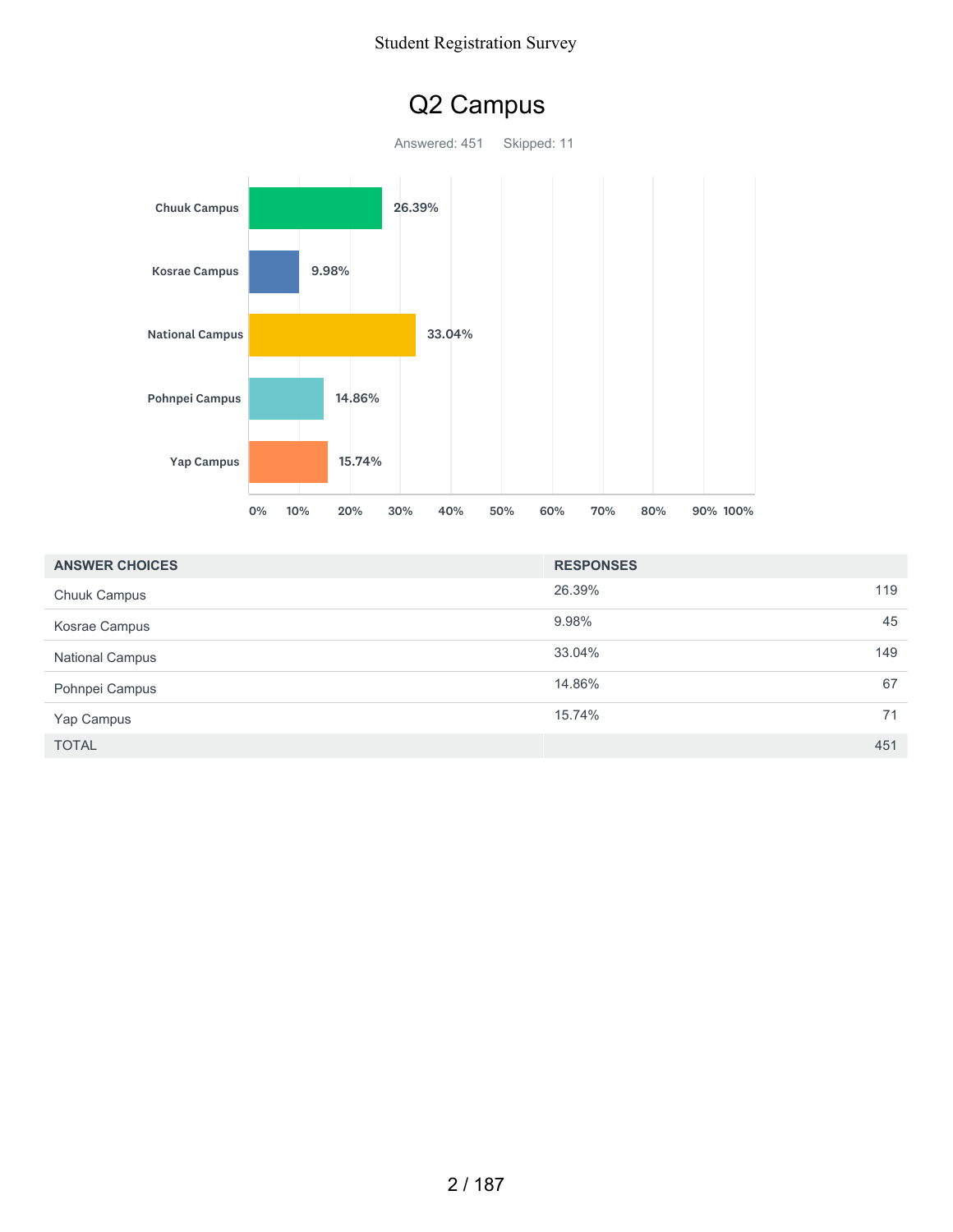### Q3 Classification:

Answered: 435 Skipped: 27



| <b>ANSWER CHOICES</b> | <b>RESPONSES</b> |                |
|-----------------------|------------------|----------------|
| Freshmen              | 45.06%           | 196            |
| Sophomore             | 43.91%           | 191            |
| 3rd Year              | 9.43%            | 41             |
| 4th Year              | 1.61%            | $\overline{7}$ |
| <b>TOTAL</b>          |                  | 435            |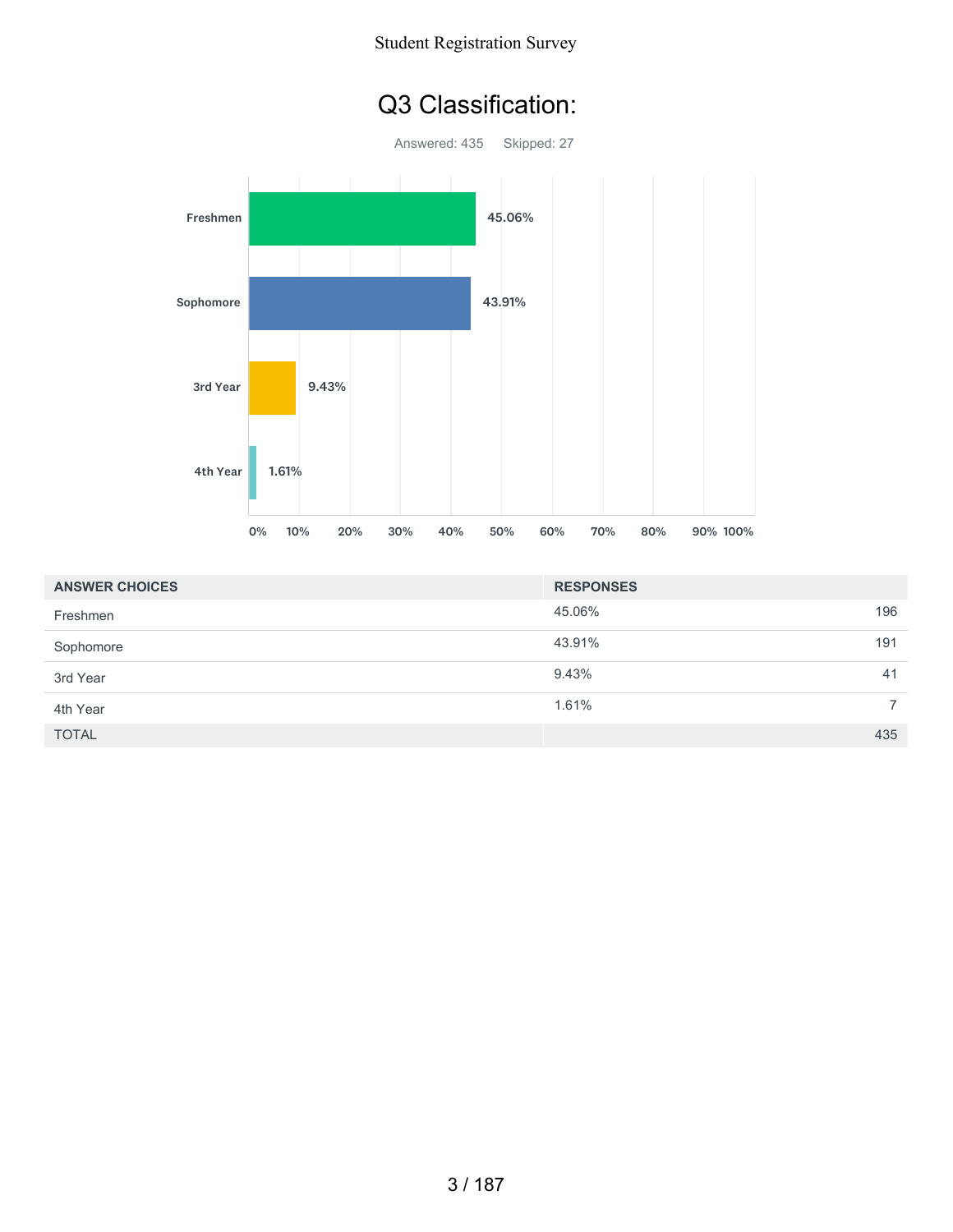## Q4 Registration Status:



| <b>ANSWER CHOICES</b> | <b>RESPONSES</b> |                |
|-----------------------|------------------|----------------|
| <b>New</b>            | 30.56%           | 136            |
| Continuing            | 61.57%           | 274            |
| Transfer              | 1.57%            | $\overline{ }$ |
| Returning             | 6.29%            | 28             |
| <b>TOTAL</b>          |                  | 445            |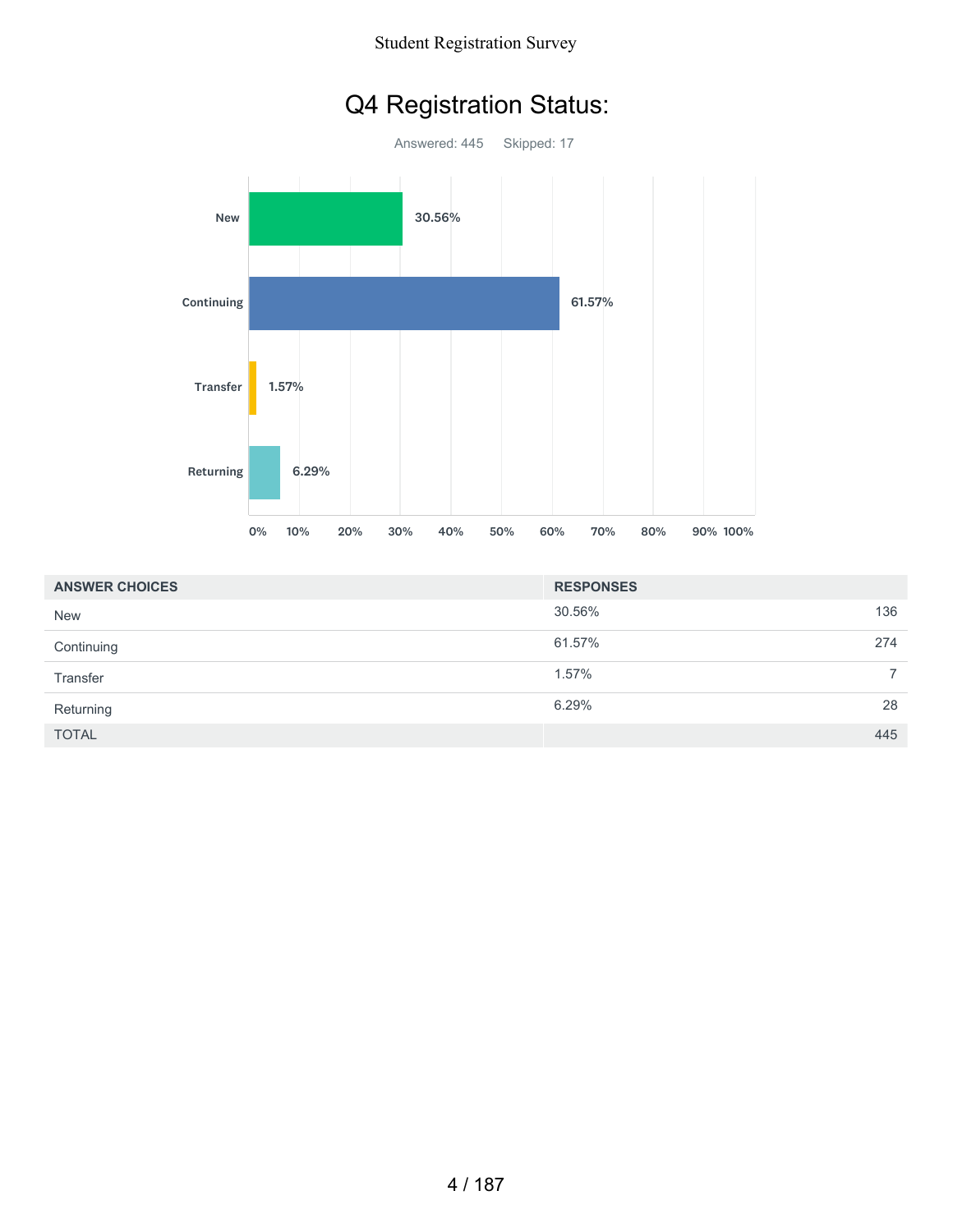# Q5 State of Origin:

Answered: 449 Skipped: 13 Chuuk Kosrae Pohnpei 28.95%  $28.95\%$ 12.03% 12.03% 12.03% 12.03% 38.75% 38.75%<br>19.82%



| <b>ANSWER CHOICES</b>  |                               | <b>RESPONSES</b> |                   |
|------------------------|-------------------------------|------------------|-------------------|
| Chuuk                  |                               | 28.95%           | 130               |
| Kosrae                 |                               | 12.03%           | 54                |
| Pohnpei                |                               | 38.75%           | 174               |
| Yap                    |                               | 19.82%           | 89                |
| Other (please specify) |                               | 0.45%            | 2                 |
| <b>TOTAL</b>           |                               |                  | 449               |
|                        |                               |                  |                   |
| #                      | <b>OTHER (PLEASE SPECIFY)</b> |                  | <b>DATE</b>       |
|                        | marshall                      |                  | 10/8/2017 6:21 PM |

2 guam 8/13/2017 7:05 PM

| 5/187 |  |  |
|-------|--|--|
|-------|--|--|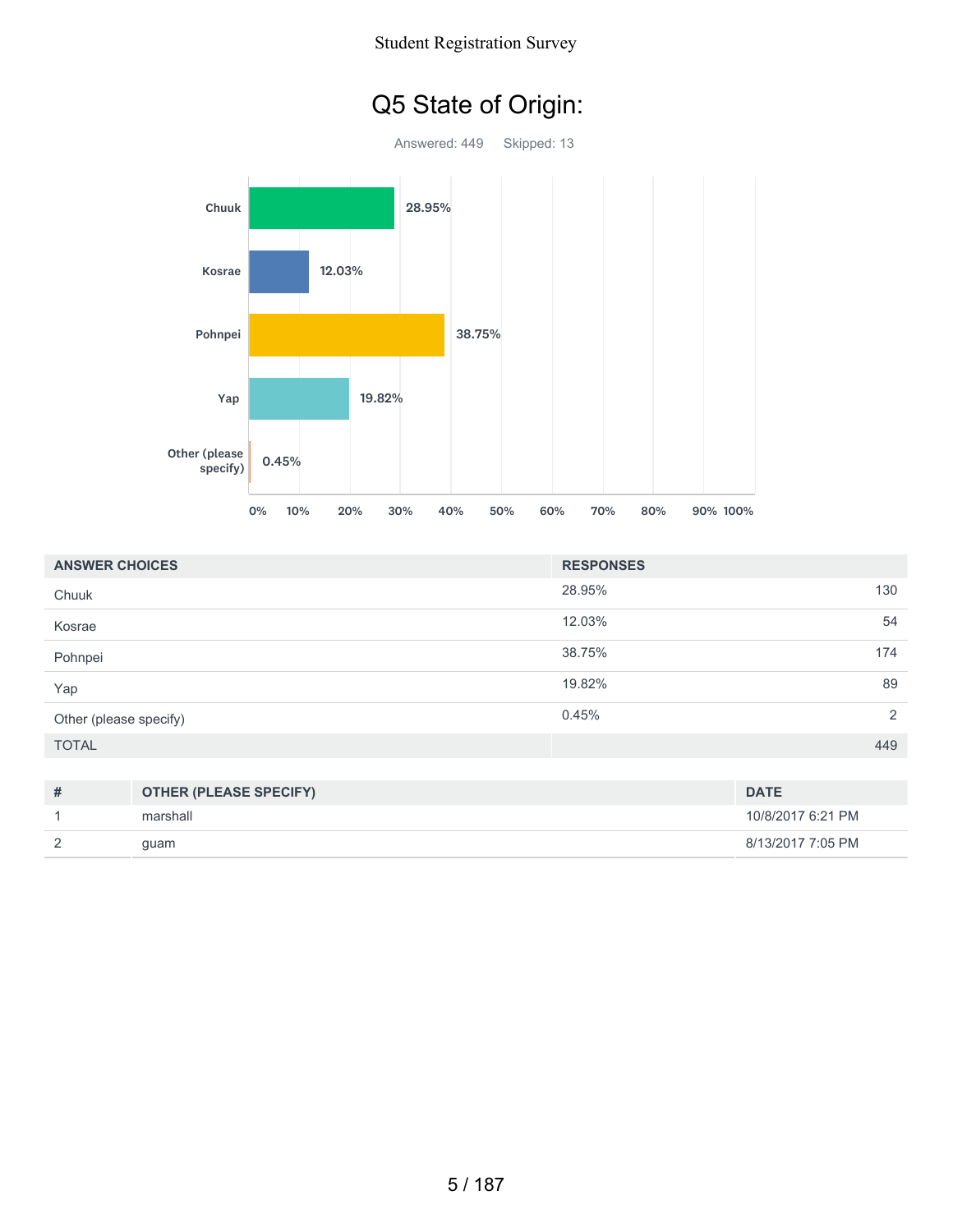

# Q6 Please indicate your residential status:

| <b>ANSWER CHOICES</b>                         | <b>RESPONSES</b> |     |
|-----------------------------------------------|------------------|-----|
| Staying with family/relative(s)/guardian(s)   | 91.48%           | 408 |
| Staying in the Residence Hall (COM-FSM Dorms) | 6.50%            | 29  |
| Staying in a rented house/apartment           | $2.02\%$         | 9   |
| <b>TOTAL</b>                                  |                  | 446 |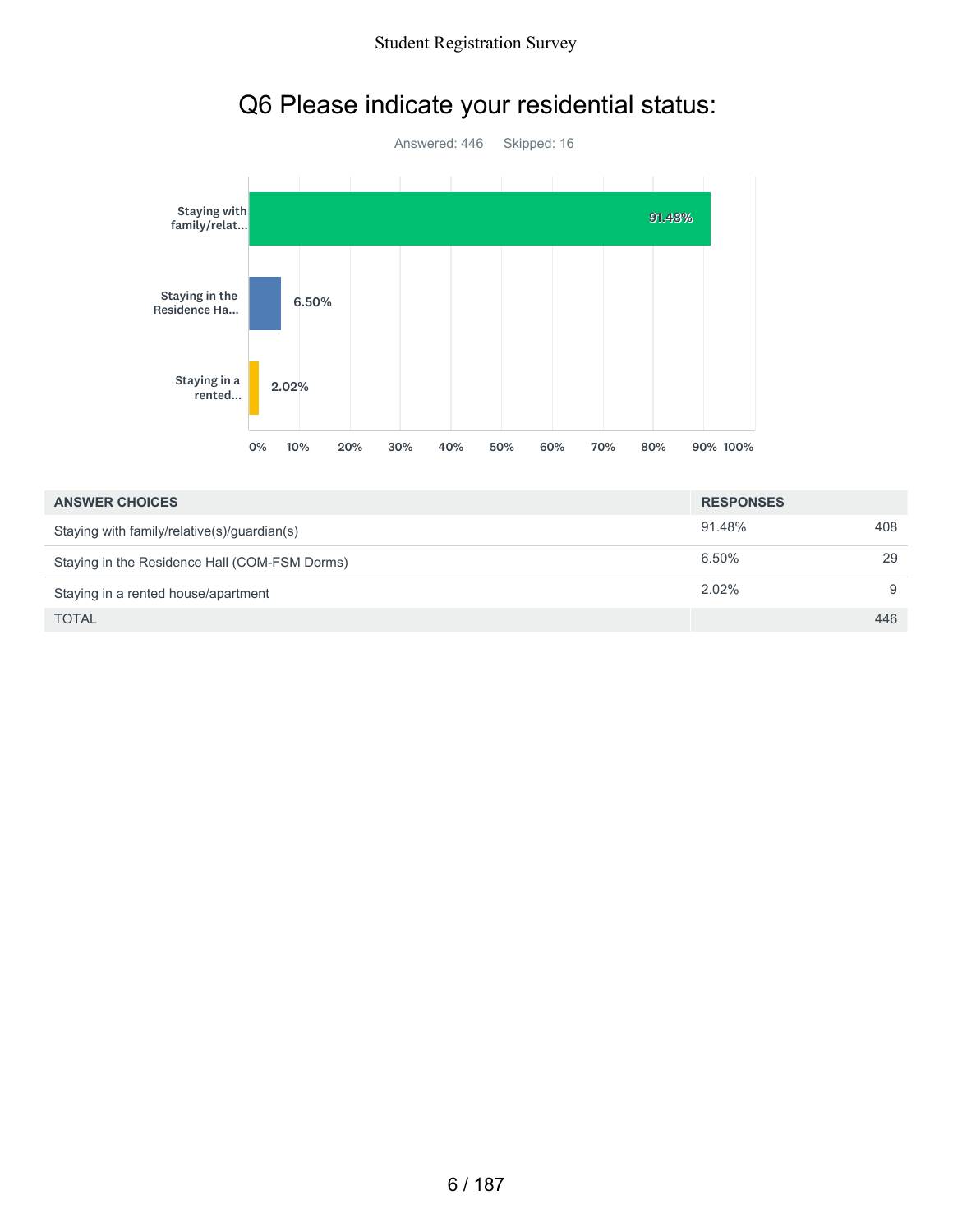

## Q7 Please indicate your degree type:

| <b>ANSWER CHOICES</b>                       | <b>RESPONSES</b> |     |
|---------------------------------------------|------------------|-----|
| Associate of Arts (AA)                      | 34.58%           | 157 |
| Associate of Science (AS)                   | 27.75%           | 126 |
| Associate of Applied Science (AAS)          | 3.08%            | 14  |
| Certificate of Achievement (CA)             | 24.45%           | 111 |
| Third Year Certificate of Achievement (TYC) | 4.63%            | 21  |
| Undecided                                   | 4.19%            | 19  |
| Other (please specify)                      | 1.32%            | 6   |
| <b>TOTAL</b>                                |                  | 454 |

| # | <b>OTHER (PLEASE SPECIFY)</b>            | <b>DATE</b>       |
|---|------------------------------------------|-------------------|
|   | ACE                                      | 9/15/2017 9:26 AM |
|   | ACE                                      | 9/15/2017 8:58 AM |
|   | left blank                               | 9/13/2017 4:44 PM |
| 4 | left blank                               | 9/12/2017 4:59 PM |
| 5 | Not yet decided                          | 8/15/2017 9:47 PM |
| 6 | Bachelor of Arts in Elementary Education | 8/15/2017 8:48 PM |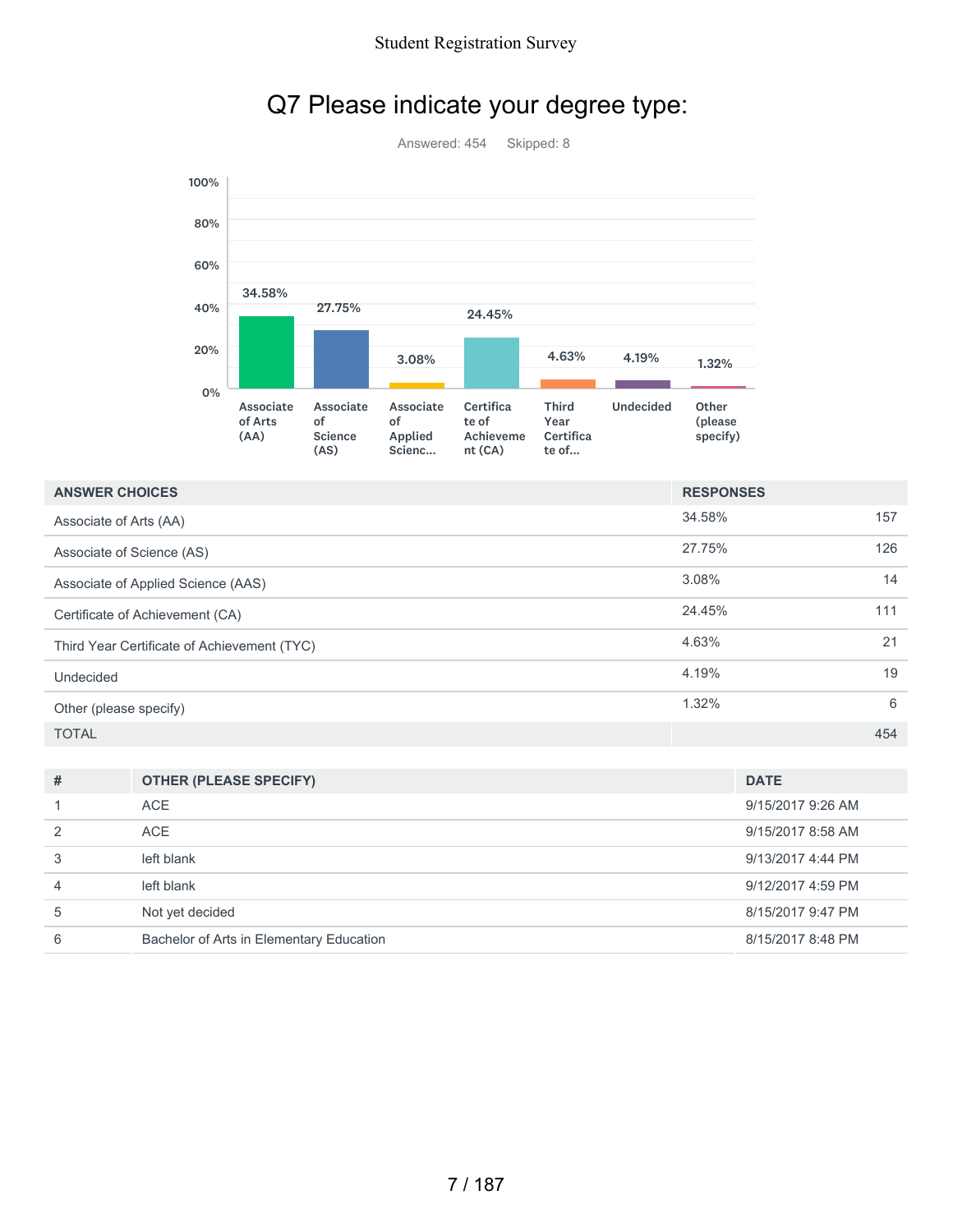

| Q8 Please indicate your major: |  |  |  |
|--------------------------------|--|--|--|
|--------------------------------|--|--|--|

| <b>ANSWER CHOICES</b>                                    | <b>RESPONSES</b> |     |
|----------------------------------------------------------|------------------|-----|
| Liberal Arts                                             | 25.49%           | 39  |
| Liberal Arts/Health Career Opportunity Program (LA/HCOP) | 3.27%            | 5   |
| Health Career Opportunity Program (HCOP)                 | 9.15%            | 14  |
| Pre-Teacher Preparation                                  | 50.98%           | 78  |
| Micronesian Studies                                      | $11.11\%$        | 17  |
| <b>TOTAL</b>                                             |                  | 153 |
|                                                          |                  |     |

| # | <b>OTHER (PLEASE SPECIFY)</b>      | <b>DATE</b>        |
|---|------------------------------------|--------------------|
|   | <b>Computer Information System</b> | 9/15/2017 11:01 AM |
| 2 | computer information               | 8/31/2017 1:43 PM  |
|   | Liberal Arts                       | 8/18/2017 4:46 PM  |
| 4 | bussiness ad                       | 8/14/2017 12:49 PM |
|   | liberal arts                       | 8/11/2017 12:54 PM |
|   |                                    |                    |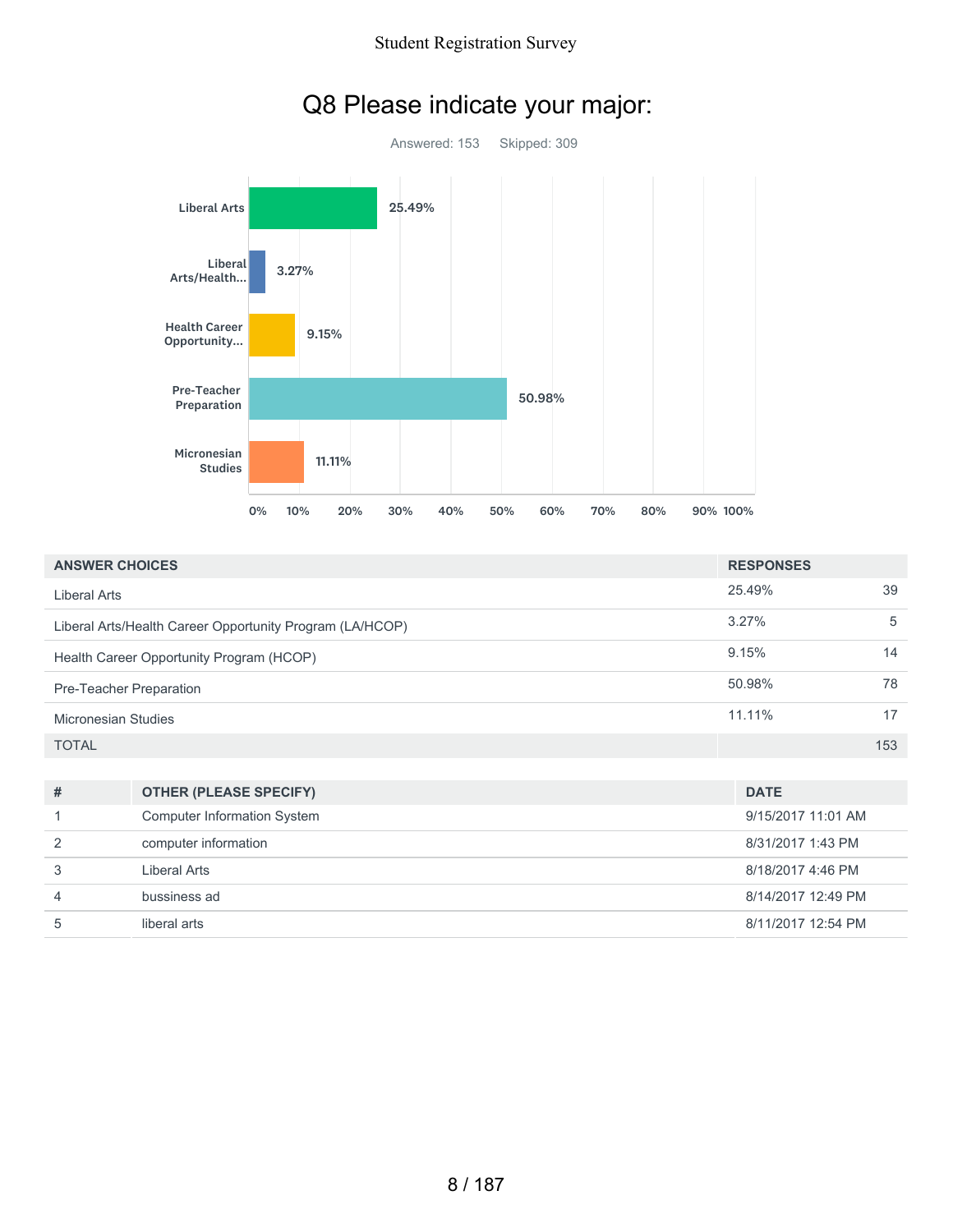

## Q9 Please indicate your major:

| <b>ANSWER CHOICES</b>                               | <b>RESPONSES</b> |     |
|-----------------------------------------------------|------------------|-----|
| Agriculture and Natural Resources Management (ANRM) | 8.33%            | 10  |
| <b>Business Administration</b>                      | 34.17%           | 41  |
| Computer Information System (CIS)                   | 14.17%           | 17  |
| Hospitality and Tourism Management (HTM)            | 10.00%           | 12  |
| Marine Science                                      | 7.50%            | 9   |
| <b>Public Health</b>                                | 8.33%            | 10  |
| Nursing                                             | 17.50%           | 21  |
| <b>TOTAL</b>                                        |                  | 120 |

| #             | <b>OTHER (PLEASE SPECIFY)</b> | <b>DATE</b>        |
|---------------|-------------------------------|--------------------|
|               | Micronesian Studies           | 10/1/2017 12:05 AM |
| $\mathcal{P}$ | Micronesian Studies           | 9/27/2017 1:26 PM  |
| 3             | Education                     | 9/15/2017 3:56 PM  |
| 4             | left blank                    | 9/12/2017 4:15 PM  |
| 5             | teacher preparation           | 8/22/2017 1:08 PM  |
| 6             | <b>DDFT</b>                   | 8/11/2017 11:05 AM |
|               |                               |                    |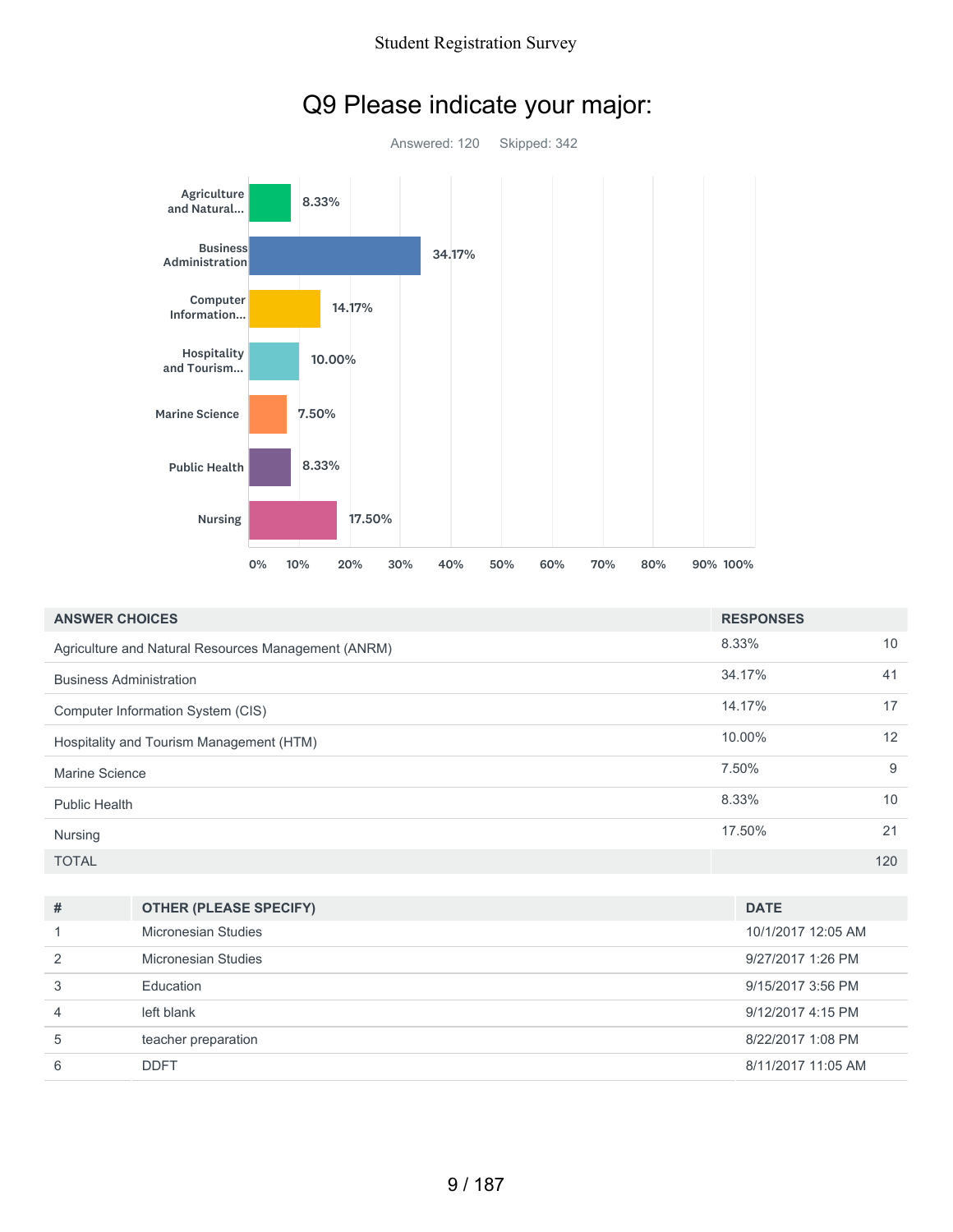

## Q10 Please indicate your major:

| <b>ANSWER CHOICES</b>                | <b>RESPONSES</b> |    |
|--------------------------------------|------------------|----|
| <b>Building Technology</b>           | 7.14%            |    |
| <b>Electronic Technology</b>         | 21.43%           | 3  |
| <b>Telecommunications Technology</b> | 71.43%           | 10 |
| <b>TOTAL</b>                         |                  | 14 |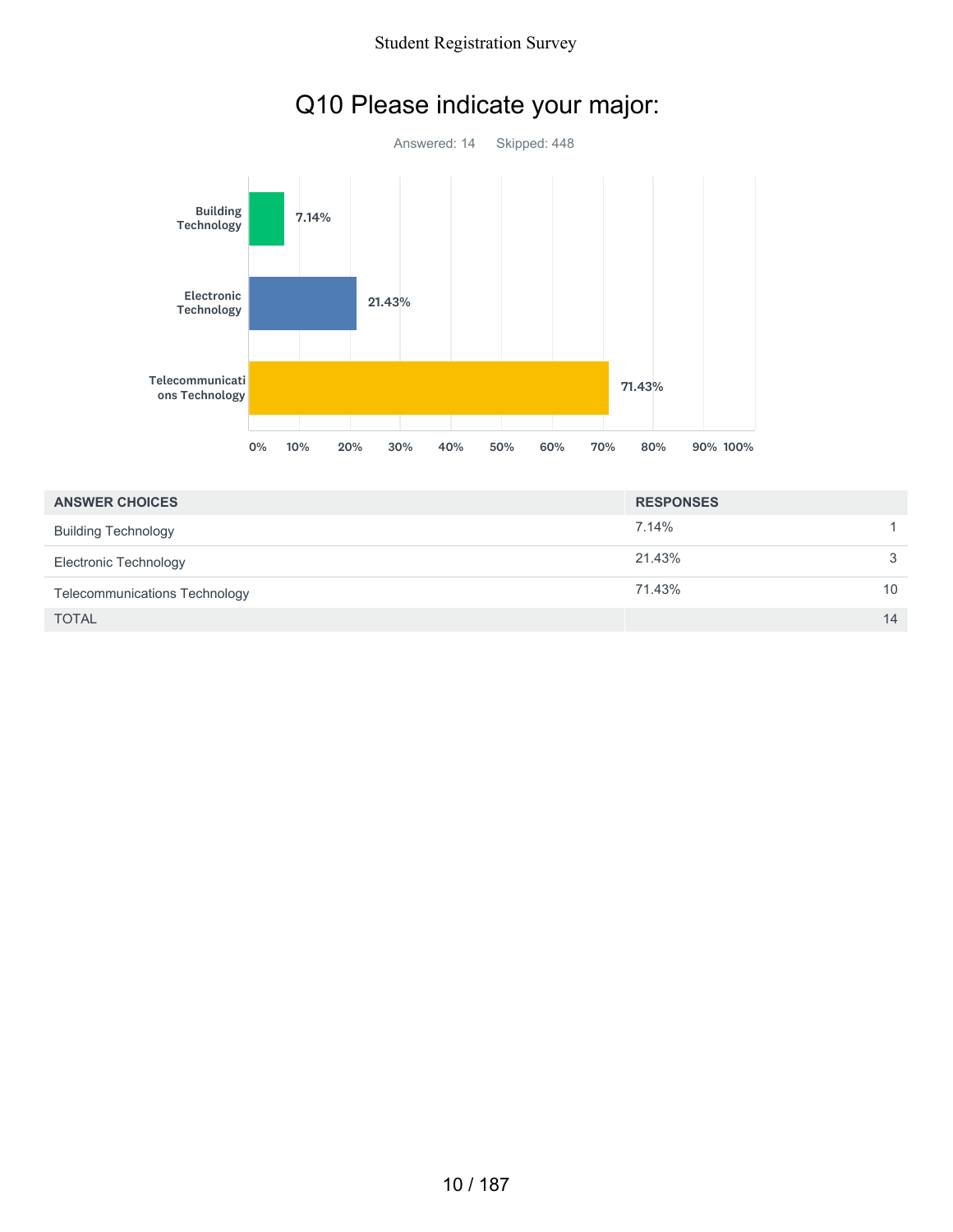

### Q11 Please indicate your major:

| <b>ANSWER CHOICES</b>                 | <b>RESPONSES</b> |          |
|---------------------------------------|------------------|----------|
| Agriculture and Food Technology (AFT) | 15.60%           | 17       |
| Bookkeeping                           | 20.18%           | 22       |
| <b>Building Maintenance</b>           | $0.00\%$         | $\Omega$ |
| Cabinet/Furniture Making              | $0.00\%$         | $\Omega$ |
| Carpentry                             | $0.00\%$         | $\Omega$ |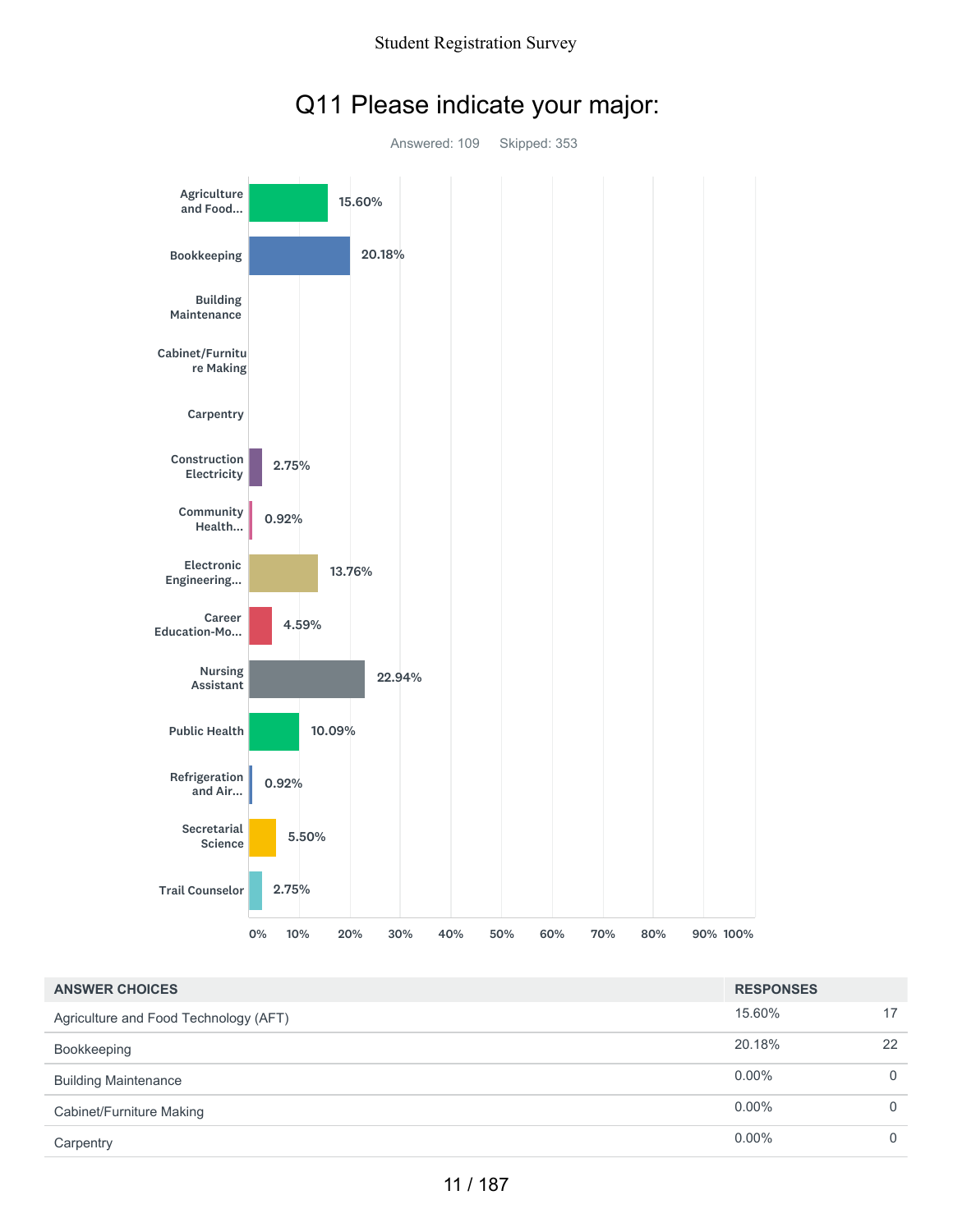| <b>Construction Electricity</b>                            | 2.75%  | 3   |
|------------------------------------------------------------|--------|-----|
| Community Health Science-Health Assistant Training Program | 0.92%  |     |
| <b>Electronic Engineering Technology</b>                   | 13.76% | 15  |
| Career Education-Motor Vehicle Maintenance                 | 4.59%  | 5   |
| <b>Nursing Assistant</b>                                   | 22.94% | 25  |
| <b>Public Health</b>                                       | 10.09% | 11  |
| Refrigeration and Air Conditioning                         | 0.92%  |     |
| Secretarial Science                                        | 5.50%  | 6   |
| <b>Trail Counselor</b>                                     | 2.75%  | 3   |
| <b>TOTAL</b>                                               |        | 109 |
|                                                            |        |     |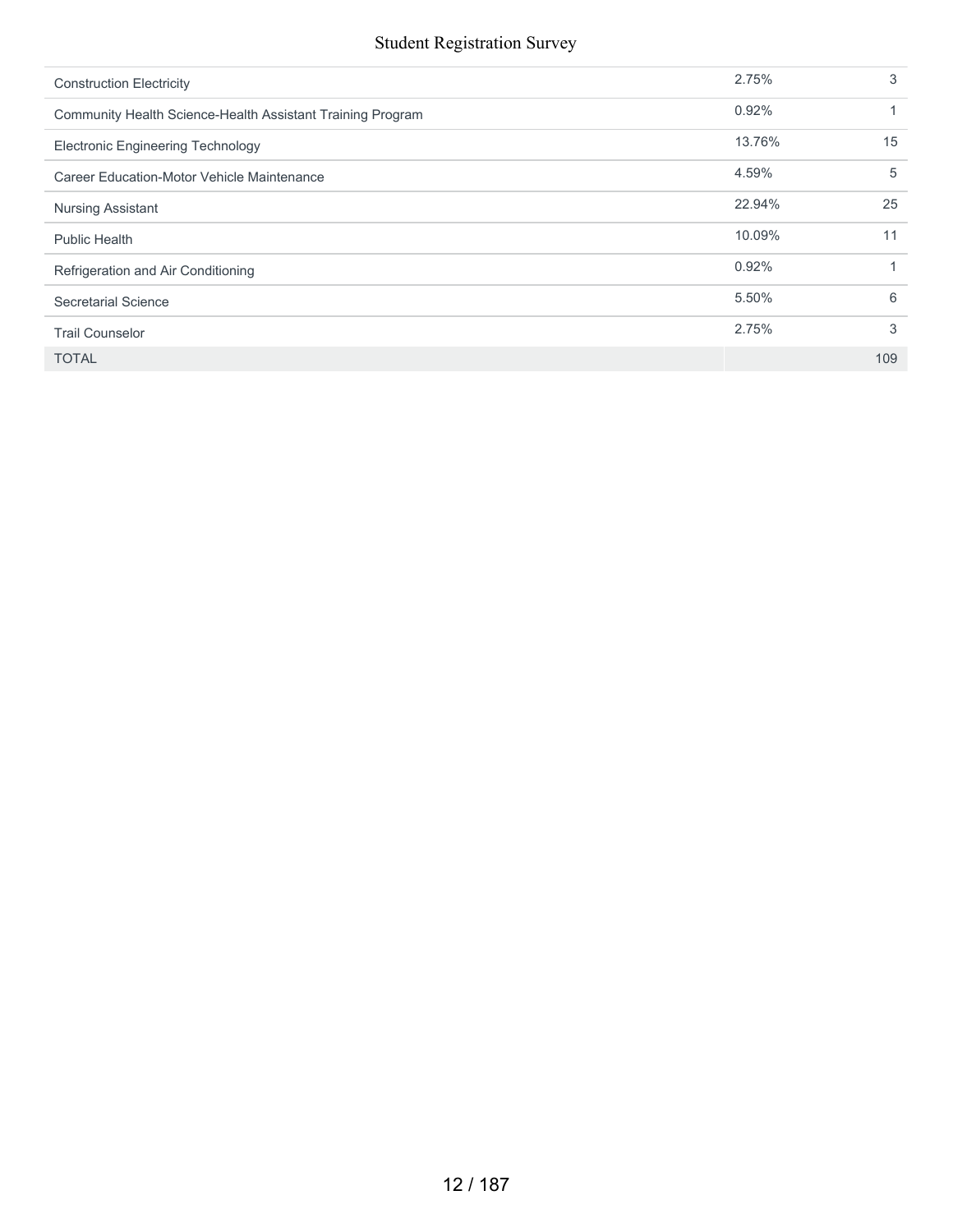

| Q12 Please indicate your major: |  |  |  |
|---------------------------------|--|--|--|
|---------------------------------|--|--|--|

| <b>ANSWER CHOICES</b>                 | <b>RESPONSES</b> |               |
|---------------------------------------|------------------|---------------|
| Accounting                            | 9.52%            | $\mathcal{P}$ |
| <b>General Business</b>               | 4.76%            |               |
| Specialist in Public Health           | 14.29%           | 3             |
| <b>Teacher Preparation-Elementary</b> | 71.43%           | 15            |
| <b>TOTAL</b>                          |                  | 21            |
|                                       |                  |               |

| # | <b>OTHER (PLEASE SPECIFY)</b> | <b>DATE</b>        |
|---|-------------------------------|--------------------|
|   | Micronesian Studies           | 10/1/2017 12:06 AM |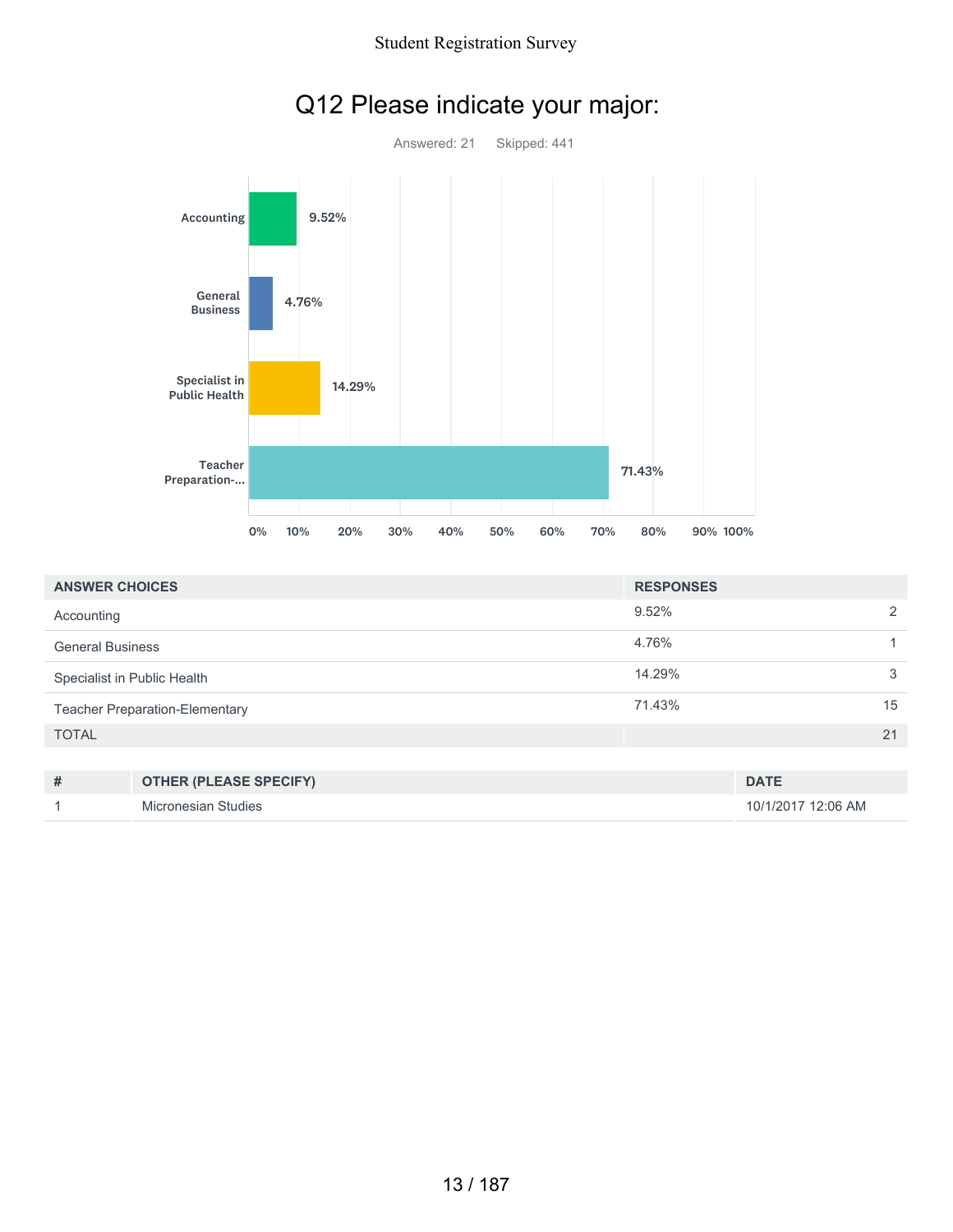# Q13 Hours set for the registration.



| <b>ANSWER CHOICES</b>  | <b>AVERAGE NUMBER</b> | <b>TOTAL NUMBER</b> | <b>RESPONSES</b> |
|------------------------|-----------------------|---------------------|------------------|
|                        |                       | 2.919               | 402              |
| Total Respondents: 402 |                       |                     |                  |

| #              |                | <b>DATE</b>         |
|----------------|----------------|---------------------|
| 1              | 10             | 10/31/2017 10:18 AM |
| 2              | 10             | 10/29/2017 11:50 PM |
| 3              | 10             | 10/27/2017 3:43 PM  |
| $\overline{4}$ | 9              | 10/27/2017 12:42 PM |
| 5              | 10             | 10/26/2017 10:56 AM |
| 6              | 5              | 10/25/2017 1:30 AM  |
| $\overline{7}$ | 5              | 10/23/2017 10:47 AM |
| 8              | 8              | 10/20/2017 7:46 AM  |
| 9              | 10             | 10/18/2017 3:33 PM  |
| 10             | 10             | 10/18/2017 1:03 PM  |
| 11             | 10             | 10/16/2017 1:37 PM  |
| 12             | $\overline{7}$ | 10/16/2017 1:32 AM  |
| 13             | 5              | 10/16/2017 1:17 AM  |
| 14             | 9              | 10/13/2017 12:31 PM |
| 15             | 5              | 10/13/2017 11:46 AM |
| 16             | 2              | 10/12/2017 3:05 PM  |
| 17             | $\mathbf{1}$   | 10/10/2017 1:25 PM  |
| 18             | 10             | 10/10/2017 12:23 PM |
| 19             | 10             | 10/9/2017 4:26 PM   |
| 20             | 10             | 10/9/2017 4:17 PM   |
| 21             | $\overline{7}$ | 10/9/2017 10:43 AM  |
| 22             | 10             | 10/9/2017 10:41 AM  |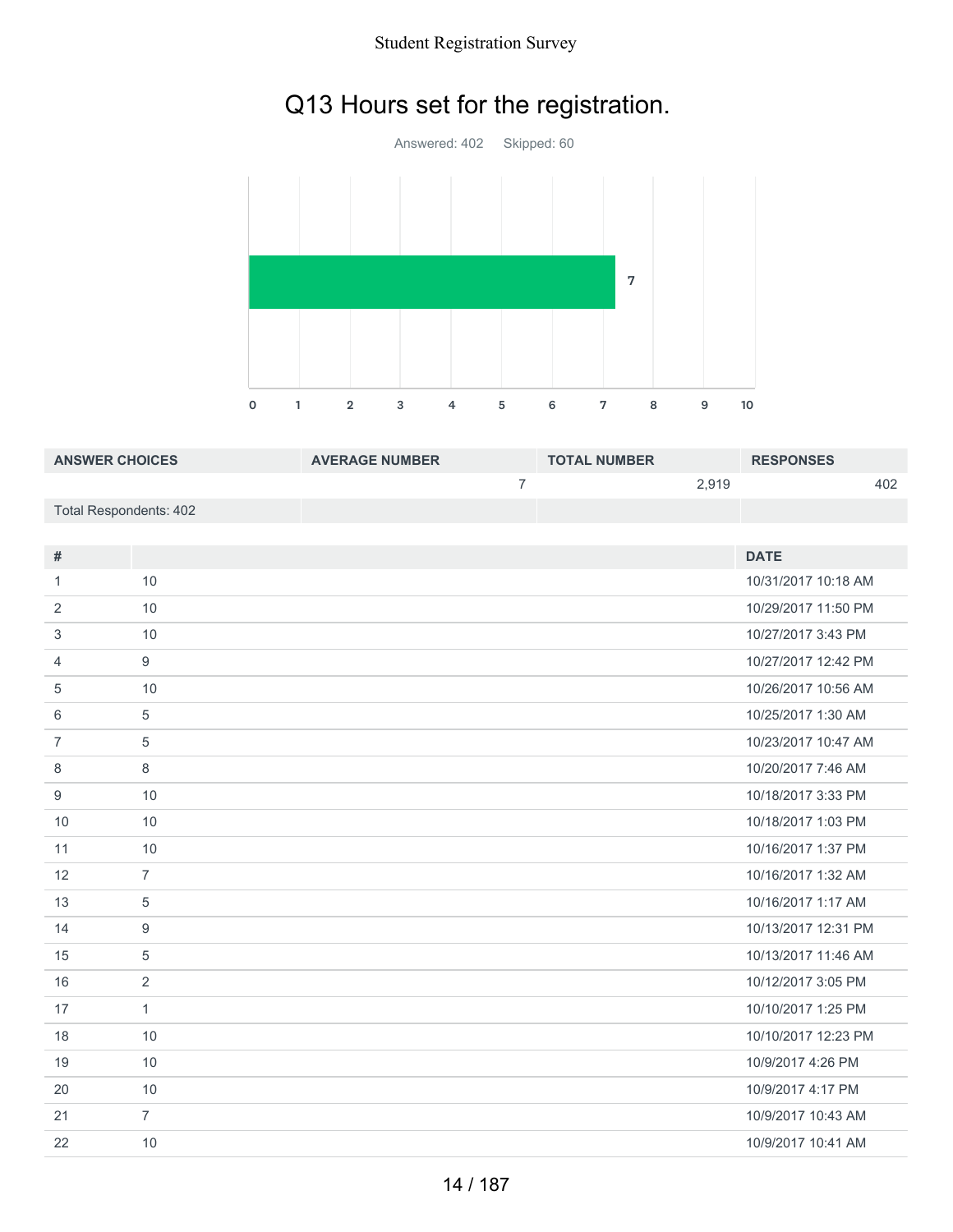|    | <b>Student Registration Survey</b> |                    |
|----|------------------------------------|--------------------|
| 23 | $\mathbf{1}$                       | 10/8/2017 6:23 PM  |
| 24 | 3                                  | 10/6/2017 1:05 PM  |
| 25 | 10                                 | 10/5/2017 3:36 PM  |
| 26 | 9                                  | 10/5/2017 11:25 AM |
| 27 | 10                                 | 10/2/2017 12:24 PM |
| 28 | 10                                 | 10/2/2017 8:53 AM  |
| 29 | 5                                  | 10/1/2017 12:08 AM |
| 30 | 10                                 | 9/27/2017 2:33 PM  |
| 31 | 5                                  | 9/27/2017 1:29 PM  |
| 32 | 8                                  | 9/20/2017 3:10 PM  |
| 33 | $\overline{7}$                     | 9/18/2017 12:14 PM |
| 34 | $\mathbf{1}$                       | 9/15/2017 4:17 PM  |
| 35 | 10                                 | 9/15/2017 4:06 PM  |
| 36 | 10                                 | 9/15/2017 1:44 PM  |
| 37 | $\mathbf 0$                        | 9/15/2017 1:32 PM  |
| 38 | 10                                 | 9/15/2017 1:21 PM  |
| 39 | 10                                 | 9/15/2017 1:14 PM  |
| 40 | 5                                  | 9/15/2017 1:06 PM  |
| 41 | $\mathbf 0$                        | 9/15/2017 1:02 PM  |
| 42 | 8                                  | 9/15/2017 11:06 AM |
| 43 | 9                                  | 9/15/2017 10:55 AM |
| 44 | 9                                  | 9/15/2017 10:53 AM |
| 45 | 8                                  | 9/15/2017 10:41 AM |
| 46 | 10                                 | 9/15/2017 10:39 AM |
| 47 | 10                                 | 9/15/2017 10:37 AM |
| 48 | 0                                  | 9/15/2017 10:35 AM |
| 49 | 10                                 | 9/15/2017 10:23 AM |
| 50 | 10                                 | 9/15/2017 10:21 AM |
| 51 | 10                                 | 9/15/2017 10:19 AM |
| 52 | 10                                 | 9/15/2017 10:17 AM |
| 53 | 10                                 | 9/15/2017 10:14 AM |
| 54 | 5                                  | 9/15/2017 10:12 AM |
| 55 | 6                                  | 9/15/2017 10:10 AM |
| 56 | 8                                  | 9/15/2017 10:08 AM |
| 57 | 1                                  | 9/15/2017 10:05 AM |
| 58 | 10                                 | 9/15/2017 10:03 AM |
| 59 | 10                                 | 9/15/2017 10:01 AM |
| 60 | 2                                  | 9/15/2017 9:59 AM  |
| 61 | 5                                  | 9/15/2017 9:57 AM  |
| 62 | 3                                  | 9/15/2017 9:55 AM  |
| 63 | $\mathbf{1}$                       | 9/15/2017 9:53 AM  |
|    | 15 / 187                           |                    |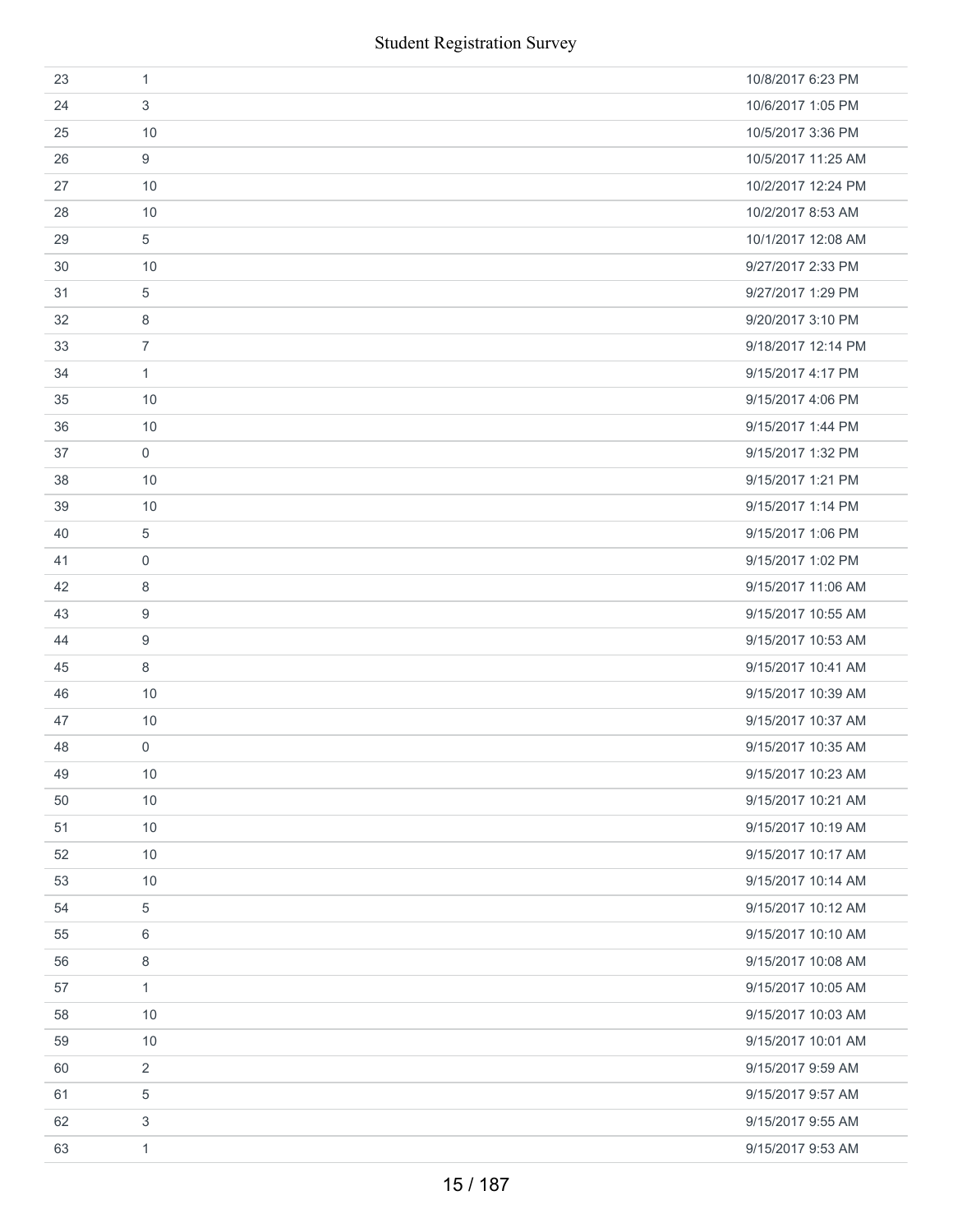|     | <b>Student Registration Survey</b> |                   |
|-----|------------------------------------|-------------------|
| 64  | 6                                  | 9/15/2017 9:50 AM |
| 65  | 3                                  | 9/15/2017 9:45 AM |
| 66  | 9                                  | 9/15/2017 9:38 AM |
| 67  | 9                                  | 9/15/2017 9:36 AM |
| 68  | 10                                 | 9/15/2017 9:32 AM |
| 69  | $\mathbf{1}$                       | 9/15/2017 9:31 AM |
| 70  | $\mathbf{1}$                       | 9/15/2017 9:29 AM |
| 71  | 2                                  | 9/15/2017 9:27 AM |
| 72  | 10                                 | 9/15/2017 9:24 AM |
| 73  | 10                                 | 9/15/2017 9:21 AM |
| 74  | 10                                 | 9/15/2017 9:14 AM |
| 75  | $\overline{4}$                     | 9/15/2017 9:12 AM |
| 76  | 10                                 | 9/15/2017 9:10 AM |
| 77  | 8                                  | 9/15/2017 9:08 AM |
| 78  | 10                                 | 9/15/2017 9:07 AM |
| 79  | 10                                 | 9/15/2017 9:05 AM |
| 80  | 8                                  | 9/15/2017 9:02 AM |
| 81  | 5                                  | 9/15/2017 9:00 AM |
| 82  | $\mathbf{1}$                       | 9/15/2017 8:59 AM |
| 83  | 5                                  | 9/15/2017 8:57 AM |
| 84  | 10                                 | 9/15/2017 8:54 AM |
| 85  | 10                                 | 9/15/2017 8:52 AM |
| 86  | 10                                 | 9/15/2017 8:48 AM |
| 87  | 6                                  | 9/15/2017 8:42 AM |
| 88  | 10                                 | 9/15/2017 8:40 AM |
| 89  | $\overline{7}$                     | 9/15/2017 8:38 AM |
| 90  | $10$                               | 9/15/2017 8:36 AM |
| 91  | 10                                 | 9/15/2017 8:34 AM |
| 92  | 5                                  | 9/15/2017 8:32 AM |
| 93  | $\overline{2}$                     | 9/15/2017 8:30 AM |
| 94  | 10                                 | 9/14/2017 6:40 PM |
| 95  | $\mathbf{1}$                       | 9/14/2017 6:38 PM |
| 96  | 10                                 | 9/14/2017 6:34 PM |
| 97  | 6                                  | 9/14/2017 6:31 PM |
| 98  | 0                                  | 9/14/2017 6:29 PM |
| 99  | 2                                  | 9/14/2017 6:27 PM |
| 100 | $10$                               | 9/14/2017 6:25 PM |
| 101 | $\mathbf{1}$                       | 9/14/2017 6:23 PM |
| 102 | 5                                  | 9/14/2017 6:21 PM |
| 103 | 8                                  | 9/14/2017 6:19 PM |
| 104 | $\mathbf{1}$                       | 9/14/2017 6:17 PM |
|     | 16 / 187                           |                   |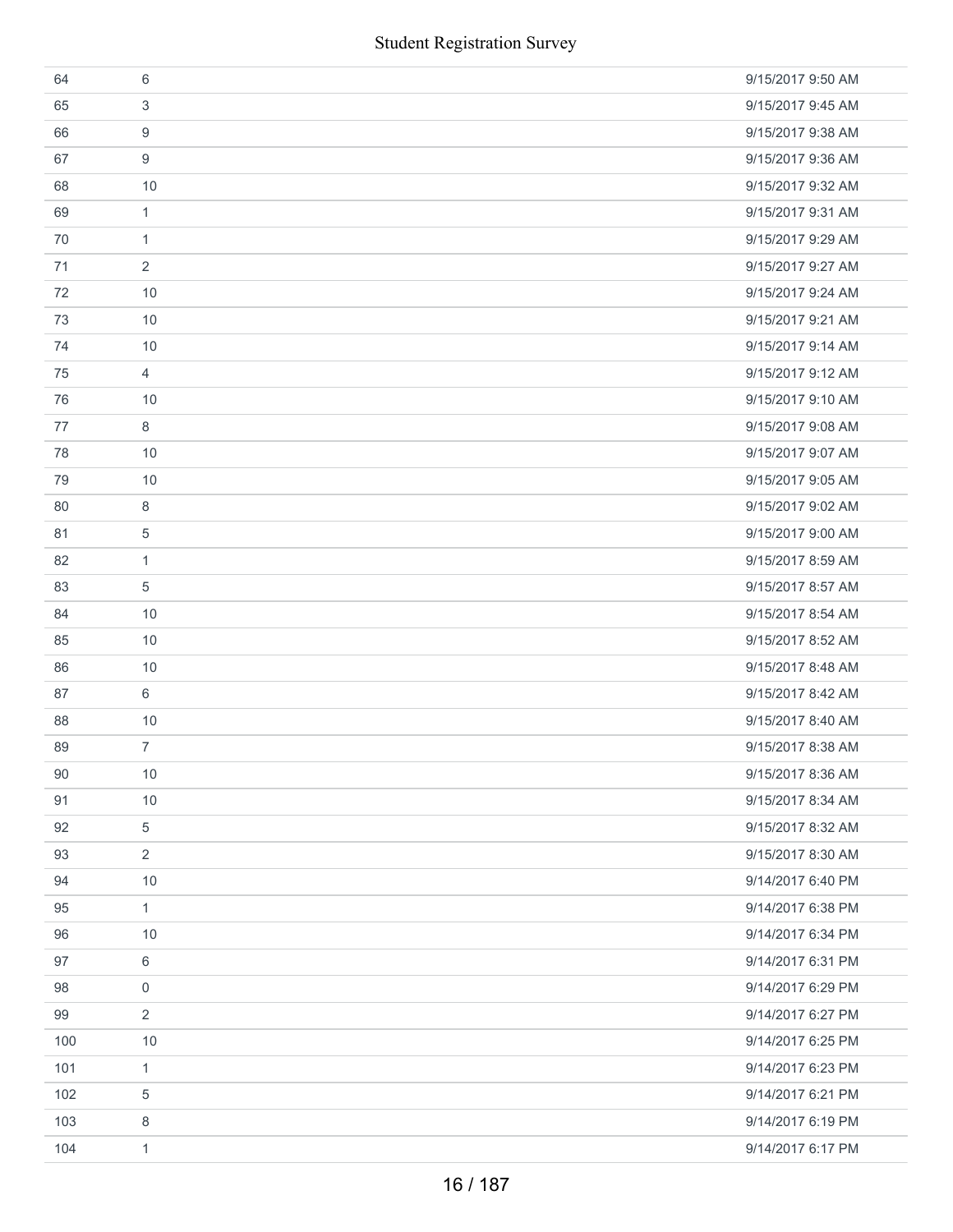|     | <b>Student Registration Survey</b> |                   |
|-----|------------------------------------|-------------------|
| 105 | 10                                 | 9/14/2017 6:15 PM |
| 106 | 10                                 | 9/14/2017 6:13 PM |
| 107 | $\mathfrak{S}$                     | 9/14/2017 6:11 PM |
| 108 | 10                                 | 9/14/2017 6:06 PM |
| 109 | 10                                 | 9/14/2017 6:05 PM |
| 110 | 10                                 | 9/14/2017 6:02 PM |
| 111 | 8                                  | 9/14/2017 6:00 PM |
| 112 | 10                                 | 9/14/2017 5:56 PM |
| 113 | $\overline{2}$                     | 9/14/2017 5:52 PM |
| 114 | 10                                 | 9/14/2017 5:49 PM |
| 115 | $\overline{7}$                     | 9/14/2017 5:47 PM |
| 116 | 10                                 | 9/14/2017 5:42 PM |
| 117 | 5                                  | 9/14/2017 5:35 PM |
| 118 | 10                                 | 9/14/2017 5:32 PM |
| 119 | 4                                  | 9/14/2017 5:30 PM |
| 120 | $\overline{4}$                     | 9/14/2017 5:25 PM |
| 121 | $\overline{7}$                     | 9/14/2017 5:23 PM |
| 122 | 10                                 | 9/14/2017 5:21 PM |
| 123 | $\overline{4}$                     | 9/14/2017 5:19 PM |
| 124 | 5                                  | 9/14/2017 5:16 PM |
| 125 | $\,$ 5 $\,$                        | 9/14/2017 5:11 PM |
| 126 | $\mathbf{1}$                       | 9/14/2017 5:06 PM |
| 127 | 10                                 | 9/14/2017 5:04 PM |
| 128 | 10                                 | 9/14/2017 5:01 PM |
| 129 | 10                                 | 9/14/2017 4:59 PM |
| 130 | 6                                  | 9/14/2017 4:56 PM |
| 131 | 10                                 | 9/14/2017 4:53 PM |
| 132 | 10                                 | 9/14/2017 4:50 PM |
| 133 | 10                                 | 9/14/2017 4:45 PM |
| 134 | $\mathfrak{S}$                     | 9/14/2017 4:36 PM |
| 135 | 10                                 | 9/14/2017 4:31 PM |
| 136 | $\mathsf{O}\xspace$                | 9/14/2017 4:28 PM |
| 137 | 10                                 | 9/14/2017 4:26 PM |
| 138 | $\overline{4}$                     | 9/14/2017 4:19 PM |
| 139 | 10                                 | 9/14/2017 4:15 PM |
| 140 | 10                                 | 9/14/2017 4:11 PM |
| 141 | $\mathfrak{S}$                     | 9/14/2017 4:05 PM |
| 142 | 10                                 | 9/14/2017 4:02 PM |
| 143 | $\,8\,$                            | 9/14/2017 3:58 PM |
| 144 | 10                                 | 9/14/2017 3:51 PM |
| 145 | 10                                 | 9/14/2017 3:47 PM |
|     | 17 / 187                           |                   |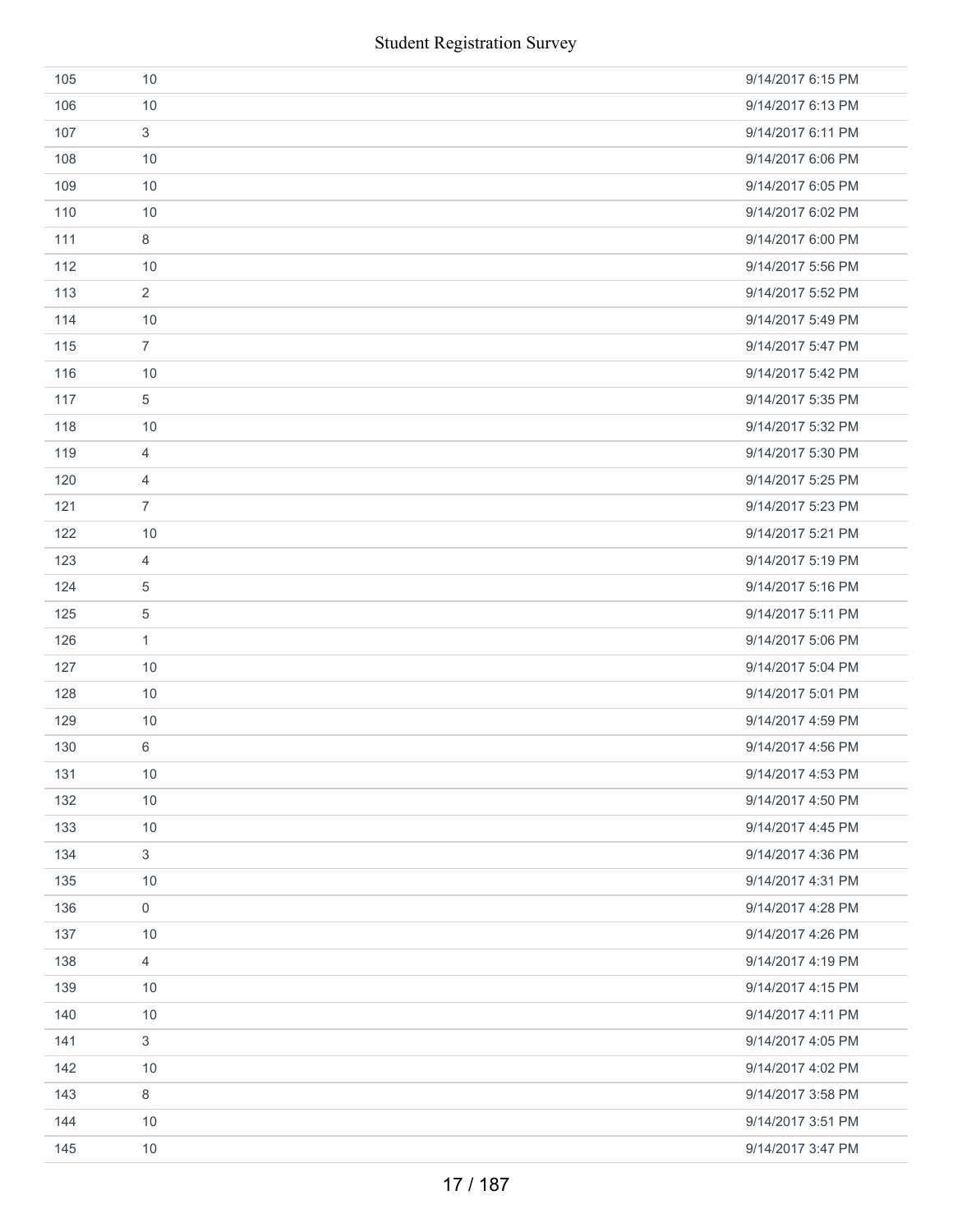|     | <b>Student Registration Survey</b> |                    |
|-----|------------------------------------|--------------------|
| 146 | 10                                 | 9/13/2017 5:45 PM  |
| 147 | 5                                  | 9/13/2017 5:43 PM  |
| 148 | 10                                 | 9/13/2017 5:33 PM  |
| 149 | 10                                 | 9/13/2017 5:03 PM  |
| 150 | $\boldsymbol{9}$                   | 9/13/2017 4:53 PM  |
| 151 | 10                                 | 9/13/2017 4:45 PM  |
| 152 | $\overline{7}$                     | 9/13/2017 4:42 PM  |
| 153 | $\boldsymbol{9}$                   | 9/13/2017 4:39 PM  |
| 154 | $\sqrt{5}$                         | 9/13/2017 4:33 PM  |
| 155 | 8                                  | 9/13/2017 4:30 PM  |
| 156 | 8                                  | 9/13/2017 4:12 PM  |
| 157 | 4                                  | 9/13/2017 4:09 PM  |
| 158 | 9                                  | 9/13/2017 4:07 PM  |
| 159 | 10                                 | 9/13/2017 4:04 PM  |
| 160 | 5                                  | 9/13/2017 4:02 PM  |
| 161 | $\sqrt{5}$                         | 9/13/2017 3:58 PM  |
| 162 | $\sqrt{5}$                         | 9/13/2017 3:54 PM  |
| 163 | 10                                 | 9/13/2017 3:52 PM  |
| 164 | 10                                 | 9/13/2017 3:47 PM  |
| 165 | 10                                 | 9/13/2017 2:15 PM  |
| 166 | 10                                 | 9/13/2017 12:21 PM |
| 167 | 10                                 | 9/13/2017 12:15 PM |
| 168 | 10                                 | 9/13/2017 12:10 PM |
| 169 | 9                                  | 9/13/2017 12:07 PM |
| 170 | $\mathbf{1}$                       | 9/13/2017 12:00 PM |
| 171 | 9                                  | 9/13/2017 11:56 AM |
| 172 | $\mathfrak{Z}$                     | 9/13/2017 11:02 AM |
| 173 | 10                                 | 9/12/2017 6:40 PM  |
| 174 | 8                                  | 9/12/2017 6:36 PM  |
| 175 | $\boldsymbol{9}$                   | 9/12/2017 6:34 PM  |
| 176 | 5                                  | 9/12/2017 6:31 PM  |
| 177 | 10                                 | 9/12/2017 6:28 PM  |
| 178 | 10                                 | 9/12/2017 6:25 PM  |
| 179 | $\mathsf{O}\xspace$                | 9/12/2017 6:20 PM  |
| 180 | 0                                  | 9/12/2017 6:17 PM  |
| 181 | $\mathbf 0$                        | 9/12/2017 6:13 PM  |
| 182 | 10                                 | 9/12/2017 6:09 PM  |
| 183 | 8                                  | 9/12/2017 6:06 PM  |
| 184 | 9                                  | 9/12/2017 6:03 PM  |
| 185 | 5                                  | 9/12/2017 6:01 PM  |
| 186 | 4                                  | 9/12/2017 5:57 PM  |
|     | 18 / 187                           |                    |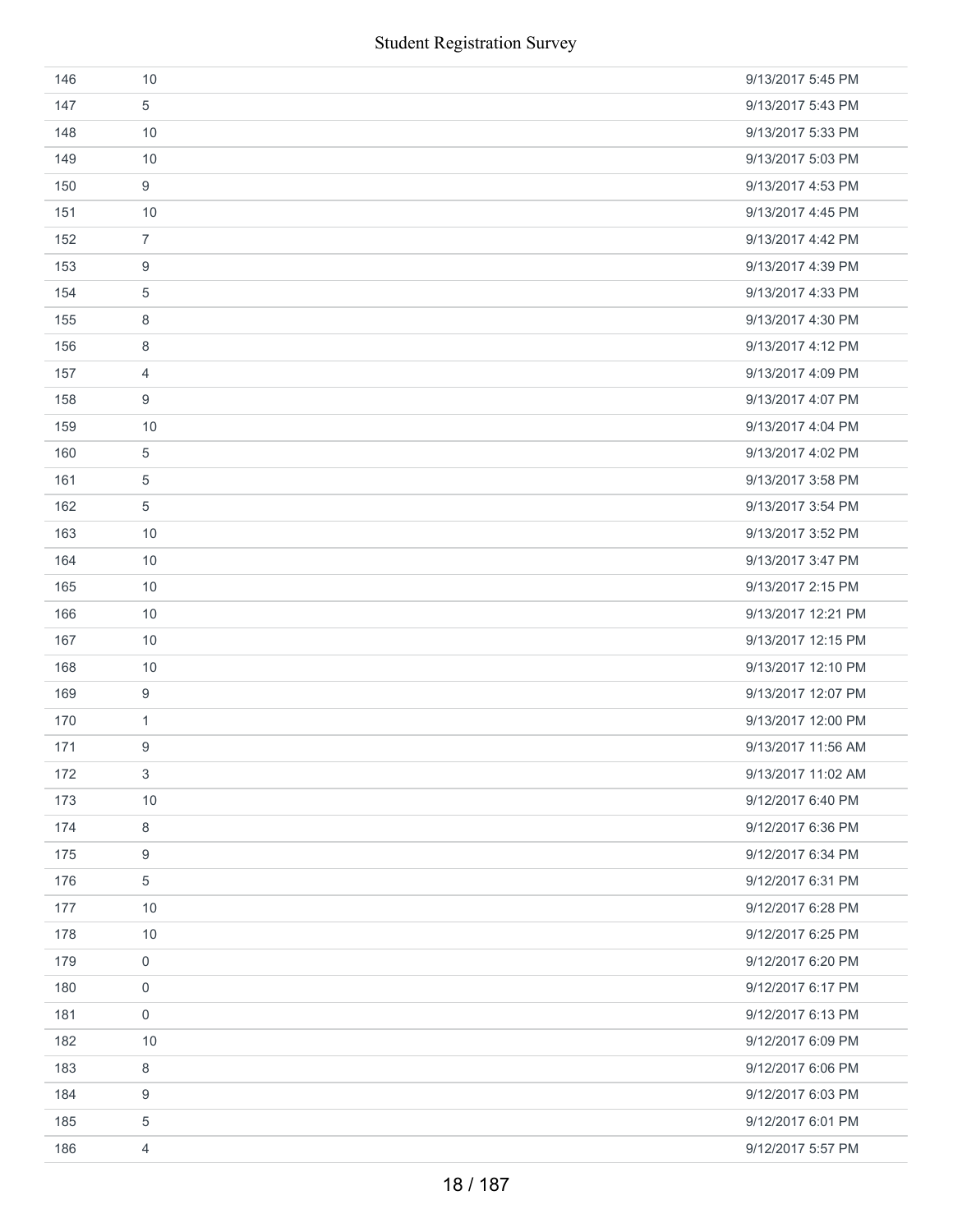| 187 | 8              | 9/12/2017 5:54 PM |
|-----|----------------|-------------------|
| 188 | 9              | 9/12/2017 5:53 PM |
| 189 | 8              | 9/12/2017 5:49 PM |
| 190 | 9              | 9/12/2017 5:03 PM |
| 191 | 10             | 9/12/2017 5:00 PM |
| 192 | 5              | 9/12/2017 4:56 PM |
| 193 | $\overline{4}$ | 9/12/2017 4:52 PM |
| 194 | 10             | 9/12/2017 4:46 PM |
| 195 | $\overline{4}$ | 9/12/2017 4:33 PM |
| 196 | 10             | 9/12/2017 4:28 PM |
| 197 | $\sqrt{3}$     | 9/12/2017 4:19 PM |
| 198 | $\mathbf 0$    | 9/12/2017 4:17 PM |
| 199 | 10             | 9/12/2017 4:10 PM |
| 200 | $\,$ 5 $\,$    | 9/12/2017 4:05 PM |
| 201 | 0              | 9/12/2017 4:01 PM |
| 202 | 8              | 9/12/2017 3:58 PM |
| 203 | 10             | 9/12/2017 3:54 PM |
| 204 | 6              | 9/12/2017 2:27 PM |
| 205 | $\mathbf{1}$   | 9/8/2017 7:25 PM  |
| 206 | $\overline{2}$ | 9/6/2017 2:44 PM  |
| 207 | 10             | 9/5/2017 3:01 PM  |
| 208 | 5              | 9/4/2017 9:14 PM  |
| 209 | 10             | 9/4/2017 4:59 PM  |
| 210 | $\overline{4}$ | 9/4/2017 11:10 AM |
| 211 | 9              | 8/31/2017 3:39 PM |
| 212 | 5              | 8/31/2017 3:19 PM |
| 213 | 6              | 8/31/2017 3:14 PM |
| 214 | 6              | 8/31/2017 3:07 PM |
| 215 | 10             | 8/31/2017 2:55 PM |
| 216 | 10             | 8/31/2017 2:50 PM |
| 217 | $\,$ 5 $\,$    | 8/31/2017 2:42 PM |
| 218 | 6              | 8/31/2017 2:29 PM |
| 219 | 3              | 8/31/2017 2:17 PM |
| 220 | $\mathbf{1}$   | 8/31/2017 2:12 PM |
| 221 | $\overline{2}$ | 8/31/2017 2:08 PM |
| 222 | 10             | 8/31/2017 2:02 PM |
| 223 | 10             | 8/31/2017 1:55 PM |
| 224 | $\overline{4}$ | 8/31/2017 1:48 PM |
| 225 | 5              | 8/31/2017 1:36 PM |
| 226 | 8              | 8/31/2017 1:32 PM |
| 227 | 10             | 8/31/2017 1:25 PM |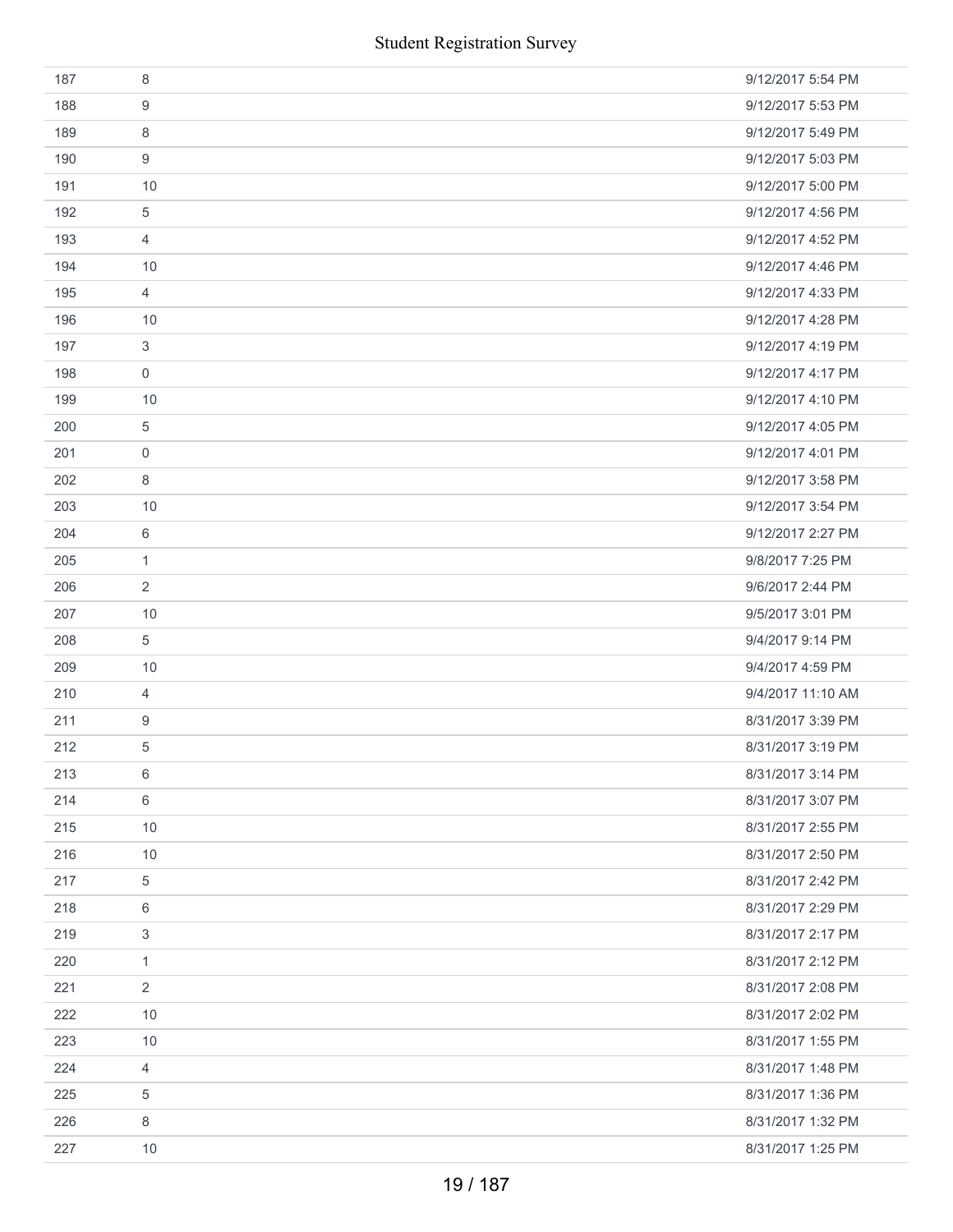| 228 | 3              | 8/31/2017 1:21 PM  |
|-----|----------------|--------------------|
| 229 | 10             | 8/31/2017 1:13 PM  |
| 230 | 10             | 8/31/2017 12:55 PM |
| 231 | 10             | 8/31/2017 12:52 PM |
| 232 | 10             | 8/31/2017 12:46 PM |
| 233 | 10             | 8/31/2017 12:36 PM |
| 234 | $\overline{7}$ | 8/31/2017 12:31 PM |
| 235 | $\mathbf{1}$   | 8/31/2017 12:23 PM |
| 236 | 10             | 8/31/2017 12:09 PM |
| 237 | 10             | 8/31/2017 12:06 PM |
| 238 | $\mathbf 0$    | 8/31/2017 11:58 AM |
| 239 | $\mathbf{1}$   | 8/31/2017 11:51 AM |
| 240 | 1              | 8/31/2017 11:47 AM |
| 241 | 10             | 8/29/2017 10:59 AM |
| 242 | 5              | 8/29/2017 10:12 AM |
| 243 | 10             | 8/28/2017 11:54 AM |
| 244 | 0              | 8/23/2017 11:09 AM |
| 245 | 10             | 8/22/2017 2:15 PM  |
| 246 | 9              | 8/22/2017 1:12 PM  |
| 247 | 10             | 8/22/2017 10:41 AM |
| 248 | 8              | 8/21/2017 11:50 PM |
| 249 | 2              | 8/19/2017 9:21 PM  |
| 250 | 10             | 8/18/2017 4:47 PM  |
| 251 | 8              | 8/18/2017 3:28 PM  |
| 252 | 5              | 8/18/2017 7:33 AM  |
| 253 | 5              | 8/17/2017 10:20 AM |
| 254 | 6              | 8/17/2017 9:48 AM  |
| 255 | 10             | 8/17/2017 9:40 AM  |
| 256 | 5              | 8/16/2017 9:11 PM  |
| 257 | 10             | 8/16/2017 1:57 PM  |
| 258 | 9              | 8/16/2017 1:21 PM  |
| 259 | 10             | 8/16/2017 1:20 PM  |
| 260 | $\mathbf{1}$   | 8/16/2017 11:00 AM |
| 261 | 10             | 8/16/2017 9:36 AM  |
| 262 | 9              | 8/16/2017 9:10 AM  |
| 263 | $\overline{7}$ | 8/16/2017 8:37 AM  |
| 264 | $\mathbf{1}$   | 8/16/2017 8:23 AM  |
| 265 | 10             | 8/16/2017 7:33 AM  |
| 266 | 3              | 8/15/2017 9:18 PM  |
| 267 | $\mathbf{1}$   | 8/15/2017 8:49 PM  |
| 268 | 5              | 8/15/2017 5:57 PM  |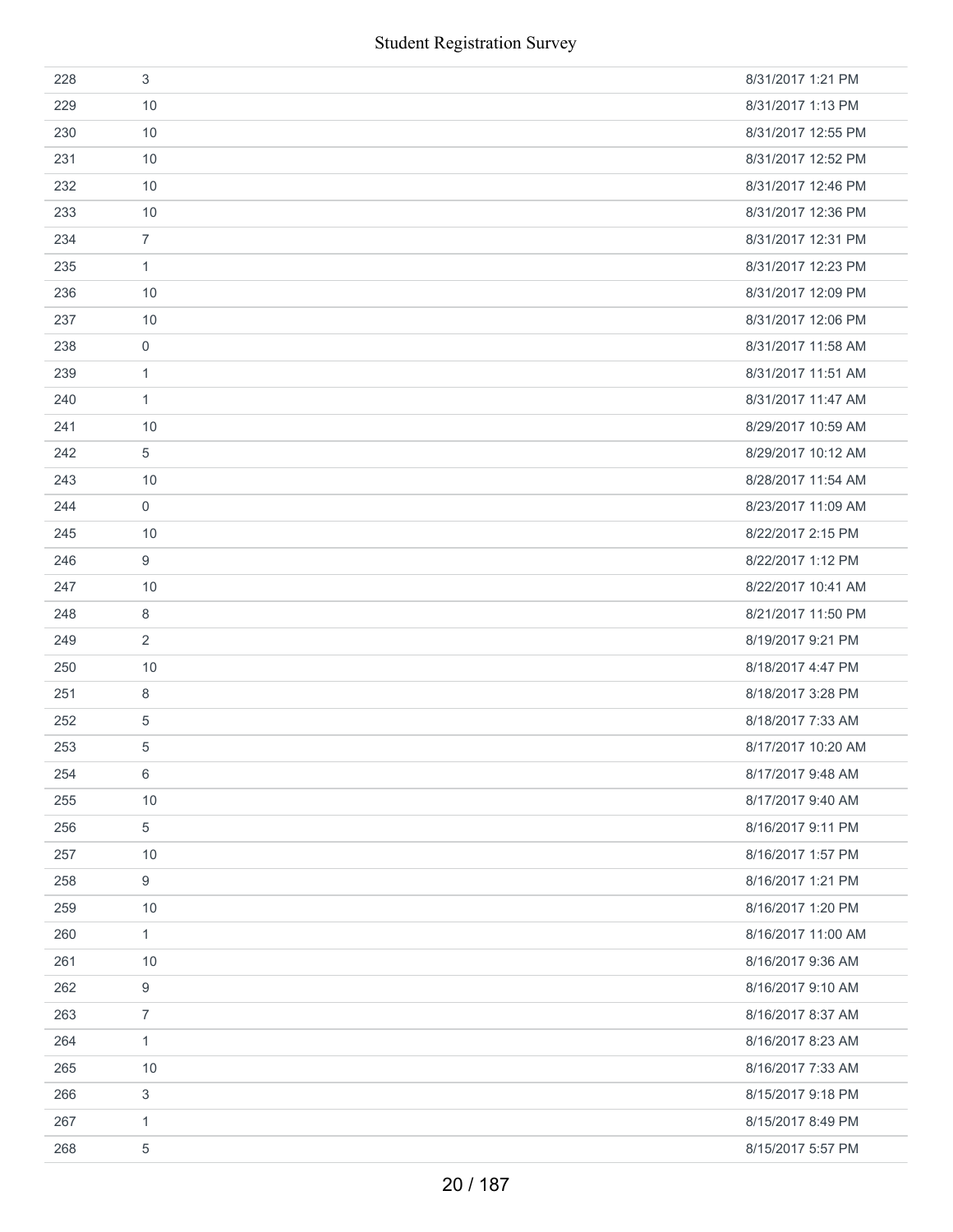|     | <b>Student Registration Survey</b> |                    |
|-----|------------------------------------|--------------------|
| 269 | 10                                 | 8/15/2017 5:55 PM  |
| 270 | 6                                  | 8/15/2017 5:54 PM  |
| 271 | 10                                 | 8/15/2017 5:52 PM  |
| 272 | 10                                 | 8/15/2017 5:51 PM  |
| 273 | 10                                 | 8/15/2017 5:49 PM  |
| 274 | 6                                  | 8/15/2017 5:48 PM  |
| 275 | 9                                  | 8/15/2017 5:46 PM  |
| 276 | $9$                                | 8/15/2017 5:44 PM  |
| 277 | 10                                 | 8/15/2017 5:42 PM  |
| 278 | $\overline{7}$                     | 8/15/2017 5:40 PM  |
| 279 | 9                                  | 8/15/2017 5:38 PM  |
| 280 | 5                                  | 8/15/2017 5:36 PM  |
| 281 | 10                                 | 8/15/2017 5:34 PM  |
| 282 | 10                                 | 8/15/2017 5:32 PM  |
| 283 | 10                                 | 8/15/2017 5:31 PM  |
| 284 | 9                                  | 8/15/2017 5:19 PM  |
| 285 | 10                                 | 8/15/2017 5:15 PM  |
| 286 | 5                                  | 8/15/2017 5:11 PM  |
| 287 | $\boldsymbol{0}$                   | 8/15/2017 4:05 PM  |
| 288 | 10                                 | 8/15/2017 12:57 PM |
| 289 | 10                                 | 8/15/2017 12:18 PM |
| 290 | 5                                  | 8/15/2017 11:00 AM |
| 291 | 10                                 | 8/15/2017 10:43 AM |
| 292 | 8                                  | 8/15/2017 10:37 AM |
| 293 | 10                                 | 8/15/2017 10:28 AM |
| 294 | 10                                 | 8/15/2017 10:25 AM |
| 295 | 9                                  | 8/15/2017 9:30 AM  |
| 296 | 8                                  | 8/15/2017 12:48 AM |
| 297 | 5                                  | 8/14/2017 11:44 PM |
| 298 | $\overline{4}$                     | 8/14/2017 3:48 PM  |
| 299 | 8                                  | 8/14/2017 3:38 PM  |
| 300 | $\mathsf{O}\xspace$                | 8/14/2017 1:53 PM  |
| 301 | 10                                 | 8/14/2017 1:25 PM  |
| 302 | 5                                  | 8/14/2017 1:21 PM  |
| 303 | 10                                 | 8/14/2017 1:19 PM  |
| 304 | 10                                 | 8/14/2017 1:16 PM  |
| 305 | 5                                  | 8/14/2017 1:08 PM  |
| 306 | 10                                 | 8/14/2017 1:07 PM  |
| 307 | 10                                 | 8/14/2017 1:07 PM  |
| 308 | 10                                 | 8/14/2017 1:05 PM  |
| 309 | 10                                 | 8/14/2017 1:02 PM  |
|     | 21 / 187                           |                    |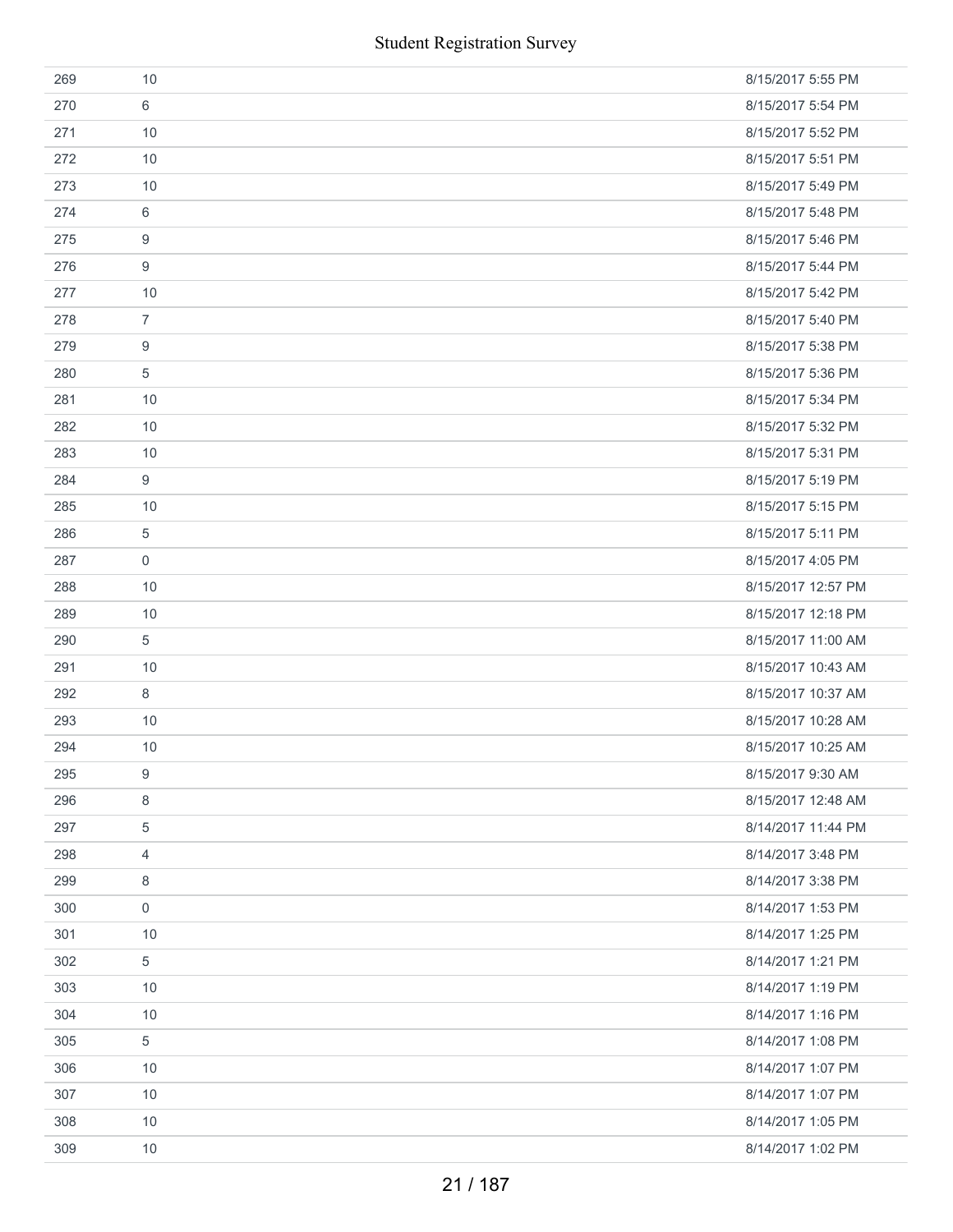|     |             | <b>Student Registration Survey</b> |
|-----|-------------|------------------------------------|
| 310 | 10          | 8/14/2017 1:01 PM                  |
| 311 | 9           | 8/14/2017 12:54 PM                 |
| 312 | 10          | 8/14/2017 12:41 PM                 |
| 313 | 8           | 8/14/2017 12:34 PM                 |
| 314 | $\mathbf 0$ | 8/14/2017 11:54 AM                 |
| 315 | 8           | 8/14/2017 11:48 AM                 |
| 316 | 6           | 8/14/2017 11:26 AM                 |
| 317 | 10          | 8/14/2017 9:10 AM                  |
| 318 | 10          | 8/14/2017 8:47 AM                  |
| 319 | 5           | 8/14/2017 8:15 AM                  |
| 320 | 8           | 8/13/2017 11:50 PM                 |
| 321 | 8           | 8/13/2017 11:25 PM                 |
| 322 | 10          | 8/13/2017 10:23 PM                 |
| 323 | 9           | 8/13/2017 9:24 PM                  |
| 324 | 10          | 8/13/2017 7:23 PM                  |
| 325 | 6           | 8/13/2017 2:35 PM                  |
| 326 | 10          | 8/13/2017 12:14 PM                 |
| 327 | 9           | 8/13/2017 9:14 AM                  |
| 328 | 10          | 8/12/2017 9:43 PM                  |
| 329 | 10          | 8/11/2017 10:30 PM                 |
| 330 | 9           | 8/11/2017 5:16 PM                  |
| 331 | 10          | 8/11/2017 5:13 PM                  |
| 332 | 5           | 8/11/2017 3:07 PM                  |
| 333 | 10          | 8/11/2017 2:19 PM                  |
| 334 | 9           | 8/11/2017 1:07 PM                  |
| 335 | 10          | 8/11/2017 12:57 PM                 |
| 336 | 5           | 8/11/2017 11:14 AM                 |
| 337 | 3           | 8/11/2017 11:06 AM                 |
| 338 | 5           | 8/11/2017 11:00 AM                 |
| 339 | 9           | 8/11/2017 10:53 AM                 |
| 340 | 5           | 8/11/2017 10:53 AM                 |
| 341 | 9           | 8/11/2017 10:48 AM                 |
| 342 | 10          | 8/11/2017 10:28 AM                 |
| 343 | 10          | 8/11/2017 9:33 AM                  |
| 344 | 3           | 8/11/2017 8:39 AM                  |
| 345 | 10          | 8/10/2017 3:04 PM                  |
| 346 | 6           | 8/10/2017 3:02 PM                  |
| 347 | 10          | 8/10/2017 3:01 PM                  |
| 348 | $10$        | 8/10/2017 1:34 PM                  |
| 349 | 10          | 8/10/2017 1:33 PM                  |
| 350 | 10          | 8/10/2017 1:31 PM                  |
|     |             | 22 / 187                           |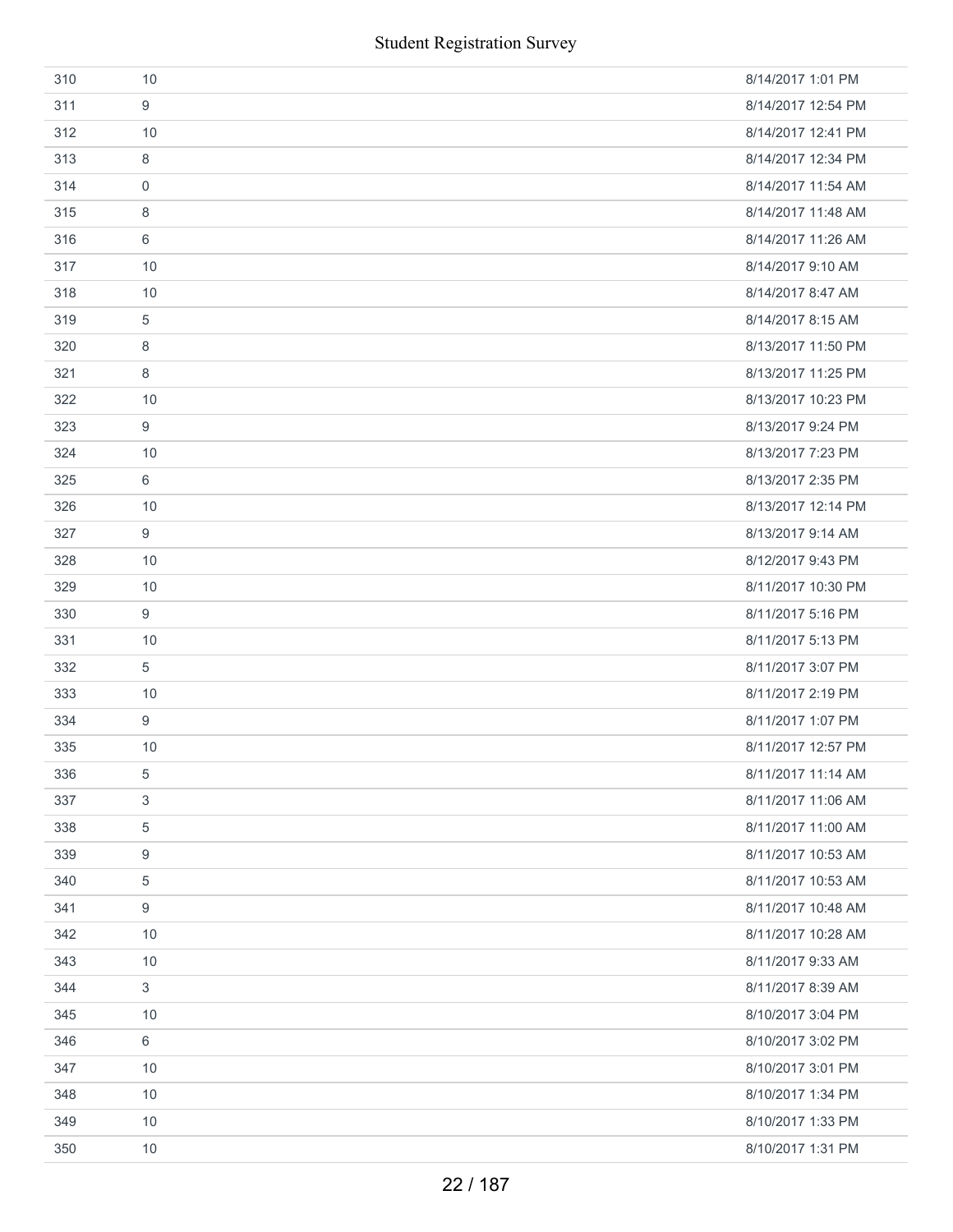| 351 | 10                  | 8/10/2017 1:29 PM  |
|-----|---------------------|--------------------|
| 352 | 6                   | 8/10/2017 1:27 PM  |
| 353 | 10                  | 8/10/2017 1:24 PM  |
| 354 | 10                  | 8/10/2017 12:21 PM |
| 355 | 10                  | 8/10/2017 12:14 PM |
| 356 | 9                   | 8/10/2017 12:12 PM |
| 357 | $\mathbf{1}$        | 8/10/2017 12:11 PM |
| 358 | 10                  | 8/10/2017 11:36 AM |
| 359 | $\mathbf{1}$        | 8/10/2017 11:34 AM |
| 360 | 5                   | 8/10/2017 11:31 AM |
| 361 | 3                   | 8/10/2017 11:23 AM |
| 362 | 10                  | 8/10/2017 11:20 AM |
| 363 | $\overline{7}$      | 8/10/2017 11:18 AM |
| 364 | 10                  | 8/10/2017 11:16 AM |
| 365 | 8                   | 8/10/2017 11:14 AM |
| 366 | 10                  | 8/10/2017 10:58 AM |
| 367 | 10                  | 8/10/2017 10:56 AM |
| 368 | 10                  | 8/10/2017 10:54 AM |
| 369 | $\overline{7}$      | 8/10/2017 10:52 AM |
| 370 | 8                   | 8/10/2017 10:50 AM |
| 371 | $\,8\,$             | 8/10/2017 10:47 AM |
| 372 | 10                  | 8/10/2017 10:44 AM |
| 373 | 9                   | 8/10/2017 10:42 AM |
| 374 | 4                   | 8/10/2017 10:40 AM |
| 375 | 10                  | 8/10/2017 10:15 AM |
| 376 | 10                  | 8/10/2017 10:14 AM |
| 377 | 2                   | 8/10/2017 10:06 AM |
| 378 | 10                  | 8/10/2017 10:02 AM |
| 379 | 10                  | 8/10/2017 10:00 AM |
| 380 | 10                  | 8/10/2017 9:57 AM  |
| 381 | 10                  | 8/9/2017 3:53 PM   |
| 382 | $\overline{2}$      | 8/9/2017 3:41 PM   |
| 383 | $\overline{7}$      | 8/9/2017 3:33 PM   |
| 384 | 6                   | 8/9/2017 3:31 PM   |
| 385 | $\mathbf 0$         | 8/9/2017 3:27 PM   |
| 386 | $\mathsf{O}\xspace$ | 8/9/2017 3:26 PM   |
| 387 | 9                   | 8/9/2017 3:21 PM   |
| 388 | 10                  | 8/9/2017 3:16 PM   |
| 389 | 10                  | 8/9/2017 3:14 PM   |
| 390 | 5                   | 8/9/2017 3:12 PM   |
| 391 | 10                  | 8/9/2017 3:11 PM   |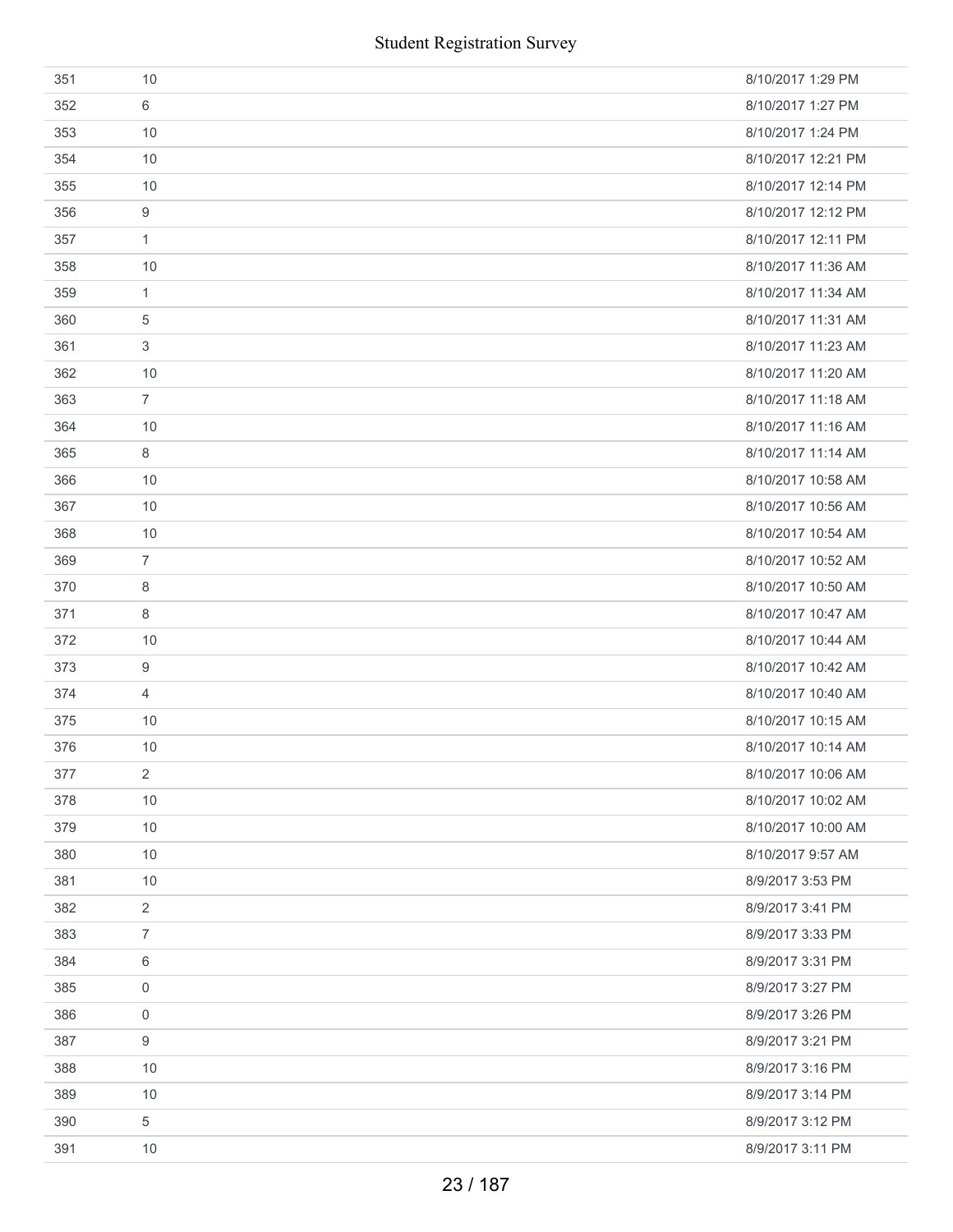| 392 | 10             | 8/9/2017 3:08 PM |
|-----|----------------|------------------|
| 393 | 10             | 8/9/2017 3:06 PM |
| 394 | 10             | 8/9/2017 3:05 PM |
| 395 | 10             | 8/9/2017 3:03 PM |
| 396 | $\overline{1}$ | 8/9/2017 3:01 PM |
| 397 | 10             | 8/9/2017 3:00 PM |
| 398 | 9              | 8/9/2017 2:58 PM |
| 399 | 8              | 8/9/2017 2:52 PM |
| 400 | 6              | 8/9/2017 2:51 PM |
| 401 | 5              | 8/9/2017 2:49 PM |
| 402 | 8              | 8/9/2017 2:40 PM |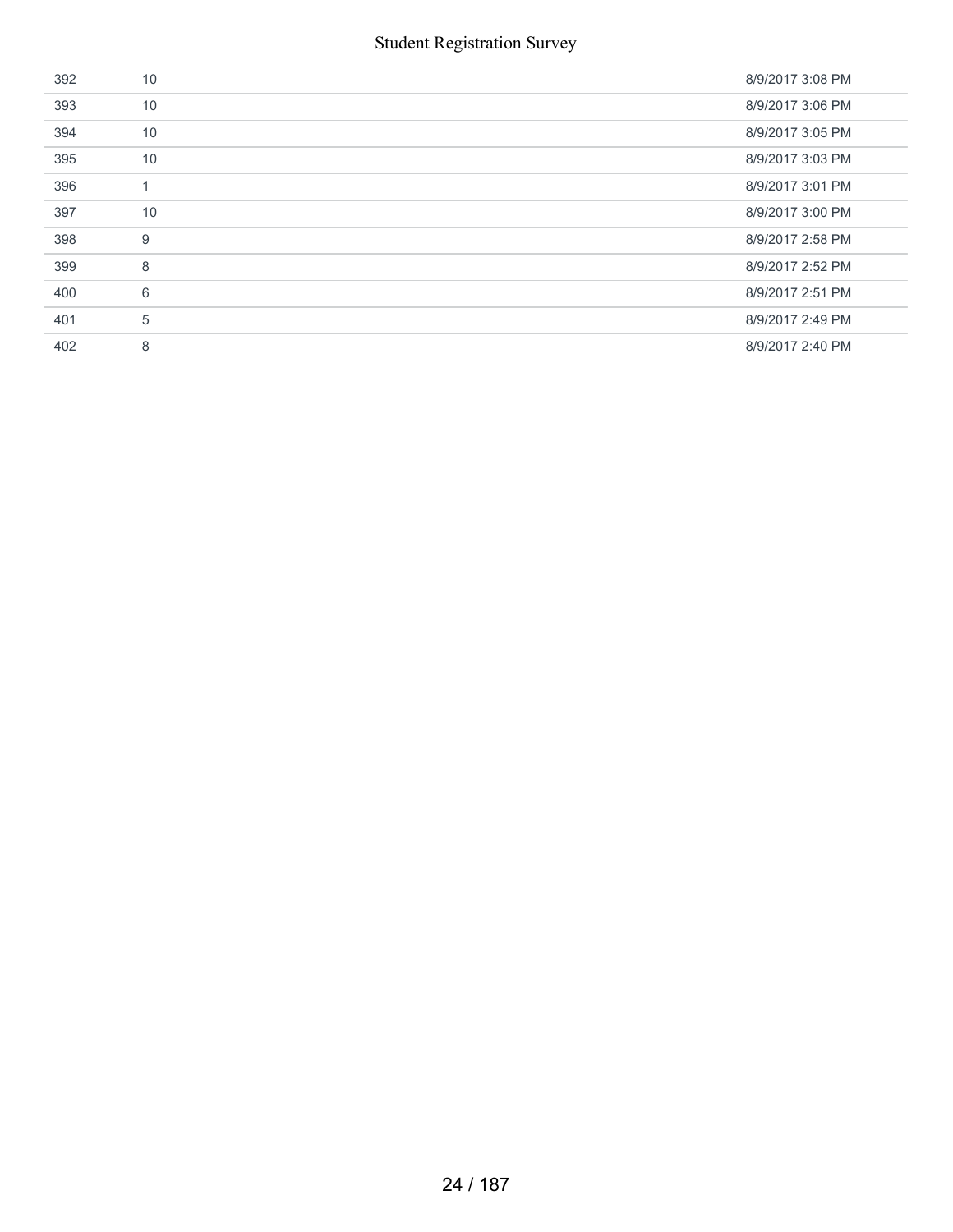# Q14 Forms used for registration



| <b>ANSWER CHOICES</b>  | <b>AVERAGE NUMBER</b> | <b>TOTAL NUMBER</b> | <b>RESPONSES</b> |
|------------------------|-----------------------|---------------------|------------------|
|                        |                       | 3.026               | 396              |
| Total Respondents: 396 |                       |                     |                  |

| #              |              | <b>DATE</b>         |
|----------------|--------------|---------------------|
| 1.             | 10           | 10/31/2017 10:18 AM |
| 2              | 10           | 10/29/2017 11:50 PM |
| 3              | 10           | 10/27/2017 3:43 PM  |
| 4              | 10           | 10/27/2017 12:42 PM |
| 5              | 10           | 10/26/2017 10:56 AM |
| 6              | 5            | 10/25/2017 1:30 AM  |
| $\overline{7}$ | 5            | 10/23/2017 10:47 AM |
| 8              | 8            | 10/20/2017 7:46 AM  |
| 9              | 10           | 10/18/2017 3:33 PM  |
| 10             | 10           | 10/18/2017 1:03 PM  |
| 11             | 10           | 10/16/2017 1:37 PM  |
| 12             | 8            | 10/16/2017 1:32 AM  |
| 13             | 9            | 10/16/2017 1:17 AM  |
| 14             | 9            | 10/13/2017 12:31 PM |
| 15             | 5            | 10/13/2017 11:46 AM |
| 16             | 5            | 10/12/2017 3:05 PM  |
| 17             | $\mathbf{1}$ | 10/10/2017 1:25 PM  |
| 18             | 5            | 10/10/2017 12:23 PM |
| 19             | 10           | 10/9/2017 4:26 PM   |
| 20             | 10           | 10/9/2017 4:17 PM   |
| 21             | 10           | 10/9/2017 10:43 AM  |
| 22             | 10           | 10/9/2017 10:41 AM  |
|                |              |                     |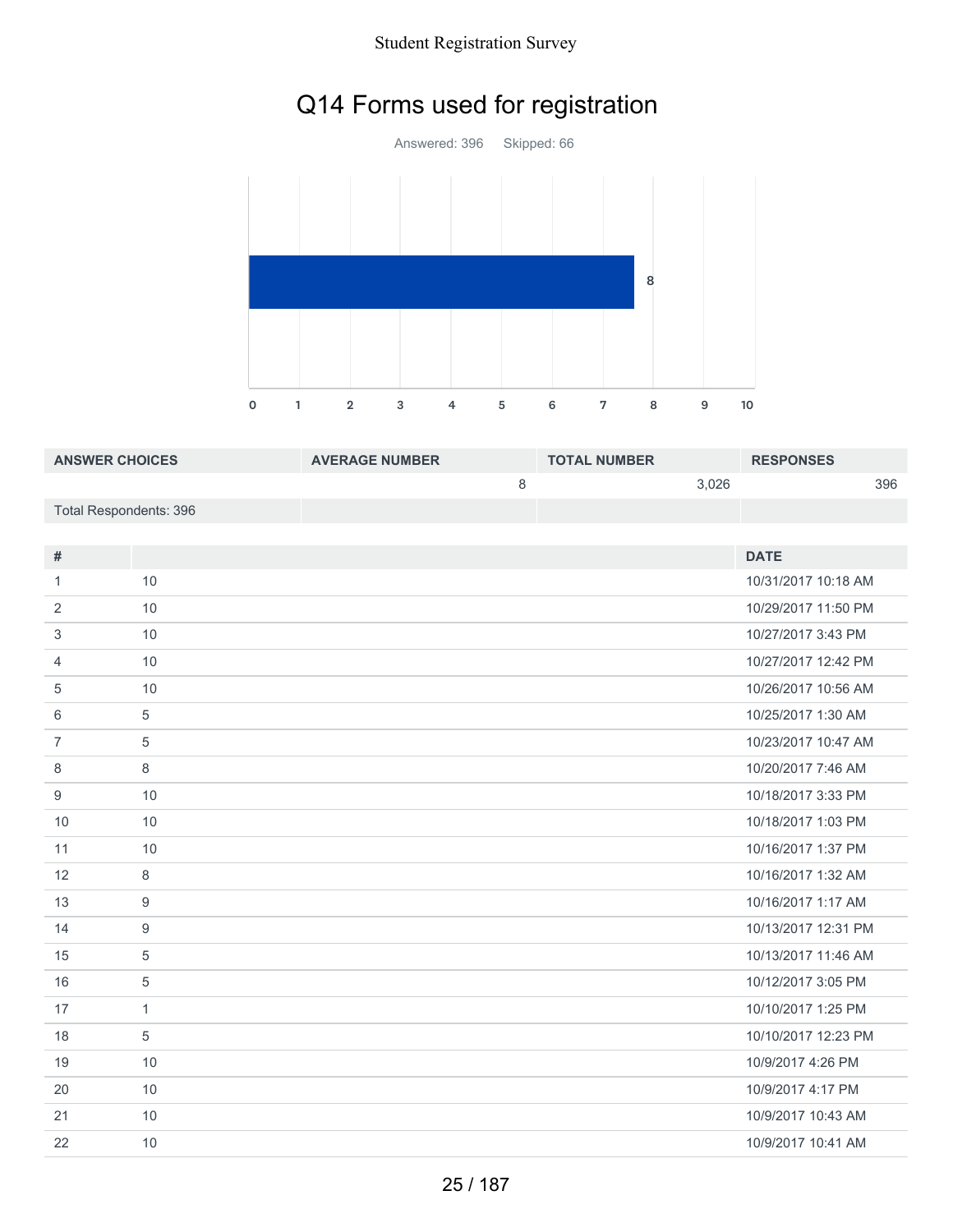|    | <b>Student Registration Survey</b> |                    |
|----|------------------------------------|--------------------|
| 23 | $\sqrt{3}$                         | 10/6/2017 1:05 PM  |
| 24 | 10                                 | 10/5/2017 3:36 PM  |
| 25 | 9                                  | 10/5/2017 11:25 AM |
| 26 | 10                                 | 10/2/2017 12:24 PM |
| 27 | 10                                 | 10/2/2017 8:53 AM  |
| 28 | $\sqrt{3}$                         | 10/1/2017 12:08 AM |
| 29 | 10                                 | 9/27/2017 2:33 PM  |
| 30 | $\overline{2}$                     | 9/27/2017 1:29 PM  |
| 31 | 10                                 | 9/20/2017 3:10 PM  |
| 32 | 10                                 | 9/18/2017 12:14 PM |
| 33 | $\mathbf{1}$                       | 9/15/2017 4:17 PM  |
| 34 | 10                                 | 9/15/2017 4:06 PM  |
| 35 | 10                                 | 9/15/2017 1:44 PM  |
| 36 | $\mathsf{O}\xspace$                | 9/15/2017 1:32 PM  |
| 37 | 10                                 | 9/15/2017 1:21 PM  |
| 38 | 10                                 | 9/15/2017 1:14 PM  |
| 39 | 5                                  | 9/15/2017 1:06 PM  |
| 40 | $\mathbf{1}$                       | 9/15/2017 11:06 AM |
| 41 | $\overline{7}$                     | 9/15/2017 10:55 AM |
| 42 | 9                                  | 9/15/2017 10:53 AM |
| 43 | $\,8\,$                            | 9/15/2017 10:41 AM |
| 44 | 10                                 | 9/15/2017 10:39 AM |
| 45 | 10                                 | 9/15/2017 10:37 AM |
| 46 | 10                                 | 9/15/2017 10:35 AM |
| 47 | 10                                 | 9/15/2017 10:23 AM |
| 48 | 10                                 | 9/15/2017 10:21 AM |
| 49 | 10                                 | 9/15/2017 10:19 AM |
| 50 | 10                                 | 9/15/2017 10:17 AM |
| 51 | 10                                 | 9/15/2017 10:14 AM |
| 52 | 5                                  | 9/15/2017 10:12 AM |
| 53 | $\overline{7}$                     | 9/15/2017 10:10 AM |
| 54 | 9                                  | 9/15/2017 10:08 AM |
| 55 | 3                                  | 9/15/2017 10:05 AM |
| 56 | 10                                 | 9/15/2017 10:03 AM |
| 57 | 10                                 | 9/15/2017 10:01 AM |
| 58 | $\overline{2}$                     | 9/15/2017 9:59 AM  |
| 59 | 10                                 | 9/15/2017 9:57 AM  |
| 60 | 5                                  | 9/15/2017 9:55 AM  |
| 61 | $\mathbf{1}$                       | 9/15/2017 9:53 AM  |
| 62 | $\overline{7}$                     | 9/15/2017 9:50 AM  |
| 63 | $\overline{4}$                     | 9/15/2017 9:45 AM  |
|    | 26 / 187                           |                    |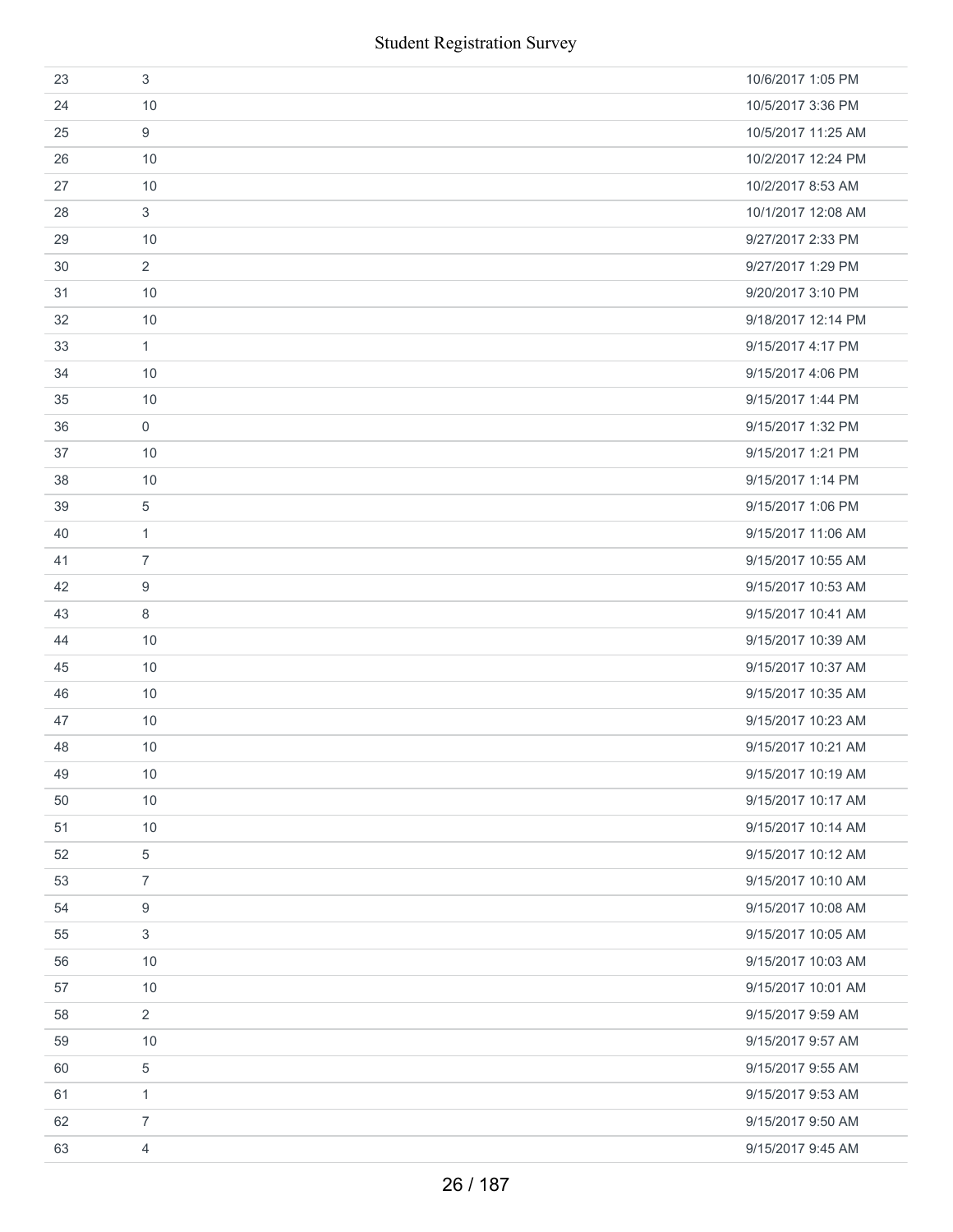|     | <b>Student Registration Survey</b> |                   |
|-----|------------------------------------|-------------------|
| 64  | 9                                  | 9/15/2017 9:38 AM |
| 65  | 10                                 | 9/15/2017 9:36 AM |
| 66  | 10                                 | 9/15/2017 9:32 AM |
| 67  | 5                                  | 9/15/2017 9:31 AM |
| 68  | 1                                  | 9/15/2017 9:29 AM |
| 69  | $\overline{4}$                     | 9/15/2017 9:27 AM |
| 70  | 10                                 | 9/15/2017 9:24 AM |
| 71  | 9                                  | 9/15/2017 9:21 AM |
| 72  | 10                                 | 9/15/2017 9:14 AM |
| 73  | 4                                  | 9/15/2017 9:12 AM |
| 74  | 10                                 | 9/15/2017 9:10 AM |
| 75  | 9                                  | 9/15/2017 9:08 AM |
| 76  | 10                                 | 9/15/2017 9:07 AM |
| 77  | 9                                  | 9/15/2017 9:05 AM |
| 78  | 9                                  | 9/15/2017 9:02 AM |
| 79  | 6                                  | 9/15/2017 9:00 AM |
| 80  | 5                                  | 9/15/2017 8:59 AM |
| 81  | 5                                  | 9/15/2017 8:57 AM |
| 82  | 8                                  | 9/15/2017 8:54 AM |
| 83  | 10                                 | 9/15/2017 8:52 AM |
| 84  | 5                                  | 9/15/2017 8:48 AM |
| 85  | 8                                  | 9/15/2017 8:42 AM |
| 86  | 10                                 | 9/15/2017 8:40 AM |
| 87  | 10                                 | 9/15/2017 8:38 AM |
| 88  | 10                                 | 9/15/2017 8:36 AM |
| 89  | 10                                 | 9/15/2017 8:34 AM |
| 90  | 5                                  | 9/15/2017 8:32 AM |
| 91  | $\mathbf{1}$                       | 9/15/2017 8:30 AM |
| 92  | 10                                 | 9/14/2017 6:40 PM |
| 93  | $\overline{2}$                     | 9/14/2017 6:38 PM |
| 94  | 9                                  | 9/14/2017 6:34 PM |
| 95  | 10                                 | 9/14/2017 6:31 PM |
| 96  | 0                                  | 9/14/2017 6:29 PM |
| 97  | $\mathbf 0$                        | 9/14/2017 6:27 PM |
| 98  | 10                                 | 9/14/2017 6:25 PM |
| 99  | 4                                  | 9/14/2017 6:23 PM |
| 100 | 6                                  | 9/14/2017 6:21 PM |
| 101 | 10                                 | 9/14/2017 6:19 PM |
| 102 | $\mathbf 0$                        | 9/14/2017 6:17 PM |
| 103 | 10                                 | 9/14/2017 6:15 PM |
| 104 | $10$                               | 9/14/2017 6:13 PM |
|     | 27 / 187                           |                   |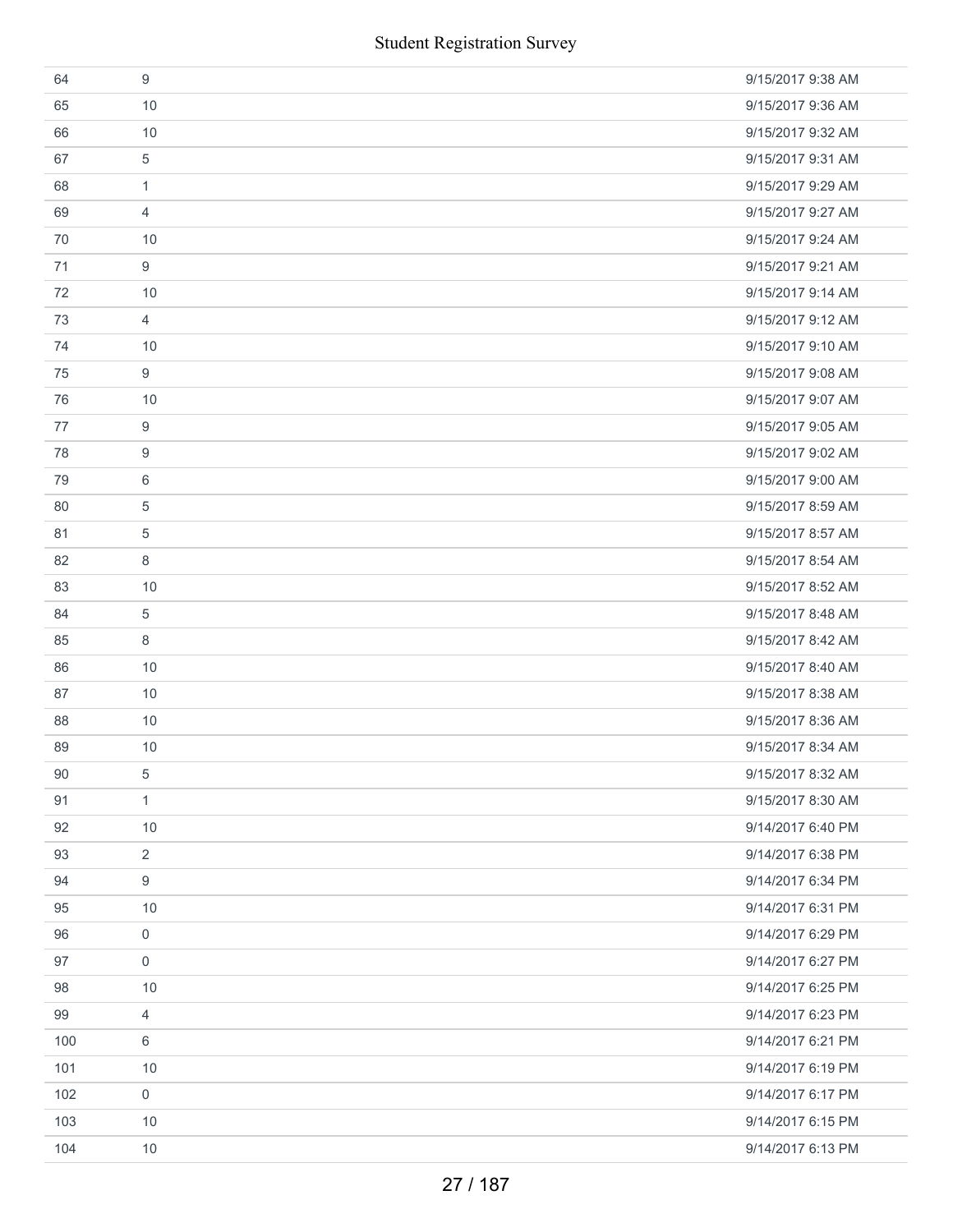|     | <b>Student Registration Survey</b> |                   |
|-----|------------------------------------|-------------------|
| 105 | $\overline{2}$                     | 9/14/2017 6:11 PM |
| 106 | 10                                 | 9/14/2017 6:06 PM |
| 107 | 10                                 | 9/14/2017 6:05 PM |
| 108 | 10                                 | 9/14/2017 6:02 PM |
| 109 | $\boldsymbol{9}$                   | 9/14/2017 6:00 PM |
| 110 | 10                                 | 9/14/2017 5:56 PM |
| 111 | $\mathfrak{S}$                     | 9/14/2017 5:52 PM |
| 112 | 10                                 | 9/14/2017 5:49 PM |
| 113 | 9                                  | 9/14/2017 5:47 PM |
| 114 | 8                                  | 9/14/2017 5:42 PM |
| 115 | 3                                  | 9/14/2017 5:35 PM |
| 116 | 10                                 | 9/14/2017 5:32 PM |
| 117 | $\overline{4}$                     | 9/14/2017 5:30 PM |
| 118 | $\overline{4}$                     | 9/14/2017 5:25 PM |
| 119 | 9                                  | 9/14/2017 5:21 PM |
| 120 | $\sqrt{5}$                         | 9/14/2017 5:19 PM |
| 121 | 10                                 | 9/14/2017 5:16 PM |
| 122 | 4                                  | 9/14/2017 5:11 PM |
| 123 | $\mathbf{1}$                       | 9/14/2017 5:06 PM |
| 124 | 10                                 | 9/14/2017 5:04 PM |
| 125 | 10                                 | 9/14/2017 5:01 PM |
| 126 | $\sqrt{5}$                         | 9/14/2017 4:59 PM |
| 127 | $\sqrt{5}$                         | 9/14/2017 4:56 PM |
| 128 | 10                                 | 9/14/2017 4:53 PM |
| 129 | 10                                 | 9/14/2017 4:50 PM |
| 130 | 10                                 | 9/14/2017 4:45 PM |
| 131 | 10                                 | 9/14/2017 4:31 PM |
| 132 | $\overline{4}$                     | 9/14/2017 4:28 PM |
| 133 | 10                                 | 9/14/2017 4:26 PM |
| 134 | $\overline{4}$                     | 9/14/2017 4:19 PM |
| 135 | 10                                 | 9/14/2017 4:15 PM |
| 136 | 10                                 | 9/14/2017 4:11 PM |
| 137 | 6                                  | 9/14/2017 4:05 PM |
| 138 | 10                                 | 9/14/2017 4:02 PM |
| 139 | 8                                  | 9/14/2017 3:58 PM |
| 140 | 9                                  | 9/14/2017 3:51 PM |
| 141 | 10                                 | 9/14/2017 3:47 PM |
| 142 | 10                                 | 9/13/2017 5:45 PM |
| 143 | $6\,$                              | 9/13/2017 5:43 PM |
| 144 | 10                                 | 9/13/2017 5:33 PM |
| 145 | $\,6\,$                            | 9/13/2017 5:03 PM |
|     | 28 / 187                           |                   |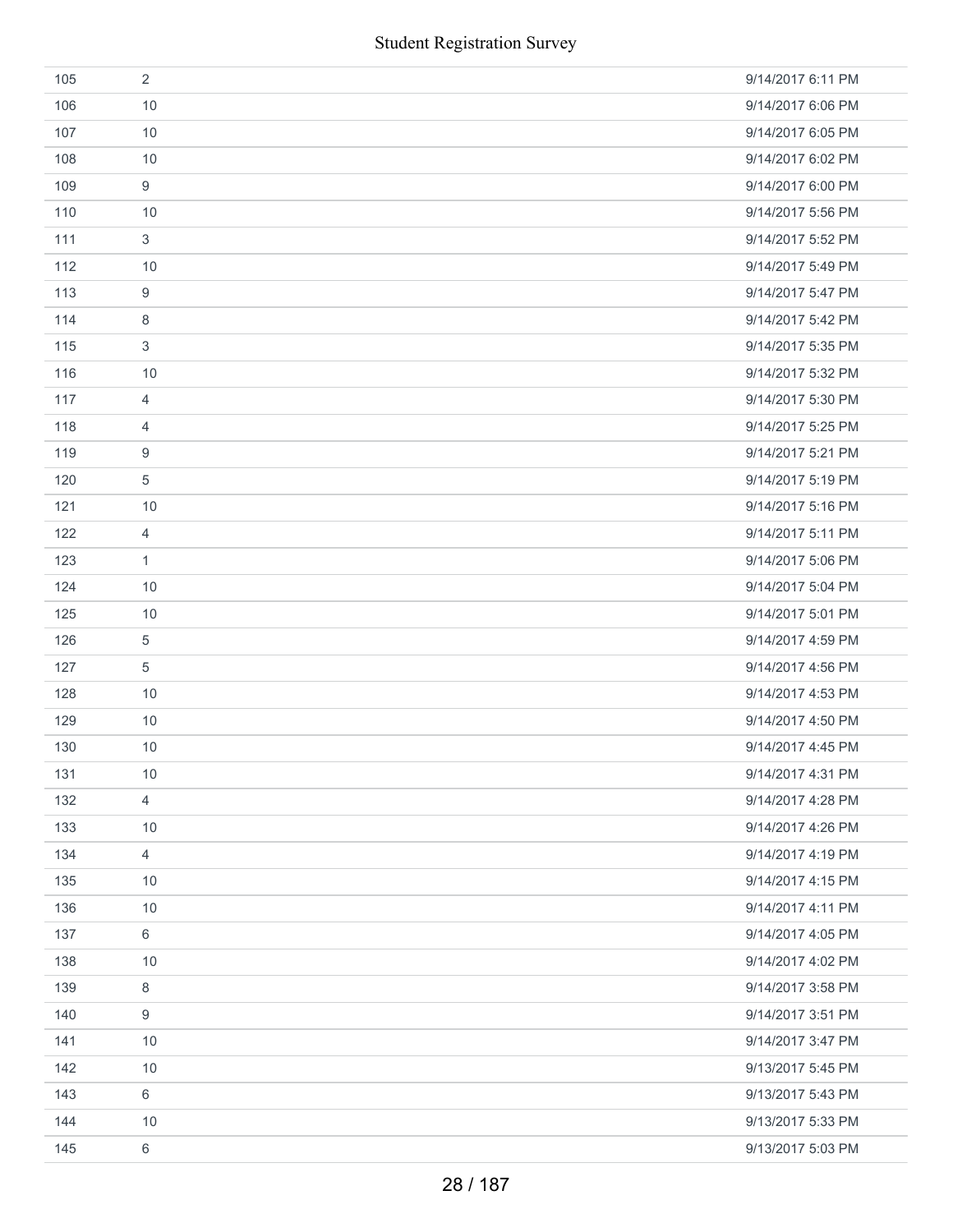|     | <b>Student Registration Survey</b> |                    |
|-----|------------------------------------|--------------------|
| 146 | 8                                  | 9/13/2017 4:53 PM  |
| 147 | 3                                  | 9/13/2017 4:45 PM  |
| 148 | 3                                  | 9/13/2017 4:42 PM  |
| 149 | 9                                  | 9/13/2017 4:39 PM  |
| 150 | 5                                  | 9/13/2017 4:33 PM  |
| 151 | 8                                  | 9/13/2017 4:30 PM  |
| 152 | 8                                  | 9/13/2017 4:12 PM  |
| 153 | $\overline{4}$                     | 9/13/2017 4:09 PM  |
| 154 | 9                                  | 9/13/2017 4:07 PM  |
| 155 | 10                                 | 9/13/2017 4:04 PM  |
| 156 | 5                                  | 9/13/2017 4:02 PM  |
| 157 | $\overline{7}$                     | 9/13/2017 3:58 PM  |
| 158 | $\sqrt{5}$                         | 9/13/2017 3:54 PM  |
| 159 | 10                                 | 9/13/2017 3:52 PM  |
| 160 | 10                                 | 9/13/2017 3:47 PM  |
| 161 | 10                                 | 9/13/2017 2:15 PM  |
| 162 | 10                                 | 9/13/2017 12:21 PM |
| 163 | 10                                 | 9/13/2017 12:15 PM |
| 164 | 10                                 | 9/13/2017 12:10 PM |
| 165 | 9                                  | 9/13/2017 12:07 PM |
| 166 | 10                                 | 9/13/2017 12:00 PM |
| 167 | 10                                 | 9/13/2017 11:56 AM |
| 168 | $\sqrt{5}$                         | 9/13/2017 11:02 AM |
| 169 | 10                                 | 9/12/2017 6:40 PM  |
| 170 | 8                                  | 9/12/2017 6:36 PM  |
| 171 | $\overline{7}$                     | 9/12/2017 6:34 PM  |
| 172 | $\,$ 5 $\,$                        | 9/12/2017 6:31 PM  |
| 173 | 10                                 | 9/12/2017 6:28 PM  |
| 174 | 10                                 | 9/12/2017 6:25 PM  |
| 175 | $\overline{4}$                     | 9/12/2017 6:20 PM  |
| 176 | 4                                  | 9/12/2017 6:17 PM  |
| 177 | $\overline{4}$                     | 9/12/2017 6:13 PM  |
| 178 | 10                                 | 9/12/2017 6:09 PM  |
| 179 | $\boldsymbol{9}$                   | 9/12/2017 6:06 PM  |
| 180 | 9                                  | 9/12/2017 6:03 PM  |
| 181 | 5                                  | 9/12/2017 6:01 PM  |
| 182 | 3                                  | 9/12/2017 5:57 PM  |
| 183 | 8                                  | 9/12/2017 5:54 PM  |
| 184 | 9                                  | 9/12/2017 5:53 PM  |
| 185 | 8                                  | 9/12/2017 5:49 PM  |
| 186 | 10                                 | 9/12/2017 5:03 PM  |
|     | 29 / 187                           |                    |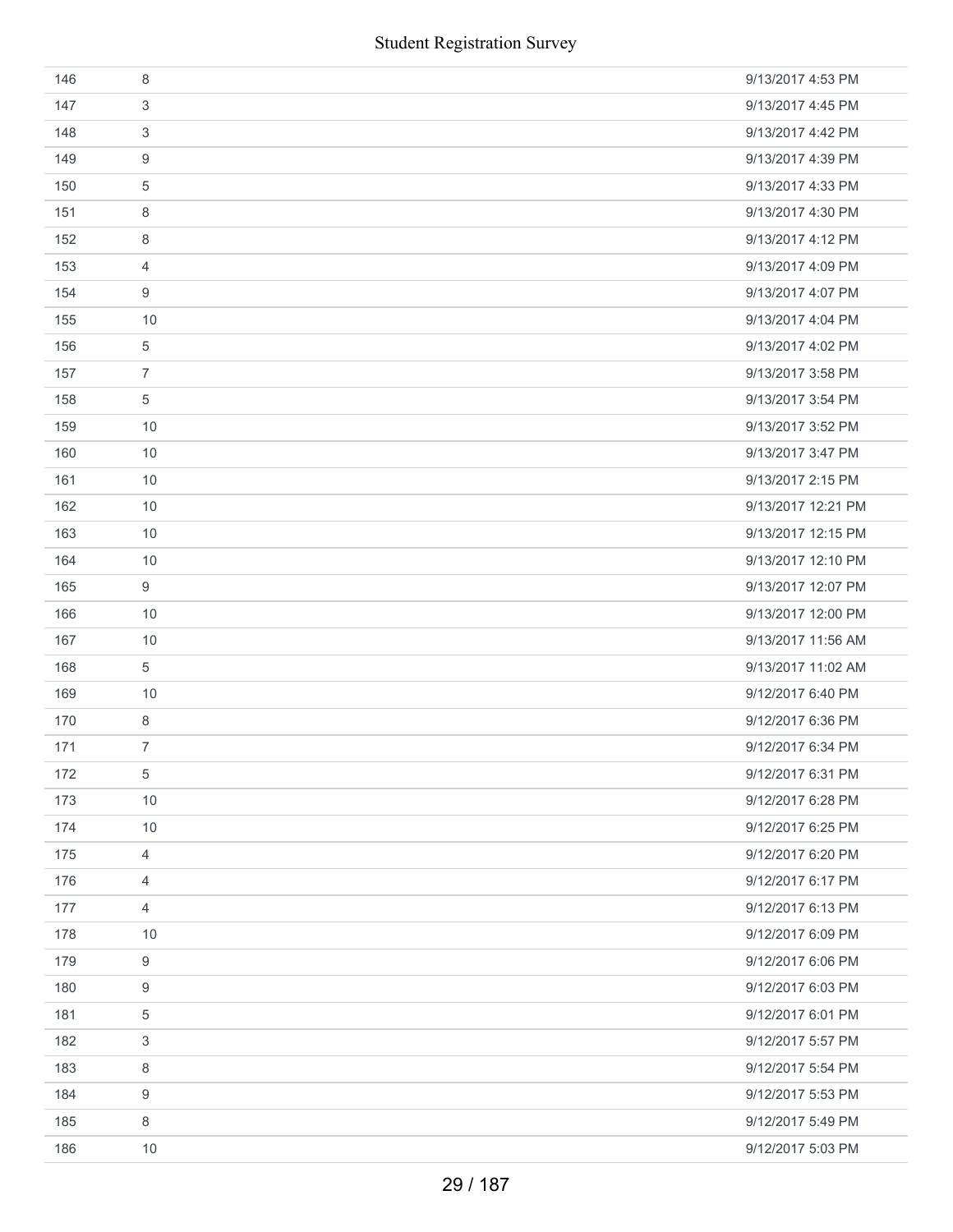| 187 | 10                        | 9/12/2017 5:00 PM  |
|-----|---------------------------|--------------------|
| 188 | 5                         | 9/12/2017 4:56 PM  |
| 189 | 5                         | 9/12/2017 4:52 PM  |
| 190 | 9                         | 9/12/2017 4:46 PM  |
| 191 | 6                         | 9/12/2017 4:33 PM  |
| 192 | 10                        | 9/12/2017 4:28 PM  |
| 193 | 3                         | 9/12/2017 4:19 PM  |
| 194 | 3                         | 9/12/2017 4:17 PM  |
| 195 | 10                        | 9/12/2017 4:10 PM  |
| 196 | 5                         | 9/12/2017 4:05 PM  |
| 197 | $\mathbf{1}$              | 9/12/2017 4:01 PM  |
| 198 | 9                         | 9/12/2017 3:58 PM  |
| 199 | 10                        | 9/12/2017 3:54 PM  |
| 200 | 10                        | 9/12/2017 2:27 PM  |
| 201 | $\mathbf{1}$              | 9/8/2017 7:25 PM   |
| 202 | 2                         | 9/6/2017 2:44 PM   |
| 203 | 10                        | 9/5/2017 3:01 PM   |
| 204 | 10                        | 9/4/2017 9:14 PM   |
| 205 | 10                        | 9/4/2017 4:59 PM   |
| 206 | 9                         | 9/4/2017 11:10 AM  |
| 207 | 9                         | 8/31/2017 3:39 PM  |
| 208 | 5                         | 8/31/2017 3:19 PM  |
| 209 | $\overline{7}$            | 8/31/2017 3:14 PM  |
| 210 | 9                         | 8/31/2017 3:07 PM  |
| 211 | 10                        | 8/31/2017 2:55 PM  |
| 212 | 10                        | 8/31/2017 2:50 PM  |
| 213 | 4                         | 8/31/2017 2:42 PM  |
| 214 | $\overline{7}$            | 8/31/2017 2:29 PM  |
| 215 | $\overline{2}$            | 8/31/2017 2:17 PM  |
| 216 | $\ensuremath{\mathsf{3}}$ | 8/31/2017 2:12 PM  |
| 217 | $\sqrt{3}$                | 8/31/2017 2:08 PM  |
| 218 | 10                        | 8/31/2017 2:02 PM  |
| 219 | $\boldsymbol{9}$          | 8/31/2017 1:55 PM  |
| 220 | 6                         | 8/31/2017 1:36 PM  |
| 221 | $\overline{7}$            | 8/31/2017 1:32 PM  |
| 222 | 10                        | 8/31/2017 1:25 PM  |
| 223 | $\overline{2}$            | 8/31/2017 1:21 PM  |
| 224 | 10                        | 8/31/2017 1:13 PM  |
| 225 | 10                        | 8/31/2017 12:55 PM |
| 226 | 10                        | 8/31/2017 12:52 PM |
| 227 | $\sqrt{5}$                | 8/31/2017 12:46 PM |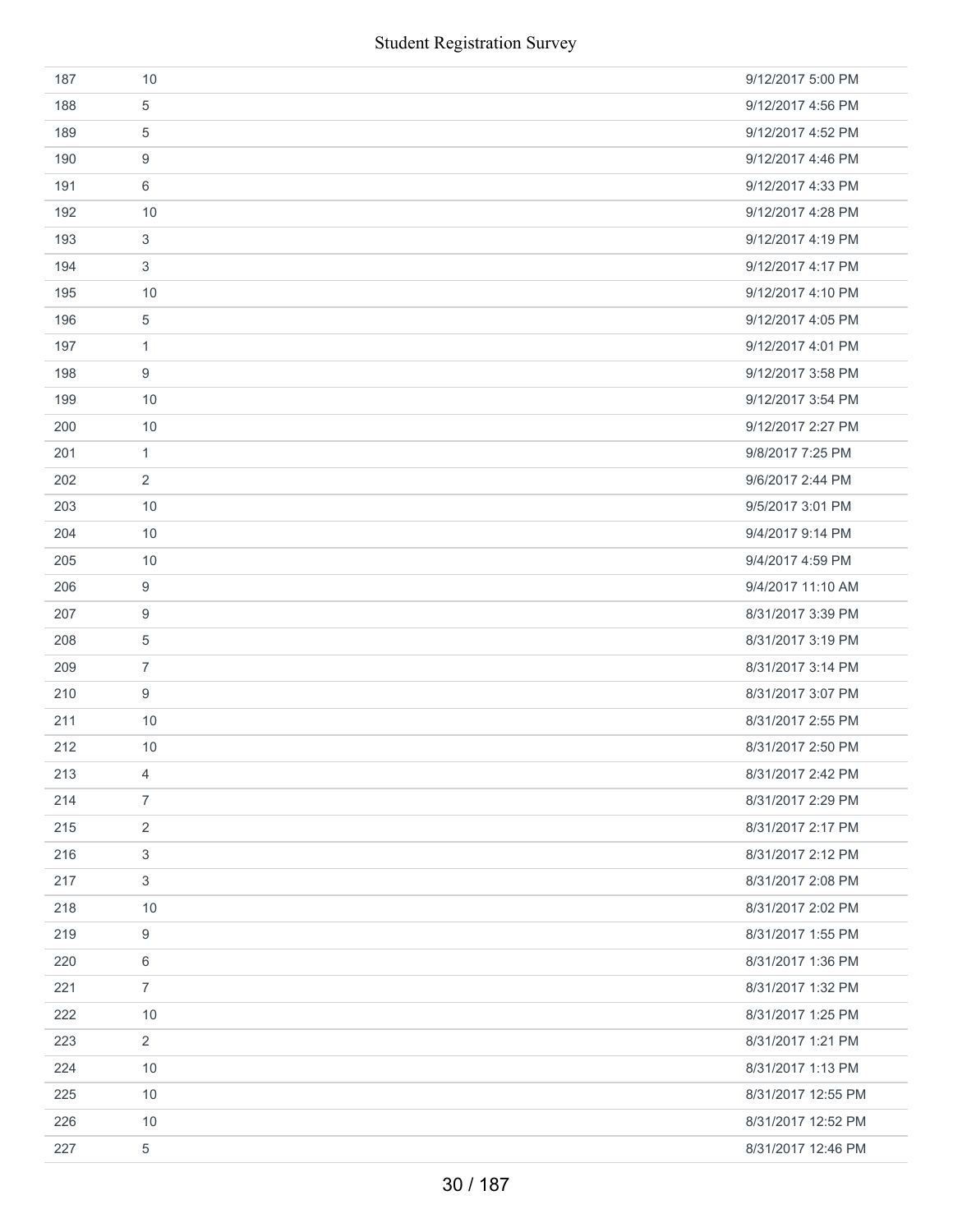| 228 | 10               | 8/31/2017 12:36 PM |
|-----|------------------|--------------------|
| 229 | 8                | 8/31/2017 12:31 PM |
| 230 | 2                | 8/31/2017 12:23 PM |
| 231 | 10               | 8/31/2017 12:09 PM |
| 232 | 10               | 8/31/2017 12:06 PM |
| 233 | 1                | 8/31/2017 11:58 AM |
| 234 | $\mathbf{1}$     | 8/31/2017 11:51 AM |
| 235 | 1                | 8/31/2017 11:47 AM |
| 236 | 10               | 8/29/2017 10:59 AM |
| 237 | 5                | 8/29/2017 10:12 AM |
| 238 | 10               | 8/28/2017 11:54 AM |
| 239 | 10               | 8/22/2017 2:15 PM  |
| 240 | 8                | 8/22/2017 1:12 PM  |
| 241 | 10               | 8/22/2017 10:41 AM |
| 242 | 10               | 8/21/2017 11:50 PM |
| 243 | 6                | 8/19/2017 9:21 PM  |
| 244 | 10               | 8/18/2017 4:47 PM  |
| 245 | 8                | 8/18/2017 3:28 PM  |
| 246 | $\overline{5}$   | 8/18/2017 7:33 AM  |
| 247 | 6                | 8/17/2017 10:20 AM |
| 248 | $\overline{5}$   | 8/17/2017 9:48 AM  |
| 249 | 10               | 8/17/2017 9:40 AM  |
| 250 | 5                | 8/16/2017 9:11 PM  |
| 251 | 10               | 8/16/2017 1:57 PM  |
| 252 | 5                | 8/16/2017 1:21 PM  |
| 253 | 10               | 8/16/2017 1:20 PM  |
| 254 | 1                | 8/16/2017 11:00 AM |
| 255 | 10               | 8/16/2017 9:36 AM  |
| 256 | 8                | 8/16/2017 9:10 AM  |
| 257 | $\,8\,$          | 8/16/2017 8:37 AM  |
| 258 | 9                | 8/16/2017 8:23 AM  |
| 259 | 10               | 8/16/2017 7:33 AM  |
| 260 | 2                | 8/15/2017 9:18 PM  |
| 261 | $\boldsymbol{0}$ | 8/15/2017 9:09 PM  |
| 262 | 5                | 8/15/2017 8:49 PM  |
| 263 | 10               | 8/15/2017 5:57 PM  |
| 264 | 2                | 8/15/2017 5:55 PM  |
| 265 | 8                | 8/15/2017 5:54 PM  |
| 266 | 10               | 8/15/2017 5:52 PM  |
| 267 | 10               | 8/15/2017 5:51 PM  |
| 268 | 10               | 8/15/2017 5:49 PM  |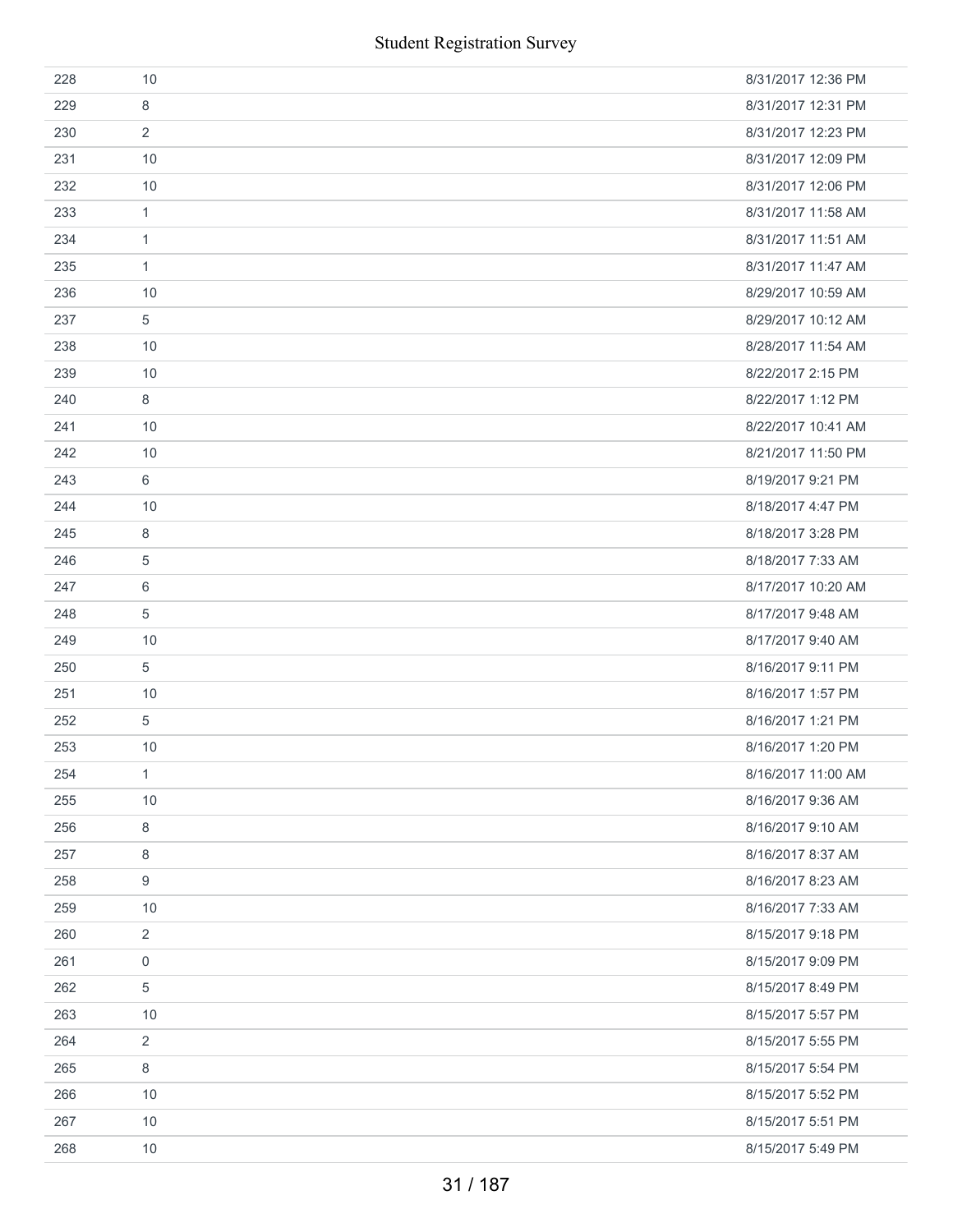|     | <b>Student Registration Survey</b> |                    |
|-----|------------------------------------|--------------------|
| 269 | 5                                  | 8/15/2017 5:48 PM  |
| 270 | 10                                 | 8/15/2017 5:46 PM  |
| 271 | 10                                 | 8/15/2017 5:44 PM  |
| 272 | 10                                 | 8/15/2017 5:42 PM  |
| 273 | 10                                 | 8/15/2017 5:40 PM  |
| 274 | $\overline{4}$                     | 8/15/2017 5:38 PM  |
| 275 | 5                                  | 8/15/2017 5:36 PM  |
| 276 | 10                                 | 8/15/2017 5:34 PM  |
| 277 | 10                                 | 8/15/2017 5:32 PM  |
| 278 | 10                                 | 8/15/2017 5:31 PM  |
| 279 | 10                                 | 8/15/2017 5:19 PM  |
| 280 | 10                                 | 8/15/2017 5:15 PM  |
| 281 | 5                                  | 8/15/2017 5:11 PM  |
| 282 | $\boldsymbol{0}$                   | 8/15/2017 4:05 PM  |
| 283 | 10                                 | 8/15/2017 12:57 PM |
| 284 | 10                                 | 8/15/2017 12:18 PM |
| 285 | $\sqrt{5}$                         | 8/15/2017 11:00 AM |
| 286 | 10                                 | 8/15/2017 10:43 AM |
| 287 | 10                                 | 8/15/2017 10:37 AM |
| 288 | 10                                 | 8/15/2017 10:28 AM |
| 289 | 10                                 | 8/15/2017 10:25 AM |
| 290 | 10                                 | 8/15/2017 9:30 AM  |
| 291 | $\overline{7}$                     | 8/15/2017 12:48 AM |
| 292 | 3                                  | 8/14/2017 11:44 PM |
| 293 | $\sqrt{5}$                         | 8/14/2017 3:48 PM  |
| 294 | 4                                  | 8/14/2017 3:38 PM  |
| 295 | 9                                  | 8/14/2017 1:25 PM  |
| 296 | $\,$ 5 $\,$                        | 8/14/2017 1:21 PM  |
| 297 | 10                                 | 8/14/2017 1:19 PM  |
| 298 | 10                                 | 8/14/2017 1:16 PM  |
| 299 | 5                                  | 8/14/2017 1:08 PM  |
| 300 | $\boldsymbol{9}$                   | 8/14/2017 1:07 PM  |
| 301 | 10                                 | 8/14/2017 1:07 PM  |
| 302 | 10                                 | 8/14/2017 1:05 PM  |
| 303 | 10                                 | 8/14/2017 1:02 PM  |
| 304 | 10                                 | 8/14/2017 1:01 PM  |
| 305 | 9                                  | 8/14/2017 12:54 PM |
| 306 | 10                                 | 8/14/2017 12:41 PM |
| 307 | $\boldsymbol{9}$                   | 8/14/2017 12:34 PM |
| 308 | $\mathbf 0$                        | 8/14/2017 11:54 AM |
| 309 | 8                                  | 8/14/2017 11:48 AM |
|     | 32 / 187                           |                    |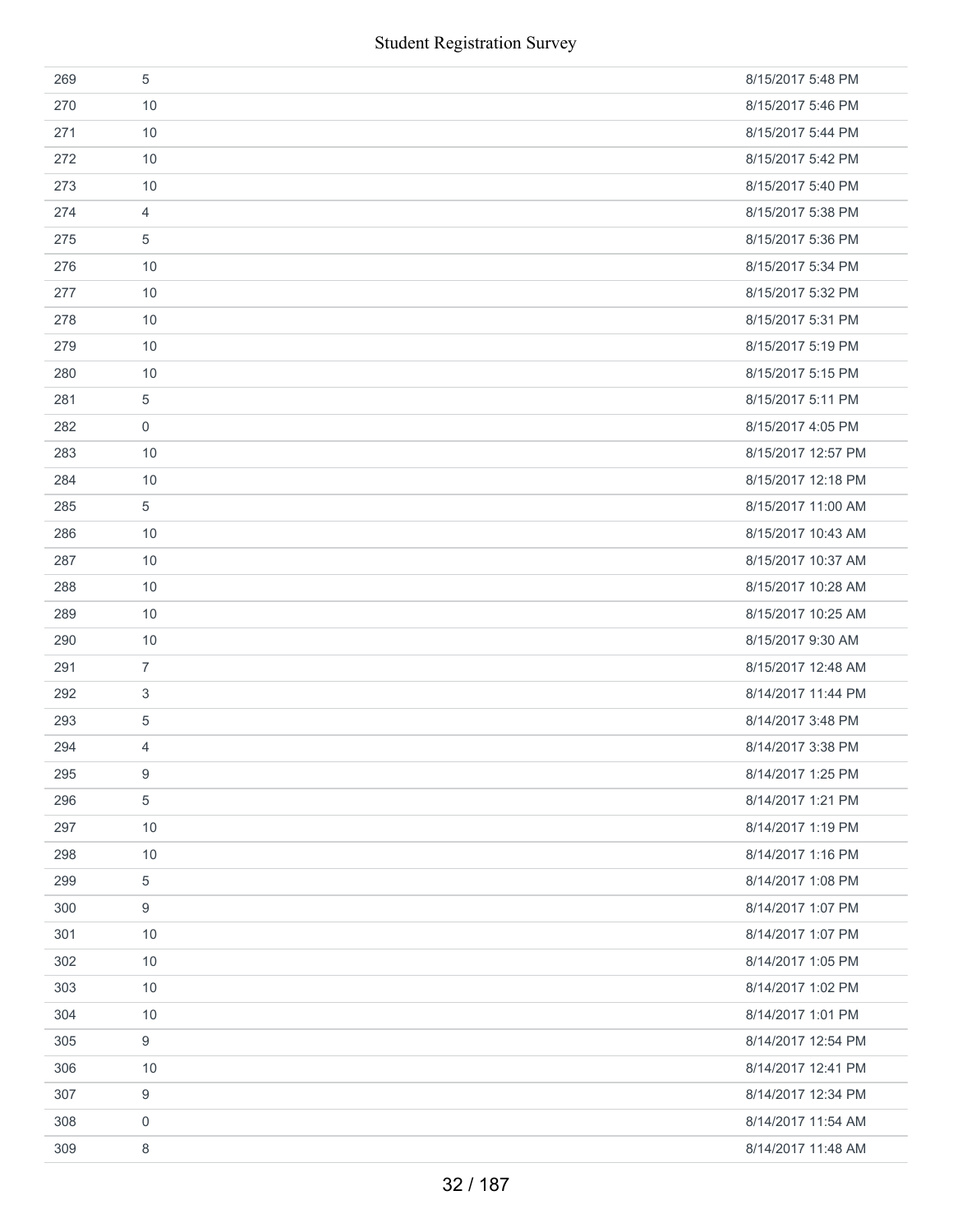|     | <b>Student Registration Survey</b> |                    |
|-----|------------------------------------|--------------------|
| 310 | 8                                  | 8/14/2017 11:26 AM |
| 311 | 10                                 | 8/14/2017 9:10 AM  |
| 312 | 10                                 | 8/14/2017 8:47 AM  |
| 313 | 5                                  | 8/14/2017 8:15 AM  |
| 314 | 10                                 | 8/13/2017 11:50 PM |
| 315 | 10                                 | 8/13/2017 11:25 PM |
| 316 | 10                                 | 8/13/2017 10:23 PM |
| 317 | 9                                  | 8/13/2017 9:24 PM  |
| 318 | 9                                  | 8/13/2017 7:23 PM  |
| 319 | 8                                  | 8/13/2017 2:35 PM  |
| 320 | 10                                 | 8/13/2017 12:14 PM |
| 321 | 9                                  | 8/13/2017 9:14 AM  |
| 322 | 10                                 | 8/12/2017 9:43 PM  |
| 323 | 10                                 | 8/11/2017 10:30 PM |
| 324 | 8                                  | 8/11/2017 5:16 PM  |
| 325 | 10                                 | 8/11/2017 5:13 PM  |
| 326 | 9                                  | 8/11/2017 3:07 PM  |
| 327 | 10                                 | 8/11/2017 2:19 PM  |
| 328 | 10                                 | 8/11/2017 1:07 PM  |
| 329 | 8                                  | 8/11/2017 12:57 PM |
| 330 | 3                                  | 8/11/2017 11:14 AM |
| 331 | $\mathbf{1}$                       | 8/11/2017 11:06 AM |
| 332 | 10                                 | 8/11/2017 11:00 AM |
| 333 | 9                                  | 8/11/2017 10:53 AM |
| 334 | 10                                 | 8/11/2017 10:53 AM |
| 335 | 10                                 | 8/11/2017 10:48 AM |
| 336 | $10$                               | 8/11/2017 10:28 AM |
| 337 | 10                                 | 8/11/2017 9:33 AM  |
| 338 | $\sqrt{3}$                         | 8/11/2017 8:39 AM  |
| 339 | 10                                 | 8/10/2017 3:04 PM  |
| 340 | 6                                  | 8/10/2017 3:02 PM  |
| 341 | 8                                  | 8/10/2017 3:01 PM  |
| 342 | 10                                 | 8/10/2017 1:34 PM  |
| 343 | 10                                 | 8/10/2017 1:33 PM  |
| 344 | $10$                               | 8/10/2017 1:31 PM  |
| 345 | 10                                 | 8/10/2017 1:29 PM  |
| 346 | $\overline{7}$                     | 8/10/2017 1:27 PM  |
| 347 | $10$                               | 8/10/2017 1:24 PM  |
| 348 | $10$                               | 8/10/2017 12:21 PM |
| 349 | $10$                               | 8/10/2017 12:14 PM |
| 350 | $\sqrt{3}$                         | 8/10/2017 12:12 PM |
|     | 33 / 187                           |                    |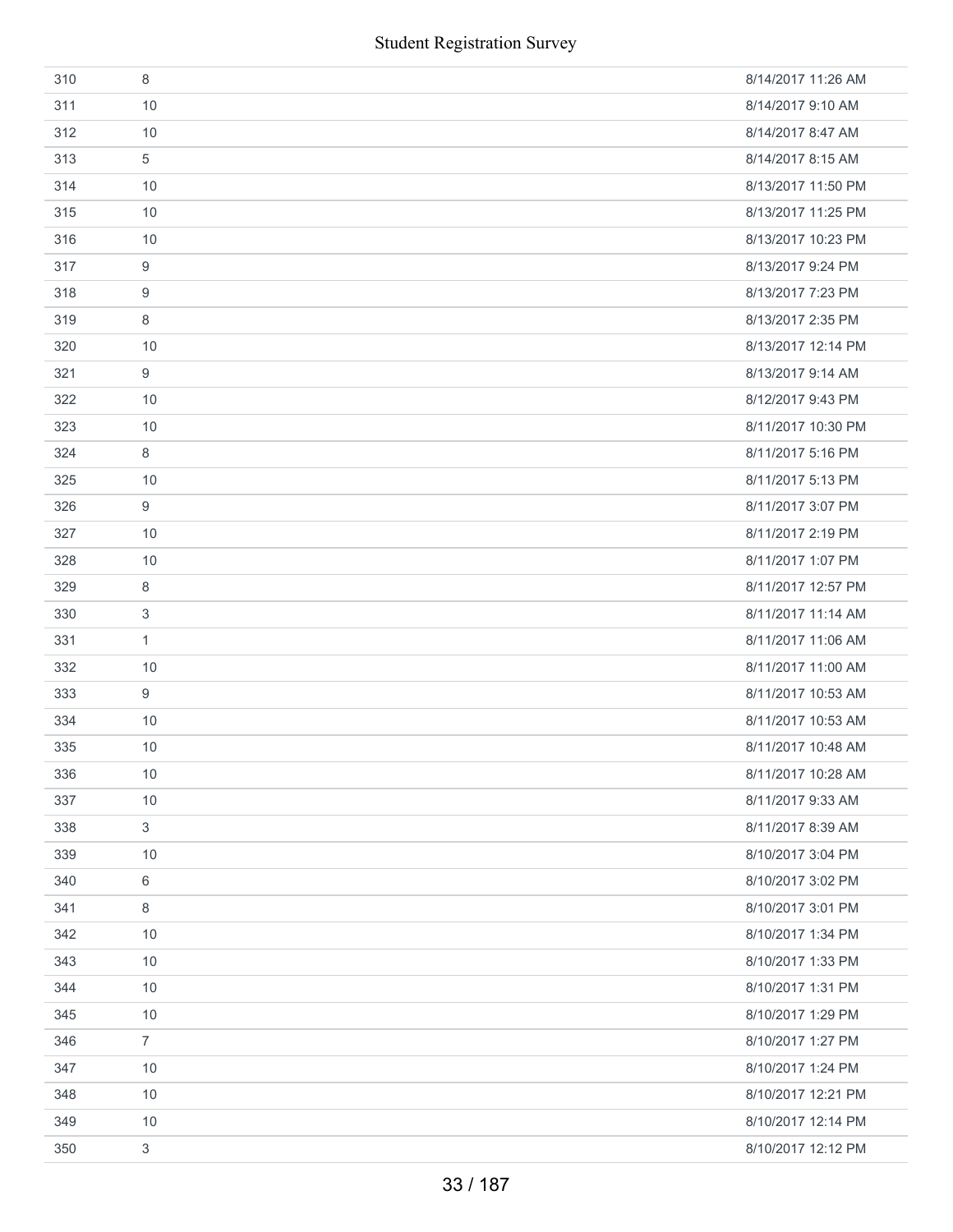| 351 | 1              | 8/10/2017 12:11 PM |
|-----|----------------|--------------------|
| 352 | 10             | 8/10/2017 11:36 AM |
| 353 | $\overline{2}$ | 8/10/2017 11:34 AM |
| 354 | 10             | 8/10/2017 11:31 AM |
| 355 | 3              | 8/10/2017 11:23 AM |
| 356 | 10             | 8/10/2017 11:20 AM |
| 357 | $\overline{7}$ | 8/10/2017 11:18 AM |
| 358 | 10             | 8/10/2017 11:16 AM |
| 359 | 8              | 8/10/2017 11:14 AM |
| 360 | 10             | 8/10/2017 10:58 AM |
| 361 | 10             | 8/10/2017 10:56 AM |
| 362 | 10             | 8/10/2017 10:54 AM |
| 363 | $\overline{7}$ | 8/10/2017 10:52 AM |
| 364 | 9              | 8/10/2017 10:50 AM |
| 365 | 10             | 8/10/2017 10:47 AM |
| 366 | 10             | 8/10/2017 10:44 AM |
| 367 | 9              | 8/10/2017 10:42 AM |
| 368 | 8              | 8/10/2017 10:40 AM |
| 369 | 10             | 8/10/2017 10:15 AM |
| 370 | 10             | 8/10/2017 10:14 AM |
| 371 | $\mathbf{1}$   | 8/10/2017 10:06 AM |
| 372 | 10             | 8/10/2017 10:02 AM |
| 373 | 10             | 8/10/2017 10:00 AM |
| 374 | 10             | 8/10/2017 9:57 AM  |
| 375 | 8              | 8/9/2017 3:53 PM   |
| 376 | 8              | 8/9/2017 3:41 PM   |
| 377 | $\overline{7}$ | 8/9/2017 3:33 PM   |
| 378 | 6              | 8/9/2017 3:31 PM   |
| 379 | 10             | 8/9/2017 3:27 PM   |
| 380 | 10             | 8/9/2017 3:26 PM   |
| 381 | 6              | 8/9/2017 3:21 PM   |
| 382 | 10             | 8/9/2017 3:16 PM   |
| 383 | 10             | 8/9/2017 3:14 PM   |
| 384 | 5              | 8/9/2017 3:12 PM   |
| 385 | 10             | 8/9/2017 3:11 PM   |
| 386 | 10             | 8/9/2017 3:08 PM   |
| 387 | 10             | 8/9/2017 3:06 PM   |
| 388 | 10             | 8/9/2017 3:05 PM   |
| 389 | 10             | 8/9/2017 3:03 PM   |
| 390 | $\overline{2}$ | 8/9/2017 3:01 PM   |
| 391 | 10             | 8/9/2017 3:00 PM   |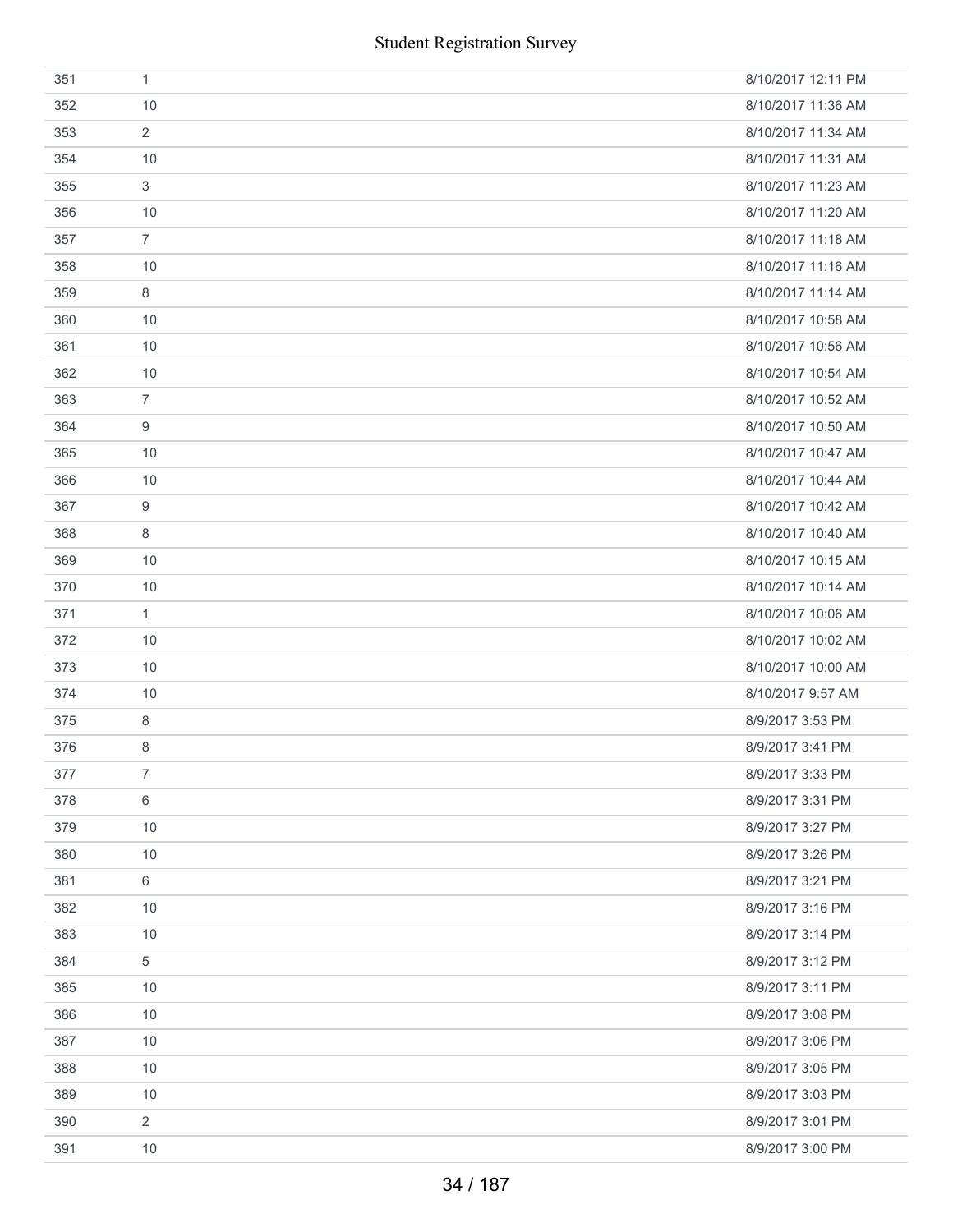| 392 | 9           | 8/9/2017 2:58 PM |
|-----|-------------|------------------|
| 393 | 8           | 8/9/2017 2:52 PM |
| 394 | $\mathbf b$ | 8/9/2017 2:51 PM |
| 395 | b           | 8/9/2017 2:49 PM |
| 396 | 8           | 8/9/2017 2:40 PM |
|     |             |                  |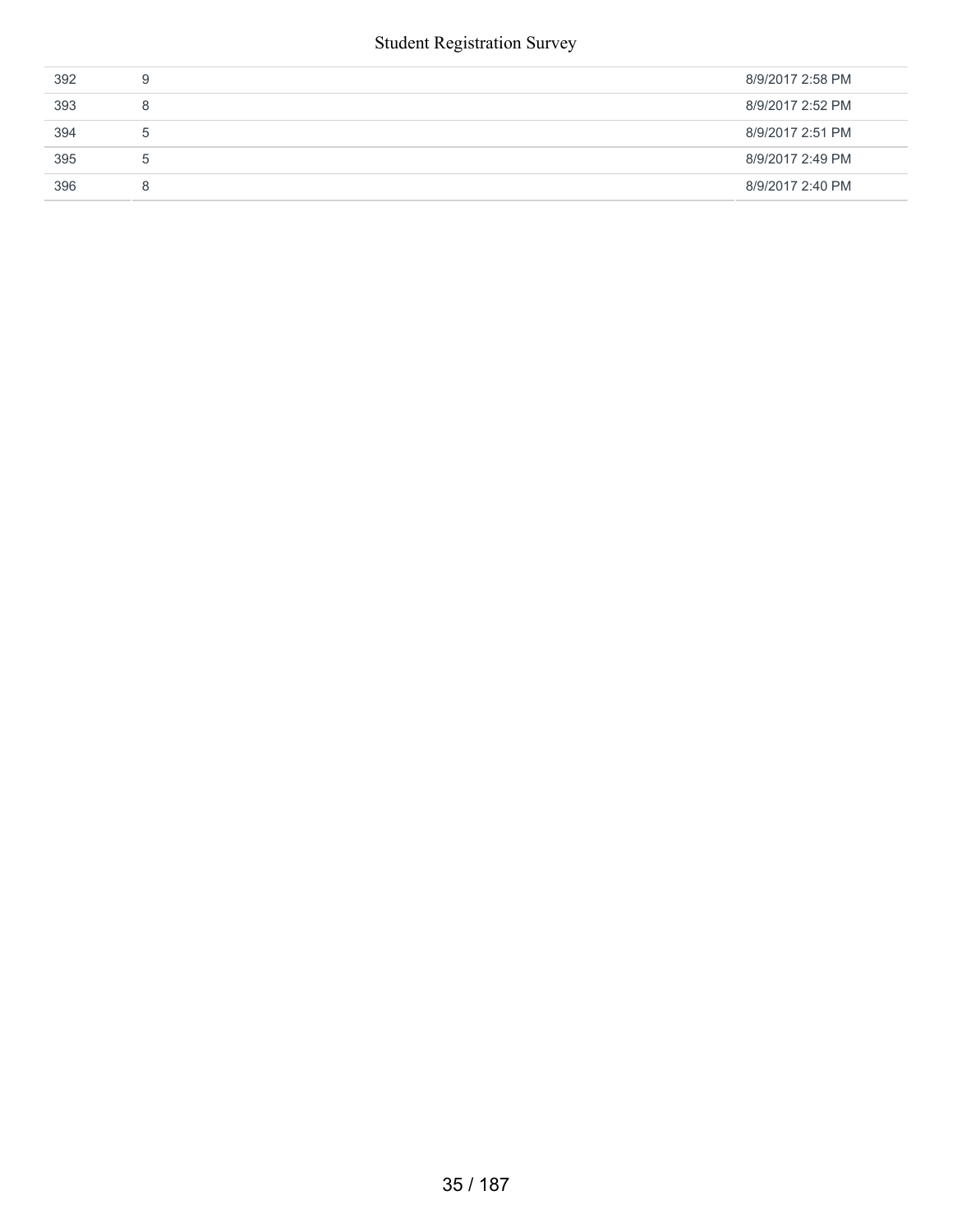# Q15 Location used for registration



| <b>ANSWER CHOICES</b>  | <b>AVERAGE NUMBER</b> | <b>TOTAL NUMBER</b> | <b>RESPONSES</b> |
|------------------------|-----------------------|---------------------|------------------|
|                        |                       | 3.033               | 394              |
| Total Respondents: 394 |                       |                     |                  |

| #              |                | <b>DATE</b>         |
|----------------|----------------|---------------------|
| 1              | 10             | 10/31/2017 10:18 AM |
| 2              | 10             | 10/29/2017 11:50 PM |
| 3              | 10             | 10/27/2017 3:43 PM  |
| 4              | 10             | 10/27/2017 12:42 PM |
| 5              | 10             | 10/26/2017 10:56 AM |
| 6              | 5              | 10/25/2017 1:30 AM  |
| $\overline{7}$ | 10             | 10/23/2017 10:47 AM |
| 8              | 5              | 10/20/2017 7:46 AM  |
| 9              | 10             | 10/18/2017 3:33 PM  |
| 10             | 10             | 10/18/2017 1:03 PM  |
| 11             | 10             | 10/16/2017 1:37 PM  |
| 12             | 9              | 10/16/2017 1:32 AM  |
| 13             | 9              | 10/16/2017 1:17 AM  |
| 14             | 10             | 10/13/2017 12:31 PM |
| 15             | $\overline{0}$ | 10/13/2017 11:46 AM |
| 16             | 5              | 10/12/2017 3:05 PM  |
| 17             | 2              | 10/10/2017 1:25 PM  |
| 18             | $\sqrt{5}$     | 10/10/2017 12:23 PM |
| 19             | 10             | 10/9/2017 4:26 PM   |
| 20             | 10             | 10/9/2017 4:17 PM   |
| 21             | 8              | 10/9/2017 10:43 AM  |
| 22             | 10             | 10/9/2017 10:41 AM  |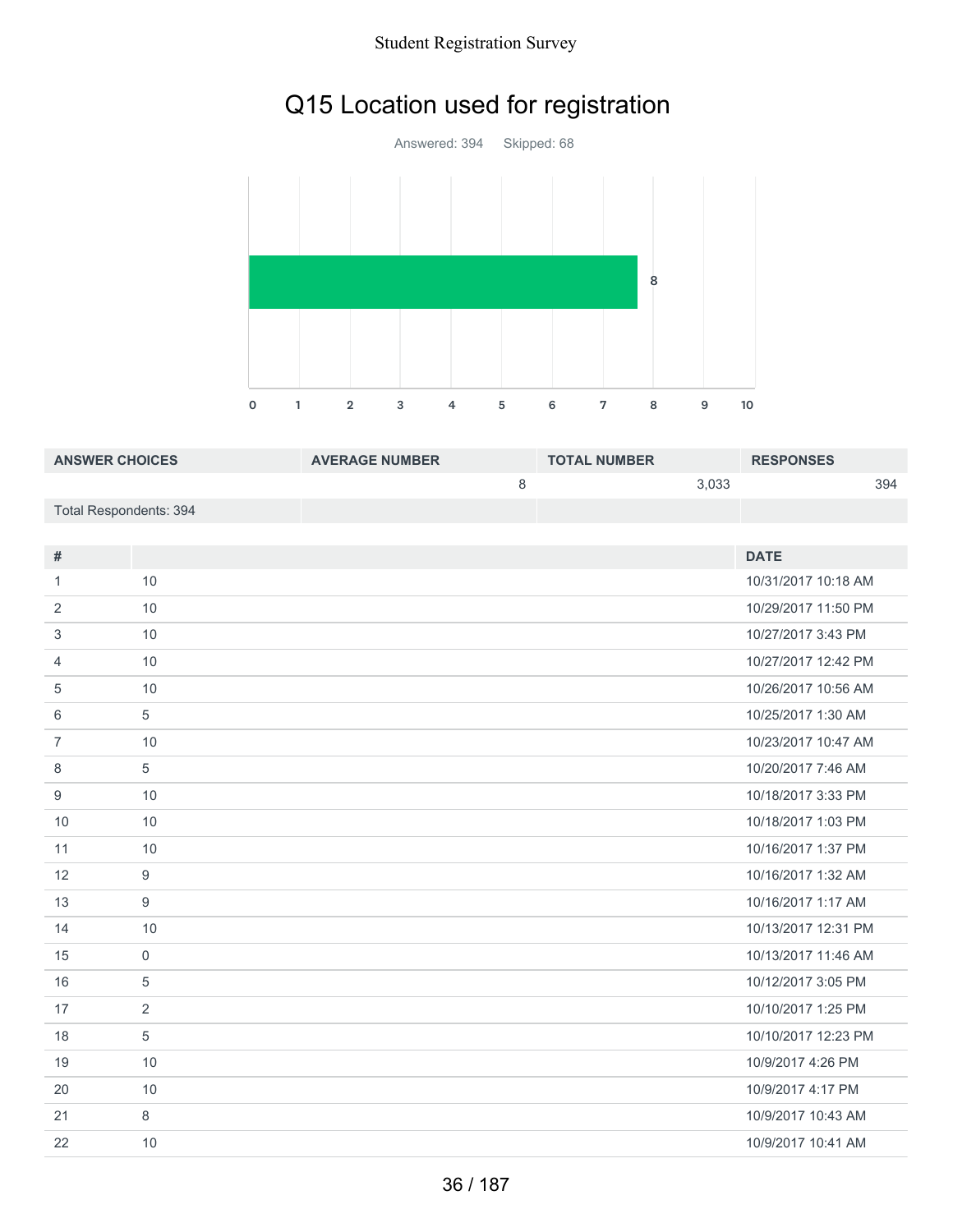|    | <b>Student Registration Survey</b> |                    |
|----|------------------------------------|--------------------|
| 23 | 6                                  | 10/6/2017 1:05 PM  |
| 24 | 10                                 | 10/5/2017 3:36 PM  |
| 25 | 10                                 | 10/5/2017 11:25 AM |
| 26 | 10                                 | 10/2/2017 12:24 PM |
| 27 | 10                                 | 10/2/2017 8:53 AM  |
| 28 | $\overline{2}$                     | 10/1/2017 12:08 AM |
| 29 | 10                                 | 9/27/2017 2:33 PM  |
| 30 | $\mathbf 0$                        | 9/27/2017 1:29 PM  |
| 31 | 10                                 | 9/20/2017 3:10 PM  |
| 32 | 10                                 | 9/18/2017 12:14 PM |
| 33 | $\mathbf{1}$                       | 9/15/2017 4:17 PM  |
| 34 | 10                                 | 9/15/2017 4:06 PM  |
| 35 | 10                                 | 9/15/2017 1:44 PM  |
| 36 | $\overline{4}$                     | 9/15/2017 1:32 PM  |
| 37 | 10                                 | 9/15/2017 1:21 PM  |
| 38 | 5                                  | 9/15/2017 1:14 PM  |
| 39 | 5                                  | 9/15/2017 1:06 PM  |
| 40 | 2                                  | 9/15/2017 1:02 PM  |
| 41 | 3                                  | 9/15/2017 11:06 AM |
| 42 | 6                                  | 9/15/2017 10:55 AM |
| 43 | 9                                  | 9/15/2017 10:53 AM |
| 44 | 8                                  | 9/15/2017 10:41 AM |
| 45 | 10                                 | 9/15/2017 10:39 AM |
| 46 | 10                                 | 9/15/2017 10:37 AM |
| 47 | 10                                 | 9/15/2017 10:35 AM |
| 48 | 10                                 | 9/15/2017 10:23 AM |
| 49 | 10                                 | 9/15/2017 10:21 AM |
| 50 | 10                                 | 9/15/2017 10:19 AM |
| 51 | 10                                 | 9/15/2017 10:17 AM |
| 52 | 10                                 | 9/15/2017 10:14 AM |
| 53 | 5                                  | 9/15/2017 10:12 AM |
| 54 | 9                                  | 9/15/2017 10:10 AM |
| 55 | 9                                  | 9/15/2017 10:08 AM |
| 56 | $\overline{7}$                     | 9/15/2017 10:05 AM |
| 57 | 10                                 | 9/15/2017 10:03 AM |
| 58 | 10                                 | 9/15/2017 10:01 AM |
| 59 | $\overline{2}$                     | 9/15/2017 9:59 AM  |
| 60 | 10                                 | 9/15/2017 9:57 AM  |
| 61 | 5                                  | 9/15/2017 9:55 AM  |
| 62 | 1                                  | 9/15/2017 9:53 AM  |
| 63 | $\,6\,$                            | 9/15/2017 9:50 AM  |
|    | 37 / 187                           |                    |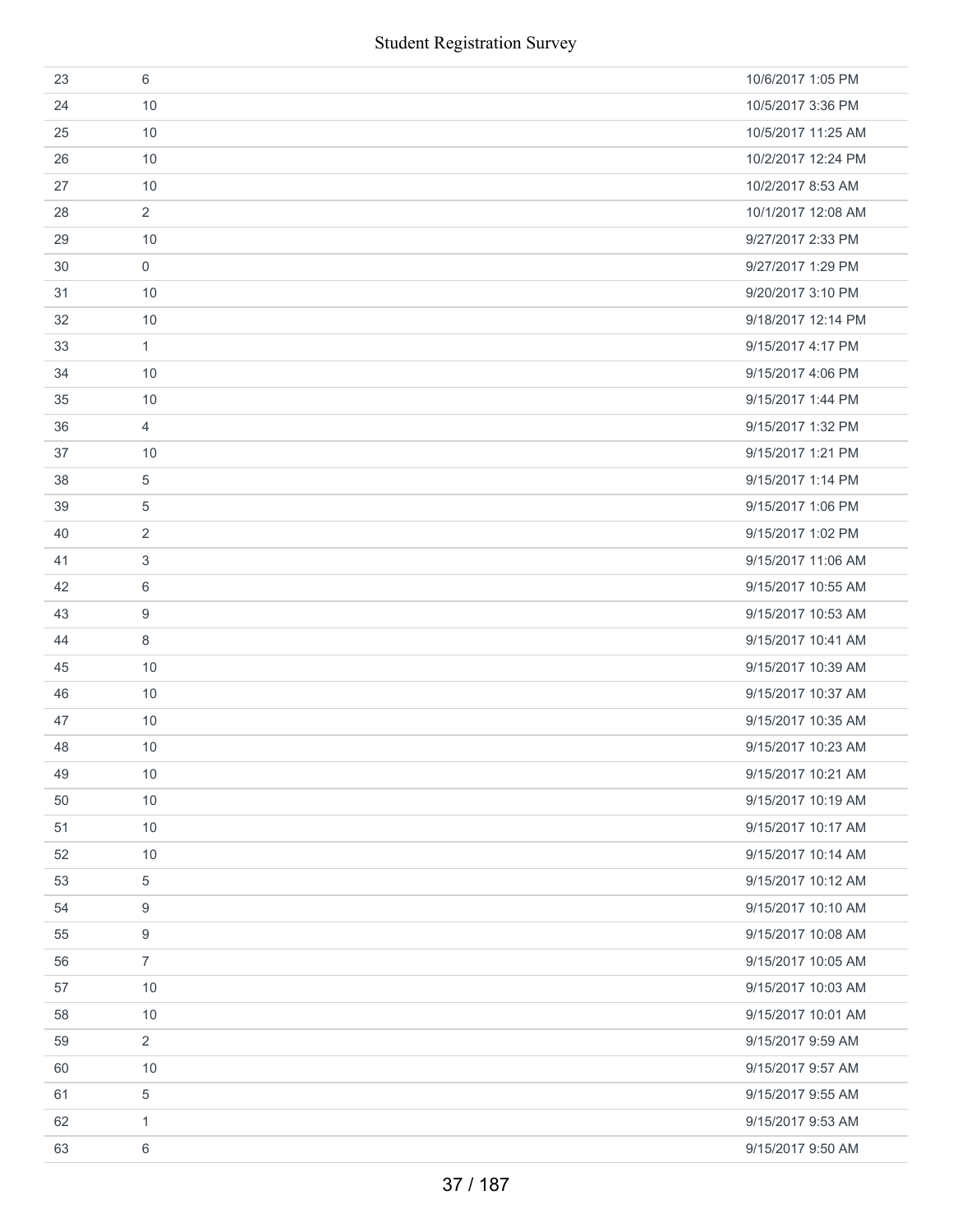|     | <b>Student Registration Survey</b> |                   |
|-----|------------------------------------|-------------------|
| 64  | 10                                 | 9/15/2017 9:45 AM |
| 65  | 10                                 | 9/15/2017 9:38 AM |
| 66  | 10                                 | 9/15/2017 9:36 AM |
| 67  | 10                                 | 9/15/2017 9:32 AM |
| 68  | $\mathbf 0$                        | 9/15/2017 9:31 AM |
| 69  | $\mathbf{1}$                       | 9/15/2017 9:29 AM |
| 70  | 5                                  | 9/15/2017 9:27 AM |
| 71  | 10                                 | 9/15/2017 9:24 AM |
| 72  | 10                                 | 9/15/2017 9:21 AM |
| 73  | 10                                 | 9/15/2017 9:14 AM |
| 74  | 5                                  | 9/15/2017 9:12 AM |
| 75  | 9                                  | 9/15/2017 9:08 AM |
| 76  | 10                                 | 9/15/2017 9:07 AM |
| 77  | 10                                 | 9/15/2017 9:05 AM |
| 78  | 10                                 | 9/15/2017 9:02 AM |
| 79  | 5                                  | 9/15/2017 9:00 AM |
| 80  | 9                                  | 9/15/2017 8:59 AM |
| 81  | 5                                  | 9/15/2017 8:57 AM |
| 82  | 9                                  | 9/15/2017 8:54 AM |
| 83  | 10                                 | 9/15/2017 8:52 AM |
| 84  | $\overline{7}$                     | 9/15/2017 8:48 AM |
| 85  | 8                                  | 9/15/2017 8:42 AM |
| 86  | 10                                 | 9/15/2017 8:40 AM |
| 87  | 10                                 | 9/15/2017 8:38 AM |
| 88  | 10                                 | 9/15/2017 8:36 AM |
| 89  | 10                                 | 9/15/2017 8:34 AM |
| 90  | 8                                  | 9/15/2017 8:32 AM |
| 91  | $\mathbf{1}$                       | 9/15/2017 8:30 AM |
| 92  | 10                                 | 9/14/2017 6:40 PM |
| 93  | 10                                 | 9/14/2017 6:38 PM |
| 94  | 9                                  | 9/14/2017 6:34 PM |
| 95  | 10                                 | 9/14/2017 6:31 PM |
| 96  | $\mathbf{1}$                       | 9/14/2017 6:29 PM |
| 97  | $\mathbf 0$                        | 9/14/2017 6:27 PM |
| 98  | $\overline{2}$                     | 9/14/2017 6:25 PM |
| 99  | 4                                  | 9/14/2017 6:23 PM |
| 100 | 10                                 | 9/14/2017 6:21 PM |
| 101 | 10                                 | 9/14/2017 6:19 PM |
| 102 | $\mathbf 0$                        | 9/14/2017 6:17 PM |
| 103 | 10                                 | 9/14/2017 6:15 PM |
| 104 | 9                                  | 9/14/2017 6:13 PM |
|     | 38 / 187                           |                   |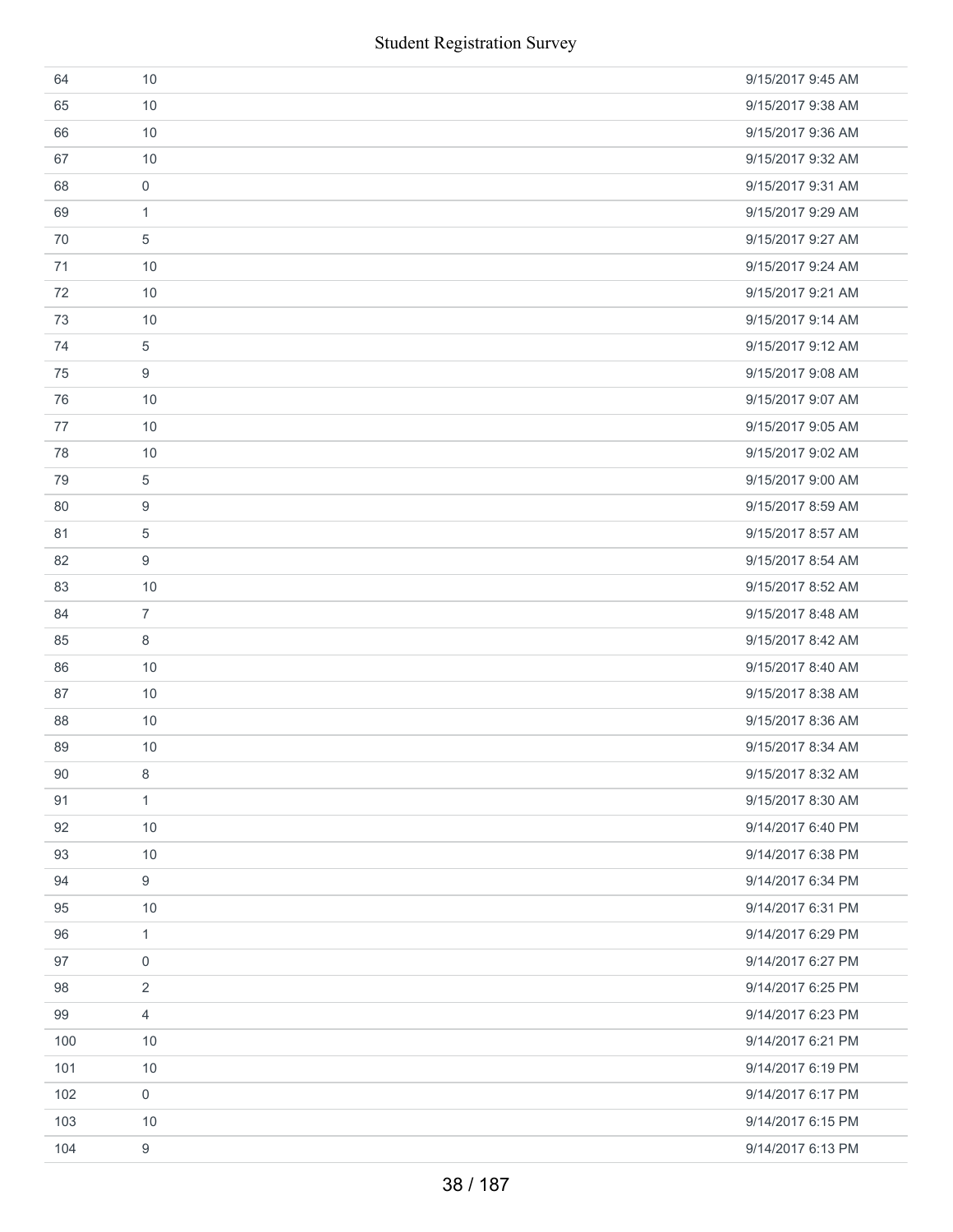|     | <b>Student Registration Survey</b> |                   |
|-----|------------------------------------|-------------------|
| 105 | 10                                 | 9/14/2017 6:06 PM |
| 106 | 10                                 | 9/14/2017 6:05 PM |
| 107 | 10                                 | 9/14/2017 6:02 PM |
| 108 | 5                                  | 9/14/2017 6:00 PM |
| 109 | 10                                 | 9/14/2017 5:56 PM |
| 110 | $\overline{2}$                     | 9/14/2017 5:52 PM |
| 111 | 10                                 | 9/14/2017 5:49 PM |
| 112 | 8                                  | 9/14/2017 5:47 PM |
| 113 | 10                                 | 9/14/2017 5:42 PM |
| 114 | $\overline{4}$                     | 9/14/2017 5:35 PM |
| 115 | 10                                 | 9/14/2017 5:32 PM |
| 116 | $\overline{4}$                     | 9/14/2017 5:30 PM |
| 117 | 5                                  | 9/14/2017 5:25 PM |
| 118 | $\,8\,$                            | 9/14/2017 5:21 PM |
| 119 | 5                                  | 9/14/2017 5:19 PM |
| 120 | 10                                 | 9/14/2017 5:16 PM |
| 121 | $\boldsymbol{9}$                   | 9/14/2017 5:11 PM |
| 122 | $\mathbf{1}$                       | 9/14/2017 5:06 PM |
| 123 | 10                                 | 9/14/2017 5:04 PM |
| 124 | 10                                 | 9/14/2017 5:01 PM |
| 125 | 10                                 | 9/14/2017 4:59 PM |
| 126 | $\overline{4}$                     | 9/14/2017 4:56 PM |
| 127 | 10                                 | 9/14/2017 4:53 PM |
| 128 | 10                                 | 9/14/2017 4:50 PM |
| 129 | $\overline{4}$                     | 9/14/2017 4:45 PM |
| 130 | 10                                 | 9/14/2017 4:31 PM |
| 131 | 10                                 | 9/14/2017 4:28 PM |
| 132 | 10                                 | 9/14/2017 4:26 PM |
| 133 | $\overline{4}$                     | 9/14/2017 4:19 PM |
| 134 | 10                                 | 9/14/2017 4:15 PM |
| 135 | 10                                 | 9/14/2017 4:11 PM |
| 136 | $\,8\,$                            | 9/14/2017 4:05 PM |
| 137 | 10                                 | 9/14/2017 4:02 PM |
| 138 | $\,8\,$                            | 9/14/2017 3:58 PM |
| 139 | 6                                  | 9/14/2017 3:51 PM |
| 140 | 10                                 | 9/14/2017 3:47 PM |
| 141 | 10                                 | 9/13/2017 5:45 PM |
| 142 | $\overline{7}$                     | 9/13/2017 5:43 PM |
| 143 | 10                                 | 9/13/2017 5:33 PM |
| 144 | $\,$ 5 $\,$                        | 9/13/2017 5:03 PM |
| 145 | 10                                 | 9/13/2017 4:53 PM |
|     | 39 / 187                           |                   |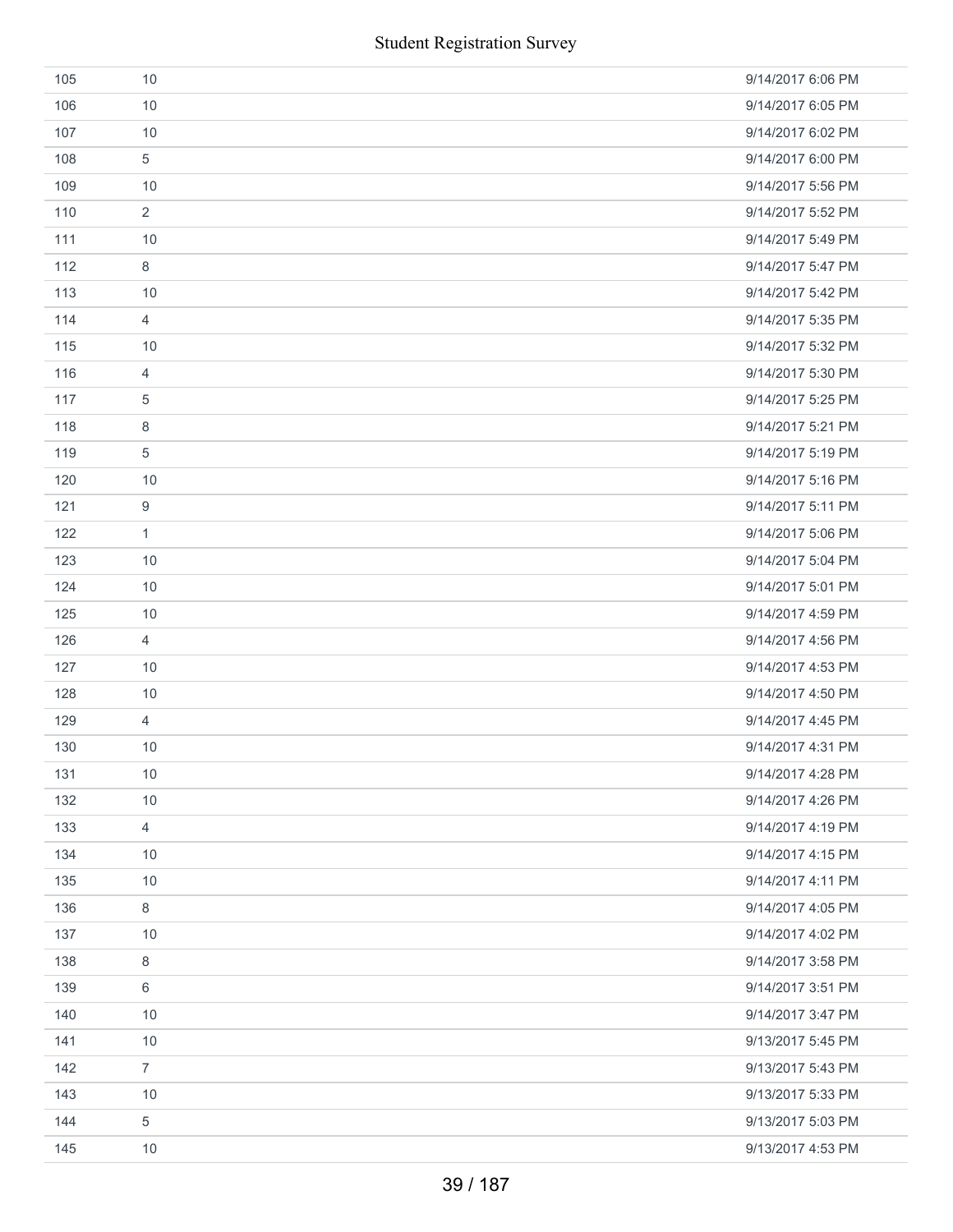|     | <b>Student Registration Survey</b> |                    |
|-----|------------------------------------|--------------------|
| 146 | $\sqrt{5}$                         | 9/13/2017 4:45 PM  |
| 147 | $\overline{4}$                     | 9/13/2017 4:42 PM  |
| 148 | 9                                  | 9/13/2017 4:39 PM  |
| 149 | 5                                  | 9/13/2017 4:33 PM  |
| 150 | 8                                  | 9/13/2017 4:30 PM  |
| 151 | 8                                  | 9/13/2017 4:12 PM  |
| 152 | $\overline{4}$                     | 9/13/2017 4:09 PM  |
| 153 | $\boldsymbol{9}$                   | 9/13/2017 4:07 PM  |
| 154 | 10                                 | 9/13/2017 4:04 PM  |
| 155 | $\sqrt{5}$                         | 9/13/2017 4:02 PM  |
| 156 | 10                                 | 9/13/2017 3:58 PM  |
| 157 | $\,$ 5 $\,$                        | 9/13/2017 3:54 PM  |
| 158 | 10                                 | 9/13/2017 3:52 PM  |
| 159 | 10                                 | 9/13/2017 3:47 PM  |
| 160 | 10                                 | 9/13/2017 2:15 PM  |
| 161 | 10                                 | 9/13/2017 12:21 PM |
| 162 | 10                                 | 9/13/2017 12:15 PM |
| 163 | 10                                 | 9/13/2017 12:10 PM |
| 164 | 9                                  | 9/13/2017 12:07 PM |
| 165 | 10                                 | 9/13/2017 12:00 PM |
| 166 | 10                                 | 9/13/2017 11:56 AM |
| 167 | $\mathfrak{S}$                     | 9/13/2017 11:02 AM |
| 168 | 10                                 | 9/12/2017 6:40 PM  |
| 169 | 8                                  | 9/12/2017 6:36 PM  |
| 170 | $\sqrt{5}$                         | 9/12/2017 6:34 PM  |
| 171 | 5                                  | 9/12/2017 6:31 PM  |
| 172 | 10                                 | 9/12/2017 6:28 PM  |
| 173 | 10                                 | 9/12/2017 6:25 PM  |
| 174 | $\mathbf{1}$                       | 9/12/2017 6:20 PM  |
| 175 | $\mathbf{1}$                       | 9/12/2017 6:17 PM  |
| 176 | $\mathbf{1}$                       | 9/12/2017 6:13 PM  |
| 177 | 10                                 | 9/12/2017 6:09 PM  |
| 178 | 10                                 | 9/12/2017 6:06 PM  |
| 179 | $\boldsymbol{9}$                   | 9/12/2017 6:03 PM  |
| 180 | 5                                  | 9/12/2017 6:01 PM  |
| 181 | 6                                  | 9/12/2017 5:57 PM  |
| 182 | 8                                  | 9/12/2017 5:54 PM  |
| 183 | 9                                  | 9/12/2017 5:53 PM  |
| 184 | 8                                  | 9/12/2017 5:49 PM  |
| 185 | 9                                  | 9/12/2017 5:03 PM  |
| 186 | 10                                 | 9/12/2017 5:00 PM  |
|     | 40 / 187                           |                    |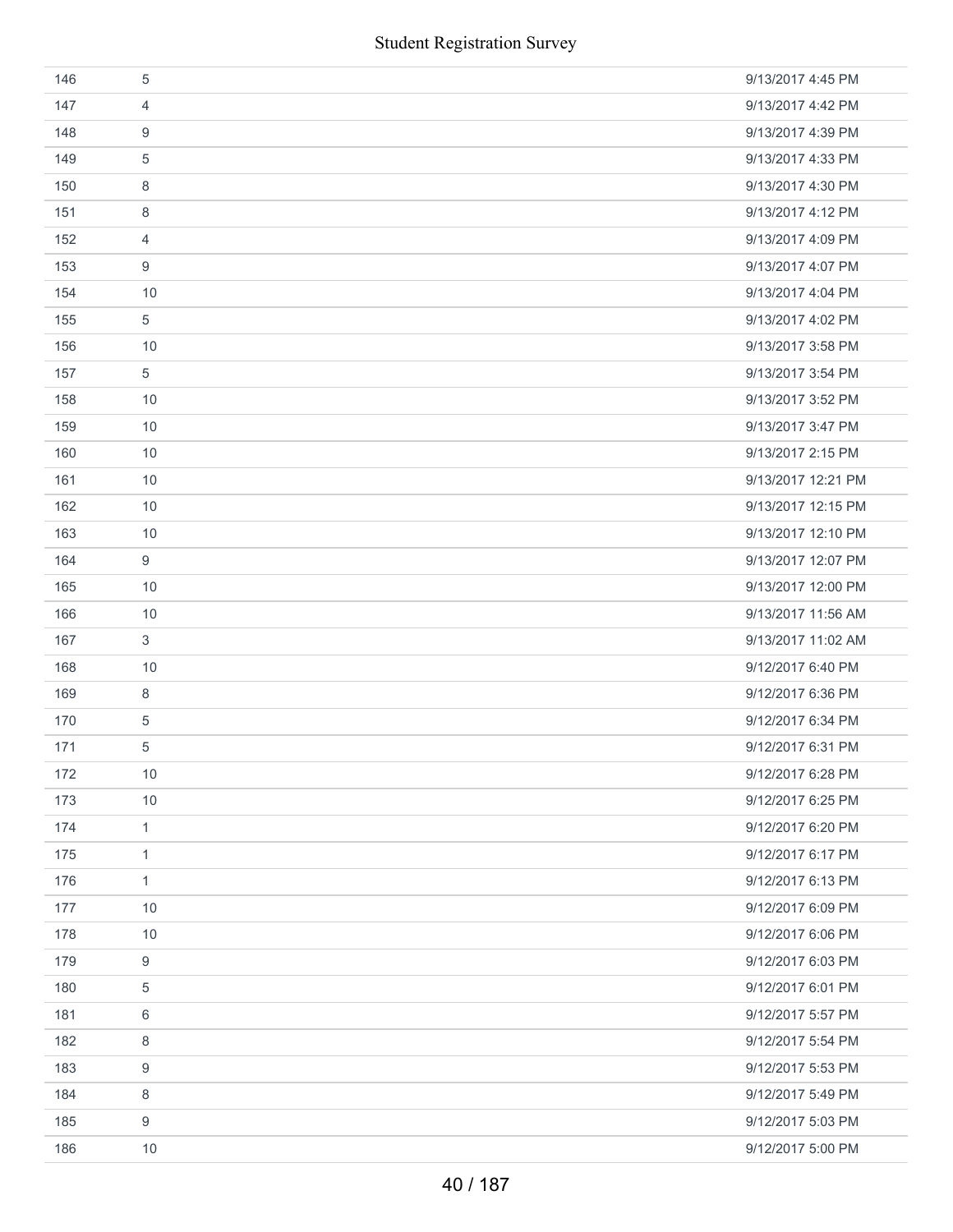| 187 | 5              | 9/12/2017 4:56 PM  |
|-----|----------------|--------------------|
| 188 | 10             | 9/12/2017 4:52 PM  |
| 189 | 10             | 9/12/2017 4:46 PM  |
| 190 | 9              | 9/12/2017 4:33 PM  |
| 191 | 5              | 9/12/2017 4:28 PM  |
| 192 | 3              | 9/12/2017 4:19 PM  |
| 193 | 3              | 9/12/2017 4:17 PM  |
| 194 | 10             | 9/12/2017 4:10 PM  |
| 195 | 5              | 9/12/2017 4:05 PM  |
| 196 | 2              | 9/12/2017 4:01 PM  |
| 197 | 10             | 9/12/2017 3:58 PM  |
| 198 | 10             | 9/12/2017 3:54 PM  |
| 199 | 10             | 9/12/2017 2:27 PM  |
| 200 | $\mathbf{1}$   | 9/8/2017 7:25 PM   |
| 201 | 1              | 9/6/2017 2:44 PM   |
| 202 | 10             | 9/5/2017 3:01 PM   |
| 203 | 10             | 9/4/2017 9:14 PM   |
| 204 | 10             | 9/4/2017 4:59 PM   |
| 205 | 4              | 9/4/2017 11:10 AM  |
| 206 | 10             | 8/31/2017 3:39 PM  |
| 207 | $\overline{7}$ | 8/31/2017 3:19 PM  |
| 208 | 8              | 8/31/2017 3:14 PM  |
| 209 | 10             | 8/31/2017 3:07 PM  |
| 210 | 3              | 8/31/2017 2:55 PM  |
| 211 | $10$           | 8/31/2017 2:50 PM  |
| 212 | 5              | 8/31/2017 2:42 PM  |
| 213 | 10             | 8/31/2017 2:29 PM  |
| 214 | $\overline{4}$ | 8/31/2017 2:17 PM  |
| 215 | 5              | 8/31/2017 2:12 PM  |
| 216 | 1              | 8/31/2017 2:08 PM  |
| 217 | 6              | 8/31/2017 2:02 PM  |
| 218 | 8              | 8/31/2017 1:55 PM  |
| 219 | 2              | 8/31/2017 1:48 PM  |
| 220 | 6              | 8/31/2017 1:36 PM  |
| 221 | 8              | 8/31/2017 1:32 PM  |
| 222 | 10             | 8/31/2017 1:25 PM  |
| 223 | 3              | 8/31/2017 1:21 PM  |
| 224 | 10             | 8/31/2017 1:13 PM  |
| 225 | 10             | 8/31/2017 12:55 PM |
| 226 | 10             | 8/31/2017 12:52 PM |
| 227 | 5              | 8/31/2017 12:46 PM |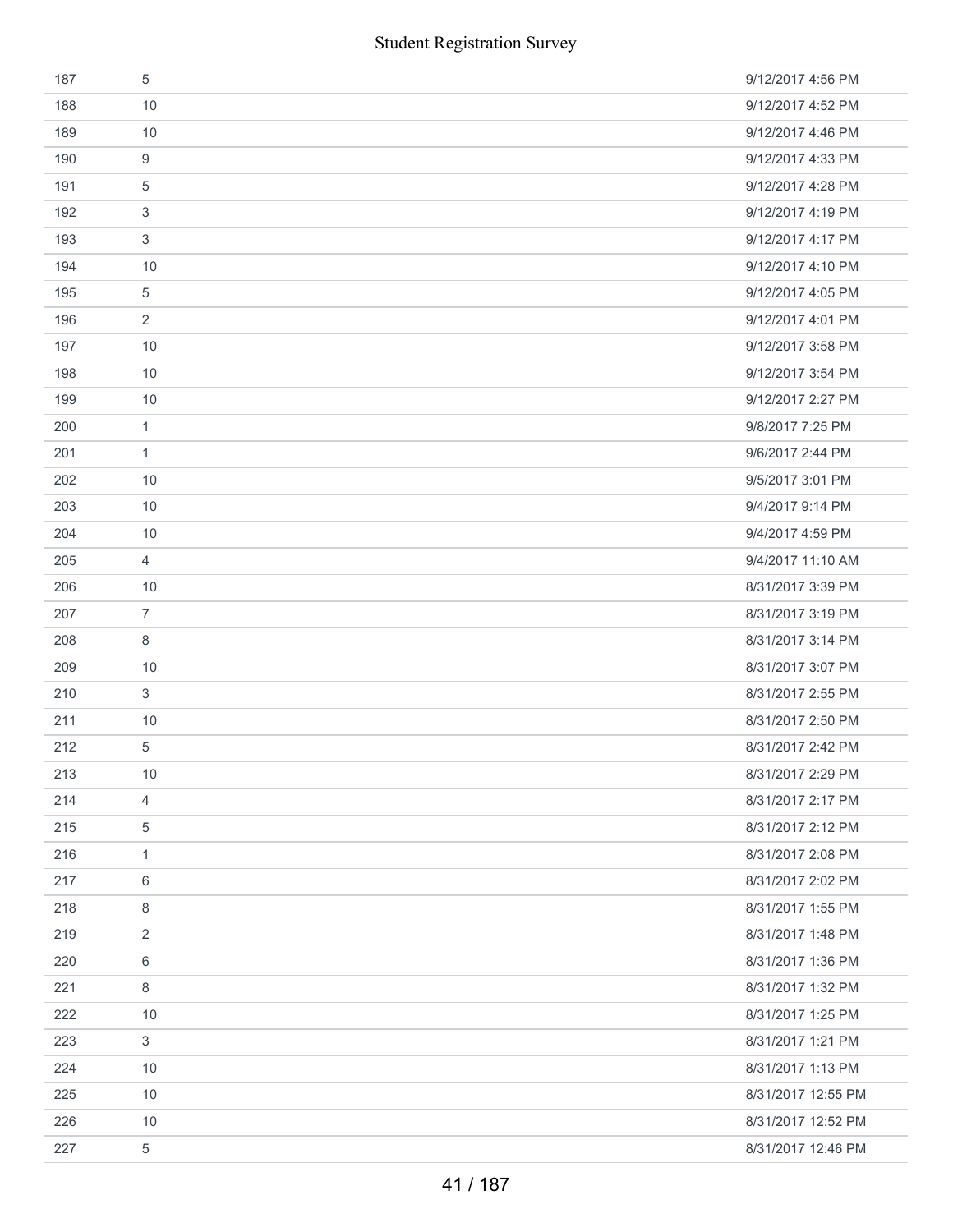| 228 | 10                        | 8/31/2017 12:36 PM |
|-----|---------------------------|--------------------|
| 229 | 9                         | 8/31/2017 12:31 PM |
| 230 | 3                         | 8/31/2017 12:23 PM |
| 231 | 10                        | 8/31/2017 12:09 PM |
| 232 | 10                        | 8/31/2017 12:06 PM |
| 233 | 1                         | 8/31/2017 11:58 AM |
| 234 | $\mathbf{1}$              | 8/31/2017 11:51 AM |
| 235 | 1                         | 8/31/2017 11:47 AM |
| 236 | 10                        | 8/29/2017 10:59 AM |
| 237 | 10                        | 8/29/2017 10:12 AM |
| 238 | 10                        | 8/28/2017 11:54 AM |
| 239 | $\overline{5}$            | 8/22/2017 2:15 PM  |
| 240 | 9                         | 8/22/2017 1:12 PM  |
| 241 | 5                         | 8/22/2017 10:41 AM |
| 242 | 10                        | 8/21/2017 11:50 PM |
| 243 | $\overline{4}$            | 8/19/2017 9:21 PM  |
| 244 | 10                        | 8/18/2017 4:47 PM  |
| 245 | 8                         | 8/18/2017 3:28 PM  |
| 246 | $\overline{5}$            | 8/17/2017 10:20 AM |
| 247 | 5                         | 8/17/2017 9:48 AM  |
| 248 | 10                        | 8/17/2017 9:40 AM  |
| 249 | 6                         | 8/16/2017 9:11 PM  |
| 250 | 10                        | 8/16/2017 1:57 PM  |
| 251 | $\overline{4}$            | 8/16/2017 1:21 PM  |
| 252 | 10                        | 8/16/2017 1:20 PM  |
| 253 | 1                         | 8/16/2017 11:00 AM |
| 254 | 10                        | 8/16/2017 9:36 AM  |
| 255 | 10                        | 8/16/2017 9:10 AM  |
| 256 | 8                         | 8/16/2017 8:37 AM  |
| 257 | 9                         | 8/16/2017 8:23 AM  |
| 258 | 10                        | 8/16/2017 7:33 AM  |
| 259 | $\ensuremath{\mathsf{3}}$ | 8/15/2017 9:18 PM  |
| 260 | 10                        | 8/15/2017 8:49 PM  |
| 261 | 10                        | 8/15/2017 5:57 PM  |
| 262 | 3                         | 8/15/2017 5:55 PM  |
| 263 | 10                        | 8/15/2017 5:54 PM  |
| 264 | 10                        | 8/15/2017 5:52 PM  |
| 265 | 10                        | 8/15/2017 5:51 PM  |
| 266 | 10                        | 8/15/2017 5:49 PM  |
| 267 | 10                        | 8/15/2017 5:48 PM  |
| 268 | 10                        | 8/15/2017 5:46 PM  |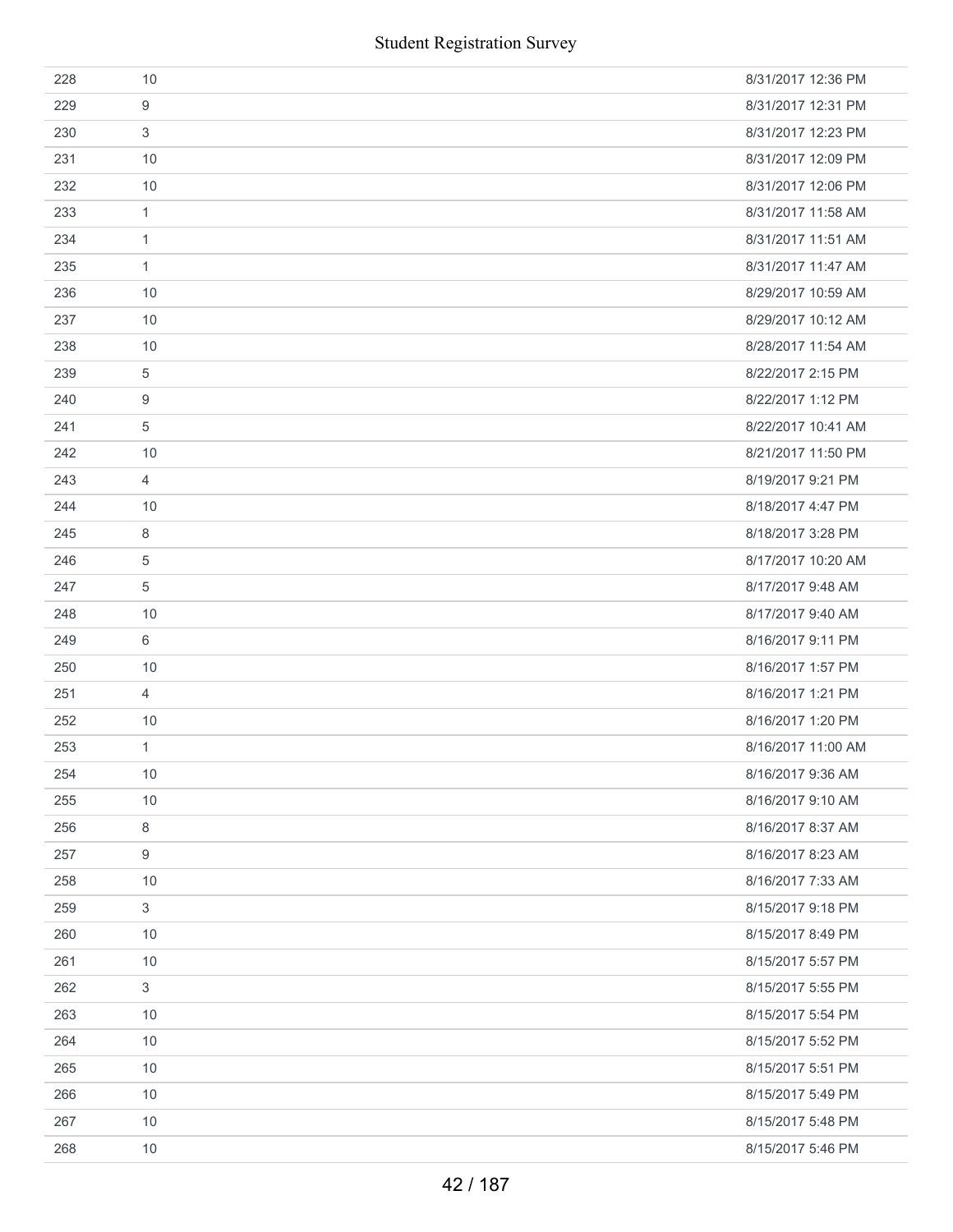|     | <b>Student Registration Survey</b> |                    |
|-----|------------------------------------|--------------------|
| 269 | 8                                  | 8/15/2017 5:44 PM  |
| 270 | 10                                 | 8/15/2017 5:42 PM  |
| 271 | 9                                  | 8/15/2017 5:40 PM  |
| 272 | 10                                 | 8/15/2017 5:38 PM  |
| 273 | 5                                  | 8/15/2017 5:36 PM  |
| 274 | 2                                  | 8/15/2017 5:34 PM  |
| 275 | 10                                 | 8/15/2017 5:32 PM  |
| 276 | 8                                  | 8/15/2017 5:31 PM  |
| 277 | 9                                  | 8/15/2017 5:19 PM  |
| 278 | 10                                 | 8/15/2017 5:15 PM  |
| 279 | 10                                 | 8/15/2017 5:11 PM  |
| 280 | $\boldsymbol{0}$                   | 8/15/2017 4:05 PM  |
| 281 | 10                                 | 8/15/2017 12:57 PM |
| 282 | 10                                 | 8/15/2017 12:18 PM |
| 283 | 5                                  | 8/15/2017 11:00 AM |
| 284 | 10                                 | 8/15/2017 10:43 AM |
| 285 | 10                                 | 8/15/2017 10:37 AM |
| 286 | 10                                 | 8/15/2017 10:28 AM |
| 287 | 10                                 | 8/15/2017 10:25 AM |
| 288 | 9                                  | 8/15/2017 9:30 AM  |
| 289 | 8                                  | 8/15/2017 12:48 AM |
| 290 | 3                                  | 8/14/2017 11:44 PM |
| 291 | $\overline{4}$                     | 8/14/2017 3:48 PM  |
| 292 | 1                                  | 8/14/2017 3:38 PM  |
| 293 | 8                                  | 8/14/2017 1:25 PM  |
| 294 | 5                                  | 8/14/2017 1:21 PM  |
| 295 | 10                                 | 8/14/2017 1:19 PM  |
| 296 | 10                                 | 8/14/2017 1:16 PM  |
| 297 | 5                                  | 8/14/2017 1:08 PM  |
| 298 | 8                                  | 8/14/2017 1:07 PM  |
| 299 | 10                                 | 8/14/2017 1:07 PM  |
| 300 | 10                                 | 8/14/2017 1:05 PM  |
| 301 | 10                                 | 8/14/2017 1:02 PM  |
| 302 | 10                                 | 8/14/2017 1:01 PM  |
| 303 | $\,8\,$                            | 8/14/2017 12:54 PM |
| 304 | 5                                  | 8/14/2017 12:41 PM |
| 305 | 9                                  | 8/14/2017 12:34 PM |
| 306 | $\boldsymbol{0}$                   | 8/14/2017 11:54 AM |
| 307 | 8                                  | 8/14/2017 11:48 AM |
| 308 | 10                                 | 8/14/2017 11:26 AM |
| 309 | 10                                 | 8/14/2017 9:10 AM  |
|     | 43 / 187                           |                    |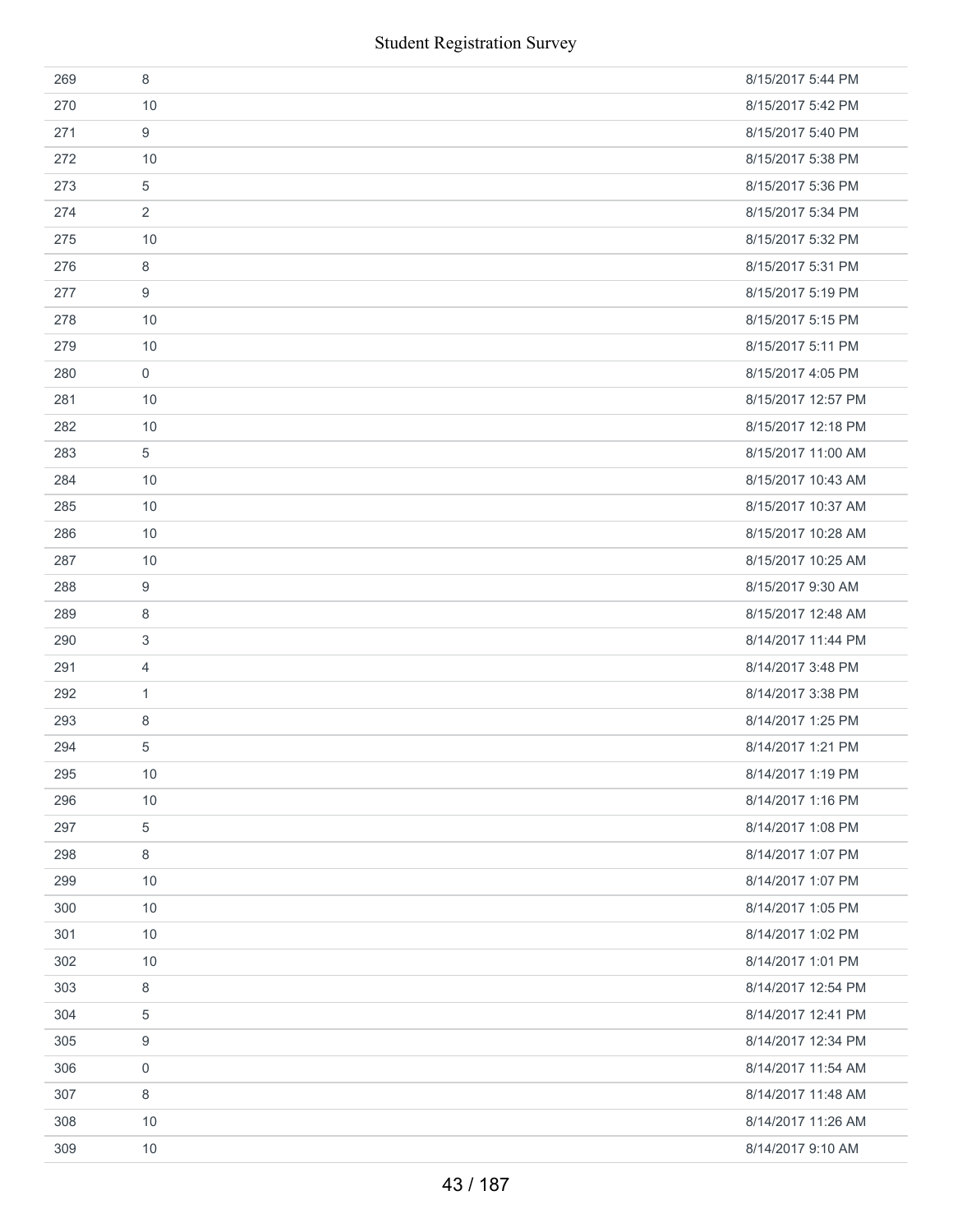|     | <b>Student Registration Survey</b> |                    |
|-----|------------------------------------|--------------------|
| 310 | 10                                 | 8/14/2017 8:47 AM  |
| 311 | 5                                  | 8/14/2017 8:15 AM  |
| 312 | 10                                 | 8/13/2017 11:50 PM |
| 313 | 8                                  | 8/13/2017 11:25 PM |
| 314 | 10                                 | 8/13/2017 10:23 PM |
| 315 | $\boldsymbol{9}$                   | 8/13/2017 9:24 PM  |
| 316 | 6                                  | 8/13/2017 7:23 PM  |
| 317 | $\sqrt{3}$                         | 8/13/2017 2:35 PM  |
| 318 | 10                                 | 8/13/2017 12:14 PM |
| 319 | 8                                  | 8/13/2017 9:14 AM  |
| 320 | 10                                 | 8/12/2017 9:43 PM  |
| 321 | 10                                 | 8/11/2017 10:30 PM |
| 322 | 8                                  | 8/11/2017 5:16 PM  |
| 323 | 10                                 | 8/11/2017 5:13 PM  |
| 324 | 10                                 | 8/11/2017 3:07 PM  |
| 325 | 10                                 | 8/11/2017 2:19 PM  |
| 326 | 10                                 | 8/11/2017 1:07 PM  |
| 327 | 10                                 | 8/11/2017 12:57 PM |
| 328 | 10                                 | 8/11/2017 11:14 AM |
| 329 | 5                                  | 8/11/2017 11:06 AM |
| 330 | 10                                 | 8/11/2017 11:00 AM |
| 331 | 10                                 | 8/11/2017 10:53 AM |
| 332 | 10                                 | 8/11/2017 10:53 AM |
| 333 | 9                                  | 8/11/2017 10:48 AM |
| 334 | 10                                 | 8/11/2017 10:28 AM |
| 335 | 10                                 | 8/11/2017 9:33 AM  |
| 336 | 5                                  | 8/11/2017 8:39 AM  |
| 337 | 10                                 | 8/10/2017 3:04 PM  |
| 338 | 6                                  | 8/10/2017 3:02 PM  |
| 339 | 9                                  | 8/10/2017 3:01 PM  |
| 340 | 10                                 | 8/10/2017 1:34 PM  |
| 341 | 10                                 | 8/10/2017 1:33 PM  |
| 342 | 10                                 | 8/10/2017 1:31 PM  |
| 343 | 10                                 | 8/10/2017 1:29 PM  |
| 344 | 10                                 | 8/10/2017 1:27 PM  |
| 345 | 10                                 | 8/10/2017 1:24 PM  |
| 346 | 10                                 | 8/10/2017 12:21 PM |
| 347 | 10                                 | 8/10/2017 12:14 PM |
| 348 | $\boldsymbol{9}$                   | 8/10/2017 12:12 PM |
| 349 | 5                                  | 8/10/2017 12:11 PM |
| 350 | 10                                 | 8/10/2017 11:36 AM |
|     | 44 / 187                           |                    |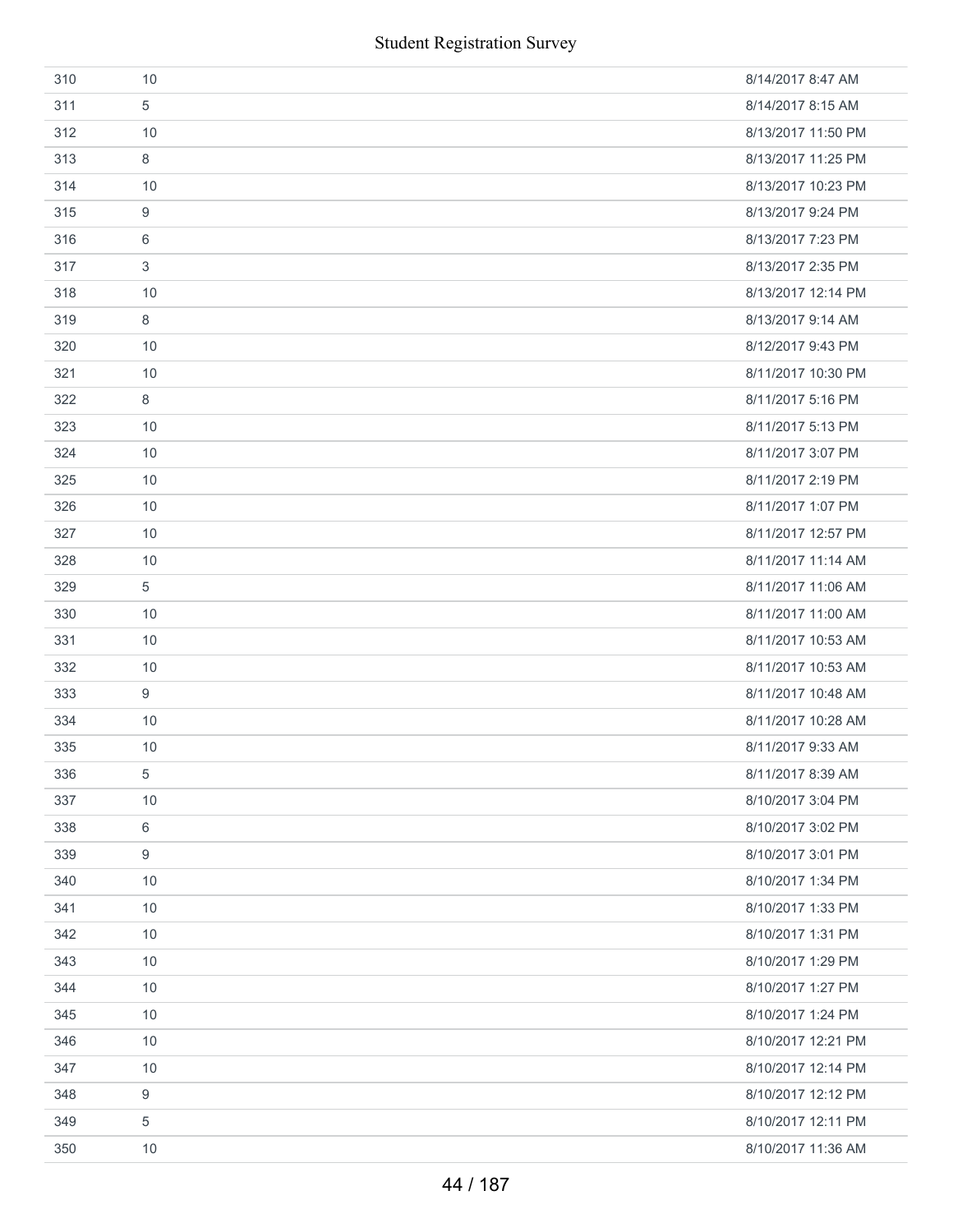| 351 | 0              | 8/10/2017 11:34 AM |
|-----|----------------|--------------------|
| 352 | 10             | 8/10/2017 11:31 AM |
| 353 | 3              | 8/10/2017 11:23 AM |
| 354 | 10             | 8/10/2017 11:20 AM |
| 355 | $\overline{7}$ | 8/10/2017 11:18 AM |
| 356 | 10             | 8/10/2017 11:16 AM |
| 357 | 8              | 8/10/2017 11:14 AM |
| 358 | 10             | 8/10/2017 10:58 AM |
| 359 | 10             | 8/10/2017 10:56 AM |
| 360 | 10             | 8/10/2017 10:54 AM |
| 361 | $\overline{7}$ | 8/10/2017 10:52 AM |
| 362 | 10             | 8/10/2017 10:50 AM |
| 363 | 10             | 8/10/2017 10:47 AM |
| 364 | 10             | 8/10/2017 10:44 AM |
| 365 | 10             | 8/10/2017 10:42 AM |
| 366 | 9              | 8/10/2017 10:40 AM |
| 367 | 10             | 8/10/2017 10:15 AM |
| 368 | 10             | 8/10/2017 10:14 AM |
| 369 | 1              | 8/10/2017 10:06 AM |
| 370 | $\mathbf 0$    | 8/10/2017 10:02 AM |
| 371 | 10             | 8/10/2017 10:00 AM |
| 372 | 10             | 8/10/2017 9:57 AM  |
| 373 | 8              | 8/9/2017 3:53 PM   |
| 374 | 10             | 8/9/2017 3:41 PM   |
| 375 | $\overline{7}$ | 8/9/2017 3:33 PM   |
| 376 | 6              | 8/9/2017 3:31 PM   |
| 377 | $\mathbf 0$    | 8/9/2017 3:27 PM   |
| 378 | 2              | 8/9/2017 3:26 PM   |
| 379 | 10             | 8/9/2017 3:21 PM   |
| 380 | 10             | 8/9/2017 3:16 PM   |
| 381 | 9              | 8/9/2017 3:14 PM   |
| 382 | 5              | 8/9/2017 3:12 PM   |
| 383 | 10             | 8/9/2017 3:11 PM   |
| 384 | 10             | 8/9/2017 3:08 PM   |
| 385 | 10             | 8/9/2017 3:06 PM   |
| 386 | 10             | 8/9/2017 3:05 PM   |
| 387 | 5              | 8/9/2017 3:03 PM   |
| 388 | $\mathbf{1}$   | 8/9/2017 3:01 PM   |
| 389 | 10             | 8/9/2017 3:00 PM   |
| 390 | 9              | 8/9/2017 2:58 PM   |
| 391 | 8              | 8/9/2017 2:52 PM   |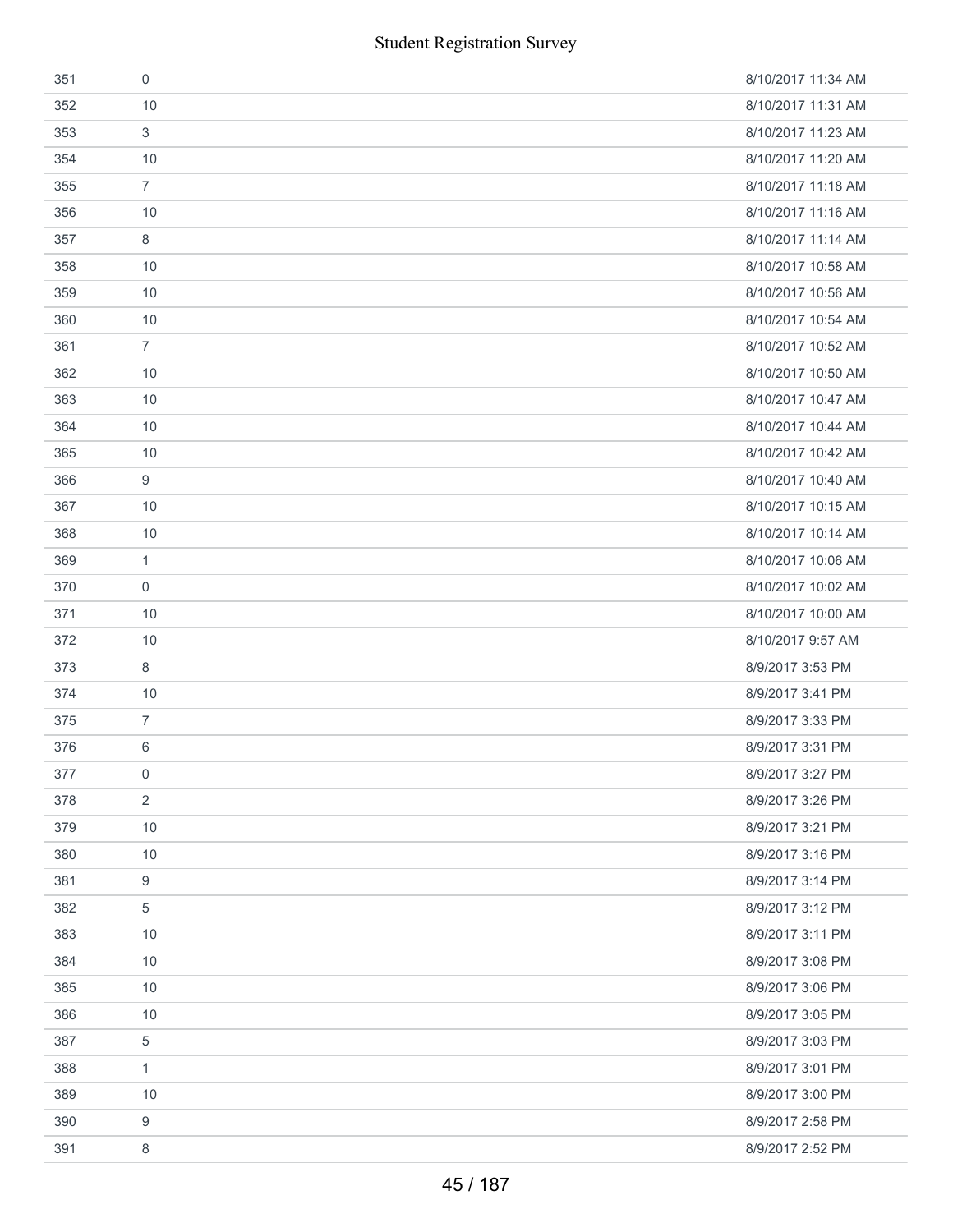#### Student Registration Survey

| 392 | v | 8/9/2017 2:51 PM |
|-----|---|------------------|
| 393 |   | 8/9/2017 2:49 PM |
| 394 |   | 8/9/2017 2:40 PM |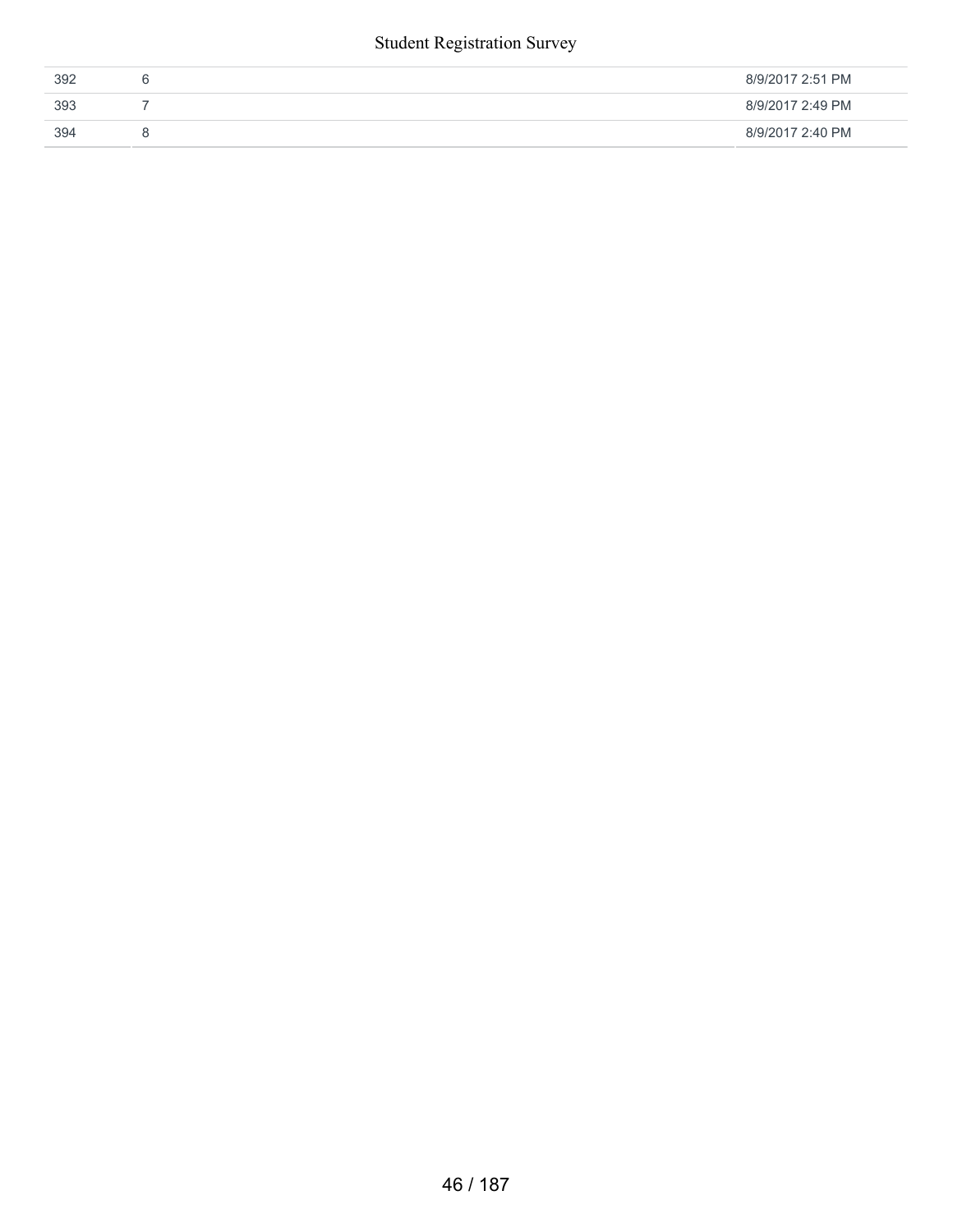#### Student Registration Survey

# Q16 Lay-out (set-up) used for registration.



| <b>ANSWER CHOICES</b>  | <b>AVERAGE NUMBER</b> | <b>TOTAL NUMBER</b> |       | <b>RESPONSES</b> |     |
|------------------------|-----------------------|---------------------|-------|------------------|-----|
|                        |                       |                     | 2.951 |                  | 386 |
| Total Respondents: 386 |                       |                     |       |                  |     |

| #              |                | <b>DATE</b>         |
|----------------|----------------|---------------------|
| 1.             | 10             | 10/31/2017 10:18 AM |
| 2              | 10             | 10/29/2017 11:50 PM |
| 3              | 10             | 10/27/2017 3:43 PM  |
| 4              | 10             | 10/27/2017 12:42 PM |
| 5              | 10             | 10/26/2017 10:56 AM |
| 6              | 6              | 10/25/2017 1:30 AM  |
| $\overline{7}$ | 8              | 10/23/2017 10:47 AM |
| 8              | 5              | 10/20/2017 7:46 AM  |
| 9              | 5              | 10/18/2017 3:33 PM  |
| 10             | 10             | 10/18/2017 1:03 PM  |
| 11             | 10             | 10/16/2017 1:37 PM  |
| 12             | $\overline{7}$ | 10/16/2017 1:32 AM  |
| 13             | 9              | 10/16/2017 1:17 AM  |
| 14             | 10             | 10/13/2017 12:31 PM |
| 15             | $\mathbf 0$    | 10/13/2017 11:46 AM |
| 16             | $\overline{4}$ | 10/12/2017 3:05 PM  |
| 17             | 2              | 10/10/2017 1:25 PM  |
| 18             | 5              | 10/10/2017 12:23 PM |
| 19             | 10             | 10/9/2017 4:26 PM   |
| 20             | 10             | 10/9/2017 4:17 PM   |
| 21             | 8              | 10/9/2017 10:43 AM  |
| 22             | 10             | 10/9/2017 10:41 AM  |
|                |                |                     |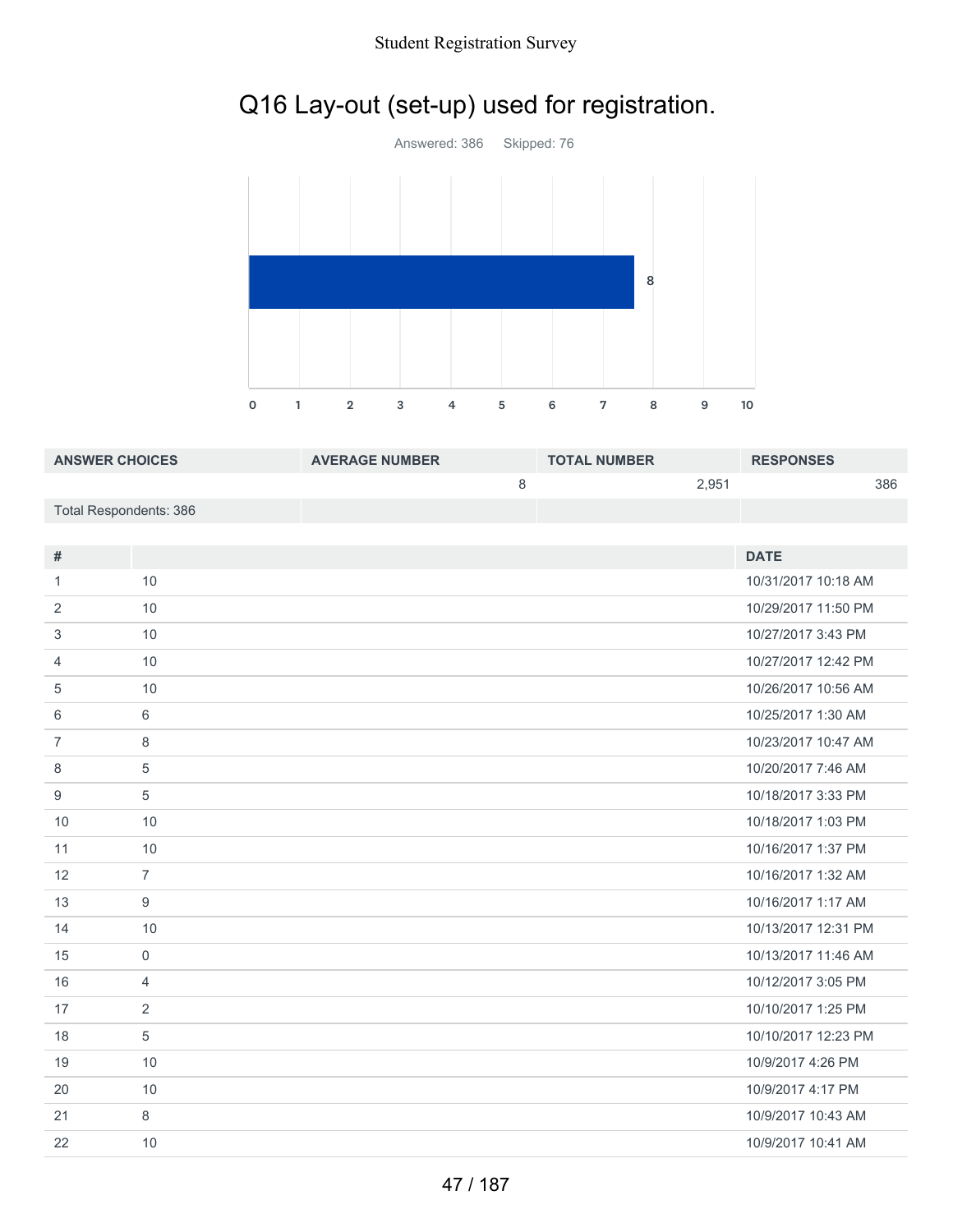|    | <b>Student Registration Survey</b> |                    |
|----|------------------------------------|--------------------|
| 23 | 5                                  | 10/6/2017 1:05 PM  |
| 24 | 10                                 | 10/5/2017 3:36 PM  |
| 25 | 10                                 | 10/5/2017 11:25 AM |
| 26 | 10                                 | 10/2/2017 12:24 PM |
| 27 | 10                                 | 10/2/2017 8:53 AM  |
| 28 | $\overline{4}$                     | 10/1/2017 12:08 AM |
| 29 | 10                                 | 9/27/2017 2:33 PM  |
| 30 | $\sqrt{5}$                         | 9/27/2017 1:29 PM  |
| 31 | 10                                 | 9/20/2017 3:10 PM  |
| 32 | 10                                 | 9/18/2017 12:14 PM |
| 33 | $\mathbf{1}$                       | 9/15/2017 4:17 PM  |
| 34 | 10                                 | 9/15/2017 4:06 PM  |
| 35 | 10                                 | 9/15/2017 1:44 PM  |
| 36 | $\mathbf{1}$                       | 9/15/2017 1:32 PM  |
| 37 | 10                                 | 9/15/2017 1:21 PM  |
| 38 | 10                                 | 9/15/2017 1:14 PM  |
| 39 | 5                                  | 9/15/2017 1:06 PM  |
| 40 | 5                                  | 9/15/2017 11:06 AM |
| 41 | 9                                  | 9/15/2017 10:55 AM |
| 42 | 9                                  | 9/15/2017 10:53 AM |
| 43 | $\,8\,$                            | 9/15/2017 10:41 AM |
| 44 | 10                                 | 9/15/2017 10:39 AM |
| 45 | 10                                 | 9/15/2017 10:37 AM |
| 46 | 4                                  | 9/15/2017 10:35 AM |
| 47 | 10                                 | 9/15/2017 10:23 AM |
| 48 | 10                                 | 9/15/2017 10:21 AM |
| 49 | 9                                  | 9/15/2017 10:19 AM |
| 50 | 10                                 | 9/15/2017 10:17 AM |
| 51 | 10                                 | 9/15/2017 10:14 AM |
| 52 | 5                                  | 9/15/2017 10:12 AM |
| 53 | 10                                 | 9/15/2017 10:10 AM |
| 54 | $\,8\,$                            | 9/15/2017 10:08 AM |
| 55 | 5                                  | 9/15/2017 10:05 AM |
| 56 | 10                                 | 9/15/2017 10:03 AM |
| 57 | 10                                 | 9/15/2017 10:01 AM |
| 58 | $\overline{2}$                     | 9/15/2017 9:59 AM  |
| 59 | 10                                 | 9/15/2017 9:57 AM  |
| 60 | 10                                 | 9/15/2017 9:53 AM  |
| 61 | 8                                  | 9/15/2017 9:50 AM  |
| 62 | 10                                 | 9/15/2017 9:45 AM  |
| 63 | 10                                 | 9/15/2017 9:38 AM  |
|    | 48 / 187                           |                    |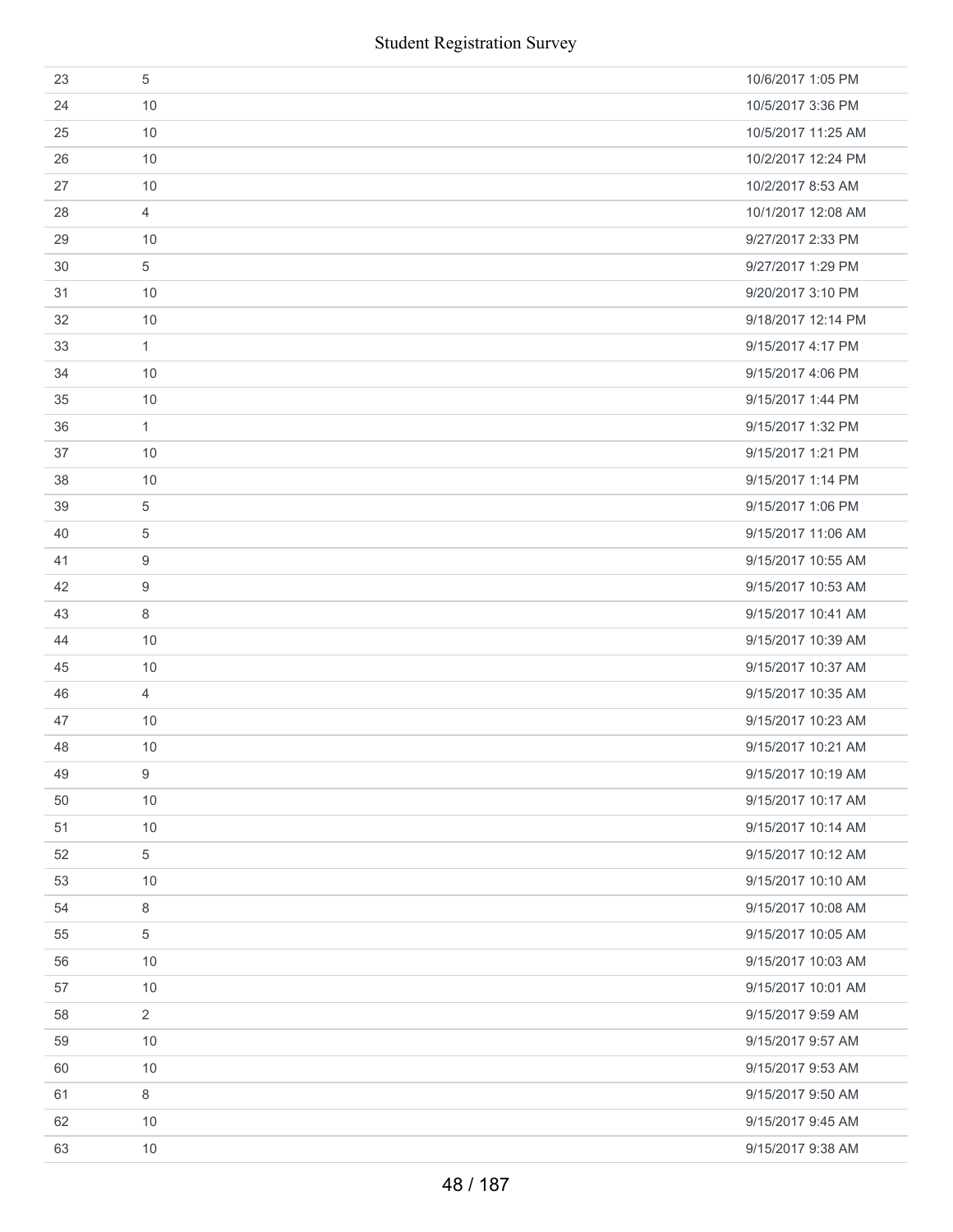|     | <b>Student Registration Survey</b> |                   |
|-----|------------------------------------|-------------------|
| 64  | 10                                 | 9/15/2017 9:36 AM |
| 65  | 10                                 | 9/15/2017 9:32 AM |
| 66  | $\overline{2}$                     | 9/15/2017 9:31 AM |
| 67  | $\mathbf{1}$                       | 9/15/2017 9:29 AM |
| 68  | 8                                  | 9/15/2017 9:27 AM |
| 69  | 10                                 | 9/15/2017 9:24 AM |
| 70  | 10                                 | 9/15/2017 9:21 AM |
| 71  | 10                                 | 9/15/2017 9:14 AM |
| 72  | 3                                  | 9/15/2017 9:12 AM |
| 73  | 9                                  | 9/15/2017 9:08 AM |
| 74  | 9                                  | 9/15/2017 9:07 AM |
| 75  | 5                                  | 9/15/2017 9:05 AM |
| 76  | 9                                  | 9/15/2017 9:02 AM |
| 77  | 5                                  | 9/15/2017 9:00 AM |
| 78  | 9                                  | 9/15/2017 8:59 AM |
| 79  | 5                                  | 9/15/2017 8:57 AM |
| 80  | 10                                 | 9/15/2017 8:54 AM |
| 81  | 10                                 | 9/15/2017 8:52 AM |
| 82  | 0                                  | 9/15/2017 8:48 AM |
| 83  | 8                                  | 9/15/2017 8:42 AM |
| 84  | 10                                 | 9/15/2017 8:40 AM |
| 85  | 10                                 | 9/15/2017 8:38 AM |
| 86  | 10                                 | 9/15/2017 8:36 AM |
| 87  | 10                                 | 9/15/2017 8:34 AM |
| 88  | $\overline{7}$                     | 9/15/2017 8:32 AM |
| 89  | 3                                  | 9/15/2017 8:30 AM |
| 90  | 10                                 | 9/14/2017 6:40 PM |
| 91  | 8                                  | 9/14/2017 6:34 PM |
| 92  | 10                                 | 9/14/2017 6:31 PM |
| 93  | $\overline{2}$                     | 9/14/2017 6:29 PM |
| 94  | 0                                  | 9/14/2017 6:27 PM |
| 95  | $\mathbf 0$                        | 9/14/2017 6:25 PM |
| 96  | 10                                 | 9/14/2017 6:23 PM |
| 97  | 10                                 | 9/14/2017 6:19 PM |
| 98  | 0                                  | 9/14/2017 6:17 PM |
| 99  | 10                                 | 9/14/2017 6:15 PM |
| 100 | 8                                  | 9/14/2017 6:13 PM |
| 101 | 2                                  | 9/14/2017 6:11 PM |
| 102 | 10                                 | 9/14/2017 6:06 PM |
| 103 | 10                                 | 9/14/2017 6:05 PM |
| 104 | 10                                 | 9/14/2017 6:02 PM |
|     | 49 / 187                           |                   |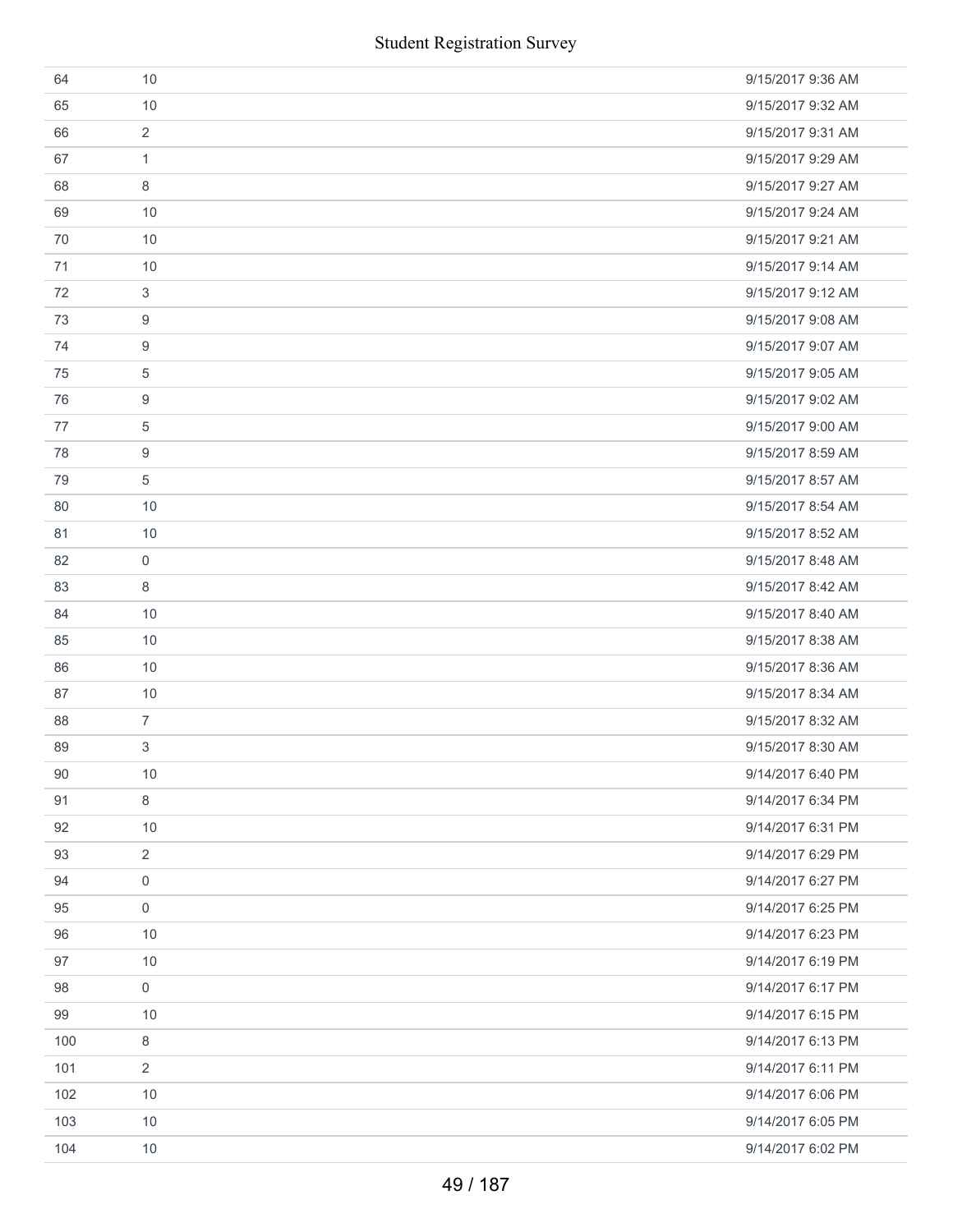|     | <b>Student Registration Survey</b> |                   |
|-----|------------------------------------|-------------------|
| 105 | $\overline{7}$                     | 9/14/2017 6:00 PM |
| 106 | 10                                 | 9/14/2017 5:56 PM |
| 107 | 10                                 | 9/14/2017 5:52 PM |
| 108 | 10                                 | 9/14/2017 5:49 PM |
| 109 | $\,8\,$                            | 9/14/2017 5:47 PM |
| 110 | 10                                 | 9/14/2017 5:42 PM |
| 111 | $\mathsf{O}\xspace$                | 9/14/2017 5:35 PM |
| 112 | 10                                 | 9/14/2017 5:32 PM |
| 113 | $\sqrt{5}$                         | 9/14/2017 5:30 PM |
| 114 | $\mathbf{1}$                       | 9/14/2017 5:25 PM |
| 115 | $\overline{7}$                     | 9/14/2017 5:21 PM |
| 116 | $\ensuremath{\mathsf{3}}$          | 9/14/2017 5:19 PM |
| 117 | 10                                 | 9/14/2017 5:16 PM |
| 118 | 10                                 | 9/14/2017 5:11 PM |
| 119 | $\mathbf{1}$                       | 9/14/2017 5:06 PM |
| 120 | $\boldsymbol{9}$                   | 9/14/2017 5:04 PM |
| 121 | 10                                 | 9/14/2017 5:01 PM |
| 122 | 10                                 | 9/14/2017 4:59 PM |
| 123 | 3                                  | 9/14/2017 4:56 PM |
| 124 | 10                                 | 9/14/2017 4:53 PM |
| 125 | 10                                 | 9/14/2017 4:50 PM |
| 126 | 10                                 | 9/14/2017 4:45 PM |
| 127 | 10                                 | 9/14/2017 4:31 PM |
| 128 | 10                                 | 9/14/2017 4:28 PM |
| 129 | 10                                 | 9/14/2017 4:26 PM |
| 130 | $\overline{4}$                     | 9/14/2017 4:19 PM |
| 131 | 10                                 | 9/14/2017 4:15 PM |
| 132 | 10                                 | 9/14/2017 4:11 PM |
| 133 | $\,8\,$                            | 9/14/2017 4:05 PM |
| 134 | 10                                 | 9/14/2017 4:02 PM |
| 135 | 10                                 | 9/14/2017 3:58 PM |
| 136 | $6\,$                              | 9/14/2017 3:51 PM |
| 137 | 10                                 | 9/14/2017 3:47 PM |
| 138 | 10                                 | 9/13/2017 5:45 PM |
| 139 | $\,8\,$                            | 9/13/2017 5:43 PM |
| 140 | 10                                 | 9/13/2017 5:33 PM |
| 141 | $\,$ 5 $\,$                        | 9/13/2017 5:03 PM |
| 142 | 8                                  | 9/13/2017 4:53 PM |
| 143 | 5                                  | 9/13/2017 4:45 PM |
| 144 | 5                                  | 9/13/2017 4:42 PM |
| 145 | 9                                  | 9/13/2017 4:39 PM |
|     | 50 / 187                           |                   |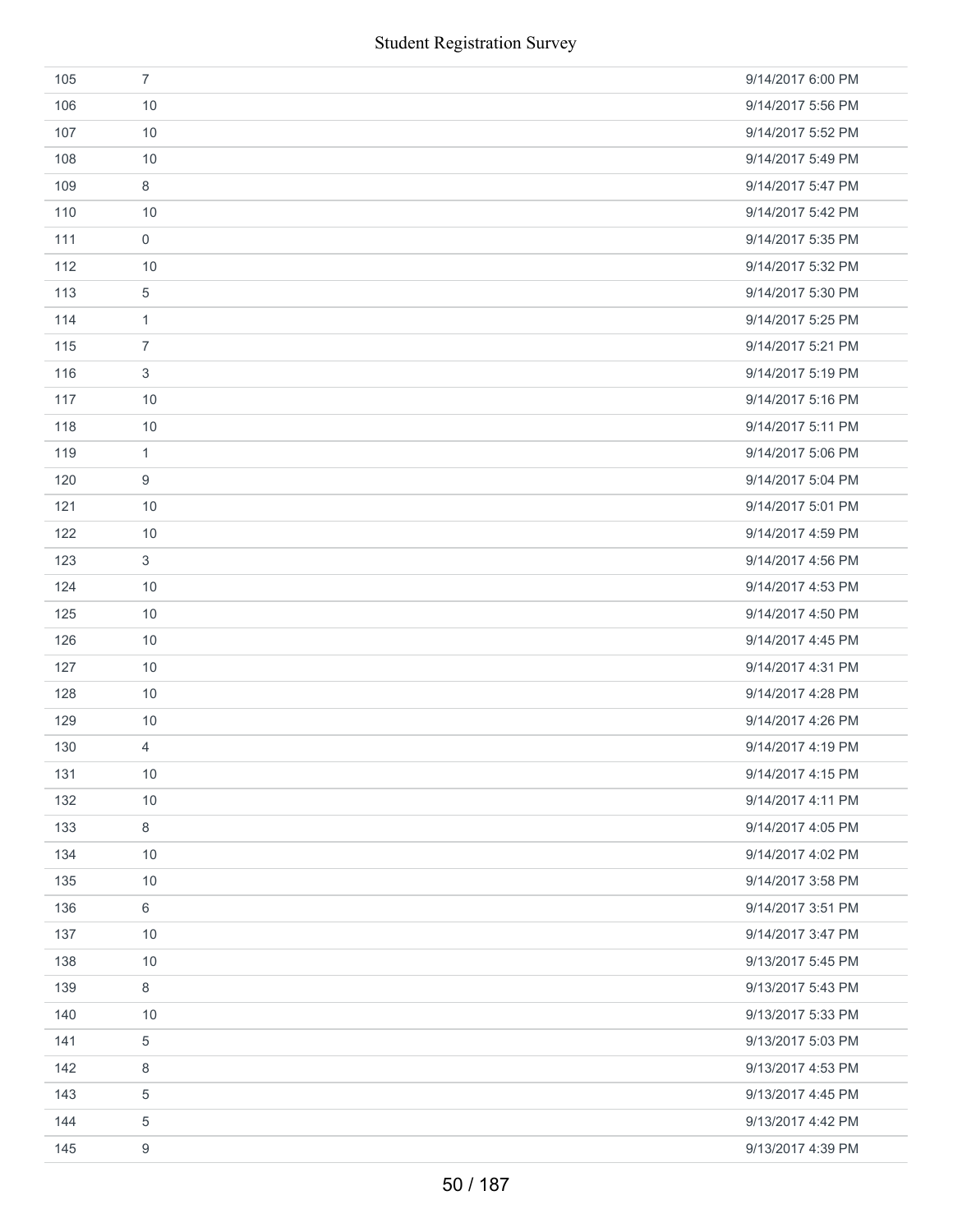|     | <b>Student Registration Survey</b> |                    |
|-----|------------------------------------|--------------------|
| 146 | $\sqrt{5}$                         | 9/13/2017 4:33 PM  |
| 147 | 8                                  | 9/13/2017 4:30 PM  |
| 148 | 8                                  | 9/13/2017 4:12 PM  |
| 149 | 4                                  | 9/13/2017 4:09 PM  |
| 150 | 9                                  | 9/13/2017 4:07 PM  |
| 151 | 10                                 | 9/13/2017 4:04 PM  |
| 152 | 6                                  | 9/13/2017 4:02 PM  |
| 153 | 10                                 | 9/13/2017 3:58 PM  |
| 154 | $\sqrt{5}$                         | 9/13/2017 3:54 PM  |
| 155 | 10                                 | 9/13/2017 3:52 PM  |
| 156 | 10                                 | 9/13/2017 3:47 PM  |
| 157 | 10                                 | 9/13/2017 2:15 PM  |
| 158 | 10                                 | 9/13/2017 12:21 PM |
| 159 | 10                                 | 9/13/2017 12:15 PM |
| 160 | 10                                 | 9/13/2017 12:10 PM |
| 161 | 9                                  | 9/13/2017 12:07 PM |
| 162 | $\sqrt{5}$                         | 9/13/2017 12:00 PM |
| 163 | 10                                 | 9/13/2017 11:56 AM |
| 164 | 3                                  | 9/13/2017 11:02 AM |
| 165 | 10                                 | 9/12/2017 6:40 PM  |
| 166 | $\,8\,$                            | 9/12/2017 6:36 PM  |
| 167 | 6                                  | 9/12/2017 6:34 PM  |
| 168 | $\sqrt{5}$                         | 9/12/2017 6:31 PM  |
| 169 | 10                                 | 9/12/2017 6:28 PM  |
| 170 | 10                                 | 9/12/2017 6:25 PM  |
| 171 | 0                                  | 9/12/2017 6:20 PM  |
| 172 | 0                                  | 9/12/2017 6:17 PM  |
| 173 | $\mathsf{O}\xspace$                | 9/12/2017 6:13 PM  |
| 174 | 10                                 | 9/12/2017 6:09 PM  |
| 175 | $\boldsymbol{9}$                   | 9/12/2017 6:06 PM  |
| 176 | 9                                  | 9/12/2017 6:03 PM  |
| 177 | 6                                  | 9/12/2017 6:01 PM  |
| 178 | 5                                  | 9/12/2017 5:57 PM  |
| 179 | 8                                  | 9/12/2017 5:54 PM  |
| 180 | 9                                  | 9/12/2017 5:53 PM  |
| 181 | 8                                  | 9/12/2017 5:49 PM  |
| 182 | 8                                  | 9/12/2017 5:03 PM  |
| 183 | 10                                 | 9/12/2017 5:00 PM  |
| 184 | $\,$ 5 $\,$                        | 9/12/2017 4:56 PM  |
| 185 | 6                                  | 9/12/2017 4:52 PM  |
| 186 | 9                                  | 9/12/2017 4:46 PM  |
|     | 51 / 187                           |                    |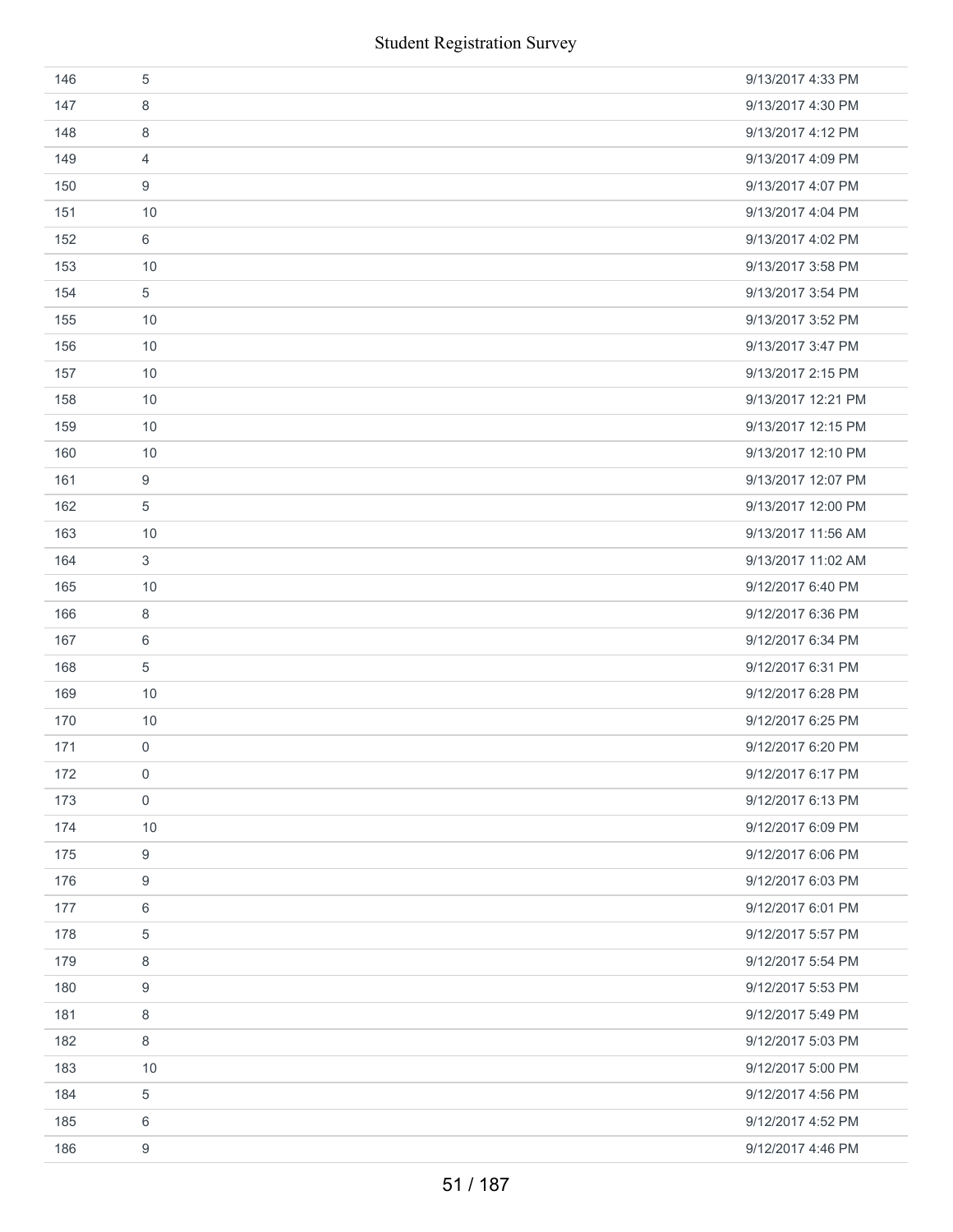| 187 | 5                | 9/12/2017 4:33 PM  |
|-----|------------------|--------------------|
| 188 | 5                | 9/12/2017 4:28 PM  |
| 189 | $\overline{2}$   | 9/12/2017 4:19 PM  |
| 190 | $\mathbf{1}$     | 9/12/2017 4:17 PM  |
| 191 | 10               | 9/12/2017 4:10 PM  |
| 192 | 5                | 9/12/2017 4:05 PM  |
| 193 | $\,$ 5 $\,$      | 9/12/2017 4:01 PM  |
| 194 | 10               | 9/12/2017 3:58 PM  |
| 195 | 10               | 9/12/2017 3:54 PM  |
| 196 | 10               | 9/12/2017 2:27 PM  |
| 197 | $\mathbf{1}$     | 9/8/2017 7:25 PM   |
| 198 | $\mathbf{1}$     | 9/6/2017 2:44 PM   |
| 199 | 10               | 9/5/2017 3:01 PM   |
| 200 | 10               | 9/4/2017 9:14 PM   |
| 201 | 10               | 9/4/2017 4:59 PM   |
| 202 | $\,$ 5 $\,$      | 9/4/2017 11:10 AM  |
| 203 | 9                | 8/31/2017 3:39 PM  |
| 204 | 9                | 8/31/2017 3:19 PM  |
| 205 | 8                | 8/31/2017 3:14 PM  |
| 206 | 8                | 8/31/2017 3:07 PM  |
| 207 | 3                | 8/31/2017 2:55 PM  |
| 208 | 5                | 8/31/2017 2:29 PM  |
| 209 | $\mathbf{1}$     | 8/31/2017 2:17 PM  |
| 210 | $\overline{4}$   | 8/31/2017 2:12 PM  |
| 211 | $\overline{2}$   | 8/31/2017 2:08 PM  |
| 212 | 10               | 8/31/2017 2:02 PM  |
| 213 | 10               | 8/31/2017 1:55 PM  |
| 214 | 3                | 8/31/2017 1:48 PM  |
| 215 | $\,6\,$          | 8/31/2017 1:36 PM  |
| 216 | 10               | 8/31/2017 1:25 PM  |
| 217 | $\sqrt{5}$       | 8/31/2017 1:21 PM  |
| 218 | 10               | 8/31/2017 1:13 PM  |
| 219 | $\boldsymbol{9}$ | 8/31/2017 12:55 PM |
| 220 | 10               | 8/31/2017 12:52 PM |
| 221 | 10               | 8/31/2017 12:46 PM |
| 222 | 10               | 8/31/2017 12:36 PM |
| 223 | 8                | 8/31/2017 12:31 PM |
| 224 | $\overline{2}$   | 8/31/2017 12:23 PM |
| 225 | 10               | 8/31/2017 12:09 PM |
| 226 | 10               | 8/31/2017 12:06 PM |
| 227 | 10               | 8/31/2017 11:58 AM |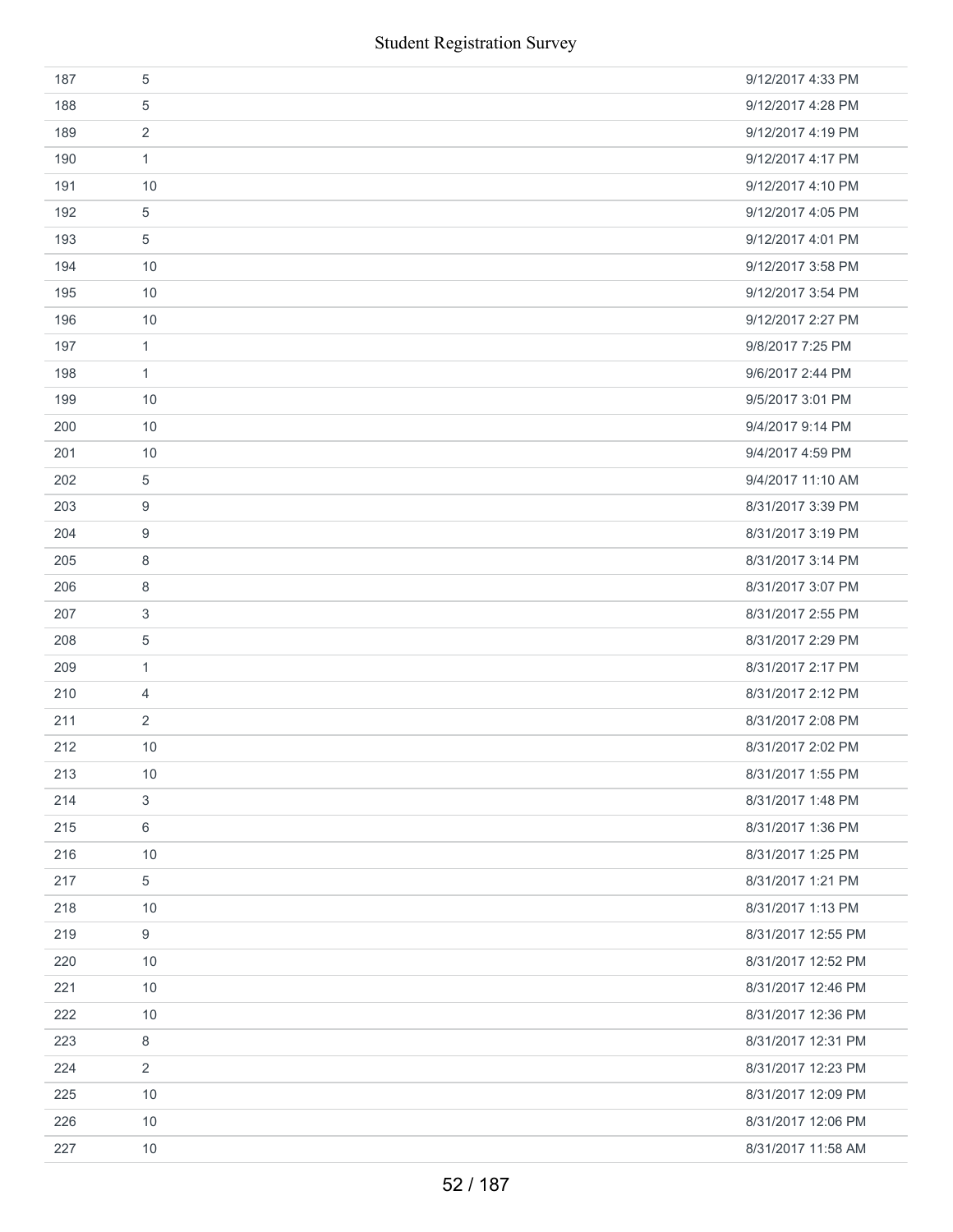| 228 | 1                | 8/31/2017 11:51 AM |
|-----|------------------|--------------------|
| 229 | $\mathbf{1}$     | 8/31/2017 11:47 AM |
| 230 | 10               | 8/29/2017 10:59 AM |
| 231 | 10               | 8/29/2017 10:12 AM |
| 232 | 10               | 8/28/2017 11:54 AM |
| 233 | 10               | 8/22/2017 2:15 PM  |
| 234 | 9                | 8/22/2017 1:12 PM  |
| 235 | 5                | 8/22/2017 10:41 AM |
| 236 | 10               | 8/21/2017 11:50 PM |
| 237 | 5                | 8/19/2017 9:21 PM  |
| 238 | 10               | 8/18/2017 4:47 PM  |
| 239 | 8                | 8/18/2017 3:28 PM  |
| 240 | 3                | 8/18/2017 7:33 AM  |
| 241 | 9                | 8/17/2017 10:20 AM |
| 242 | $\overline{4}$   | 8/17/2017 9:48 AM  |
| 243 | 10               | 8/17/2017 9:40 AM  |
| 244 | $\overline{7}$   | 8/16/2017 9:11 PM  |
| 245 | 10               | 8/16/2017 1:57 PM  |
| 246 | 5                | 8/16/2017 1:21 PM  |
| 247 | 5                | 8/16/2017 1:20 PM  |
| 248 | $\mathbf{1}$     | 8/16/2017 11:00 AM |
| 249 | 10               | 8/16/2017 9:36 AM  |
| 250 | 10               | 8/16/2017 9:10 AM  |
| 251 | 8                | 8/16/2017 8:37 AM  |
| 252 | 10               | 8/16/2017 8:23 AM  |
| 253 | 10               | 8/16/2017 7:33 AM  |
| 254 | 4                | 8/15/2017 9:18 PM  |
| 255 | 5                | 8/15/2017 8:49 PM  |
| 256 | 10               | 8/15/2017 5:57 PM  |
| 257 | 1                | 8/15/2017 5:55 PM  |
| 258 | 10               | 8/15/2017 5:54 PM  |
| 259 | 10               | 8/15/2017 5:52 PM  |
| 260 | 10               | 8/15/2017 5:51 PM  |
| 261 | 10               | 8/15/2017 5:49 PM  |
| 262 | 6                | 8/15/2017 5:48 PM  |
| 263 | $\,8\,$          | 8/15/2017 5:46 PM  |
| 264 | $\boldsymbol{9}$ | 8/15/2017 5:44 PM  |
| 265 | $\boldsymbol{9}$ | 8/15/2017 5:42 PM  |
| 266 | 9                | 8/15/2017 5:40 PM  |
| 267 | 10               | 8/15/2017 5:38 PM  |
| 268 | $\sqrt{5}$       | 8/15/2017 5:36 PM  |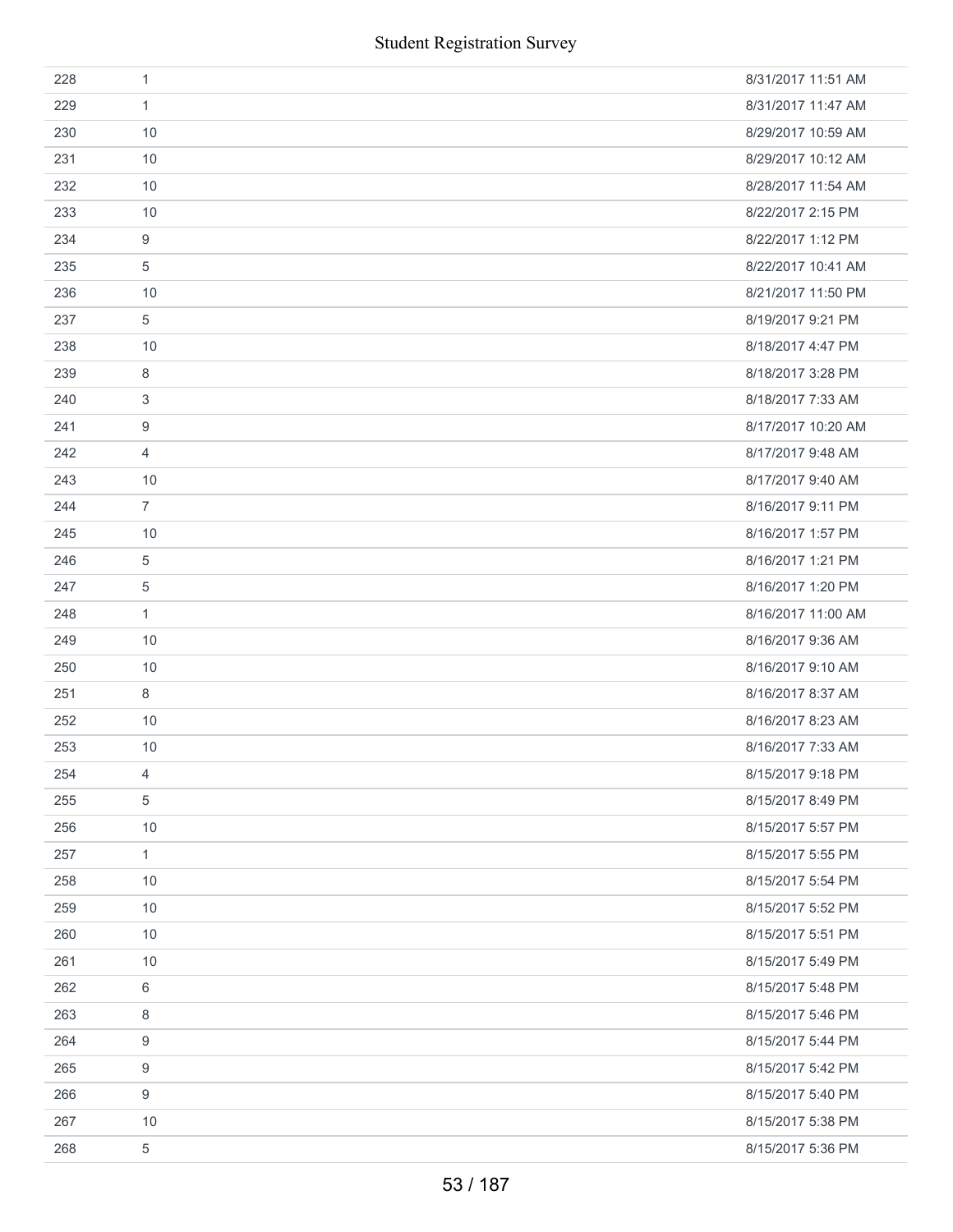|     | <b>Student Registration Survey</b> |                    |
|-----|------------------------------------|--------------------|
| 269 | $\overline{2}$                     | 8/15/2017 5:34 PM  |
| 270 | 10                                 | 8/15/2017 5:32 PM  |
| 271 | 10                                 | 8/15/2017 5:31 PM  |
| 272 | 10                                 | 8/15/2017 5:19 PM  |
| 273 | 10                                 | 8/15/2017 5:15 PM  |
| 274 | 5                                  | 8/15/2017 5:11 PM  |
| 275 | 0                                  | 8/15/2017 4:05 PM  |
| 276 | 10                                 | 8/15/2017 12:57 PM |
| 277 | 10                                 | 8/15/2017 12:18 PM |
| 278 | 5                                  | 8/15/2017 11:00 AM |
| 279 | 10                                 | 8/15/2017 10:43 AM |
| 280 | $\overline{7}$                     | 8/15/2017 10:37 AM |
| 281 | 10                                 | 8/15/2017 10:28 AM |
| 282 | 10                                 | 8/15/2017 10:25 AM |
| 283 | 9                                  | 8/15/2017 9:30 AM  |
| 284 | 6                                  | 8/15/2017 12:48 AM |
| 285 | 3                                  | 8/14/2017 11:44 PM |
| 286 | 4                                  | 8/14/2017 3:48 PM  |
| 287 | 9                                  | 8/14/2017 1:25 PM  |
| 288 | 5                                  | 8/14/2017 1:21 PM  |
| 289 | 10                                 | 8/14/2017 1:19 PM  |
| 290 | 9                                  | 8/14/2017 1:16 PM  |
| 291 | 5                                  | 8/14/2017 1:08 PM  |
| 292 | $\overline{7}$                     | 8/14/2017 1:07 PM  |
| 293 | 10                                 | 8/14/2017 1:07 PM  |
| 294 | 10                                 | 8/14/2017 1:05 PM  |
| 295 | 8                                  | 8/14/2017 1:02 PM  |
| 296 | 10                                 | 8/14/2017 1:01 PM  |
| 297 | $\overline{7}$                     | 8/14/2017 12:54 PM |
| 298 | 10                                 | 8/14/2017 12:41 PM |
| 299 | 9                                  | 8/14/2017 12:34 PM |
| 300 | $\,8\,$                            | 8/14/2017 11:48 AM |
| 301 | 8                                  | 8/14/2017 11:26 AM |
| 302 | 10                                 | 8/14/2017 9:10 AM  |
| 303 | 10                                 | 8/14/2017 8:47 AM  |
| 304 | $\overline{7}$                     | 8/14/2017 8:15 AM  |
| 305 | 5                                  | 8/13/2017 11:50 PM |
| 306 | 8                                  | 8/13/2017 11:25 PM |
| 307 | 10                                 | 8/13/2017 10:23 PM |
| 308 | 9                                  | 8/13/2017 9:24 PM  |
| 309 | 10                                 | 8/13/2017 7:23 PM  |
|     | 54 / 187                           |                    |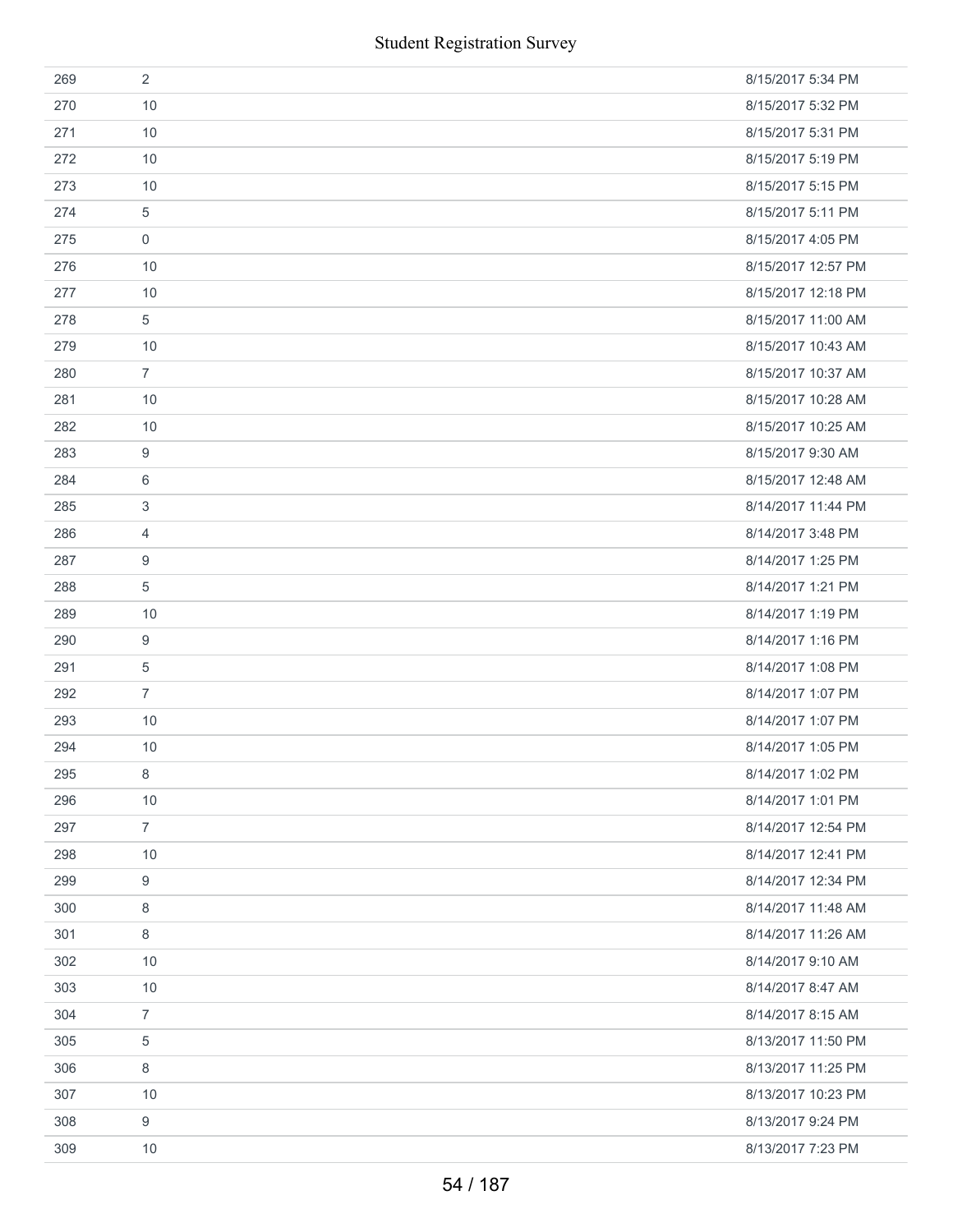|     | <b>Student Registration Survey</b> |                    |
|-----|------------------------------------|--------------------|
| 310 | 10                                 | 8/13/2017 2:35 PM  |
| 311 | 10                                 | 8/13/2017 12:14 PM |
| 312 | 8                                  | 8/13/2017 9:14 AM  |
| 313 | 10                                 | 8/12/2017 9:43 PM  |
| 314 | 10                                 | 8/11/2017 10:30 PM |
| 315 | 8                                  | 8/11/2017 5:16 PM  |
| 316 | 10                                 | 8/11/2017 5:13 PM  |
| 317 | 10                                 | 8/11/2017 3:07 PM  |
| 318 | 10                                 | 8/11/2017 2:19 PM  |
| 319 | 10                                 | 8/11/2017 1:07 PM  |
| 320 | 10                                 | 8/11/2017 12:57 PM |
| 321 | $\overline{4}$                     | 8/11/2017 11:14 AM |
| 322 | 2                                  | 8/11/2017 11:06 AM |
| 323 | 10                                 | 8/11/2017 11:00 AM |
| 324 | 9                                  | 8/11/2017 10:53 AM |
| 325 | 10                                 | 8/11/2017 10:53 AM |
| 326 | 9                                  | 8/11/2017 10:48 AM |
| 327 | 10                                 | 8/11/2017 10:28 AM |
| 328 | 10                                 | 8/11/2017 9:33 AM  |
| 329 | 5                                  | 8/11/2017 8:39 AM  |
| 330 | 10                                 | 8/10/2017 3:04 PM  |
| 331 | 6                                  | 8/10/2017 3:02 PM  |
| 332 | 6                                  | 8/10/2017 3:01 PM  |
| 333 | 10                                 | 8/10/2017 1:34 PM  |
| 334 | 10                                 | 8/10/2017 1:33 PM  |
| 335 | 10                                 | 8/10/2017 1:31 PM  |
| 336 | 9                                  | 8/10/2017 1:29 PM  |
| 337 | 8                                  | 8/10/2017 1:27 PM  |
| 338 | 10                                 | 8/10/2017 1:24 PM  |
| 339 | 10                                 | 8/10/2017 12:21 PM |
| 340 | 10                                 | 8/10/2017 12:14 PM |
| 341 | 2                                  | 8/10/2017 12:12 PM |
| 342 | 5                                  | 8/10/2017 12:11 PM |
| 343 | 10                                 | 8/10/2017 11:36 AM |
| 344 | $\mathbf{1}$                       | 8/10/2017 11:34 AM |
| 345 | 10                                 | 8/10/2017 11:31 AM |
| 346 | 10                                 | 8/10/2017 11:20 AM |
| 347 | $\overline{7}$                     | 8/10/2017 11:18 AM |
| 348 | 10                                 | 8/10/2017 11:16 AM |
| 349 | 7                                  | 8/10/2017 11:14 AM |
| 350 | $\,6\,$                            | 8/10/2017 10:58 AM |
|     | 55 / 187                           |                    |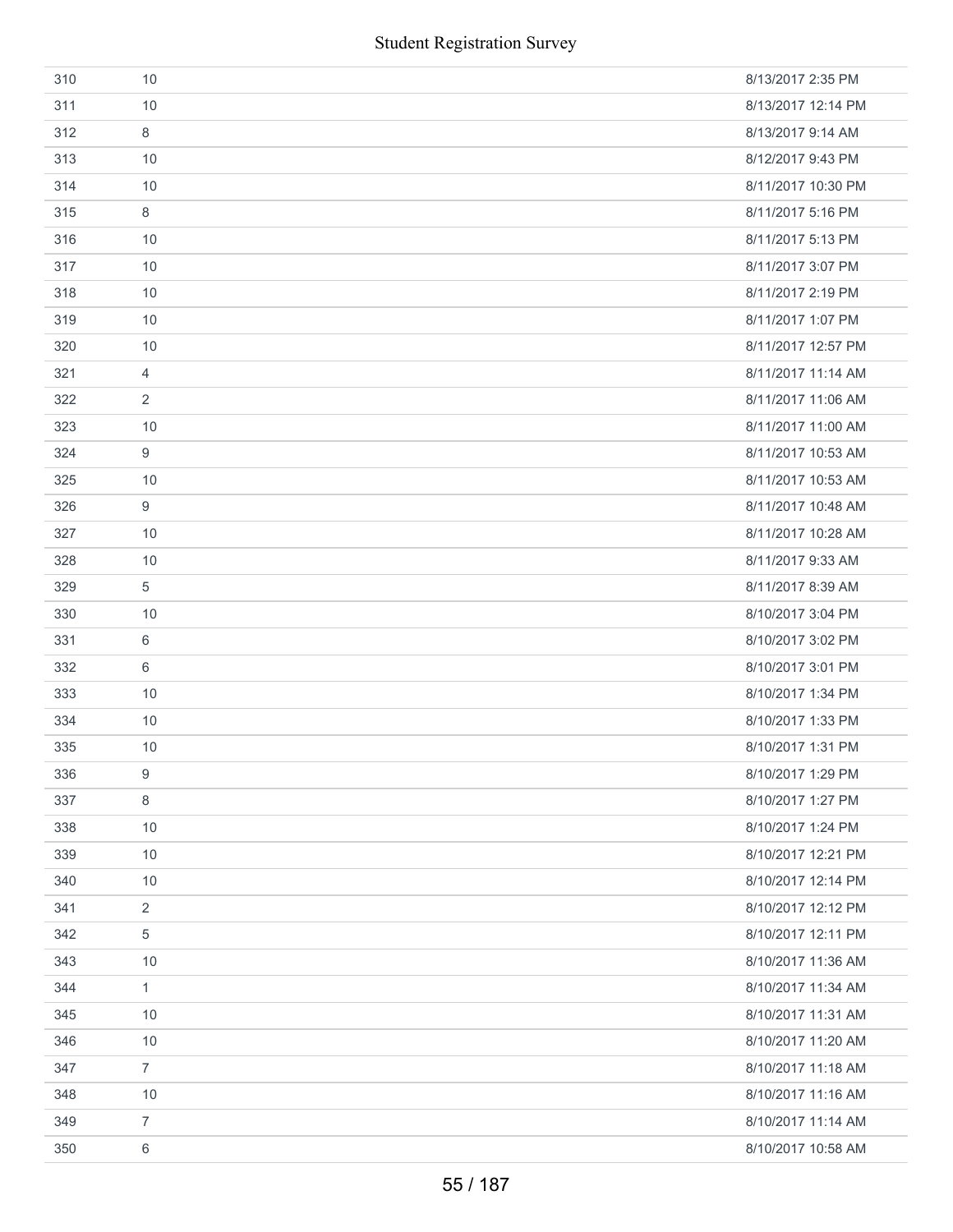| 351 | 10               | 8/10/2017 10:56 AM |
|-----|------------------|--------------------|
| 352 | 10               | 8/10/2017 10:54 AM |
| 353 | $\overline{7}$   | 8/10/2017 10:52 AM |
| 354 | 9                | 8/10/2017 10:50 AM |
| 355 | 9                | 8/10/2017 10:47 AM |
| 356 | 10               | 8/10/2017 10:44 AM |
| 357 | 9                | 8/10/2017 10:42 AM |
| 358 | 8                | 8/10/2017 10:40 AM |
| 359 | 9                | 8/10/2017 10:15 AM |
| 360 | 10               | 8/10/2017 10:14 AM |
| 361 | $\mathbf{1}$     | 8/10/2017 10:06 AM |
| 362 | 4                | 8/10/2017 10:02 AM |
| 363 | 10               | 8/10/2017 10:00 AM |
| 364 | 10               | 8/10/2017 9:57 AM  |
| 365 | 9                | 8/9/2017 3:53 PM   |
| 366 | 5                | 8/9/2017 3:41 PM   |
| 367 | $\overline{7}$   | 8/9/2017 3:33 PM   |
| 368 | 6                | 8/9/2017 3:31 PM   |
| 369 | 0                | 8/9/2017 3:27 PM   |
| 370 | 10               | 8/9/2017 3:26 PM   |
| 371 | 4                | 8/9/2017 3:21 PM   |
| 372 | 10               | 8/9/2017 3:16 PM   |
| 373 | 9                | 8/9/2017 3:14 PM   |
| 374 | 5                | 8/9/2017 3:12 PM   |
| 375 | 10               | 8/9/2017 3:11 PM   |
| 376 | 10               | 8/9/2017 3:08 PM   |
| 377 | 10               | 8/9/2017 3:06 PM   |
| 378 | 9                | 8/9/2017 3:05 PM   |
| 379 | 9                | 8/9/2017 3:03 PM   |
| 380 | $\overline{2}$   | 8/9/2017 3:01 PM   |
| 381 | 10               | 8/9/2017 3:00 PM   |
| 382 | $\boldsymbol{9}$ | 8/9/2017 2:58 PM   |
| 383 | 8                | 8/9/2017 2:52 PM   |
| 384 | 6                | 8/9/2017 2:51 PM   |
| 385 | 3                | 8/9/2017 2:49 PM   |
| 386 | 8                | 8/9/2017 2:40 PM   |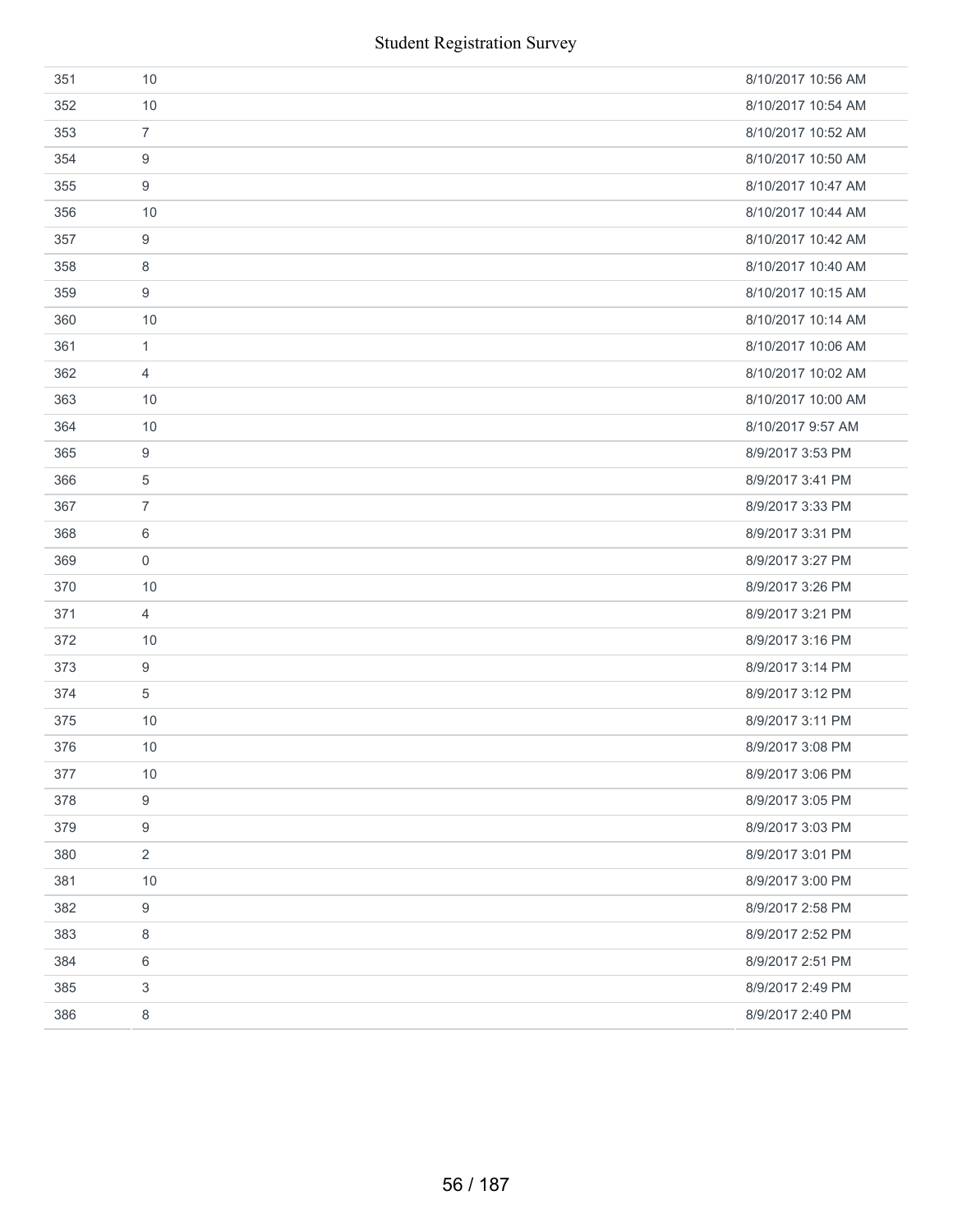# Q17 Helpfulness of Admission & Records Staff



| <b>ANSWER CHOICES</b>  | <b>AVERAGE NUMBER</b> | <b>TOTAL NUMBER</b> | <b>RESPONSES</b> |
|------------------------|-----------------------|---------------------|------------------|
|                        |                       | 3.171               | 392              |
| Total Respondents: 392 |                       |                     |                  |

| #              |                | <b>DATE</b>         |
|----------------|----------------|---------------------|
| 1              | 10             | 10/31/2017 10:18 AM |
| 2              | 10             | 10/29/2017 11:50 PM |
| 3              | 10             | 10/27/2017 3:43 PM  |
| 4              | 8              | 10/27/2017 12:42 PM |
| 5              | 10             | 10/26/2017 10:56 AM |
| 6              | $\overline{7}$ | 10/25/2017 1:30 AM  |
| $\overline{7}$ | 10             | 10/23/2017 10:47 AM |
| 8              | 5              | 10/20/2017 7:46 AM  |
| 9              | 5              | 10/18/2017 3:33 PM  |
| 10             | 5              | 10/18/2017 1:03 PM  |
| 11             | 10             | 10/16/2017 1:37 PM  |
| 12             | 10             | 10/16/2017 1:32 AM  |
| 13             | 10             | 10/16/2017 1:17 AM  |
| 14             | 10             | 10/13/2017 12:31 PM |
| 15             | $\overline{0}$ | 10/13/2017 11:46 AM |
| 16             | 5              | 10/12/2017 3:05 PM  |
| 17             | 5              | 10/10/2017 12:23 PM |
| 18             | 10             | 10/9/2017 4:26 PM   |
| 19             | 10             | 10/9/2017 4:17 PM   |
| 20             | 6              | 10/9/2017 10:43 AM  |
| 21             | 10             | 10/9/2017 10:41 AM  |
| 22             | 10             | 10/6/2017 1:05 PM   |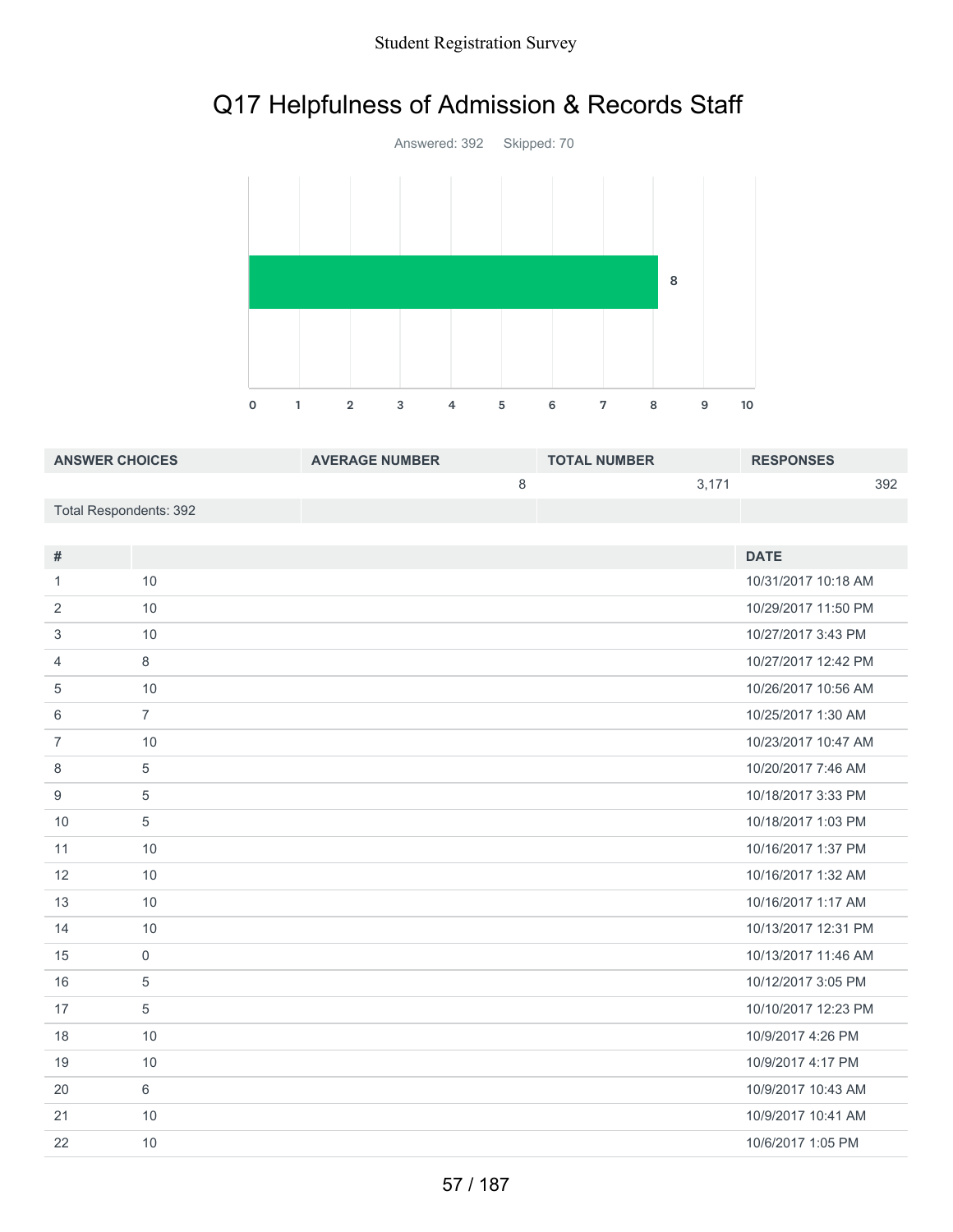|    | <b>Student Registration Survey</b> |                    |
|----|------------------------------------|--------------------|
| 23 | 10                                 | 10/5/2017 3:36 PM  |
| 24 | 10                                 | 10/5/2017 11:25 AM |
| 25 | 10                                 | 10/2/2017 12:24 PM |
| 26 | 10                                 | 10/2/2017 8:53 AM  |
| 27 | 5                                  | 10/1/2017 12:08 AM |
| 28 | 10                                 | 9/27/2017 2:33 PM  |
| 29 | 3                                  | 9/27/2017 1:29 PM  |
| 30 | 10                                 | 9/20/2017 3:10 PM  |
| 31 | 10                                 | 9/18/2017 12:14 PM |
| 32 | 10                                 | 9/15/2017 4:17 PM  |
| 33 | 10                                 | 9/15/2017 4:06 PM  |
| 34 | 10                                 | 9/15/2017 1:44 PM  |
| 35 | 10                                 | 9/15/2017 1:21 PM  |
| 36 | 10                                 | 9/15/2017 1:14 PM  |
| 37 | 5                                  | 9/15/2017 1:06 PM  |
| 38 | 1                                  | 9/15/2017 1:02 PM  |
| 39 | 10                                 | 9/15/2017 11:06 AM |
| 40 | 9                                  | 9/15/2017 10:55 AM |
| 41 | 9                                  | 9/15/2017 10:53 AM |
| 42 | 8                                  | 9/15/2017 10:41 AM |
| 43 | 10                                 | 9/15/2017 10:39 AM |
| 44 | 10                                 | 9/15/2017 10:37 AM |
| 45 | 10                                 | 9/15/2017 10:35 AM |
| 46 | 10                                 | 9/15/2017 10:23 AM |
| 47 | 10                                 | 9/15/2017 10:21 AM |
| 48 | 10                                 | 9/15/2017 10:19 AM |
| 49 | 10                                 | 9/15/2017 10:17 AM |
| 50 | 10                                 | 9/15/2017 10:14 AM |
| 51 | 5                                  | 9/15/2017 10:12 AM |
| 52 | 10                                 | 9/15/2017 10:10 AM |
| 53 | 10                                 | 9/15/2017 10:08 AM |
| 54 | $\overline{2}$                     | 9/15/2017 10:05 AM |
| 55 | 10                                 | 9/15/2017 10:03 AM |
| 56 | 10                                 | 9/15/2017 10:01 AM |
| 57 | $\overline{2}$                     | 9/15/2017 9:59 AM  |
| 58 | 10                                 | 9/15/2017 9:57 AM  |
| 59 | $\overline{4}$                     | 9/15/2017 9:55 AM  |
| 60 | 10                                 | 9/15/2017 9:53 AM  |
| 61 | $\overline{7}$                     | 9/15/2017 9:50 AM  |
| 62 | 10                                 | 9/15/2017 9:45 AM  |
| 63 | $9\,$                              | 9/15/2017 9:38 AM  |
|    | 58 / 187                           |                    |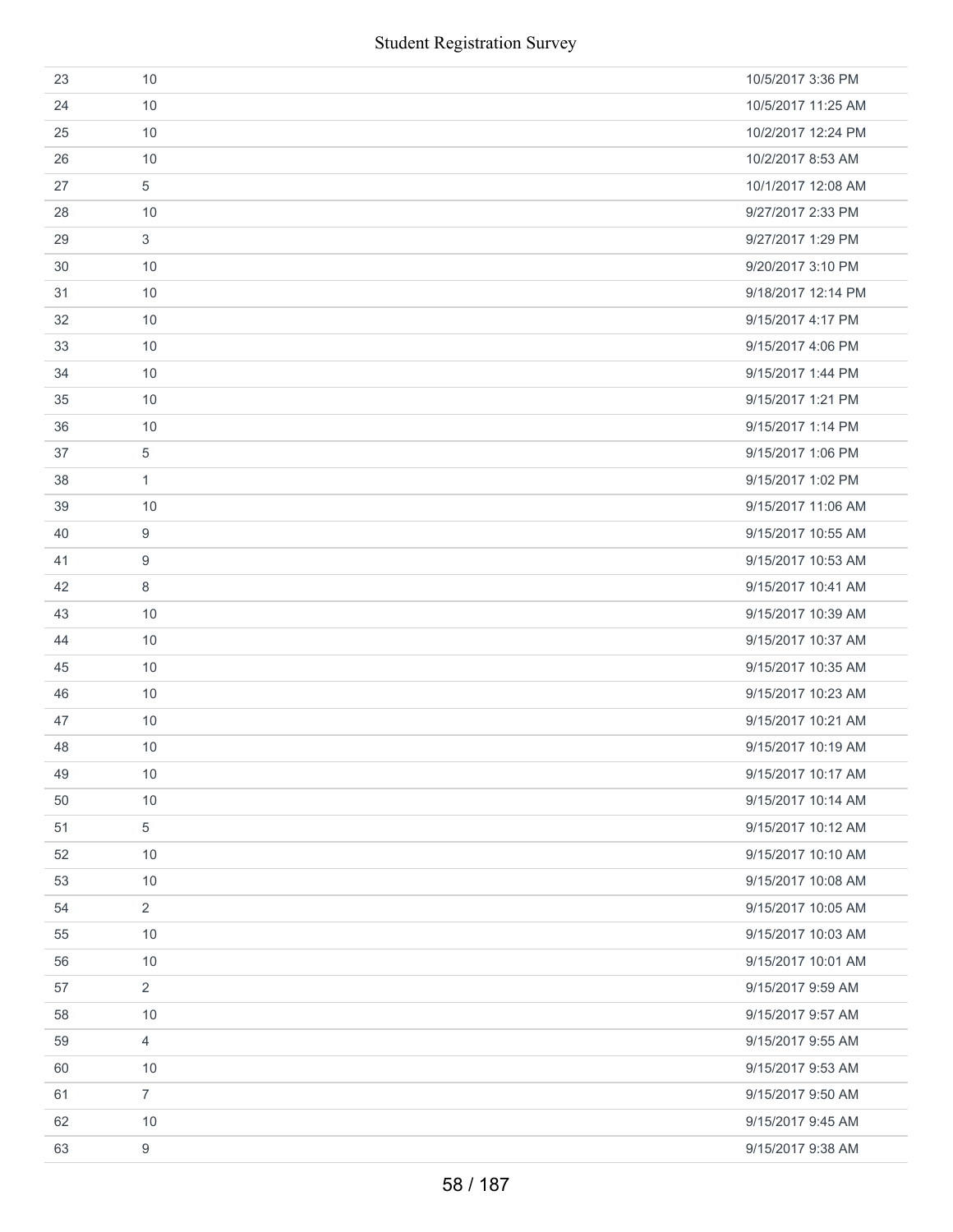|     | <b>Student Registration Survey</b> |                   |
|-----|------------------------------------|-------------------|
| 64  | 9                                  | 9/15/2017 9:36 AM |
| 65  | 10                                 | 9/15/2017 9:32 AM |
| 66  | 3                                  | 9/15/2017 9:31 AM |
| 67  | $\mathbf{1}$                       | 9/15/2017 9:29 AM |
| 68  | 2                                  | 9/15/2017 9:27 AM |
| 69  | 10                                 | 9/15/2017 9:24 AM |
| 70  | 10                                 | 9/15/2017 9:21 AM |
| 71  | 10                                 | 9/15/2017 9:14 AM |
| 72  | $\overline{4}$                     | 9/15/2017 9:12 AM |
| 73  | 10                                 | 9/15/2017 9:08 AM |
| 74  | 10                                 | 9/15/2017 9:07 AM |
| 75  | 6                                  | 9/15/2017 9:05 AM |
| 76  | 10                                 | 9/15/2017 9:02 AM |
| 77  | 5                                  | 9/15/2017 9:00 AM |
| 78  | 9                                  | 9/15/2017 8:59 AM |
| 79  | 10                                 | 9/15/2017 8:57 AM |
| 80  | 8                                  | 9/15/2017 8:54 AM |
| 81  | 10                                 | 9/15/2017 8:52 AM |
| 82  | 5                                  | 9/15/2017 8:48 AM |
| 83  | 8                                  | 9/15/2017 8:42 AM |
| 84  | 10                                 | 9/15/2017 8:40 AM |
| 85  | 10                                 | 9/15/2017 8:38 AM |
| 86  | 10                                 | 9/15/2017 8:36 AM |
| 87  | 10                                 | 9/15/2017 8:34 AM |
| 88  | 9                                  | 9/15/2017 8:32 AM |
| 89  | 4                                  | 9/15/2017 8:30 AM |
| 90  | $10$                               | 9/14/2017 6:40 PM |
| 91  | 10                                 | 9/14/2017 6:38 PM |
| 92  | 10                                 | 9/14/2017 6:34 PM |
| 93  | 10                                 | 9/14/2017 6:31 PM |
| 94  | $\mathbf{1}$                       | 9/14/2017 6:29 PM |
| 95  | $\mathbf 0$                        | 9/14/2017 6:27 PM |
| 96  | 3                                  | 9/14/2017 6:25 PM |
| 97  | 10                                 | 9/14/2017 6:23 PM |
| 98  | $10$                               | 9/14/2017 6:21 PM |
| 99  | 10                                 | 9/14/2017 6:19 PM |
| 100 | 0                                  | 9/14/2017 6:17 PM |
| 101 | 10                                 | 9/14/2017 6:15 PM |
| 102 | $\overline{7}$                     | 9/14/2017 6:13 PM |
| 103 | $\mathbf{1}$                       | 9/14/2017 6:11 PM |
| 104 | 10                                 | 9/14/2017 6:06 PM |
|     | 59 / 187                           |                   |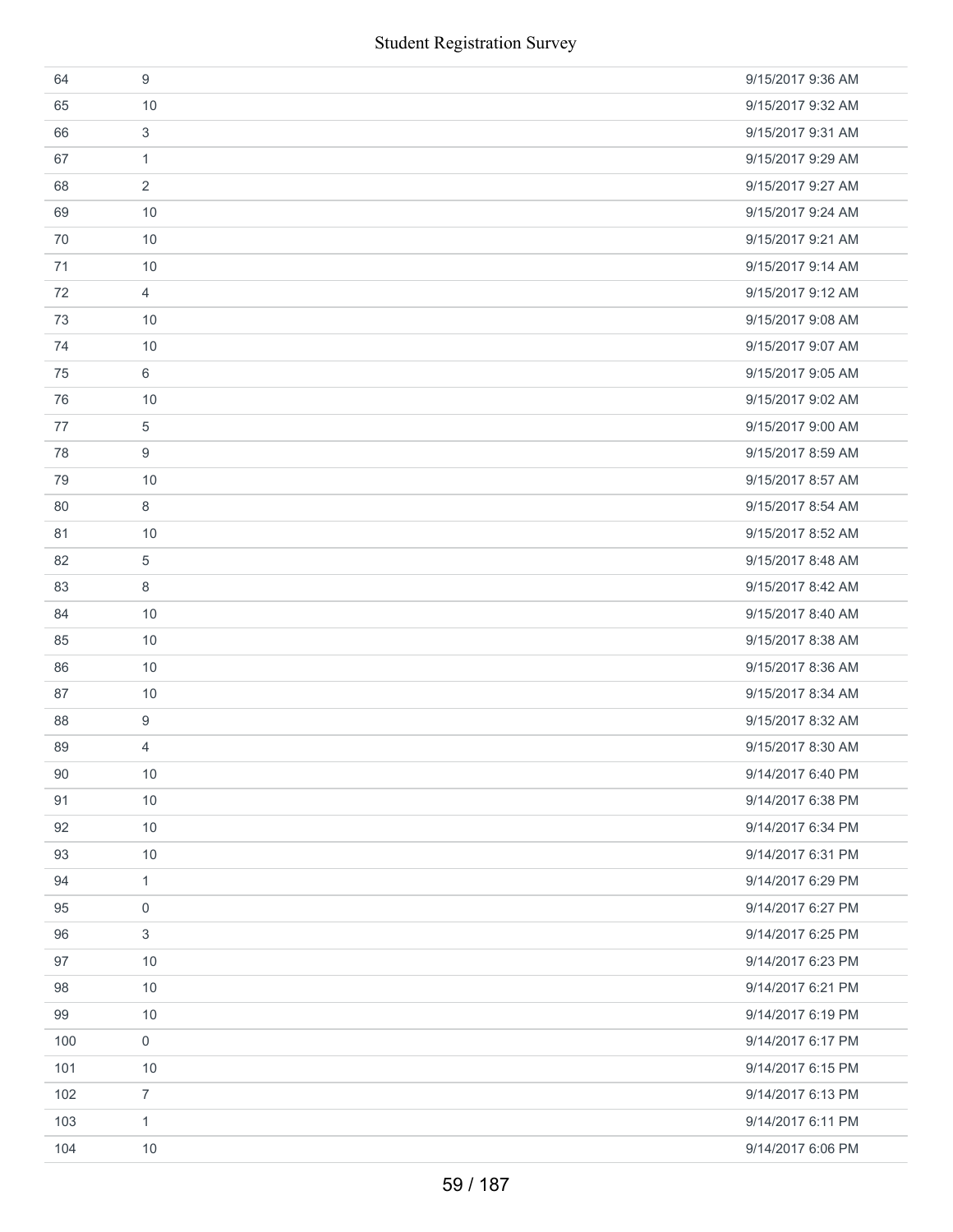|     | <b>Student Registration Survey</b> |                   |
|-----|------------------------------------|-------------------|
| 105 | 10                                 | 9/14/2017 6:05 PM |
| 106 | 10                                 | 9/14/2017 6:02 PM |
| 107 | $\sqrt{5}$                         | 9/14/2017 6:00 PM |
| 108 | 10                                 | 9/14/2017 5:56 PM |
| 109 | 10                                 | 9/14/2017 5:52 PM |
| 110 | 10                                 | 9/14/2017 5:49 PM |
| 111 | 10                                 | 9/14/2017 5:47 PM |
| 112 | 10                                 | 9/14/2017 5:42 PM |
| 113 | 6                                  | 9/14/2017 5:35 PM |
| 114 | 10                                 | 9/14/2017 5:32 PM |
| 115 | 10                                 | 9/14/2017 5:30 PM |
| 116 | $\mathbf{1}$                       | 9/14/2017 5:25 PM |
| 117 | 8                                  | 9/14/2017 5:21 PM |
| 118 | 3                                  | 9/14/2017 5:19 PM |
| 119 | 10                                 | 9/14/2017 5:16 PM |
| 120 | 8                                  | 9/14/2017 5:11 PM |
| 121 | $\mathbf{1}$                       | 9/14/2017 5:06 PM |
| 122 | 10                                 | 9/14/2017 5:04 PM |
| 123 | 10                                 | 9/14/2017 5:01 PM |
| 124 | 10                                 | 9/14/2017 4:59 PM |
| 125 | 5                                  | 9/14/2017 4:56 PM |
| 126 | 10                                 | 9/14/2017 4:53 PM |
| 127 | 10                                 | 9/14/2017 4:50 PM |
| 128 | $\sqrt{5}$                         | 9/14/2017 4:45 PM |
| 129 | 10                                 | 9/14/2017 4:31 PM |
| 130 | 10                                 | 9/14/2017 4:28 PM |
| 131 | 10                                 | 9/14/2017 4:26 PM |
| 132 | $\overline{4}$                     | 9/14/2017 4:19 PM |
| 133 | 10                                 | 9/14/2017 4:15 PM |
| 134 | 10                                 | 9/14/2017 4:11 PM |
| 135 | 8                                  | 9/14/2017 4:05 PM |
| 136 | 10                                 | 9/14/2017 4:02 PM |
| 137 | 10                                 | 9/14/2017 3:58 PM |
| 138 | $\,8\,$                            | 9/14/2017 3:51 PM |
| 139 | 10                                 | 9/14/2017 3:47 PM |
| 140 | 10                                 | 9/13/2017 5:45 PM |
| 141 | $\,6\,$                            | 9/13/2017 5:43 PM |
| 142 | 10                                 | 9/13/2017 5:33 PM |
| 143 | 10                                 | 9/13/2017 5:03 PM |
| 144 | 9                                  | 9/13/2017 4:53 PM |
| 145 | $\,$ 5 $\,$                        | 9/13/2017 4:45 PM |
|     | 60 / 187                           |                   |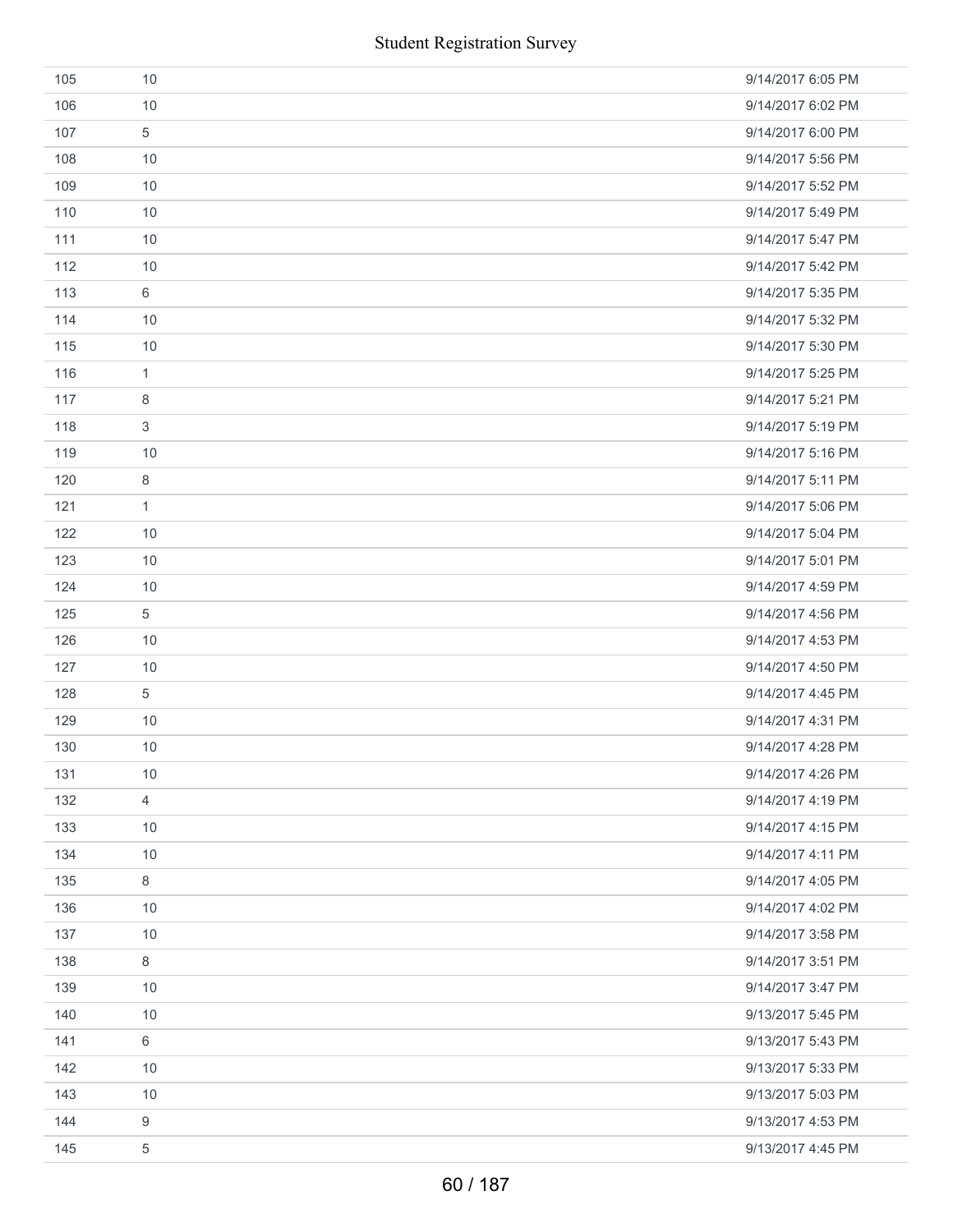|     | <b>Student Registration Survey</b> |                    |
|-----|------------------------------------|--------------------|
| 146 | $\overline{4}$                     | 9/13/2017 4:42 PM  |
| 147 | 9                                  | 9/13/2017 4:39 PM  |
| 148 | $\sqrt{5}$                         | 9/13/2017 4:33 PM  |
| 149 | 8                                  | 9/13/2017 4:30 PM  |
| 150 | 8                                  | 9/13/2017 4:12 PM  |
| 151 | 4                                  | 9/13/2017 4:09 PM  |
| 152 | 9                                  | 9/13/2017 4:07 PM  |
| 153 | 10                                 | 9/13/2017 4:04 PM  |
| 154 | $\overline{7}$                     | 9/13/2017 4:02 PM  |
| 155 | 9                                  | 9/13/2017 3:58 PM  |
| 156 | 9                                  | 9/13/2017 3:54 PM  |
| 157 | 10                                 | 9/13/2017 3:52 PM  |
| 158 | 10                                 | 9/13/2017 3:47 PM  |
| 159 | 10                                 | 9/13/2017 2:15 PM  |
| 160 | $\boldsymbol{9}$                   | 9/13/2017 12:21 PM |
| 161 | 10                                 | 9/13/2017 12:15 PM |
| 162 | 10                                 | 9/13/2017 12:10 PM |
| 163 | 9                                  | 9/13/2017 12:07 PM |
| 164 | 10                                 | 9/13/2017 12:00 PM |
| 165 | 8                                  | 9/13/2017 11:56 AM |
| 166 | 10                                 | 9/13/2017 11:02 AM |
| 167 | 10                                 | 9/12/2017 6:40 PM  |
| 168 | 8                                  | 9/12/2017 6:36 PM  |
| 169 | $\mathbf 5$                        | 9/12/2017 6:34 PM  |
| 170 | $\sqrt{5}$                         | 9/12/2017 6:31 PM  |
| 171 | 10                                 | 9/12/2017 6:28 PM  |
| 172 | 10                                 | 9/12/2017 6:25 PM  |
| 173 | 10                                 | 9/12/2017 6:20 PM  |
| 174 | 10                                 | 9/12/2017 6:17 PM  |
| 175 | 10                                 | 9/12/2017 6:13 PM  |
| 176 | 10                                 | 9/12/2017 6:09 PM  |
| 177 | 8                                  | 9/12/2017 6:06 PM  |
| 178 | 9                                  | 9/12/2017 6:03 PM  |
| 179 | 5                                  | 9/12/2017 6:01 PM  |
| 180 | 5                                  | 9/12/2017 5:57 PM  |
| 181 | 8                                  | 9/12/2017 5:54 PM  |
| 182 | 9                                  | 9/12/2017 5:53 PM  |
| 183 | 8                                  | 9/12/2017 5:49 PM  |
| 184 | 10                                 | 9/12/2017 5:03 PM  |
| 185 | 10                                 | 9/12/2017 5:00 PM  |
| 186 | $\,$ 5 $\,$                        | 9/12/2017 4:56 PM  |
|     | 61 / 187                           |                    |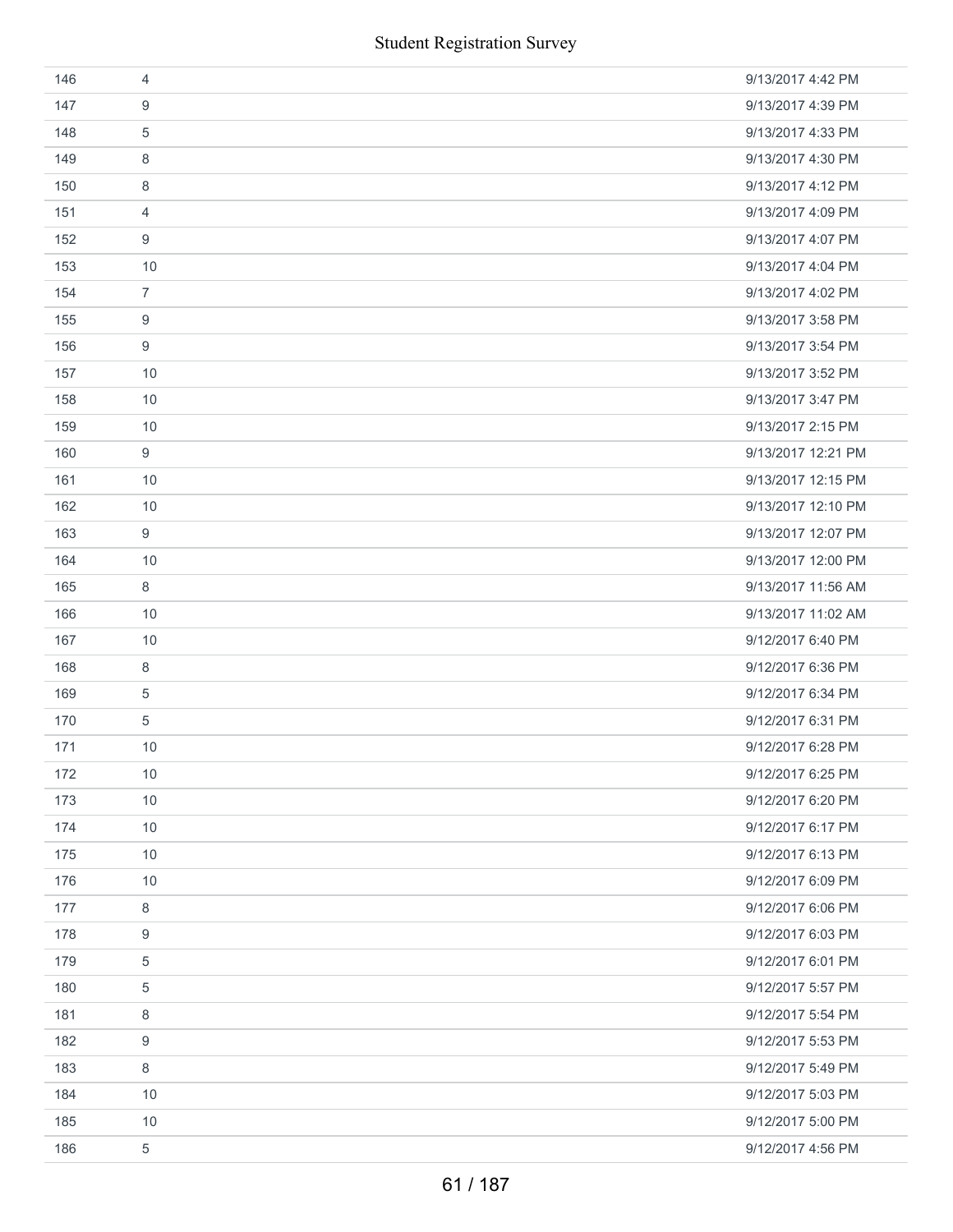| 187 | 10             | 9/12/2017 4:52 PM  |
|-----|----------------|--------------------|
| 188 | 10             | 9/12/2017 4:46 PM  |
| 189 | 9              | 9/12/2017 4:33 PM  |
| 190 | 10             | 9/12/2017 4:28 PM  |
| 191 | $\overline{4}$ | 9/12/2017 4:19 PM  |
| 192 | 10             | 9/12/2017 4:17 PM  |
| 193 | 10             | 9/12/2017 4:10 PM  |
| 194 | 5              | 9/12/2017 4:05 PM  |
| 195 | 3              | 9/12/2017 4:01 PM  |
| 196 | 8              | 9/12/2017 3:58 PM  |
| 197 | 10             | 9/12/2017 3:54 PM  |
| 198 | 10             | 9/12/2017 2:27 PM  |
| 199 | $\mathbf{1}$   | 9/8/2017 7:25 PM   |
| 200 | 5              | 9/6/2017 2:44 PM   |
| 201 | 10             | 9/5/2017 3:01 PM   |
| 202 | 10             | 9/4/2017 9:14 PM   |
| 203 | 10             | 9/4/2017 4:59 PM   |
| 204 | 9              | 9/4/2017 11:10 AM  |
| 205 | 9              | 8/31/2017 3:39 PM  |
| 206 | 9              | 8/31/2017 3:19 PM  |
| 207 | 8              | 8/31/2017 3:14 PM  |
| 208 | 10             | 8/31/2017 3:07 PM  |
| 209 | 5              | 8/31/2017 2:55 PM  |
| 210 | 9              | 8/31/2017 2:50 PM  |
| 211 | $\overline{2}$ | 8/31/2017 2:42 PM  |
| 212 | 10             | 8/31/2017 2:29 PM  |
| 213 | 5              | 8/31/2017 2:17 PM  |
| 214 | 3              | 8/31/2017 2:12 PM  |
| 215 | 3              | 8/31/2017 2:08 PM  |
| 216 | $\overline{7}$ | 8/31/2017 2:02 PM  |
| 217 | 9              | 8/31/2017 1:55 PM  |
| 218 | $\overline{7}$ | 8/31/2017 1:48 PM  |
| 219 | 8              | 8/31/2017 1:36 PM  |
| 220 | $\overline{7}$ | 8/31/2017 1:32 PM  |
| 221 | 10             | 8/31/2017 1:25 PM  |
| 222 | $\overline{4}$ | 8/31/2017 1:21 PM  |
| 223 | 10             | 8/31/2017 1:13 PM  |
| 224 | 9              | 8/31/2017 12:55 PM |
| 225 | 10             | 8/31/2017 12:52 PM |
| 226 | 10             | 8/31/2017 12:46 PM |
| 227 | $10$           | 8/31/2017 12:36 PM |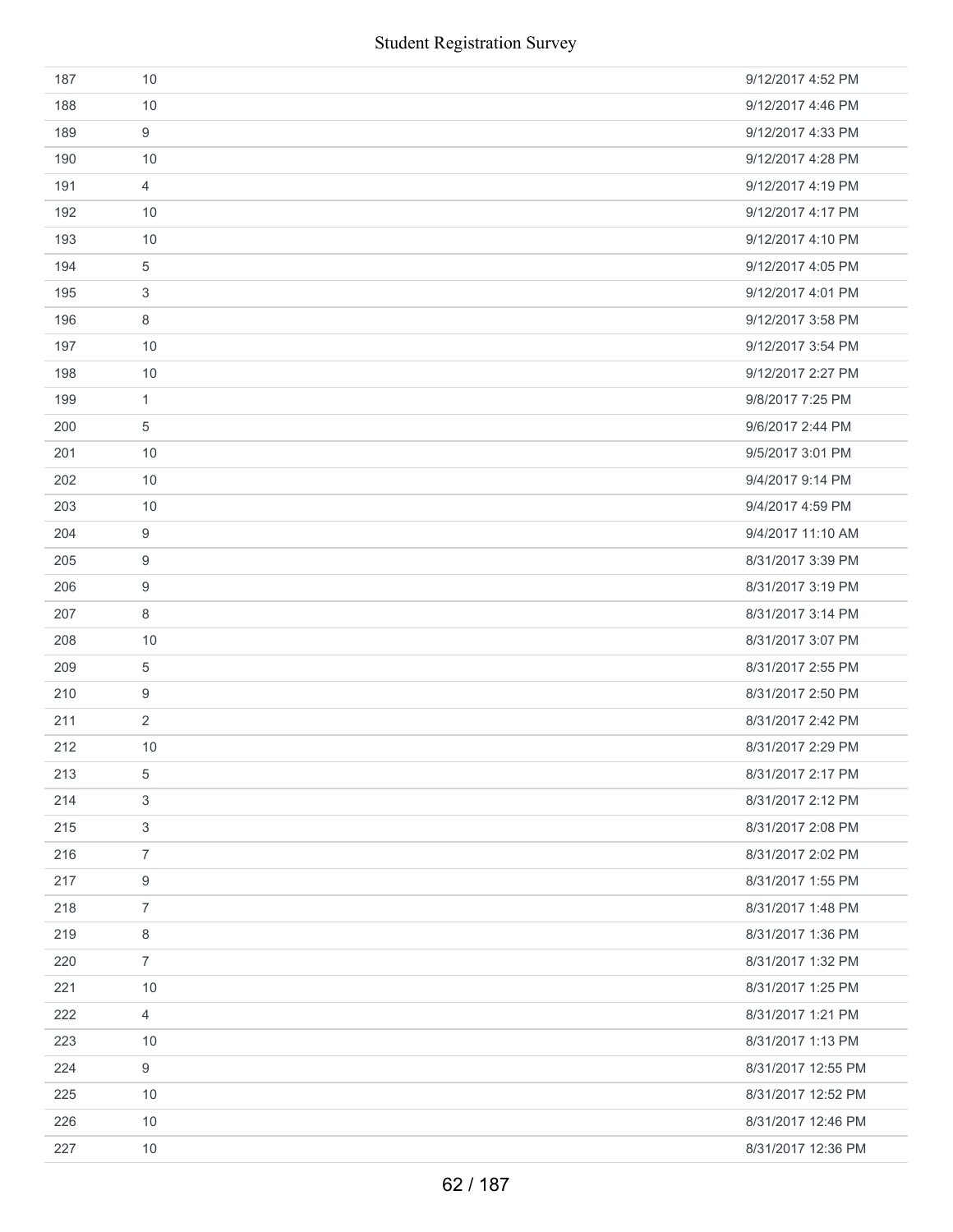| 228 | 6              | 8/31/2017 12:31 PM |
|-----|----------------|--------------------|
| 229 | 5              | 8/31/2017 12:23 PM |
| 230 | 10             | 8/31/2017 12:09 PM |
| 231 | 10             | 8/31/2017 12:06 PM |
| 232 | 10             | 8/31/2017 11:58 AM |
| 233 | 1              | 8/31/2017 11:51 AM |
| 234 | $\mathbf{1}$   | 8/31/2017 11:47 AM |
| 235 | 8              | 8/29/2017 10:59 AM |
| 236 | 10             | 8/29/2017 10:12 AM |
| 237 | 10             | 8/28/2017 11:54 AM |
| 238 | 10             | 8/22/2017 2:15 PM  |
| 239 | 8              | 8/22/2017 1:12 PM  |
| 240 | 10             | 8/22/2017 10:41 AM |
| 241 | 10             | 8/21/2017 11:50 PM |
| 242 | 8              | 8/19/2017 9:21 PM  |
| 243 | 10             | 8/18/2017 4:47 PM  |
| 244 | 8              | 8/18/2017 3:28 PM  |
| 245 | $\mathbf 0$    | 8/18/2017 7:33 AM  |
| 246 | $\overline{7}$ | 8/17/2017 10:20 AM |
| 247 | $\overline{4}$ | 8/17/2017 9:48 AM  |
| 248 | 10             | 8/17/2017 9:40 AM  |
| 249 | 8              | 8/16/2017 9:11 PM  |
| 250 | 10             | 8/16/2017 1:57 PM  |
| 251 | 10             | 8/16/2017 1:21 PM  |
| 252 | $\,$ 5 $\,$    | 8/16/2017 1:20 PM  |
| 253 | $\mathbf{1}$   | 8/16/2017 11:00 AM |
| 254 | 10             | 8/16/2017 9:36 AM  |
| 255 | 10             | 8/16/2017 9:10 AM  |
| 256 | $\overline{7}$ | 8/16/2017 8:37 AM  |
| 257 | $\,6\,$        | 8/16/2017 8:23 AM  |
| 258 | 5              | 8/16/2017 7:33 AM  |
| 259 | 4              | 8/15/2017 9:18 PM  |
| 260 | 2              | 8/15/2017 8:49 PM  |
| 261 | 10             | 8/15/2017 5:57 PM  |
| 262 | $\mathbf{1}$   | 8/15/2017 5:55 PM  |
| 263 | 10             | 8/15/2017 5:54 PM  |
| 264 | 10             | 8/15/2017 5:52 PM  |
| 265 | 10             | 8/15/2017 5:51 PM  |
| 266 | 10             | 8/15/2017 5:49 PM  |
| 267 | 10             | 8/15/2017 5:48 PM  |
| 268 | 8              | 8/15/2017 5:46 PM  |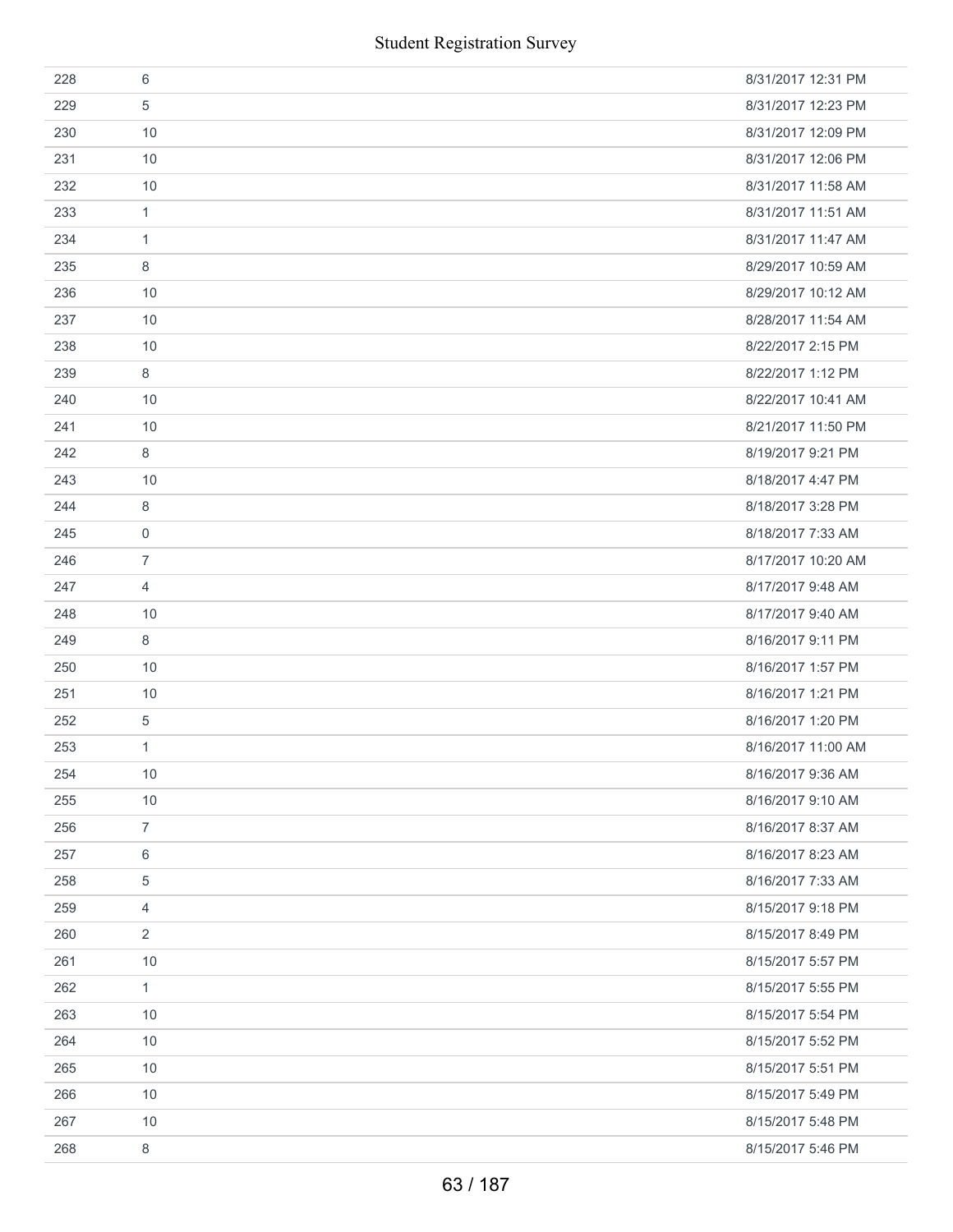|     | <b>Student Registration Survey</b> |                    |
|-----|------------------------------------|--------------------|
| 269 | 10                                 | 8/15/2017 5:44 PM  |
| 270 | 9                                  | 8/15/2017 5:42 PM  |
| 271 | 9                                  | 8/15/2017 5:40 PM  |
| 272 | 10                                 | 8/15/2017 5:38 PM  |
| 273 | 5                                  | 8/15/2017 5:36 PM  |
| 274 | 10                                 | 8/15/2017 5:34 PM  |
| 275 | 10                                 | 8/15/2017 5:32 PM  |
| 276 | 10                                 | 8/15/2017 5:31 PM  |
| 277 | 9                                  | 8/15/2017 5:19 PM  |
| 278 | 10                                 | 8/15/2017 5:15 PM  |
| 279 | 6                                  | 8/15/2017 5:11 PM  |
| 280 | $\boldsymbol{0}$                   | 8/15/2017 4:05 PM  |
| 281 | 10                                 | 8/15/2017 12:57 PM |
| 282 | 9                                  | 8/15/2017 12:18 PM |
| 283 | $\sqrt{5}$                         | 8/15/2017 11:00 AM |
| 284 | 10                                 | 8/15/2017 10:43 AM |
| 285 | $6\,$                              | 8/15/2017 10:37 AM |
| 286 | 10                                 | 8/15/2017 10:28 AM |
| 287 | 10                                 | 8/15/2017 10:25 AM |
| 288 | 9                                  | 8/15/2017 9:30 AM  |
| 289 | $\overline{7}$                     | 8/15/2017 12:48 AM |
| 290 | 5                                  | 8/14/2017 11:44 PM |
| 291 | $\overline{7}$                     | 8/14/2017 3:48 PM  |
| 292 | 10                                 | 8/14/2017 1:25 PM  |
| 293 | 5                                  | 8/14/2017 1:21 PM  |
| 294 | 10                                 | 8/14/2017 1:19 PM  |
| 295 | 8                                  | 8/14/2017 1:16 PM  |
| 296 | 5                                  | 8/14/2017 1:08 PM  |
| 297 | 10                                 | 8/14/2017 1:07 PM  |
| 298 | 8                                  | 8/14/2017 1:07 PM  |
| 299 | 10                                 | 8/14/2017 1:05 PM  |
| 300 | $10$                               | 8/14/2017 1:02 PM  |
| 301 | 10                                 | 8/14/2017 1:01 PM  |
| 302 | 9                                  | 8/14/2017 12:54 PM |
| 303 | 4                                  | 8/14/2017 12:41 PM |
| 304 | 10                                 | 8/14/2017 12:34 PM |
| 305 | $\,$ 5 $\,$                        | 8/14/2017 11:48 AM |
| 306 | 10                                 | 8/14/2017 11:26 AM |
| 307 | 10                                 | 8/14/2017 9:10 AM  |
| 308 | 10                                 | 8/14/2017 8:47 AM  |
| 309 | $\overline{7}$                     | 8/14/2017 8:15 AM  |
|     | 64 / 187                           |                    |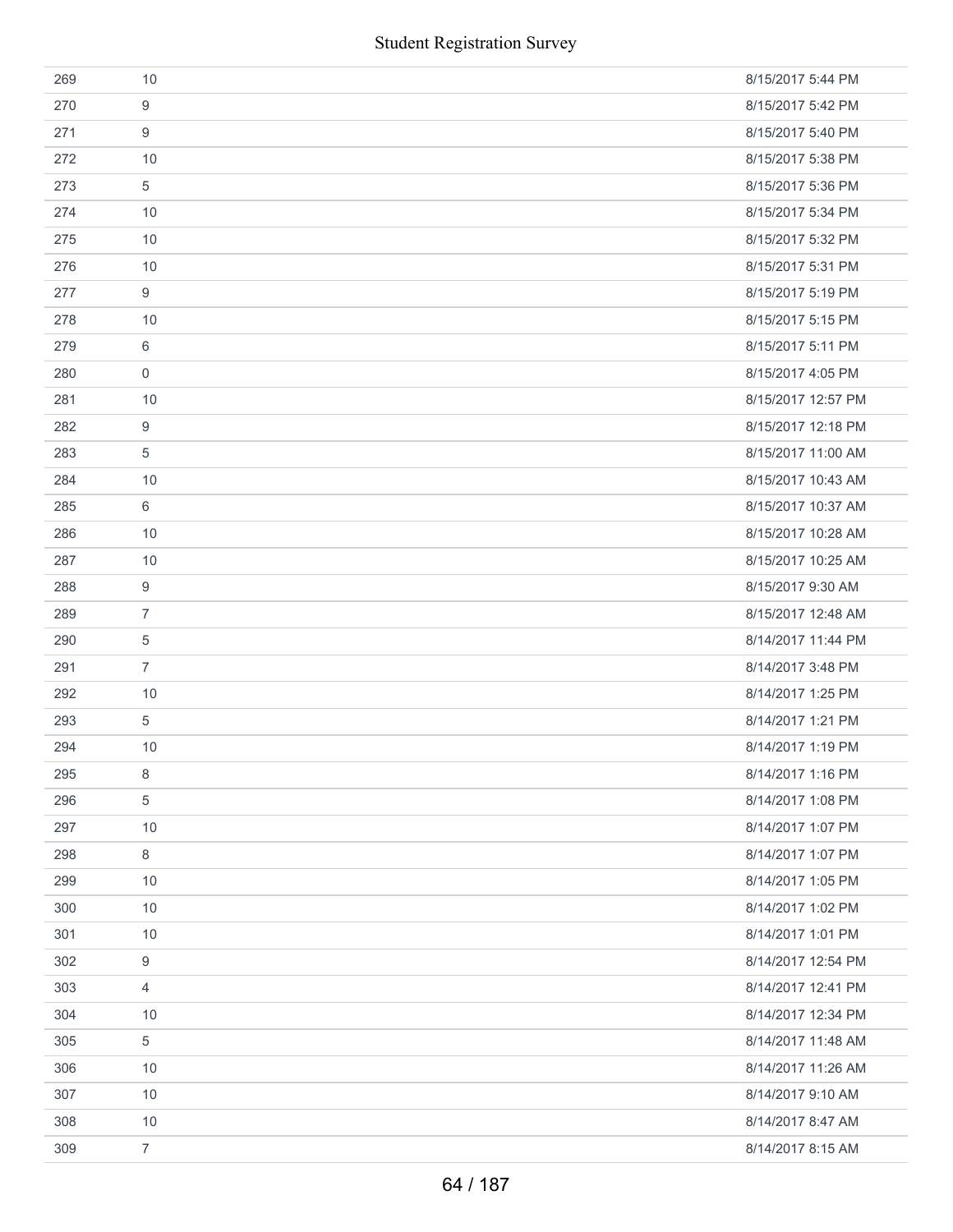|     | <b>Student Registration Survey</b> |                    |
|-----|------------------------------------|--------------------|
| 310 | $\mathbf 0$                        | 8/13/2017 11:50 PM |
| 311 | 10                                 | 8/13/2017 11:25 PM |
| 312 | 5                                  | 8/13/2017 10:23 PM |
| 313 | 10                                 | 8/13/2017 9:24 PM  |
| 314 | 10                                 | 8/13/2017 7:23 PM  |
| 315 | 6                                  | 8/13/2017 2:35 PM  |
| 316 | 10                                 | 8/13/2017 12:14 PM |
| 317 | 10                                 | 8/13/2017 9:14 AM  |
| 318 | 10                                 | 8/12/2017 9:43 PM  |
| 319 | 10                                 | 8/11/2017 10:30 PM |
| 320 | 10                                 | 8/11/2017 5:16 PM  |
| 321 | 10                                 | 8/11/2017 5:13 PM  |
| 322 | 10                                 | 8/11/2017 3:07 PM  |
| 323 | 8                                  | 8/11/2017 2:19 PM  |
| 324 | 10                                 | 8/11/2017 1:07 PM  |
| 325 | 10                                 | 8/11/2017 12:57 PM |
| 326 | 10                                 | 8/11/2017 11:14 AM |
| 327 | $\overline{7}$                     | 8/11/2017 11:06 AM |
| 328 | $\overline{5}$                     | 8/11/2017 11:00 AM |
| 329 | 10                                 | 8/11/2017 10:53 AM |
| 330 | $\sqrt{5}$                         | 8/11/2017 10:53 AM |
| 331 | 10                                 | 8/11/2017 10:48 AM |
| 332 | 10                                 | 8/11/2017 10:28 AM |
| 333 | 10                                 | 8/11/2017 9:33 AM  |
| 334 | 5                                  | 8/11/2017 8:39 AM  |
| 335 | 10                                 | 8/10/2017 3:04 PM  |
| 336 | 6                                  | 8/10/2017 3:02 PM  |
| 337 | $\overline{7}$                     | 8/10/2017 3:01 PM  |
| 338 | 10                                 | 8/10/2017 1:34 PM  |
| 339 | 10                                 | 8/10/2017 1:33 PM  |
| 340 | 10                                 | 8/10/2017 1:31 PM  |
| 341 | 10                                 | 8/10/2017 1:29 PM  |
| 342 | 9                                  | 8/10/2017 1:27 PM  |
| 343 | 10                                 | 8/10/2017 1:24 PM  |
| 344 | 10                                 | 8/10/2017 12:21 PM |
| 345 | 10                                 | 8/10/2017 12:14 PM |
| 346 | 9                                  | 8/10/2017 12:12 PM |
| 347 | 10                                 | 8/10/2017 12:11 PM |
| 348 | 10                                 | 8/10/2017 11:36 AM |
| 349 | 1                                  | 8/10/2017 11:34 AM |
| 350 | 10                                 | 8/10/2017 11:31 AM |
|     | 65 / 187                           |                    |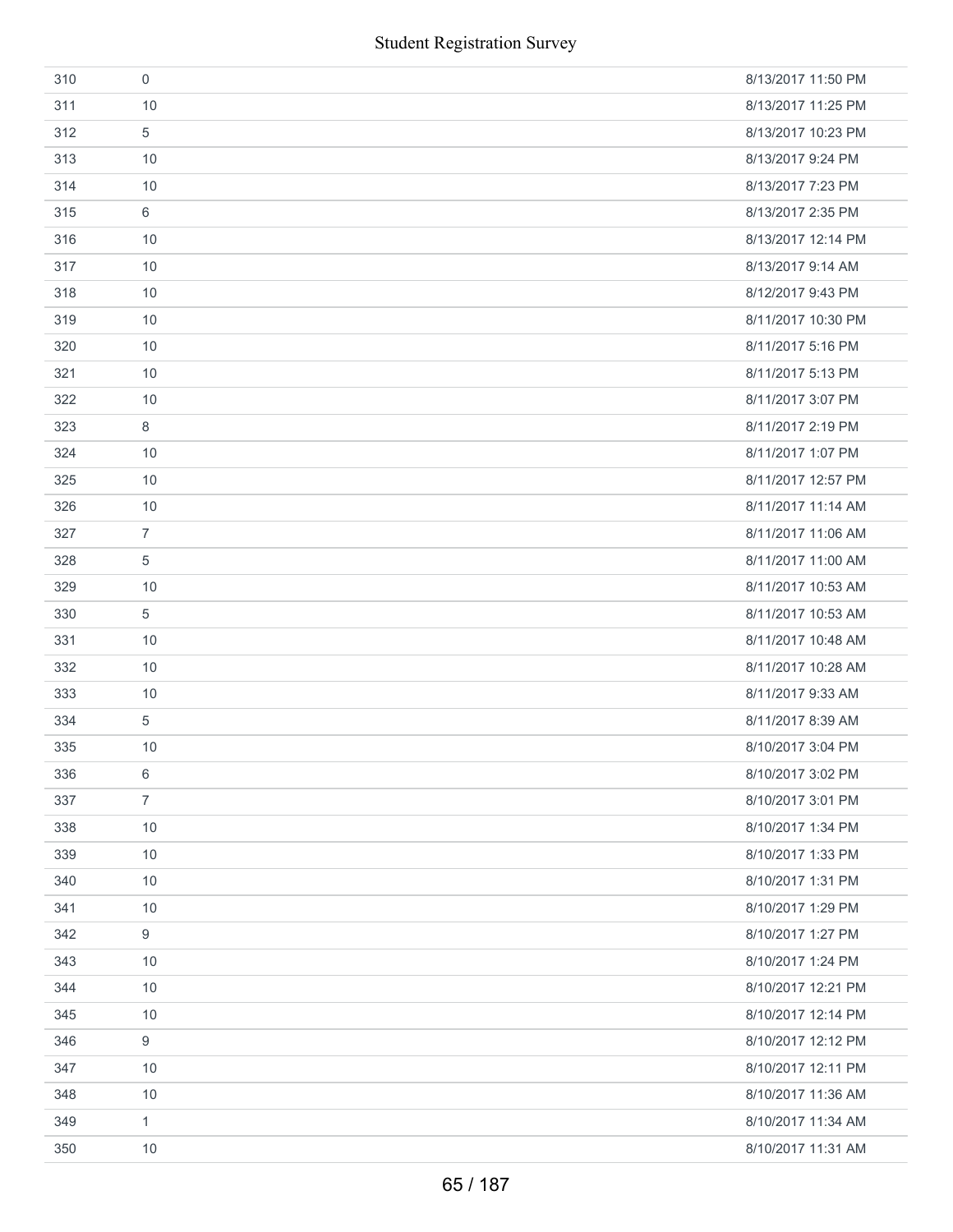| 351 | 2              | 8/10/2017 11:23 AM |
|-----|----------------|--------------------|
| 352 | 10             | 8/10/2017 11:20 AM |
| 353 | $\overline{7}$ | 8/10/2017 11:18 AM |
| 354 | 10             | 8/10/2017 11:16 AM |
| 355 | $\overline{7}$ | 8/10/2017 11:14 AM |
| 356 | 10             | 8/10/2017 10:58 AM |
| 357 | 10             | 8/10/2017 10:56 AM |
| 358 | 10             | 8/10/2017 10:54 AM |
| 359 | $\overline{7}$ | 8/10/2017 10:52 AM |
| 360 | 9              | 8/10/2017 10:50 AM |
| 361 | 10             | 8/10/2017 10:47 AM |
| 362 | 10             | 8/10/2017 10:44 AM |
| 363 | 9              | 8/10/2017 10:42 AM |
| 364 | 8              | 8/10/2017 10:40 AM |
| 365 | 8              | 8/10/2017 10:15 AM |
| 366 | 10             | 8/10/2017 10:14 AM |
| 367 | 8              | 8/10/2017 10:06 AM |
| 368 | 10             | 8/10/2017 10:02 AM |
| 369 | 10             | 8/10/2017 10:00 AM |
| 370 | 10             | 8/10/2017 9:57 AM  |
| 371 | 9              | 8/9/2017 3:53 PM   |
| 372 | 4              | 8/9/2017 3:41 PM   |
| 373 | $\overline{7}$ | 8/9/2017 3:33 PM   |
| 374 | 6              | 8/9/2017 3:31 PM   |
| 375 | 5              | 8/9/2017 3:27 PM   |
| 376 | 8              | 8/9/2017 3:26 PM   |
| 377 | 5              | 8/9/2017 3:21 PM   |
| 378 | 10             | 8/9/2017 3:16 PM   |
| 379 | 10             | 8/9/2017 3:14 PM   |
| 380 | 5              | 8/9/2017 3:12 PM   |
| 381 | 10             | 8/9/2017 3:11 PM   |
| 382 | 10             | 8/9/2017 3:08 PM   |
| 383 | 10             | 8/9/2017 3:06 PM   |
| 384 | 8              | 8/9/2017 3:05 PM   |
| 385 | 10             | 8/9/2017 3:03 PM   |
| 386 | $\mathbf{1}$   | 8/9/2017 3:01 PM   |
| 387 | 10             | 8/9/2017 3:00 PM   |
| 388 | 10             | 8/9/2017 2:58 PM   |
| 389 | 8              | 8/9/2017 2:52 PM   |
| 390 | 6              | 8/9/2017 2:51 PM   |
| 391 | 10             | 8/9/2017 2:49 PM   |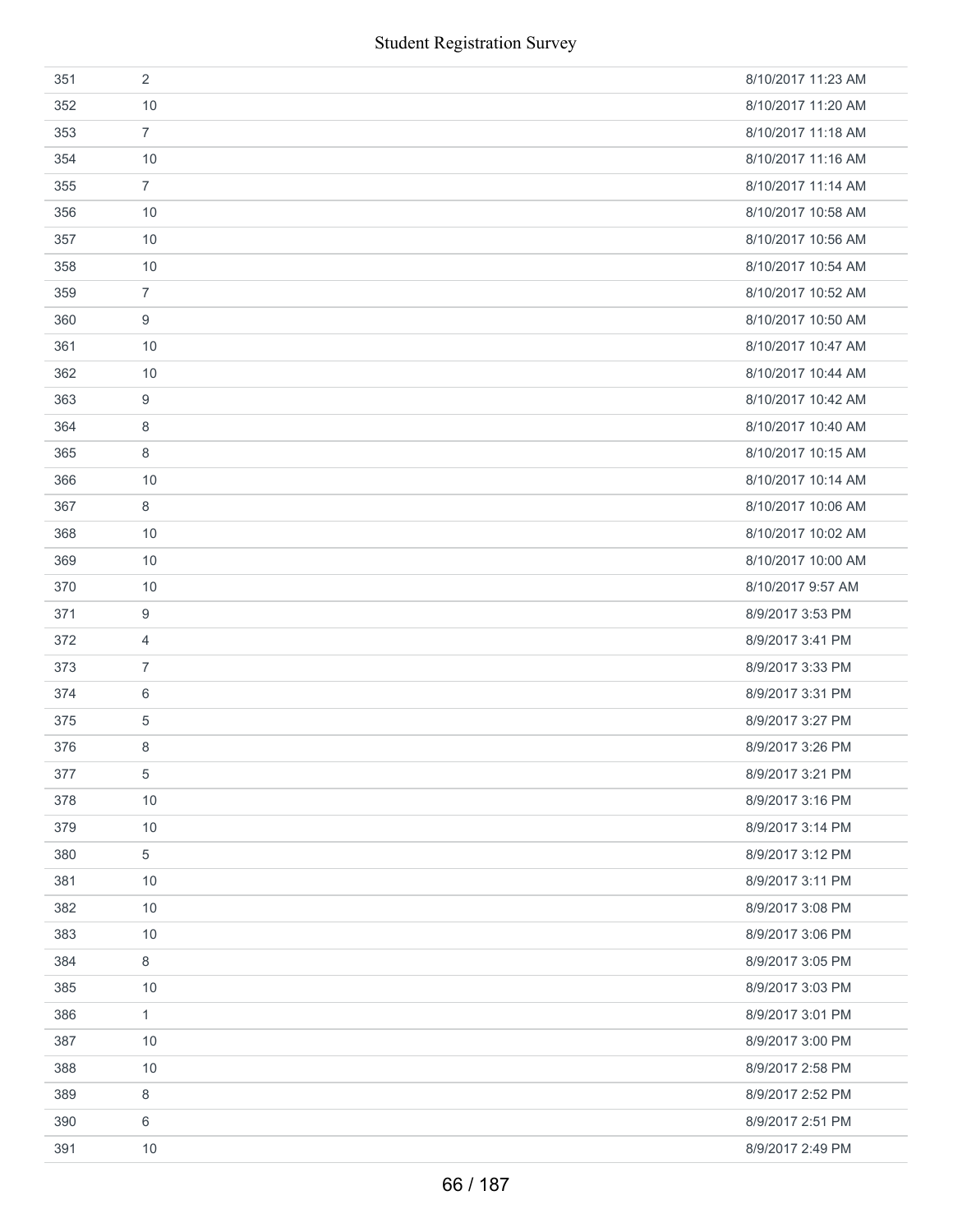| 392 |  |  |
|-----|--|--|
|     |  |  |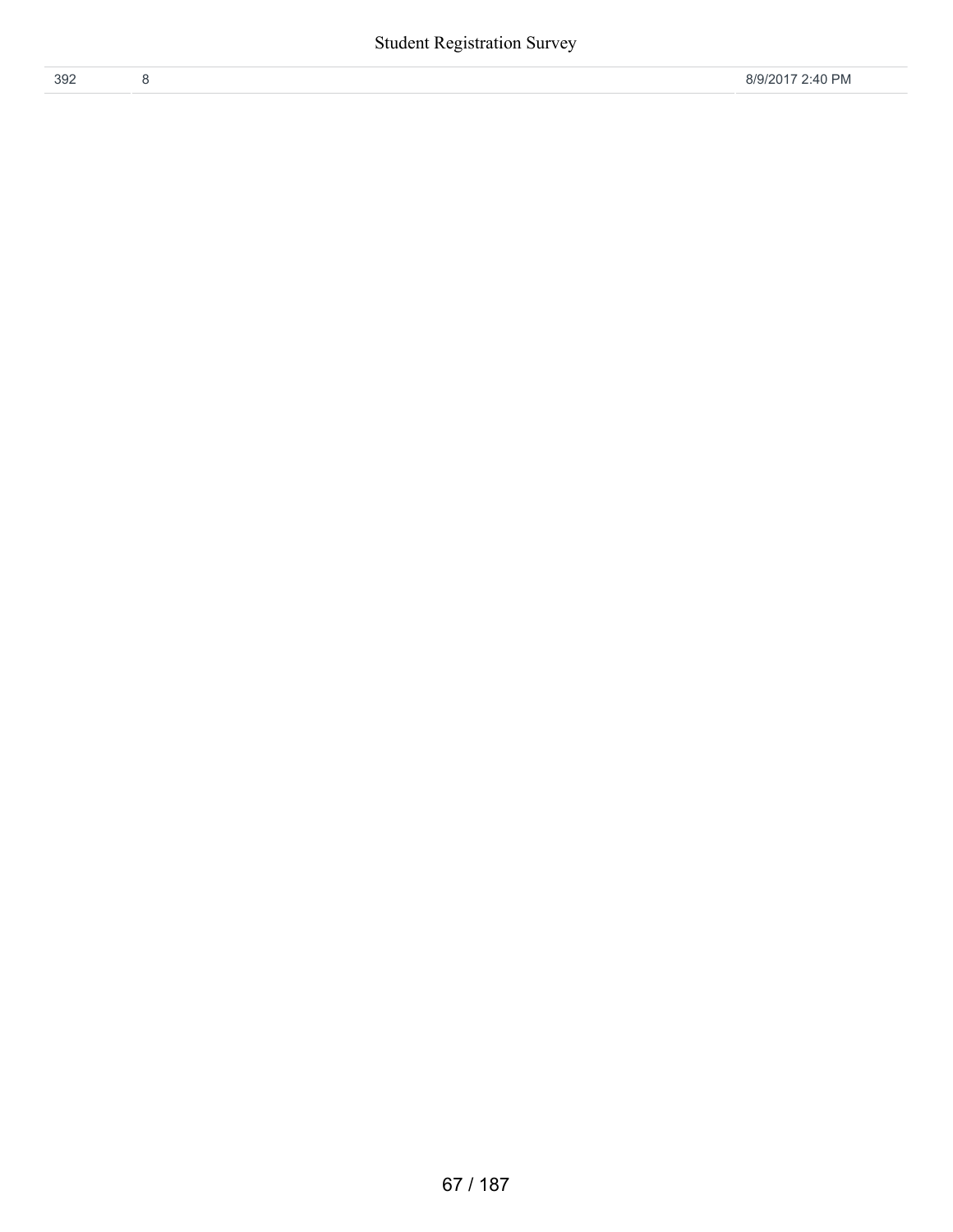#### Student Registration Survey

# Q18 Helpfulness of Financial Aid Office.



| <b>ANSWER CHOICES</b>  | <b>AVERAGE NUMBER</b> | <b>TOTAL NUMBER</b> | <b>RESPONSES</b> |
|------------------------|-----------------------|---------------------|------------------|
|                        |                       | 3.247               | 396              |
| Total Respondents: 396 |                       |                     |                  |

| #              |                | <b>DATE</b>         |
|----------------|----------------|---------------------|
| 1.             | 10             | 10/31/2017 10:18 AM |
| 2              | 10             | 10/29/2017 11:50 PM |
| 3              | 10             | 10/27/2017 3:43 PM  |
| 4              | 8              | 10/27/2017 12:42 PM |
| 5              | 10             | 10/26/2017 10:56 AM |
| 6              | $\overline{7}$ | 10/25/2017 1:30 AM  |
| $\overline{7}$ | 10             | 10/23/2017 10:47 AM |
| 8              | $\overline{7}$ | 10/20/2017 7:46 AM  |
| 9              | 10             | 10/18/2017 3:33 PM  |
| 10             | 5              | 10/18/2017 1:03 PM  |
| 11             | 10             | 10/16/2017 1:37 PM  |
| 12             | 10             | 10/16/2017 1:32 AM  |
| 13             | 10             | 10/16/2017 1:17 AM  |
| 14             | 10             | 10/13/2017 12:31 PM |
| 15             | 10             | 10/13/2017 11:46 AM |
| 16             | $\overline{4}$ | 10/12/2017 3:05 PM  |
| 17             | 10             | 10/10/2017 12:23 PM |
| 18             | 10             | 10/9/2017 4:26 PM   |
| 19             | 10             | 10/9/2017 4:17 PM   |
| 20             | $\overline{7}$ | 10/9/2017 10:43 AM  |
| 21             | 10             | 10/9/2017 10:41 AM  |
| 22             | 10             | 10/6/2017 1:05 PM   |
|                |                |                     |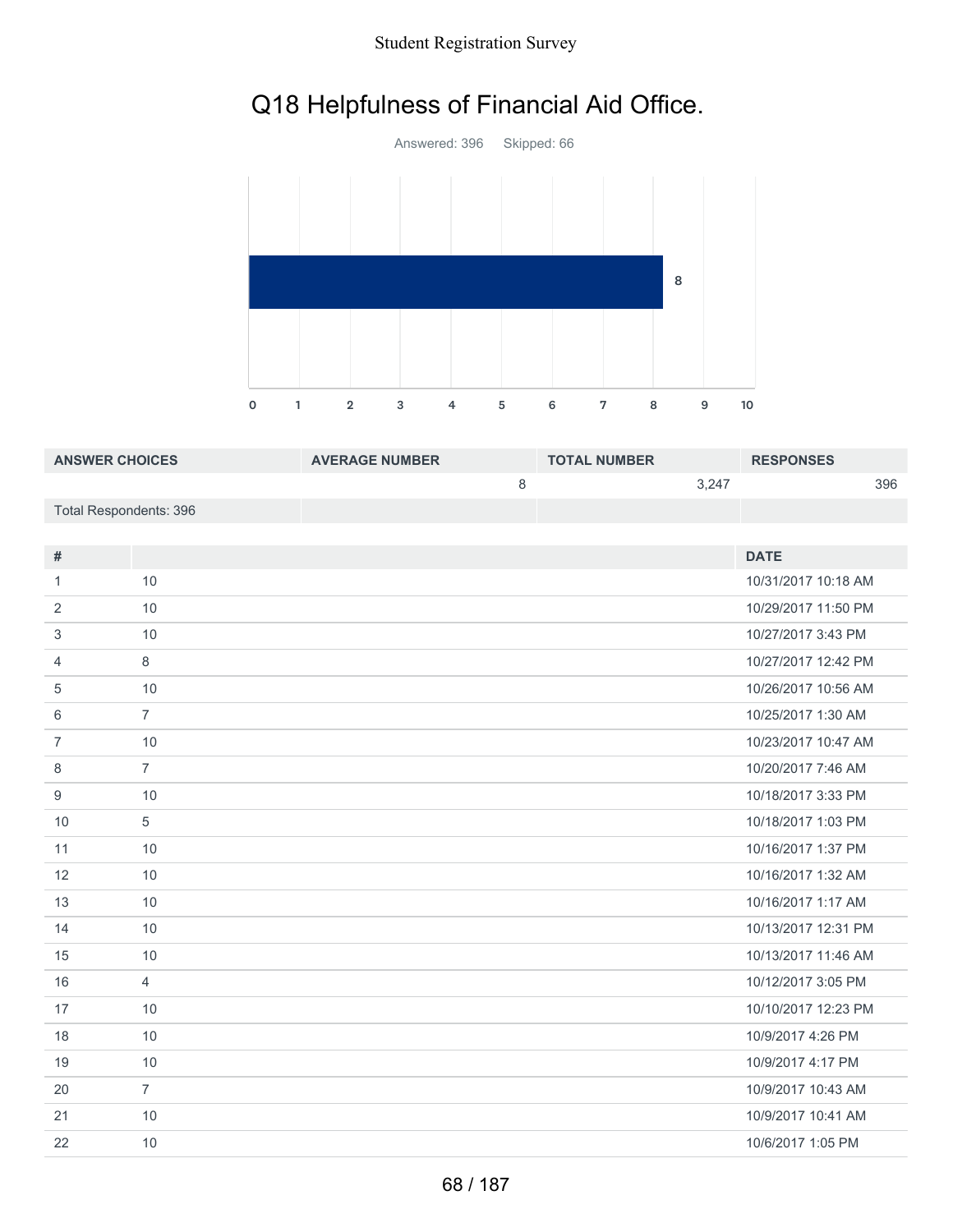|    | <b>Student Registration Survey</b> |                    |
|----|------------------------------------|--------------------|
| 23 | $\mathbf 0$                        | 10/5/2017 3:36 PM  |
| 24 | 10                                 | 10/5/2017 11:25 AM |
| 25 | 10                                 | 10/2/2017 12:24 PM |
| 26 | 10                                 | 10/2/2017 8:53 AM  |
| 27 | 5                                  | 10/1/2017 12:08 AM |
| 28 | 10                                 | 9/27/2017 2:33 PM  |
| 29 | 1                                  | 9/27/2017 1:29 PM  |
| 30 | 10                                 | 9/20/2017 3:10 PM  |
| 31 | 10                                 | 9/18/2017 12:14 PM |
| 32 | $\boldsymbol{0}$                   | 9/15/2017 4:17 PM  |
| 33 | 5                                  | 9/15/2017 4:06 PM  |
| 34 | 10                                 | 9/15/2017 1:44 PM  |
| 35 | $\mathbf{1}$                       | 9/15/2017 1:32 PM  |
| 36 | 10                                 | 9/15/2017 1:21 PM  |
| 37 | 10                                 | 9/15/2017 1:14 PM  |
| 38 | 5                                  | 9/15/2017 1:06 PM  |
| 39 | 10                                 | 9/15/2017 11:06 AM |
| 40 | 9                                  | 9/15/2017 10:55 AM |
| 41 | 9                                  | 9/15/2017 10:53 AM |
| 42 | 8                                  | 9/15/2017 10:41 AM |
| 43 | 10                                 | 9/15/2017 10:39 AM |
| 44 | 10                                 | 9/15/2017 10:37 AM |
| 45 | 10                                 | 9/15/2017 10:35 AM |
| 46 | 10                                 | 9/15/2017 10:23 AM |
| 47 | 10                                 | 9/15/2017 10:21 AM |
| 48 | 10                                 | 9/15/2017 10:19 AM |
| 49 | 10                                 | 9/15/2017 10:17 AM |
| 50 | 10                                 | 9/15/2017 10:14 AM |
| 51 | 5                                  | 9/15/2017 10:12 AM |
| 52 | 10                                 | 9/15/2017 10:10 AM |
| 53 | 10                                 | 9/15/2017 10:08 AM |
| 54 | 6                                  | 9/15/2017 10:05 AM |
| 55 | 10                                 | 9/15/2017 10:03 AM |
| 56 | 10                                 | 9/15/2017 10:01 AM |
| 57 | $\overline{2}$                     | 9/15/2017 9:59 AM  |
| 58 | 10                                 | 9/15/2017 9:57 AM  |
| 59 | 1                                  | 9/15/2017 9:55 AM  |
| 60 | 10                                 | 9/15/2017 9:53 AM  |
| 61 | 10                                 | 9/15/2017 9:50 AM  |
| 62 | 10                                 | 9/15/2017 9:45 AM  |
| 63 | $\boldsymbol{9}$                   | 9/15/2017 9:38 AM  |
|    | 69 / 187                           |                    |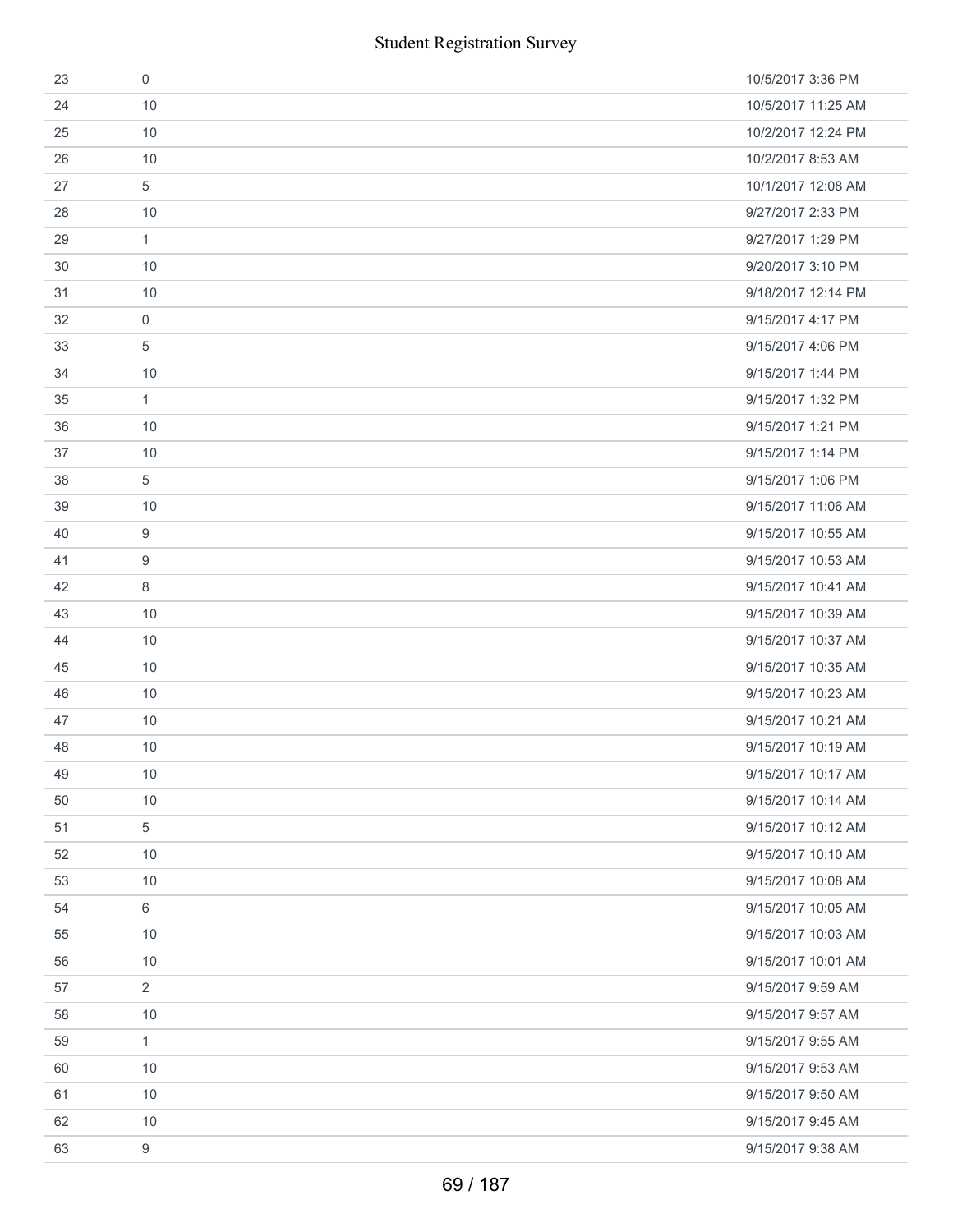| <b>Student Registration Survey</b> |                |                   |  |
|------------------------------------|----------------|-------------------|--|
| 64                                 | 10             | 9/15/2017 9:36 AM |  |
| 65                                 | 10             | 9/15/2017 9:32 AM |  |
| 66                                 | $\overline{4}$ | 9/15/2017 9:31 AM |  |
| 67                                 | $\mathbf{1}$   | 9/15/2017 9:29 AM |  |
| 68                                 | 3              | 9/15/2017 9:27 AM |  |
| 69                                 | 10             | 9/15/2017 9:24 AM |  |
| 70                                 | 10             | 9/15/2017 9:21 AM |  |
| 71                                 | 10             | 9/15/2017 9:14 AM |  |
| 72                                 | 5              | 9/15/2017 9:12 AM |  |
| 73                                 | 10             | 9/15/2017 9:10 AM |  |
| 74                                 | 10             | 9/15/2017 9:08 AM |  |
| 75                                 | 10             | 9/15/2017 9:07 AM |  |
| 76                                 | $\overline{7}$ | 9/15/2017 9:05 AM |  |
| 77                                 | 9              | 9/15/2017 9:02 AM |  |
| 78                                 | 5              | 9/15/2017 9:00 AM |  |
| 79                                 | 9              | 9/15/2017 8:59 AM |  |
| 80                                 | 10             | 9/15/2017 8:57 AM |  |
| 81                                 | 10             | 9/15/2017 8:54 AM |  |
| 82                                 | 10             | 9/15/2017 8:52 AM |  |
| 83                                 | $\mathbf 0$    | 9/15/2017 8:48 AM |  |
| 84                                 | 8              | 9/15/2017 8:42 AM |  |
| 85                                 | 10             | 9/15/2017 8:40 AM |  |
| 86                                 | 10             | 9/15/2017 8:38 AM |  |
| 87                                 | 10             | 9/15/2017 8:36 AM |  |
| 88                                 | 10             | 9/15/2017 8:34 AM |  |
| 89                                 | 9              | 9/15/2017 8:32 AM |  |
| 90                                 | 4              | 9/15/2017 8:30 AM |  |
| 91                                 | 10             | 9/14/2017 6:40 PM |  |
| 92                                 | $\overline{7}$ | 9/14/2017 6:38 PM |  |
| 93                                 | 10             | 9/14/2017 6:34 PM |  |
| 94                                 | 10             | 9/14/2017 6:31 PM |  |
| 95                                 | 2              | 9/14/2017 6:29 PM |  |
| 96                                 | 0              | 9/14/2017 6:27 PM |  |
| 97                                 | 4              | 9/14/2017 6:25 PM |  |
| 98                                 | 10             | 9/14/2017 6:23 PM |  |
| 99                                 | 8              | 9/14/2017 6:21 PM |  |
| 100                                | 10             | 9/14/2017 6:19 PM |  |
| 101                                | 0              | 9/14/2017 6:17 PM |  |
| 102                                | 10             | 9/14/2017 6:15 PM |  |
| 103                                | 6              | 9/14/2017 6:13 PM |  |
| 104                                | $\overline{2}$ | 9/14/2017 6:11 PM |  |
|                                    | 70 / 187       |                   |  |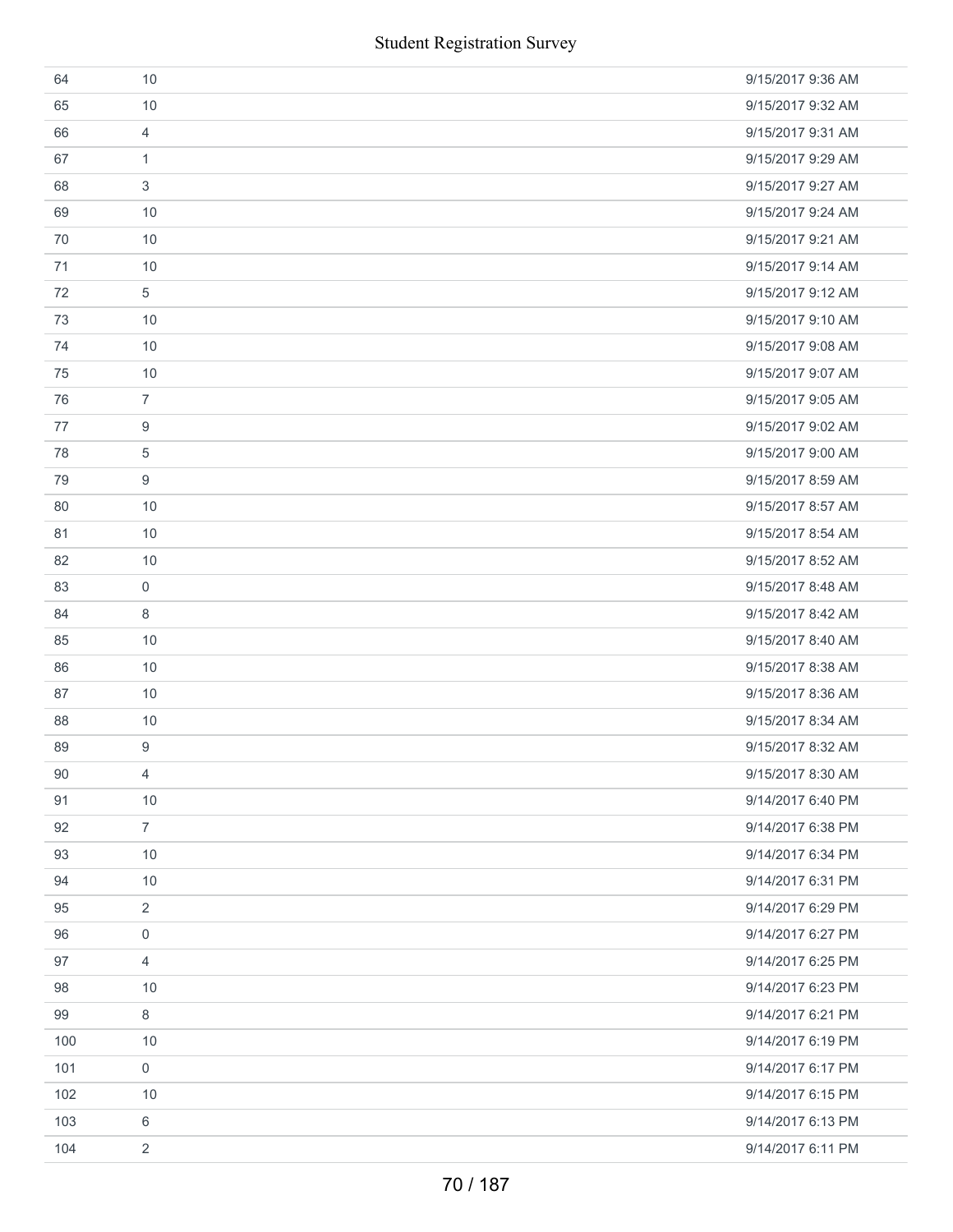| <b>Student Registration Survey</b> |                |                   |  |
|------------------------------------|----------------|-------------------|--|
| 105                                | 10             | 9/14/2017 6:06 PM |  |
| 106                                | 10             | 9/14/2017 6:05 PM |  |
| 107                                | 10             | 9/14/2017 6:02 PM |  |
| 108                                | $\overline{7}$ | 9/14/2017 6:00 PM |  |
| 109                                | 10             | 9/14/2017 5:56 PM |  |
| 110                                | 10             | 9/14/2017 5:52 PM |  |
| 111                                | 10             | 9/14/2017 5:49 PM |  |
| 112                                | 10             | 9/14/2017 5:47 PM |  |
| 113                                | 10             | 9/14/2017 5:42 PM |  |
| 114                                | $\overline{4}$ | 9/14/2017 5:35 PM |  |
| 115                                | 10             | 9/14/2017 5:32 PM |  |
| 116                                | 10             | 9/14/2017 5:30 PM |  |
| 117                                | $\mathbf{1}$   | 9/14/2017 5:25 PM |  |
| 118                                | 9              | 9/14/2017 5:21 PM |  |
| 119                                | 3              | 9/14/2017 5:19 PM |  |
| 120                                | 10             | 9/14/2017 5:16 PM |  |
| 121                                | $\sqrt{5}$     | 9/14/2017 5:11 PM |  |
| 122                                | $\mathbf{1}$   | 9/14/2017 5:06 PM |  |
| 123                                | 10             | 9/14/2017 5:04 PM |  |
| 124                                | 10             | 9/14/2017 5:01 PM |  |
| 125                                | 10             | 9/14/2017 4:59 PM |  |
| 126                                | $\mathfrak{S}$ | 9/14/2017 4:56 PM |  |
| 127                                | 10             | 9/14/2017 4:53 PM |  |
| 128                                | 10             | 9/14/2017 4:50 PM |  |
| 129                                | 5              | 9/14/2017 4:45 PM |  |
| 130                                | 10             | 9/14/2017 4:31 PM |  |
| 131                                | 10             | 9/14/2017 4:28 PM |  |
| 132                                | 10             | 9/14/2017 4:26 PM |  |
| 133                                | $\overline{4}$ | 9/14/2017 4:19 PM |  |
| 134                                | 10             | 9/14/2017 4:15 PM |  |
| 135                                | 10             | 9/14/2017 4:11 PM |  |
| 136                                | 10             | 9/14/2017 4:05 PM |  |
| 137                                | 10             | 9/14/2017 4:02 PM |  |
| 138                                | 10             | 9/14/2017 3:58 PM |  |
| 139                                | 10             | 9/14/2017 3:51 PM |  |
| 140                                | 10             | 9/14/2017 3:47 PM |  |
| 141                                | 10             | 9/13/2017 5:45 PM |  |
| 142                                | 5              | 9/13/2017 5:43 PM |  |
| 143                                | 10             | 9/13/2017 5:33 PM |  |
| 144                                | 10             | 9/13/2017 5:03 PM |  |
| 145                                | 10             | 9/13/2017 4:53 PM |  |
|                                    | 71 / 187       |                   |  |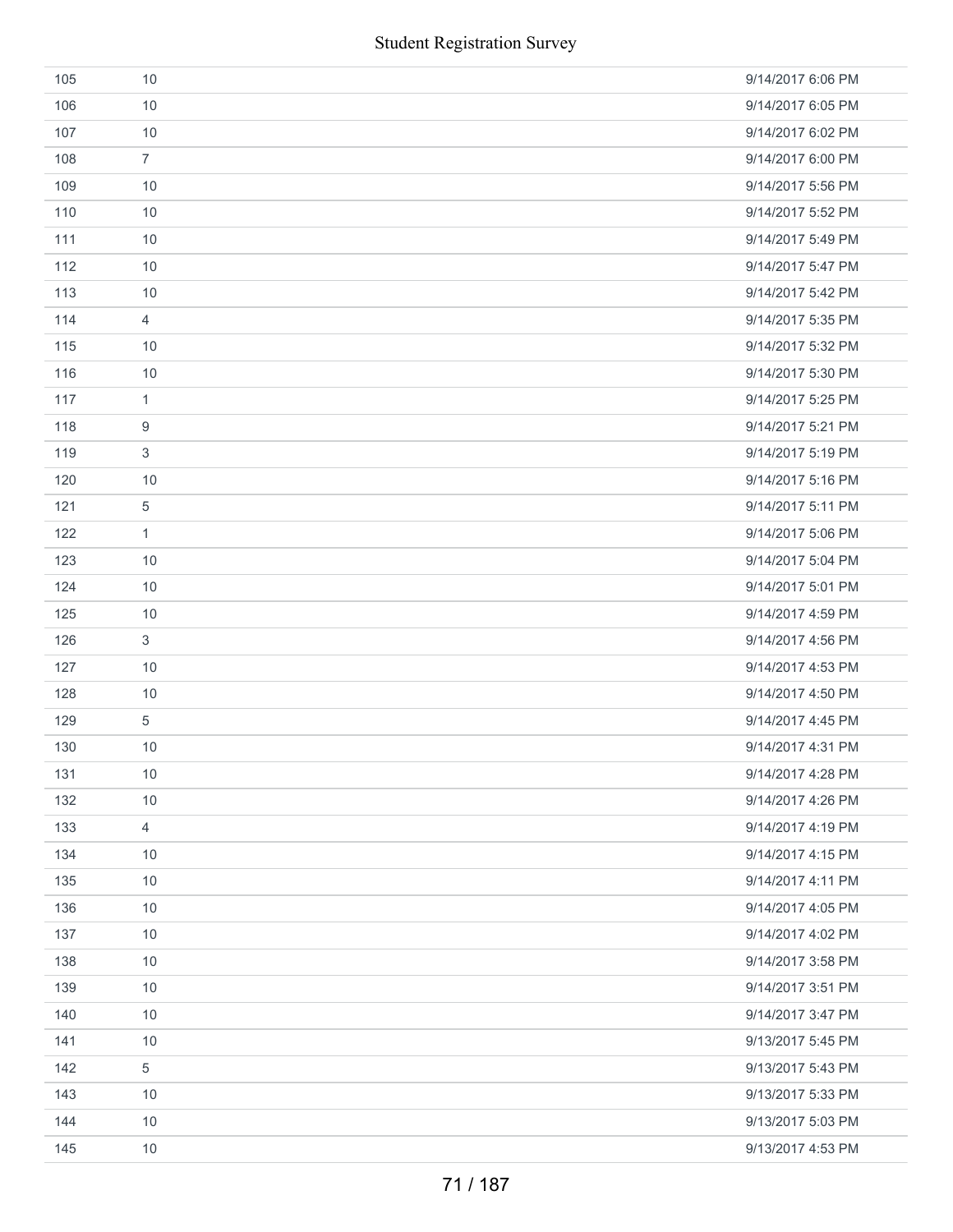|     |                  | <b>Student Registration Survey</b> |
|-----|------------------|------------------------------------|
| 146 | $\sqrt{5}$       | 9/13/2017 4:45 PM                  |
| 147 | $\sqrt{3}$       | 9/13/2017 4:42 PM                  |
| 148 | 9                | 9/13/2017 4:39 PM                  |
| 149 | 5                | 9/13/2017 4:33 PM                  |
| 150 | 8                | 9/13/2017 4:30 PM                  |
| 151 | 8                | 9/13/2017 4:12 PM                  |
| 152 | 4                | 9/13/2017 4:09 PM                  |
| 153 | $\boldsymbol{9}$ | 9/13/2017 4:07 PM                  |
| 154 | 10               | 9/13/2017 4:04 PM                  |
| 155 | $\,8\,$          | 9/13/2017 4:02 PM                  |
| 156 | 10               | 9/13/2017 3:58 PM                  |
| 157 | 10               | 9/13/2017 3:54 PM                  |
| 158 | 10               | 9/13/2017 3:52 PM                  |
| 159 | 10               | 9/13/2017 3:47 PM                  |
| 160 | 10               | 9/13/2017 2:15 PM                  |
| 161 | $\,8\,$          | 9/13/2017 12:21 PM                 |
| 162 | 10               | 9/13/2017 12:15 PM                 |
| 163 | 10               | 9/13/2017 12:10 PM                 |
| 164 | 9                | 9/13/2017 12:07 PM                 |
| 165 | 10               | 9/13/2017 12:00 PM                 |
| 166 | $\boldsymbol{9}$ | 9/13/2017 11:56 AM                 |
| 167 | 8                | 9/13/2017 11:02 AM                 |
| 168 | 10               | 9/12/2017 6:40 PM                  |
| 169 | $\,8\,$          | 9/12/2017 6:36 PM                  |
| 170 | $\sqrt{5}$       | 9/12/2017 6:34 PM                  |
| 171 | 5                | 9/12/2017 6:31 PM                  |
| 172 | 10               | 9/12/2017 6:28 PM                  |
| 173 | 10               | 9/12/2017 6:25 PM                  |
| 174 | 8                | 9/12/2017 6:20 PM                  |
| 175 | 8                | 9/12/2017 6:17 PM                  |
| 176 | 8                | 9/12/2017 6:13 PM                  |
| 177 | 10               | 9/12/2017 6:09 PM                  |
| 178 | $\overline{7}$   | 9/12/2017 6:06 PM                  |
| 179 | $\boldsymbol{9}$ | 9/12/2017 6:03 PM                  |
| 180 | $\,$ 5 $\,$      | 9/12/2017 6:01 PM                  |
| 181 | $\overline{7}$   | 9/12/2017 5:57 PM                  |
| 182 | 8                | 9/12/2017 5:54 PM                  |
| 183 | 9                | 9/12/2017 5:53 PM                  |
| 184 | $\,8\,$          | 9/12/2017 5:49 PM                  |
| 185 | 9                | 9/12/2017 5:03 PM                  |
| 186 | 10               | 9/12/2017 5:00 PM                  |
|     |                  | 72 / 187                           |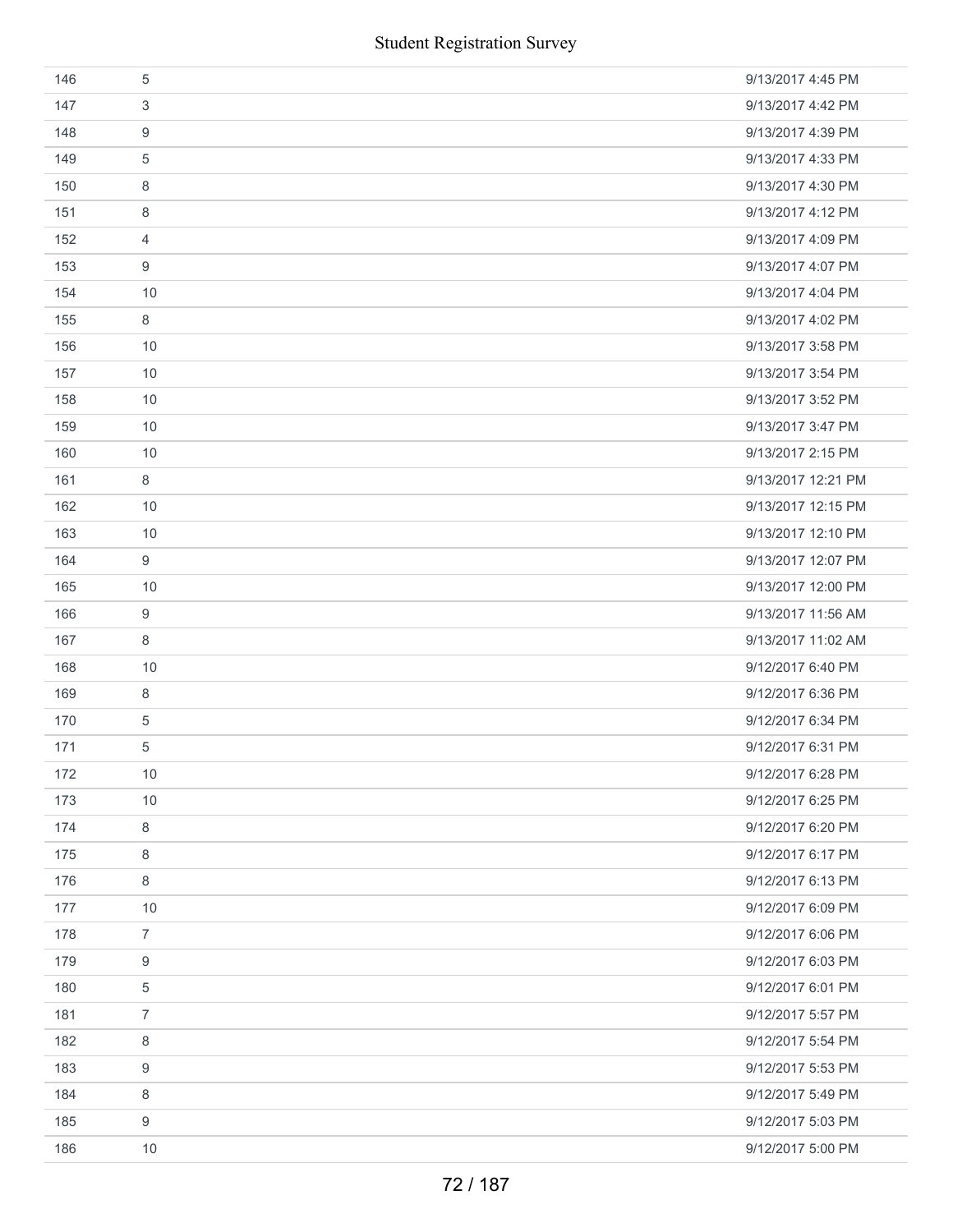| 187 | 5              | 9/12/2017 4:56 PM  |
|-----|----------------|--------------------|
| 188 | 10             | 9/12/2017 4:52 PM  |
| 189 | 10             | 9/12/2017 4:46 PM  |
| 190 | 10             | 9/12/2017 4:33 PM  |
| 191 | 10             | 9/12/2017 4:28 PM  |
| 192 | 4              | 9/12/2017 4:19 PM  |
| 193 | 10             | 9/12/2017 4:17 PM  |
| 194 | 10             | 9/12/2017 4:10 PM  |
| 195 | 5              | 9/12/2017 4:05 PM  |
| 196 | 3              | 9/12/2017 4:01 PM  |
| 197 | 10             | 9/12/2017 3:58 PM  |
| 198 | 10             | 9/12/2017 3:54 PM  |
| 199 | 10             | 9/12/2017 2:27 PM  |
| 200 | 2              | 9/8/2017 7:25 PM   |
| 201 | 9              | 9/6/2017 2:44 PM   |
| 202 | 10             | 9/5/2017 3:01 PM   |
| 203 | 10             | 9/4/2017 9:14 PM   |
| 204 | 10             | 9/4/2017 4:59 PM   |
| 205 | 9              | 9/4/2017 11:10 AM  |
| 206 | $\mathbf 0$    | 9/4/2017 10:22 AM  |
| 207 | 10             | 8/31/2017 3:39 PM  |
| 208 | 6              | 8/31/2017 3:19 PM  |
| 209 | 9              | 8/31/2017 3:14 PM  |
| 210 | 10             | 8/31/2017 3:07 PM  |
| 211 | 10             | 8/31/2017 2:55 PM  |
| 212 | 9              | 8/31/2017 2:50 PM  |
| 213 | $\overline{4}$ | 8/31/2017 2:42 PM  |
| 214 | 10             | 8/31/2017 2:29 PM  |
| 215 | 2              | 8/31/2017 2:17 PM  |
| 216 | $\overline{2}$ | 8/31/2017 2:12 PM  |
| 217 | $\overline{2}$ | 8/31/2017 2:08 PM  |
| 218 | 10             | 8/31/2017 2:02 PM  |
| 219 | 10             | 8/31/2017 1:55 PM  |
| 220 | $\overline{4}$ | 8/31/2017 1:48 PM  |
| 221 | 8              | 8/31/2017 1:36 PM  |
| 222 | 9              | 8/31/2017 1:32 PM  |
| 223 | 10             | 8/31/2017 1:25 PM  |
| 224 | 5              | 8/31/2017 1:21 PM  |
| 225 | 10             | 8/31/2017 1:13 PM  |
| 226 | 10             | 8/31/2017 12:55 PM |
| 227 | $10$           | 8/31/2017 12:52 PM |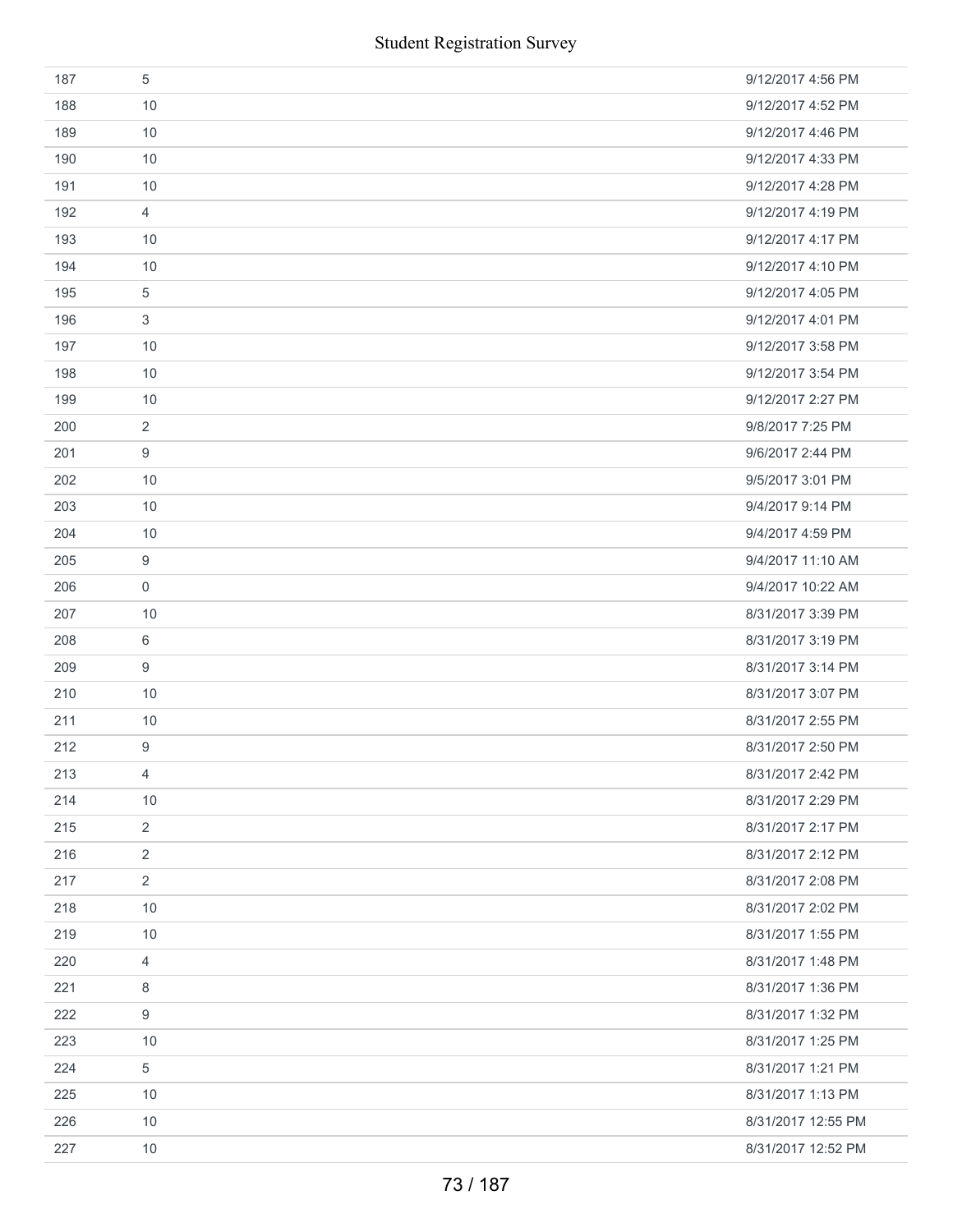| 228 | 10             | 8/31/2017 12:46 PM |
|-----|----------------|--------------------|
| 229 | 10             | 8/31/2017 12:36 PM |
| 230 | 5              | 8/31/2017 12:31 PM |
| 231 | 5              | 8/31/2017 12:23 PM |
| 232 | 10             | 8/31/2017 12:09 PM |
| 233 | 10             | 8/31/2017 12:06 PM |
| 234 | 9              | 8/31/2017 11:58 AM |
| 235 | $\mathbf{1}$   | 8/31/2017 11:51 AM |
| 236 | $\mathbf{1}$   | 8/31/2017 11:47 AM |
| 237 | 5              | 8/29/2017 10:59 AM |
| 238 | 10             | 8/29/2017 10:12 AM |
| 239 | 10             | 8/28/2017 11:54 AM |
| 240 | 10             | 8/22/2017 2:15 PM  |
| 241 | 10             | 8/22/2017 1:12 PM  |
| 242 | 10             | 8/22/2017 10:41 AM |
| 243 | 10             | 8/21/2017 11:50 PM |
| 244 | 9              | 8/19/2017 9:21 PM  |
| 245 | 10             | 8/18/2017 4:47 PM  |
| 246 | $\overline{7}$ | 8/18/2017 3:28 PM  |
| 247 | 10             | 8/18/2017 7:33 AM  |
| 248 | 6              | 8/17/2017 10:20 AM |
| 249 | 5              | 8/17/2017 9:48 AM  |
| 250 | 10             | 8/17/2017 9:40 AM  |
| 251 | $\overline{7}$ | 8/16/2017 9:11 PM  |
| 252 | 10             | 8/16/2017 1:57 PM  |
| 253 | 10             | 8/16/2017 1:21 PM  |
| 254 | 5              | 8/16/2017 1:20 PM  |
| 255 | 1              | 8/16/2017 11:00 AM |
| 256 | 10             | 8/16/2017 9:36 AM  |
| 257 | 10             | 8/16/2017 9:10 AM  |
| 258 | 10             | 8/16/2017 8:37 AM  |
| 259 | 8              | 8/16/2017 8:23 AM  |
| 260 | 10             | 8/16/2017 7:33 AM  |
| 261 | $10$           | 8/15/2017 9:18 PM  |
| 262 | $\sqrt{2}$     | 8/15/2017 8:49 PM  |
| 263 | 10             | 8/15/2017 5:57 PM  |
| 264 | 3              | 8/15/2017 5:55 PM  |
| 265 | 10             | 8/15/2017 5:54 PM  |
| 266 | 10             | 8/15/2017 5:52 PM  |
| 267 | 10             | 8/15/2017 5:51 PM  |
| 268 | 10             | 8/15/2017 5:49 PM  |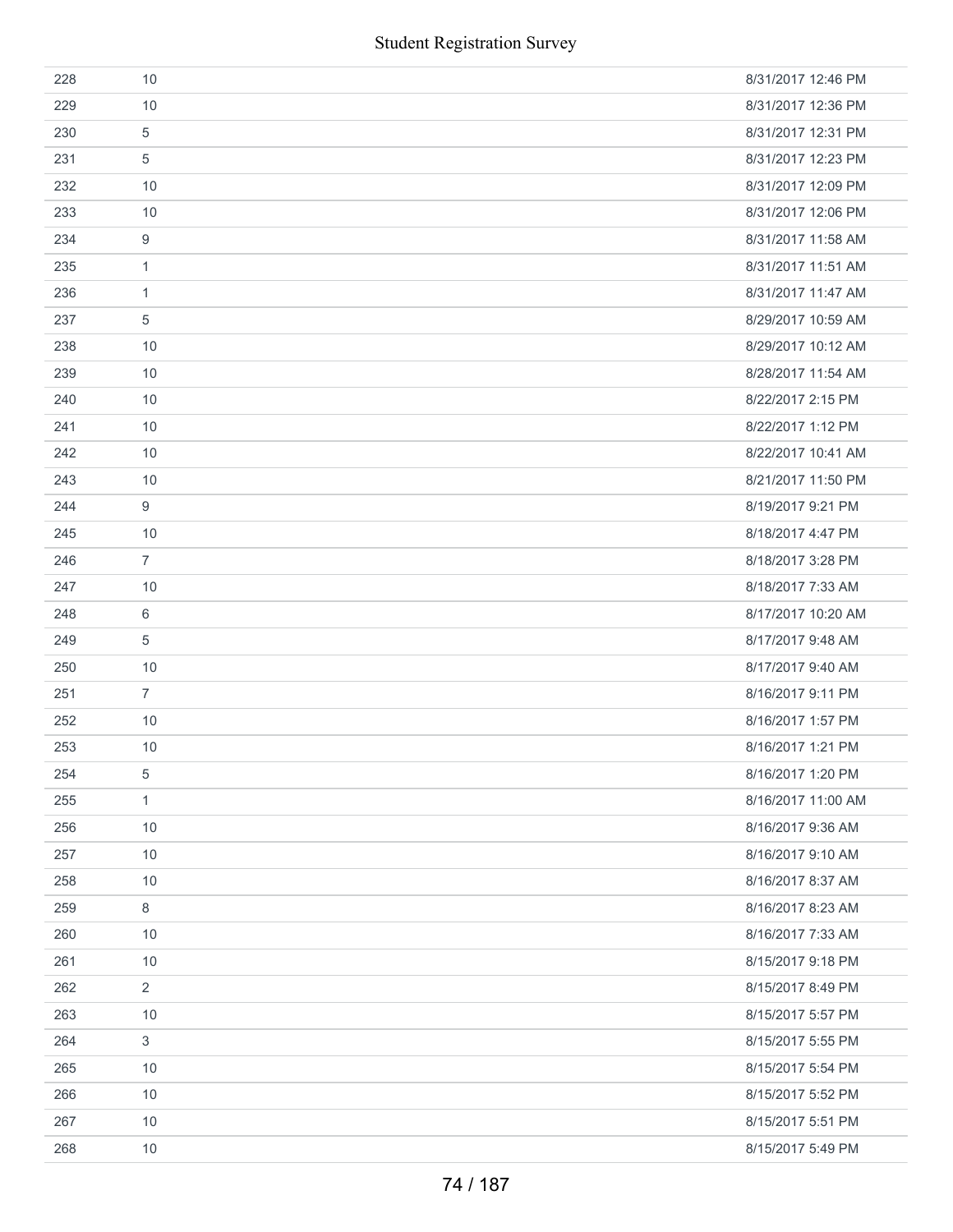|     |                     | <b>Student Registration Survey</b> |
|-----|---------------------|------------------------------------|
| 269 | 10                  | 8/15/2017 5:48 PM                  |
| 270 | 9                   | 8/15/2017 5:46 PM                  |
| 271 | 10                  | 8/15/2017 5:44 PM                  |
| 272 | 9                   | 8/15/2017 5:42 PM                  |
| 273 | 9                   | 8/15/2017 5:40 PM                  |
| 274 | 10                  | 8/15/2017 5:38 PM                  |
| 275 | 10                  | 8/15/2017 5:36 PM                  |
| 276 | 10                  | 8/15/2017 5:34 PM                  |
| 277 | 10                  | 8/15/2017 5:32 PM                  |
| 278 | 10                  | 8/15/2017 5:31 PM                  |
| 279 | 10                  | 8/15/2017 5:19 PM                  |
| 280 | 10                  | 8/15/2017 5:15 PM                  |
| 281 | 10                  | 8/15/2017 5:11 PM                  |
| 282 | $\mathsf{O}\xspace$ | 8/15/2017 4:05 PM                  |
| 283 | 10                  | 8/15/2017 12:57 PM                 |
| 284 | 10                  | 8/15/2017 12:18 PM                 |
| 285 | $\overline{5}$      | 8/15/2017 11:00 AM                 |
| 286 | 10                  | 8/15/2017 10:43 AM                 |
| 287 | 6                   | 8/15/2017 10:37 AM                 |
| 288 | 10                  | 8/15/2017 10:28 AM                 |
| 289 | 10                  | 8/15/2017 10:25 AM                 |
| 290 | 9                   | 8/15/2017 9:30 AM                  |
| 291 | $\overline{7}$      | 8/15/2017 12:48 AM                 |
| 292 | $\overline{4}$      | 8/14/2017 11:44 PM                 |
| 293 | $\,3$               | 8/14/2017 3:48 PM                  |
| 294 | 10                  | 8/14/2017 3:38 PM                  |
| 295 | 8                   | 8/14/2017 1:25 PM                  |
| 296 | $\,$ 5 $\,$         | 8/14/2017 1:21 PM                  |
| 297 | 10                  | 8/14/2017 1:19 PM                  |
| 298 | 8                   | 8/14/2017 1:16 PM                  |
| 299 | 5                   | 8/14/2017 1:08 PM                  |
| 300 | 10                  | 8/14/2017 1:07 PM                  |
| 301 | 8                   | 8/14/2017 1:07 PM                  |
| 302 | 10                  | 8/14/2017 1:05 PM                  |
| 303 | 10                  | 8/14/2017 1:02 PM                  |
| 304 | 10                  | 8/14/2017 1:01 PM                  |
| 305 | $\,8\,$             | 8/14/2017 12:54 PM                 |
| 306 | 6                   | 8/14/2017 12:41 PM                 |
| 307 | 10                  | 8/14/2017 12:34 PM                 |
| 308 | $\,8\,$             | 8/14/2017 11:48 AM                 |
| 309 | 10                  | 8/14/2017 11:26 AM                 |
|     |                     | 75 / 187                           |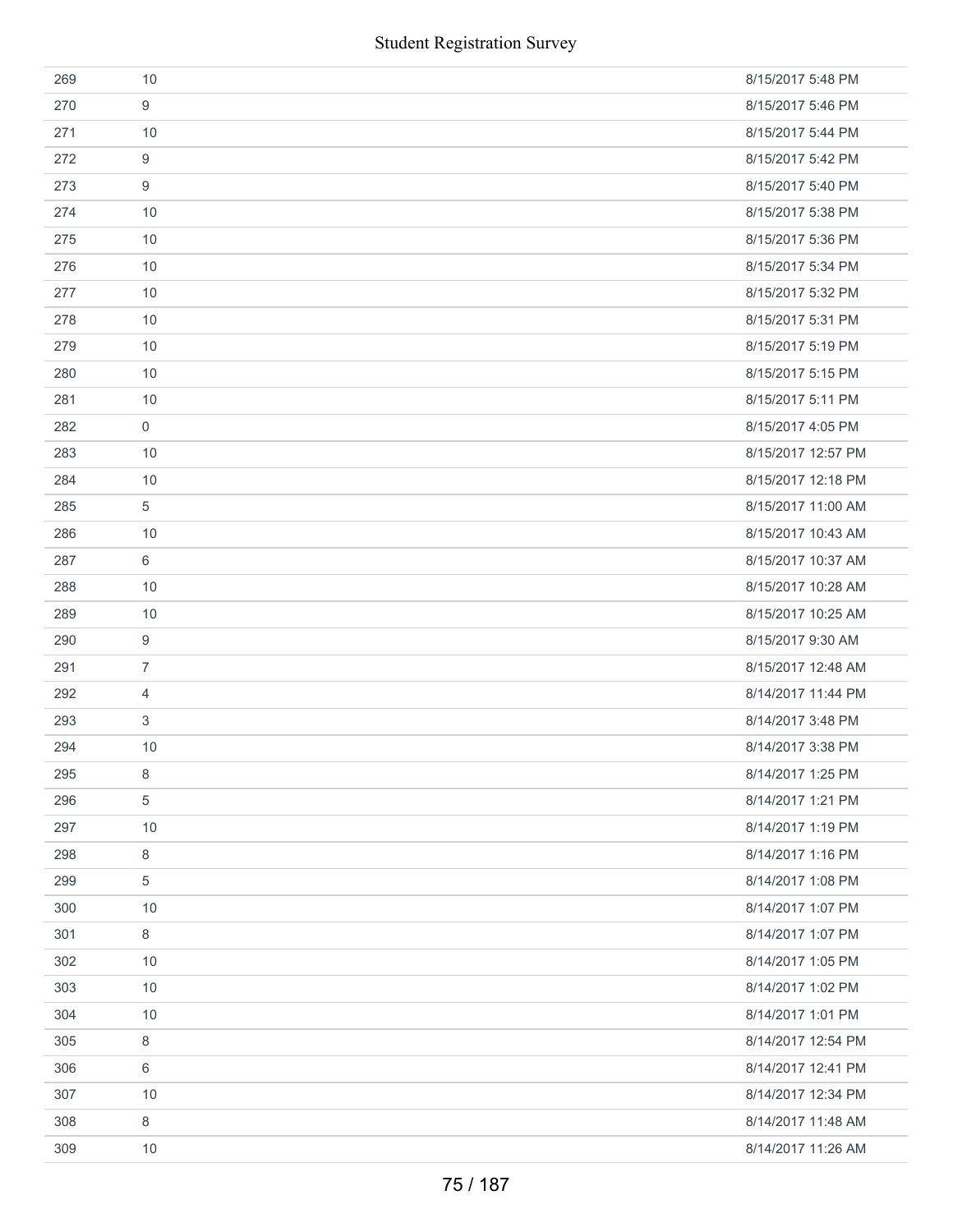|     |                | <b>Student Registration Survey</b> |
|-----|----------------|------------------------------------|
| 310 | 10             | 8/14/2017 9:10 AM                  |
| 311 | 10             | 8/14/2017 8:47 AM                  |
| 312 | $\overline{7}$ | 8/14/2017 8:15 AM                  |
| 313 | 2              | 8/13/2017 11:50 PM                 |
| 314 | 9              | 8/13/2017 11:25 PM                 |
| 315 | 5              | 8/13/2017 10:23 PM                 |
| 316 | 10             | 8/13/2017 9:24 PM                  |
| 317 | 10             | 8/13/2017 7:23 PM                  |
| 318 | 10             | 8/13/2017 2:35 PM                  |
| 319 | 10             | 8/13/2017 12:14 PM                 |
| 320 | 10             | 8/13/2017 9:14 AM                  |
| 321 | 10             | 8/12/2017 9:43 PM                  |
| 322 | 10             | 8/11/2017 10:30 PM                 |
| 323 | 9              | 8/11/2017 5:16 PM                  |
| 324 | 10             | 8/11/2017 5:13 PM                  |
| 325 | 10             | 8/11/2017 3:07 PM                  |
| 326 | 8              | 8/11/2017 2:19 PM                  |
| 327 | 10             | 8/11/2017 1:07 PM                  |
| 328 | 10             | 8/11/2017 12:57 PM                 |
| 329 | 10             | 8/11/2017 11:14 AM                 |
| 330 | 8              | 8/11/2017 11:06 AM                 |
| 331 | 8              | 8/11/2017 11:00 AM                 |
| 332 | 9              | 8/11/2017 10:53 AM                 |
| 333 | 6              | 8/11/2017 10:53 AM                 |
| 334 | 10             | 8/11/2017 10:48 AM                 |
| 335 | 10             | 8/11/2017 10:28 AM                 |
| 336 | 10             | 8/11/2017 9:33 AM                  |
| 337 | 10             | 8/11/2017 8:57 AM                  |
| 338 | 4              | 8/11/2017 8:39 AM                  |
| 339 | 10             | 8/10/2017 3:04 PM                  |
| 340 | 6              | 8/10/2017 3:02 PM                  |
| 341 | 8              | 8/10/2017 3:01 PM                  |
| 342 | 10             | 8/10/2017 1:34 PM                  |
| 343 | 10             | 8/10/2017 1:33 PM                  |
| 344 | 10             | 8/10/2017 1:31 PM                  |
| 345 | 10             | 8/10/2017 1:29 PM                  |
| 346 | $\overline{7}$ | 8/10/2017 1:27 PM                  |
| 347 | 10             | 8/10/2017 1:24 PM                  |
| 348 | 10             | 8/10/2017 12:21 PM                 |
| 349 | 10             | 8/10/2017 12:14 PM                 |
| 350 | 9              | 8/10/2017 12:12 PM                 |
|     |                | 76 / 187                           |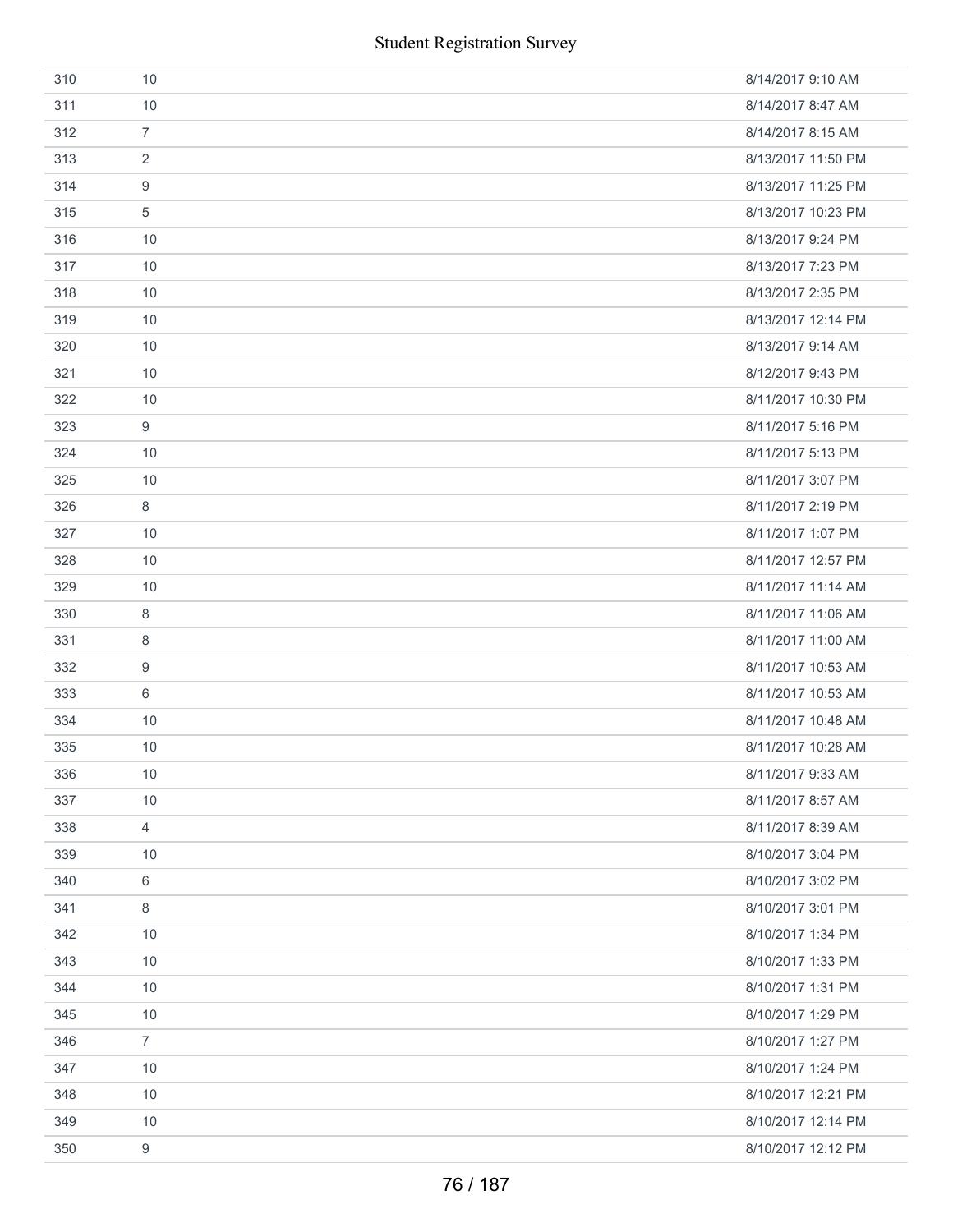| 351 | 10               | 8/10/2017 12:11 PM |
|-----|------------------|--------------------|
| 352 | 10               | 8/10/2017 11:36 AM |
| 353 | 1                | 8/10/2017 11:34 AM |
| 354 | 10               | 8/10/2017 11:31 AM |
| 355 | 8                | 8/10/2017 11:23 AM |
| 356 | 10               | 8/10/2017 11:20 AM |
| 357 | 5                | 8/10/2017 11:18 AM |
| 358 | 10               | 8/10/2017 11:16 AM |
| 359 | 8                | 8/10/2017 11:14 AM |
| 360 | 10               | 8/10/2017 10:58 AM |
| 361 | 10               | 8/10/2017 10:56 AM |
| 362 | 10               | 8/10/2017 10:54 AM |
| 363 | $\overline{7}$   | 8/10/2017 10:52 AM |
| 364 | 9                | 8/10/2017 10:50 AM |
| 365 | 10               | 8/10/2017 10:47 AM |
| 366 | 10               | 8/10/2017 10:44 AM |
| 367 | 9                | 8/10/2017 10:42 AM |
| 368 | 6                | 8/10/2017 10:40 AM |
| 369 | 10               | 8/10/2017 10:15 AM |
| 370 | 10               | 8/10/2017 10:14 AM |
| 371 | 8                | 8/10/2017 10:06 AM |
| 372 | 10               | 8/10/2017 10:02 AM |
| 373 | 10               | 8/10/2017 10:00 AM |
| 374 | 10               | 8/10/2017 9:57 AM  |
| 375 | $\boldsymbol{9}$ | 8/9/2017 3:53 PM   |
| 376 | 5                | 8/9/2017 3:41 PM   |
| 377 | $\overline{7}$   | 8/9/2017 3:33 PM   |
| 378 | $\overline{7}$   | 8/9/2017 3:31 PM   |
| 379 | 6                | 8/9/2017 3:27 PM   |
| 380 | 0                | 8/9/2017 3:26 PM   |
| 381 | 5                | 8/9/2017 3:21 PM   |
| 382 | 10               | 8/9/2017 3:16 PM   |
| 383 | 10               | 8/9/2017 3:14 PM   |
| 384 | 5                | 8/9/2017 3:12 PM   |
| 385 | 10               | 8/9/2017 3:11 PM   |
| 386 | 10               | 8/9/2017 3:08 PM   |
| 387 | 10               | 8/9/2017 3:06 PM   |
| 388 | 9                | 8/9/2017 3:05 PM   |
| 389 | 10               | 8/9/2017 3:03 PM   |
| 390 | $\overline{2}$   | 8/9/2017 3:01 PM   |
| 391 | 10               | 8/9/2017 3:00 PM   |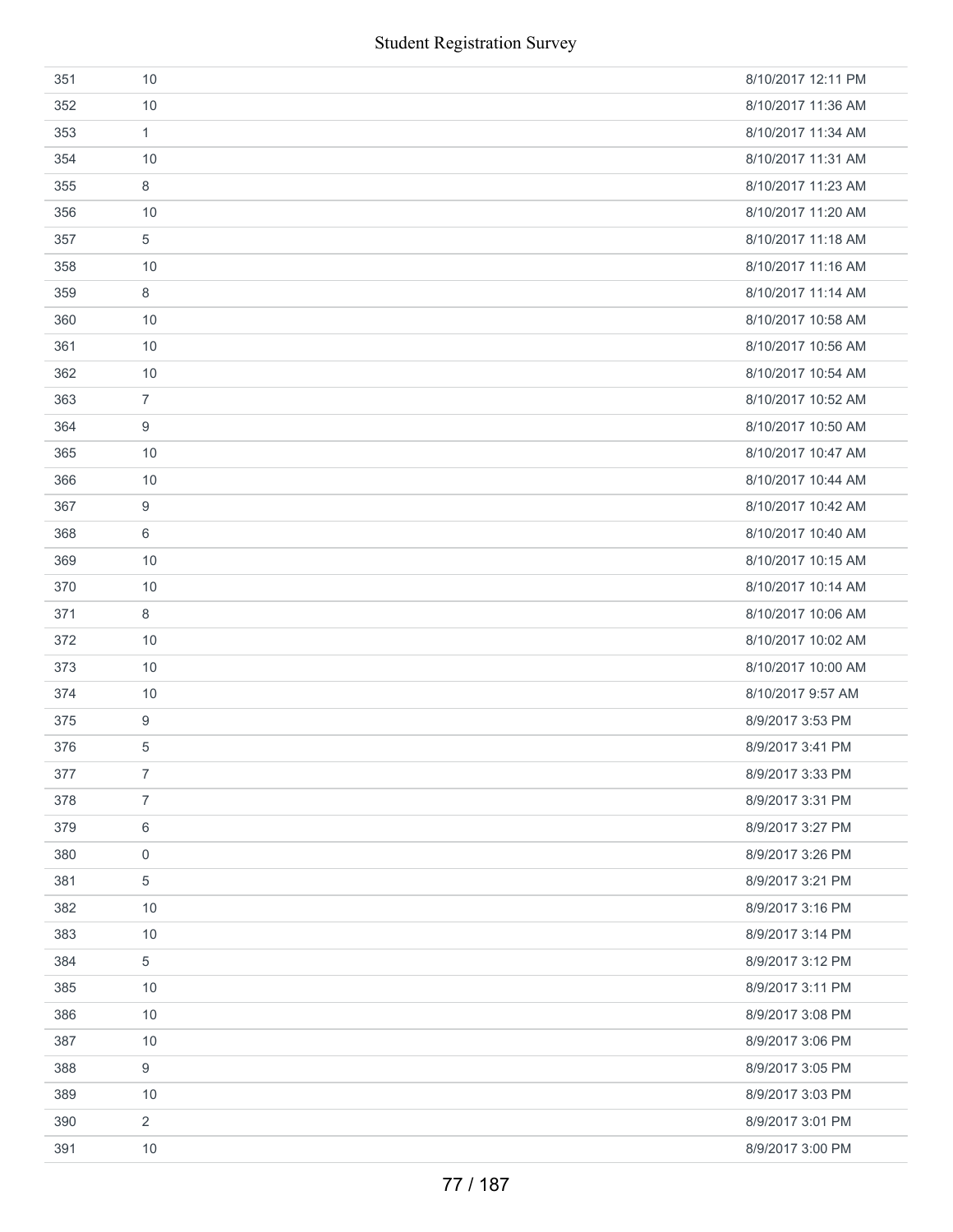#### Student Registration Survey

| 392 | 10 | 8/9/2017 2:58 PM |
|-----|----|------------------|
| 393 | 8  | 8/9/2017 2:52 PM |
| 394 | 6  | 8/9/2017 2:51 PM |
| 395 | 10 | 8/9/2017 2:49 PM |
| 396 | 8  | 8/9/2017 2:40 PM |
|     |    |                  |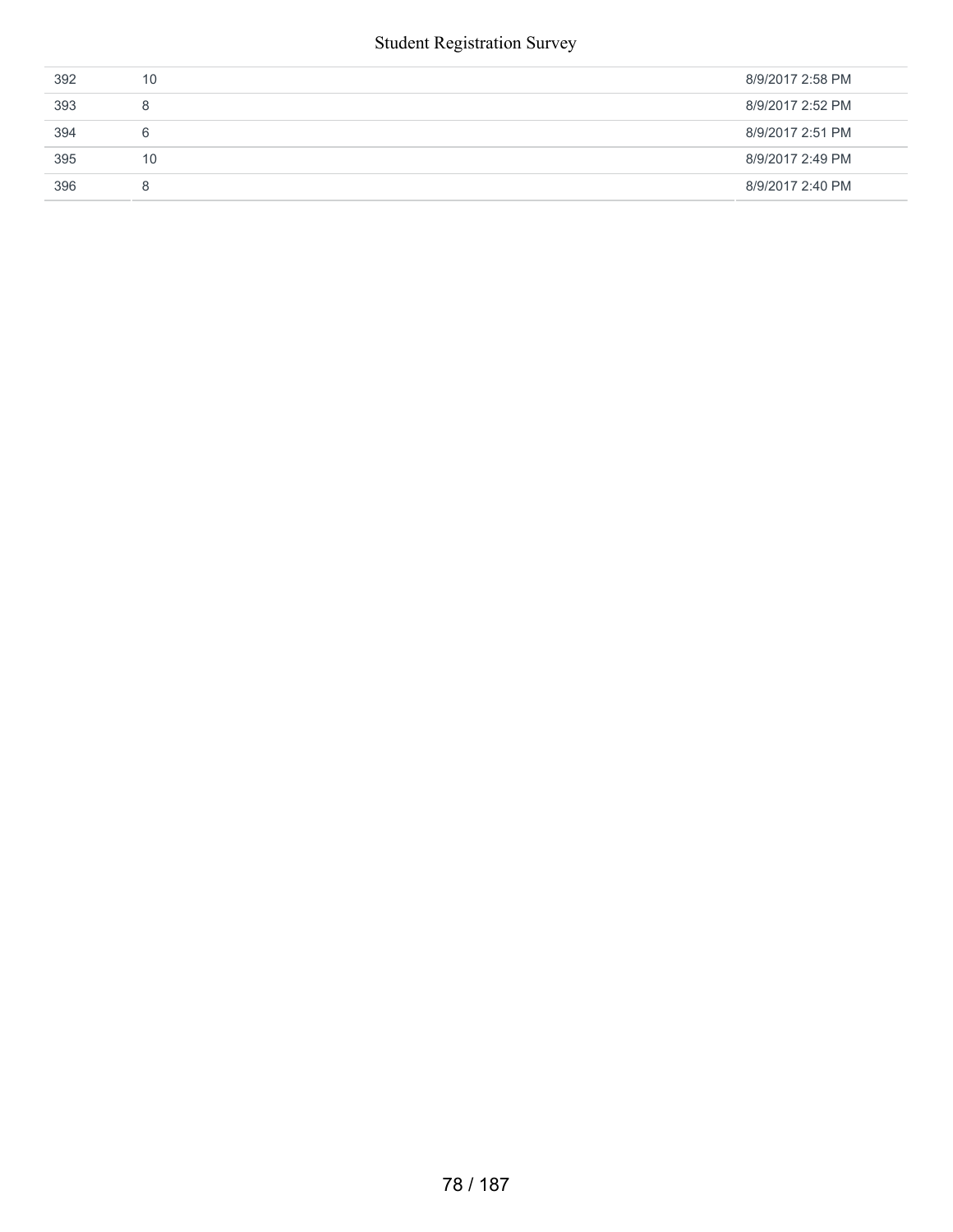### Student Registration Survey

## Q19 Helpfulness of Business Office Staff.



| <b>ANSWER CHOICES</b>  | <b>AVERAGE NUMBER</b> | <b>TOTAL NUMBER</b> | <b>RESPONSES</b> |
|------------------------|-----------------------|---------------------|------------------|
|                        |                       | 3.222               | 395              |
| Total Respondents: 395 |                       |                     |                  |

| #              |                | <b>DATE</b>         |
|----------------|----------------|---------------------|
| 1              | 10             | 10/31/2017 10:18 AM |
| 2              | 10             | 10/29/2017 11:50 PM |
| 3              | 10             | 10/27/2017 3:43 PM  |
| 4              | 8              | 10/27/2017 12:42 PM |
| 5              | 10             | 10/26/2017 10:56 AM |
| 6              | $\overline{7}$ | 10/25/2017 1:30 AM  |
| $\overline{7}$ | 10             | 10/23/2017 10:47 AM |
| 8              | $\overline{7}$ | 10/20/2017 7:46 AM  |
| 9              | 8              | 10/18/2017 3:33 PM  |
| 10             | $\mathbf{1}$   | 10/18/2017 1:03 PM  |
| 11             | 10             | 10/16/2017 1:37 PM  |
| 12             | 8              | 10/16/2017 1:32 AM  |
| 13             | 10             | 10/16/2017 1:17 AM  |
| 14             | 10             | 10/13/2017 12:31 PM |
| 15             | 10             | 10/13/2017 11:46 AM |
| 16             | 5              | 10/12/2017 3:05 PM  |
| 17             | 4              | 10/10/2017 1:25 PM  |
| 18             | 5              | 10/10/2017 12:23 PM |
| 19             | 10             | 10/9/2017 4:26 PM   |
| 20             | 10             | 10/9/2017 4:17 PM   |
| 21             | 6              | 10/9/2017 10:43 AM  |
| 22             | 10             | 10/9/2017 10:41 AM  |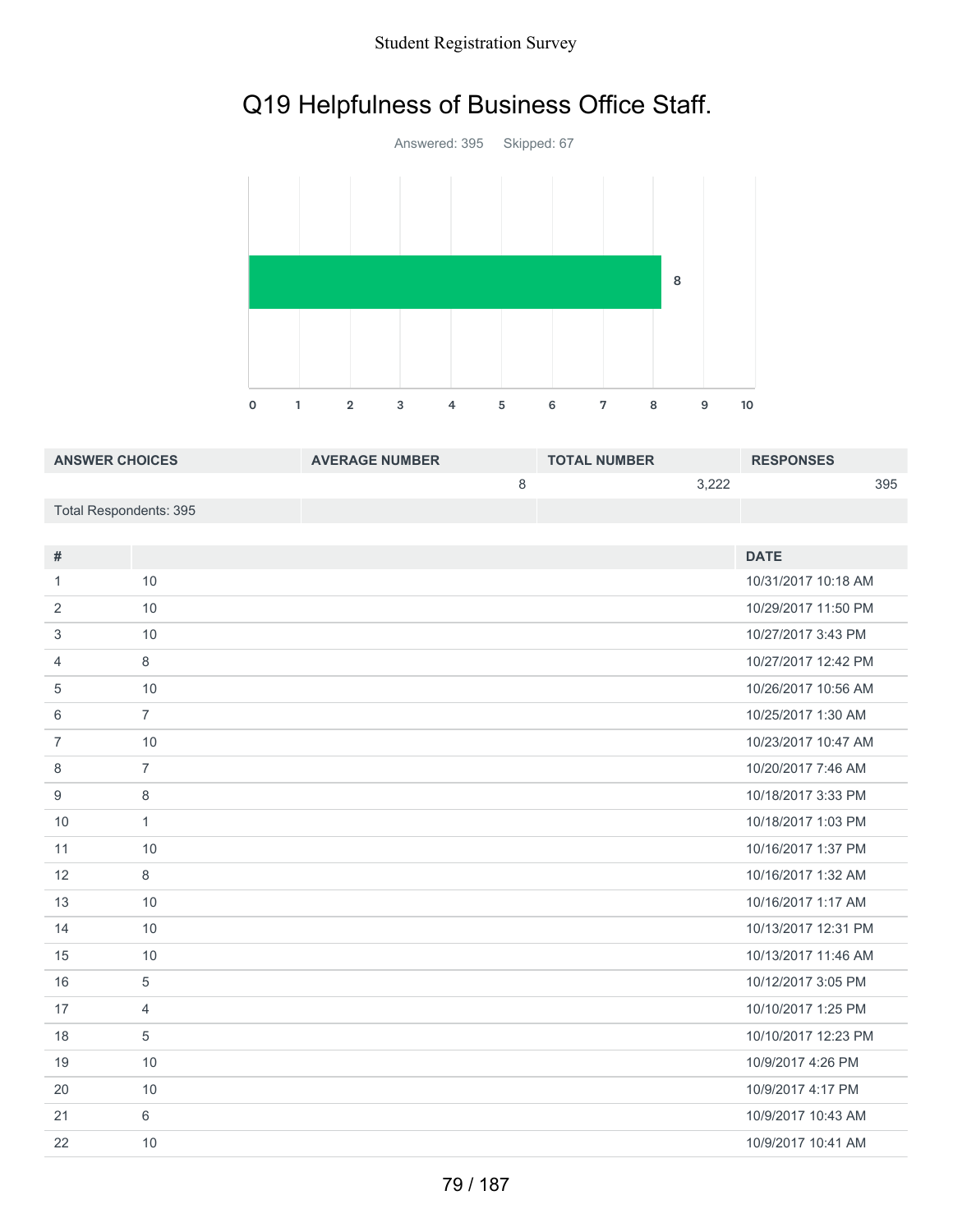|    | <b>Student Registration Survey</b> |                    |
|----|------------------------------------|--------------------|
| 23 | 5                                  | 10/6/2017 1:05 PM  |
| 24 | 10                                 | 10/5/2017 3:36 PM  |
| 25 | 10                                 | 10/5/2017 11:25 AM |
| 26 | 10                                 | 10/2/2017 12:24 PM |
| 27 | 10                                 | 10/2/2017 8:53 AM  |
| 28 | $\sqrt{5}$                         | 10/1/2017 12:08 AM |
| 29 | 10                                 | 9/27/2017 2:33 PM  |
| 30 | $\overline{2}$                     | 9/27/2017 1:29 PM  |
| 31 | 10                                 | 9/20/2017 3:10 PM  |
| 32 | 10                                 | 9/18/2017 12:14 PM |
| 33 | 10                                 | 9/15/2017 4:17 PM  |
| 34 | 10                                 | 9/15/2017 4:06 PM  |
| 35 | 10                                 | 9/15/2017 1:44 PM  |
| 36 | $\mathbf{1}$                       | 9/15/2017 1:32 PM  |
| 37 | 10                                 | 9/15/2017 1:21 PM  |
| 38 | 10                                 | 9/15/2017 1:14 PM  |
| 39 | 5                                  | 9/15/2017 1:06 PM  |
| 40 | 1                                  | 9/15/2017 1:02 PM  |
| 41 | 5                                  | 9/15/2017 11:06 AM |
| 42 | 9                                  | 9/15/2017 10:55 AM |
| 43 | 9                                  | 9/15/2017 10:53 AM |
| 44 | 8                                  | 9/15/2017 10:41 AM |
| 45 | 10                                 | 9/15/2017 10:39 AM |
| 46 | 10                                 | 9/15/2017 10:37 AM |
| 47 | 5                                  | 9/15/2017 10:35 AM |
| 48 | 10                                 | 9/15/2017 10:23 AM |
| 49 | 10                                 | 9/15/2017 10:21 AM |
| 50 | 10                                 | 9/15/2017 10:19 AM |
| 51 | 10                                 | 9/15/2017 10:17 AM |
| 52 | 10                                 | 9/15/2017 10:14 AM |
| 53 | 5                                  | 9/15/2017 10:12 AM |
| 54 | 10                                 | 9/15/2017 10:10 AM |
| 55 | 10                                 | 9/15/2017 10:08 AM |
| 56 | $\overline{7}$                     | 9/15/2017 10:05 AM |
| 57 | 10                                 | 9/15/2017 10:03 AM |
| 58 | 10                                 | 9/15/2017 10:01 AM |
| 59 | $\overline{2}$                     | 9/15/2017 9:59 AM  |
| 60 | 10                                 | 9/15/2017 9:57 AM  |
| 61 | 1                                  | 9/15/2017 9:55 AM  |
| 62 | 10                                 | 9/15/2017 9:53 AM  |
| 63 | $\boldsymbol{9}$                   | 9/15/2017 9:50 AM  |
|    | 80 / 187                           |                    |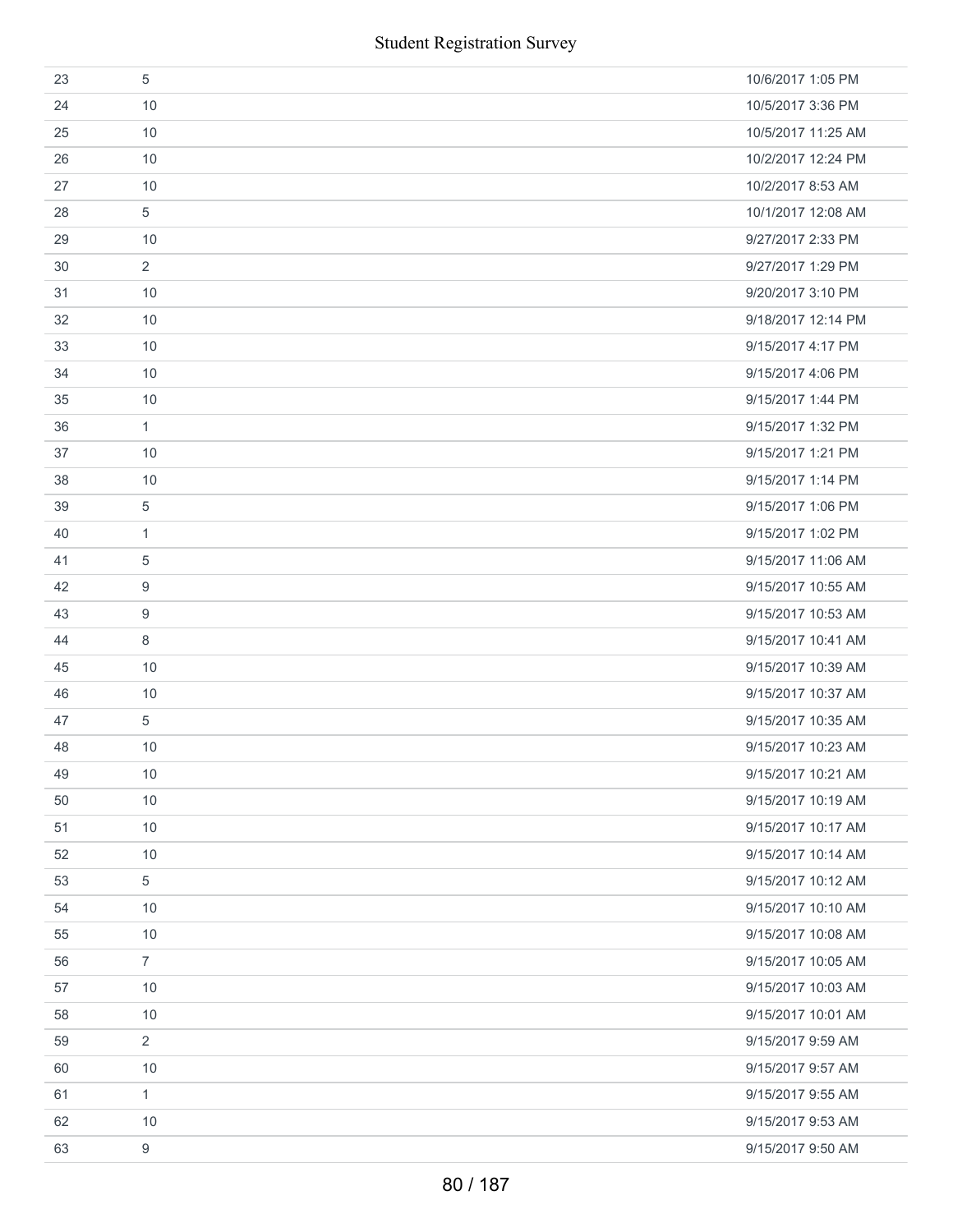|     | <b>Student Registration Survey</b> |                   |
|-----|------------------------------------|-------------------|
| 64  | 10                                 | 9/15/2017 9:45 AM |
| 65  | 9                                  | 9/15/2017 9:38 AM |
| 66  | 10                                 | 9/15/2017 9:36 AM |
| 67  | 10                                 | 9/15/2017 9:32 AM |
| 68  | $\boldsymbol{0}$                   | 9/15/2017 9:31 AM |
| 69  | $\mathbf{1}$                       | 9/15/2017 9:29 AM |
| 70  | 2                                  | 9/15/2017 9:27 AM |
| 71  | 10                                 | 9/15/2017 9:24 AM |
| 72  | 9                                  | 9/15/2017 9:21 AM |
| 73  | 10                                 | 9/15/2017 9:14 AM |
| 74  | 5                                  | 9/15/2017 9:12 AM |
| 75  | 10                                 | 9/15/2017 9:10 AM |
| 76  | 10                                 | 9/15/2017 9:08 AM |
| 77  | 10                                 | 9/15/2017 9:07 AM |
| 78  | 9                                  | 9/15/2017 9:05 AM |
| 79  | 10                                 | 9/15/2017 9:02 AM |
| 80  | 5                                  | 9/15/2017 9:00 AM |
| 81  | 9                                  | 9/15/2017 8:59 AM |
| 82  | 10                                 | 9/15/2017 8:57 AM |
| 83  | 10                                 | 9/15/2017 8:54 AM |
| 84  | 10                                 | 9/15/2017 8:52 AM |
| 85  | 5                                  | 9/15/2017 8:48 AM |
| 86  | 8                                  | 9/15/2017 8:42 AM |
| 87  | 10                                 | 9/15/2017 8:40 AM |
| 88  | 10                                 | 9/15/2017 8:38 AM |
| 89  | 10                                 | 9/15/2017 8:36 AM |
| 90  | 10                                 | 9/15/2017 8:34 AM |
| 91  | $\boldsymbol{9}$                   | 9/15/2017 8:32 AM |
| 92  | 4                                  | 9/15/2017 8:30 AM |
| 93  | 10                                 | 9/14/2017 6:40 PM |
| 94  | 10                                 | 9/14/2017 6:38 PM |
| 95  | 10                                 | 9/14/2017 6:34 PM |
| 96  | 10                                 | 9/14/2017 6:31 PM |
| 97  | $\mathbf{1}$                       | 9/14/2017 6:29 PM |
| 98  | $\mathsf{O}\xspace$                | 9/14/2017 6:27 PM |
| 99  | $\overline{7}$                     | 9/14/2017 6:25 PM |
| 100 | $\mathbf{1}$                       | 9/14/2017 6:23 PM |
| 101 | 10                                 | 9/14/2017 6:21 PM |
| 102 | 10                                 | 9/14/2017 6:19 PM |
| 103 | 10                                 | 9/14/2017 6:15 PM |
| 104 | $\overline{7}$                     | 9/14/2017 6:13 PM |
|     | 81 / 187                           |                   |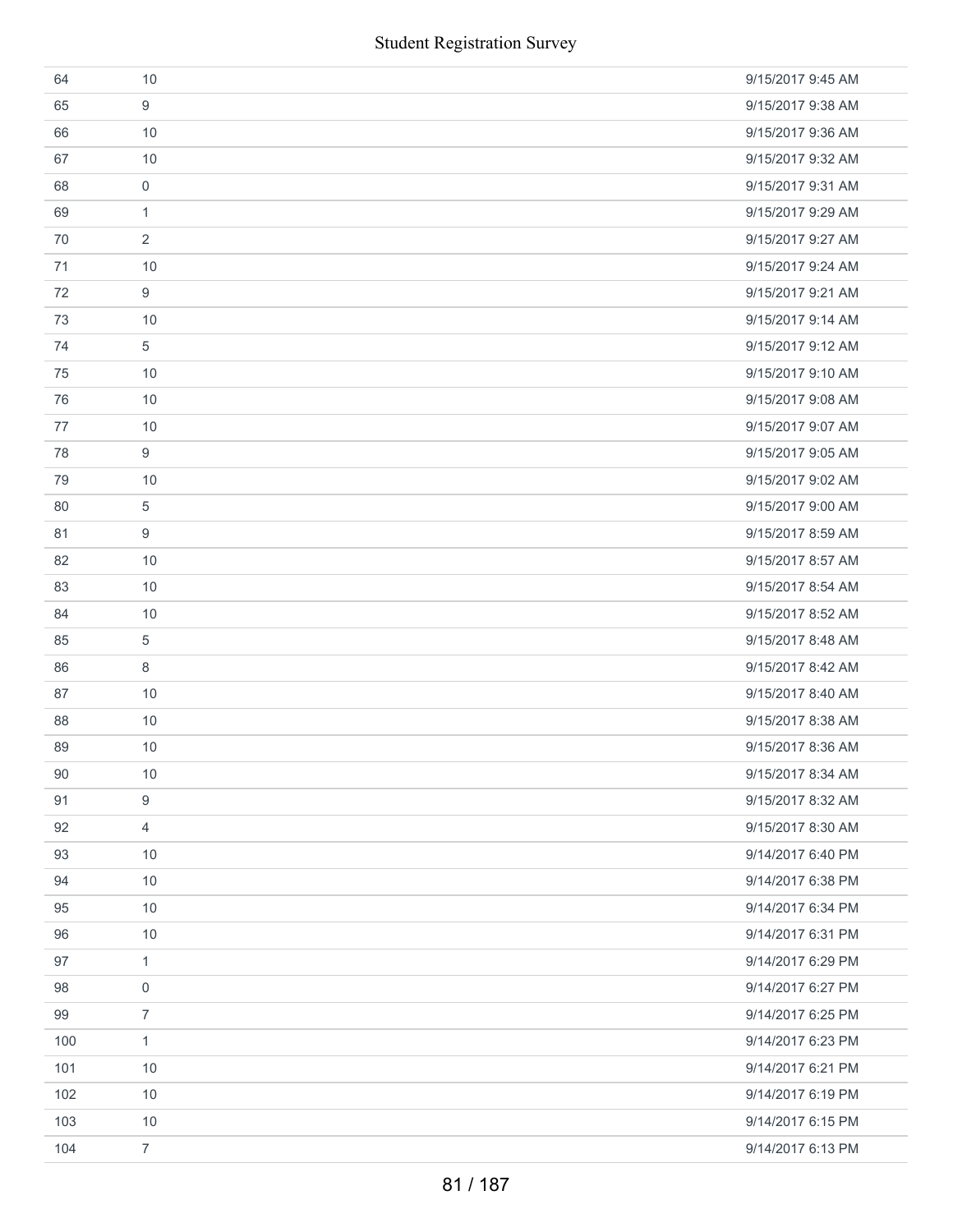|     | <b>Student Registration Survey</b> |                   |
|-----|------------------------------------|-------------------|
| 105 | $\mathbf{1}$                       | 9/14/2017 6:11 PM |
| 106 | 10                                 | 9/14/2017 6:06 PM |
| 107 | 10                                 | 9/14/2017 6:05 PM |
| 108 | 10                                 | 9/14/2017 6:02 PM |
| 109 | $\overline{7}$                     | 9/14/2017 6:00 PM |
| 110 | 10                                 | 9/14/2017 5:56 PM |
| 111 | 10                                 | 9/14/2017 5:52 PM |
| 112 | 10                                 | 9/14/2017 5:49 PM |
| 113 | 10                                 | 9/14/2017 5:47 PM |
| 114 | 10                                 | 9/14/2017 5:42 PM |
| 115 | $\overline{4}$                     | 9/14/2017 5:35 PM |
| 116 | 10                                 | 9/14/2017 5:32 PM |
| 117 | $\,$ 5 $\,$                        | 9/14/2017 5:30 PM |
| 118 | $\mathbf{1}$                       | 9/14/2017 5:25 PM |
| 119 | $\overline{7}$                     | 9/14/2017 5:23 PM |
| 120 | 10                                 | 9/14/2017 5:21 PM |
| 121 | $\sqrt{3}$                         | 9/14/2017 5:19 PM |
| 122 | 9                                  | 9/14/2017 5:16 PM |
| 123 | 4                                  | 9/14/2017 5:11 PM |
| 124 | $\mathbf{1}$                       | 9/14/2017 5:06 PM |
| 125 | 10                                 | 9/14/2017 5:04 PM |
| 126 | 10                                 | 9/14/2017 5:01 PM |
| 127 | $\sqrt{5}$                         | 9/14/2017 4:59 PM |
| 128 | 4                                  | 9/14/2017 4:56 PM |
| 129 | 10                                 | 9/14/2017 4:53 PM |
| 130 | 10                                 | 9/14/2017 4:50 PM |
| 131 | $\sqrt{5}$                         | 9/14/2017 4:45 PM |
| 132 | 10                                 | 9/14/2017 4:31 PM |
| 133 | 10                                 | 9/14/2017 4:28 PM |
| 134 | 10                                 | 9/14/2017 4:26 PM |
| 135 | $\overline{4}$                     | 9/14/2017 4:19 PM |
| 136 | 10                                 | 9/14/2017 4:15 PM |
| 137 | 10                                 | 9/14/2017 4:11 PM |
| 138 | 10                                 | 9/14/2017 4:05 PM |
| 139 | 10                                 | 9/14/2017 4:02 PM |
| 140 | 10                                 | 9/14/2017 3:58 PM |
| 141 | 10                                 | 9/14/2017 3:51 PM |
| 142 | 10                                 | 9/14/2017 3:47 PM |
| 143 | 10                                 | 9/13/2017 5:45 PM |
| 144 | $\overline{7}$                     | 9/13/2017 5:43 PM |
| 145 | 10                                 | 9/13/2017 5:33 PM |
|     | 82 / 187                           |                   |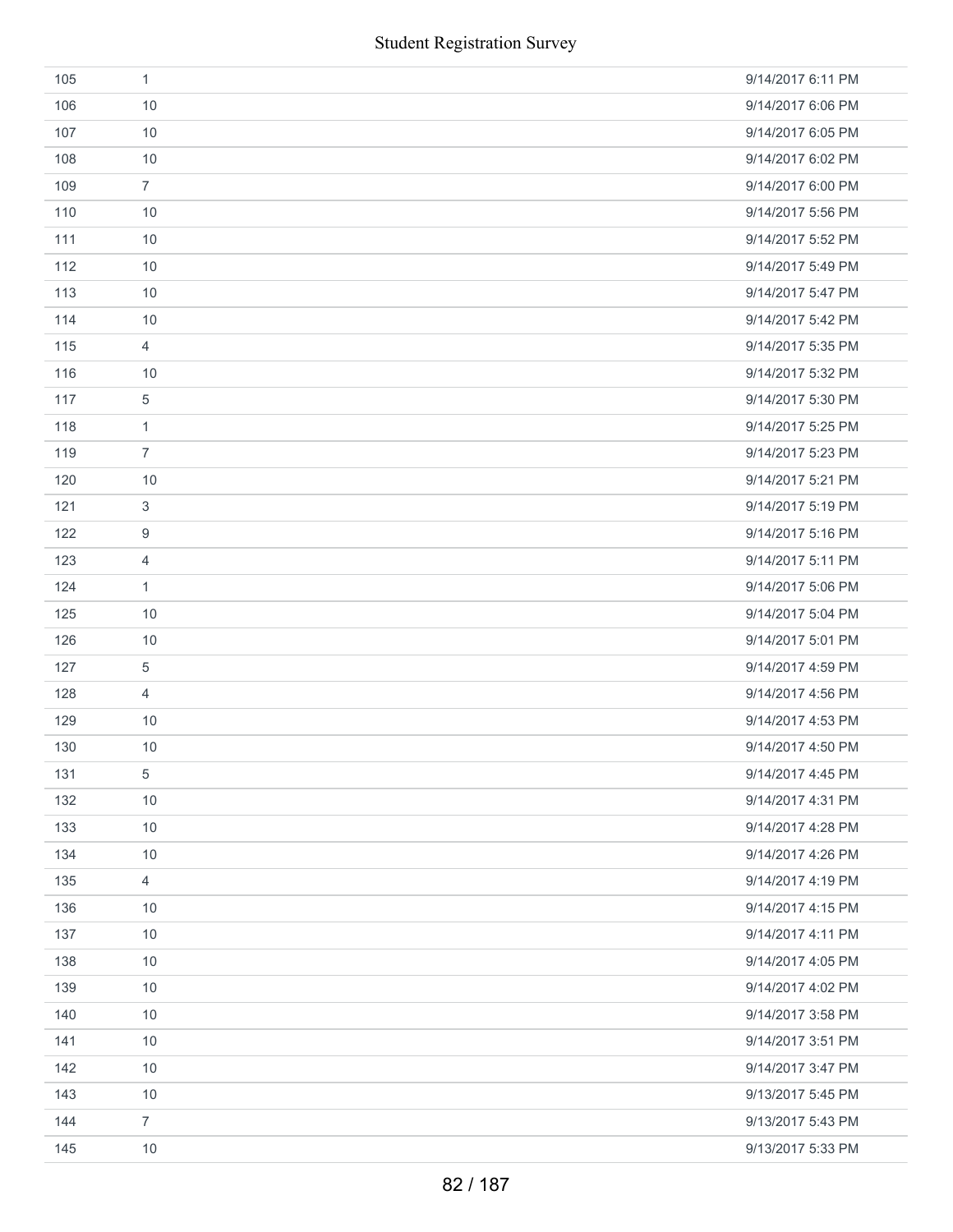|     | <b>Student Registration Survey</b> |                    |
|-----|------------------------------------|--------------------|
| 146 | 8                                  | 9/13/2017 5:03 PM  |
| 147 | 9                                  | 9/13/2017 4:53 PM  |
| 148 | 5                                  | 9/13/2017 4:45 PM  |
| 149 | 5                                  | 9/13/2017 4:42 PM  |
| 150 | 9                                  | 9/13/2017 4:39 PM  |
| 151 | $\mathbf 5$                        | 9/13/2017 4:33 PM  |
| 152 | 8                                  | 9/13/2017 4:30 PM  |
| 153 | 8                                  | 9/13/2017 4:12 PM  |
| 154 | $\overline{4}$                     | 9/13/2017 4:09 PM  |
| 155 | 9                                  | 9/13/2017 4:07 PM  |
| 156 | 10                                 | 9/13/2017 4:04 PM  |
| 157 | 10                                 | 9/13/2017 4:02 PM  |
| 158 | $\boldsymbol{9}$                   | 9/13/2017 3:58 PM  |
| 159 | 10                                 | 9/13/2017 3:54 PM  |
| 160 | 10                                 | 9/13/2017 3:52 PM  |
| 161 | 10                                 | 9/13/2017 3:47 PM  |
| 162 | 10                                 | 9/13/2017 2:15 PM  |
| 163 | 9                                  | 9/13/2017 12:21 PM |
| 164 | 10                                 | 9/13/2017 12:15 PM |
| 165 | 10                                 | 9/13/2017 12:10 PM |
| 166 | $\boldsymbol{9}$                   | 9/13/2017 12:07 PM |
| 167 | 10                                 | 9/13/2017 12:00 PM |
| 168 | $\boldsymbol{9}$                   | 9/13/2017 11:56 AM |
| 169 | 6                                  | 9/13/2017 11:02 AM |
| 170 | 10                                 | 9/12/2017 6:40 PM  |
| 171 | 8                                  | 9/12/2017 6:36 PM  |
| 172 | 6                                  | 9/12/2017 6:34 PM  |
| 173 | $\mathbf 5$                        | 9/12/2017 6:31 PM  |
| 174 | 9                                  | 9/12/2017 6:28 PM  |
| 175 | 10                                 | 9/12/2017 6:25 PM  |
| 176 | $\overline{7}$                     | 9/12/2017 6:20 PM  |
| 177 | $\overline{7}$                     | 9/12/2017 6:17 PM  |
| 178 | $\overline{7}$                     | 9/12/2017 6:13 PM  |
| 179 | 10                                 | 9/12/2017 6:09 PM  |
| 180 | 9                                  | 9/12/2017 6:06 PM  |
| 181 | 9                                  | 9/12/2017 6:03 PM  |
| 182 | 6                                  | 9/12/2017 6:01 PM  |
| 183 | 5                                  | 9/12/2017 5:57 PM  |
| 184 | 8                                  | 9/12/2017 5:54 PM  |
| 185 | 9                                  | 9/12/2017 5:53 PM  |
| 186 | 8                                  | 9/12/2017 5:49 PM  |
|     | 83 / 187                           |                    |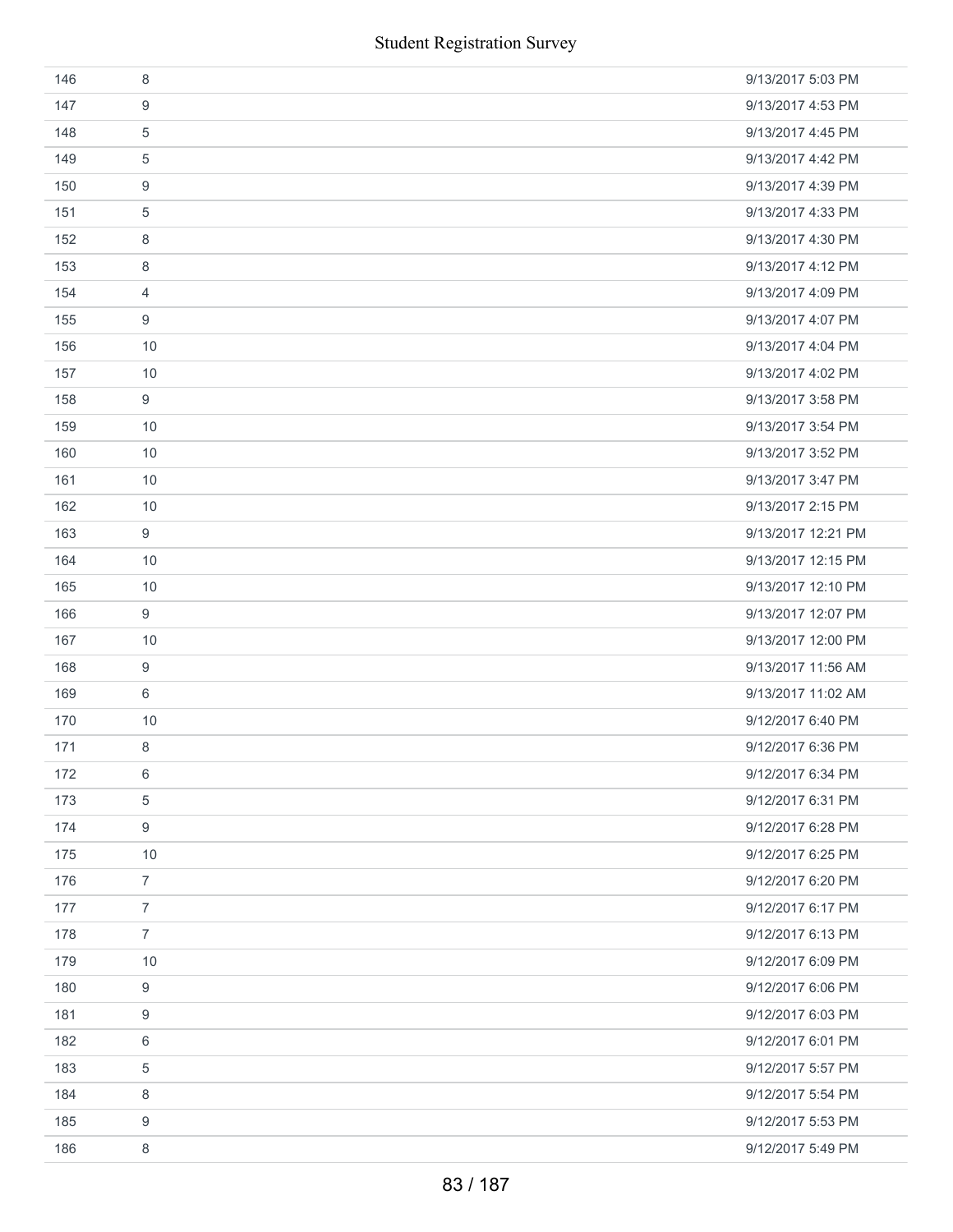| 187 | 9                         | 9/12/2017 5:03 PM  |
|-----|---------------------------|--------------------|
| 188 | 10                        | 9/12/2017 5:00 PM  |
| 189 | $\,$ 5 $\,$               | 9/12/2017 4:56 PM  |
| 190 | 8                         | 9/12/2017 4:52 PM  |
| 191 | 9                         | 9/12/2017 4:46 PM  |
| 192 | 8                         | 9/12/2017 4:33 PM  |
| 193 | 10                        | 9/12/2017 4:28 PM  |
| 194 | $\overline{4}$            | 9/12/2017 4:19 PM  |
| 195 | 10                        | 9/12/2017 4:17 PM  |
| 196 | 10                        | 9/12/2017 4:10 PM  |
| 197 | 5                         | 9/12/2017 4:05 PM  |
| 198 | $\overline{4}$            | 9/12/2017 4:01 PM  |
| 199 | $\overline{7}$            | 9/12/2017 3:58 PM  |
| 200 | 10                        | 9/12/2017 3:54 PM  |
| 201 | 10                        | 9/12/2017 2:27 PM  |
| 202 | $\mathbf{3}$              | 9/6/2017 2:44 PM   |
| 203 | 10                        | 9/5/2017 3:01 PM   |
| 204 | 10                        | 9/4/2017 9:14 PM   |
| 205 | 10                        | 9/4/2017 4:59 PM   |
| 206 | 9                         | 9/4/2017 11:10 AM  |
| 207 | 10                        | 8/31/2017 3:39 PM  |
| 208 | 5                         | 8/31/2017 3:19 PM  |
| 209 | 9                         | 8/31/2017 3:14 PM  |
| 210 | 10                        | 8/31/2017 3:07 PM  |
| 211 | 10                        | 8/31/2017 2:55 PM  |
| 212 | 9                         | 8/31/2017 2:50 PM  |
| 213 | 3                         | 8/31/2017 2:42 PM  |
| 214 | 10                        | 8/31/2017 2:29 PM  |
| 215 | $\,6\,$                   | 8/31/2017 2:17 PM  |
| 216 | $\ensuremath{\mathsf{3}}$ | 8/31/2017 2:12 PM  |
| 217 | 3                         | 8/31/2017 2:08 PM  |
| 218 | $\,$ 5 $\,$               | 8/31/2017 2:02 PM  |
| 219 | 10                        | 8/31/2017 1:48 PM  |
| 220 | 8                         | 8/31/2017 1:36 PM  |
| 221 | 9                         | 8/31/2017 1:32 PM  |
| 222 | 10                        | 8/31/2017 1:25 PM  |
| 223 | 3                         | 8/31/2017 1:21 PM  |
| 224 | 10                        | 8/31/2017 1:13 PM  |
| 225 | 10                        | 8/31/2017 12:55 PM |
| 226 | 10                        | 8/31/2017 12:52 PM |
| 227 | 10                        | 8/31/2017 12:46 PM |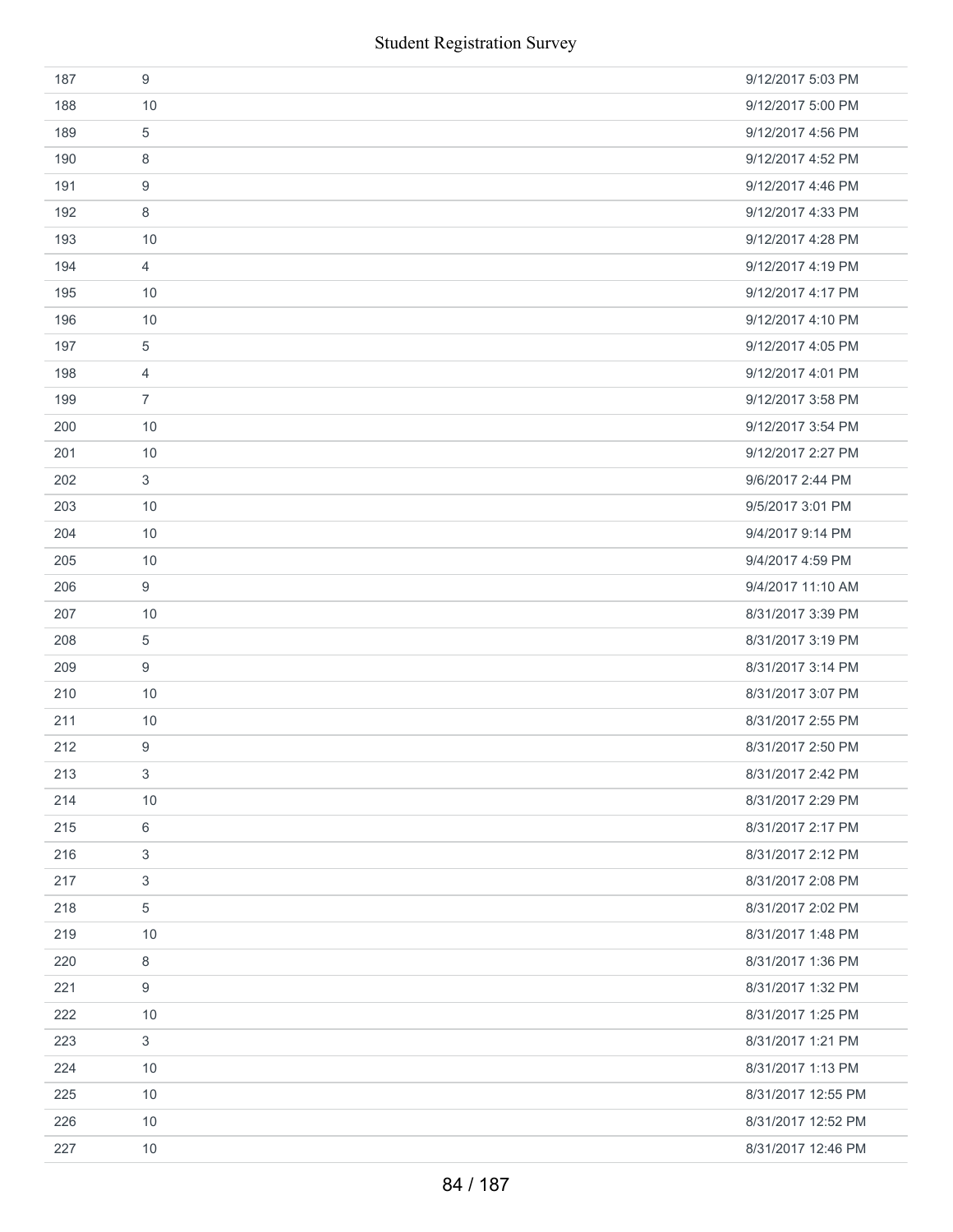| 228 | 10               | 8/31/2017 12:36 PM |
|-----|------------------|--------------------|
| 229 | 6                | 8/31/2017 12:31 PM |
| 230 | $\overline{2}$   | 8/31/2017 12:23 PM |
| 231 | 10               | 8/31/2017 12:09 PM |
| 232 | 10               | 8/31/2017 12:06 PM |
| 233 | 10               | 8/31/2017 11:58 AM |
| 234 | $\mathbf{1}$     | 8/31/2017 11:51 AM |
| 235 | $\mathbf{1}$     | 8/31/2017 11:47 AM |
| 236 | 10               | 8/29/2017 10:59 AM |
| 237 | 6                | 8/29/2017 10:12 AM |
| 238 | 10               | 8/28/2017 11:54 AM |
| 239 | 10               | 8/22/2017 2:15 PM  |
| 240 | 10               | 8/22/2017 1:12 PM  |
| 241 | 10               | 8/22/2017 10:41 AM |
| 242 | 10               | 8/21/2017 11:50 PM |
| 243 | 8                | 8/19/2017 9:21 PM  |
| 244 | 10               | 8/18/2017 4:47 PM  |
| 245 | 8                | 8/18/2017 3:28 PM  |
| 246 | $\mathbf 0$      | 8/18/2017 7:33 AM  |
| 247 | $\overline{7}$   | 8/17/2017 10:20 AM |
| 248 | $\overline{4}$   | 8/17/2017 9:48 AM  |
| 249 | 10               | 8/17/2017 9:40 AM  |
| 250 | 10               | 8/16/2017 9:11 PM  |
| 251 | 10               | 8/16/2017 1:57 PM  |
| 252 | 10               | 8/16/2017 1:21 PM  |
| 253 | 5                | 8/16/2017 1:20 PM  |
| 254 | $\mathbf{1}$     | 8/16/2017 11:00 AM |
| 255 | 10               | 8/16/2017 9:36 AM  |
| 256 | $\boldsymbol{9}$ | 8/16/2017 9:10 AM  |
| 257 | $\overline{7}$   | 8/16/2017 8:37 AM  |
| 258 | 8                | 8/16/2017 8:23 AM  |
| 259 | 10               | 8/16/2017 7:33 AM  |
| 260 | 8                | 8/15/2017 9:18 PM  |
| 261 | 10               | 8/15/2017 8:49 PM  |
| 262 | 10               | 8/15/2017 5:57 PM  |
| 263 | 3                | 8/15/2017 5:55 PM  |
| 264 | 10               | 8/15/2017 5:54 PM  |
| 265 | 10               | 8/15/2017 5:52 PM  |
| 266 | 10               | 8/15/2017 5:51 PM  |
| 267 | 9                | 8/15/2017 5:49 PM  |
| 268 | 10               | 8/15/2017 5:48 PM  |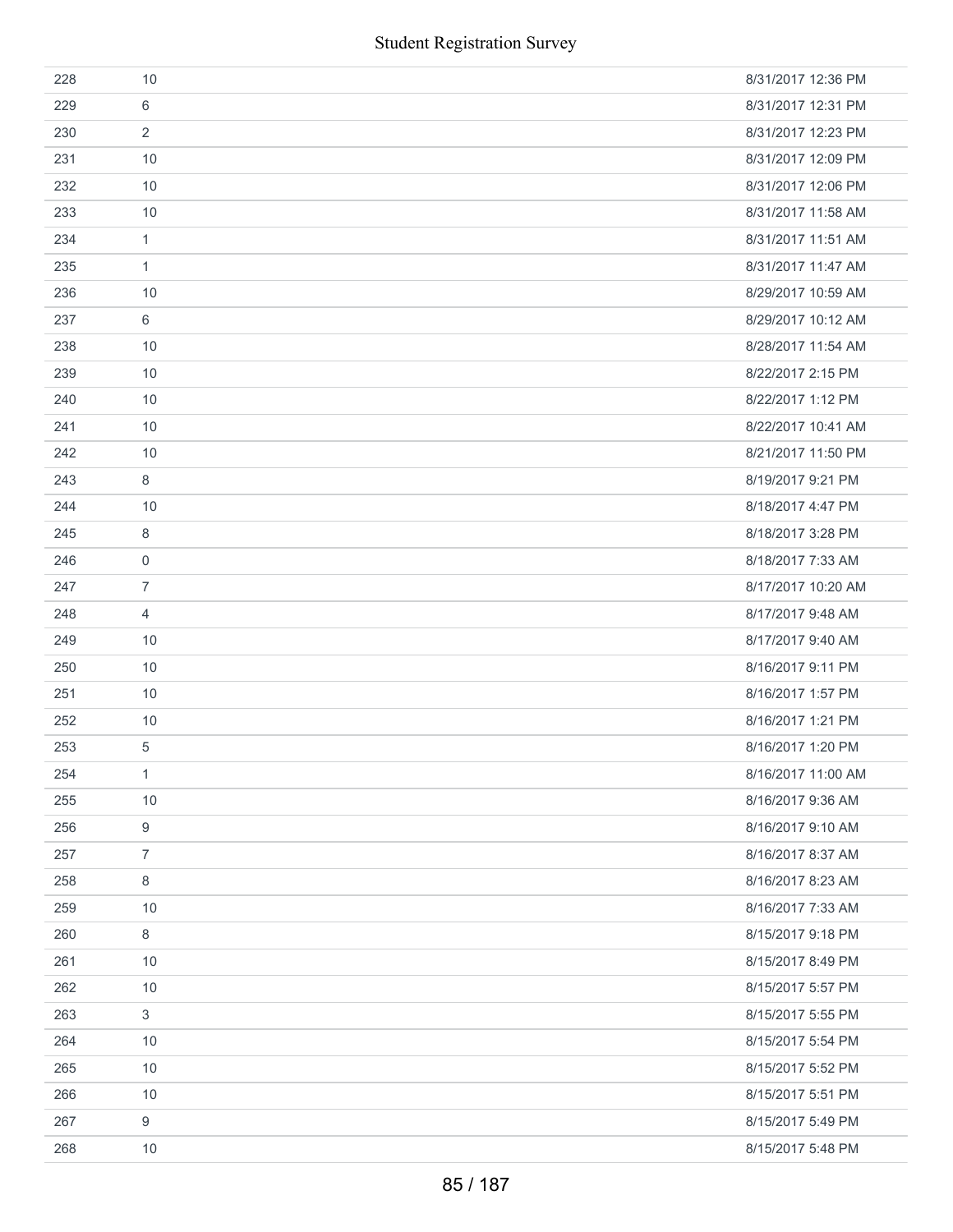|     | <b>Student Registration Survey</b> |                    |
|-----|------------------------------------|--------------------|
| 269 | 8                                  | 8/15/2017 5:46 PM  |
| 270 | 10                                 | 8/15/2017 5:44 PM  |
| 271 | 9                                  | 8/15/2017 5:42 PM  |
| 272 | $\overline{7}$                     | 8/15/2017 5:40 PM  |
| 273 | 10                                 | 8/15/2017 5:38 PM  |
| 274 | 10                                 | 8/15/2017 5:36 PM  |
| 275 | 10                                 | 8/15/2017 5:34 PM  |
| 276 | 10                                 | 8/15/2017 5:32 PM  |
| 277 | 10                                 | 8/15/2017 5:31 PM  |
| 278 | 10                                 | 8/15/2017 5:19 PM  |
| 279 | 10                                 | 8/15/2017 5:15 PM  |
| 280 | 9                                  | 8/15/2017 5:11 PM  |
| 281 | $\mathbf 0$                        | 8/15/2017 4:05 PM  |
| 282 | 10                                 | 8/15/2017 12:57 PM |
| 283 | 10                                 | 8/15/2017 12:18 PM |
| 284 | 5                                  | 8/15/2017 11:00 AM |
| 285 | 10                                 | 8/15/2017 10:43 AM |
| 286 | 6                                  | 8/15/2017 10:37 AM |
| 287 | 10                                 | 8/15/2017 10:28 AM |
| 288 | 10                                 | 8/15/2017 10:25 AM |
| 289 | $\boldsymbol{9}$                   | 8/15/2017 9:30 AM  |
| 290 | $\overline{7}$                     | 8/15/2017 12:48 AM |
| 291 | $\overline{4}$                     | 8/14/2017 11:44 PM |
| 292 | $\overline{7}$                     | 8/14/2017 3:48 PM  |
| 293 | 10                                 | 8/14/2017 3:38 PM  |
| 294 | 9                                  | 8/14/2017 1:25 PM  |
| 295 | $\overline{7}$                     | 8/14/2017 1:21 PM  |
| 296 | 10                                 | 8/14/2017 1:19 PM  |
| 297 | 8                                  | 8/14/2017 1:16 PM  |
| 298 | 8                                  | 8/14/2017 1:08 PM  |
| 299 | 10                                 | 8/14/2017 1:07 PM  |
| 300 | 8                                  | 8/14/2017 1:07 PM  |
| 301 | 10                                 | 8/14/2017 1:05 PM  |
| 302 | 10                                 | 8/14/2017 1:02 PM  |
| 303 | 10                                 | 8/14/2017 1:01 PM  |
| 304 | $\overline{7}$                     | 8/14/2017 12:54 PM |
| 305 | 10                                 | 8/14/2017 12:41 PM |
| 306 | 9                                  | 8/14/2017 12:34 PM |
| 307 | $\overline{7}$                     | 8/14/2017 11:48 AM |
| 308 | 10                                 | 8/14/2017 11:26 AM |
| 309 | 10                                 | 8/14/2017 9:10 AM  |
|     | 86 / 187                           |                    |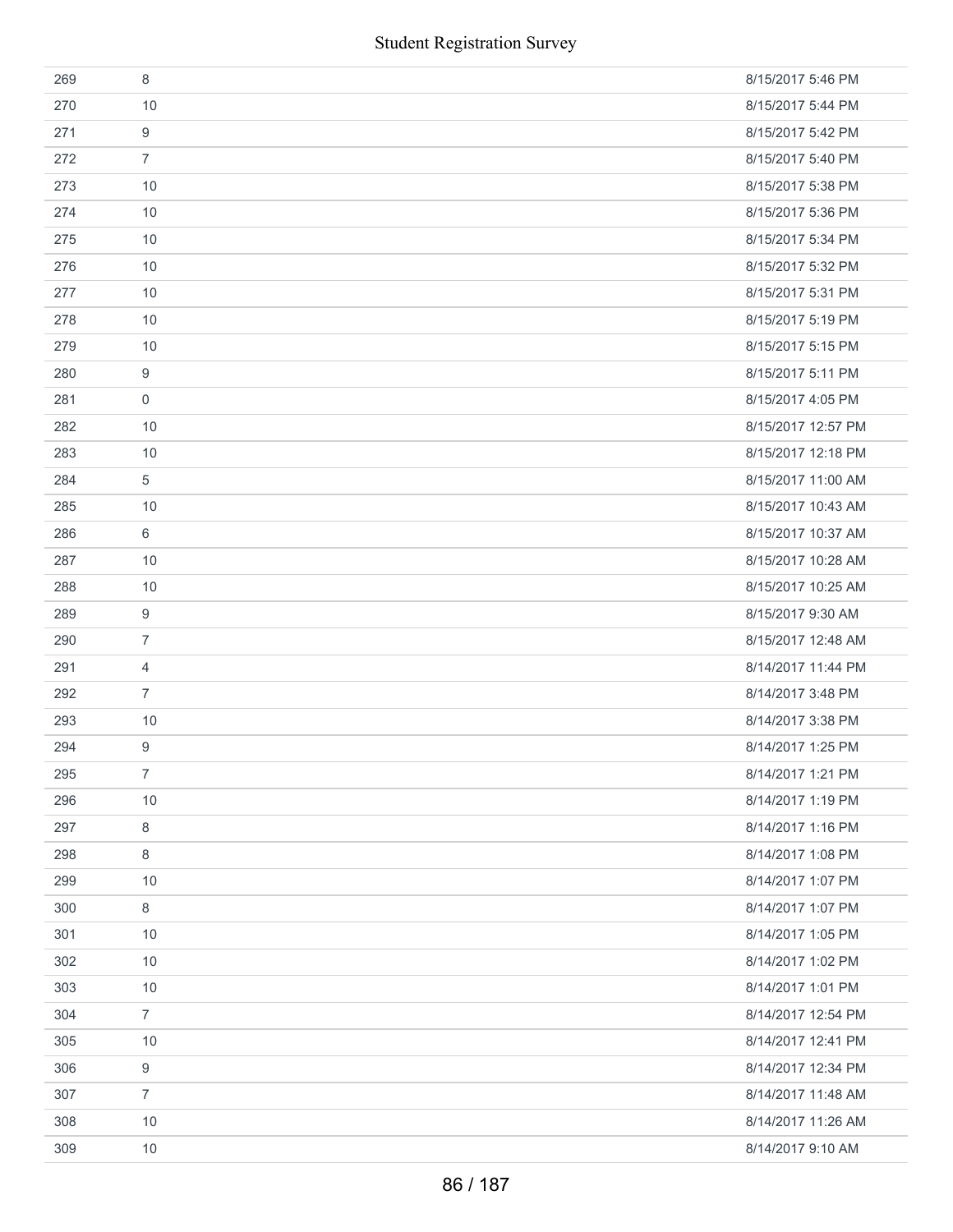|     | <b>Student Registration Survey</b> |                    |
|-----|------------------------------------|--------------------|
| 310 | 10                                 | 8/14/2017 8:47 AM  |
| 311 | $\overline{7}$                     | 8/14/2017 8:15 AM  |
| 312 | 8                                  | 8/13/2017 11:50 PM |
| 313 | 10                                 | 8/13/2017 11:25 PM |
| 314 | 5                                  | 8/13/2017 10:23 PM |
| 315 | 10                                 | 8/13/2017 9:24 PM  |
| 316 | 10                                 | 8/13/2017 7:23 PM  |
| 317 | 6                                  | 8/13/2017 2:35 PM  |
| 318 | 10                                 | 8/13/2017 12:14 PM |
| 319 | 10                                 | 8/13/2017 9:14 AM  |
| 320 | 10                                 | 8/12/2017 9:43 PM  |
| 321 | 10                                 | 8/11/2017 10:30 PM |
| 322 | 10                                 | 8/11/2017 5:16 PM  |
| 323 | 10                                 | 8/11/2017 5:13 PM  |
| 324 | 10                                 | 8/11/2017 3:07 PM  |
| 325 | 8                                  | 8/11/2017 2:19 PM  |
| 326 | 10                                 | 8/11/2017 1:07 PM  |
| 327 | 10                                 | 8/11/2017 12:57 PM |
| 328 | 10                                 | 8/11/2017 11:14 AM |
| 329 | 9                                  | 8/11/2017 11:06 AM |
| 330 | 8                                  | 8/11/2017 11:00 AM |
| 331 | 10                                 | 8/11/2017 10:53 AM |
| 332 | $\overline{4}$                     | 8/11/2017 10:53 AM |
| 333 | 9                                  | 8/11/2017 10:48 AM |
| 334 | 10                                 | 8/11/2017 10:28 AM |
| 335 | 10                                 | 8/11/2017 9:33 AM  |
| 336 | 8                                  | 8/11/2017 8:57 AM  |
| 337 | 4                                  | 8/11/2017 8:39 AM  |
| 338 | 10                                 | 8/10/2017 3:04 PM  |
| 339 | 6                                  | 8/10/2017 3:02 PM  |
| 340 | 9                                  | 8/10/2017 3:01 PM  |
| 341 | 10                                 | 8/10/2017 1:34 PM  |
| 342 | 10                                 | 8/10/2017 1:33 PM  |
| 343 | 10                                 | 8/10/2017 1:31 PM  |
| 344 | 10                                 | 8/10/2017 1:29 PM  |
| 345 | $\overline{7}$                     | 8/10/2017 1:27 PM  |
| 346 | 10                                 | 8/10/2017 1:24 PM  |
| 347 | 10                                 | 8/10/2017 12:21 PM |
| 348 | 10                                 | 8/10/2017 12:14 PM |
| 349 | 9                                  | 8/10/2017 12:12 PM |
| 350 | 10                                 | 8/10/2017 12:11 PM |
|     | 87 / 187                           |                    |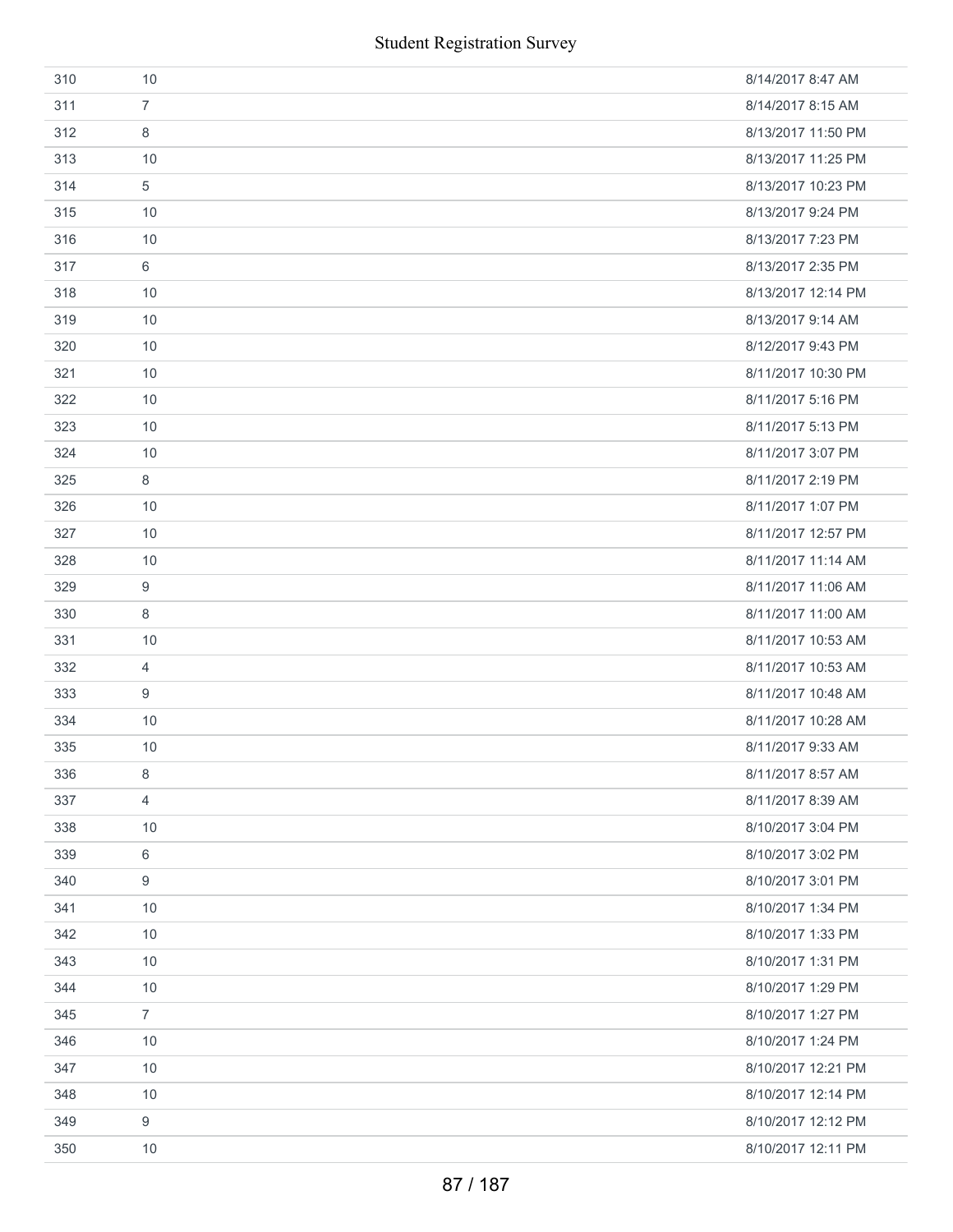| 351 | 10             | 8/10/2017 11:36 AM |
|-----|----------------|--------------------|
| 352 | 1              | 8/10/2017 11:34 AM |
| 353 | 10             | 8/10/2017 11:31 AM |
| 354 | 3              | 8/10/2017 11:23 AM |
| 355 | 10             | 8/10/2017 11:20 AM |
| 356 | $\overline{7}$ | 8/10/2017 11:18 AM |
| 357 | 10             | 8/10/2017 11:16 AM |
| 358 | $\overline{7}$ | 8/10/2017 11:14 AM |
| 359 | 5              | 8/10/2017 10:58 AM |
| 360 | 10             | 8/10/2017 10:56 AM |
| 361 | 10             | 8/10/2017 10:54 AM |
| 362 | $\overline{7}$ | 8/10/2017 10:52 AM |
| 363 | 9              | 8/10/2017 10:50 AM |
| 364 | 10             | 8/10/2017 10:47 AM |
| 365 | 10             | 8/10/2017 10:44 AM |
| 366 | 9              | 8/10/2017 10:42 AM |
| 367 | 8              | 8/10/2017 10:40 AM |
| 368 | 10             | 8/10/2017 10:15 AM |
| 369 | 10             | 8/10/2017 10:14 AM |
| 370 | 1              | 8/10/2017 10:06 AM |
| 371 | 10             | 8/10/2017 10:02 AM |
| 372 | 10             | 8/10/2017 10:00 AM |
| 373 | 10             | 8/10/2017 9:57 AM  |
| 374 | 9              | 8/9/2017 3:53 PM   |
| 375 | $\overline{4}$ | 8/9/2017 3:41 PM   |
| 376 | $\overline{7}$ | 8/9/2017 3:33 PM   |
| 377 | 8              | 8/9/2017 3:31 PM   |
| 378 | 8              | 8/9/2017 3:27 PM   |
| 379 | 6              | 8/9/2017 3:26 PM   |
| 380 | $\overline{7}$ | 8/9/2017 3:21 PM   |
| 381 | 10             | 8/9/2017 3:16 PM   |
| 382 | 10             | 8/9/2017 3:14 PM   |
| 383 | 5              | 8/9/2017 3:12 PM   |
| 384 | 10             | 8/9/2017 3:11 PM   |
| 385 | 10             | 8/9/2017 3:08 PM   |
| 386 | 10             | 8/9/2017 3:06 PM   |
| 387 | 10             | 8/9/2017 3:05 PM   |
| 388 | 10             | 8/9/2017 3:03 PM   |
| 389 | $\mathbf{1}$   | 8/9/2017 3:01 PM   |
| 390 | 10             | 8/9/2017 3:00 PM   |
| 391 | 10             | 8/9/2017 2:58 PM   |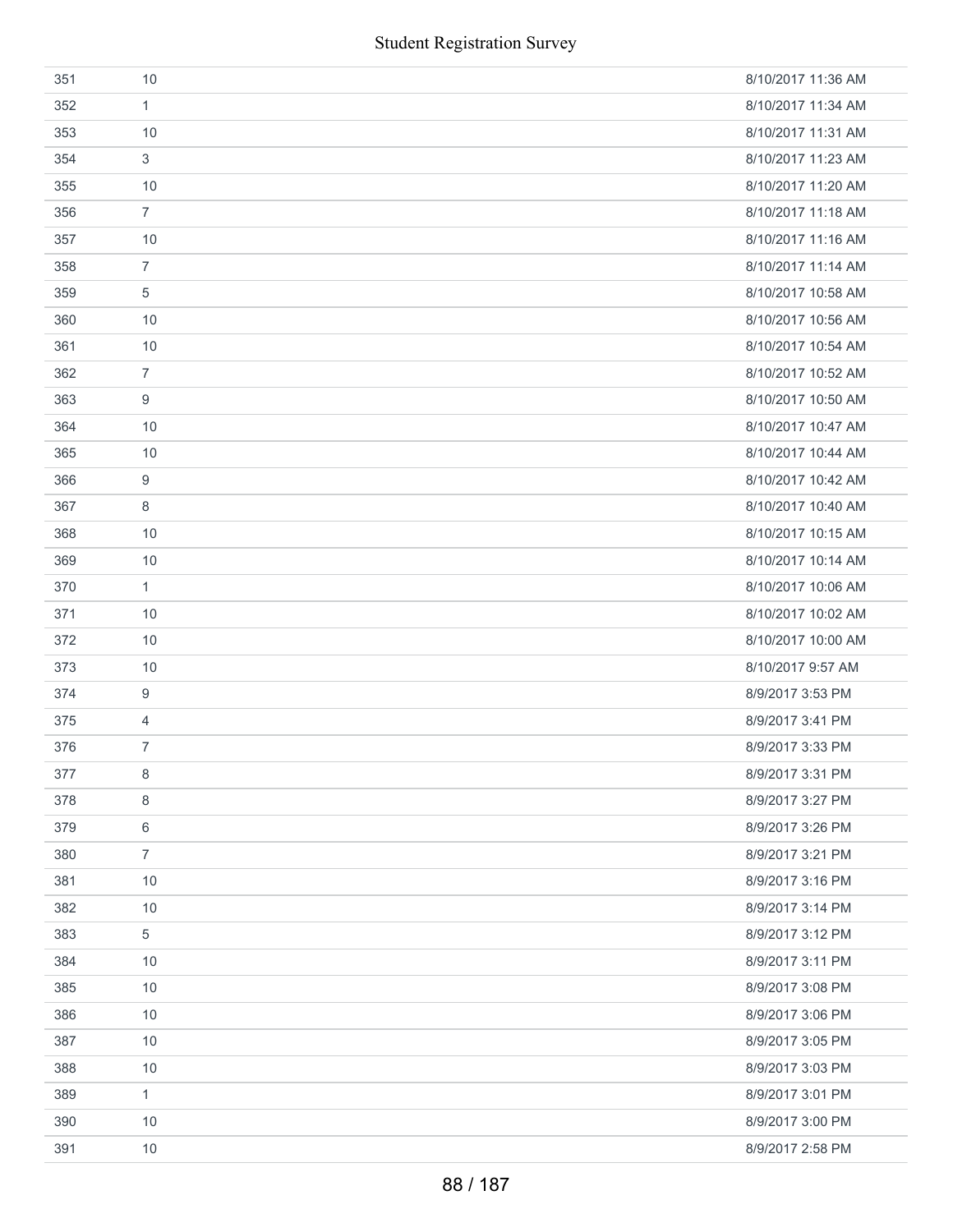#### Student Registration Survey

| 392 | 8             | 8/9/2017 2:52 PM |
|-----|---------------|------------------|
| 393 | $\mathcal{D}$ | 8/9/2017 2:51 PM |
| 394 | 10            | 8/9/2017 2:49 PM |
| 395 | 8             | 8/9/2017 2:40 PM |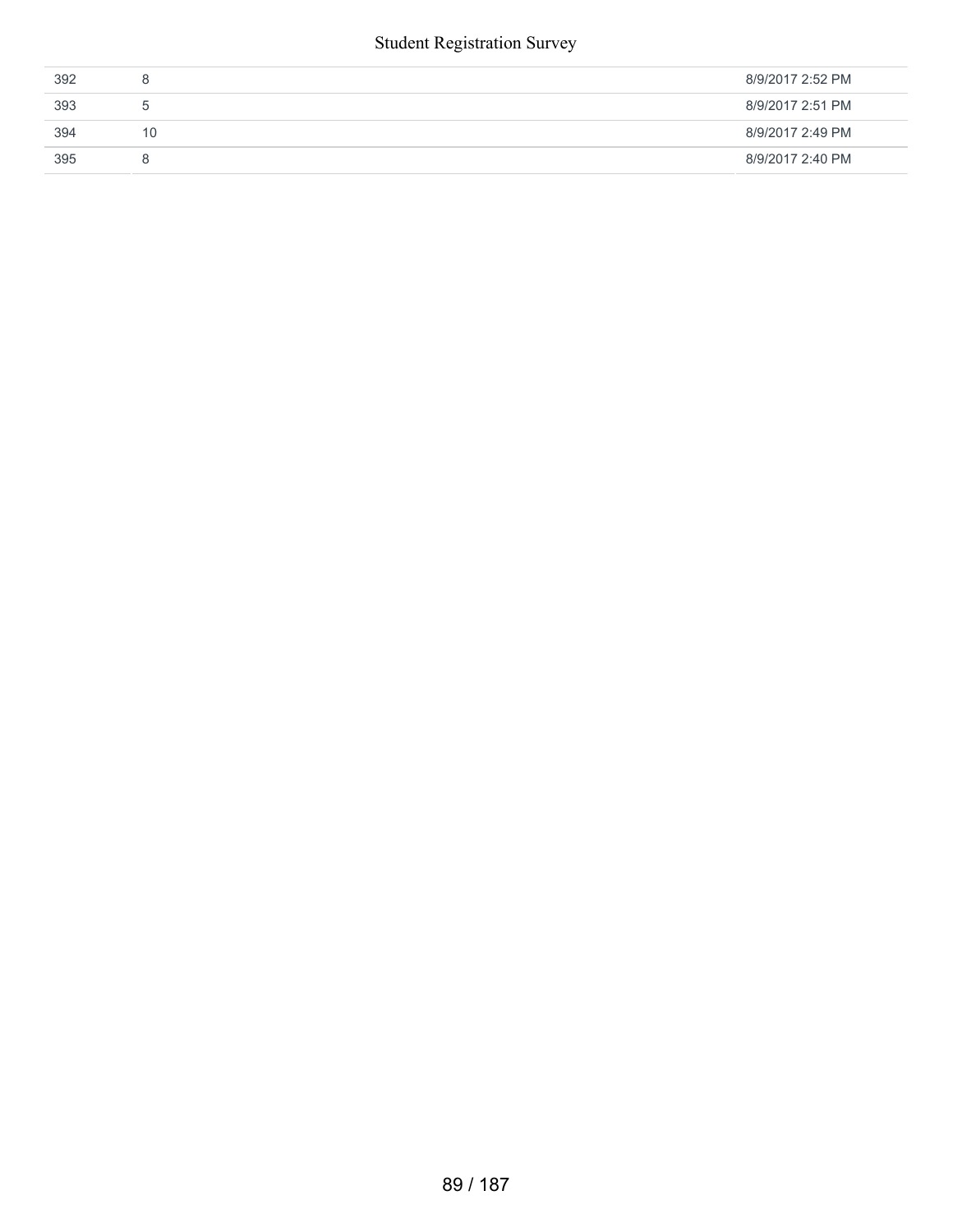## Q20 Helpfulness of Peer Coaches/Peer Advisors.



| <b>ANSWER CHOICES</b>  | <b>AVERAGE NUMBER</b> | <b>TOTAL NUMBER</b> |       | <b>RESPONSES</b> |     |
|------------------------|-----------------------|---------------------|-------|------------------|-----|
|                        |                       |                     | 3.087 |                  | 391 |
| Total Respondents: 391 |                       |                     |       |                  |     |

| #              |                | <b>DATE</b>         |
|----------------|----------------|---------------------|
|                |                |                     |
| 1              | 10             | 10/31/2017 10:18 AM |
| 2              | 10             | 10/29/2017 11:50 PM |
| 3              | 10             | 10/27/2017 3:43 PM  |
| $\overline{4}$ | 6              | 10/27/2017 12:42 PM |
| 5              | 10             | 10/26/2017 10:56 AM |
| 6              | $\overline{7}$ | 10/25/2017 1:30 AM  |
| $\overline{7}$ | $\overline{7}$ | 10/23/2017 10:47 AM |
| 8              | 6              | 10/20/2017 7:46 AM  |
| 9              | 5              | 10/18/2017 3:33 PM  |
| 10             | $\mathbf{1}$   | 10/18/2017 1:03 PM  |
| 11             | 10             | 10/16/2017 1:37 PM  |
| 12             | $\overline{7}$ | 10/16/2017 1:32 AM  |
| 13             | 10             | 10/16/2017 1:17 AM  |
| 14             | 0              | 10/13/2017 11:46 AM |
| 15             | 5              | 10/12/2017 3:05 PM  |
| 16             | 5              | 10/10/2017 12:23 PM |
| 17             | 10             | 10/9/2017 4:26 PM   |
| 18             | 10             | 10/9/2017 4:17 PM   |
| 19             | 5              | 10/9/2017 10:43 AM  |
| 20             | 10             | 10/9/2017 10:41 AM  |
| 21             | 5              | 10/6/2017 1:05 PM   |
| 22             | 10             | 10/5/2017 3:36 PM   |
|                |                |                     |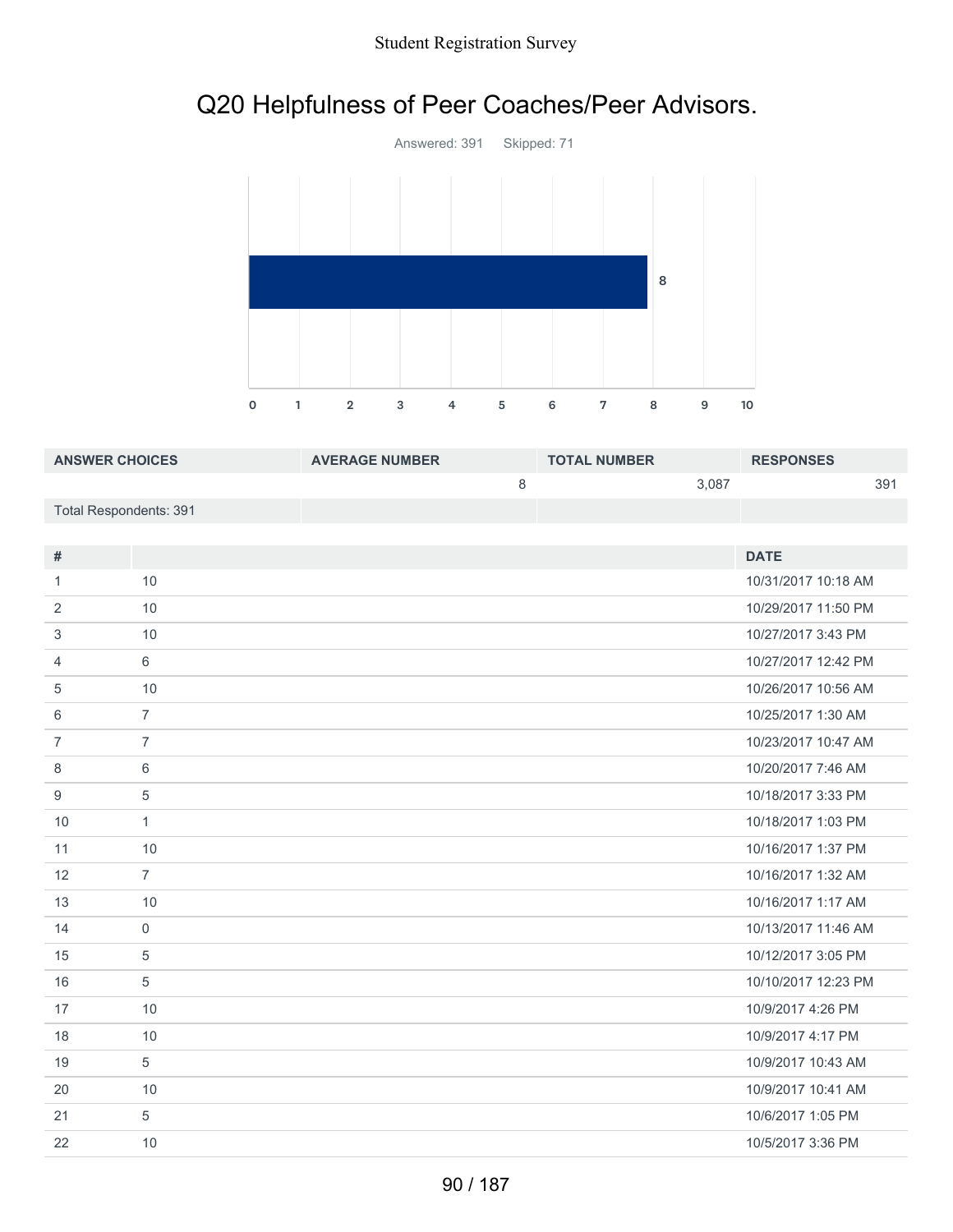|    | <b>Student Registration Survey</b> |                    |
|----|------------------------------------|--------------------|
| 23 | $9$                                | 10/5/2017 11:25 AM |
| 24 | 10                                 | 10/2/2017 12:24 PM |
| 25 | 8                                  | 10/2/2017 8:53 AM  |
| 26 | $\overline{4}$                     | 10/1/2017 12:08 AM |
| 27 | 10                                 | 9/27/2017 2:33 PM  |
| 28 | $\sqrt{5}$                         | 9/27/2017 1:29 PM  |
| 29 | 9                                  | 9/20/2017 3:10 PM  |
| 30 | 9                                  | 9/18/2017 12:14 PM |
| 31 | 10                                 | 9/15/2017 4:17 PM  |
| 32 | 10                                 | 9/15/2017 4:06 PM  |
| 33 | 10                                 | 9/15/2017 1:44 PM  |
| 34 | 2                                  | 9/15/2017 1:32 PM  |
| 35 | 10                                 | 9/15/2017 1:21 PM  |
| 36 | 10                                 | 9/15/2017 1:14 PM  |
| 37 | 5                                  | 9/15/2017 1:06 PM  |
| 38 | 10                                 | 9/15/2017 11:06 AM |
| 39 | 9                                  | 9/15/2017 10:55 AM |
| 40 | 9                                  | 9/15/2017 10:53 AM |
| 41 | 8                                  | 9/15/2017 10:41 AM |
| 42 | 10                                 | 9/15/2017 10:39 AM |
| 43 | $\boldsymbol{9}$                   | 9/15/2017 10:37 AM |
| 44 | 6                                  | 9/15/2017 10:35 AM |
| 45 | 10                                 | 9/15/2017 10:23 AM |
| 46 | 10                                 | 9/15/2017 10:21 AM |
| 47 | 10                                 | 9/15/2017 10:19 AM |
| 48 | 10                                 | 9/15/2017 10:17 AM |
| 49 | 10                                 | 9/15/2017 10:14 AM |
| 50 | 5                                  | 9/15/2017 10:12 AM |
| 51 | 10                                 | 9/15/2017 10:10 AM |
| 52 | 10                                 | 9/15/2017 10:08 AM |
| 53 | 6                                  | 9/15/2017 10:05 AM |
| 54 | 10                                 | 9/15/2017 10:03 AM |
| 55 | 10                                 | 9/15/2017 10:01 AM |
| 56 | $\overline{2}$                     | 9/15/2017 9:59 AM  |
| 57 | 10                                 | 9/15/2017 9:57 AM  |
| 58 | $\mathbf 0$                        | 9/15/2017 9:55 AM  |
| 59 | 10                                 | 9/15/2017 9:53 AM  |
| 60 | 8                                  | 9/15/2017 9:50 AM  |
| 61 | 10                                 | 9/15/2017 9:45 AM  |
| 62 | 10                                 | 9/15/2017 9:38 AM  |
| 63 | $\boldsymbol{9}$                   | 9/15/2017 9:36 AM  |
|    | 91 / 187                           |                    |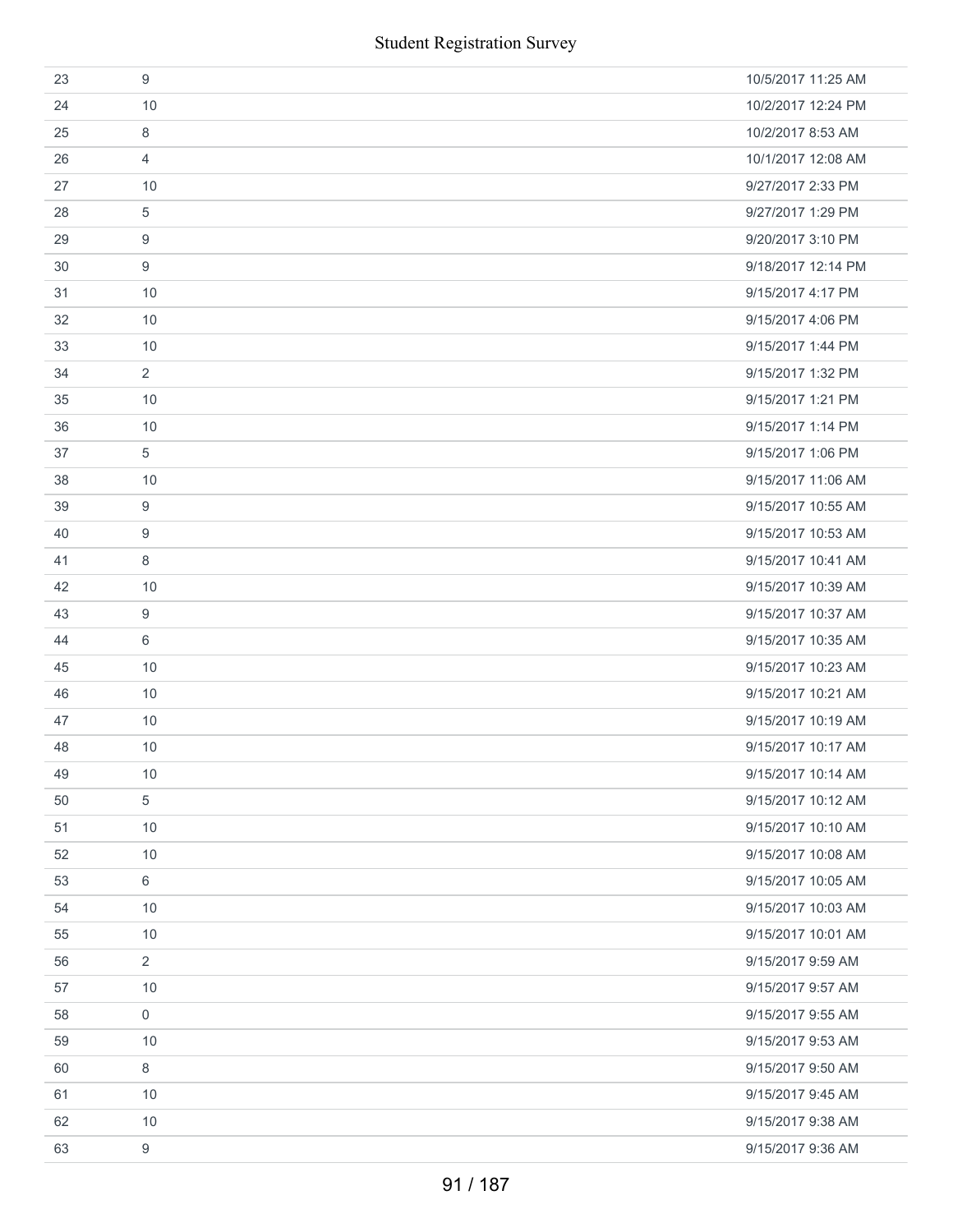|     | <b>Student Registration Survey</b> |                   |
|-----|------------------------------------|-------------------|
| 64  | 10                                 | 9/15/2017 9:32 AM |
| 65  | $\mathbf 0$                        | 9/15/2017 9:31 AM |
| 66  | 1                                  | 9/15/2017 9:29 AM |
| 67  | 5                                  | 9/15/2017 9:27 AM |
| 68  | 10                                 | 9/15/2017 9:24 AM |
| 69  | 10                                 | 9/15/2017 9:21 AM |
| 70  | 10                                 | 9/15/2017 9:14 AM |
| 71  | $\sqrt{5}$                         | 9/15/2017 9:12 AM |
| 72  | 10                                 | 9/15/2017 9:10 AM |
| 73  | 10                                 | 9/15/2017 9:08 AM |
| 74  | 10                                 | 9/15/2017 9:07 AM |
| 75  | 5                                  | 9/15/2017 9:05 AM |
| 76  | 10                                 | 9/15/2017 9:02 AM |
| 77  | $\sqrt{5}$                         | 9/15/2017 9:00 AM |
| 78  | 9                                  | 9/15/2017 8:59 AM |
| 79  | 10                                 | 9/15/2017 8:57 AM |
| 80  | 10                                 | 9/15/2017 8:54 AM |
| 81  | 10                                 | 9/15/2017 8:52 AM |
| 82  | 10                                 | 9/15/2017 8:48 AM |
| 83  | 8                                  | 9/15/2017 8:42 AM |
| 84  | 10                                 | 9/15/2017 8:40 AM |
| 85  | 9                                  | 9/15/2017 8:38 AM |
| 86  | 10                                 | 9/15/2017 8:36 AM |
| 87  | 10                                 | 9/15/2017 8:34 AM |
| 88  | 9                                  | 9/15/2017 8:32 AM |
| 89  | 4                                  | 9/15/2017 8:30 AM |
| 90  | 10                                 | 9/14/2017 6:40 PM |
| 91  | 10                                 | 9/14/2017 6:38 PM |
| 92  | 10                                 | 9/14/2017 6:34 PM |
| 93  | 10                                 | 9/14/2017 6:31 PM |
| 94  | 2                                  | 9/14/2017 6:29 PM |
| 95  | $\boldsymbol{0}$                   | 9/14/2017 6:27 PM |
| 96  | 10                                 | 9/14/2017 6:25 PM |
| 97  | 5                                  | 9/14/2017 6:21 PM |
| 98  | 10                                 | 9/14/2017 6:19 PM |
| 99  | 10                                 | 9/14/2017 6:15 PM |
| 100 | 8                                  | 9/14/2017 6:13 PM |
| 101 | 2                                  | 9/14/2017 6:11 PM |
| 102 | 10                                 | 9/14/2017 6:06 PM |
| 103 | 10                                 | 9/14/2017 6:05 PM |
| 104 | 10                                 | 9/14/2017 6:02 PM |
|     | 92 / 187                           |                   |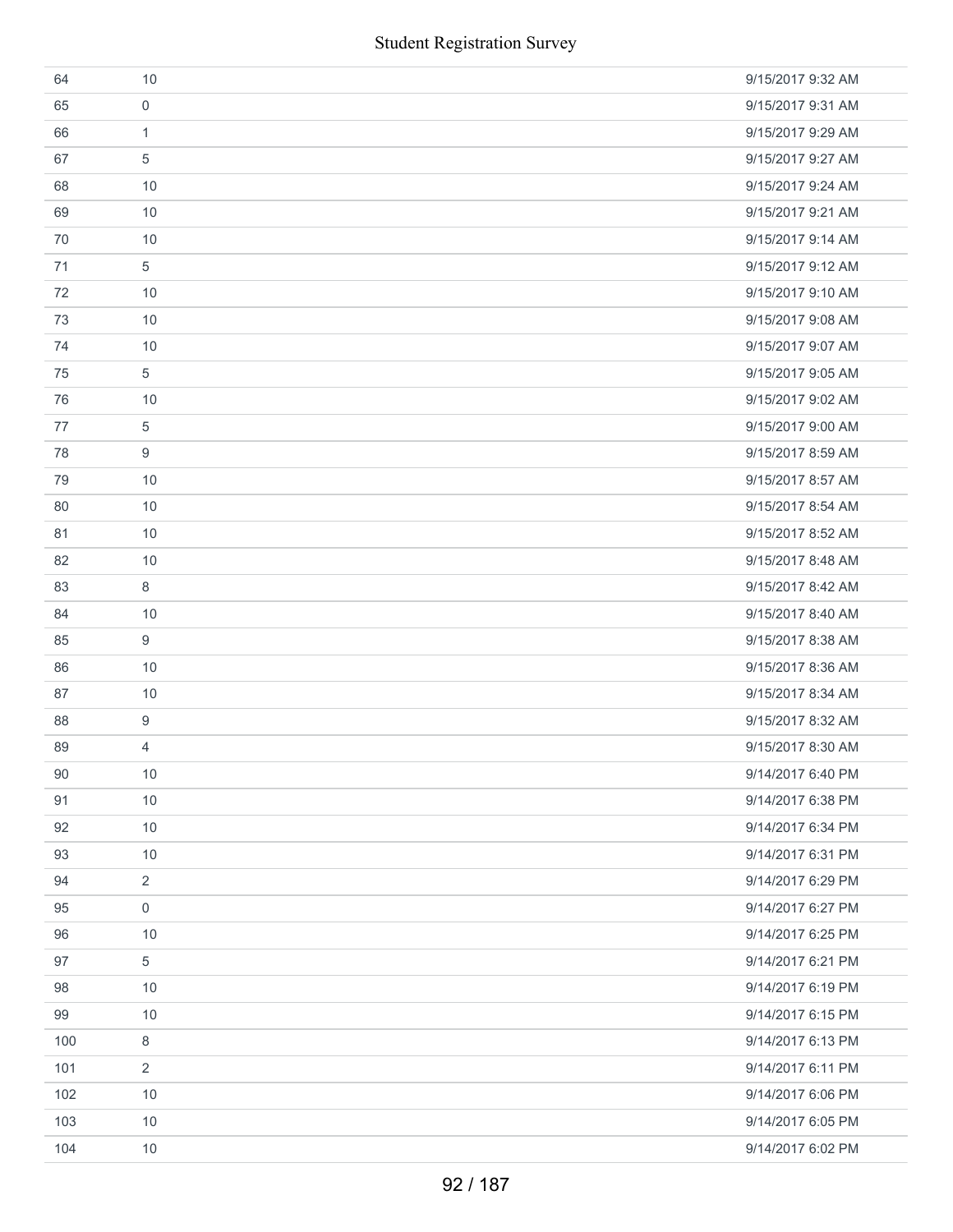|     | <b>Student Registration Survey</b> |                   |
|-----|------------------------------------|-------------------|
| 105 | $\boldsymbol{9}$                   | 9/14/2017 6:00 PM |
| 106 | 10                                 | 9/14/2017 5:56 PM |
| 107 | 10                                 | 9/14/2017 5:52 PM |
| 108 | 10                                 | 9/14/2017 5:49 PM |
| 109 | $\,8\,$                            | 9/14/2017 5:47 PM |
| 110 | 10                                 | 9/14/2017 5:42 PM |
| 111 | $\mathsf{O}\xspace$                | 9/14/2017 5:35 PM |
| 112 | 10                                 | 9/14/2017 5:32 PM |
| 113 | $\overline{2}$                     | 9/14/2017 5:30 PM |
| 114 | $\mathbf{1}$                       | 9/14/2017 5:25 PM |
| 115 | 10                                 | 9/14/2017 5:21 PM |
| 116 | $\sqrt{3}$                         | 9/14/2017 5:19 PM |
| 117 | $\overline{7}$                     | 9/14/2017 5:16 PM |
| 118 | $\,$ 5 $\,$                        | 9/14/2017 5:11 PM |
| 119 | $\mathbf{1}$                       | 9/14/2017 5:06 PM |
| 120 | $\boldsymbol{9}$                   | 9/14/2017 5:04 PM |
| 121 | 10                                 | 9/14/2017 5:01 PM |
| 122 | 5                                  | 9/14/2017 4:59 PM |
| 123 | $\sqrt{5}$                         | 9/14/2017 4:56 PM |
| 124 | 10                                 | 9/14/2017 4:53 PM |
| 125 | 10                                 | 9/14/2017 4:50 PM |
| 126 | 10                                 | 9/14/2017 4:45 PM |
| 127 | 10                                 | 9/14/2017 4:31 PM |
| 128 | 10                                 | 9/14/2017 4:28 PM |
| 129 | 10                                 | 9/14/2017 4:26 PM |
| 130 | $\overline{4}$                     | 9/14/2017 4:19 PM |
| 131 | 10                                 | 9/14/2017 4:15 PM |
| 132 | 10                                 | 9/14/2017 4:11 PM |
| 133 | $\,8\,$                            | 9/14/2017 4:05 PM |
| 134 | 10                                 | 9/14/2017 4:02 PM |
| 135 | 10                                 | 9/14/2017 3:58 PM |
| 136 | 10                                 | 9/14/2017 3:51 PM |
| 137 | 10                                 | 9/14/2017 3:47 PM |
| 138 | 10                                 | 9/13/2017 5:45 PM |
| 139 | $\,8\,$                            | 9/13/2017 5:43 PM |
| 140 | 10                                 | 9/13/2017 5:33 PM |
| 141 | $\sqrt{5}$                         | 9/13/2017 5:03 PM |
| 142 | 10                                 | 9/13/2017 4:53 PM |
| 143 | $\,$ 5 $\,$                        | 9/13/2017 4:45 PM |
| 144 | 4                                  | 9/13/2017 4:42 PM |
| 145 | 9                                  | 9/13/2017 4:39 PM |
|     | 93 / 187                           |                   |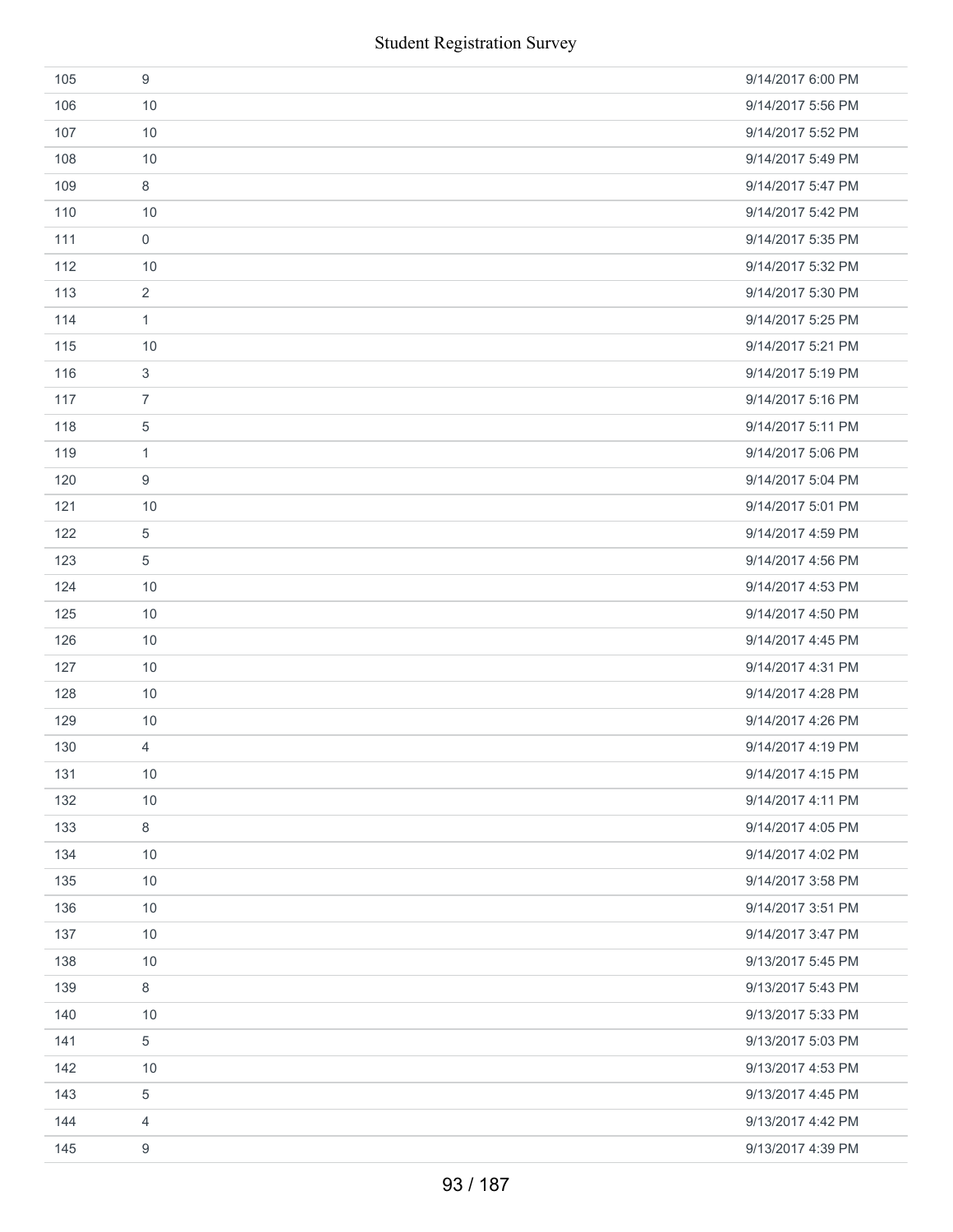|     | <b>Student Registration Survey</b> |                    |
|-----|------------------------------------|--------------------|
| 146 | $\sqrt{5}$                         | 9/13/2017 4:33 PM  |
| 147 | 8                                  | 9/13/2017 4:30 PM  |
| 148 | 8                                  | 9/13/2017 4:12 PM  |
| 149 | 4                                  | 9/13/2017 4:09 PM  |
| 150 | 9                                  | 9/13/2017 4:07 PM  |
| 151 | 10                                 | 9/13/2017 4:04 PM  |
| 152 | 9                                  | 9/13/2017 4:02 PM  |
| 153 | 8                                  | 9/13/2017 3:58 PM  |
| 154 | 10                                 | 9/13/2017 3:54 PM  |
| 155 | 10                                 | 9/13/2017 3:52 PM  |
| 156 | 10                                 | 9/13/2017 3:47 PM  |
| 157 | 10                                 | 9/13/2017 2:15 PM  |
| 158 | 6                                  | 9/13/2017 12:21 PM |
| 159 | 10                                 | 9/13/2017 12:15 PM |
| 160 | 10                                 | 9/13/2017 12:10 PM |
| 161 | 9                                  | 9/13/2017 12:07 PM |
| 162 | 9                                  | 9/13/2017 12:00 PM |
| 163 | 9                                  | 9/13/2017 11:56 AM |
| 164 | 9                                  | 9/13/2017 11:02 AM |
| 165 | 10                                 | 9/12/2017 6:40 PM  |
| 166 | $\,8\,$                            | 9/12/2017 6:36 PM  |
| 167 | 6                                  | 9/12/2017 6:34 PM  |
| 168 | $\sqrt{5}$                         | 9/12/2017 6:31 PM  |
| 169 | 10                                 | 9/12/2017 6:28 PM  |
| 170 | 10                                 | 9/12/2017 6:25 PM  |
| 171 | $\overline{7}$                     | 9/12/2017 6:20 PM  |
| 172 | $\overline{7}$                     | 9/12/2017 6:17 PM  |
| 173 | $\overline{7}$                     | 9/12/2017 6:13 PM  |
| 174 | 10                                 | 9/12/2017 6:09 PM  |
| 175 | 10                                 | 9/12/2017 6:06 PM  |
| 176 | 9                                  | 9/12/2017 6:03 PM  |
| 177 | 6                                  | 9/12/2017 6:01 PM  |
| 178 | 5                                  | 9/12/2017 5:57 PM  |
| 179 | 8                                  | 9/12/2017 5:54 PM  |
| 180 | 9                                  | 9/12/2017 5:53 PM  |
| 181 | 8                                  | 9/12/2017 5:49 PM  |
| 182 | 10                                 | 9/12/2017 5:03 PM  |
| 183 | 10                                 | 9/12/2017 5:00 PM  |
| 184 | 5                                  | 9/12/2017 4:56 PM  |
| 185 | $\overline{7}$                     | 9/12/2017 4:52 PM  |
| 186 | 10                                 | 9/12/2017 4:46 PM  |
|     | 94 / 187                           |                    |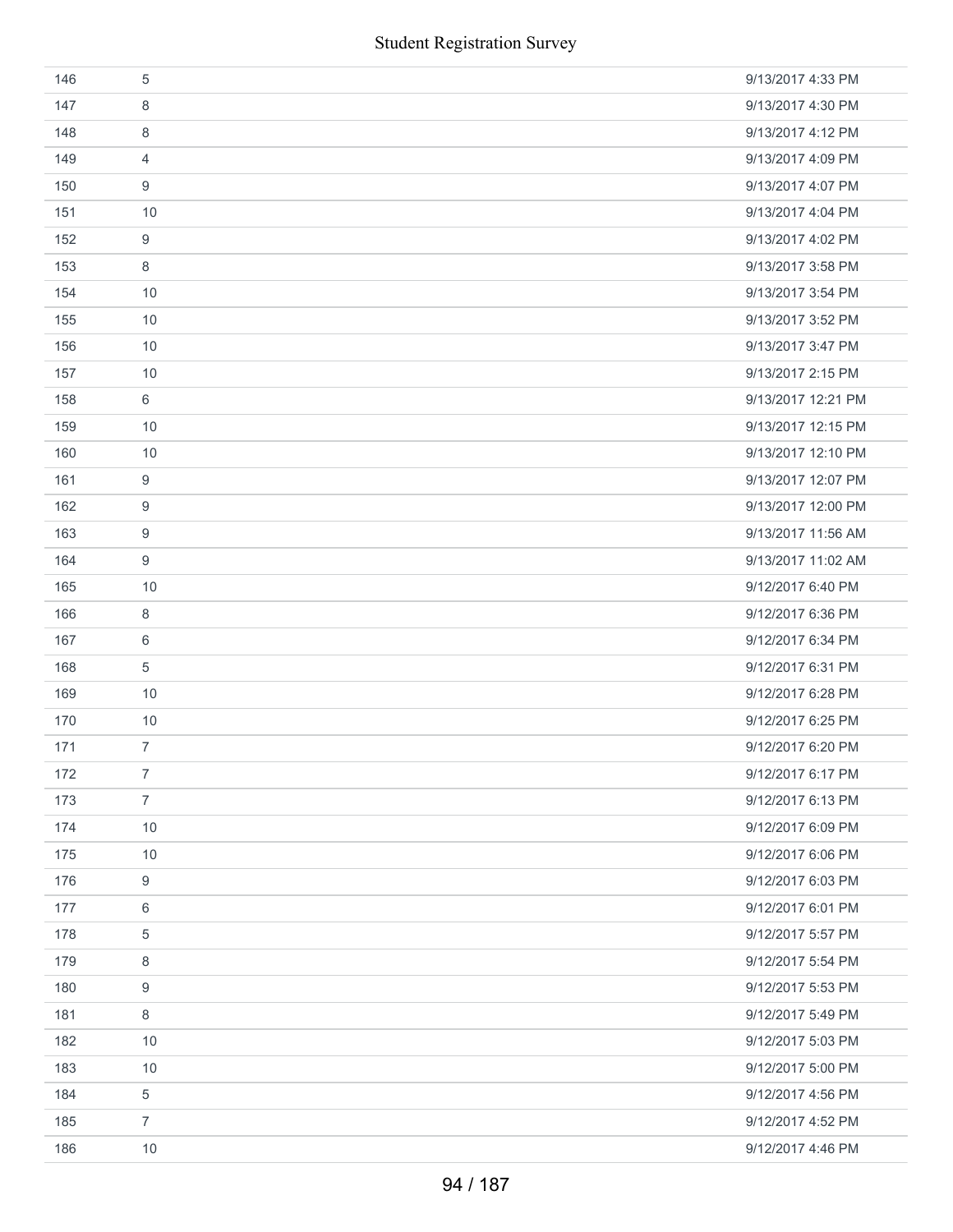| 187 | 4              | 9/12/2017 4:33 PM  |
|-----|----------------|--------------------|
| 188 | 8              | 9/12/2017 4:28 PM  |
| 189 | $\overline{4}$ | 9/12/2017 4:19 PM  |
| 190 | 10             | 9/12/2017 4:17 PM  |
| 191 | 10             | 9/12/2017 4:10 PM  |
| 192 | 5              | 9/12/2017 4:05 PM  |
| 193 | $\overline{2}$ | 9/12/2017 4:01 PM  |
| 194 | $\overline{7}$ | 9/12/2017 3:58 PM  |
| 195 | 10             | 9/12/2017 3:54 PM  |
| 196 | 10             | 9/12/2017 2:27 PM  |
| 197 | $\mathbf{1}$   | 9/8/2017 7:25 PM   |
| 198 | $\overline{2}$ | 9/6/2017 2:44 PM   |
| 199 | 10             | 9/5/2017 3:01 PM   |
| 200 | $6\,$          | 9/4/2017 9:14 PM   |
| 201 | 10             | 9/4/2017 4:59 PM   |
| 202 | $9\,$          | 9/4/2017 11:10 AM  |
| 203 | 10             | 8/31/2017 3:39 PM  |
| 204 | $\overline{7}$ | 8/31/2017 3:19 PM  |
| 205 | 8              | 8/31/2017 3:14 PM  |
| 206 | 8              | 8/31/2017 3:07 PM  |
| 207 | 10             | 8/31/2017 2:55 PM  |
| 208 | 9              | 8/31/2017 2:50 PM  |
| 209 | $\,$ 5 $\,$    | 8/31/2017 2:42 PM  |
| 210 | 4              | 8/31/2017 2:29 PM  |
| 211 | 6              | 8/31/2017 2:17 PM  |
| 212 | 4              | 8/31/2017 2:12 PM  |
| 213 | $\overline{2}$ | 8/31/2017 2:08 PM  |
| 214 | 10             | 8/31/2017 2:02 PM  |
| 215 | 9              | 8/31/2017 1:55 PM  |
| 216 | 6              | 8/31/2017 1:48 PM  |
| 217 | 5              | 8/31/2017 1:36 PM  |
| 218 | 9              | 8/31/2017 1:32 PM  |
| 219 | 10             | 8/31/2017 1:25 PM  |
| 220 | $\overline{4}$ | 8/31/2017 1:21 PM  |
| 221 | 10             | 8/31/2017 1:13 PM  |
| 222 | 10             | 8/31/2017 12:55 PM |
| 223 | 10             | 8/31/2017 12:52 PM |
| 224 | 10             | 8/31/2017 12:46 PM |
| 225 | $\,8\,$        | 8/31/2017 12:36 PM |
| 226 | 10             | 8/31/2017 12:31 PM |
| 227 | $\overline{4}$ | 8/31/2017 12:23 PM |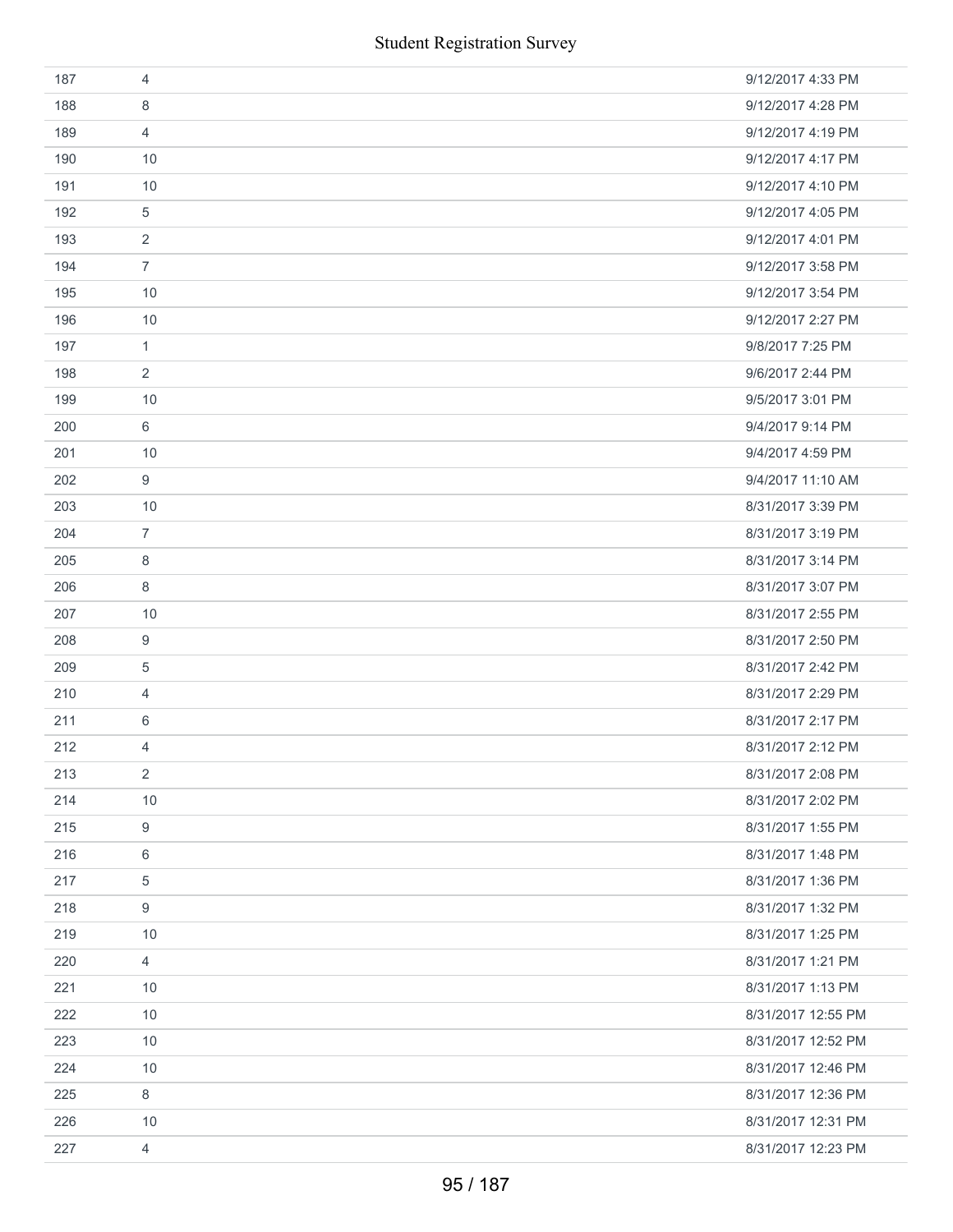| 228 | 10                        | 8/31/2017 12:09 PM |
|-----|---------------------------|--------------------|
| 229 | $\overline{2}$            | 8/31/2017 12:06 PM |
| 230 | 10                        | 8/31/2017 11:58 AM |
| 231 | $\mathbf{1}$              | 8/31/2017 11:51 AM |
| 232 | $\mathbf{1}$              | 8/31/2017 11:47 AM |
| 233 | 10                        | 8/29/2017 10:59 AM |
| 234 | 10                        | 8/29/2017 10:12 AM |
| 235 | 10                        | 8/28/2017 11:54 AM |
| 236 | 10                        | 8/22/2017 2:15 PM  |
| 237 | 9                         | 8/22/2017 1:12 PM  |
| 238 | 10                        | 8/22/2017 10:41 AM |
| 239 | 10                        | 8/21/2017 11:50 PM |
| 240 | 9                         | 8/19/2017 9:21 PM  |
| 241 | 10                        | 8/18/2017 4:47 PM  |
| 242 | $\overline{7}$            | 8/18/2017 3:28 PM  |
| 243 | $\mathbf 0$               | 8/18/2017 7:33 AM  |
| 244 | $\overline{7}$            | 8/17/2017 10:20 AM |
| 245 | 6                         | 8/17/2017 9:48 AM  |
| 246 | 10                        | 8/17/2017 9:40 AM  |
| 247 | 6                         | 8/16/2017 9:11 PM  |
| 248 | 10                        | 8/16/2017 1:57 PM  |
| 249 | 10                        | 8/16/2017 1:21 PM  |
| 250 | 5                         | 8/16/2017 1:20 PM  |
| 251 | $\mathbf{1}$              | 8/16/2017 11:00 AM |
| 252 | 10                        | 8/16/2017 9:36 AM  |
| 253 | 9                         | 8/16/2017 9:10 AM  |
| 254 | 10                        | 8/16/2017 8:37 AM  |
| 255 | 10                        | 8/16/2017 8:23 AM  |
| 256 | 10                        | 8/16/2017 7:33 AM  |
| 257 | $\ensuremath{\mathsf{3}}$ | 8/15/2017 9:18 PM  |
| 258 | $\mathbf{1}$              | 8/15/2017 8:49 PM  |
| 259 | $\boldsymbol{9}$          | 8/15/2017 5:57 PM  |
| 260 | 5                         | 8/15/2017 5:55 PM  |
| 261 | $\overline{5}$            | 8/15/2017 5:54 PM  |
| 262 | $\mathbf 0$               | 8/15/2017 5:52 PM  |
| 263 | 10                        | 8/15/2017 5:51 PM  |
| 264 | 9                         | 8/15/2017 5:49 PM  |
| 265 | 10                        | 8/15/2017 5:48 PM  |
| 266 | 10                        | 8/15/2017 5:46 PM  |
| 267 | $\boldsymbol{9}$          | 8/15/2017 5:44 PM  |
| 268 | $\overline{7}$            | 8/15/2017 5:42 PM  |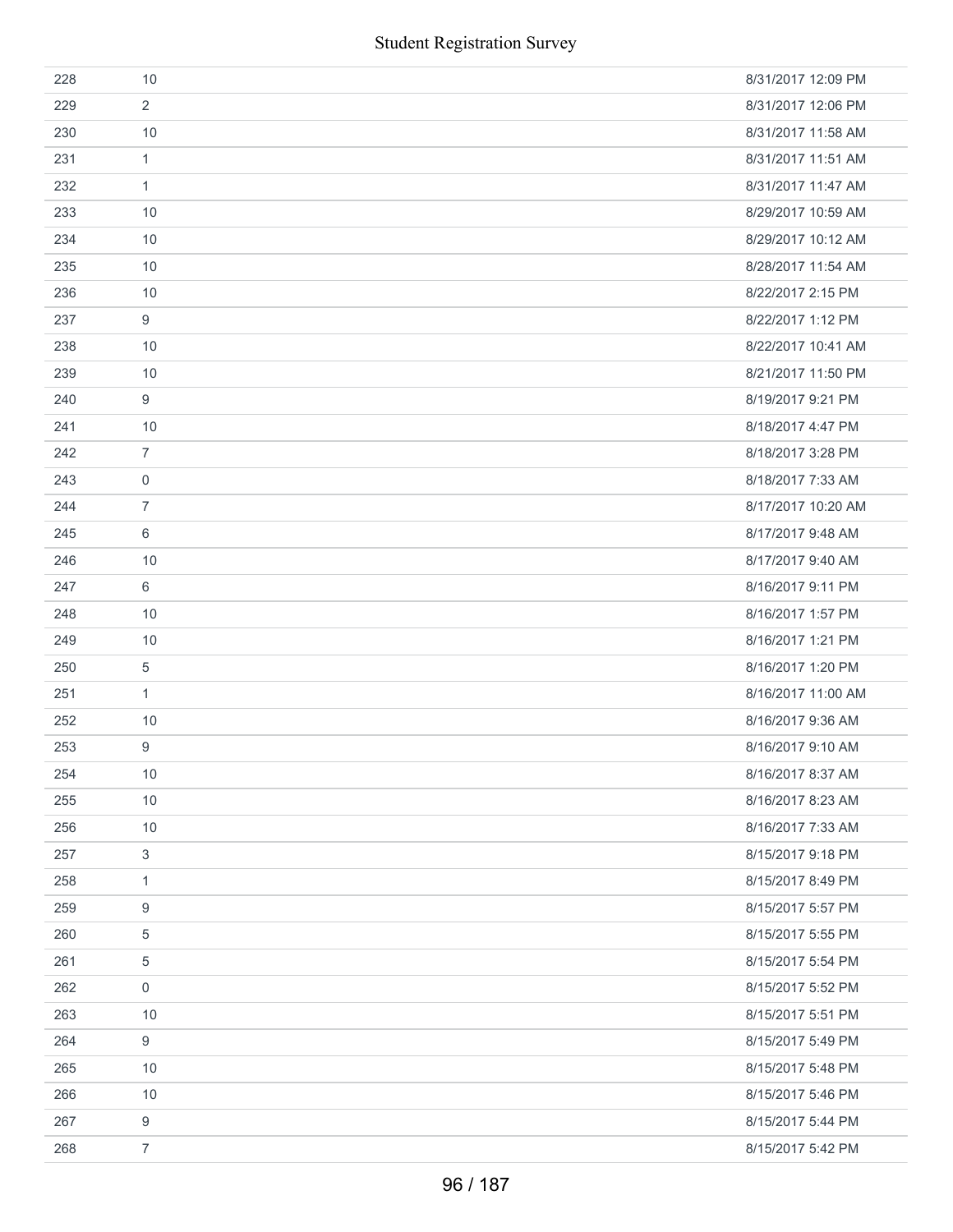|     | <b>Student Registration Survey</b> |                    |
|-----|------------------------------------|--------------------|
| 269 | $6\,$                              | 8/15/2017 5:40 PM  |
| 270 | 10                                 | 8/15/2017 5:38 PM  |
| 271 | 10                                 | 8/15/2017 5:36 PM  |
| 272 | 10                                 | 8/15/2017 5:34 PM  |
| 273 | 10                                 | 8/15/2017 5:32 PM  |
| 274 | 10                                 | 8/15/2017 5:19 PM  |
| 275 | 10                                 | 8/15/2017 5:15 PM  |
| 276 | 10                                 | 8/15/2017 5:11 PM  |
| 277 | $\boldsymbol{0}$                   | 8/15/2017 4:05 PM  |
| 278 | 10                                 | 8/15/2017 12:57 PM |
| 279 | 10                                 | 8/15/2017 12:18 PM |
| 280 | 5                                  | 8/15/2017 11:00 AM |
| 281 | 10                                 | 8/15/2017 10:43 AM |
| 282 | $\sqrt{5}$                         | 8/15/2017 10:37 AM |
| 283 | 10                                 | 8/15/2017 10:28 AM |
| 284 | 10                                 | 8/15/2017 10:25 AM |
| 285 | 8                                  | 8/15/2017 9:30 AM  |
| 286 | $\overline{5}$                     | 8/15/2017 12:48 AM |
| 287 | $\overline{5}$                     | 8/14/2017 11:44 PM |
| 288 | 8                                  | 8/14/2017 3:48 PM  |
| 289 | 8                                  | 8/14/2017 3:38 PM  |
| 290 | 8                                  | 8/14/2017 1:25 PM  |
| 291 | $\overline{7}$                     | 8/14/2017 1:21 PM  |
| 292 | 10                                 | 8/14/2017 1:19 PM  |
| 293 | 8                                  | 8/14/2017 1:16 PM  |
| 294 | $\overline{7}$                     | 8/14/2017 1:08 PM  |
| 295 | 10                                 | 8/14/2017 1:07 PM  |
| 296 | $\boldsymbol{9}$                   | 8/14/2017 1:07 PM  |
| 297 | 10                                 | 8/14/2017 1:05 PM  |
| 298 | 10                                 | 8/14/2017 1:02 PM  |
| 299 | 10                                 | 8/14/2017 1:01 PM  |
| 300 | $\boldsymbol{9}$                   | 8/14/2017 12:54 PM |
| 301 | 5                                  | 8/14/2017 12:41 PM |
| 302 | 10                                 | 8/14/2017 12:34 PM |
| 303 | 10                                 | 8/14/2017 11:48 AM |
| 304 | $\,8\,$                            | 8/14/2017 11:26 AM |
| 305 | 10                                 | 8/14/2017 9:10 AM  |
| 306 | 10                                 | 8/14/2017 8:47 AM  |
| 307 | $\overline{7}$                     | 8/14/2017 8:15 AM  |
| 308 | 9                                  | 8/13/2017 11:50 PM |
| 309 | 10                                 | 8/13/2017 11:25 PM |
|     | 97 / 187                           |                    |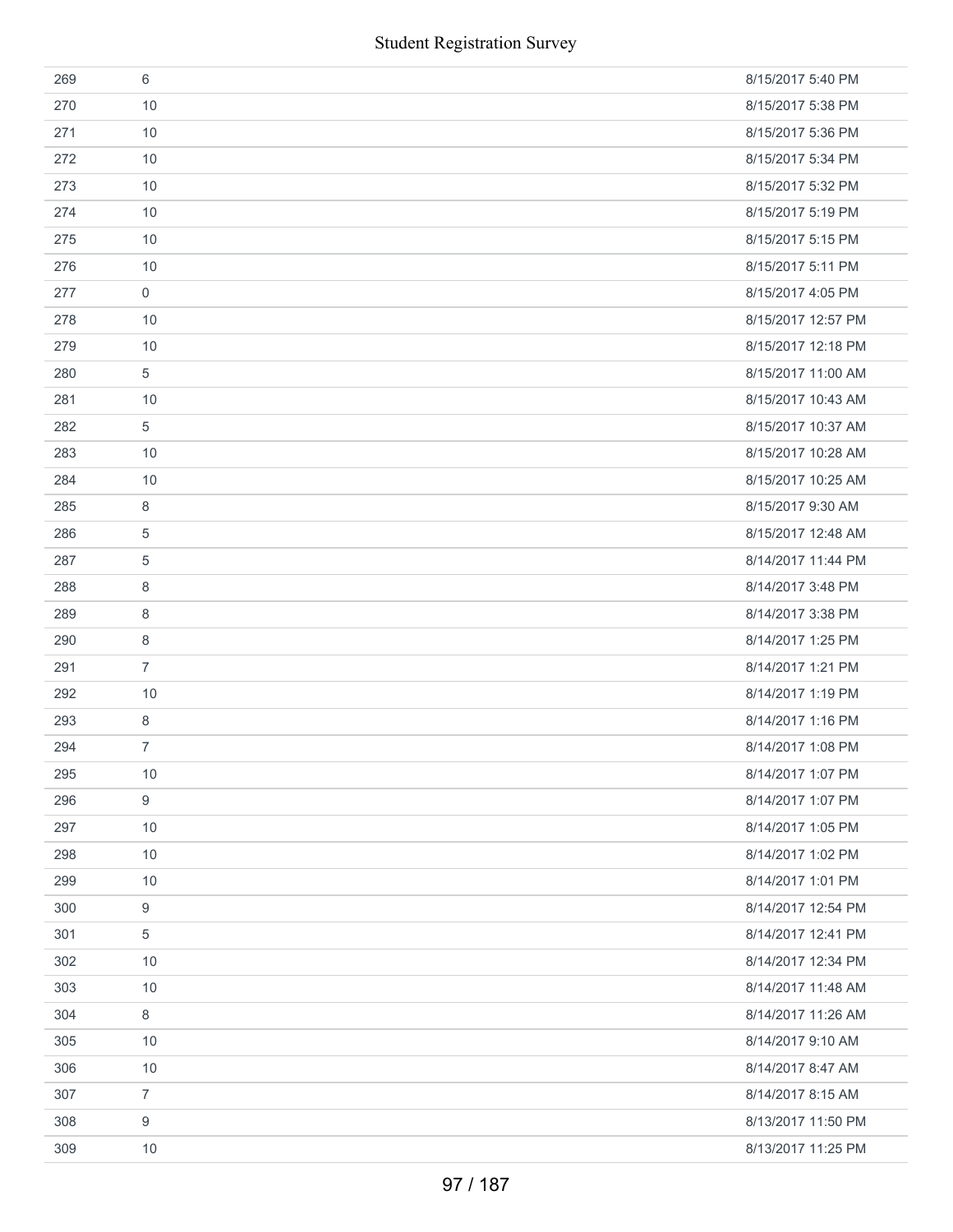|     | <b>Student Registration Survey</b> |                    |
|-----|------------------------------------|--------------------|
| 310 | 5                                  | 8/13/2017 10:23 PM |
| 311 | 9                                  | 8/13/2017 9:24 PM  |
| 312 | 10                                 | 8/13/2017 7:23 PM  |
| 313 | 10                                 | 8/13/2017 2:35 PM  |
| 314 | $\overline{7}$                     | 8/13/2017 12:14 PM |
| 315 | 9                                  | 8/13/2017 9:14 AM  |
| 316 | 10                                 | 8/12/2017 9:43 PM  |
| 317 | 10                                 | 8/11/2017 10:30 PM |
| 318 | 9                                  | 8/11/2017 5:16 PM  |
| 319 | 5                                  | 8/11/2017 5:13 PM  |
| 320 | 10                                 | 8/11/2017 3:07 PM  |
| 321 | 9                                  | 8/11/2017 2:19 PM  |
| 322 | 10                                 | 8/11/2017 1:07 PM  |
| 323 | 10                                 | 8/11/2017 12:57 PM |
| 324 | 10                                 | 8/11/2017 11:14 AM |
| 325 | $\mathbf{1}$                       | 8/11/2017 11:06 AM |
| 326 | 8                                  | 8/11/2017 11:00 AM |
| 327 | 10                                 | 8/11/2017 10:53 AM |
| 328 | $\overline{7}$                     | 8/11/2017 10:53 AM |
| 329 | 10                                 | 8/11/2017 10:48 AM |
| 330 | $\,8\,$                            | 8/11/2017 10:28 AM |
| 331 | $\overline{7}$                     | 8/11/2017 9:33 AM  |
| 332 | 9                                  | 8/11/2017 8:57 AM  |
| 333 | 3                                  | 8/11/2017 8:39 AM  |
| 334 | 10                                 | 8/10/2017 3:04 PM  |
| 335 | 6                                  | 8/10/2017 3:02 PM  |
| 336 | $\overline{7}$                     | 8/10/2017 3:01 PM  |
| 337 | 10                                 | 8/10/2017 1:34 PM  |
| 338 | 10                                 | 8/10/2017 1:33 PM  |
| 339 | 10                                 | 8/10/2017 1:31 PM  |
| 340 | 10                                 | 8/10/2017 1:29 PM  |
| 341 | $\overline{7}$                     | 8/10/2017 1:27 PM  |
| 342 | 10                                 | 8/10/2017 1:24 PM  |
| 343 | 10                                 | 8/10/2017 12:21 PM |
| 344 | 10                                 | 8/10/2017 12:14 PM |
| 345 | 9                                  | 8/10/2017 12:12 PM |
| 346 | 10                                 | 8/10/2017 12:11 PM |
| 347 | 9                                  | 8/10/2017 11:36 AM |
| 348 | $\mathbf{1}$                       | 8/10/2017 11:34 AM |
| 349 | 10                                 | 8/10/2017 11:31 AM |
| 350 | $10$                               | 8/10/2017 11:23 AM |
|     | 98 / 187                           |                    |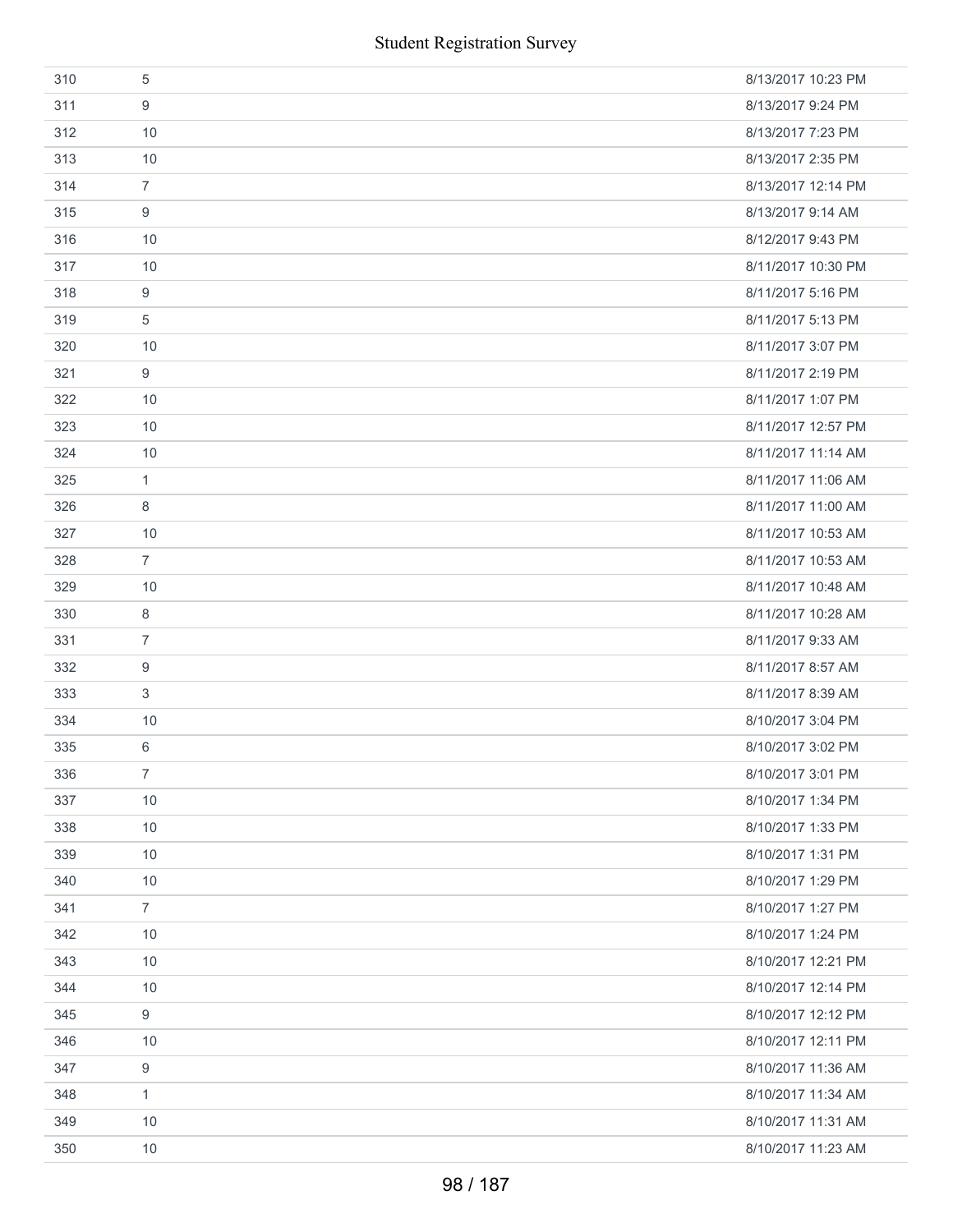| 351 | 9                | 8/10/2017 11:20 AM |
|-----|------------------|--------------------|
| 352 | 4                | 8/10/2017 11:18 AM |
| 353 | 10               | 8/10/2017 11:16 AM |
| 354 | $\overline{7}$   | 8/10/2017 11:14 AM |
| 355 | $\mathbf 0$      | 8/10/2017 10:58 AM |
| 356 | 10               | 8/10/2017 10:56 AM |
| 357 | 10               | 8/10/2017 10:54 AM |
| 358 | $\overline{7}$   | 8/10/2017 10:52 AM |
| 359 | 8                | 8/10/2017 10:50 AM |
| 360 | 10               | 8/10/2017 10:47 AM |
| 361 | 10               | 8/10/2017 10:44 AM |
| 362 | 8                | 8/10/2017 10:42 AM |
| 363 | 8                | 8/10/2017 10:40 AM |
| 364 | 10               | 8/10/2017 10:15 AM |
| 365 | $10$             | 8/10/2017 10:14 AM |
| 366 | 1                | 8/10/2017 10:06 AM |
| 367 | 10               | 8/10/2017 10:02 AM |
| 368 | 10               | 8/10/2017 10:00 AM |
| 369 | 10               | 8/10/2017 9:57 AM  |
| 370 | 8                | 8/9/2017 3:53 PM   |
| 371 | $\sqrt{3}$       | 8/9/2017 3:41 PM   |
| 372 | $\overline{7}$   | 8/9/2017 3:33 PM   |
| 373 | $\boldsymbol{9}$ | 8/9/2017 3:31 PM   |
| 374 | 10               | 8/9/2017 3:27 PM   |
| 375 | 10               | 8/9/2017 3:26 PM   |
| 376 | 4                | 8/9/2017 3:21 PM   |
| 377 | 10               | 8/9/2017 3:16 PM   |
| 378 | 10               | 8/9/2017 3:14 PM   |
| 379 | 5                | 8/9/2017 3:12 PM   |
| 380 | 10               | 8/9/2017 3:11 PM   |
| 381 | 10               | 8/9/2017 3:08 PM   |
| 382 | 10               | 8/9/2017 3:06 PM   |
| 383 | 10               | 8/9/2017 3:05 PM   |
| 384 | 5                | 8/9/2017 3:03 PM   |
| 385 | 2                | 8/9/2017 3:01 PM   |
| 386 | 10               | 8/9/2017 3:00 PM   |
| 387 | 3                | 8/9/2017 2:58 PM   |
| 388 | 8                | 8/9/2017 2:52 PM   |
| 389 | 6                | 8/9/2017 2:51 PM   |
| 390 | 2                | 8/9/2017 2:49 PM   |
| 391 | 8                | 8/9/2017 2:40 PM   |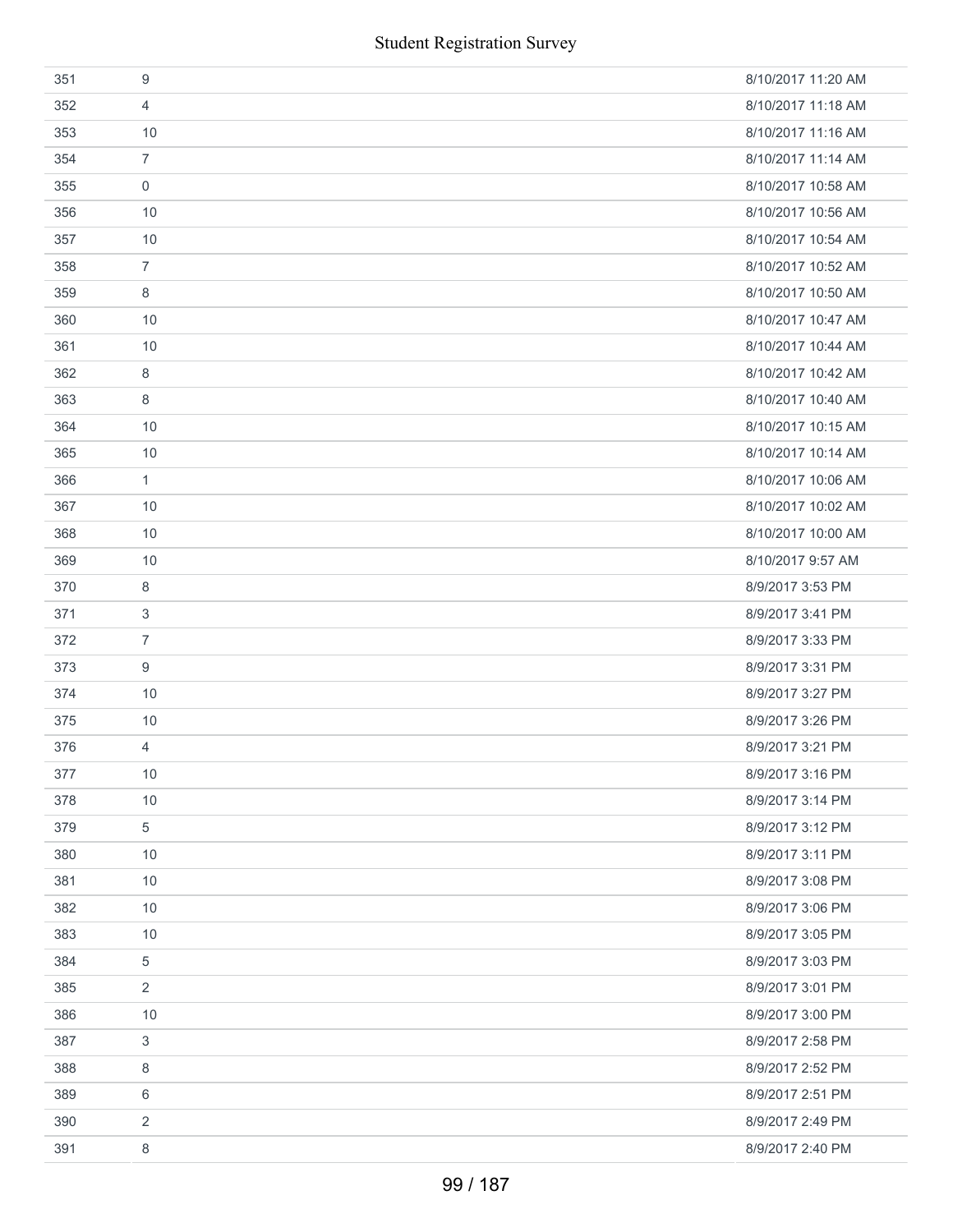# Q21 Helpfulness of Information Technology Office Staff.



| <b>ANSWER CHOICES</b>  | <b>AVERAGE NUMBER</b> | <b>TOTAL NUMBER</b> |       | <b>RESPONSES</b> |     |
|------------------------|-----------------------|---------------------|-------|------------------|-----|
|                        |                       |                     | 3.117 |                  | 392 |
| Total Respondents: 392 |                       |                     |       |                  |     |

| #              |                | <b>DATE</b>         |
|----------------|----------------|---------------------|
| 1              | 10             | 10/31/2017 10:18 AM |
|                |                |                     |
| 2              | 10             | 10/29/2017 11:50 PM |
| 3              | 10             | 10/27/2017 3:43 PM  |
| $\overline{4}$ | 10             | 10/27/2017 12:42 PM |
| 5              | 10             | 10/26/2017 10:56 AM |
| 6              | $\overline{7}$ | 10/25/2017 1:30 AM  |
| $\overline{7}$ | 10             | 10/23/2017 10:47 AM |
| 8              | 5              | 10/20/2017 7:46 AM  |
| 9              | $\overline{4}$ | 10/18/2017 3:33 PM  |
| 10             | 10             | 10/18/2017 1:03 PM  |
| 11             | 10             | 10/16/2017 1:37 PM  |
| 12             | 6              | 10/16/2017 1:32 AM  |
| 13             | 10             | 10/16/2017 1:17 AM  |
| 14             | 10             | 10/13/2017 12:31 PM |
| 15             | 10             | 10/13/2017 11:46 AM |
| 16             | 5              | 10/12/2017 3:05 PM  |
| 17             | 5              | 10/10/2017 12:23 PM |
| 18             | 10             | 10/9/2017 4:26 PM   |
| 19             | 10             | 10/9/2017 4:17 PM   |
| 20             | $\overline{7}$ | 10/9/2017 10:43 AM  |
| 21             | 10             | 10/9/2017 10:41 AM  |
| 22             | 10             | 10/6/2017 1:05 PM   |
|                |                |                     |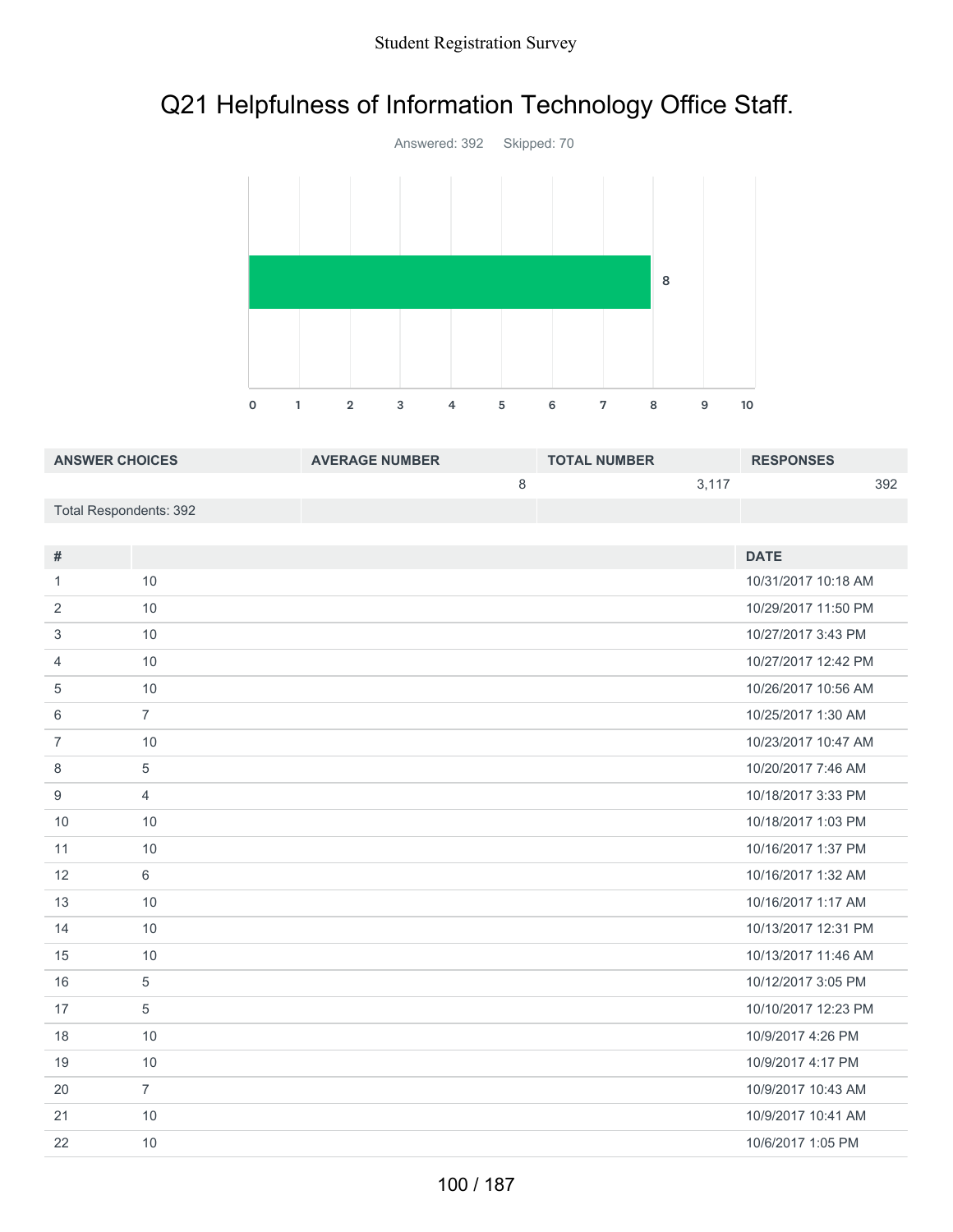|    |                     | <b>Student Registration Survey</b> |
|----|---------------------|------------------------------------|
| 23 | $\mathsf{O}\xspace$ | 10/5/2017 3:36 PM                  |
| 24 | 10                  | 10/5/2017 11:25 AM                 |
| 25 | 10                  | 10/2/2017 12:24 PM                 |
| 26 | 10                  | 10/2/2017 8:53 AM                  |
| 27 | 5                   | 10/1/2017 12:08 AM                 |
| 28 | 10                  | 9/27/2017 2:33 PM                  |
| 29 | 3                   | 9/27/2017 1:29 PM                  |
| 30 | 10                  | 9/20/2017 3:10 PM                  |
| 31 | 6                   | 9/18/2017 12:14 PM                 |
| 32 | $\mathbf 0$         | 9/15/2017 4:17 PM                  |
| 33 | 10                  | 9/15/2017 4:06 PM                  |
| 34 | 10                  | 9/15/2017 1:44 PM                  |
| 35 | 3                   | 9/15/2017 1:32 PM                  |
| 36 | 10                  | 9/15/2017 1:21 PM                  |
| 37 | 10                  | 9/15/2017 1:14 PM                  |
| 38 | 5                   | 9/15/2017 1:06 PM                  |
| 39 | $\mathsf{O}\xspace$ | 9/15/2017 1:02 PM                  |
| 40 | 10                  | 9/15/2017 11:06 AM                 |
| 41 | 9                   | 9/15/2017 10:55 AM                 |
| 42 | 9                   | 9/15/2017 10:53 AM                 |
| 43 | $\,8\,$             | 9/15/2017 10:41 AM                 |
| 44 | 10                  | 9/15/2017 10:39 AM                 |
| 45 | 10                  | 9/15/2017 10:37 AM                 |
| 46 | $\overline{7}$      | 9/15/2017 10:35 AM                 |
| 47 | 10                  | 9/15/2017 10:23 AM                 |
| 48 | 10                  | 9/15/2017 10:21 AM                 |
| 49 | 9                   | 9/15/2017 10:19 AM                 |
| 50 | 10                  | 9/15/2017 10:17 AM                 |
| 51 | 10                  | 9/15/2017 10:14 AM                 |
| 52 | 5                   | 9/15/2017 10:12 AM                 |
| 53 | 9                   | 9/15/2017 10:10 AM                 |
| 54 | 9                   | 9/15/2017 10:08 AM                 |
| 55 | 3                   | 9/15/2017 10:05 AM                 |
| 56 | 10                  | 9/15/2017 10:03 AM                 |
| 57 | 10                  | 9/15/2017 10:01 AM                 |
| 58 | $\overline{2}$      | 9/15/2017 9:59 AM                  |
| 59 | 10                  | 9/15/2017 9:57 AM                  |
| 60 | 5                   | 9/15/2017 9:55 AM                  |
| 61 | 10                  | 9/15/2017 9:53 AM                  |
| 62 | 8                   | 9/15/2017 9:50 AM                  |
| 63 | 10                  | 9/15/2017 9:45 AM                  |
|    |                     | 101 / 187                          |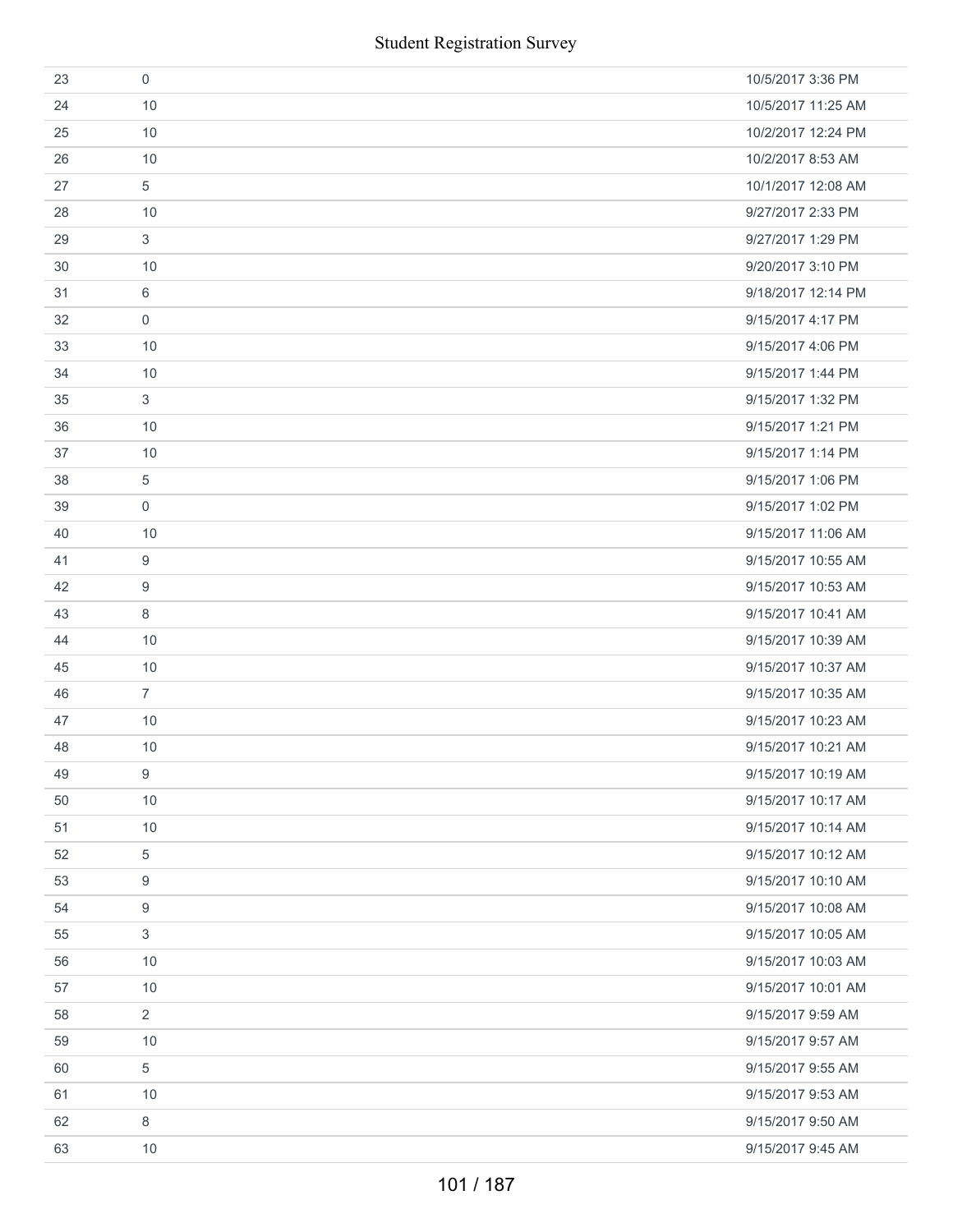|     | <b>Student Registration Survey</b> |                   |
|-----|------------------------------------|-------------------|
| 64  | 10                                 | 9/15/2017 9:38 AM |
| 65  | 9                                  | 9/15/2017 9:36 AM |
| 66  | 10                                 | 9/15/2017 9:32 AM |
| 67  | $\overline{2}$                     | 9/15/2017 9:31 AM |
| 68  | $\mathbf{1}$                       | 9/15/2017 9:29 AM |
| 69  | 3                                  | 9/15/2017 9:27 AM |
| 70  | 10                                 | 9/15/2017 9:24 AM |
| 71  | 9                                  | 9/15/2017 9:21 AM |
| 72  | 10                                 | 9/15/2017 9:14 AM |
| 73  | 4                                  | 9/15/2017 9:12 AM |
| 74  | 10                                 | 9/15/2017 9:10 AM |
| 75  | 10                                 | 9/15/2017 9:08 AM |
| 76  | 10                                 | 9/15/2017 9:07 AM |
| 77  | 5                                  | 9/15/2017 9:05 AM |
| 78  | 10                                 | 9/15/2017 9:02 AM |
| 79  | 5                                  | 9/15/2017 9:00 AM |
| 80  | 9                                  | 9/15/2017 8:59 AM |
| 81  | 10                                 | 9/15/2017 8:57 AM |
| 82  | 9                                  | 9/15/2017 8:54 AM |
| 83  | 10                                 | 9/15/2017 8:52 AM |
| 84  | 0                                  | 9/15/2017 8:48 AM |
| 85  | 8                                  | 9/15/2017 8:42 AM |
| 86  | 10                                 | 9/15/2017 8:40 AM |
| 87  | 10                                 | 9/15/2017 8:38 AM |
| 88  | 10                                 | 9/15/2017 8:36 AM |
| 89  | 10                                 | 9/15/2017 8:34 AM |
| 90  | 8                                  | 9/15/2017 8:32 AM |
| 91  | 4                                  | 9/15/2017 8:30 AM |
| 92  | 10                                 | 9/14/2017 6:40 PM |
| 93  | 10                                 | 9/14/2017 6:38 PM |
| 94  | 10                                 | 9/14/2017 6:34 PM |
| 95  | $10$                               | 9/14/2017 6:31 PM |
| 96  | 1                                  | 9/14/2017 6:29 PM |
| 97  | 0                                  | 9/14/2017 6:27 PM |
| 98  | 0                                  | 9/14/2017 6:25 PM |
| 99  | 1                                  | 9/14/2017 6:23 PM |
| 100 | 3                                  | 9/14/2017 6:21 PM |
| 101 | 10                                 | 9/14/2017 6:19 PM |
| 102 | $10$                               | 9/14/2017 6:15 PM |
| 103 | 9                                  | 9/14/2017 6:13 PM |
| 104 | 10                                 | 9/14/2017 6:06 PM |
|     | 102 / 187                          |                   |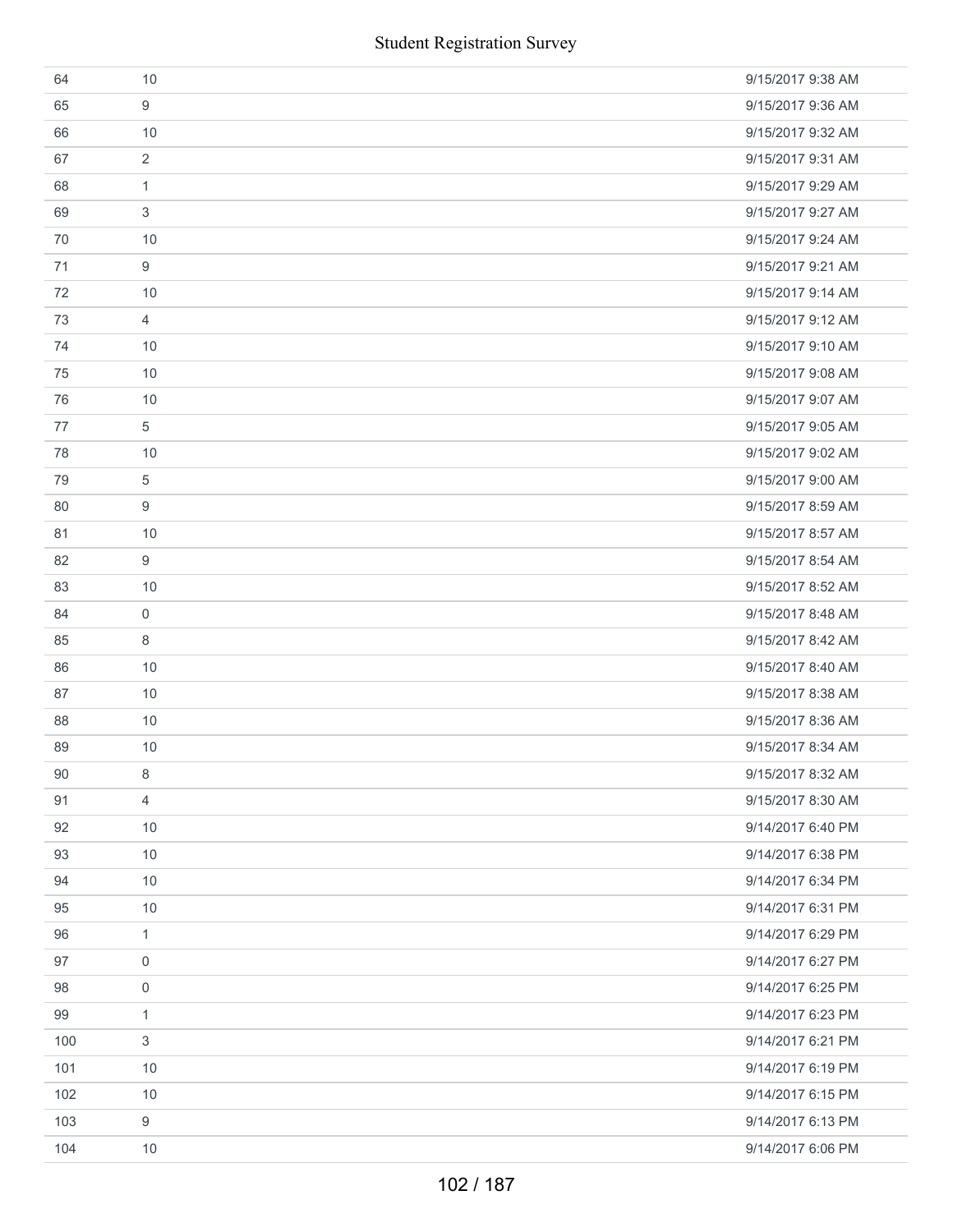|     | <b>Student Registration Survey</b> |                   |
|-----|------------------------------------|-------------------|
| 105 | 10                                 | 9/14/2017 6:02 PM |
| 106 | 5                                  | 9/14/2017 6:00 PM |
| 107 | 10                                 | 9/14/2017 5:56 PM |
| 108 | 10                                 | 9/14/2017 5:52 PM |
| 109 | 10                                 | 9/14/2017 5:49 PM |
| 110 | 5                                  | 9/14/2017 5:47 PM |
| 111 | 10                                 | 9/14/2017 5:42 PM |
| 112 | $\mathsf{O}\xspace$                | 9/14/2017 5:35 PM |
| 113 | 10                                 | 9/14/2017 5:32 PM |
| 114 | $\overline{2}$                     | 9/14/2017 5:30 PM |
| 115 | 1                                  | 9/14/2017 5:25 PM |
| 116 | 9                                  | 9/14/2017 5:21 PM |
| 117 | 3                                  | 9/14/2017 5:19 PM |
| 118 | $\boldsymbol{9}$                   | 9/14/2017 5:16 PM |
| 119 | $\overline{4}$                     | 9/14/2017 5:11 PM |
| 120 | $\mathbf{1}$                       | 9/14/2017 5:06 PM |
| 121 | 10                                 | 9/14/2017 5:04 PM |
| 122 | 10                                 | 9/14/2017 5:01 PM |
| 123 | $\,$ 5 $\,$                        | 9/14/2017 4:59 PM |
| 124 | 6                                  | 9/14/2017 4:56 PM |
| 125 | 10                                 | 9/14/2017 4:53 PM |
| 126 | 10                                 | 9/14/2017 4:50 PM |
| 127 | 10                                 | 9/14/2017 4:45 PM |
| 128 | 10                                 | 9/14/2017 4:31 PM |
| 129 | 10                                 | 9/14/2017 4:28 PM |
| 130 | 10                                 | 9/14/2017 4:26 PM |
| 131 | $\overline{4}$                     | 9/14/2017 4:19 PM |
| 132 | 10                                 | 9/14/2017 4:15 PM |
| 133 | 10                                 | 9/14/2017 4:11 PM |
| 134 | $\,8\,$                            | 9/14/2017 4:05 PM |
| 135 | 10                                 | 9/14/2017 4:02 PM |
| 136 | 10                                 | 9/14/2017 3:58 PM |
| 137 | 9                                  | 9/14/2017 3:51 PM |
| 138 | 10                                 | 9/14/2017 3:47 PM |
| 139 | 10                                 | 9/13/2017 5:45 PM |
| 140 | $9\,$                              | 9/13/2017 5:43 PM |
| 141 | 10                                 | 9/13/2017 5:33 PM |
| 142 | $\overline{7}$                     | 9/13/2017 5:03 PM |
| 143 | 10                                 | 9/13/2017 4:53 PM |
| 144 | $\,$ 5 $\,$                        | 9/13/2017 4:45 PM |
| 145 | 6                                  | 9/13/2017 4:42 PM |
|     | 103 / 187                          |                   |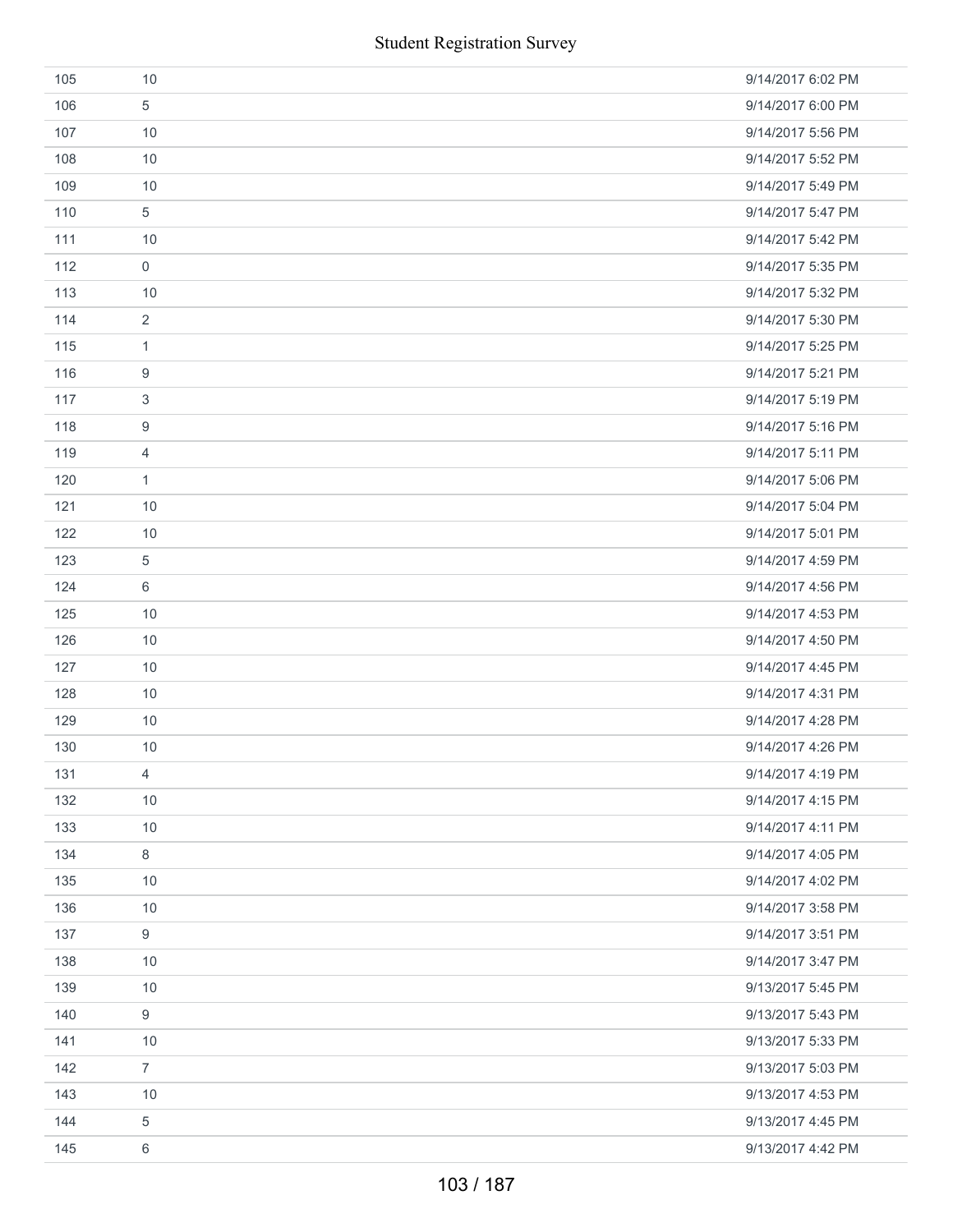|     | <b>Student Registration Survey</b> |                    |
|-----|------------------------------------|--------------------|
| 146 | $\boldsymbol{9}$                   | 9/13/2017 4:39 PM  |
| 147 | 5                                  | 9/13/2017 4:33 PM  |
| 148 | 8                                  | 9/13/2017 4:30 PM  |
| 149 | 8                                  | 9/13/2017 4:12 PM  |
| 150 | 4                                  | 9/13/2017 4:09 PM  |
| 151 | 9                                  | 9/13/2017 4:07 PM  |
| 152 | 10                                 | 9/13/2017 4:04 PM  |
| 153 | $\overline{7}$                     | 9/13/2017 4:02 PM  |
| 154 | 9                                  | 9/13/2017 3:58 PM  |
| 155 | 9                                  | 9/13/2017 3:54 PM  |
| 156 | 10                                 | 9/13/2017 3:52 PM  |
| 157 | 10                                 | 9/13/2017 3:47 PM  |
| 158 | 10                                 | 9/13/2017 2:15 PM  |
| 159 | $\boldsymbol{9}$                   | 9/13/2017 12:21 PM |
| 160 | 10                                 | 9/13/2017 12:15 PM |
| 161 | 10                                 | 9/13/2017 12:10 PM |
| 162 | $\boldsymbol{9}$                   | 9/13/2017 12:07 PM |
| 163 | 10                                 | 9/13/2017 12:00 PM |
| 164 | 9                                  | 9/13/2017 11:56 AM |
| 165 | 10                                 | 9/13/2017 11:02 AM |
| 166 | 10                                 | 9/12/2017 6:40 PM  |
| 167 | 8                                  | 9/12/2017 6:36 PM  |
| 168 | $\sqrt{5}$                         | 9/12/2017 6:34 PM  |
| 169 | $\sqrt{5}$                         | 9/12/2017 6:31 PM  |
| 170 | 10                                 | 9/12/2017 6:28 PM  |
| 171 | 10                                 | 9/12/2017 6:25 PM  |
| 172 | $\overline{7}$                     | 9/12/2017 6:20 PM  |
| 173 | $\overline{7}$                     | 9/12/2017 6:17 PM  |
| 174 | 8                                  | 9/12/2017 6:13 PM  |
| 175 | 10                                 | 9/12/2017 6:09 PM  |
| 176 | 9                                  | 9/12/2017 6:06 PM  |
| 177 | 9                                  | 9/12/2017 6:03 PM  |
| 178 | 6                                  | 9/12/2017 6:01 PM  |
| 179 | 5                                  | 9/12/2017 5:57 PM  |
| 180 | 8                                  | 9/12/2017 5:54 PM  |
| 181 | 9                                  | 9/12/2017 5:53 PM  |
| 182 | 8                                  | 9/12/2017 5:49 PM  |
| 183 | 9                                  | 9/12/2017 5:03 PM  |
| 184 | 10                                 | 9/12/2017 5:00 PM  |
| 185 | 5                                  | 9/12/2017 4:56 PM  |
| 186 | 10                                 | 9/12/2017 4:52 PM  |
|     | 104 / 187                          |                    |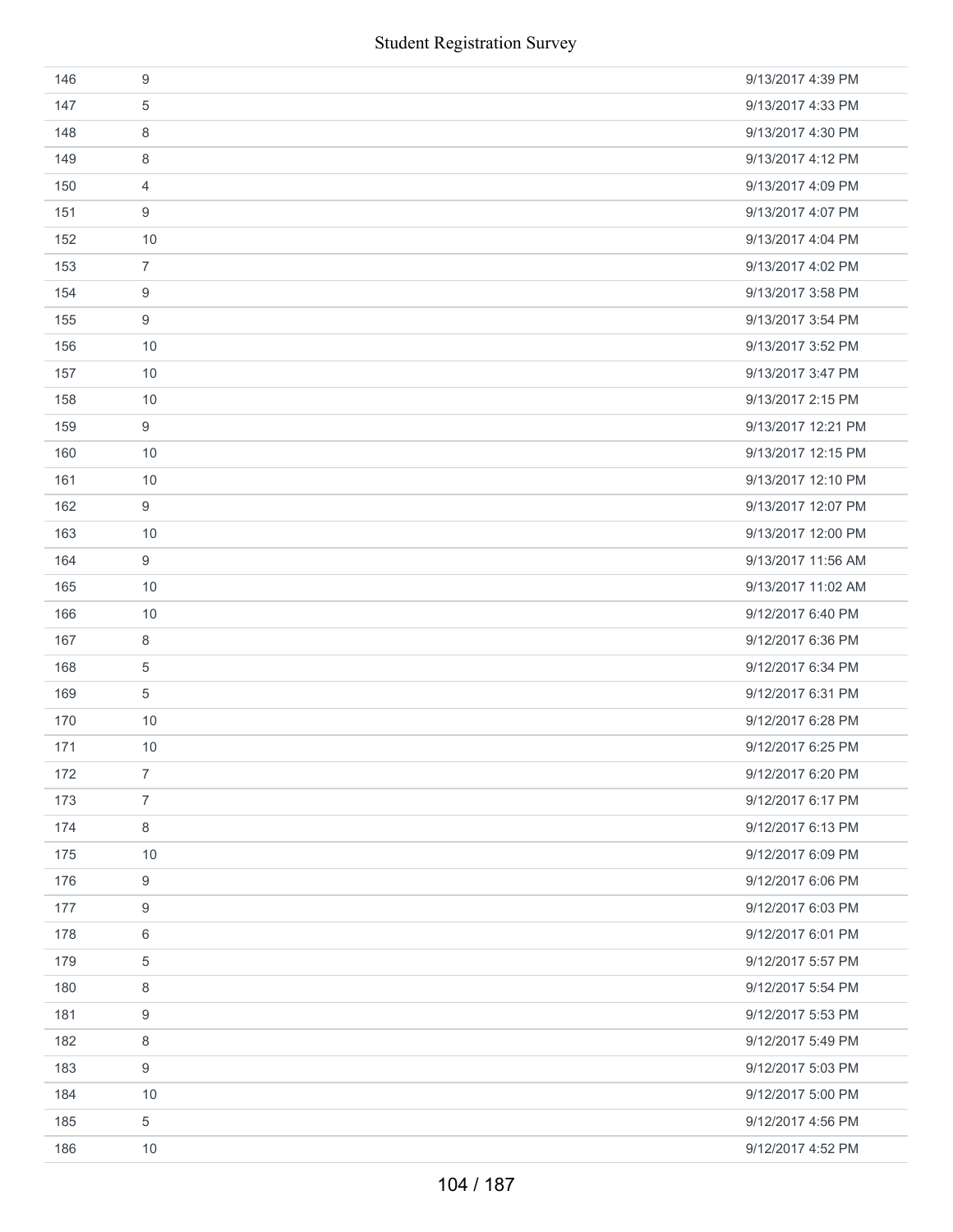| 187 | 10             | 9/12/2017 4:46 PM  |
|-----|----------------|--------------------|
| 188 | $\overline{2}$ | 9/12/2017 4:33 PM  |
| 189 | 10             | 9/12/2017 4:28 PM  |
| 190 | 6              | 9/12/2017 4:19 PM  |
| 191 | 10             | 9/12/2017 4:17 PM  |
| 192 | 10             | 9/12/2017 4:10 PM  |
| 193 | 5              | 9/12/2017 4:05 PM  |
| 194 | 6              | 9/12/2017 4:01 PM  |
| 195 | 8              | 9/12/2017 3:58 PM  |
| 196 | 10             | 9/12/2017 3:54 PM  |
| 197 | 10             | 9/12/2017 2:27 PM  |
| 198 | $\mathbf{1}$   | 9/8/2017 7:25 PM   |
| 199 | 3              | 9/6/2017 2:44 PM   |
| 200 | 10             | 9/5/2017 3:01 PM   |
| 201 | 10             | 9/4/2017 9:14 PM   |
| 202 | 5              | 9/4/2017 4:59 PM   |
| 203 | 9              | 9/4/2017 11:10 AM  |
| 204 | 9              | 8/31/2017 3:39 PM  |
| 205 | 9              | 8/31/2017 3:19 PM  |
| 206 | 9              | 8/31/2017 3:14 PM  |
| 207 | 9              | 8/31/2017 3:07 PM  |
| 208 | 10             | 8/31/2017 2:55 PM  |
| 209 | 10             | 8/31/2017 2:50 PM  |
| 210 | 4              | 8/31/2017 2:42 PM  |
| 211 | 6              | 8/31/2017 2:29 PM  |
| 212 | $\overline{4}$ | 8/31/2017 2:17 PM  |
| 213 | 2              | 8/31/2017 2:12 PM  |
| 214 | $\mathbf{1}$   | 8/31/2017 2:08 PM  |
| 215 | 5              | 8/31/2017 2:02 PM  |
| 216 | 10             | 8/31/2017 1:55 PM  |
| 217 | 6              | 8/31/2017 1:48 PM  |
| 218 | 5              | 8/31/2017 1:36 PM  |
| 219 | $\overline{7}$ | 8/31/2017 1:32 PM  |
| 220 | 10             | 8/31/2017 1:25 PM  |
| 221 | $\mathfrak{S}$ | 8/31/2017 1:21 PM  |
| 222 | 10             | 8/31/2017 1:13 PM  |
| 223 | 10             | 8/31/2017 12:55 PM |
| 224 | 10             | 8/31/2017 12:52 PM |
| 225 | 10             | 8/31/2017 12:46 PM |
| 226 | 9              | 8/31/2017 12:36 PM |
| 227 | $\overline{7}$ | 8/31/2017 12:31 PM |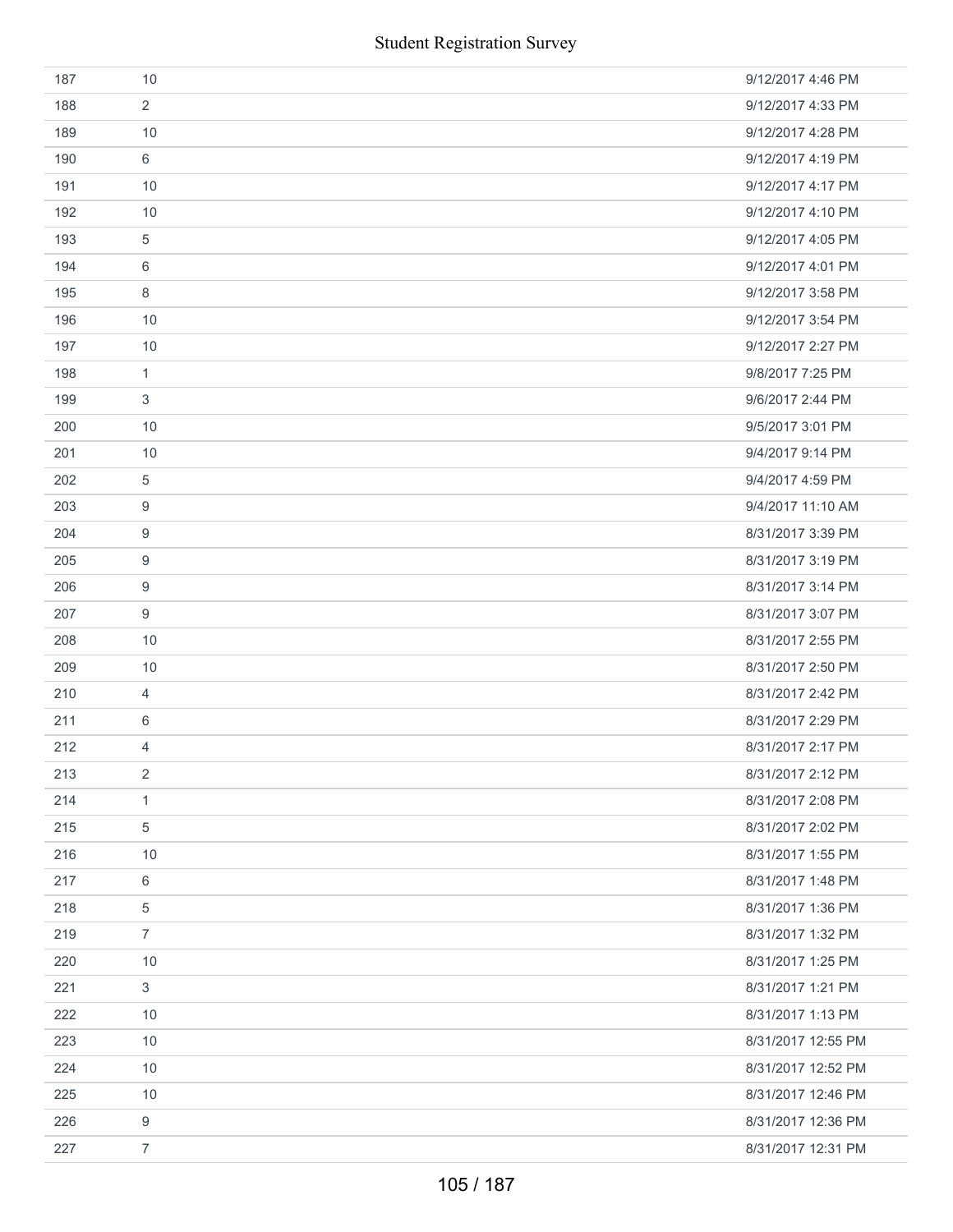| <b>Student Registration Survey</b> |                           |                    |  |
|------------------------------------|---------------------------|--------------------|--|
| 228                                | $\sqrt{5}$                | 8/31/2017 12:23 PM |  |
| 229                                | 10                        | 8/31/2017 12:09 PM |  |
| 230                                | 10                        | 8/31/2017 12:06 PM |  |
| 231                                | 9                         | 8/31/2017 11:58 AM |  |
| 232                                | $\mathbf{1}$              | 8/31/2017 11:51 AM |  |
| 233                                | $\mathbf{1}$              | 8/31/2017 11:47 AM |  |
| 234                                | 10                        | 8/29/2017 10:59 AM |  |
| 235                                | 10                        | 8/29/2017 10:12 AM |  |
| 236                                | 10                        | 8/28/2017 11:54 AM |  |
| 237                                | 10                        | 8/22/2017 2:15 PM  |  |
| 238                                | 10                        | 8/22/2017 1:12 PM  |  |
| 239                                | 10                        | 8/22/2017 10:41 AM |  |
| 240                                | 10                        | 8/21/2017 11:50 PM |  |
| 241                                | $\overline{7}$            | 8/19/2017 9:21 PM  |  |
| 242                                | 10                        | 8/18/2017 4:47 PM  |  |
| 243                                | 8                         | 8/18/2017 3:28 PM  |  |
| 244                                | $\overline{2}$            | 8/18/2017 7:33 AM  |  |
| 245                                | 6                         | 8/17/2017 10:20 AM |  |
| 246                                | 3                         | 8/17/2017 9:48 AM  |  |
| 247                                | 10                        | 8/17/2017 9:40 AM  |  |
| 248                                | 10                        | 8/16/2017 9:11 PM  |  |
| 249                                | 10                        | 8/16/2017 1:57 PM  |  |
| 250                                | 10                        | 8/16/2017 1:21 PM  |  |
| 251                                | $\sqrt{5}$                | 8/16/2017 1:20 PM  |  |
| 252                                | 1                         | 8/16/2017 11:00 AM |  |
| 253                                | $\overline{7}$            | 8/16/2017 9:36 AM  |  |
| 254                                | $\boldsymbol{9}$          | 8/16/2017 9:10 AM  |  |
| 255                                | $\,8\,$                   | 8/16/2017 8:37 AM  |  |
| 256                                | $\,8\,$                   | 8/16/2017 8:23 AM  |  |
| 257                                | 10                        | 8/16/2017 7:33 AM  |  |
| 258                                | 5                         | 8/15/2017 9:18 PM  |  |
| 259                                | $\mathbf{1}$              | 8/15/2017 8:49 PM  |  |
| 260                                | 10                        | 8/15/2017 5:57 PM  |  |
| 261                                | $\ensuremath{\mathsf{3}}$ | 8/15/2017 5:55 PM  |  |
| 262                                | 10                        | 8/15/2017 5:54 PM  |  |
| 263                                | 10                        | 8/15/2017 5:52 PM  |  |
| 264                                | 10                        | 8/15/2017 5:51 PM  |  |
| 265                                | 9                         | 8/15/2017 5:49 PM  |  |
| 266                                | $\overline{7}$            | 8/15/2017 5:48 PM  |  |
| 267                                | 10                        | 8/15/2017 5:46 PM  |  |
| 268                                | 10                        | 8/15/2017 5:44 PM  |  |
| 106 / 187                          |                           |                    |  |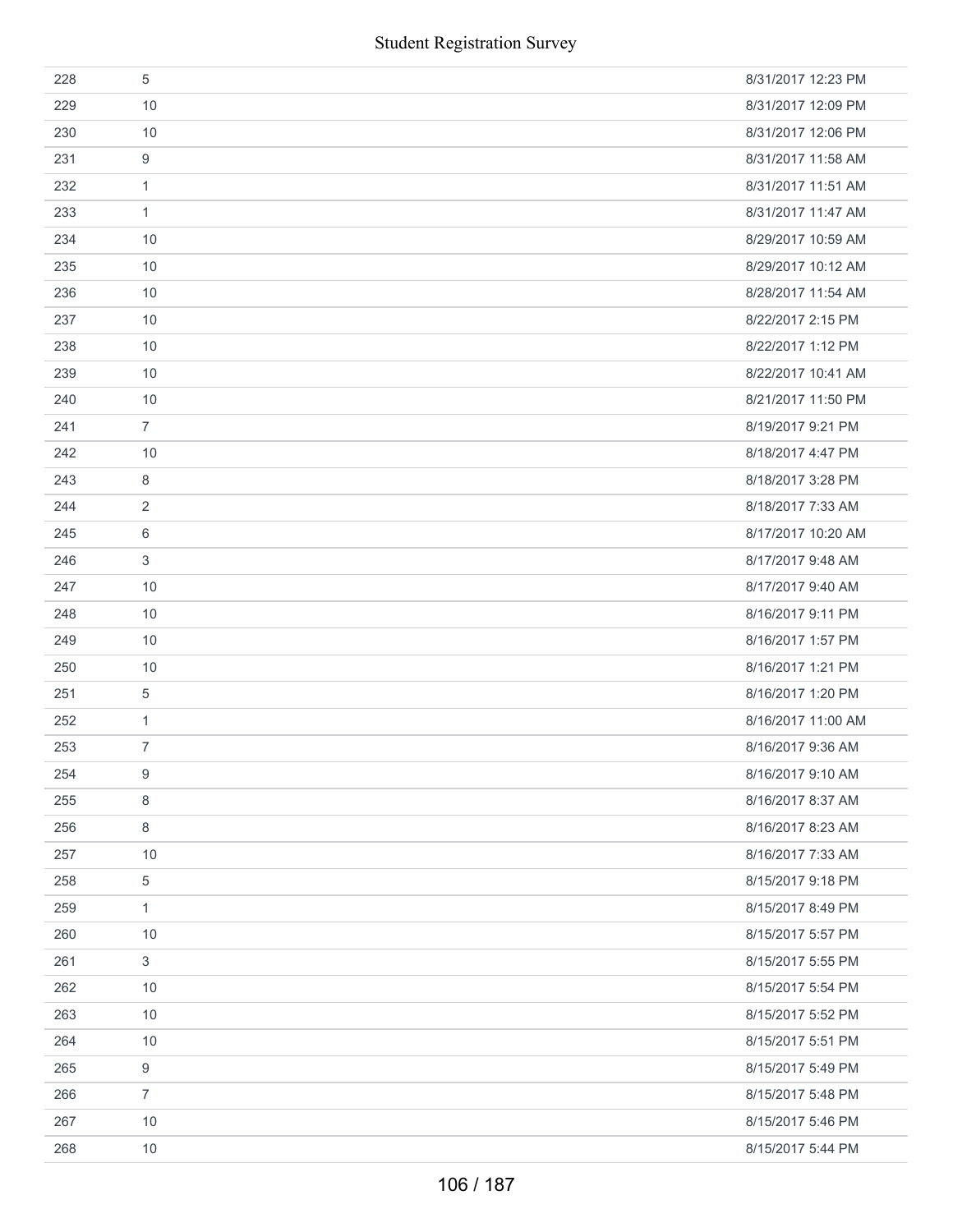| <b>Student Registration Survey</b> |                  |                    |  |  |
|------------------------------------|------------------|--------------------|--|--|
| 269                                | 10               | 8/15/2017 5:42 PM  |  |  |
| 270                                | 5                | 8/15/2017 5:40 PM  |  |  |
| 271                                | 10               | 8/15/2017 5:38 PM  |  |  |
| 272                                | 10               | 8/15/2017 5:36 PM  |  |  |
| 273                                | 10               | 8/15/2017 5:34 PM  |  |  |
| 274                                | 10               | 8/15/2017 5:32 PM  |  |  |
| 275                                | 10               | 8/15/2017 5:31 PM  |  |  |
| 276                                | 10               | 8/15/2017 5:19 PM  |  |  |
| 277                                | 10               | 8/15/2017 5:15 PM  |  |  |
| 278                                | $\,8\,$          | 8/15/2017 5:11 PM  |  |  |
| 279                                | $\mathbf 0$      | 8/15/2017 4:05 PM  |  |  |
| 280                                | 10               | 8/15/2017 12:57 PM |  |  |
| 281                                | 10               | 8/15/2017 12:18 PM |  |  |
| 282                                | $\sqrt{5}$       | 8/15/2017 11:00 AM |  |  |
| 283                                | 10               | 8/15/2017 10:43 AM |  |  |
| 284                                | 6                | 8/15/2017 10:37 AM |  |  |
| 285                                | 10               | 8/15/2017 10:28 AM |  |  |
| 286                                | 10               | 8/15/2017 10:25 AM |  |  |
| 287                                | 8                | 8/15/2017 9:30 AM  |  |  |
| 288                                | $\overline{7}$   | 8/15/2017 12:48 AM |  |  |
| 289                                | 4                | 8/14/2017 11:44 PM |  |  |
| 290                                | 3                | 8/14/2017 3:48 PM  |  |  |
| 291                                | 6                | 8/14/2017 3:38 PM  |  |  |
| 292                                | $\boldsymbol{9}$ | 8/14/2017 1:25 PM  |  |  |
| 293                                | $\sqrt{5}$       | 8/14/2017 1:21 PM  |  |  |
| 294                                | 10               | 8/14/2017 1:19 PM  |  |  |
| 295                                | $\boldsymbol{9}$ | 8/14/2017 1:16 PM  |  |  |
| 296                                | $\,8\,$          | 8/14/2017 1:08 PM  |  |  |
| 297                                | 10               | 8/14/2017 1:07 PM  |  |  |
| 298                                | 8                | 8/14/2017 1:07 PM  |  |  |
| 299                                | 10               | 8/14/2017 1:05 PM  |  |  |
| 300                                | 10               | 8/14/2017 1:02 PM  |  |  |
| 301                                | 10               | 8/14/2017 1:01 PM  |  |  |
| 302                                | 8                | 8/14/2017 12:54 PM |  |  |
| 303                                | 5                | 8/14/2017 12:41 PM |  |  |
| 304                                | 10               | 8/14/2017 12:34 PM |  |  |
| 305                                | 10               | 8/14/2017 11:48 AM |  |  |
| 306                                | 8                | 8/14/2017 11:26 AM |  |  |
| 307                                | 10               | 8/14/2017 9:10 AM  |  |  |
| 308                                | 10               | 8/14/2017 8:47 AM  |  |  |
| 309                                | $\overline{7}$   | 8/14/2017 8:15 AM  |  |  |
| 107 / 187                          |                  |                    |  |  |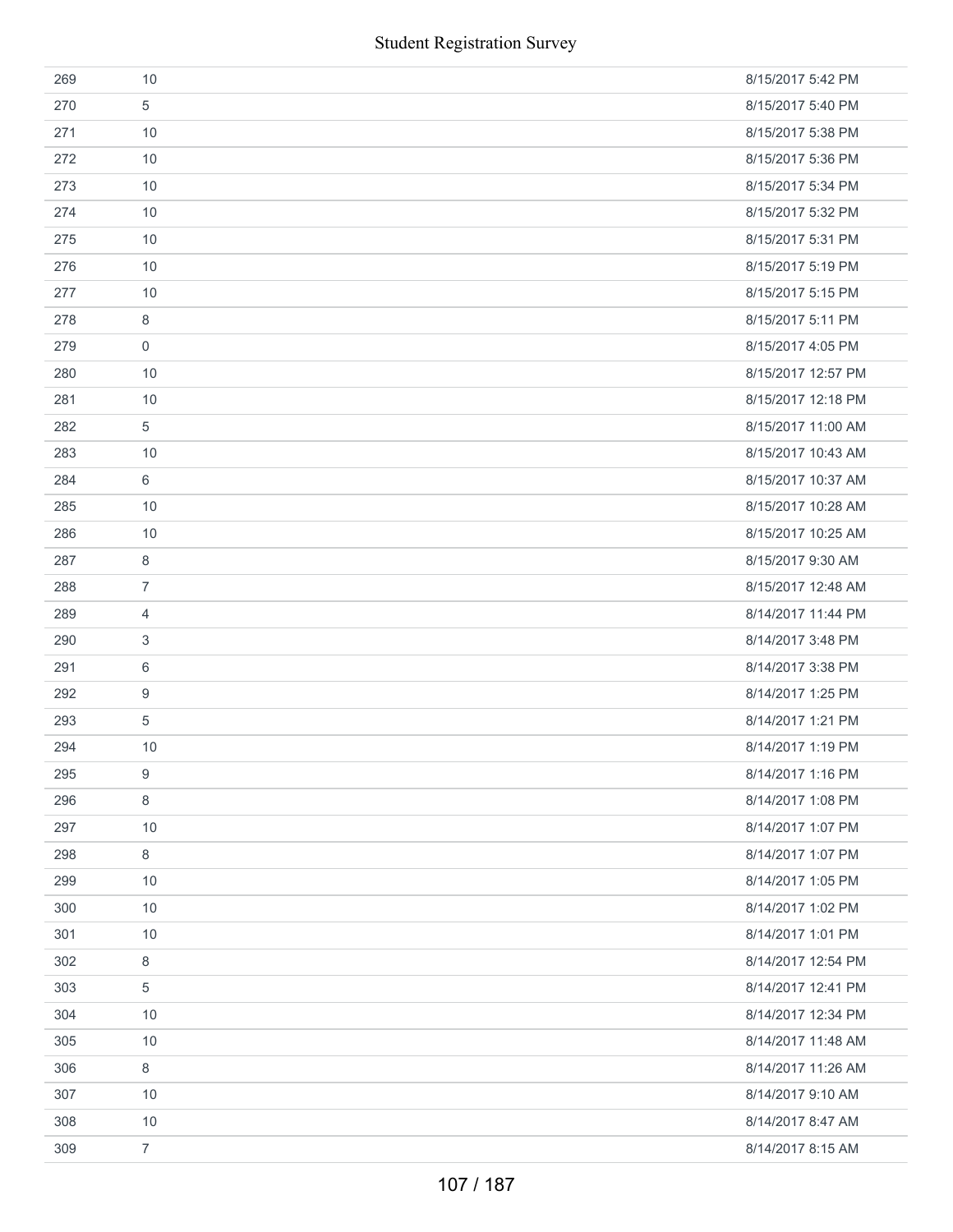| <b>Student Registration Survey</b> |                  |                    |  |  |
|------------------------------------|------------------|--------------------|--|--|
| 310                                | 10               | 8/13/2017 11:50 PM |  |  |
| 311                                | 10               | 8/13/2017 11:25 PM |  |  |
| 312                                | 3                | 8/13/2017 10:23 PM |  |  |
| 313                                | 9                | 8/13/2017 9:24 PM  |  |  |
| 314                                | 10               | 8/13/2017 7:23 PM  |  |  |
| 315                                | 10               | 8/13/2017 2:35 PM  |  |  |
| 316                                | 5                | 8/13/2017 12:14 PM |  |  |
| 317                                | 10               | 8/13/2017 9:14 AM  |  |  |
| 318                                | 10               | 8/12/2017 9:43 PM  |  |  |
| 319                                | 10               | 8/11/2017 10:30 PM |  |  |
| 320                                | 10               | 8/11/2017 5:16 PM  |  |  |
| 321                                | 10               | 8/11/2017 5:13 PM  |  |  |
| 322                                | 10               | 8/11/2017 3:07 PM  |  |  |
| 323                                | 10               | 8/11/2017 2:19 PM  |  |  |
| 324                                | 10               | 8/11/2017 1:07 PM  |  |  |
| 325                                | 10               | 8/11/2017 12:57 PM |  |  |
| 326                                | 10               | 8/11/2017 11:14 AM |  |  |
| 327                                | 3                | 8/11/2017 11:06 AM |  |  |
| 328                                | 10               | 8/11/2017 10:53 AM |  |  |
| 329                                | 5                | 8/11/2017 10:53 AM |  |  |
| 330                                | $\boldsymbol{9}$ | 8/11/2017 10:48 AM |  |  |
| 331                                | 10               | 8/11/2017 10:28 AM |  |  |
| 332                                | 10               | 8/11/2017 9:33 AM  |  |  |
| 333                                | $\,6\,$          | 8/11/2017 8:57 AM  |  |  |
| 334                                | 4                | 8/11/2017 8:39 AM  |  |  |
| 335                                | 10               | 8/10/2017 3:04 PM  |  |  |
| 336                                | 6                | 8/10/2017 3:02 PM  |  |  |
| 337                                | 10               | 8/10/2017 3:01 PM  |  |  |
| 338                                | 10               | 8/10/2017 1:34 PM  |  |  |
| 339                                | 5                | 8/10/2017 1:33 PM  |  |  |
| 340                                | 10               | 8/10/2017 1:31 PM  |  |  |
| 341                                | 10               | 8/10/2017 1:29 PM  |  |  |
| 342                                | 8                | 8/10/2017 1:27 PM  |  |  |
| 343                                | 10               | 8/10/2017 1:24 PM  |  |  |
| 344                                | 10               | 8/10/2017 12:21 PM |  |  |
| 345                                | 10               | 8/10/2017 12:14 PM |  |  |
| 346                                | 9                | 8/10/2017 12:12 PM |  |  |
| 347                                | 10               | 8/10/2017 12:11 PM |  |  |
| 348                                | 10               | 8/10/2017 11:36 AM |  |  |
| 349                                | 1                | 8/10/2017 11:34 AM |  |  |
| 350                                | 10               | 8/10/2017 11:31 AM |  |  |
| 108 / 187                          |                  |                    |  |  |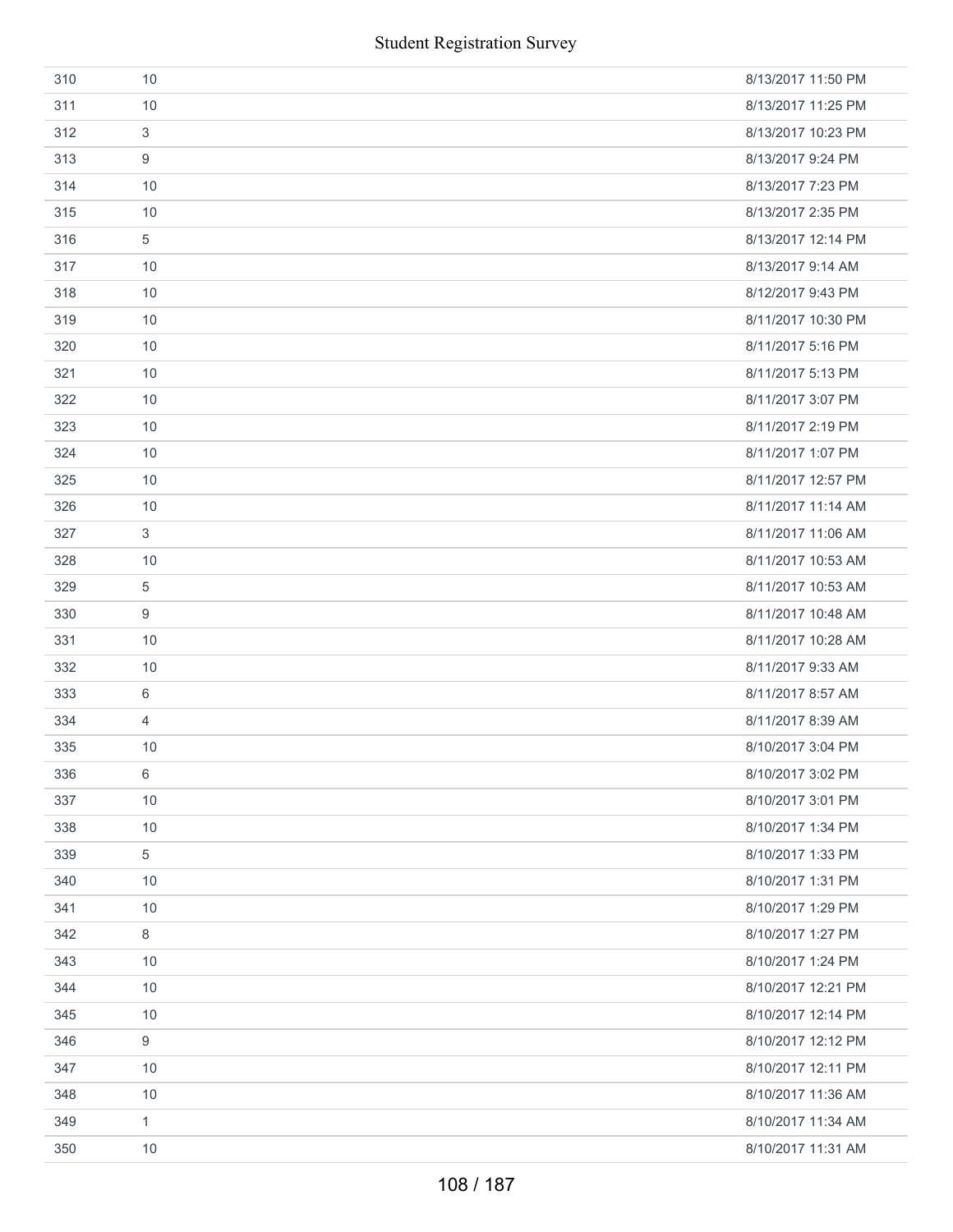| 351 | 10             | 8/10/2017 11:23 AM |
|-----|----------------|--------------------|
| 352 | 9              | 8/10/2017 11:20 AM |
| 353 | $\overline{7}$ | 8/10/2017 11:18 AM |
| 354 | 10             | 8/10/2017 11:16 AM |
| 355 | $\overline{7}$ | 8/10/2017 11:14 AM |
| 356 | 5              | 8/10/2017 10:58 AM |
| 357 | 10             | 8/10/2017 10:56 AM |
| 358 | 10             | 8/10/2017 10:54 AM |
| 359 | $\overline{7}$ | 8/10/2017 10:52 AM |
| 360 | 9              | 8/10/2017 10:50 AM |
| 361 | 10             | 8/10/2017 10:47 AM |
| 362 | 10             | 8/10/2017 10:44 AM |
| 363 | 5              | 8/10/2017 10:42 AM |
| 364 | $\overline{7}$ | 8/10/2017 10:40 AM |
| 365 | 10             | 8/10/2017 10:15 AM |
| 366 | 10             | 8/10/2017 10:14 AM |
| 367 | 1              | 8/10/2017 10:06 AM |
| 368 | 10             | 8/10/2017 10:02 AM |
| 369 | 10             | 8/10/2017 10:00 AM |
| 370 | 10             | 8/10/2017 9:57 AM  |
| 371 | 10             | 8/9/2017 3:53 PM   |
| 372 | $\overline{7}$ | 8/9/2017 3:41 PM   |
| 373 | $\overline{7}$ | 8/9/2017 3:33 PM   |
| 374 | 8              | 8/9/2017 3:31 PM   |
| 375 | 10             | 8/9/2017 3:27 PM   |
| 376 | 10             | 8/9/2017 3:26 PM   |
| 377 | 8              | 8/9/2017 3:21 PM   |
| 378 | 10             | 8/9/2017 3:16 PM   |
| 379 | 10             | 8/9/2017 3:14 PM   |
| 380 | 5              | 8/9/2017 3:12 PM   |
| 381 | 10             | 8/9/2017 3:11 PM   |
| 382 | 10             | 8/9/2017 3:08 PM   |
| 383 | 10             | 8/9/2017 3:06 PM   |
| 384 | 10             | 8/9/2017 3:05 PM   |
| 385 | 10             | 8/9/2017 3:03 PM   |
| 386 | $\overline{2}$ | 8/9/2017 3:01 PM   |
| 387 | 10             | 8/9/2017 3:00 PM   |
| 388 | $\,8\,$        | 8/9/2017 2:58 PM   |
| 389 | 8              | 8/9/2017 2:52 PM   |
| 390 | 6              | 8/9/2017 2:51 PM   |
| 391 | $\mathbf{1}$   | 8/9/2017 2:49 PM   |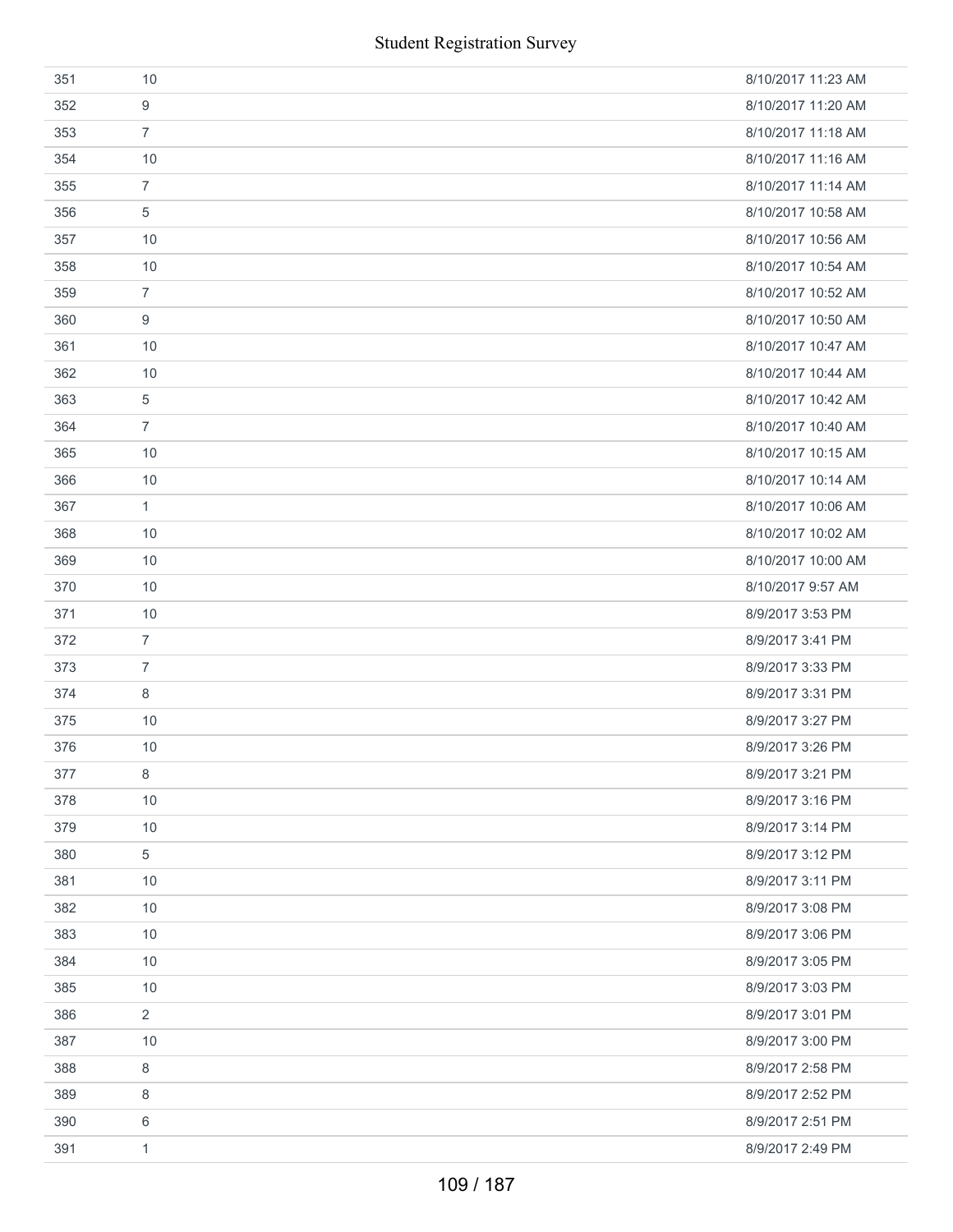| 392 |  |  |
|-----|--|--|
|     |  |  |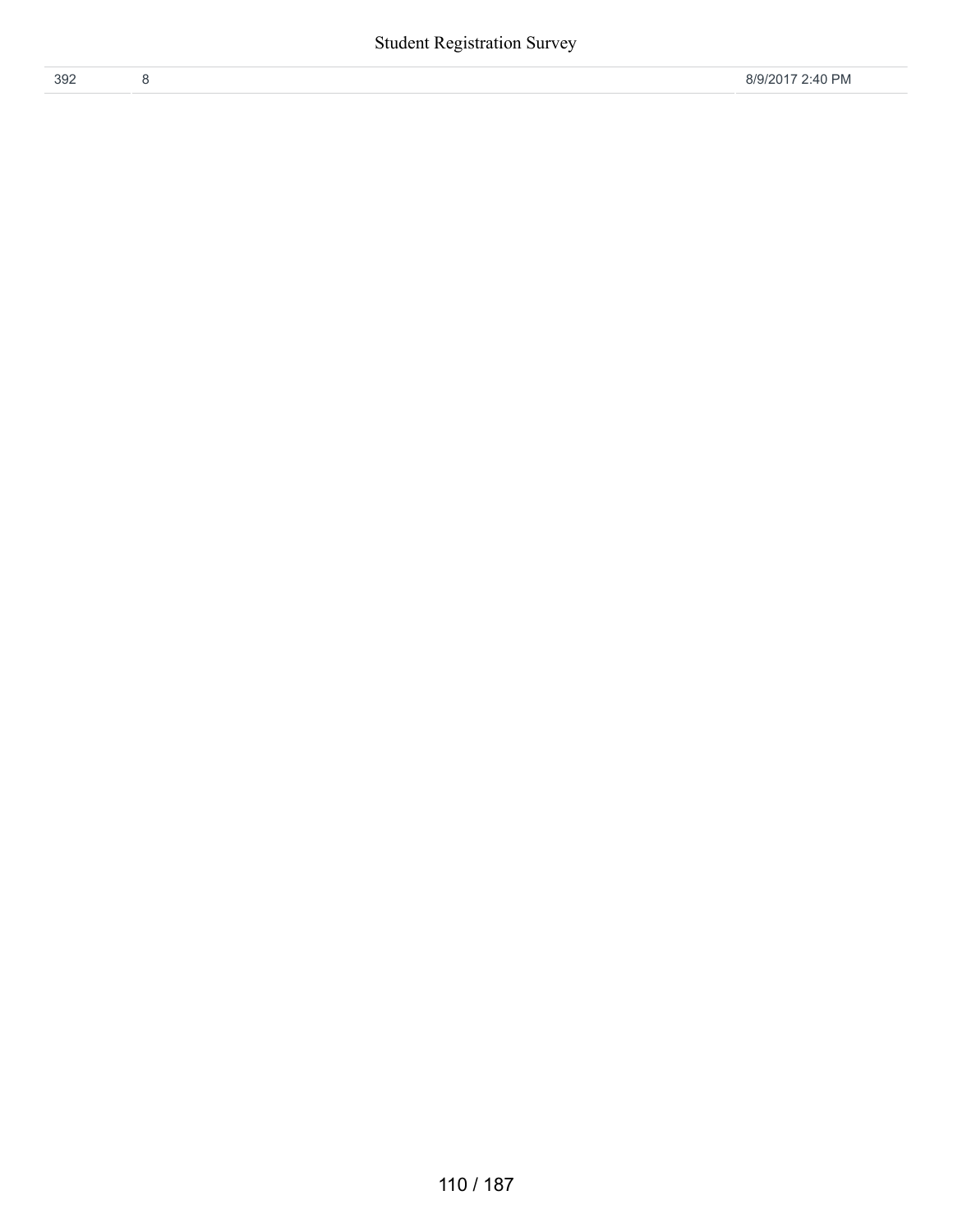



| <b>ANSWER CHOICES</b>  | <b>AVERAGE NUMBER</b> | <b>TOTAL NUMBER</b> |       | <b>RESPONSES</b> |     |
|------------------------|-----------------------|---------------------|-------|------------------|-----|
|                        |                       |                     | 3.154 |                  | 393 |
| Total Respondents: 393 |                       |                     |       |                  |     |

| #              |                | <b>DATE</b>         |
|----------------|----------------|---------------------|
| 1              | 10             | 10/31/2017 10:18 AM |
| 2              | 10             | 10/29/2017 11:50 PM |
| 3              | 10             | 10/27/2017 3:43 PM  |
| 4              | 6              | 10/27/2017 12:42 PM |
| 5              | 10             | 10/26/2017 10:56 AM |
| 6              | $\overline{7}$ | 10/25/2017 1:30 AM  |
| $\overline{7}$ | $\overline{7}$ | 10/23/2017 10:47 AM |
| 8              | 6              | 10/20/2017 7:46 AM  |
| 9              | 3              | 10/18/2017 3:33 PM  |
| 10             | $\mathbf 0$    | 10/18/2017 1:03 PM  |
| 11             | 10             | 10/16/2017 1:37 PM  |
| 12             | 8              | 10/16/2017 1:32 AM  |
| 13             | 10             | 10/16/2017 1:17 AM  |
| 14             | 10             | 10/13/2017 12:31 PM |
| 15             | 10             | 10/13/2017 11:46 AM |
| 16             | 5              | 10/12/2017 3:05 PM  |
| 17             | 5              | 10/10/2017 12:23 PM |
| 18             | 10             | 10/9/2017 4:26 PM   |
| 19             | 10             | 10/9/2017 4:17 PM   |
| 20             | 10             | 10/9/2017 10:43 AM  |
| 21             | 10             | 10/9/2017 10:41 AM  |
| 22             | 5              | 10/6/2017 1:05 PM   |
|                |                |                     |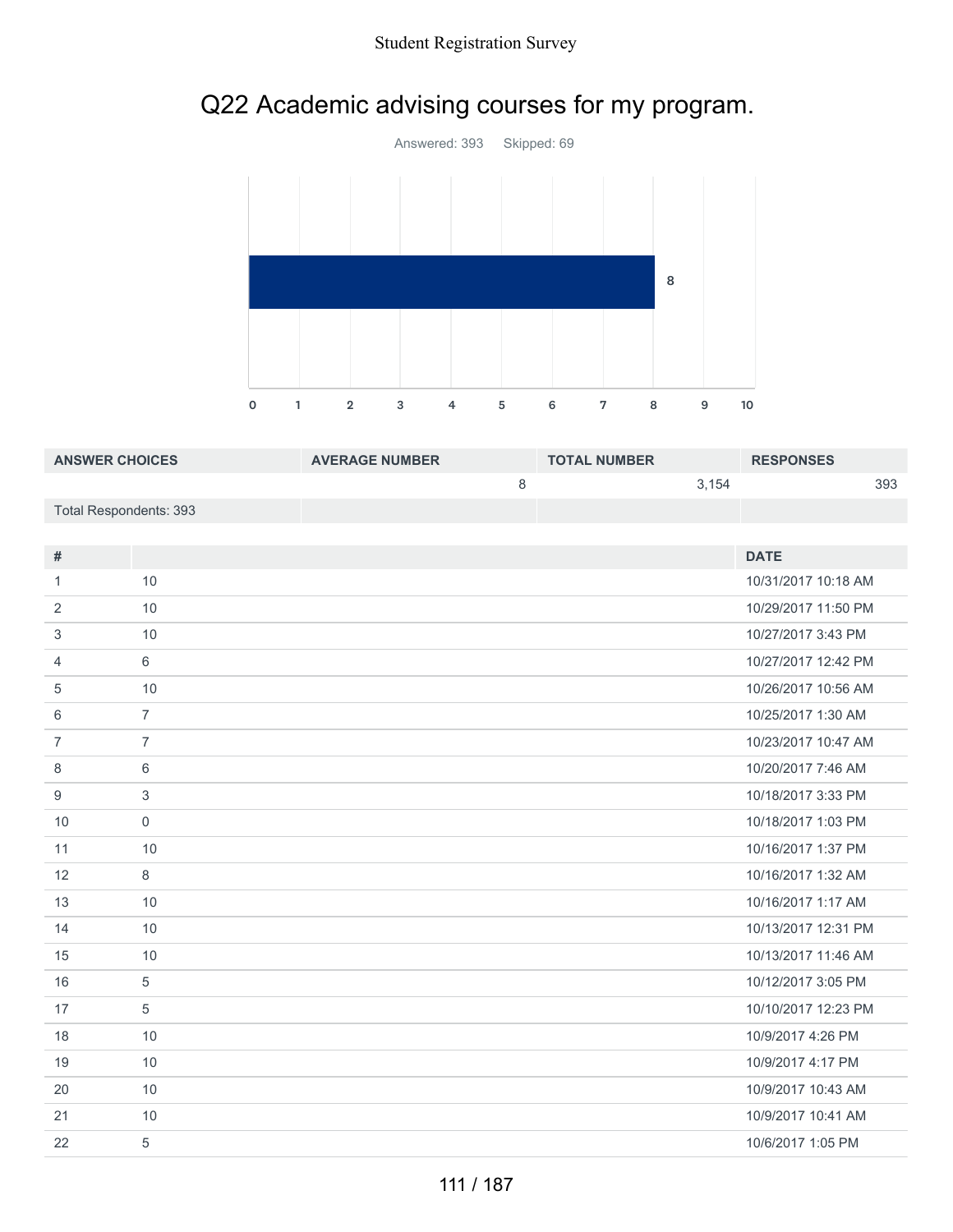|    | <b>Student Registration Survey</b> |                    |
|----|------------------------------------|--------------------|
| 23 | $\mathbf 0$                        | 10/5/2017 3:36 PM  |
| 24 | 10                                 | 10/5/2017 11:25 AM |
| 25 | 10                                 | 10/2/2017 12:24 PM |
| 26 | 10                                 | 10/2/2017 8:53 AM  |
| 27 | 3                                  | 10/1/2017 12:08 AM |
| 28 | 10                                 | 9/27/2017 2:33 PM  |
| 29 | 5                                  | 9/27/2017 1:29 PM  |
| 30 | 10                                 | 9/20/2017 3:10 PM  |
| 31 | 9                                  | 9/18/2017 12:14 PM |
| 32 | 10                                 | 9/15/2017 4:17 PM  |
| 33 | 10                                 | 9/15/2017 4:06 PM  |
| 34 | 10                                 | 9/15/2017 1:44 PM  |
| 35 | $\mathbf{1}$                       | 9/15/2017 1:32 PM  |
| 36 | 10                                 | 9/15/2017 1:21 PM  |
| 37 | 10                                 | 9/15/2017 1:14 PM  |
| 38 | 5                                  | 9/15/2017 1:06 PM  |
| 39 | 10                                 | 9/15/2017 11:06 AM |
| 40 | 9                                  | 9/15/2017 10:55 AM |
| 41 | 9                                  | 9/15/2017 10:53 AM |
| 42 | 8                                  | 9/15/2017 10:41 AM |
| 43 | 10                                 | 9/15/2017 10:39 AM |
| 44 | 10                                 | 9/15/2017 10:37 AM |
| 45 | 10                                 | 9/15/2017 10:35 AM |
| 46 | 10                                 | 9/15/2017 10:23 AM |
| 47 | 10                                 | 9/15/2017 10:21 AM |
| 48 | 9                                  | 9/15/2017 10:19 AM |
| 49 | 10                                 | 9/15/2017 10:17 AM |
| 50 | 10                                 | 9/15/2017 10:14 AM |
| 51 | 5                                  | 9/15/2017 10:12 AM |
| 52 | 10                                 | 9/15/2017 10:10 AM |
| 53 | 6                                  | 9/15/2017 10:08 AM |
| 54 | 3                                  | 9/15/2017 10:05 AM |
| 55 | 10                                 | 9/15/2017 10:03 AM |
| 56 | 10                                 | 9/15/2017 10:01 AM |
| 57 | $\overline{2}$                     | 9/15/2017 9:59 AM  |
| 58 | 10                                 | 9/15/2017 9:57 AM  |
| 59 | 5                                  | 9/15/2017 9:55 AM  |
| 60 | 9                                  | 9/15/2017 9:53 AM  |
| 61 | $\overline{7}$                     | 9/15/2017 9:50 AM  |
| 62 | 10                                 | 9/15/2017 9:45 AM  |
| 63 | $\boldsymbol{9}$                   | 9/15/2017 9:38 AM  |
|    | 112 / 187                          |                    |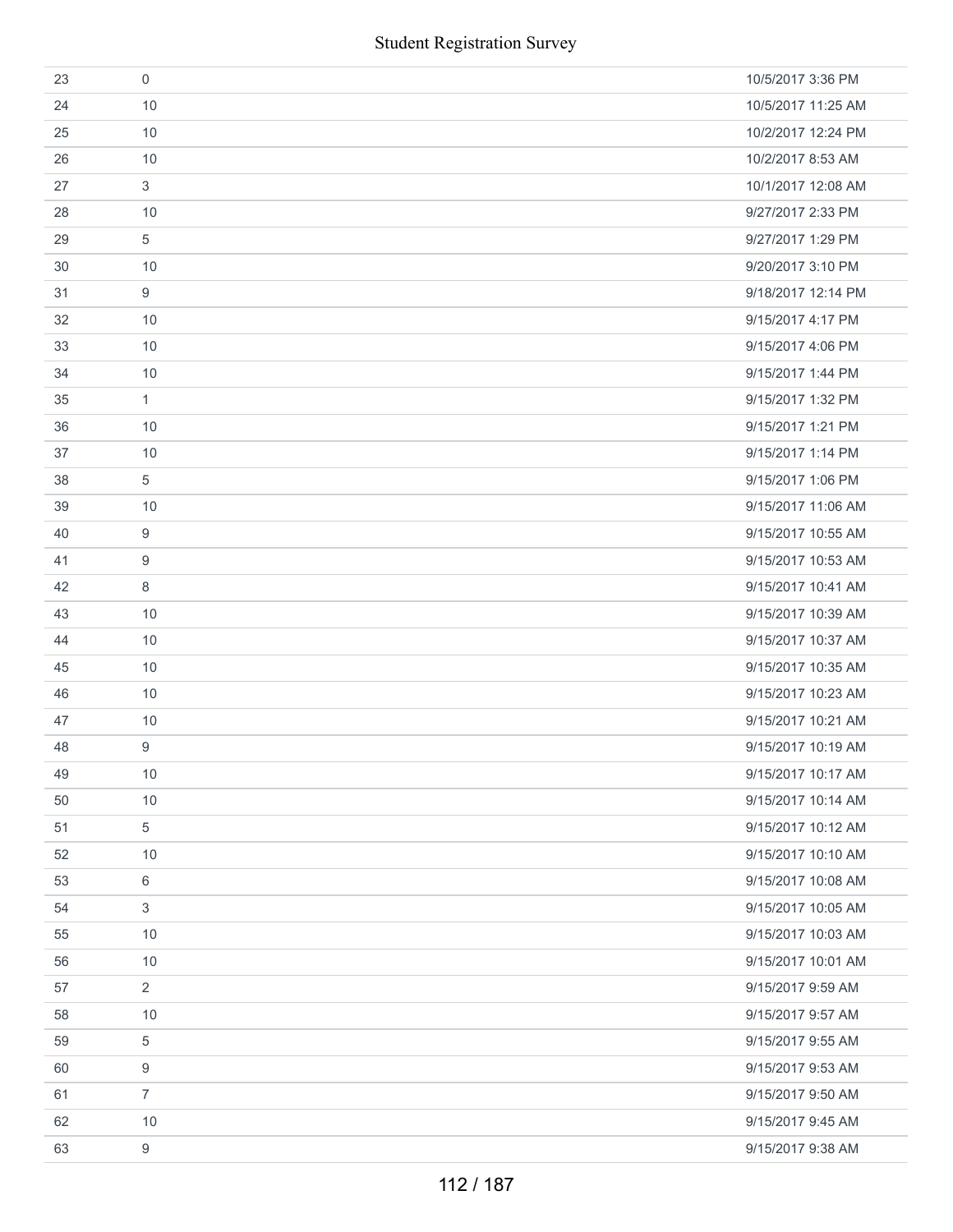|     | <b>Student Registration Survey</b> |                   |
|-----|------------------------------------|-------------------|
| 64  | 9                                  | 9/15/2017 9:36 AM |
| 65  | 10                                 | 9/15/2017 9:32 AM |
| 66  | $\mathbf{1}$                       | 9/15/2017 9:31 AM |
| 67  | $\mathbf{1}$                       | 9/15/2017 9:29 AM |
| 68  | 2                                  | 9/15/2017 9:27 AM |
| 69  | 10                                 | 9/15/2017 9:24 AM |
| 70  | 10                                 | 9/15/2017 9:21 AM |
| 71  | 10                                 | 9/15/2017 9:14 AM |
| 72  | $\overline{4}$                     | 9/15/2017 9:12 AM |
| 73  | 10                                 | 9/15/2017 9:10 AM |
| 74  | 10                                 | 9/15/2017 9:08 AM |
| 75  | 10                                 | 9/15/2017 9:07 AM |
| 76  | $\overline{7}$                     | 9/15/2017 9:05 AM |
| 77  | 3                                  | 9/15/2017 9:02 AM |
| 78  | 5                                  | 9/15/2017 9:00 AM |
| 79  | 9                                  | 9/15/2017 8:59 AM |
| 80  | 10                                 | 9/15/2017 8:57 AM |
| 81  | 10                                 | 9/15/2017 8:54 AM |
| 82  | 10                                 | 9/15/2017 8:52 AM |
| 83  | $\mathbf 0$                        | 9/15/2017 8:48 AM |
| 84  | 8                                  | 9/15/2017 8:42 AM |
| 85  | 10                                 | 9/15/2017 8:40 AM |
| 86  | 10                                 | 9/15/2017 8:38 AM |
| 87  | 10                                 | 9/15/2017 8:36 AM |
| 88  | 10                                 | 9/15/2017 8:34 AM |
| 89  | 6                                  | 9/15/2017 8:32 AM |
| 90  | 4                                  | 9/15/2017 8:30 AM |
| 91  | 10                                 | 9/14/2017 6:40 PM |
| 92  | 10                                 | 9/14/2017 6:38 PM |
| 93  | 9                                  | 9/14/2017 6:34 PM |
| 94  | 10                                 | 9/14/2017 6:31 PM |
| 95  | 2                                  | 9/14/2017 6:29 PM |
| 96  | 0                                  | 9/14/2017 6:27 PM |
| 97  | 0                                  | 9/14/2017 6:25 PM |
| 98  | 1                                  | 9/14/2017 6:23 PM |
| 99  | 8                                  | 9/14/2017 6:21 PM |
| 100 | 9                                  | 9/14/2017 6:19 PM |
| 101 | 10                                 | 9/14/2017 6:15 PM |
| 102 | 10                                 | 9/14/2017 6:13 PM |
| 103 | 2                                  | 9/14/2017 6:11 PM |
| 104 | 10                                 | 9/14/2017 6:06 PM |
|     | 113 / 187                          |                   |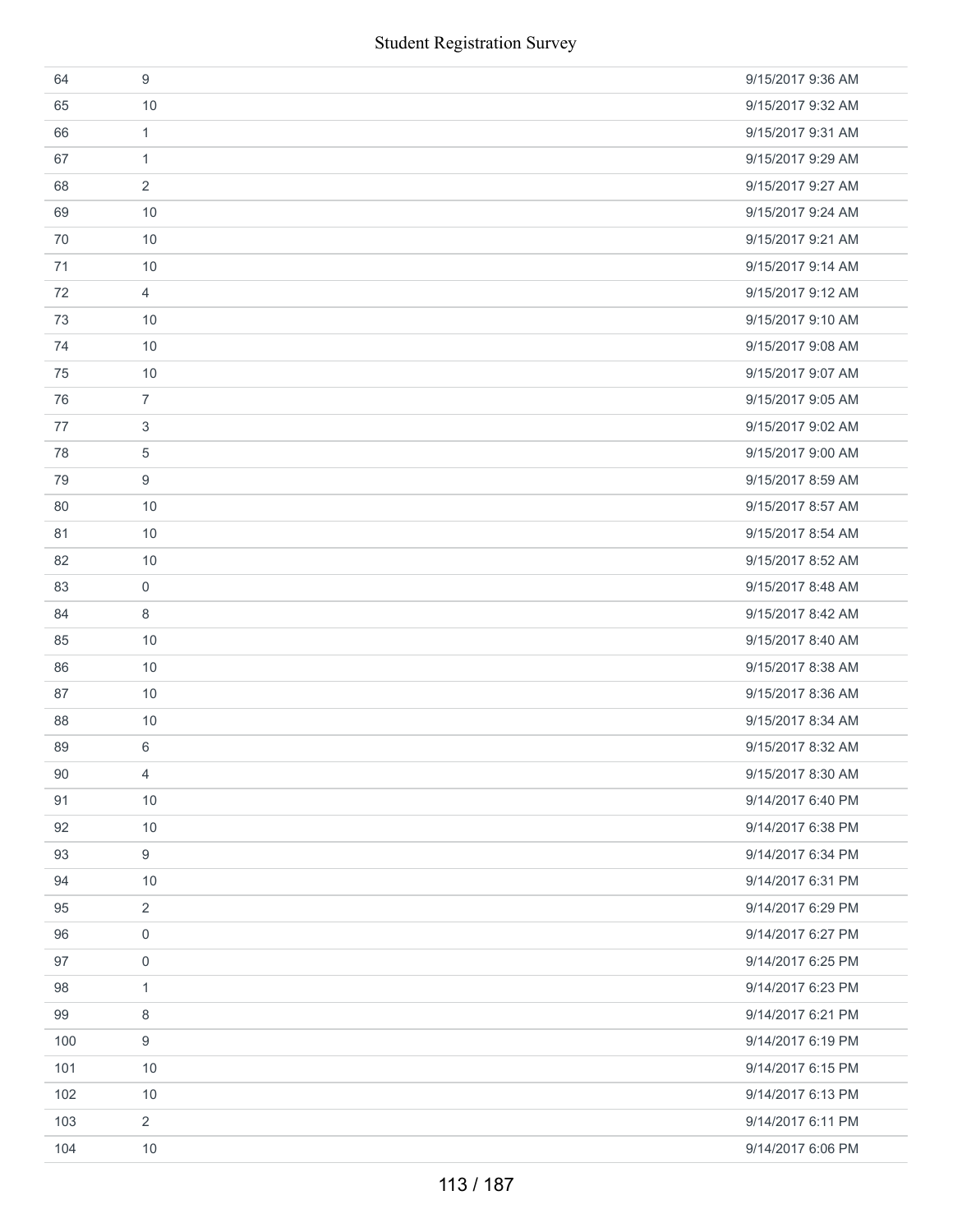|     | <b>Student Registration Survey</b> |                   |  |
|-----|------------------------------------|-------------------|--|
| 105 | 10                                 | 9/14/2017 6:05 PM |  |
| 106 | 10                                 | 9/14/2017 6:02 PM |  |
| 107 | $\overline{7}$                     | 9/14/2017 6:00 PM |  |
| 108 | 10                                 | 9/14/2017 5:56 PM |  |
| 109 | 10                                 | 9/14/2017 5:52 PM |  |
| 110 | 10                                 | 9/14/2017 5:49 PM |  |
| 111 | $\boldsymbol{9}$                   | 9/14/2017 5:47 PM |  |
| 112 | $\boldsymbol{9}$                   | 9/14/2017 5:42 PM |  |
| 113 | 4                                  | 9/14/2017 5:35 PM |  |
| 114 | 10                                 | 9/14/2017 5:32 PM |  |
| 115 | 10                                 | 9/14/2017 5:30 PM |  |
| 116 | $\mathbf{1}$                       | 9/14/2017 5:25 PM |  |
| 117 | 9                                  | 9/14/2017 5:21 PM |  |
| 118 | $\overline{4}$                     | 9/14/2017 5:19 PM |  |
| 119 | 9                                  | 9/14/2017 5:16 PM |  |
| 120 | 9                                  | 9/14/2017 5:11 PM |  |
| 121 | $\mathbf{1}$                       | 9/14/2017 5:06 PM |  |
| 122 | 9                                  | 9/14/2017 5:04 PM |  |
| 123 | 10                                 | 9/14/2017 5:01 PM |  |
| 124 | 10                                 | 9/14/2017 4:59 PM |  |
| 125 | $\overline{7}$                     | 9/14/2017 4:56 PM |  |
| 126 | 10                                 | 9/14/2017 4:53 PM |  |
| 127 | 10                                 | 9/14/2017 4:50 PM |  |
| 128 | $\sqrt{5}$                         | 9/14/2017 4:45 PM |  |
| 129 | 10                                 | 9/14/2017 4:31 PM |  |
| 130 | 10                                 | 9/14/2017 4:28 PM |  |
| 131 | 10                                 | 9/14/2017 4:26 PM |  |
| 132 | $\overline{4}$                     | 9/14/2017 4:19 PM |  |
| 133 | 10                                 | 9/14/2017 4:15 PM |  |
| 134 | 10                                 | 9/14/2017 4:11 PM |  |
| 135 | 8                                  | 9/14/2017 4:05 PM |  |
| 136 | 10                                 | 9/14/2017 4:02 PM |  |
| 137 | 9                                  | 9/14/2017 3:58 PM |  |
| 138 | 6                                  | 9/14/2017 3:51 PM |  |
| 139 | 10                                 | 9/14/2017 3:47 PM |  |
| 140 | 10                                 | 9/13/2017 5:45 PM |  |
| 141 | 10                                 | 9/13/2017 5:43 PM |  |
| 142 | 10                                 | 9/13/2017 5:33 PM |  |
| 143 | 8                                  | 9/13/2017 5:03 PM |  |
| 144 | 9                                  | 9/13/2017 4:53 PM |  |
| 145 | $\,$ 5 $\,$                        | 9/13/2017 4:45 PM |  |
|     | 114 / 187                          |                   |  |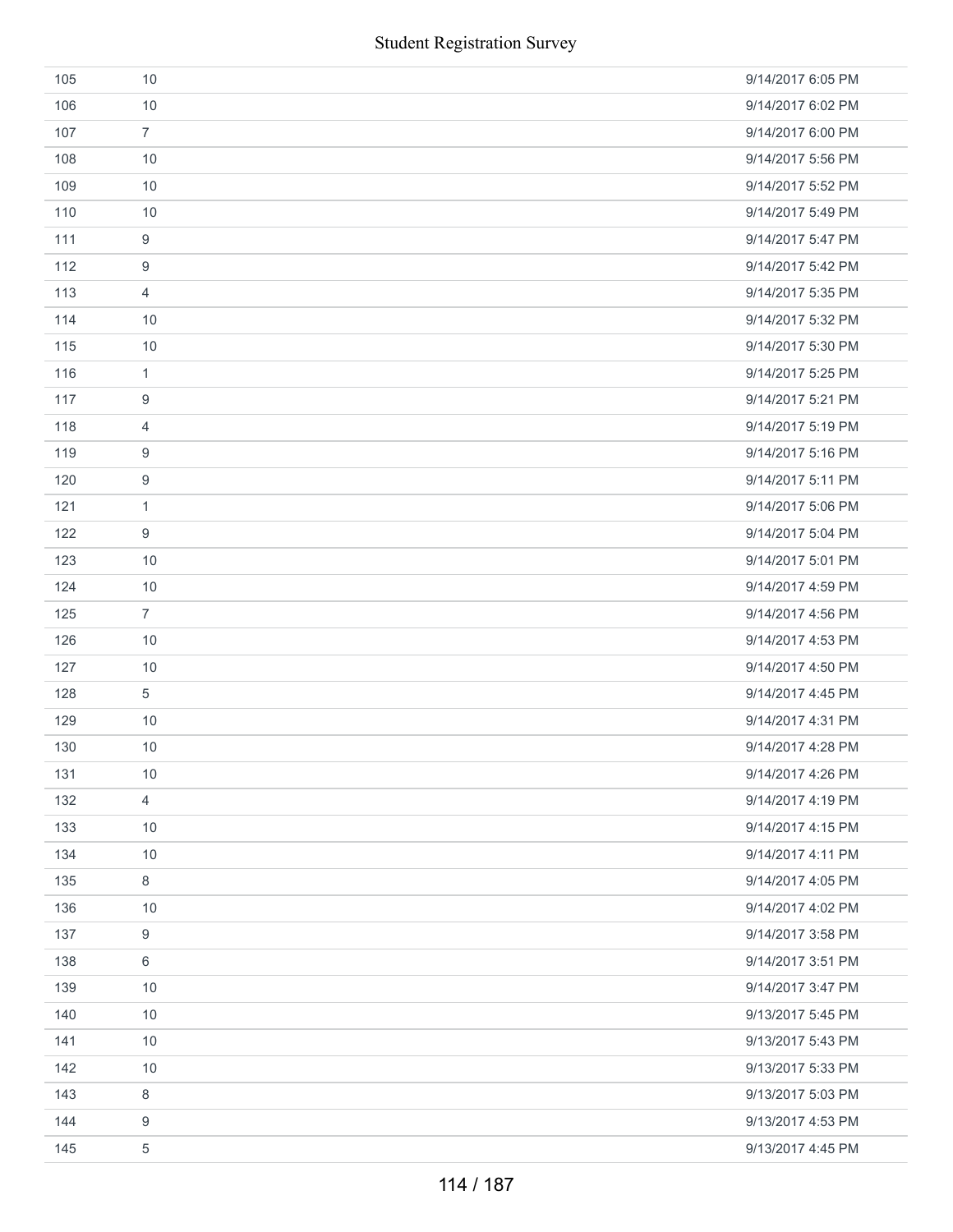|     | <b>Student Registration Survey</b> |                    |
|-----|------------------------------------|--------------------|
| 146 | $\overline{2}$                     | 9/13/2017 4:42 PM  |
| 147 | 9                                  | 9/13/2017 4:39 PM  |
| 148 | $\sqrt{5}$                         | 9/13/2017 4:33 PM  |
| 149 | 8                                  | 9/13/2017 4:30 PM  |
| 150 | 8                                  | 9/13/2017 4:12 PM  |
| 151 | 4                                  | 9/13/2017 4:09 PM  |
| 152 | 9                                  | 9/13/2017 4:07 PM  |
| 153 | 10                                 | 9/13/2017 4:04 PM  |
| 154 | 8                                  | 9/13/2017 4:02 PM  |
| 155 | 8                                  | 9/13/2017 3:58 PM  |
| 156 | 10                                 | 9/13/2017 3:54 PM  |
| 157 | 10                                 | 9/13/2017 3:52 PM  |
| 158 | 10                                 | 9/13/2017 3:47 PM  |
| 159 | 10                                 | 9/13/2017 2:15 PM  |
| 160 | 8                                  | 9/13/2017 12:21 PM |
| 161 | 10                                 | 9/13/2017 12:15 PM |
| 162 | 10                                 | 9/13/2017 12:10 PM |
| 163 | 9                                  | 9/13/2017 12:07 PM |
| 164 | 10                                 | 9/13/2017 12:00 PM |
| 165 | 9                                  | 9/13/2017 11:56 AM |
| 166 | $\boldsymbol{9}$                   | 9/13/2017 11:02 AM |
| 167 | 10                                 | 9/12/2017 6:40 PM  |
| 168 | 8                                  | 9/12/2017 6:36 PM  |
| 169 | $\mathbf 5$                        | 9/12/2017 6:34 PM  |
| 170 | $\sqrt{5}$                         | 9/12/2017 6:31 PM  |
| 171 | 10                                 | 9/12/2017 6:28 PM  |
| 172 | 10                                 | 9/12/2017 6:25 PM  |
| 173 | 8                                  | 9/12/2017 6:20 PM  |
| 174 | 8                                  | 9/12/2017 6:17 PM  |
| 175 | $\mathbf 0$                        | 9/12/2017 6:13 PM  |
| 176 | 10                                 | 9/12/2017 6:09 PM  |
| 177 | $\boldsymbol{9}$                   | 9/12/2017 6:06 PM  |
| 178 | 9                                  | 9/12/2017 6:03 PM  |
| 179 | 5                                  | 9/12/2017 6:01 PM  |
| 180 | 6                                  | 9/12/2017 5:57 PM  |
| 181 | 8                                  | 9/12/2017 5:54 PM  |
| 182 | 9                                  | 9/12/2017 5:53 PM  |
| 183 | 8                                  | 9/12/2017 5:49 PM  |
| 184 | 9                                  | 9/12/2017 5:03 PM  |
| 185 | 10                                 | 9/12/2017 5:00 PM  |
| 186 | $\,$ 5 $\,$                        | 9/12/2017 4:56 PM  |
|     | 115 / 187                          |                    |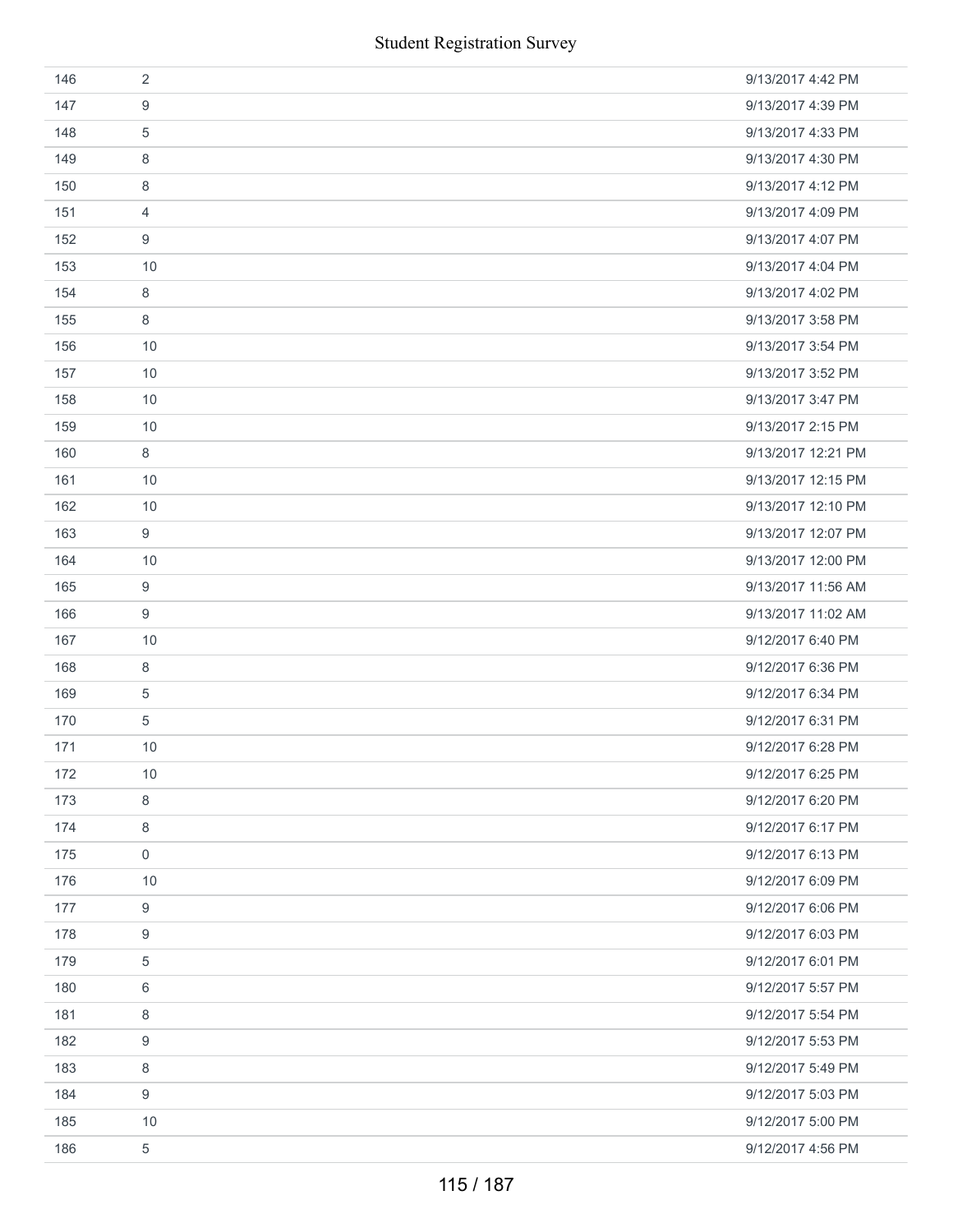| 187 | 10             | 9/12/2017 4:52 PM  |
|-----|----------------|--------------------|
| 188 | 10             | 9/12/2017 4:46 PM  |
| 189 | $\overline{4}$ | 9/12/2017 4:33 PM  |
| 190 | 10             | 9/12/2017 4:28 PM  |
| 191 | 6              | 9/12/2017 4:19 PM  |
| 192 | 10             | 9/12/2017 4:17 PM  |
| 193 | 10             | 9/12/2017 4:10 PM  |
| 194 | 5              | 9/12/2017 4:05 PM  |
| 195 | 4              | 9/12/2017 4:01 PM  |
| 196 | 9              | 9/12/2017 3:58 PM  |
| 197 | 10             | 9/12/2017 3:54 PM  |
| 198 | 8              | 9/12/2017 2:27 PM  |
| 199 | 5              | 9/8/2017 7:25 PM   |
| 200 | $\overline{2}$ | 9/6/2017 2:44 PM   |
| 201 | 10             | 9/5/2017 3:01 PM   |
| 202 | 10             | 9/4/2017 9:14 PM   |
| 203 | 9              | 9/4/2017 4:59 PM   |
| 204 | 9              | 9/4/2017 11:10 AM  |
| 205 | 10             | 8/31/2017 3:39 PM  |
| 206 | 3              | 8/31/2017 3:19 PM  |
| 207 | 9              | 8/31/2017 3:14 PM  |
| 208 | 9              | 8/31/2017 3:07 PM  |
| 209 | 10             | 8/31/2017 2:55 PM  |
| 210 | 10             | 8/31/2017 2:50 PM  |
| 211 | $\mathbf{3}$   | 8/31/2017 2:42 PM  |
| 212 | 8              | 8/31/2017 2:29 PM  |
| 213 | 3              | 8/31/2017 2:17 PM  |
| 214 | 3              | 8/31/2017 2:12 PM  |
| 215 | $\overline{2}$ | 8/31/2017 2:08 PM  |
| 216 | 10             | 8/31/2017 2:02 PM  |
| 217 | 8              | 8/31/2017 1:55 PM  |
| 218 | 10             | 8/31/2017 1:48 PM  |
| 219 | 5              | 8/31/2017 1:36 PM  |
| 220 | 9              | 8/31/2017 1:32 PM  |
| 221 | 10             | 8/31/2017 1:25 PM  |
| 222 | 6              | 8/31/2017 1:21 PM  |
| 223 | 10             | 8/31/2017 1:13 PM  |
| 224 | 10             | 8/31/2017 12:55 PM |
| 225 | 10             | 8/31/2017 12:52 PM |
| 226 | 10             | 8/31/2017 12:46 PM |
| 227 | 10             | 8/31/2017 12:36 PM |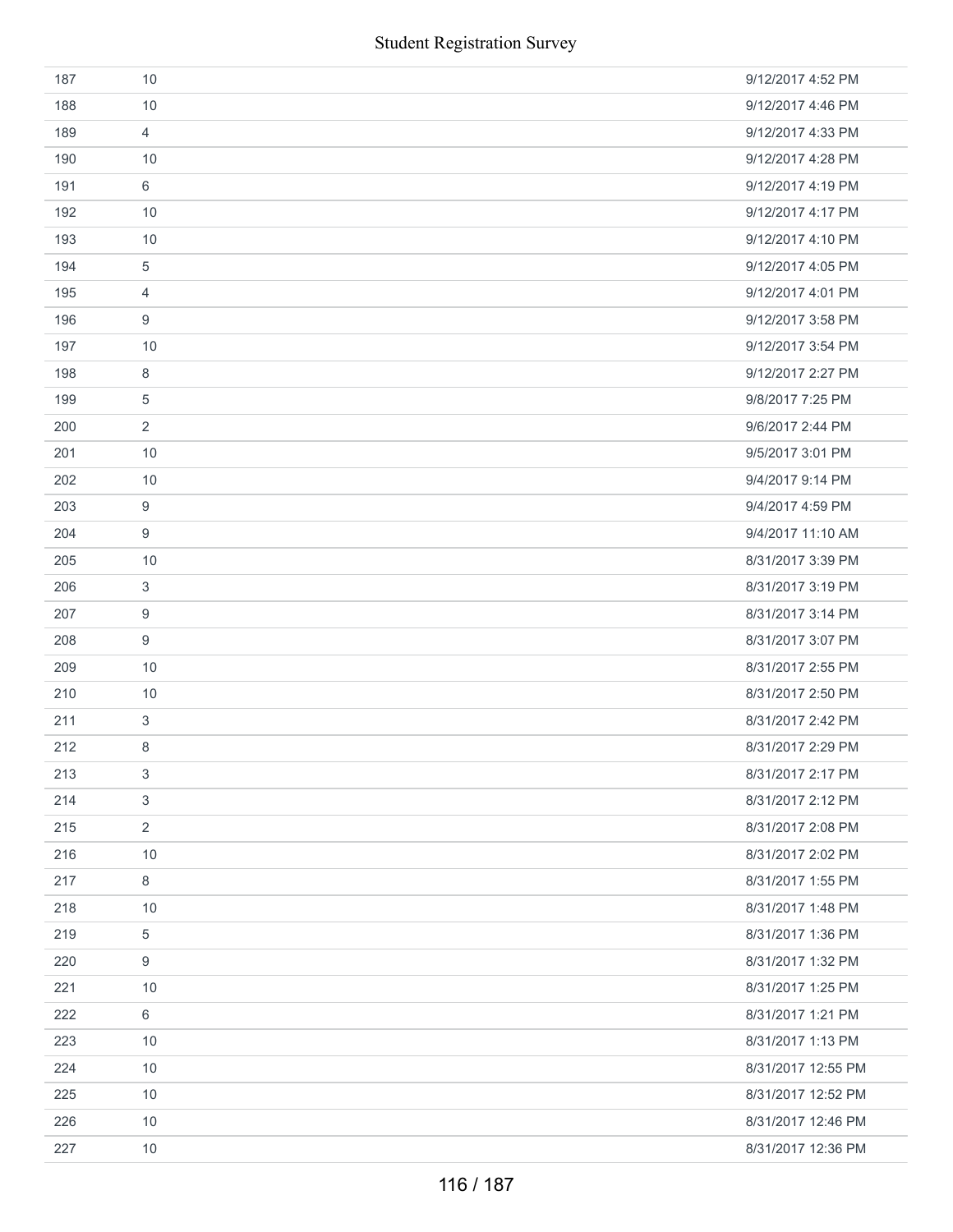|     | <b>Student Registration Survey</b> |                    |  |
|-----|------------------------------------|--------------------|--|
| 228 | $\boldsymbol{9}$                   | 8/31/2017 12:31 PM |  |
| 229 | 1                                  | 8/31/2017 12:23 PM |  |
| 230 | 10                                 | 8/31/2017 12:09 PM |  |
| 231 | 10                                 | 8/31/2017 12:06 PM |  |
| 232 | 10                                 | 8/31/2017 11:58 AM |  |
| 233 | $\mathbf{1}$                       | 8/31/2017 11:51 AM |  |
| 234 | $\mathbf{1}$                       | 8/31/2017 11:47 AM |  |
| 235 | 10                                 | 8/29/2017 10:59 AM |  |
| 236 | 8                                  | 8/29/2017 10:12 AM |  |
| 237 | 10                                 | 8/28/2017 11:54 AM |  |
| 238 | 10                                 | 8/22/2017 2:15 PM  |  |
| 239 | 9                                  | 8/22/2017 1:12 PM  |  |
| 240 | 10                                 | 8/22/2017 10:41 AM |  |
| 241 | 10                                 | 8/21/2017 11:50 PM |  |
| 242 | $\overline{7}$                     | 8/19/2017 9:21 PM  |  |
| 243 | 10                                 | 8/18/2017 4:47 PM  |  |
| 244 | $\overline{7}$                     | 8/18/2017 3:28 PM  |  |
| 245 | $\boldsymbol{0}$                   | 8/18/2017 7:33 AM  |  |
| 246 | 8                                  | 8/17/2017 10:20 AM |  |
| 247 | 4                                  | 8/17/2017 9:48 AM  |  |
| 248 | 6                                  | 8/17/2017 9:40 AM  |  |
| 249 | $\overline{7}$                     | 8/16/2017 9:11 PM  |  |
| 250 | 10                                 | 8/16/2017 1:57 PM  |  |
| 251 | $\,8\,$                            | 8/16/2017 1:21 PM  |  |
| 252 | $\sqrt{5}$                         | 8/16/2017 1:20 PM  |  |
| 253 | 1                                  | 8/16/2017 11:00 AM |  |
| 254 | $10$                               | 8/16/2017 9:36 AM  |  |
| 255 | $\boldsymbol{9}$                   | 8/16/2017 9:10 AM  |  |
| 256 | 5                                  | 8/16/2017 8:37 AM  |  |
| 257 | 9                                  | 8/16/2017 8:23 AM  |  |
| 258 | 3                                  | 8/15/2017 9:18 PM  |  |
| 259 | $\sqrt{5}$                         | 8/15/2017 8:49 PM  |  |
| 260 | 9                                  | 8/15/2017 5:57 PM  |  |
| 261 | 6                                  | 8/15/2017 5:55 PM  |  |
| 262 | 10                                 | 8/15/2017 5:54 PM  |  |
| 263 | 10                                 | 8/15/2017 5:52 PM  |  |
| 264 | 10                                 | 8/15/2017 5:51 PM  |  |
| 265 | 9                                  | 8/15/2017 5:49 PM  |  |
| 266 | $\overline{7}$                     | 8/15/2017 5:48 PM  |  |
| 267 | 10                                 | 8/15/2017 5:46 PM  |  |
| 268 | 10                                 | 8/15/2017 5:44 PM  |  |
|     | 117 / 187                          |                    |  |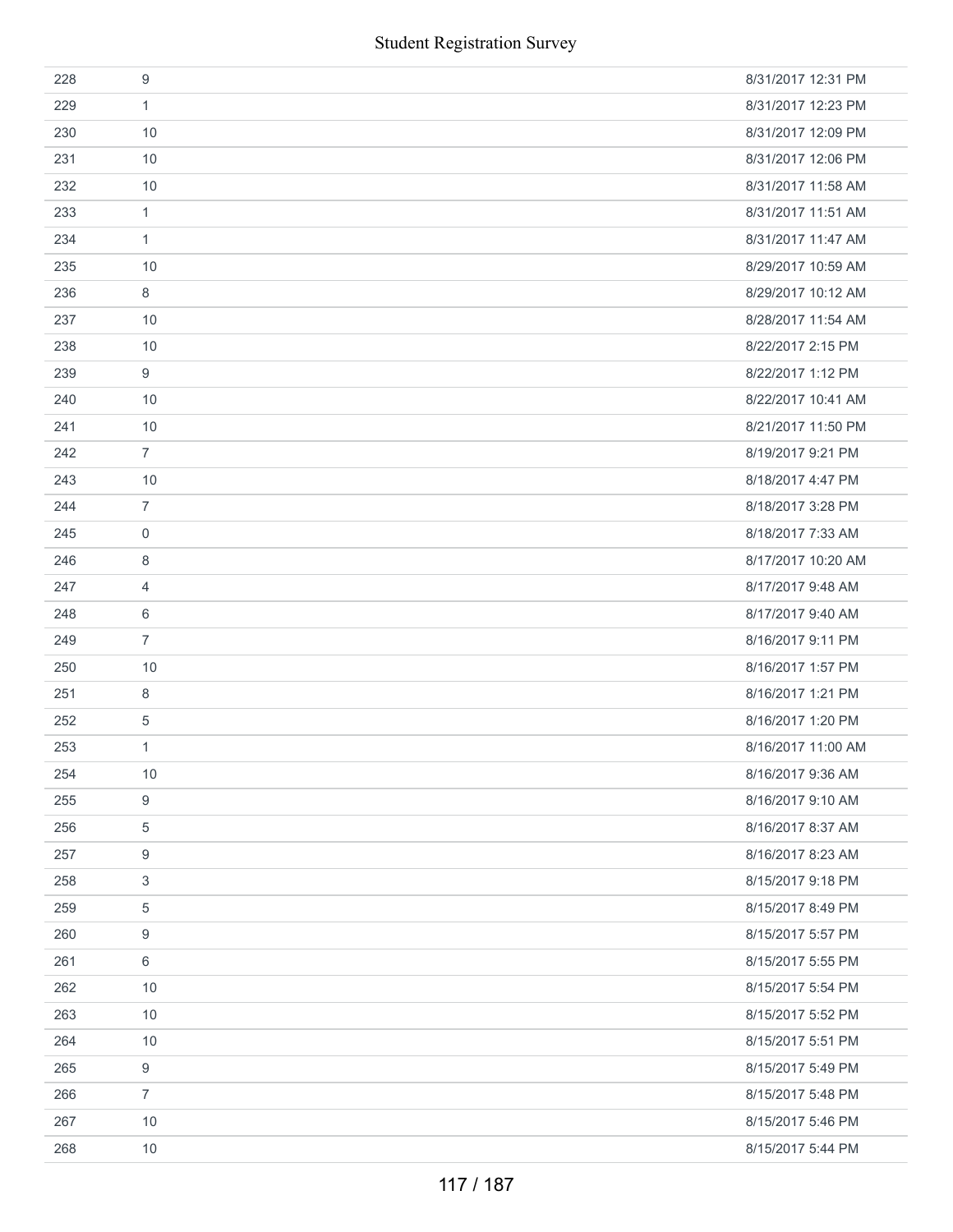|     | <b>Student Registration Survey</b> |                    |
|-----|------------------------------------|--------------------|
| 269 | 10                                 | 8/15/2017 5:42 PM  |
| 270 | 6                                  | 8/15/2017 5:40 PM  |
| 271 | 10                                 | 8/15/2017 5:38 PM  |
| 272 | 10                                 | 8/15/2017 5:36 PM  |
| 273 | 10                                 | 8/15/2017 5:34 PM  |
| 274 | 10                                 | 8/15/2017 5:32 PM  |
| 275 | 10                                 | 8/15/2017 5:31 PM  |
| 276 | 10                                 | 8/15/2017 5:19 PM  |
| 277 | 10                                 | 8/15/2017 5:15 PM  |
| 278 | 8                                  | 8/15/2017 5:11 PM  |
| 279 | $\mathbf 0$                        | 8/15/2017 4:05 PM  |
| 280 | 10                                 | 8/15/2017 12:57 PM |
| 281 | 10                                 | 8/15/2017 12:18 PM |
| 282 | 5                                  | 8/15/2017 11:00 AM |
| 283 | 10                                 | 8/15/2017 10:43 AM |
| 284 | 8                                  | 8/15/2017 10:37 AM |
| 285 | 10                                 | 8/15/2017 10:28 AM |
| 286 | 10                                 | 8/15/2017 10:25 AM |
| 287 | 9                                  | 8/15/2017 9:30 AM  |
| 288 | 6                                  | 8/15/2017 12:48 AM |
| 289 | $\overline{4}$                     | 8/14/2017 11:44 PM |
| 290 | $\overline{7}$                     | 8/14/2017 3:48 PM  |
| 291 | 1                                  | 8/14/2017 3:38 PM  |
| 292 | 10                                 | 8/14/2017 1:25 PM  |
| 293 | 10                                 | 8/14/2017 1:21 PM  |
| 294 | 10                                 | 8/14/2017 1:19 PM  |
| 295 | $\overline{7}$                     | 8/14/2017 1:16 PM  |
| 296 | 4                                  | 8/14/2017 1:08 PM  |
| 297 | 10                                 | 8/14/2017 1:07 PM  |
| 298 | $\overline{7}$                     | 8/14/2017 1:07 PM  |
| 299 | 10                                 | 8/14/2017 1:05 PM  |
| 300 | 10                                 | 8/14/2017 1:02 PM  |
| 301 | 10                                 | 8/14/2017 1:01 PM  |
| 302 | 9                                  | 8/14/2017 12:54 PM |
| 303 | 5                                  | 8/14/2017 12:41 PM |
| 304 | 9                                  | 8/14/2017 12:34 PM |
| 305 | 10                                 | 8/14/2017 11:48 AM |
| 306 | 10                                 | 8/14/2017 11:26 AM |
| 307 | 10                                 | 8/14/2017 9:10 AM  |
| 308 | 10                                 | 8/14/2017 8:47 AM  |
| 309 | $\overline{7}$                     | 8/14/2017 8:15 AM  |
|     | 118 / 187                          |                    |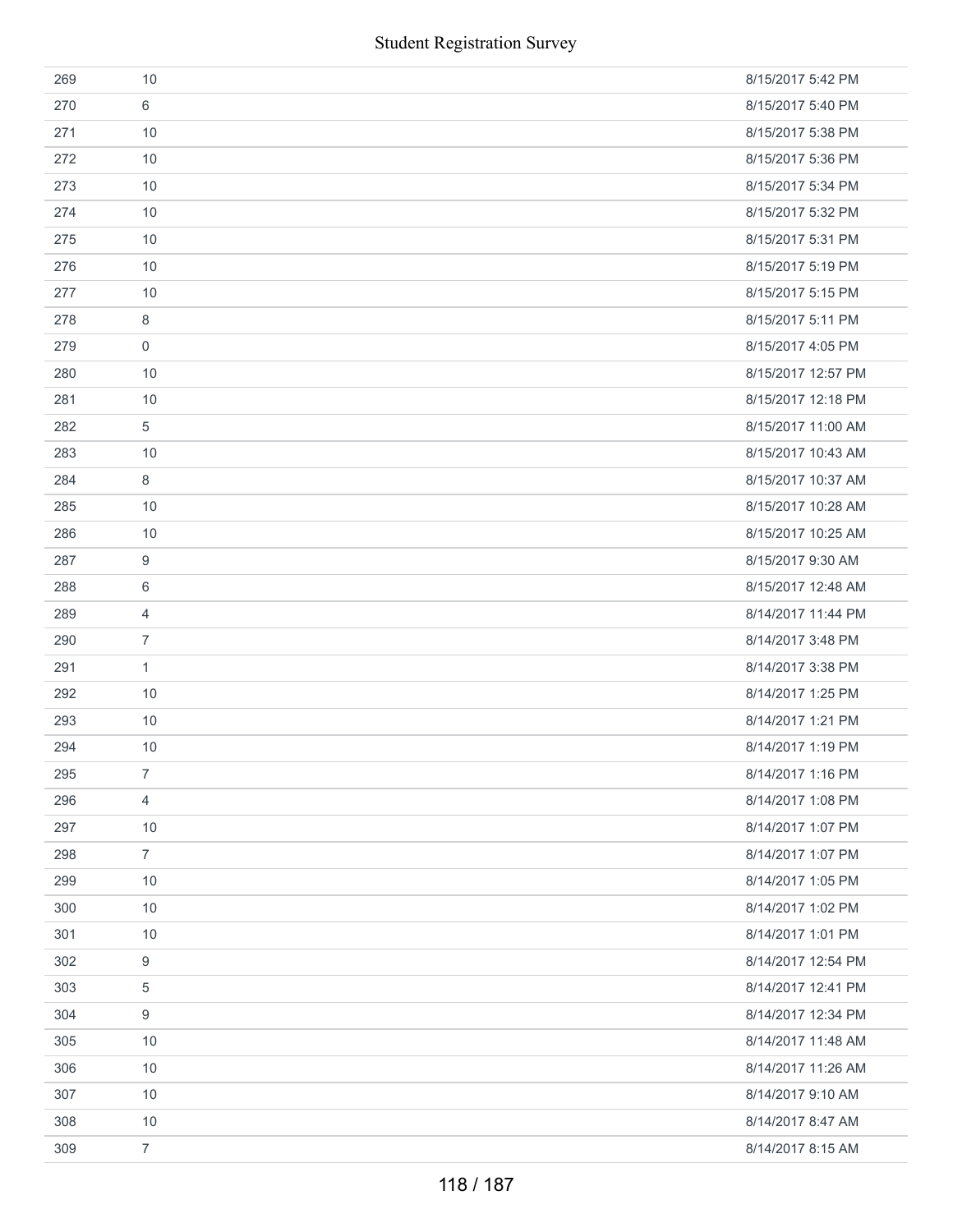|     | <b>Student Registration Survey</b> |                    |
|-----|------------------------------------|--------------------|
| 310 | 10                                 | 8/13/2017 11:50 PM |
| 311 | 10                                 | 8/13/2017 11:25 PM |
| 312 | 5                                  | 8/13/2017 10:23 PM |
| 313 | 10                                 | 8/13/2017 9:24 PM  |
| 314 | 10                                 | 8/13/2017 7:23 PM  |
| 315 | 10                                 | 8/13/2017 2:35 PM  |
| 316 | 9                                  | 8/13/2017 12:14 PM |
| 317 | 10                                 | 8/13/2017 9:14 AM  |
| 318 | 10                                 | 8/12/2017 9:43 PM  |
| 319 | 10                                 | 8/11/2017 10:30 PM |
| 320 | 10                                 | 8/11/2017 5:16 PM  |
| 321 | 8                                  | 8/11/2017 5:13 PM  |
| 322 | 10                                 | 8/11/2017 3:07 PM  |
| 323 | 10                                 | 8/11/2017 2:19 PM  |
| 324 | 10                                 | 8/11/2017 1:07 PM  |
| 325 | 10                                 | 8/11/2017 12:57 PM |
| 326 | 10                                 | 8/11/2017 11:14 AM |
| 327 | $\,8\,$                            | 8/11/2017 11:06 AM |
| 328 | 8                                  | 8/11/2017 11:00 AM |
| 329 | 9                                  | 8/11/2017 10:53 AM |
| 330 | $\overline{7}$                     | 8/11/2017 10:53 AM |
| 331 | 10                                 | 8/11/2017 10:48 AM |
| 332 | 10                                 | 8/11/2017 10:28 AM |
| 333 | 10                                 | 8/11/2017 9:33 AM  |
| 334 | 9                                  | 8/11/2017 8:57 AM  |
| 335 | 8                                  | 8/11/2017 8:39 AM  |
| 336 | 10                                 | 8/10/2017 3:04 PM  |
| 337 | 6                                  | 8/10/2017 3:02 PM  |
| 338 | 8                                  | 8/10/2017 3:01 PM  |
| 339 | 10                                 | 8/10/2017 1:34 PM  |
| 340 | 5                                  | 8/10/2017 1:33 PM  |
| 341 | 10                                 | 8/10/2017 1:31 PM  |
| 342 | 10                                 | 8/10/2017 1:29 PM  |
| 343 | 9                                  | 8/10/2017 1:27 PM  |
| 344 | 9                                  | 8/10/2017 1:24 PM  |
| 345 | 10                                 | 8/10/2017 12:21 PM |
| 346 | 10                                 | 8/10/2017 12:14 PM |
| 347 | 9                                  | 8/10/2017 12:12 PM |
| 348 | 10                                 | 8/10/2017 12:11 PM |
| 349 | 9                                  | 8/10/2017 11:36 AM |
| 350 | $\mathbf{1}$                       | 8/10/2017 11:34 AM |
|     | 119 / 187                          |                    |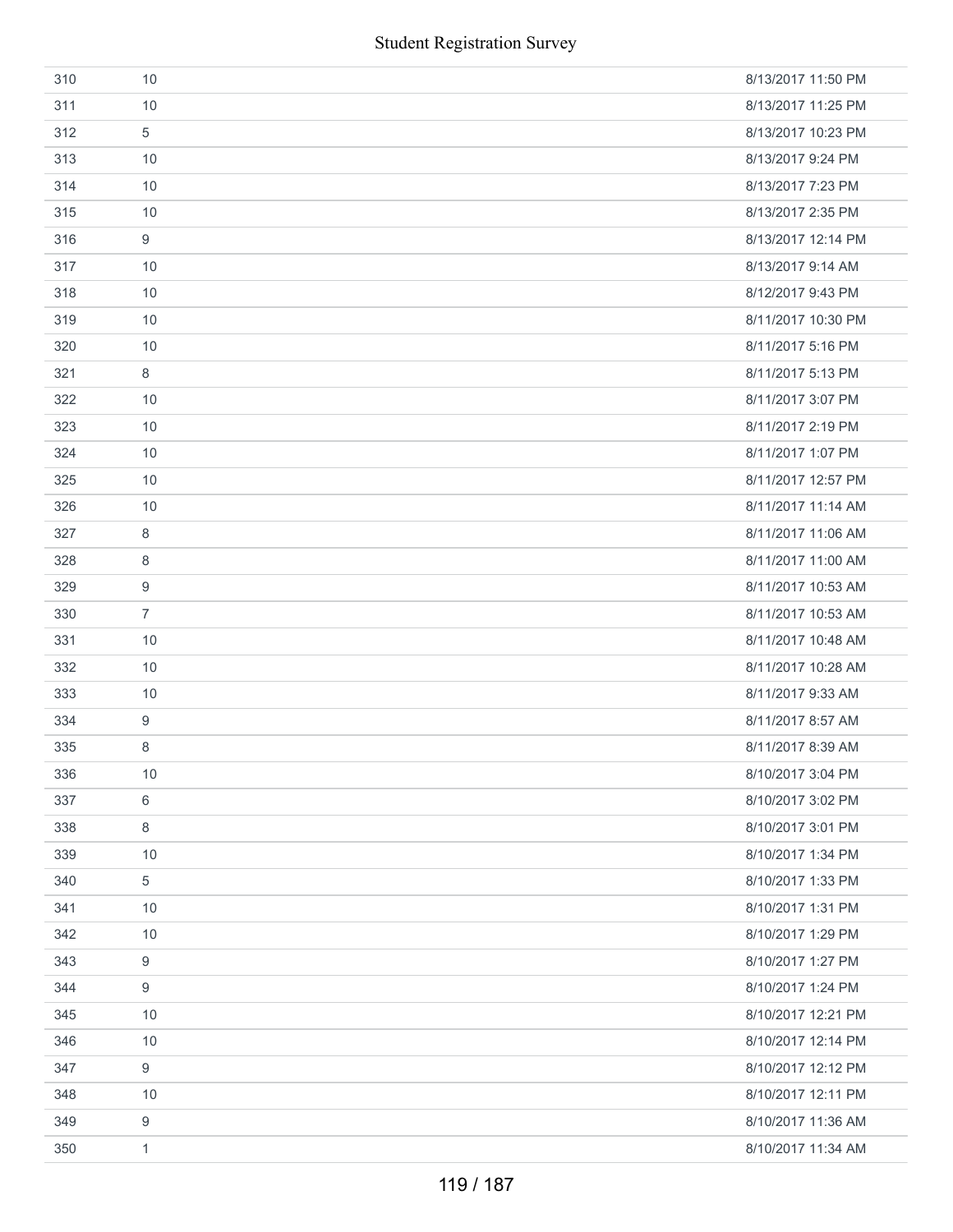| 351 | 10             | 8/10/2017 11:31 AM |
|-----|----------------|--------------------|
| 352 | 10             | 8/10/2017 11:23 AM |
| 353 | 10             | 8/10/2017 11:20 AM |
| 354 | $\overline{7}$ | 8/10/2017 11:18 AM |
| 355 | 10             | 8/10/2017 11:16 AM |
| 356 | 8              | 8/10/2017 11:14 AM |
| 357 | 10             | 8/10/2017 10:58 AM |
| 358 | 10             | 8/10/2017 10:56 AM |
| 359 | 10             | 8/10/2017 10:54 AM |
| 360 | $\overline{7}$ | 8/10/2017 10:52 AM |
| 361 | 9              | 8/10/2017 10:50 AM |
| 362 | 10             | 8/10/2017 10:47 AM |
| 363 | 10             | 8/10/2017 10:44 AM |
| 364 | 9              | 8/10/2017 10:42 AM |
| 365 | 8              | 8/10/2017 10:40 AM |
| 366 | 10             | 8/10/2017 10:15 AM |
| 367 | 10             | 8/10/2017 10:14 AM |
| 368 | 8              | 8/10/2017 10:06 AM |
| 369 | 10             | 8/10/2017 10:02 AM |
| 370 | 10             | 8/10/2017 10:00 AM |
| 371 | 10             | 8/10/2017 9:57 AM  |
| 372 | 10             | 8/9/2017 3:53 PM   |
| 373 | 5              | 8/9/2017 3:41 PM   |
| 374 | $\overline{7}$ | 8/9/2017 3:33 PM   |
| 375 | $\overline{7}$ | 8/9/2017 3:31 PM   |
| 376 | 10             | 8/9/2017 3:27 PM   |
| 377 | $\mathbf 0$    | 8/9/2017 3:26 PM   |
| 378 | 5              | 8/9/2017 3:21 PM   |
| 379 | 10             | 8/9/2017 3:16 PM   |
| 380 | 10             | 8/9/2017 3:14 PM   |
| 381 | 5              | 8/9/2017 3:12 PM   |
| 382 | 10             | 8/9/2017 3:11 PM   |
| 383 | 10             | 8/9/2017 3:08 PM   |
| 384 | 10             | 8/9/2017 3:06 PM   |
| 385 | 9              | 8/9/2017 3:05 PM   |
| 386 | 10             | 8/9/2017 3:03 PM   |
| 387 | $\mathbf{1}$   | 8/9/2017 3:01 PM   |
| 388 | 10             | 8/9/2017 3:00 PM   |
| 389 | 9              | 8/9/2017 2:58 PM   |
| 390 | 8              | 8/9/2017 2:52 PM   |
| 391 | 6              | 8/9/2017 2:51 PM   |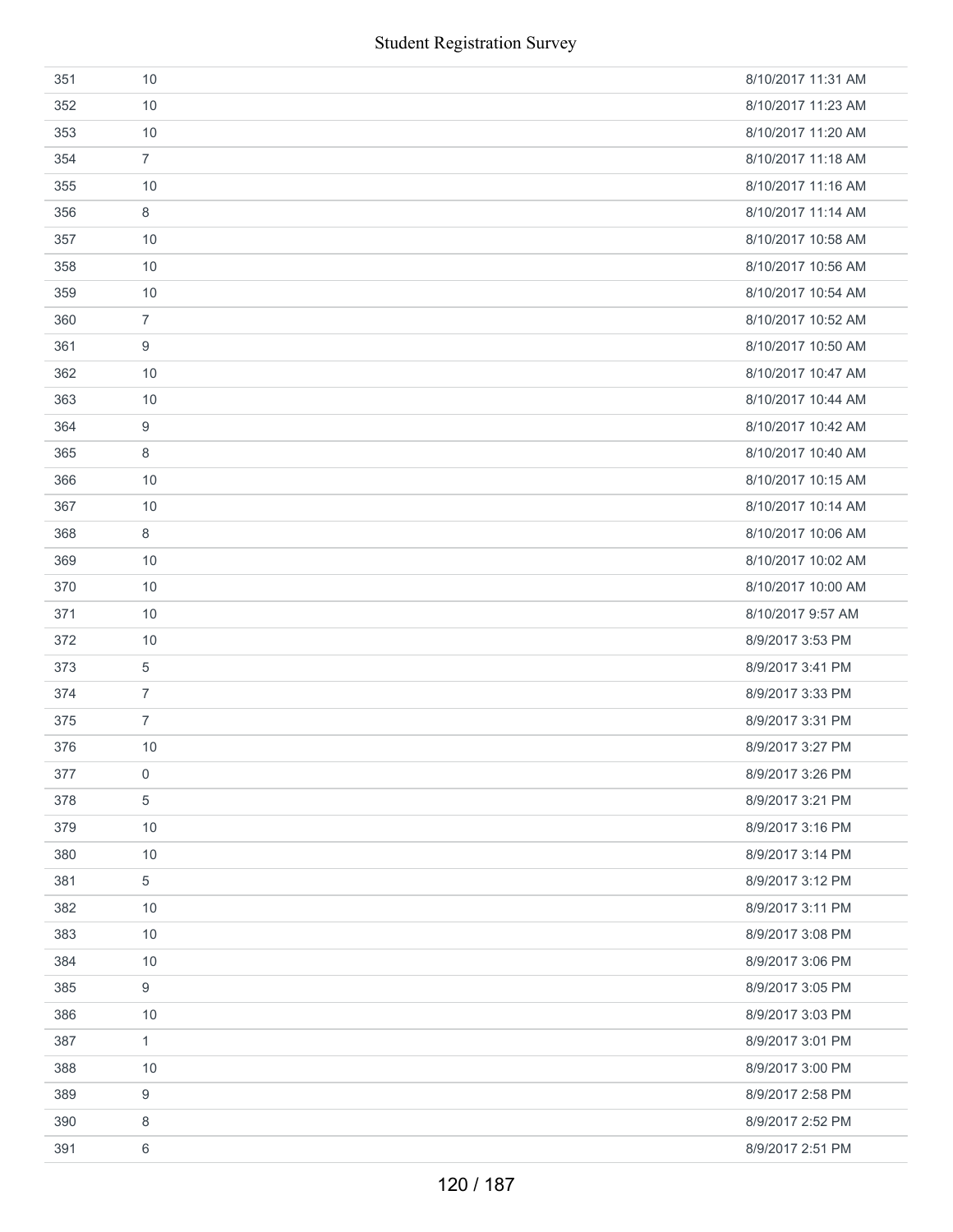#### Student Registration Survey

| 392 | 2:49 PM<br>8/9/2017 |
|-----|---------------------|
| 393 | 2:40 PM<br>8/9/2017 |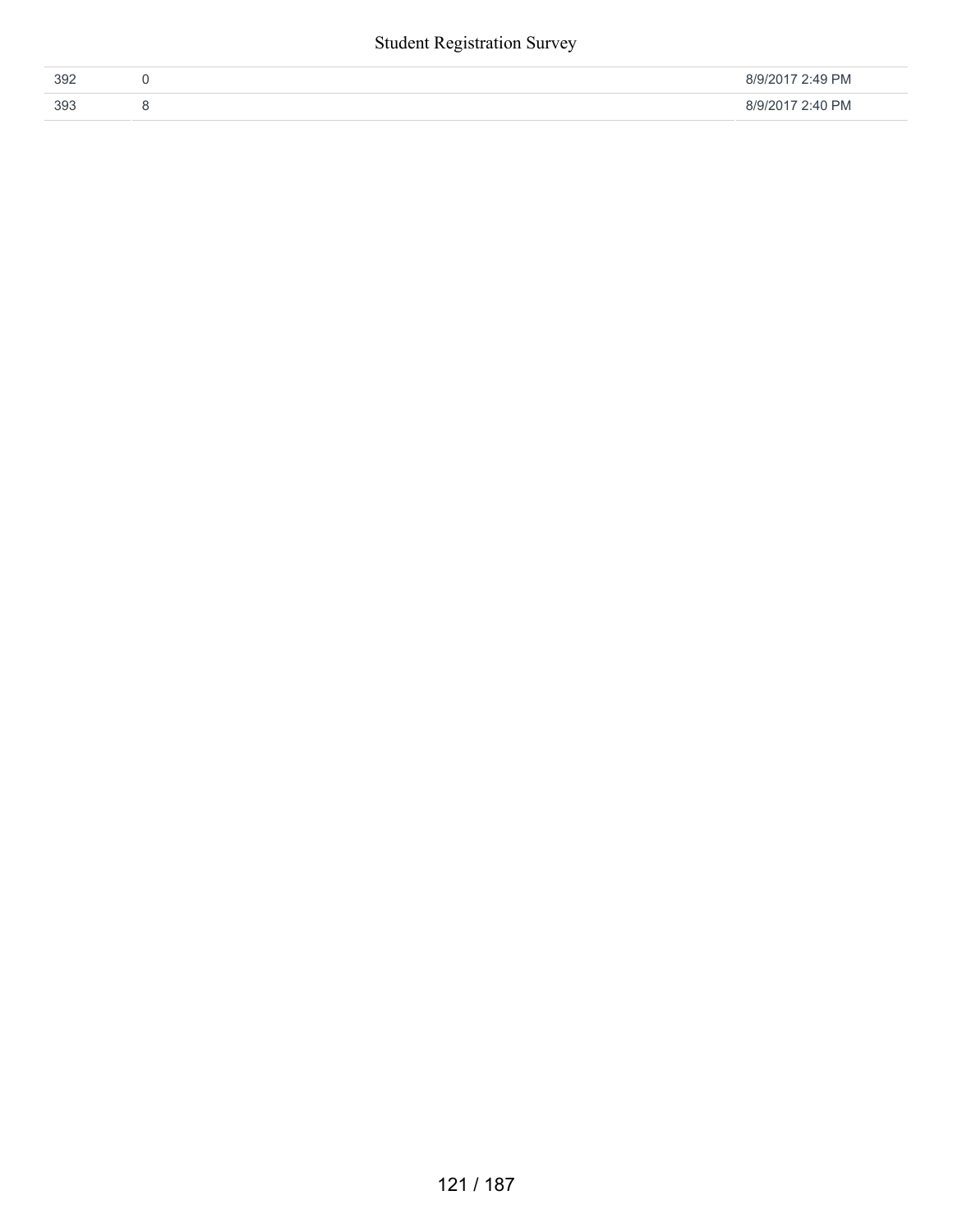#### Student Registration Survey

## Q23 Availability of courses for my program.



| <b>ANSWER CHOICES</b>  | <b>AVERAGE NUMBER</b> | <b>TOTAL NUMBER</b> |       | <b>RESPONSES</b> |     |
|------------------------|-----------------------|---------------------|-------|------------------|-----|
|                        |                       |                     | 3.065 |                  | 390 |
| Total Respondents: 390 |                       |                     |       |                  |     |

| #              |                | <b>DATE</b>         |
|----------------|----------------|---------------------|
| 1              | 10             | 10/31/2017 10:18 AM |
| 2              | 10             | 10/29/2017 11:50 PM |
| 3              | 10             | 10/27/2017 3:43 PM  |
| $\overline{4}$ | 10             | 10/27/2017 12:42 PM |
| 5              | 10             | 10/26/2017 10:56 AM |
| 6              | $\overline{7}$ | 10/25/2017 1:30 AM  |
| $\overline{7}$ | $\overline{7}$ | 10/23/2017 10:47 AM |
| 8              | $\overline{7}$ | 10/20/2017 7:46 AM  |
| 9              | 10             | 10/18/2017 3:33 PM  |
| 10             | $\mathbf 0$    | 10/18/2017 1:03 PM  |
| 11             | 10             | 10/16/2017 1:37 PM  |
| 12             | $\overline{7}$ | 10/16/2017 1:32 AM  |
| 13             | $\overline{7}$ | 10/16/2017 1:17 AM  |
| 14             | 9              | 10/13/2017 12:31 PM |
| 15             | 10             | 10/13/2017 11:46 AM |
| 16             | 5              | 10/12/2017 3:05 PM  |
| 17             | 5              | 10/10/2017 12:23 PM |
| 18             | 10             | 10/9/2017 4:26 PM   |
| 19             | 10             | 10/9/2017 4:17 PM   |
| 20             | 8              | 10/9/2017 10:43 AM  |
| 21             | 10             | 10/9/2017 10:41 AM  |
| 22             | 5              | 10/6/2017 1:05 PM   |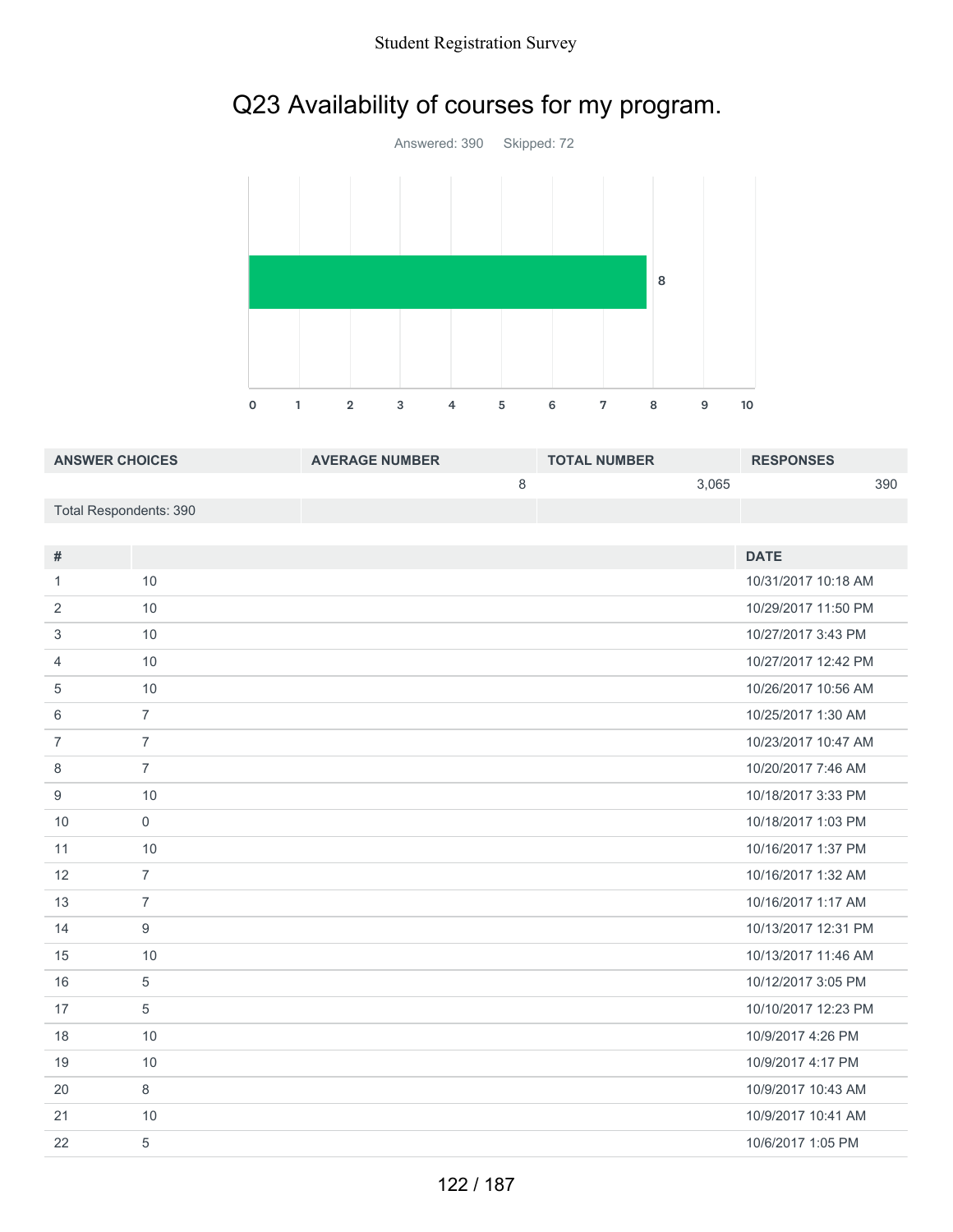|    | <b>Student Registration Survey</b> |                    |
|----|------------------------------------|--------------------|
| 23 | 10                                 | 10/5/2017 3:36 PM  |
| 24 | 10                                 | 10/5/2017 11:25 AM |
| 25 | 10                                 | 10/2/2017 12:24 PM |
| 26 | 10                                 | 10/2/2017 8:53 AM  |
| 27 | 5                                  | 10/1/2017 12:08 AM |
| 28 | 10                                 | 9/27/2017 2:33 PM  |
| 29 | $\overline{4}$                     | 9/27/2017 1:29 PM  |
| 30 | 10                                 | 9/20/2017 3:10 PM  |
| 31 | 9                                  | 9/18/2017 12:14 PM |
| 32 | $\overline{5}$                     | 9/15/2017 4:17 PM  |
| 33 | 10                                 | 9/15/2017 4:06 PM  |
| 34 | 10                                 | 9/15/2017 1:44 PM  |
| 35 | $\sqrt{3}$                         | 9/15/2017 1:32 PM  |
| 36 | 10                                 | 9/15/2017 1:21 PM  |
| 37 | 10                                 | 9/15/2017 1:14 PM  |
| 38 | 5                                  | 9/15/2017 1:06 PM  |
| 39 | 10                                 | 9/15/2017 11:06 AM |
| 40 | 9                                  | 9/15/2017 10:55 AM |
| 41 | 9                                  | 9/15/2017 10:53 AM |
| 42 | 8                                  | 9/15/2017 10:41 AM |
| 43 | 10                                 | 9/15/2017 10:39 AM |
| 44 | 10                                 | 9/15/2017 10:37 AM |
| 45 | $\mathbf 0$                        | 9/15/2017 10:35 AM |
| 46 | 10                                 | 9/15/2017 10:23 AM |
| 47 | 10                                 | 9/15/2017 10:21 AM |
| 48 | 10                                 | 9/15/2017 10:19 AM |
| 49 | 9                                  | 9/15/2017 10:17 AM |
| 50 | 10                                 | 9/15/2017 10:14 AM |
| 51 | 5                                  | 9/15/2017 10:12 AM |
| 52 | 9                                  | 9/15/2017 10:10 AM |
| 53 | 6                                  | 9/15/2017 10:08 AM |
| 54 | $\mathbf{1}$                       | 9/15/2017 10:05 AM |
| 55 | 10                                 | 9/15/2017 10:03 AM |
| 56 | 10                                 | 9/15/2017 10:01 AM |
| 57 | $\overline{2}$                     | 9/15/2017 9:59 AM  |
| 58 | 10                                 | 9/15/2017 9:57 AM  |
| 59 | $\mathbf{1}$                       | 9/15/2017 9:55 AM  |
| 60 | 8                                  | 9/15/2017 9:53 AM  |
| 61 | 6                                  | 9/15/2017 9:50 AM  |
| 62 | 10                                 | 9/15/2017 9:45 AM  |
| 63 | $\boldsymbol{9}$                   | 9/15/2017 9:38 AM  |
|    | 123 / 187                          |                    |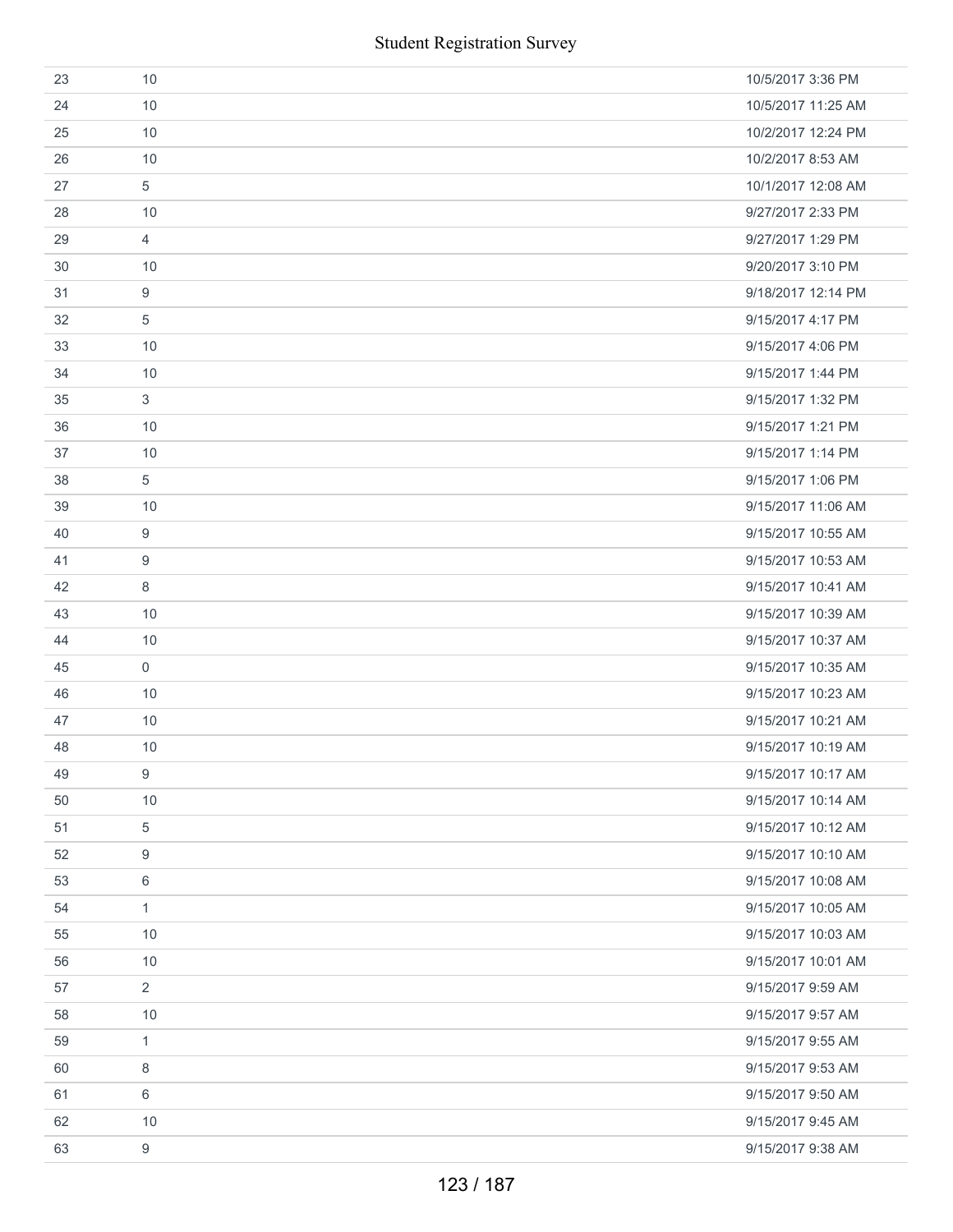|     | <b>Student Registration Survey</b> |                   |
|-----|------------------------------------|-------------------|
| 64  | 10                                 | 9/15/2017 9:36 AM |
| 65  | 10                                 | 9/15/2017 9:32 AM |
| 66  | $\mathbf{1}$                       | 9/15/2017 9:31 AM |
| 67  | $\mathbf{1}$                       | 9/15/2017 9:29 AM |
| 68  | 2                                  | 9/15/2017 9:27 AM |
| 69  | 10                                 | 9/15/2017 9:24 AM |
| 70  | 10                                 | 9/15/2017 9:21 AM |
| 71  | 10                                 | 9/15/2017 9:14 AM |
| 72  | $\overline{4}$                     | 9/15/2017 9:12 AM |
| 73  | 10                                 | 9/15/2017 9:08 AM |
| 74  | 8                                  | 9/15/2017 9:07 AM |
| 75  | 8                                  | 9/15/2017 9:05 AM |
| 76  | 2                                  | 9/15/2017 9:02 AM |
| 77  | 5                                  | 9/15/2017 9:00 AM |
| 78  | 9                                  | 9/15/2017 8:59 AM |
| 79  | 10                                 | 9/15/2017 8:57 AM |
| 80  | 10                                 | 9/15/2017 8:54 AM |
| 81  | 10                                 | 9/15/2017 8:52 AM |
| 82  | 10                                 | 9/15/2017 8:48 AM |
| 83  | 8                                  | 9/15/2017 8:42 AM |
| 84  | 10                                 | 9/15/2017 8:40 AM |
| 85  | 9                                  | 9/15/2017 8:38 AM |
| 86  | 10                                 | 9/15/2017 8:36 AM |
| 87  | 10                                 | 9/15/2017 8:34 AM |
| 88  | $\overline{7}$                     | 9/15/2017 8:32 AM |
| 89  | 4                                  | 9/15/2017 8:30 AM |
| 90  | 10                                 | 9/14/2017 6:40 PM |
| 91  | 6                                  | 9/14/2017 6:38 PM |
| 92  | 10                                 | 9/14/2017 6:34 PM |
| 93  | 10                                 | 9/14/2017 6:31 PM |
| 94  | $\mathbf{1}$                       | 9/14/2017 6:29 PM |
| 95  | $\mathbf 0$                        | 9/14/2017 6:27 PM |
| 96  | 10                                 | 9/14/2017 6:25 PM |
| 97  | $\mathbf{1}$                       | 9/14/2017 6:23 PM |
| 98  | $10$                               | 9/14/2017 6:21 PM |
| 99  | 5                                  | 9/14/2017 6:19 PM |
| 100 | 10                                 | 9/14/2017 6:15 PM |
| 101 | 9                                  | 9/14/2017 6:13 PM |
| 102 | $10$                               | 9/14/2017 6:06 PM |
| 103 | 10                                 | 9/14/2017 6:05 PM |
| 104 | $10$                               | 9/14/2017 6:02 PM |
|     | 124 / 187                          |                   |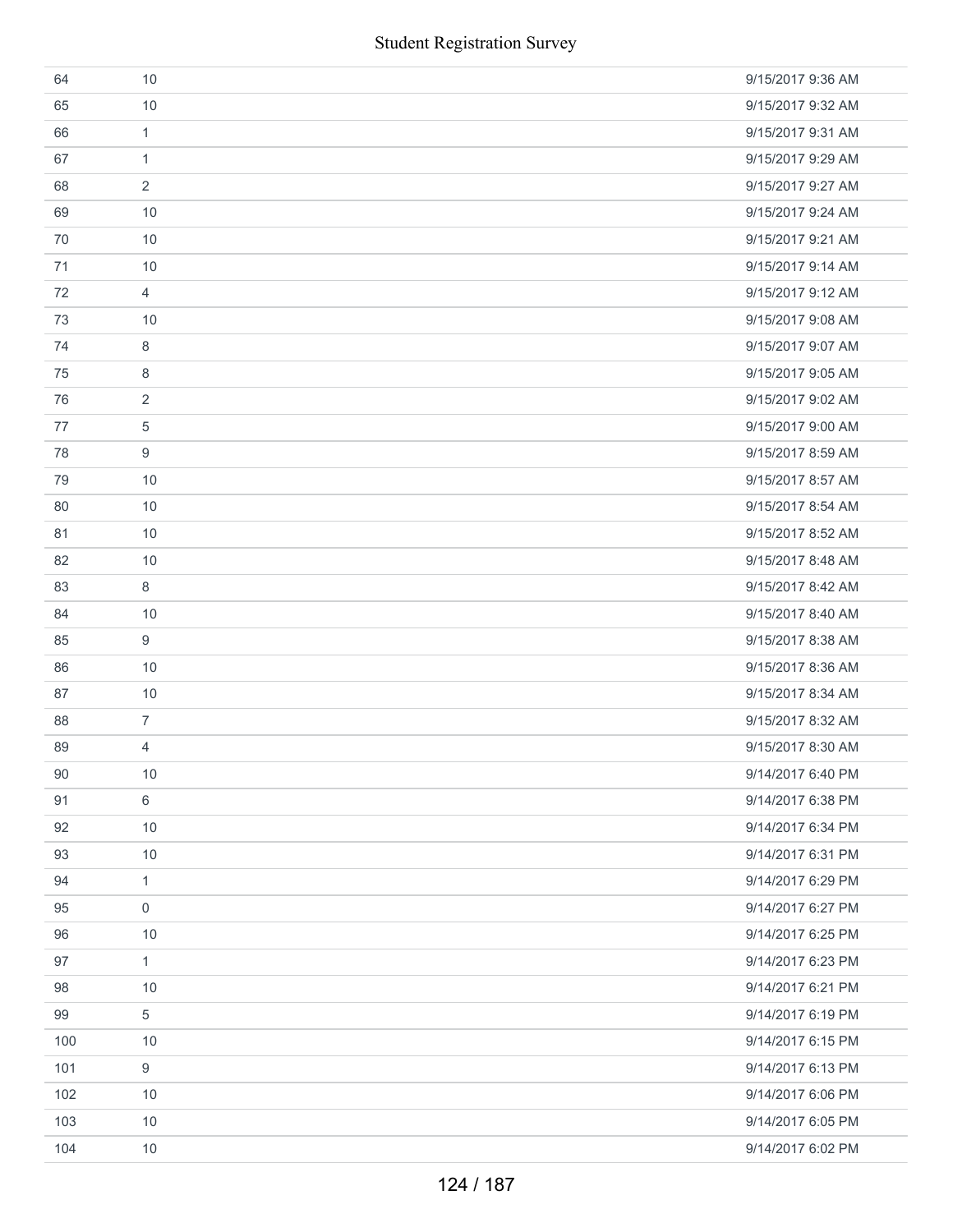|     | <b>Student Registration Survey</b> |                   |
|-----|------------------------------------|-------------------|
| 105 | $\mathbf 0$                        | 9/14/2017 6:00 PM |
| 106 | $\mathbf{1}$                       | 9/14/2017 5:56 PM |
| 107 | 10                                 | 9/14/2017 5:52 PM |
| 108 | 10                                 | 9/14/2017 5:49 PM |
| 109 | $\boldsymbol{9}$                   | 9/14/2017 5:47 PM |
| 110 | $\boldsymbol{9}$                   | 9/14/2017 5:42 PM |
| 111 | $\overline{7}$                     | 9/14/2017 5:35 PM |
| 112 | 10                                 | 9/14/2017 5:32 PM |
| 113 | 10                                 | 9/14/2017 5:30 PM |
| 114 | $\mathbf{1}$                       | 9/14/2017 5:25 PM |
| 115 | 9                                  | 9/14/2017 5:21 PM |
| 116 | 6                                  | 9/14/2017 5:19 PM |
| 117 | 10                                 | 9/14/2017 5:16 PM |
| 118 | 10                                 | 9/14/2017 5:11 PM |
| 119 | $\mathbf{1}$                       | 9/14/2017 5:06 PM |
| 120 | $\boldsymbol{9}$                   | 9/14/2017 5:04 PM |
| 121 | 10                                 | 9/14/2017 5:01 PM |
| 122 | 10                                 | 9/14/2017 4:59 PM |
| 123 | 8                                  | 9/14/2017 4:56 PM |
| 124 | 10                                 | 9/14/2017 4:53 PM |
| 125 | 10                                 | 9/14/2017 4:50 PM |
| 126 | 10                                 | 9/14/2017 4:45 PM |
| 127 | 10                                 | 9/14/2017 4:31 PM |
| 128 | 10                                 | 9/14/2017 4:28 PM |
| 129 | 10                                 | 9/14/2017 4:26 PM |
| 130 | $\overline{4}$                     | 9/14/2017 4:19 PM |
| 131 | 10                                 | 9/14/2017 4:15 PM |
| 132 | 10                                 | 9/14/2017 4:11 PM |
| 133 | 8                                  | 9/14/2017 4:05 PM |
| 134 | 10                                 | 9/14/2017 4:02 PM |
| 135 | 9                                  | 9/14/2017 3:58 PM |
| 136 | $\,$ 5 $\,$                        | 9/14/2017 3:51 PM |
| 137 | 10                                 | 9/14/2017 3:47 PM |
| 138 | 10                                 | 9/13/2017 5:45 PM |
| 139 | 10                                 | 9/13/2017 5:43 PM |
| 140 | 10                                 | 9/13/2017 5:33 PM |
| 141 | $\overline{7}$                     | 9/13/2017 5:03 PM |
| 142 | 10                                 | 9/13/2017 4:53 PM |
| 143 | $\,$ 5 $\,$                        | 9/13/2017 4:45 PM |
| 144 | $\overline{7}$                     | 9/13/2017 4:42 PM |
| 145 | $\boldsymbol{9}$                   | 9/13/2017 4:39 PM |
|     | 125 / 187                          |                   |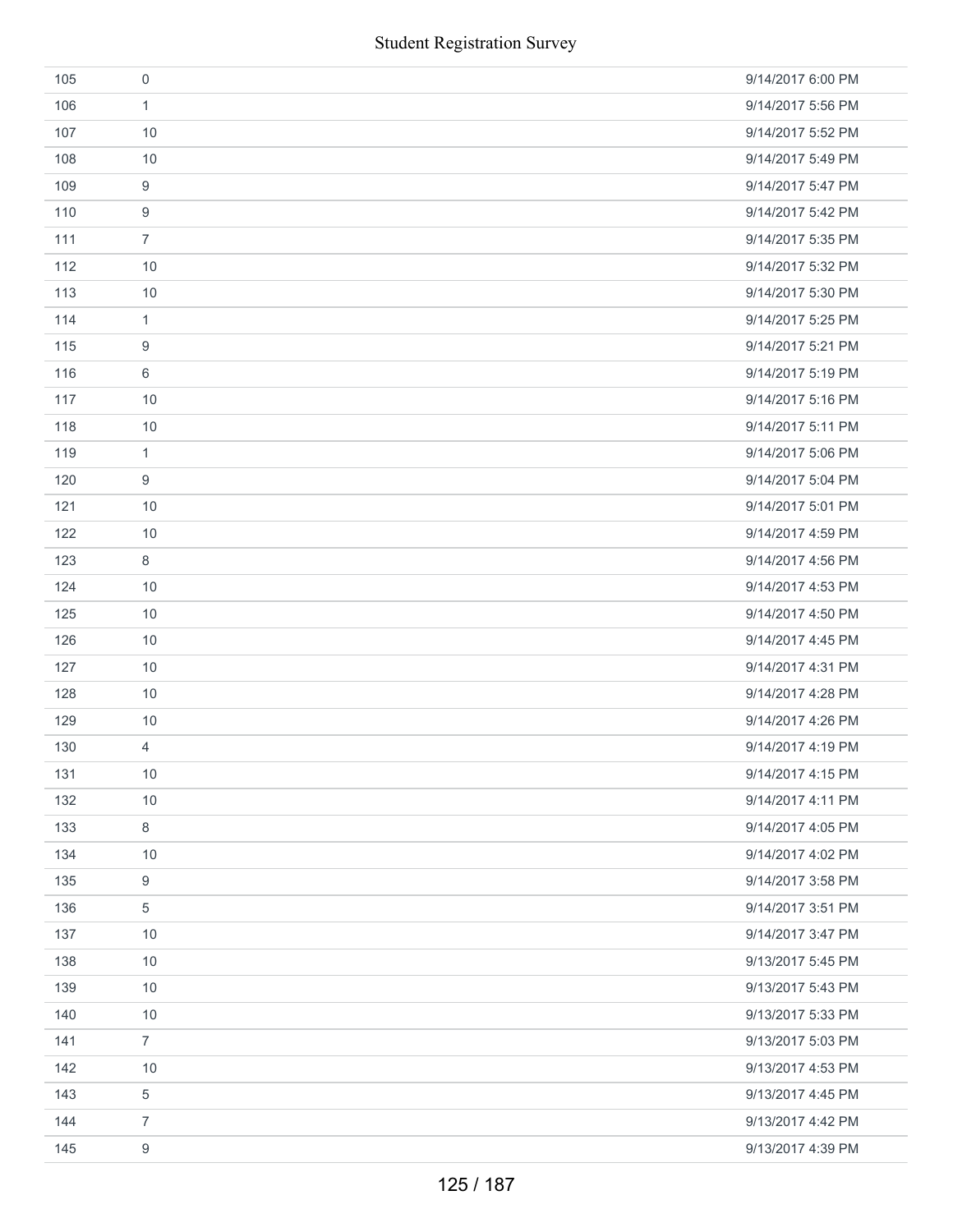|     | <b>Student Registration Survey</b> |                    |
|-----|------------------------------------|--------------------|
| 146 | $\sqrt{5}$                         | 9/13/2017 4:33 PM  |
| 147 | 8                                  | 9/13/2017 4:30 PM  |
| 148 | 8                                  | 9/13/2017 4:12 PM  |
| 149 | 4                                  | 9/13/2017 4:09 PM  |
| 150 | 9                                  | 9/13/2017 4:07 PM  |
| 151 | 10                                 | 9/13/2017 4:04 PM  |
| 152 | 6                                  | 9/13/2017 4:02 PM  |
| 153 | 6                                  | 9/13/2017 3:58 PM  |
| 154 | 10                                 | 9/13/2017 3:54 PM  |
| 155 | 10                                 | 9/13/2017 3:52 PM  |
| 156 | 10                                 | 9/13/2017 3:47 PM  |
| 157 | 10                                 | 9/13/2017 2:15 PM  |
| 158 | $\boldsymbol{9}$                   | 9/13/2017 12:21 PM |
| 159 | 10                                 | 9/13/2017 12:15 PM |
| 160 | 10                                 | 9/13/2017 12:10 PM |
| 161 | $\boldsymbol{9}$                   | 9/13/2017 12:07 PM |
| 162 | 10                                 | 9/13/2017 12:00 PM |
| 163 | 9                                  | 9/13/2017 11:56 AM |
| 164 | 8                                  | 9/13/2017 11:02 AM |
| 165 | 10                                 | 9/12/2017 6:40 PM  |
| 166 | $\,8\,$                            | 9/12/2017 6:36 PM  |
| 167 | 5                                  | 9/12/2017 6:34 PM  |
| 168 | $\sqrt{5}$                         | 9/12/2017 6:31 PM  |
| 169 | 10                                 | 9/12/2017 6:28 PM  |
| 170 | 10                                 | 9/12/2017 6:25 PM  |
| 171 | 0                                  | 9/12/2017 6:20 PM  |
| 172 | 10                                 | 9/12/2017 6:17 PM  |
| 173 | $\overline{7}$                     | 9/12/2017 6:13 PM  |
| 174 | 10                                 | 9/12/2017 6:09 PM  |
| 175 | 10                                 | 9/12/2017 6:06 PM  |
| 176 | 9                                  | 9/12/2017 6:03 PM  |
| 177 | 6                                  | 9/12/2017 6:01 PM  |
| 178 | $\overline{7}$                     | 9/12/2017 5:57 PM  |
| 179 | 8                                  | 9/12/2017 5:54 PM  |
| 180 | 9                                  | 9/12/2017 5:53 PM  |
| 181 | 8                                  | 9/12/2017 5:49 PM  |
| 182 | 9                                  | 9/12/2017 5:03 PM  |
| 183 | 10                                 | 9/12/2017 5:00 PM  |
| 184 | 5                                  | 9/12/2017 4:56 PM  |
| 185 | 9                                  | 9/12/2017 4:52 PM  |
| 186 | 9                                  | 9/12/2017 4:46 PM  |
|     | 126 / 187                          |                    |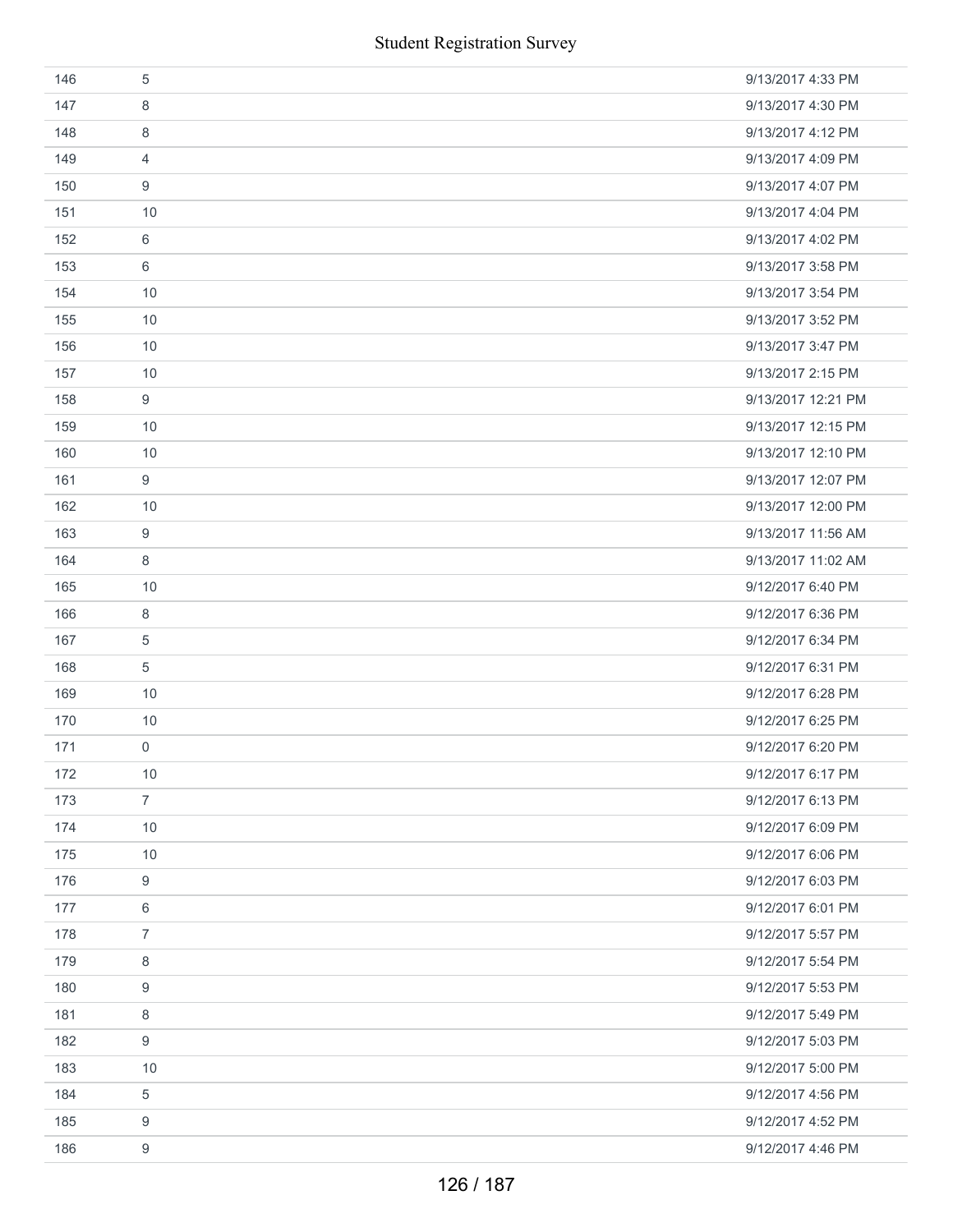| 187 | $\overline{7}$ | 9/12/2017 4:33 PM  |
|-----|----------------|--------------------|
| 188 | 6              | 9/12/2017 4:28 PM  |
| 189 | 6              | 9/12/2017 4:19 PM  |
| 190 | 10             | 9/12/2017 4:17 PM  |
| 191 | 10             | 9/12/2017 4:10 PM  |
| 192 | 5              | 9/12/2017 4:05 PM  |
| 193 | 8              | 9/12/2017 4:01 PM  |
| 194 | 10             | 9/12/2017 3:58 PM  |
| 195 | 10             | 9/12/2017 3:54 PM  |
| 196 | 10             | 9/12/2017 2:27 PM  |
| 197 | 5              | 9/8/2017 7:25 PM   |
| 198 | 10             | 9/6/2017 2:44 PM   |
| 199 | 10             | 9/5/2017 3:01 PM   |
| 200 | 10             | 9/4/2017 9:14 PM   |
| 201 | 10             | 9/4/2017 4:59 PM   |
| 202 | 9              | 9/4/2017 11:10 AM  |
| 203 | 10             | 8/31/2017 3:39 PM  |
| 204 | $\sqrt{3}$     | 8/31/2017 3:19 PM  |
| 205 | 8              | 8/31/2017 3:14 PM  |
| 206 | 8              | 8/31/2017 3:07 PM  |
| 207 | 10             | 8/31/2017 2:55 PM  |
| 208 | 10             | 8/31/2017 2:50 PM  |
| 209 | $\overline{4}$ | 8/31/2017 2:42 PM  |
| 210 | 3              | 8/31/2017 2:29 PM  |
| 211 | $\overline{2}$ | 8/31/2017 2:17 PM  |
| 212 | 3              | 8/31/2017 2:12 PM  |
| 213 | $\mathbf{1}$   | 8/31/2017 2:08 PM  |
| 214 | 6              | 8/31/2017 2:02 PM  |
| 215 | 9              | 8/31/2017 1:55 PM  |
| 216 | 5              | 8/31/2017 1:36 PM  |
| 217 | 8              | 8/31/2017 1:32 PM  |
| 218 | 10             | 8/31/2017 1:25 PM  |
| 219 | $\overline{2}$ | 8/31/2017 1:21 PM  |
| 220 | 10             | 8/31/2017 12:55 PM |
| 221 | 10             | 8/31/2017 12:52 PM |
| 222 | 10             | 8/31/2017 12:46 PM |
| 223 | 10             | 8/31/2017 12:36 PM |
| 224 | $\,8\,$        | 8/31/2017 12:31 PM |
| 225 | $\sqrt{3}$     | 8/31/2017 12:23 PM |
| 226 | 10             | 8/31/2017 12:09 PM |
| 227 | 10             | 8/31/2017 12:06 PM |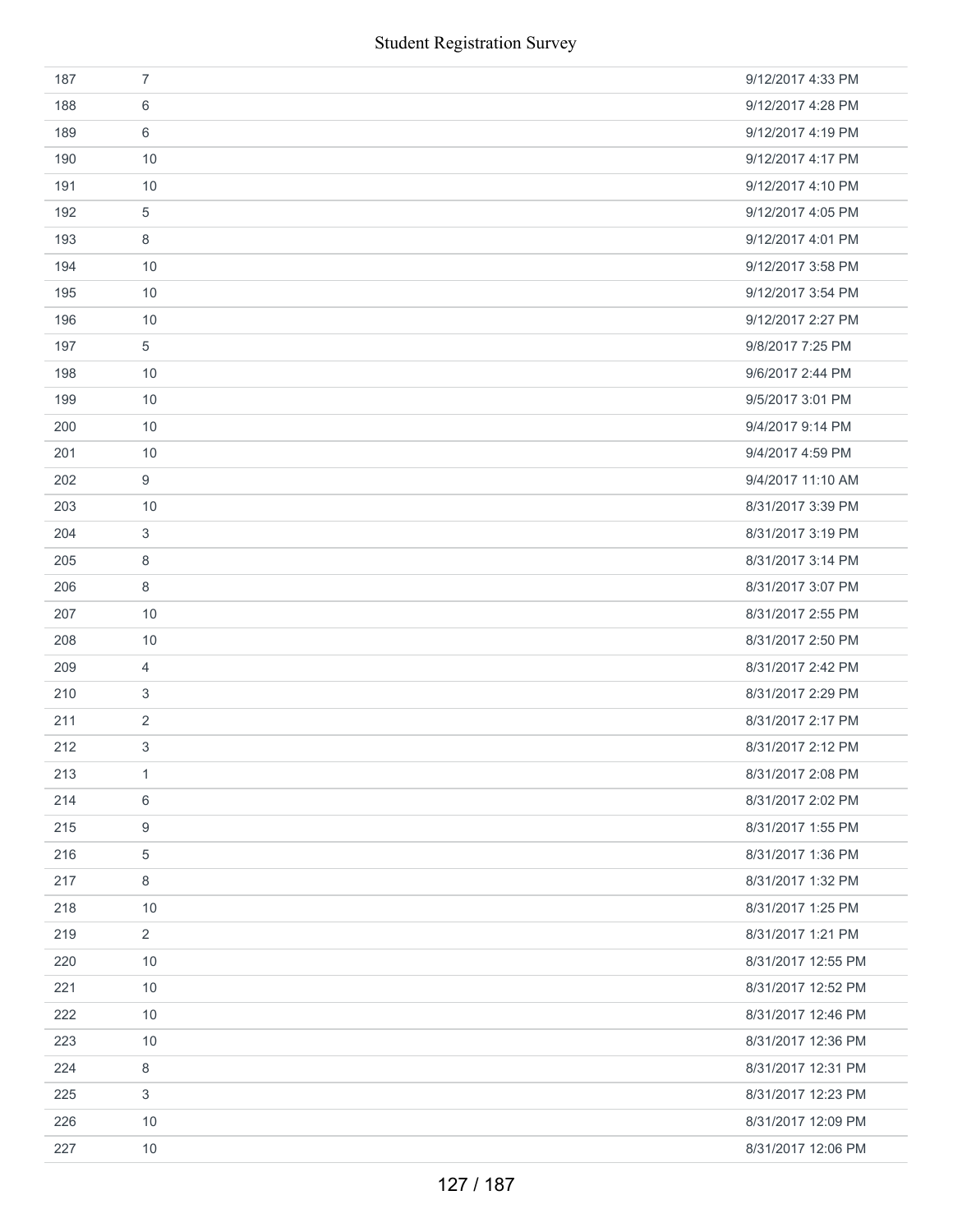|     | <b>Student Registration Survey</b> |                    |
|-----|------------------------------------|--------------------|
| 228 | 10                                 | 8/31/2017 11:58 AM |
| 229 | 1                                  | 8/31/2017 11:51 AM |
| 230 | $\mathbf{1}$                       | 8/31/2017 11:47 AM |
| 231 | 10                                 | 8/29/2017 10:59 AM |
| 232 | 9                                  | 8/29/2017 10:12 AM |
| 233 | 10                                 | 8/28/2017 11:54 AM |
| 234 | 6                                  | 8/22/2017 2:15 PM  |
| 235 | 10                                 | 8/22/2017 1:12 PM  |
| 236 | 5                                  | 8/22/2017 10:41 AM |
| 237 | 9                                  | 8/21/2017 11:50 PM |
| 238 | 4                                  | 8/19/2017 9:21 PM  |
| 239 | 10                                 | 8/18/2017 4:47 PM  |
| 240 | 8                                  | 8/18/2017 3:28 PM  |
| 241 | 3                                  | 8/18/2017 7:33 AM  |
| 242 | 5                                  | 8/17/2017 10:20 AM |
| 243 | 4                                  | 8/17/2017 9:48 AM  |
| 244 | 10                                 | 8/17/2017 9:40 AM  |
| 245 | $\,8\,$                            | 8/16/2017 9:11 PM  |
| 246 | 8                                  | 8/16/2017 1:57 PM  |
| 247 | 6                                  | 8/16/2017 1:21 PM  |
| 248 | $\sqrt{5}$                         | 8/16/2017 1:20 PM  |
| 249 | $\mathbf{1}$                       | 8/16/2017 11:00 AM |
| 250 | 10                                 | 8/16/2017 9:36 AM  |
| 251 | 10                                 | 8/16/2017 9:10 AM  |
| 252 | 9                                  | 8/16/2017 8:37 AM  |
| 253 | 9                                  | 8/16/2017 8:23 AM  |
| 254 | $\overline{4}$                     | 8/16/2017 7:33 AM  |
| 255 | $\overline{4}$                     | 8/15/2017 9:18 PM  |
| 256 | $\mathbf{1}$                       | 8/15/2017 8:49 PM  |
| 257 | 8                                  | 8/15/2017 5:57 PM  |
| 258 | 9                                  | 8/15/2017 5:55 PM  |
| 259 | $10$                               | 8/15/2017 5:54 PM  |
| 260 | 10                                 | 8/15/2017 5:52 PM  |
| 261 | 10                                 | 8/15/2017 5:51 PM  |
| 262 | 9                                  | 8/15/2017 5:49 PM  |
| 263 | $\overline{4}$                     | 8/15/2017 5:48 PM  |
| 264 | 10                                 | 8/15/2017 5:46 PM  |
| 265 | 8                                  | 8/15/2017 5:44 PM  |
| 266 | 10                                 | 8/15/2017 5:42 PM  |
| 267 | $\overline{2}$                     | 8/15/2017 5:40 PM  |
| 268 | 10                                 | 8/15/2017 5:38 PM  |
|     | 128 / 187                          |                    |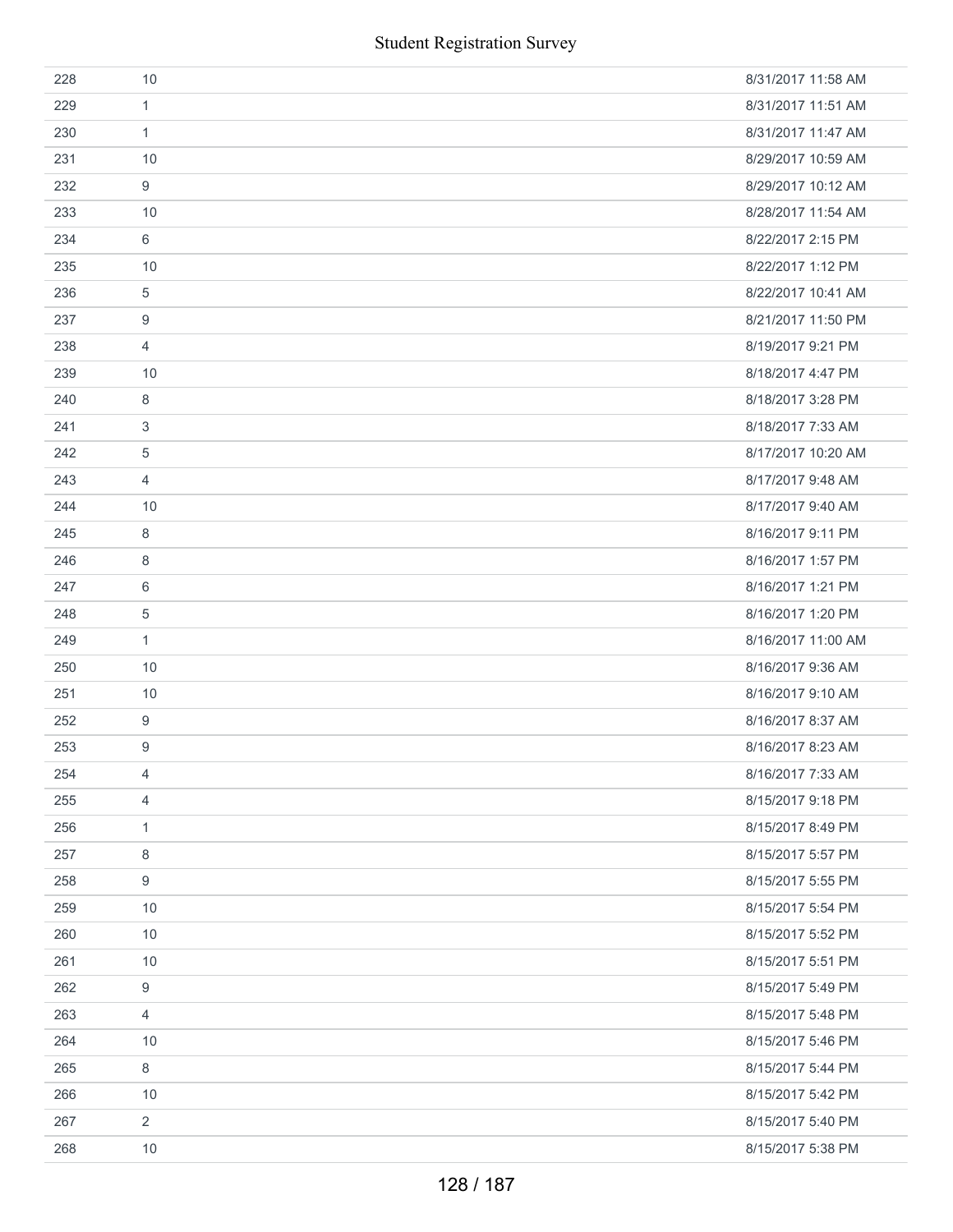|     | <b>Student Registration Survey</b> |                    |
|-----|------------------------------------|--------------------|
| 269 | $9$                                | 8/15/2017 5:36 PM  |
| 270 | 10                                 | 8/15/2017 5:34 PM  |
| 271 | 10                                 | 8/15/2017 5:32 PM  |
| 272 | 6                                  | 8/15/2017 5:31 PM  |
| 273 | 10                                 | 8/15/2017 5:19 PM  |
| 274 | 10                                 | 8/15/2017 5:15 PM  |
| 275 | 8                                  | 8/15/2017 5:11 PM  |
| 276 | $\mathbf 0$                        | 8/15/2017 4:05 PM  |
| 277 | 10                                 | 8/15/2017 12:57 PM |
| 278 | 10                                 | 8/15/2017 12:18 PM |
| 279 | 5                                  | 8/15/2017 11:00 AM |
| 280 | 10                                 | 8/15/2017 10:43 AM |
| 281 | $\overline{2}$                     | 8/15/2017 10:37 AM |
| 282 | 10                                 | 8/15/2017 10:28 AM |
| 283 | 10                                 | 8/15/2017 10:25 AM |
| 284 | 9                                  | 8/15/2017 9:30 AM  |
| 285 | 6                                  | 8/15/2017 12:48 AM |
| 286 | 4                                  | 8/14/2017 11:44 PM |
| 287 | 3                                  | 8/14/2017 3:48 PM  |
| 288 | $\overline{4}$                     | 8/14/2017 3:38 PM  |
| 289 | $\boldsymbol{9}$                   | 8/14/2017 1:25 PM  |
| 290 | 10                                 | 8/14/2017 1:21 PM  |
| 291 | 10                                 | 8/14/2017 1:19 PM  |
| 292 | $\,8\,$                            | 8/14/2017 1:16 PM  |
| 293 | 6                                  | 8/14/2017 1:08 PM  |
| 294 | 10                                 | 8/14/2017 1:07 PM  |
| 295 | 9                                  | 8/14/2017 1:07 PM  |
| 296 | 10                                 | 8/14/2017 1:05 PM  |
| 297 | 10                                 | 8/14/2017 1:02 PM  |
| 298 | 10                                 | 8/14/2017 1:01 PM  |
| 299 | 8                                  | 8/14/2017 12:54 PM |
| 300 | 5                                  | 8/14/2017 12:41 PM |
| 301 | 9                                  | 8/14/2017 12:34 PM |
| 302 | $\overline{7}$                     | 8/14/2017 11:48 AM |
| 303 | 5                                  | 8/14/2017 11:26 AM |
| 304 | 10                                 | 8/14/2017 9:10 AM  |
| 305 | 10                                 | 8/14/2017 8:47 AM  |
| 306 | $\overline{7}$                     | 8/14/2017 8:15 AM  |
| 307 | 9                                  | 8/13/2017 11:50 PM |
| 308 | 10                                 | 8/13/2017 11:25 PM |
| 309 | 5                                  | 8/13/2017 10:23 PM |
|     | 129 / 187                          |                    |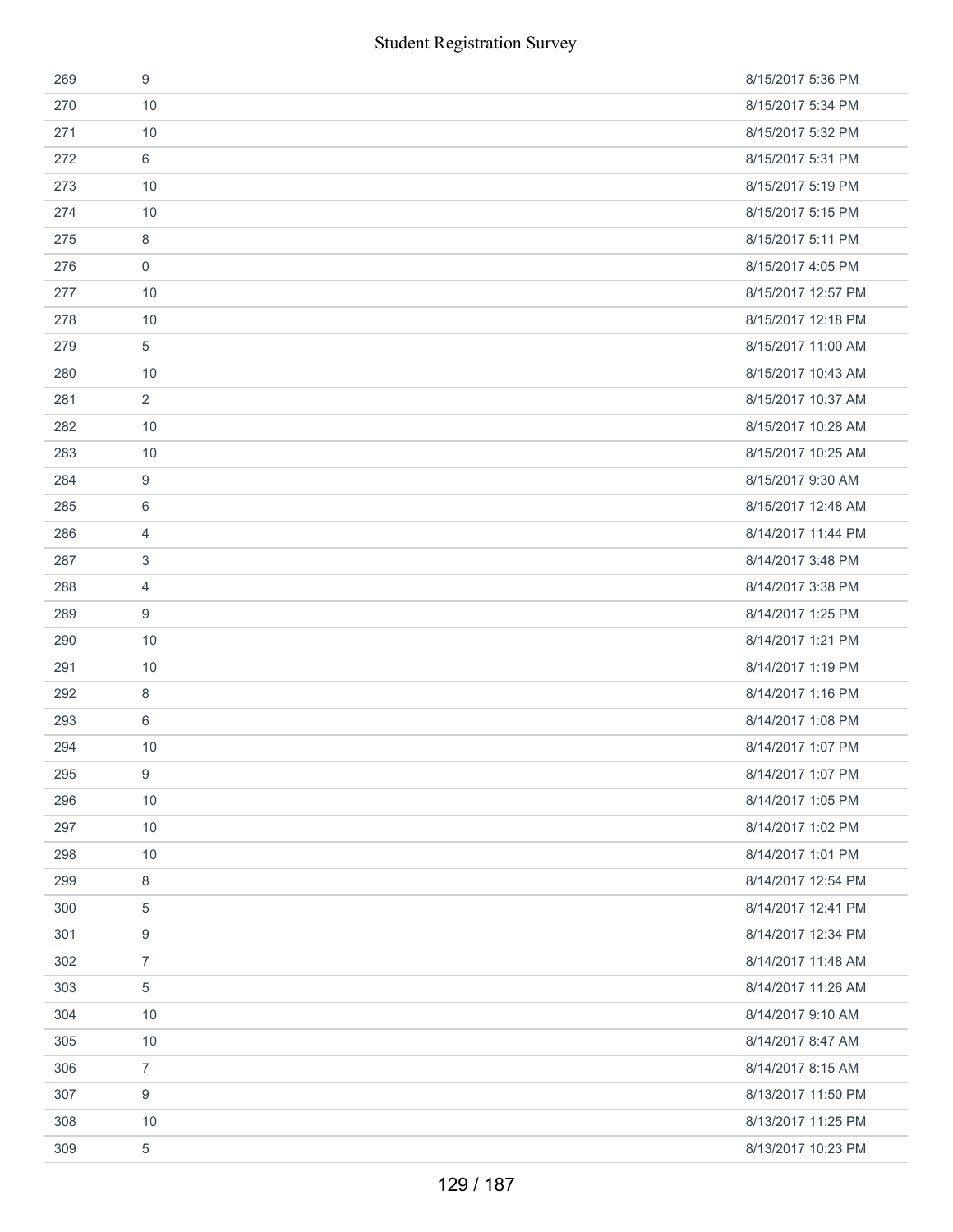|     | <b>Student Registration Survey</b> |                    |
|-----|------------------------------------|--------------------|
| 310 | 9                                  | 8/13/2017 9:24 PM  |
| 311 | 10                                 | 8/13/2017 7:23 PM  |
| 312 | 10                                 | 8/13/2017 2:35 PM  |
| 313 | 10                                 | 8/13/2017 12:14 PM |
| 314 | 9                                  | 8/13/2017 9:14 AM  |
| 315 | 10                                 | 8/12/2017 9:43 PM  |
| 316 | 10                                 | 8/11/2017 10:30 PM |
| 317 | 10                                 | 8/11/2017 5:16 PM  |
| 318 | 8                                  | 8/11/2017 5:13 PM  |
| 319 | 10                                 | 8/11/2017 3:07 PM  |
| 320 | 10                                 | 8/11/2017 2:19 PM  |
| 321 | 10                                 | 8/11/2017 1:07 PM  |
| 322 | 10                                 | 8/11/2017 12:57 PM |
| 323 | 5                                  | 8/11/2017 11:14 AM |
| 324 | 9                                  | 8/11/2017 11:06 AM |
| 325 | 8                                  | 8/11/2017 11:00 AM |
| 326 | 9                                  | 8/11/2017 10:53 AM |
| 327 | $\overline{7}$                     | 8/11/2017 10:53 AM |
| 328 | 8                                  | 8/11/2017 10:48 AM |
| 329 | 10                                 | 8/11/2017 10:28 AM |
| 330 | 10                                 | 8/11/2017 9:33 AM  |
| 331 | 8                                  | 8/11/2017 8:57 AM  |
| 332 | $\mathbf{1}$                       | 8/11/2017 8:39 AM  |
| 333 | 10                                 | 8/10/2017 3:04 PM  |
| 334 | 6                                  | 8/10/2017 3:02 PM  |
| 335 | 9                                  | 8/10/2017 3:01 PM  |
| 336 | 10                                 | 8/10/2017 1:34 PM  |
| 337 | 10                                 | 8/10/2017 1:33 PM  |
| 338 | 10                                 | 8/10/2017 1:31 PM  |
| 339 | 10                                 | 8/10/2017 1:29 PM  |
| 340 | 8                                  | 8/10/2017 1:27 PM  |
| 341 | 10                                 | 8/10/2017 1:24 PM  |
| 342 | 10                                 | 8/10/2017 12:21 PM |
| 343 | 10                                 | 8/10/2017 12:14 PM |
| 344 | $\boldsymbol{9}$                   | 8/10/2017 12:12 PM |
| 345 | 10                                 | 8/10/2017 12:11 PM |
| 346 | 10                                 | 8/10/2017 11:36 AM |
| 347 | $\mathbf{1}$                       | 8/10/2017 11:34 AM |
| 348 | 10                                 | 8/10/2017 11:31 AM |
| 349 | 10                                 | 8/10/2017 11:23 AM |
| 350 | 9                                  | 8/10/2017 11:20 AM |
|     | 130 / 187                          |                    |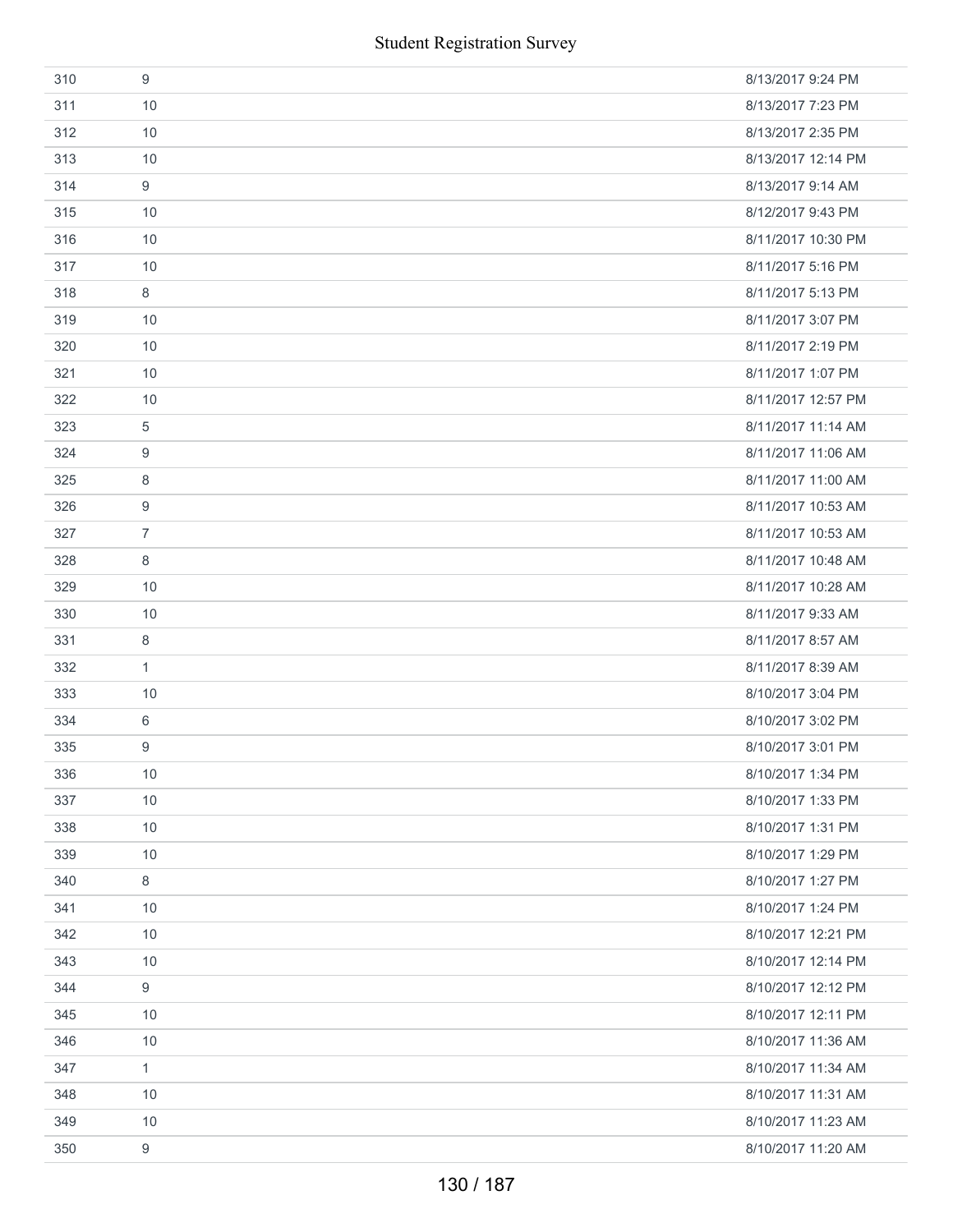| 351 | 5                | 8/10/2017 11:18 AM |
|-----|------------------|--------------------|
| 352 | 10               | 8/10/2017 11:16 AM |
| 353 | $\overline{7}$   | 8/10/2017 11:14 AM |
| 354 | 5                | 8/10/2017 10:58 AM |
| 355 | 10               | 8/10/2017 10:56 AM |
| 356 | 10               | 8/10/2017 10:54 AM |
| 357 | $\overline{7}$   | 8/10/2017 10:52 AM |
| 358 | 9                | 8/10/2017 10:50 AM |
| 359 | 10               | 8/10/2017 10:47 AM |
| 360 | 10               | 8/10/2017 10:44 AM |
| 361 | 10               | 8/10/2017 10:42 AM |
| 362 | 8                | 8/10/2017 10:40 AM |
| 363 | 10               | 8/10/2017 10:15 AM |
| 364 | 10               | 8/10/2017 10:14 AM |
| 365 | 3                | 8/10/2017 10:06 AM |
| 366 | 10               | 8/10/2017 10:02 AM |
| 367 | 10               | 8/10/2017 10:00 AM |
| 368 | 10               | 8/10/2017 9:57 AM  |
| 369 | 0                | 8/9/2017 3:53 PM   |
| 370 | 5                | 8/9/2017 3:41 PM   |
| 371 | $\overline{7}$   | 8/9/2017 3:33 PM   |
| 372 | 6                | 8/9/2017 3:31 PM   |
| 373 | $\mathbf 0$      | 8/9/2017 3:27 PM   |
| 374 | 10               | 8/9/2017 3:26 PM   |
| 375 | 5                | 8/9/2017 3:21 PM   |
| 376 | 10               | 8/9/2017 3:16 PM   |
| 377 | $10$             | 8/9/2017 3:14 PM   |
| 378 | 5                | 8/9/2017 3:12 PM   |
| 379 | 10               | 8/9/2017 3:11 PM   |
| 380 | 9                | 8/9/2017 3:08 PM   |
| 381 | 10               | 8/9/2017 3:06 PM   |
| 382 | $\boldsymbol{9}$ | 8/9/2017 3:05 PM   |
| 383 | 10               | 8/9/2017 3:03 PM   |
| 384 | $\overline{2}$   | 8/9/2017 3:01 PM   |
| 385 | 10               | 8/9/2017 3:00 PM   |
| 386 | 9                | 8/9/2017 2:58 PM   |
| 387 | 5                | 8/9/2017 2:52 PM   |
| 388 | 6                | 8/9/2017 2:51 PM   |
| 389 | $\overline{4}$   | 8/9/2017 2:49 PM   |
| 390 | $\,$ 5 $\,$      | 8/9/2017 2:40 PM   |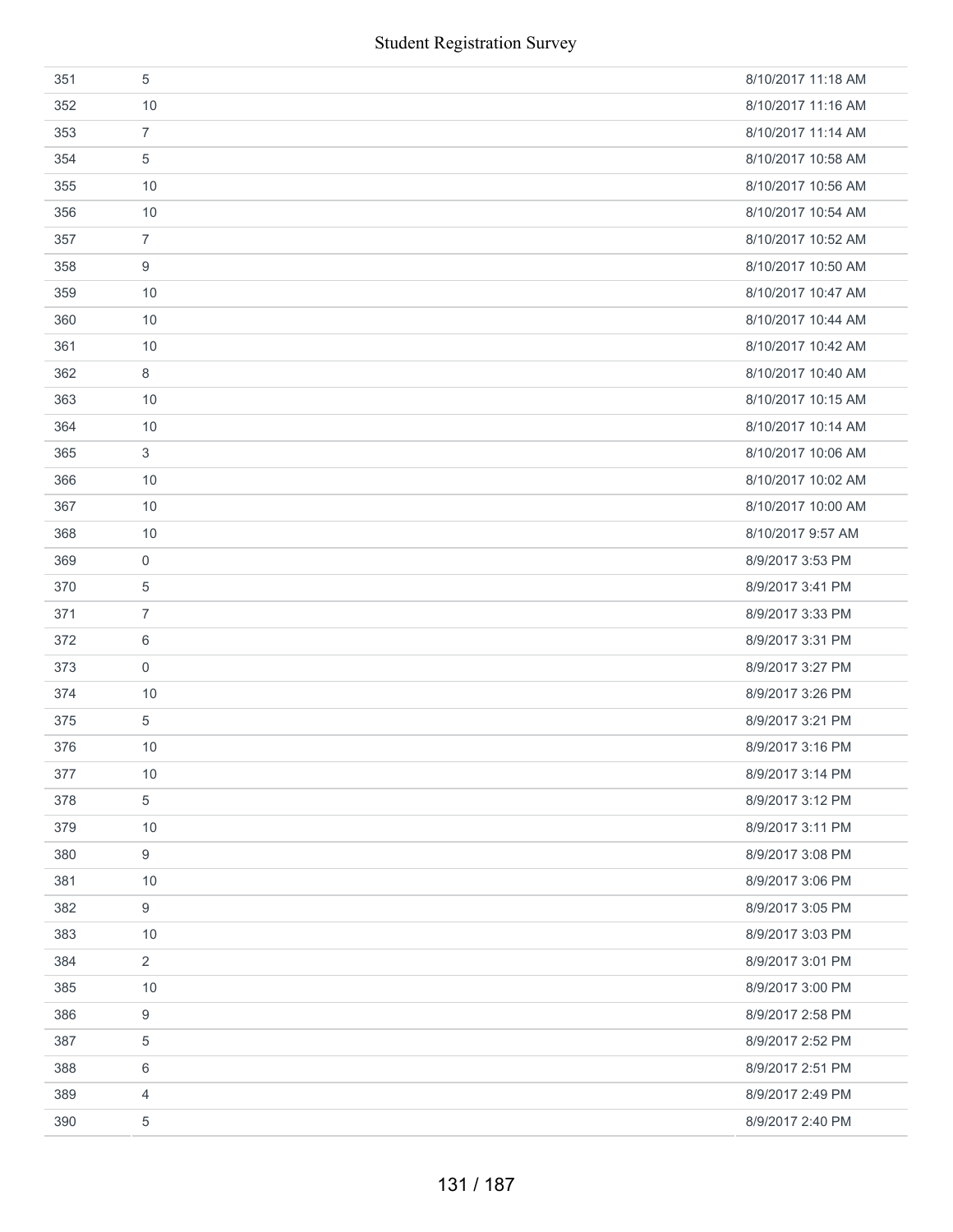## Q24 Bill paying process.

Answered: 391 Skipped: 71 

1 2 3 4 5 6 7 8 9 10

| <b>ANSWER CHOICES</b>  | <b>AVERAGE NUMBER</b> | <b>TOTAL NUMBER</b> | <b>RESPONSES</b> |
|------------------------|-----------------------|---------------------|------------------|
|                        |                       | 3.076               | 39'              |
| Total Respondents: 391 |                       |                     |                  |

| #              |                | <b>DATE</b>         |
|----------------|----------------|---------------------|
|                | 10             | 10/31/2017 10:18 AM |
| 1              |                |                     |
| 2              | 10             | 10/29/2017 11:50 PM |
| 3              | 10             | 10/27/2017 3:43 PM  |
| 4              | 5              | 10/27/2017 12:42 PM |
| 5              | 9              | 10/26/2017 10:56 AM |
| 6              | 8              | 10/25/2017 1:30 AM  |
| $\overline{7}$ | 6              | 10/23/2017 10:47 AM |
| 8              | $\overline{7}$ | 10/20/2017 7:46 AM  |
| 9              | 5              | 10/18/2017 3:33 PM  |
| 10             | 10             | 10/18/2017 1:03 PM  |
| 11             | 10             | 10/16/2017 1:37 PM  |
| 12             | 6              | 10/16/2017 1:32 AM  |
| 13             | 8              | 10/16/2017 1:17 AM  |
| 14             | 9              | 10/13/2017 12:31 PM |
| 15             | 10             | 10/13/2017 11:46 AM |
| 16             | 5              | 10/12/2017 3:05 PM  |
| 17             | 5              | 10/10/2017 12:23 PM |
| 18             | 10             | 10/9/2017 4:26 PM   |
| 19             | 10             | 10/9/2017 4:17 PM   |
| 20             | $\overline{7}$ | 10/9/2017 10:43 AM  |
| 21             | 10             | 10/9/2017 10:41 AM  |
| 22             | 5              | 10/6/2017 1:05 PM   |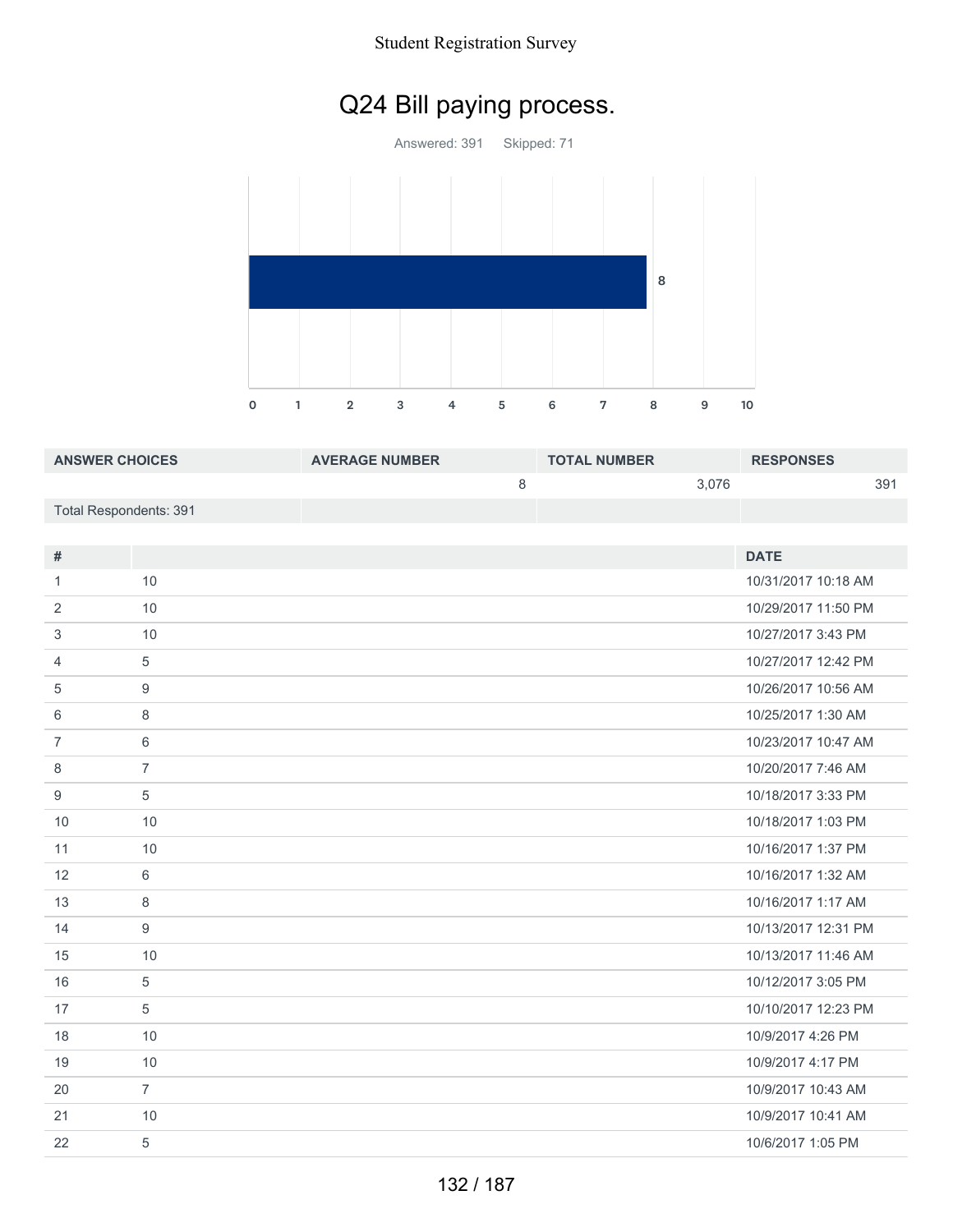|    |                | <b>Student Registration Survey</b> |
|----|----------------|------------------------------------|
| 23 | 5              | 10/5/2017 3:36 PM                  |
| 24 | 10             | 10/5/2017 11:25 AM                 |
| 25 | 10             | 10/2/2017 12:24 PM                 |
| 26 | 10             | 10/2/2017 8:53 AM                  |
| 27 | $\overline{4}$ | 10/1/2017 12:08 AM                 |
| 28 | 10             | 9/27/2017 2:33 PM                  |
| 29 | 4              | 9/27/2017 1:29 PM                  |
| 30 | 10             | 9/20/2017 3:10 PM                  |
| 31 | 10             | 9/18/2017 12:14 PM                 |
| 32 | 10             | 9/15/2017 4:17 PM                  |
| 33 | 10             | 9/15/2017 4:06 PM                  |
| 34 | 10             | 9/15/2017 1:44 PM                  |
| 35 | 4              | 9/15/2017 1:32 PM                  |
| 36 | 10             | 9/15/2017 1:21 PM                  |
| 37 | 10             | 9/15/2017 1:14 PM                  |
| 38 | 5              | 9/15/2017 1:06 PM                  |
| 39 | 10             | 9/15/2017 11:06 AM                 |
| 40 | 9              | 9/15/2017 10:55 AM                 |
| 41 | 9              | 9/15/2017 10:53 AM                 |
| 42 | 8              | 9/15/2017 10:41 AM                 |
| 43 | 10             | 9/15/2017 10:39 AM                 |
| 44 | 10             | 9/15/2017 10:37 AM                 |
| 45 | $\mathbf{1}$   | 9/15/2017 10:35 AM                 |
| 46 | 10             | 9/15/2017 10:23 AM                 |
| 47 | 10             | 9/15/2017 10:21 AM                 |
| 48 | 10             | 9/15/2017 10:19 AM                 |
| 49 | 10             | 9/15/2017 10:17 AM                 |
| 50 | 10             | 9/15/2017 10:14 AM                 |
| 51 | 5              | 9/15/2017 10:12 AM                 |
| 52 | 9              | 9/15/2017 10:10 AM                 |
| 53 | $\overline{7}$ | 9/15/2017 10:08 AM                 |
| 54 | $\,8\,$        | 9/15/2017 10:05 AM                 |
| 55 | 10             | 9/15/2017 10:03 AM                 |
| 56 | 10             | 9/15/2017 10:01 AM                 |
| 57 | $\overline{2}$ | 9/15/2017 9:59 AM                  |
| 58 | 10             | 9/15/2017 9:57 AM                  |
| 59 | $\mathbf{1}$   | 9/15/2017 9:55 AM                  |
| 60 | 10             | 9/15/2017 9:53 AM                  |
| 61 | 8              | 9/15/2017 9:50 AM                  |
| 62 | 10             | 9/15/2017 9:45 AM                  |
| 63 | $9\,$          | 9/15/2017 9:38 AM                  |
|    |                | 133 / 187                          |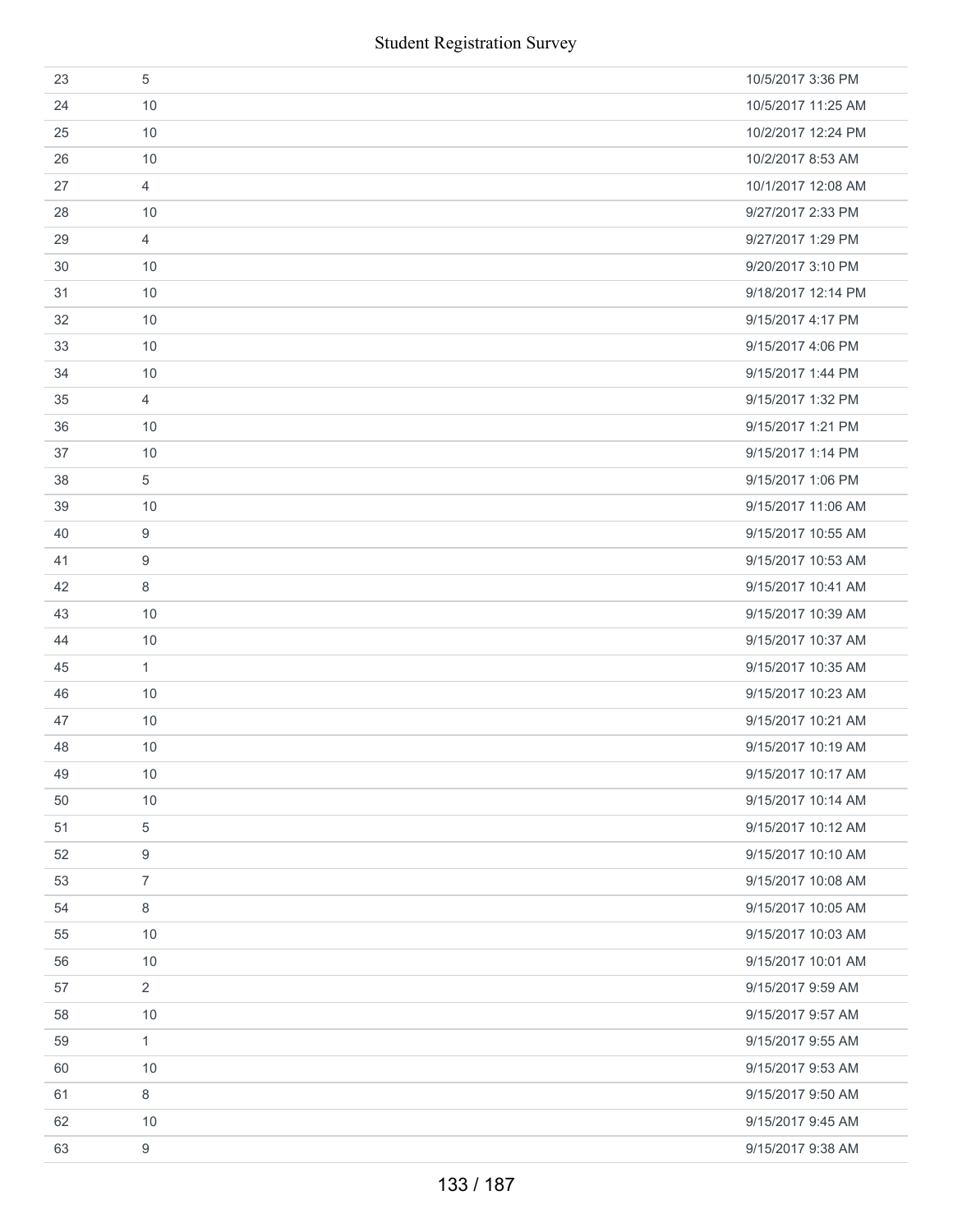|     | <b>Student Registration Survey</b> |                   |
|-----|------------------------------------|-------------------|
| 64  | 10                                 | 9/15/2017 9:36 AM |
| 65  | 10                                 | 9/15/2017 9:32 AM |
| 66  | $\mathbf{1}$                       | 9/15/2017 9:31 AM |
| 67  | $\mathbf{1}$                       | 9/15/2017 9:29 AM |
| 68  | 2                                  | 9/15/2017 9:27 AM |
| 69  | 10                                 | 9/15/2017 9:24 AM |
| 70  | 10                                 | 9/15/2017 9:21 AM |
| 71  | 10                                 | 9/15/2017 9:14 AM |
| 72  | 3                                  | 9/15/2017 9:12 AM |
| 73  | 10                                 | 9/15/2017 9:10 AM |
| 74  | 10                                 | 9/15/2017 9:08 AM |
| 75  | 9                                  | 9/15/2017 9:07 AM |
| 76  | 9                                  | 9/15/2017 9:05 AM |
| 77  | $\overline{4}$                     | 9/15/2017 9:02 AM |
| 78  | 5                                  | 9/15/2017 9:00 AM |
| 79  | 9                                  | 9/15/2017 8:59 AM |
| 80  | 10                                 | 9/15/2017 8:57 AM |
| 81  | 8                                  | 9/15/2017 8:54 AM |
| 82  | 10                                 | 9/15/2017 8:52 AM |
| 83  | 5                                  | 9/15/2017 8:48 AM |
| 84  | 8                                  | 9/15/2017 8:42 AM |
| 85  | 10                                 | 9/15/2017 8:40 AM |
| 86  | 10                                 | 9/15/2017 8:38 AM |
| 87  | 10                                 | 9/15/2017 8:36 AM |
| 88  | 10                                 | 9/15/2017 8:34 AM |
| 89  | 9                                  | 9/15/2017 8:32 AM |
| 90  | 3                                  | 9/15/2017 8:30 AM |
| 91  | 10                                 | 9/14/2017 6:40 PM |
| 92  | 10                                 | 9/14/2017 6:38 PM |
| 93  | 8                                  | 9/14/2017 6:34 PM |
| 94  | 10                                 | 9/14/2017 6:31 PM |
| 95  | 2                                  | 9/14/2017 6:29 PM |
| 96  | 0                                  | 9/14/2017 6:27 PM |
| 97  | 8                                  | 9/14/2017 6:25 PM |
| 98  | 1                                  | 9/14/2017 6:23 PM |
| 99  | 10                                 | 9/14/2017 6:21 PM |
| 100 | 10                                 | 9/14/2017 6:19 PM |
| 101 | 10                                 | 9/14/2017 6:15 PM |
| 102 | 8                                  | 9/14/2017 6:13 PM |
| 103 | 1                                  | 9/14/2017 6:11 PM |
| 104 | 10                                 | 9/14/2017 6:06 PM |
|     | 134 / 187                          |                   |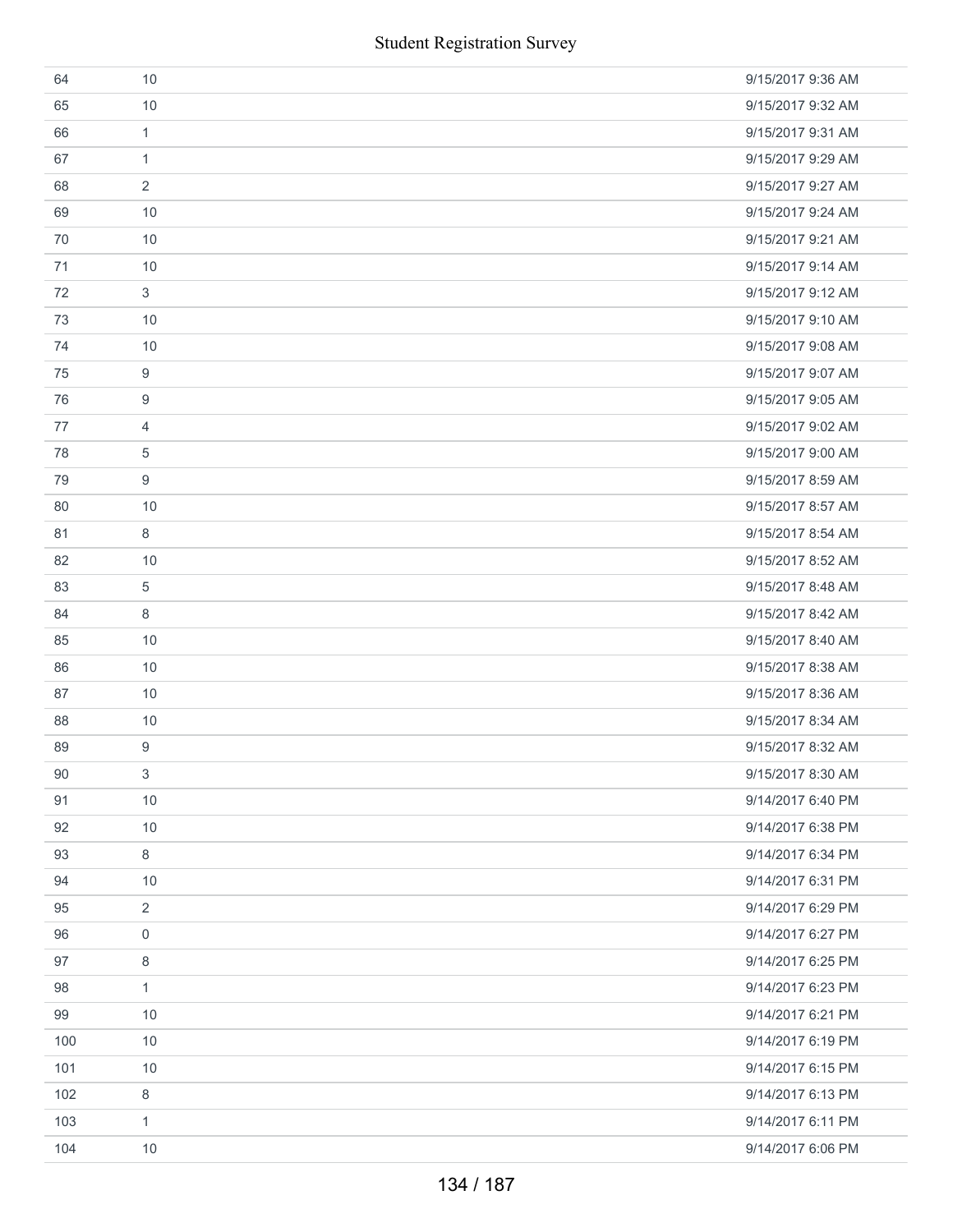|     | <b>Student Registration Survey</b> |                   |
|-----|------------------------------------|-------------------|
| 105 | 10                                 | 9/14/2017 6:05 PM |
| 106 | 10                                 | 9/14/2017 6:02 PM |
| 107 | $\mathfrak{S}$                     | 9/14/2017 6:00 PM |
| 108 | 10                                 | 9/14/2017 5:56 PM |
| 109 | 10                                 | 9/14/2017 5:52 PM |
| 110 | 10                                 | 9/14/2017 5:49 PM |
| 111 | $\boldsymbol{9}$                   | 9/14/2017 5:47 PM |
| 112 | 10                                 | 9/14/2017 5:42 PM |
| 113 | 5                                  | 9/14/2017 5:35 PM |
| 114 | 10                                 | 9/14/2017 5:32 PM |
| 115 | 5                                  | 9/14/2017 5:30 PM |
| 116 | $\mathbf{1}$                       | 9/14/2017 5:25 PM |
| 117 | 10                                 | 9/14/2017 5:21 PM |
| 118 | $\overline{7}$                     | 9/14/2017 5:19 PM |
| 119 | 10                                 | 9/14/2017 5:16 PM |
| 120 | 10                                 | 9/14/2017 5:11 PM |
| 121 | $\mathbf{1}$                       | 9/14/2017 5:06 PM |
| 122 | 9                                  | 9/14/2017 5:04 PM |
| 123 | 10                                 | 9/14/2017 5:01 PM |
| 124 | 10                                 | 9/14/2017 4:59 PM |
| 125 | $\boldsymbol{9}$                   | 9/14/2017 4:56 PM |
| 126 | 10                                 | 9/14/2017 4:53 PM |
| 127 | 10                                 | 9/14/2017 4:50 PM |
| 128 | $\sqrt{5}$                         | 9/14/2017 4:45 PM |
| 129 | 10                                 | 9/14/2017 4:31 PM |
| 130 | 10                                 | 9/14/2017 4:28 PM |
| 131 | 10                                 | 9/14/2017 4:26 PM |
| 132 | $\overline{4}$                     | 9/14/2017 4:19 PM |
| 133 | 10                                 | 9/14/2017 4:15 PM |
| 134 | 10                                 | 9/14/2017 4:11 PM |
| 135 | 5                                  | 9/14/2017 4:05 PM |
| 136 | 10                                 | 9/14/2017 4:02 PM |
| 137 | 9                                  | 9/14/2017 3:58 PM |
| 138 | $\,8\,$                            | 9/14/2017 3:51 PM |
| 139 | 10                                 | 9/14/2017 3:47 PM |
| 140 | 10                                 | 9/13/2017 5:45 PM |
| 141 | $\boldsymbol{9}$                   | 9/13/2017 5:43 PM |
| 142 | 5                                  | 9/13/2017 5:33 PM |
| 143 | 6                                  | 9/13/2017 5:03 PM |
| 144 | 9                                  | 9/13/2017 4:53 PM |
| 145 | 5                                  | 9/13/2017 4:45 PM |
|     | 135 / 187                          |                   |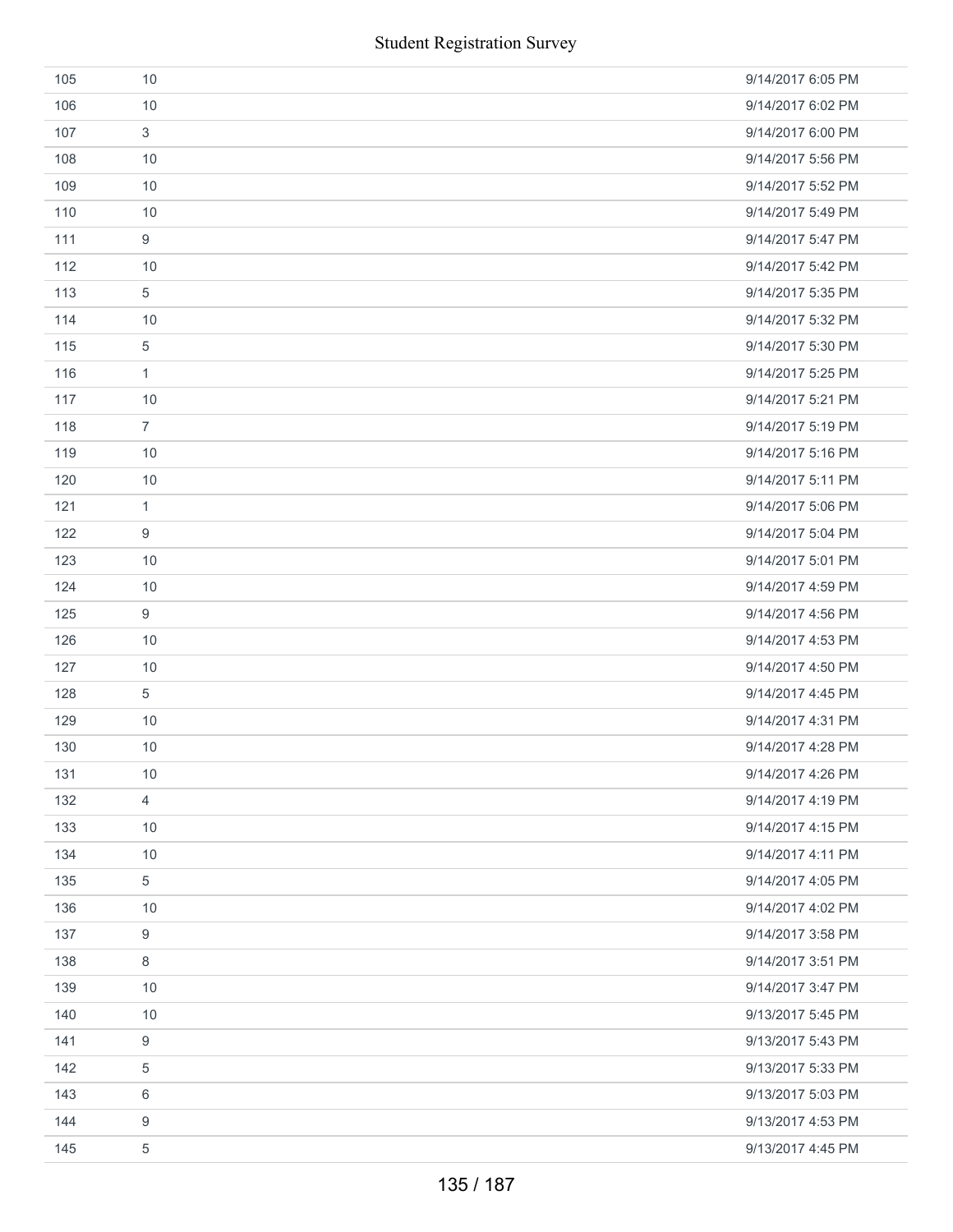|     | <b>Student Registration Survey</b> |                    |
|-----|------------------------------------|--------------------|
| 146 | 6                                  | 9/13/2017 4:42 PM  |
| 147 | 9                                  | 9/13/2017 4:39 PM  |
| 148 | $\sqrt{5}$                         | 9/13/2017 4:33 PM  |
| 149 | 8                                  | 9/13/2017 4:30 PM  |
| 150 | 8                                  | 9/13/2017 4:12 PM  |
| 151 | 4                                  | 9/13/2017 4:09 PM  |
| 152 | 9                                  | 9/13/2017 4:07 PM  |
| 153 | 10                                 | 9/13/2017 4:04 PM  |
| 154 | 8                                  | 9/13/2017 4:02 PM  |
| 155 | 10                                 | 9/13/2017 3:58 PM  |
| 156 | 10                                 | 9/13/2017 3:54 PM  |
| 157 | 10                                 | 9/13/2017 3:52 PM  |
| 158 | 10                                 | 9/13/2017 3:47 PM  |
| 159 | 10                                 | 9/13/2017 2:15 PM  |
| 160 | 8                                  | 9/13/2017 12:21 PM |
| 161 | 10                                 | 9/13/2017 12:15 PM |
| 162 | 10                                 | 9/13/2017 12:10 PM |
| 163 | 9                                  | 9/13/2017 12:07 PM |
| 164 | $\overline{7}$                     | 9/13/2017 12:00 PM |
| 165 | 9                                  | 9/13/2017 11:56 AM |
| 166 | $\sqrt{5}$                         | 9/13/2017 11:02 AM |
| 167 | 10                                 | 9/12/2017 6:40 PM  |
| 168 | 8                                  | 9/12/2017 6:36 PM  |
| 169 | 6                                  | 9/12/2017 6:34 PM  |
| 170 | $\sqrt{5}$                         | 9/12/2017 6:31 PM  |
| 171 | 10                                 | 9/12/2017 6:28 PM  |
| 172 | 10                                 | 9/12/2017 6:25 PM  |
| 173 | 10                                 | 9/12/2017 6:20 PM  |
| 174 | $\mathbf 0$                        | 9/12/2017 6:17 PM  |
| 175 | $\mathbf 0$                        | 9/12/2017 6:13 PM  |
| 176 | 10                                 | 9/12/2017 6:09 PM  |
| 177 | 8                                  | 9/12/2017 6:06 PM  |
| 178 | 9                                  | 9/12/2017 6:03 PM  |
| 179 | 5                                  | 9/12/2017 6:01 PM  |
| 180 | 3                                  | 9/12/2017 5:57 PM  |
| 181 | 8                                  | 9/12/2017 5:54 PM  |
| 182 | 9                                  | 9/12/2017 5:53 PM  |
| 183 | 8                                  | 9/12/2017 5:49 PM  |
| 184 | 8                                  | 9/12/2017 5:03 PM  |
| 185 | 10                                 | 9/12/2017 5:00 PM  |
| 186 | $\,$ 5 $\,$                        | 9/12/2017 4:56 PM  |
|     | 136 / 187                          |                    |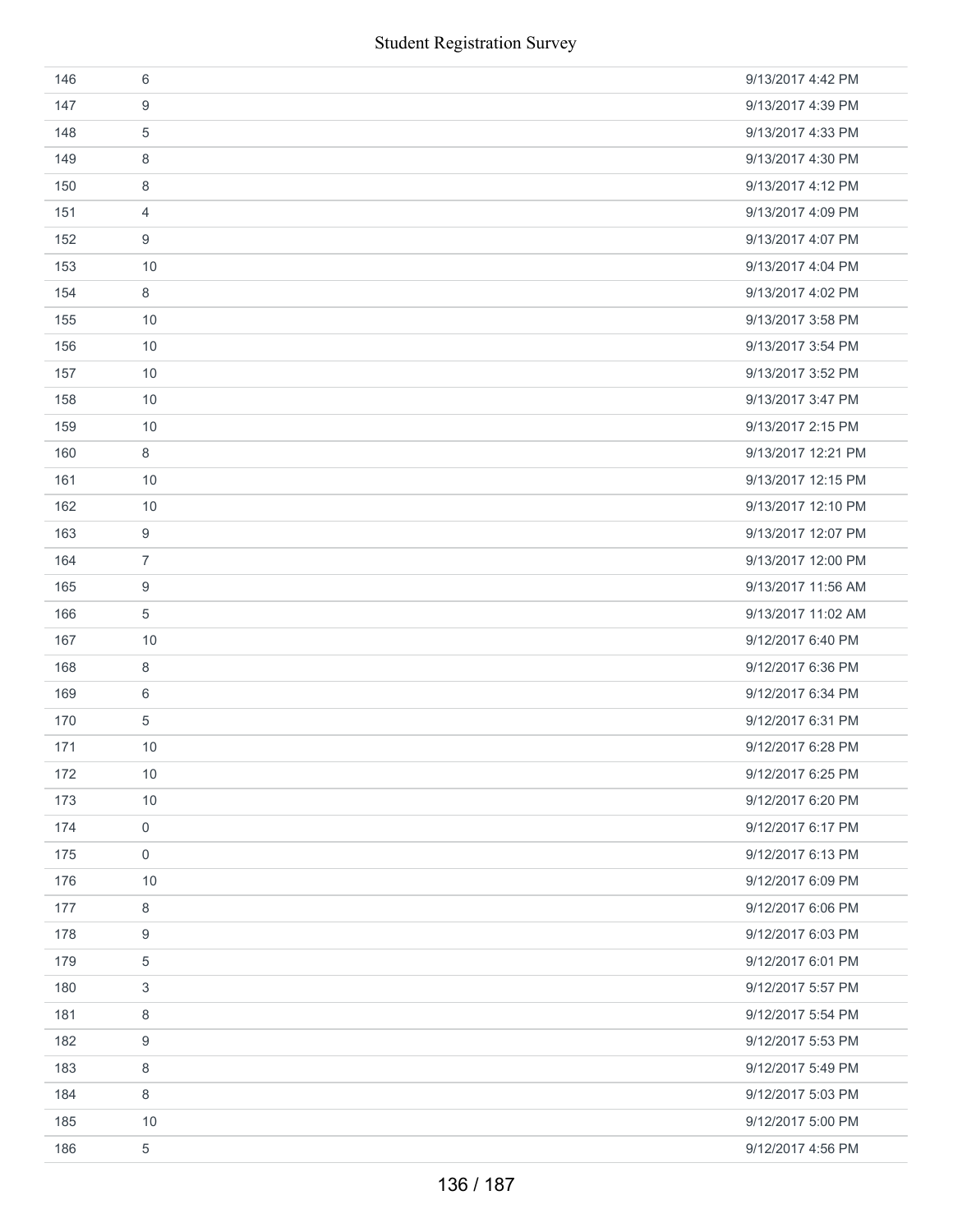| 187 | 9                | 9/12/2017 4:52 PM  |
|-----|------------------|--------------------|
| 188 | 10               | 9/12/2017 4:46 PM  |
| 189 | $\overline{7}$   | 9/12/2017 4:33 PM  |
| 190 | 9                | 9/12/2017 4:28 PM  |
| 191 | 5                | 9/12/2017 4:19 PM  |
| 192 | 10               | 9/12/2017 4:17 PM  |
| 193 | 10               | 9/12/2017 4:10 PM  |
| 194 | $\,$ 5 $\,$      | 9/12/2017 4:05 PM  |
| 195 | $\overline{7}$   | 9/12/2017 4:01 PM  |
| 196 | 10               | 9/12/2017 3:58 PM  |
| 197 | 10               | 9/12/2017 3:54 PM  |
| 198 | 10               | 9/12/2017 2:27 PM  |
| 199 | 3                | 9/6/2017 2:44 PM   |
| 200 | 10               | 9/5/2017 3:01 PM   |
| 201 | 10               | 9/4/2017 9:14 PM   |
| 202 | $\,8\,$          | 9/4/2017 4:59 PM   |
| 203 | 9                | 9/4/2017 11:10 AM  |
| 204 | 0                | 9/4/2017 10:22 AM  |
| 205 | 9                | 8/31/2017 3:39 PM  |
| 206 | $\overline{7}$   | 8/31/2017 3:19 PM  |
| 207 | 8                | 8/31/2017 3:14 PM  |
| 208 | 9                | 8/31/2017 3:07 PM  |
| 209 | 10               | 8/31/2017 2:55 PM  |
| 210 | 10               | 8/31/2017 2:50 PM  |
| 211 | $\mathbf{3}$     | 8/31/2017 2:42 PM  |
| 212 | $\overline{7}$   | 8/31/2017 2:29 PM  |
| 213 | $\overline{7}$   | 8/31/2017 2:17 PM  |
| 214 | $\overline{4}$   | 8/31/2017 2:12 PM  |
| 215 | $\overline{2}$   | 8/31/2017 2:08 PM  |
| 216 | $\mathbf 0$      | 8/31/2017 2:02 PM  |
| 217 | 9                | 8/31/2017 1:55 PM  |
| 218 | 4                | 8/31/2017 1:48 PM  |
| 219 | 5                | 8/31/2017 1:36 PM  |
| 220 | $\overline{7}$   | 8/31/2017 1:32 PM  |
| 221 | 10               | 8/31/2017 1:25 PM  |
| 222 | $\mathbf{1}$     | 8/31/2017 1:21 PM  |
| 223 | 10               | 8/31/2017 1:13 PM  |
| 224 | 10               | 8/31/2017 12:55 PM |
| 225 | 10               | 8/31/2017 12:52 PM |
| 226 | 10               | 8/31/2017 12:46 PM |
| 227 | $\boldsymbol{9}$ | 8/31/2017 12:36 PM |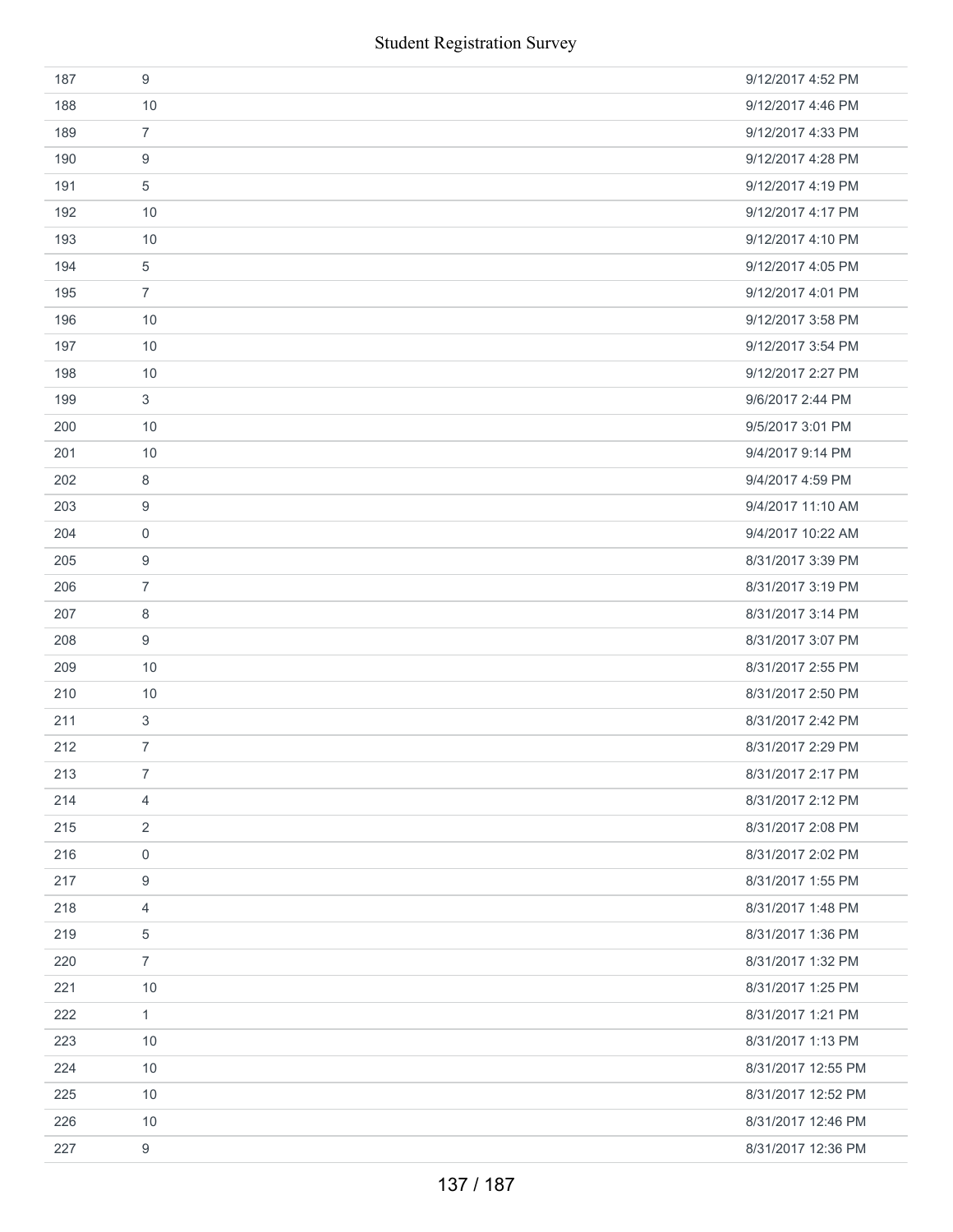|     |                  | <b>Student Registration Survey</b> |
|-----|------------------|------------------------------------|
| 228 | 10               | 8/31/2017 12:31 PM                 |
| 229 | 4                | 8/31/2017 12:23 PM                 |
| 230 | 10               | 8/31/2017 12:09 PM                 |
| 231 | 10               | 8/31/2017 12:06 PM                 |
| 232 | 10               | 8/31/2017 11:58 AM                 |
| 233 | $\mathbf{1}$     | 8/31/2017 11:51 AM                 |
| 234 | $\mathbf{1}$     | 8/31/2017 11:47 AM                 |
| 235 | 10               | 8/29/2017 10:59 AM                 |
| 236 | 10               | 8/29/2017 10:12 AM                 |
| 237 | $\mathbf 0$      | 8/28/2017 11:54 AM                 |
| 238 | 8                | 8/22/2017 2:15 PM                  |
| 239 | $\boldsymbol{9}$ | 8/22/2017 1:12 PM                  |
| 240 | 10               | 8/22/2017 10:41 AM                 |
| 241 | 10               | 8/21/2017 11:50 PM                 |
| 242 | $\overline{4}$   | 8/19/2017 9:21 PM                  |
| 243 | 10               | 8/18/2017 4:47 PM                  |
| 244 | $\overline{4}$   | 8/18/2017 3:28 PM                  |
| 245 | 0                | 8/18/2017 7:33 AM                  |
| 246 | $\overline{4}$   | 8/17/2017 10:20 AM                 |
| 247 | 5                | 8/17/2017 9:48 AM                  |
| 248 | 10               | 8/17/2017 9:40 AM                  |
| 249 | 6                | 8/16/2017 9:11 PM                  |
| 250 | 10               | 8/16/2017 1:57 PM                  |
| 251 | 10               | 8/16/2017 1:21 PM                  |
| 252 | 5                | 8/16/2017 1:20 PM                  |
| 253 | $\mathbf{1}$     | 8/16/2017 11:00 AM                 |
| 254 | 10               | 8/16/2017 9:36 AM                  |
| 255 | 8                | 8/16/2017 9:10 AM                  |
| 256 | 9                | 8/16/2017 8:37 AM                  |
| 257 | 9                | 8/16/2017 8:23 AM                  |
| 258 | 10               | 8/16/2017 7:33 AM                  |
| 259 | $\mathbf{3}$     | 8/15/2017 9:18 PM                  |
| 260 | 7                | 8/15/2017 8:49 PM                  |
| 261 | $9\,$            | 8/15/2017 5:57 PM                  |
| 262 | $\overline{7}$   | 8/15/2017 5:55 PM                  |
| 263 | 10               | 8/15/2017 5:54 PM                  |
| 264 | 10               | 8/15/2017 5:52 PM                  |
| 265 | 10               | 8/15/2017 5:51 PM                  |
| 266 | 10               | 8/15/2017 5:49 PM                  |
| 267 | 8                | 8/15/2017 5:48 PM                  |
| 268 | $\overline{4}$   | 8/15/2017 5:46 PM                  |
|     |                  | 138 / 187                          |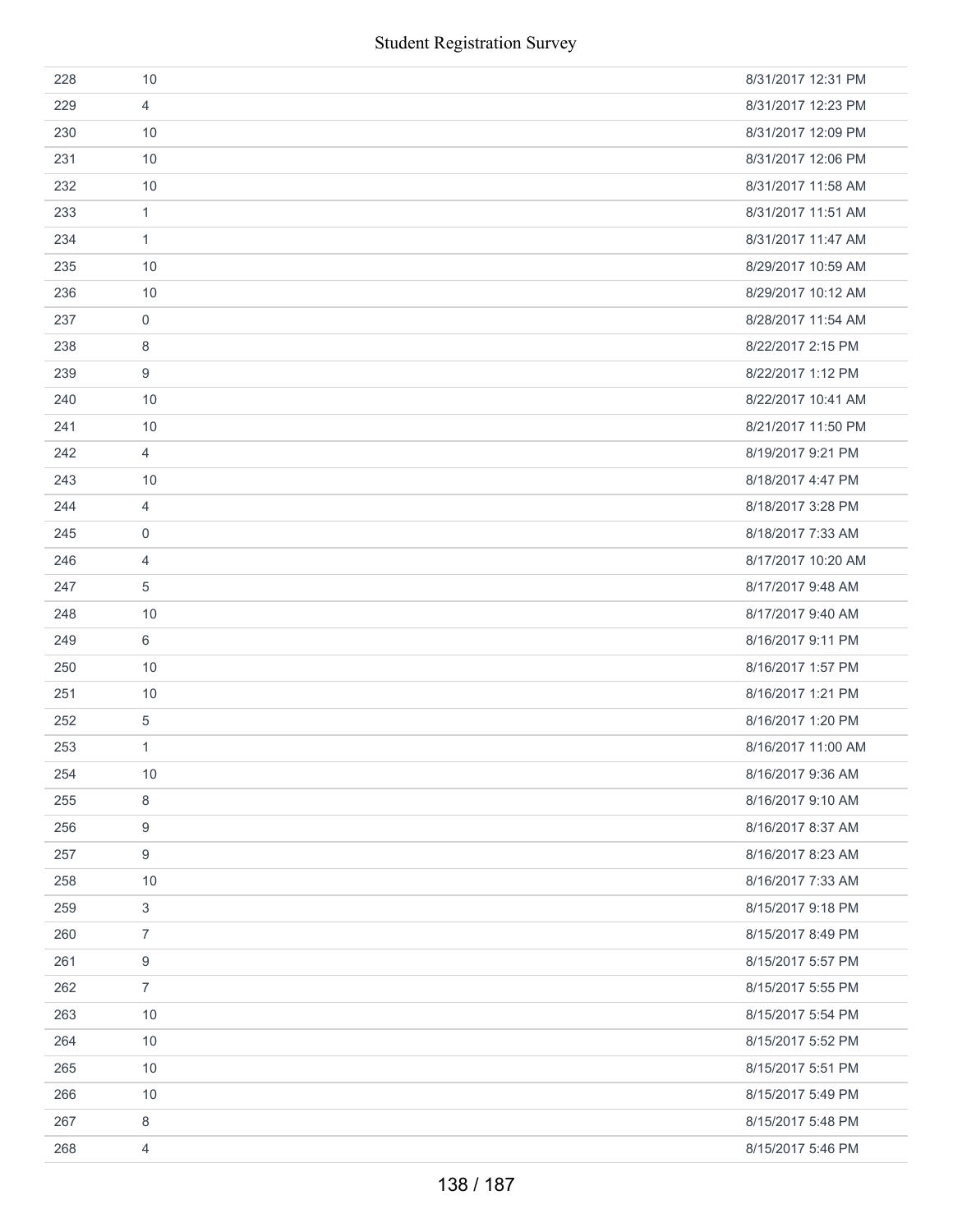|     | <b>Student Registration Survey</b> |                    |  |
|-----|------------------------------------|--------------------|--|
| 269 | 9                                  | 8/15/2017 5:44 PM  |  |
| 270 | 5                                  | 8/15/2017 5:42 PM  |  |
| 271 | 6                                  | 8/15/2017 5:40 PM  |  |
| 272 | 10                                 | 8/15/2017 5:38 PM  |  |
| 273 | 9                                  | 8/15/2017 5:36 PM  |  |
| 274 | 10                                 | 8/15/2017 5:34 PM  |  |
| 275 | 10                                 | 8/15/2017 5:32 PM  |  |
| 276 | 10                                 | 8/15/2017 5:31 PM  |  |
| 277 | 10                                 | 8/15/2017 5:19 PM  |  |
| 278 | 10                                 | 8/15/2017 5:15 PM  |  |
| 279 | 5                                  | 8/15/2017 5:11 PM  |  |
| 280 | $\boldsymbol{0}$                   | 8/15/2017 4:05 PM  |  |
| 281 | 10                                 | 8/15/2017 12:57 PM |  |
| 282 | 10                                 | 8/15/2017 12:18 PM |  |
| 283 | 5                                  | 8/15/2017 11:00 AM |  |
| 284 | 10                                 | 8/15/2017 10:43 AM |  |
| 285 | 9                                  | 8/15/2017 10:37 AM |  |
| 286 | 10                                 | 8/15/2017 10:28 AM |  |
| 287 | 10                                 | 8/15/2017 10:25 AM |  |
| 288 | 8                                  | 8/15/2017 9:30 AM  |  |
| 289 | 8                                  | 8/15/2017 12:48 AM |  |
| 290 | 3                                  | 8/14/2017 11:44 PM |  |
| 291 | 9                                  | 8/14/2017 3:48 PM  |  |
| 292 | 10                                 | 8/14/2017 1:25 PM  |  |
| 293 | 10                                 | 8/14/2017 1:19 PM  |  |
| 294 | 8                                  | 8/14/2017 1:16 PM  |  |
| 295 | 0                                  | 8/14/2017 1:08 PM  |  |
| 296 | 10                                 | 8/14/2017 1:07 PM  |  |
| 297 | $\overline{7}$                     | 8/14/2017 1:07 PM  |  |
| 298 | 10                                 | 8/14/2017 1:05 PM  |  |
| 299 | 10                                 | 8/14/2017 1:02 PM  |  |
| 300 | 10                                 | 8/14/2017 1:01 PM  |  |
| 301 | 8                                  | 8/14/2017 12:54 PM |  |
| 302 | 5                                  | 8/14/2017 12:41 PM |  |
| 303 | 10                                 | 8/14/2017 12:34 PM |  |
| 304 | 10                                 | 8/14/2017 11:48 AM |  |
| 305 | 10                                 | 8/14/2017 11:26 AM |  |
| 306 | 10                                 | 8/14/2017 9:10 AM  |  |
| 307 | 10                                 | 8/14/2017 8:47 AM  |  |
| 308 | 5                                  | 8/14/2017 8:15 AM  |  |
| 309 | $\,8\,$                            | 8/13/2017 11:50 PM |  |
|     | 139 / 187                          |                    |  |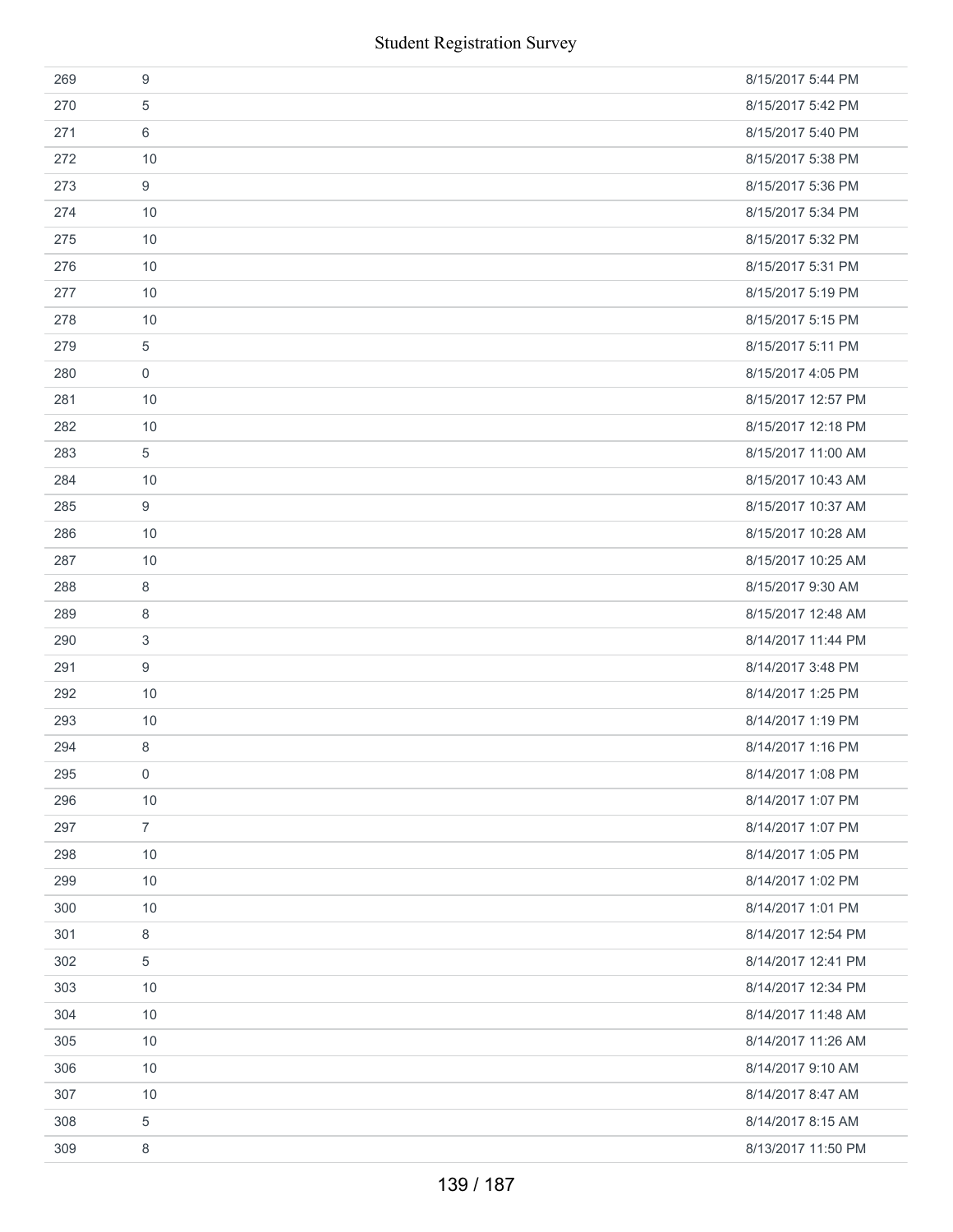|     | <b>Student Registration Survey</b> |                    |
|-----|------------------------------------|--------------------|
| 310 | 9                                  | 8/13/2017 11:25 PM |
| 311 | 5                                  | 8/13/2017 10:23 PM |
| 312 | 9                                  | 8/13/2017 9:24 PM  |
| 313 | 10                                 | 8/13/2017 7:23 PM  |
| 314 | 10                                 | 8/13/2017 2:35 PM  |
| 315 | 10                                 | 8/13/2017 12:14 PM |
| 316 | 9                                  | 8/13/2017 9:14 AM  |
| 317 | 8                                  | 8/12/2017 9:43 PM  |
| 318 | 10                                 | 8/11/2017 10:30 PM |
| 319 | $\overline{7}$                     | 8/11/2017 5:16 PM  |
| 320 | 10                                 | 8/11/2017 5:13 PM  |
| 321 | 10                                 | 8/11/2017 3:07 PM  |
| 322 | 5                                  | 8/11/2017 2:19 PM  |
| 323 | 10                                 | 8/11/2017 1:07 PM  |
| 324 | $\overline{7}$                     | 8/11/2017 12:57 PM |
| 325 | 10                                 | 8/11/2017 11:14 AM |
| 326 | $\overline{7}$                     | 8/11/2017 11:06 AM |
| 327 | 9                                  | 8/11/2017 10:53 AM |
| 328 | 8                                  | 8/11/2017 10:53 AM |
| 329 | 9                                  | 8/11/2017 10:48 AM |
| 330 | 10                                 | 8/11/2017 10:28 AM |
| 331 | 10                                 | 8/11/2017 9:33 AM  |
| 332 | $\overline{7}$                     | 8/11/2017 8:57 AM  |
| 333 | $\overline{7}$                     | 8/11/2017 8:39 AM  |
| 334 | 10                                 | 8/10/2017 3:04 PM  |
| 335 | 6                                  | 8/10/2017 3:02 PM  |
| 336 | $\overline{7}$                     | 8/10/2017 3:01 PM  |
| 337 | 10                                 | 8/10/2017 1:34 PM  |
| 338 | 10                                 | 8/10/2017 1:33 PM  |
| 339 | 10                                 | 8/10/2017 1:31 PM  |
| 340 | 9                                  | 8/10/2017 1:29 PM  |
| 341 | $\overline{7}$                     | 8/10/2017 1:27 PM  |
| 342 | 10                                 | 8/10/2017 1:24 PM  |
| 343 | 10                                 | 8/10/2017 12:21 PM |
| 344 | 10                                 | 8/10/2017 12:14 PM |
| 345 | 9                                  | 8/10/2017 12:12 PM |
| 346 | 10                                 | 8/10/2017 12:11 PM |
| 347 | 10                                 | 8/10/2017 11:36 AM |
| 348 | $\mathbf{1}$                       | 8/10/2017 11:34 AM |
| 349 | 10                                 | 8/10/2017 11:31 AM |
| 350 | 8                                  | 8/10/2017 11:23 AM |
|     | 140 / 187                          |                    |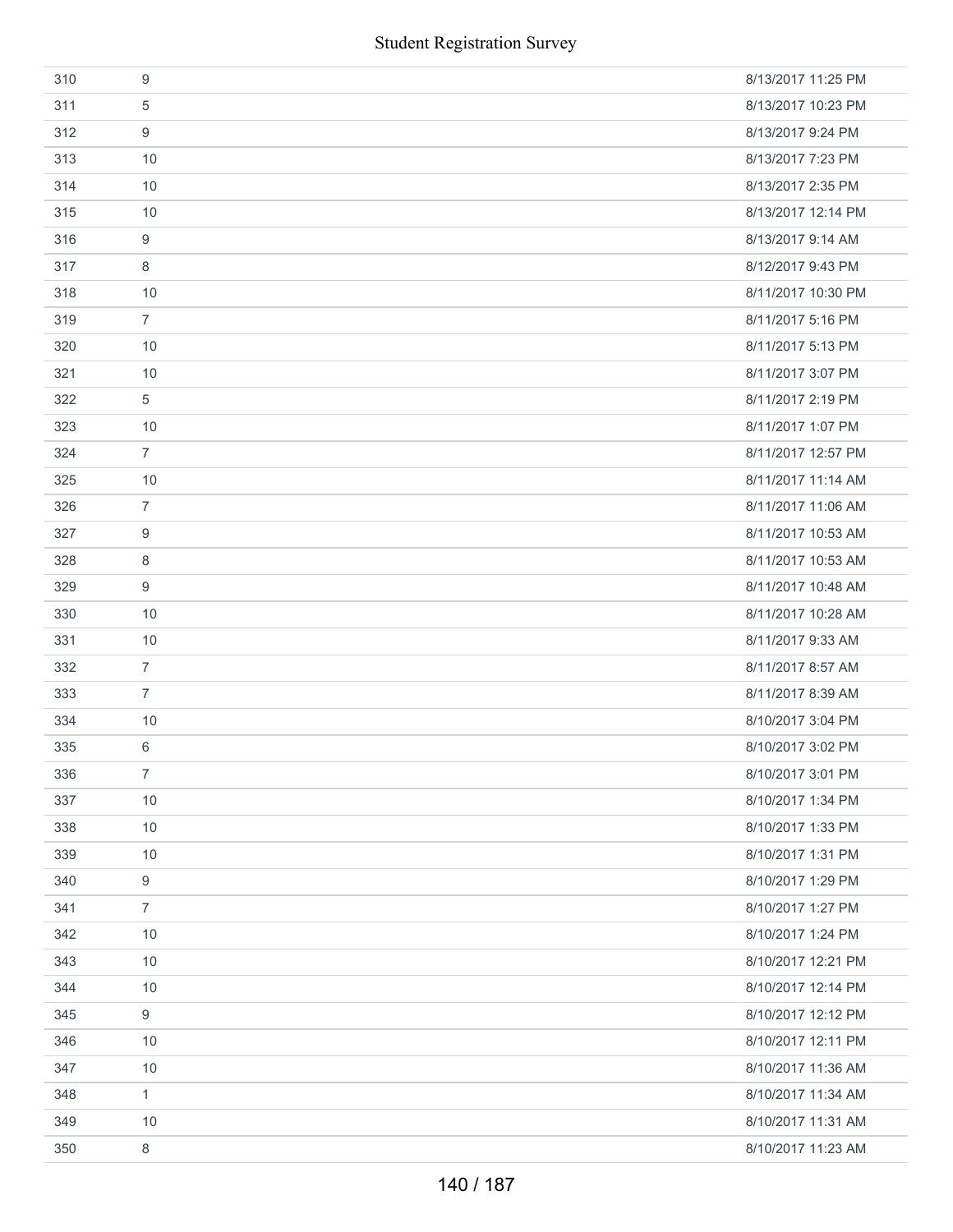| 351 | 9              | 8/10/2017 11:20 AM |
|-----|----------------|--------------------|
| 352 | 5              | 8/10/2017 11:18 AM |
| 353 | 10             | 8/10/2017 11:16 AM |
| 354 | $\overline{7}$ | 8/10/2017 11:14 AM |
| 355 | 9              | 8/10/2017 10:58 AM |
| 356 | 10             | 8/10/2017 10:56 AM |
| 357 | 10             | 8/10/2017 10:54 AM |
| 358 | $\overline{7}$ | 8/10/2017 10:52 AM |
| 359 | 9              | 8/10/2017 10:50 AM |
| 360 | 10             | 8/10/2017 10:47 AM |
| 361 | 10             | 8/10/2017 10:44 AM |
| 362 | 8              | 8/10/2017 10:42 AM |
| 363 | 9              | 8/10/2017 10:40 AM |
| 364 | 8              | 8/10/2017 10:15 AM |
| 365 | 10             | 8/10/2017 10:14 AM |
| 366 | 5              | 8/10/2017 10:06 AM |
| 367 | 10             | 8/10/2017 10:02 AM |
| 368 | 10             | 8/10/2017 10:00 AM |
| 369 | 10             | 8/10/2017 9:57 AM  |
| 370 | 8              | 8/9/2017 3:53 PM   |
| 371 | $\overline{4}$ | 8/9/2017 3:41 PM   |
| 372 | $\overline{7}$ | 8/9/2017 3:33 PM   |
| 373 | $\overline{7}$ | 8/9/2017 3:31 PM   |
| 374 | $\mathbf 0$    | 8/9/2017 3:27 PM   |
| 375 | $\mathsf{0}$   | 8/9/2017 3:26 PM   |
| 376 | 5              | 8/9/2017 3:21 PM   |
| 377 | 10             | 8/9/2017 3:16 PM   |
| 378 | 10             | 8/9/2017 3:14 PM   |
| 379 | 5              | 8/9/2017 3:12 PM   |
| 380 | 10             | 8/9/2017 3:11 PM   |
| 381 | 10             | 8/9/2017 3:08 PM   |
| 382 | 10             | 8/9/2017 3:06 PM   |
| 383 | 10             | 8/9/2017 3:05 PM   |
| 384 | 10             | 8/9/2017 3:03 PM   |
| 385 | $\mathbf{1}$   | 8/9/2017 3:01 PM   |
| 386 | 10             | 8/9/2017 3:00 PM   |
| 387 | $\overline{7}$ | 8/9/2017 2:58 PM   |
| 388 | 8              | 8/9/2017 2:52 PM   |
| 389 | $\overline{7}$ | 8/9/2017 2:51 PM   |
| 390 | 6              | 8/9/2017 2:49 PM   |
| 391 | 8              | 8/9/2017 2:40 PM   |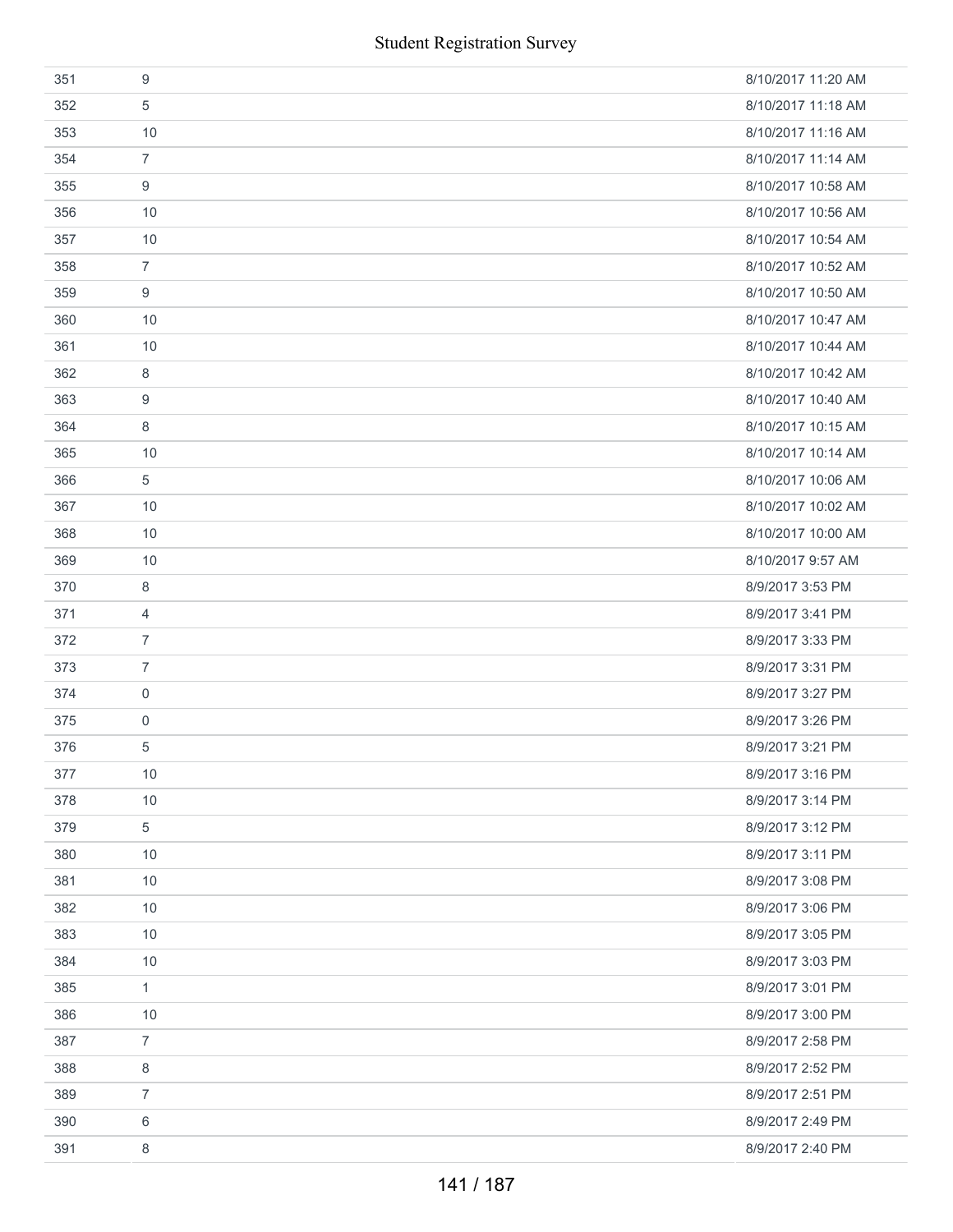# Q25 Time involved in completing the registration process.



| <b>ANSWER CHOICES</b>  | <b>AVERAGE NUMBER</b> | <b>TOTAL NUMBER</b> | <b>RESPONSES</b> |
|------------------------|-----------------------|---------------------|------------------|
|                        |                       | 3.042               | 390              |
| Total Respondents: 390 |                       |                     |                  |

| #              |                | <b>DATE</b>         |
|----------------|----------------|---------------------|
| 1              | 10             | 10/31/2017 10:18 AM |
| 2              | 10             | 10/29/2017 11:50 PM |
| 3              | 10             | 10/27/2017 3:43 PM  |
| 4              | 9              | 10/26/2017 10:56 AM |
| 5              | $\overline{7}$ | 10/25/2017 1:30 AM  |
| 6              | 5              | 10/23/2017 10:47 AM |
| $\overline{7}$ | 9              | 10/20/2017 7:46 AM  |
| 8              | 8              | 10/18/2017 3:33 PM  |
| 9              | 10             | 10/18/2017 1:03 PM  |
| 10             | 10             | 10/16/2017 1:37 PM  |
| 11             | $\overline{7}$ | 10/16/2017 1:32 AM  |
| 12             | $\overline{7}$ | 10/16/2017 1:17 AM  |
| 13             | 9              | 10/13/2017 12:31 PM |
| 14             | 10             | 10/13/2017 11:46 AM |
| 15             | $\overline{4}$ | 10/12/2017 3:05 PM  |
| 16             | 5              | 10/10/2017 12:23 PM |
| 17             | 10             | 10/9/2017 4:26 PM   |
| 18             | 10             | 10/9/2017 4:17 PM   |
| 19             | 10             | 10/9/2017 10:43 AM  |
| 20             | 10             | 10/9/2017 10:41 AM  |
| 21             | 5              | 10/6/2017 1:05 PM   |
| 22             | 10             | 10/5/2017 3:36 PM   |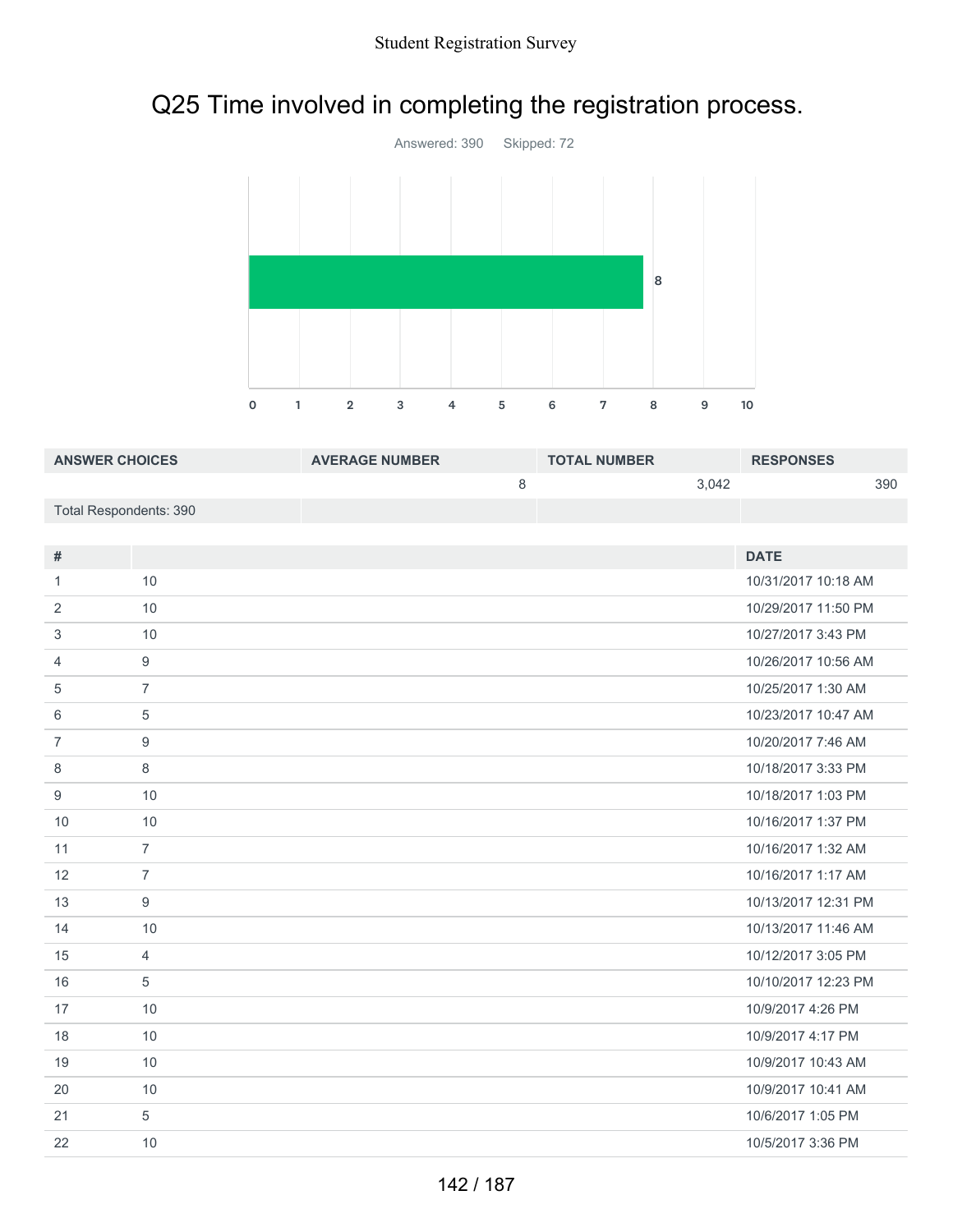|    |                | <b>Student Registration Survey</b> |
|----|----------------|------------------------------------|
| 23 | 10             | 10/5/2017 11:25 AM                 |
| 24 | 10             | 10/2/2017 12:24 PM                 |
| 25 | 10             | 10/2/2017 8:53 AM                  |
| 26 | 5              | 10/1/2017 12:08 AM                 |
| 27 | 10             | 9/27/2017 2:33 PM                  |
| 28 | $\overline{4}$ | 9/27/2017 1:29 PM                  |
| 29 | 10             | 9/20/2017 3:10 PM                  |
| 30 | $\overline{7}$ | 9/18/2017 12:14 PM                 |
| 31 | 10             | 9/15/2017 4:17 PM                  |
| 32 | 10             | 9/15/2017 4:06 PM                  |
| 33 | 10             | 9/15/2017 1:44 PM                  |
| 34 | 2              | 9/15/2017 1:32 PM                  |
| 35 | 10             | 9/15/2017 1:21 PM                  |
| 36 | 10             | 9/15/2017 1:14 PM                  |
| 37 | 5              | 9/15/2017 1:06 PM                  |
| 38 | 1              | 9/15/2017 11:06 AM                 |
| 39 | 9              | 9/15/2017 10:55 AM                 |
| 40 | 9              | 9/15/2017 10:53 AM                 |
| 41 | 8              | 9/15/2017 10:41 AM                 |
| 42 | 10             | 9/15/2017 10:39 AM                 |
| 43 | 10             | 9/15/2017 10:37 AM                 |
| 44 | $\mathbf 0$    | 9/15/2017 10:35 AM                 |
| 45 | 10             | 9/15/2017 10:23 AM                 |
| 46 | 10             | 9/15/2017 10:21 AM                 |
| 47 | 9              | 9/15/2017 10:19 AM                 |
| 48 | 10             | 9/15/2017 10:17 AM                 |
| 49 | 10             | 9/15/2017 10:14 AM                 |
| 50 | 5              | 9/15/2017 10:12 AM                 |
| 51 | 8              | 9/15/2017 10:10 AM                 |
| 52 | $\overline{7}$ | 9/15/2017 10:08 AM                 |
| 53 | 6              | 9/15/2017 10:05 AM                 |
| 54 | 10             | 9/15/2017 10:03 AM                 |
| 55 | 10             | 9/15/2017 10:01 AM                 |
| 56 | 2              | 9/15/2017 9:59 AM                  |
| 57 | 10             | 9/15/2017 9:57 AM                  |
| 58 | $\mathbf{1}$   | 9/15/2017 9:55 AM                  |
| 59 | $\mathbf{1}$   | 9/15/2017 9:53 AM                  |
| 60 | 9              | 9/15/2017 9:50 AM                  |
| 61 | 10             | 9/15/2017 9:45 AM                  |
| 62 | 10             | 9/15/2017 9:38 AM                  |
| 63 | 10             | 9/15/2017 9:36 AM                  |
|    |                | 143 / 187                          |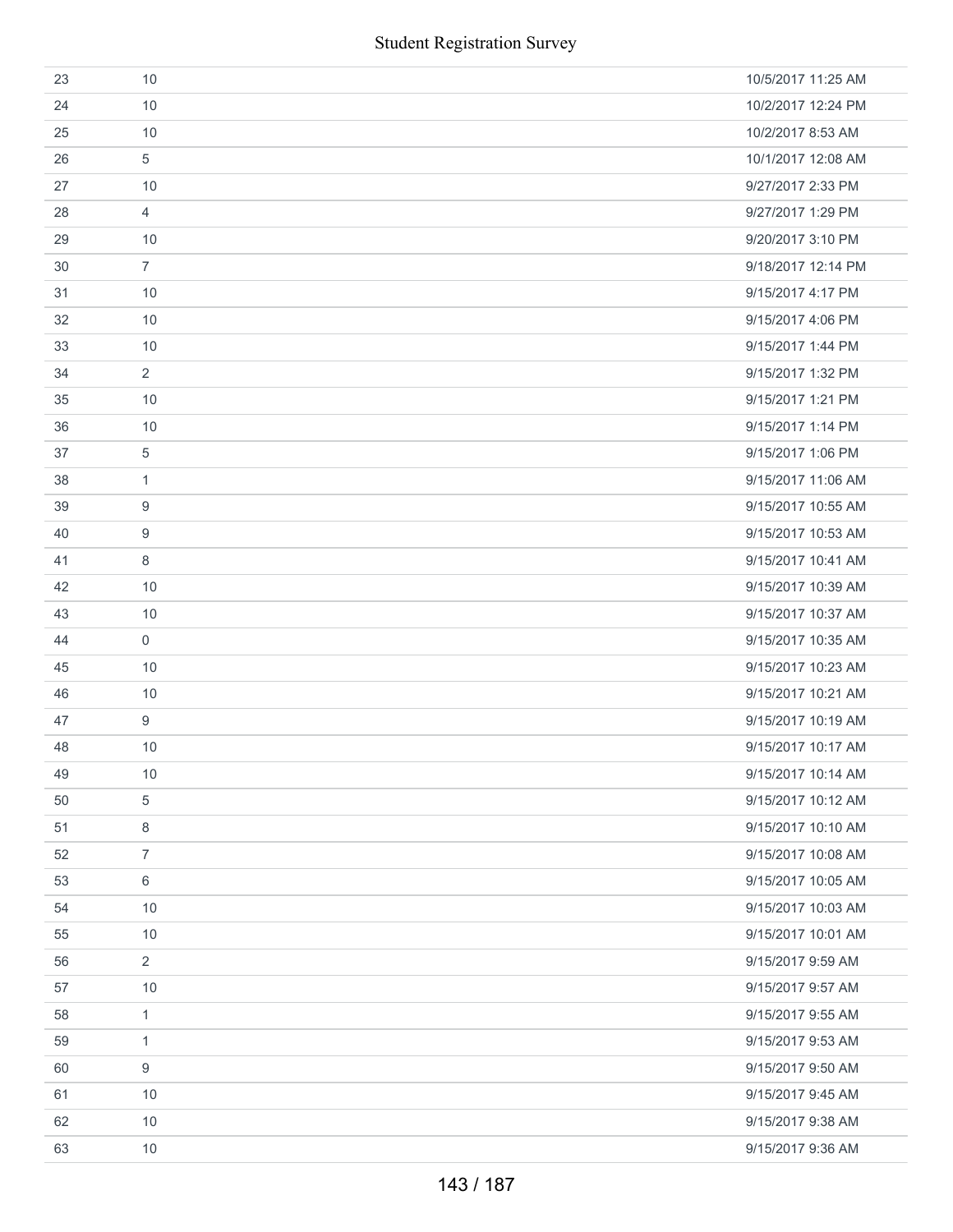| <b>Student Registration Survey</b> |                |                   |  |  |
|------------------------------------|----------------|-------------------|--|--|
| 64                                 | 10             | 9/15/2017 9:32 AM |  |  |
| 65                                 | 1              | 9/15/2017 9:31 AM |  |  |
| 66                                 | 1              | 9/15/2017 9:29 AM |  |  |
| 67                                 | 2              | 9/15/2017 9:27 AM |  |  |
| 68                                 | 10             | 9/15/2017 9:24 AM |  |  |
| 69                                 | 10             | 9/15/2017 9:21 AM |  |  |
| 70                                 | 10             | 9/15/2017 9:14 AM |  |  |
| 71                                 | $\overline{4}$ | 9/15/2017 9:12 AM |  |  |
| 72                                 | 10             | 9/15/2017 9:10 AM |  |  |
| 73                                 | 10             | 9/15/2017 9:08 AM |  |  |
| 74                                 | 10             | 9/15/2017 9:07 AM |  |  |
| 75                                 | 8              | 9/15/2017 9:05 AM |  |  |
| 76                                 | 3              | 9/15/2017 9:02 AM |  |  |
| 77                                 | 5              | 9/15/2017 9:00 AM |  |  |
| 78                                 | 9              | 9/15/2017 8:59 AM |  |  |
| 79                                 | 10             | 9/15/2017 8:57 AM |  |  |
| 80                                 | 10             | 9/15/2017 8:54 AM |  |  |
| 81                                 | 10             | 9/15/2017 8:52 AM |  |  |
| 82                                 | 6              | 9/15/2017 8:48 AM |  |  |
| 83                                 | 8              | 9/15/2017 8:42 AM |  |  |
| 84                                 | 10             | 9/15/2017 8:40 AM |  |  |
| 85                                 | 10             | 9/15/2017 8:38 AM |  |  |
| 86                                 | 10             | 9/15/2017 8:36 AM |  |  |
| 87                                 | 10             | 9/15/2017 8:34 AM |  |  |
| 88                                 | 8              | 9/15/2017 8:32 AM |  |  |
| 89                                 | $\mathbf{1}$   | 9/15/2017 8:30 AM |  |  |
| 90                                 | 10             | 9/14/2017 6:40 PM |  |  |
| 91                                 | 9              | 9/14/2017 6:34 PM |  |  |
| 92                                 | 10             | 9/14/2017 6:31 PM |  |  |
| 93                                 | $\mathbf{1}$   | 9/14/2017 6:29 PM |  |  |
| 94                                 | 0              | 9/14/2017 6:27 PM |  |  |
| 95                                 | 9              | 9/14/2017 6:25 PM |  |  |
| 96                                 | $\overline{7}$ | 9/14/2017 6:21 PM |  |  |
| 97                                 | 10             | 9/14/2017 6:19 PM |  |  |
| 98                                 | 10             | 9/14/2017 6:15 PM |  |  |
| 99                                 | $\overline{7}$ | 9/14/2017 6:13 PM |  |  |
| 100                                | 3              | 9/14/2017 6:11 PM |  |  |
| 101                                | 10             | 9/14/2017 6:06 PM |  |  |
| 102                                | 10             | 9/14/2017 6:05 PM |  |  |
| 103                                | 10             | 9/14/2017 6:02 PM |  |  |
| 104                                | $\overline{4}$ | 9/14/2017 6:00 PM |  |  |
|                                    | 144 / 187      |                   |  |  |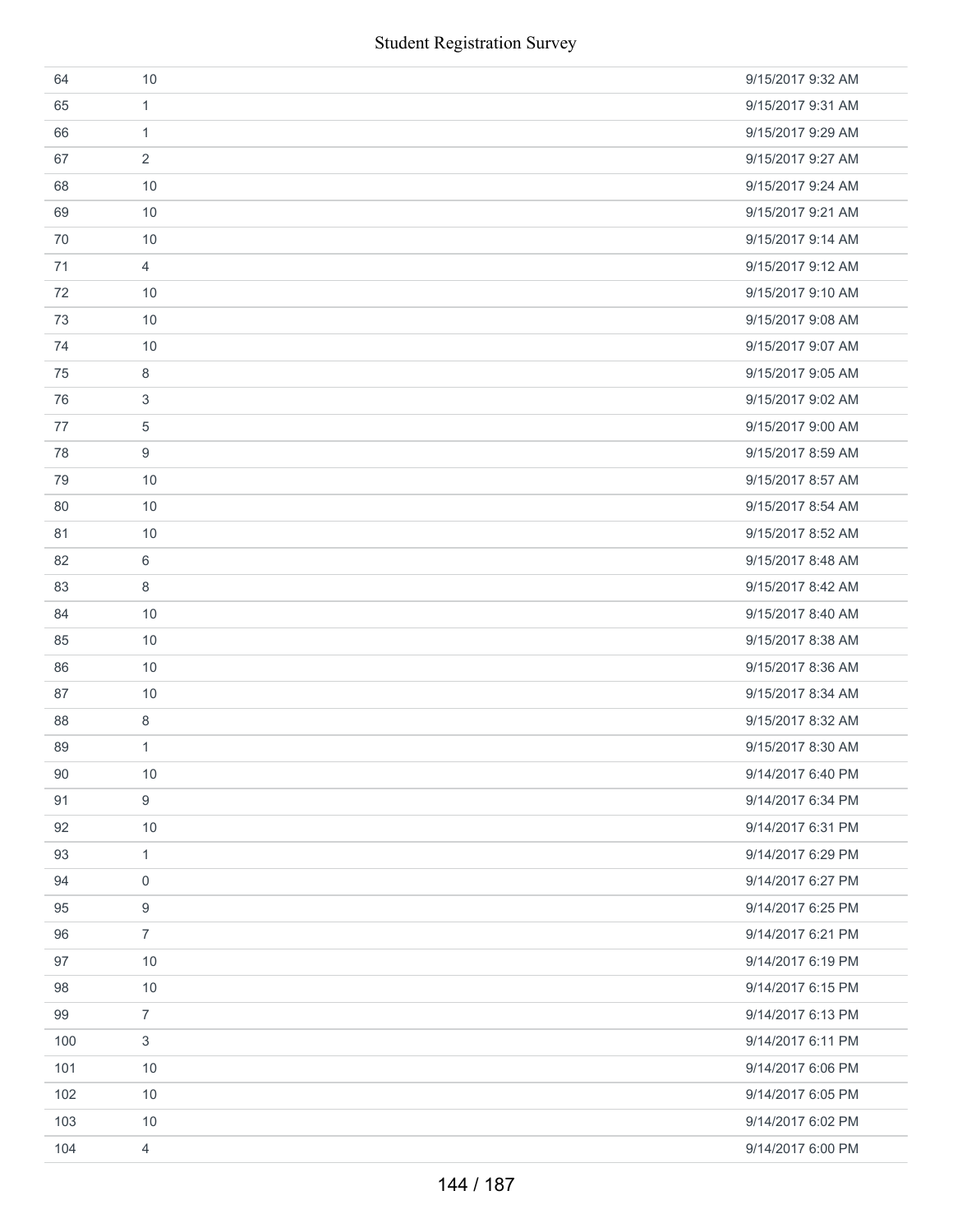|     | <b>Student Registration Survey</b> |                   |
|-----|------------------------------------|-------------------|
| 105 | 10                                 | 9/14/2017 5:56 PM |
| 106 | 10                                 | 9/14/2017 5:52 PM |
| 107 | 10                                 | 9/14/2017 5:49 PM |
| 108 | 6                                  | 9/14/2017 5:47 PM |
| 109 | 8                                  | 9/14/2017 5:42 PM |
| 110 | 6                                  | 9/14/2017 5:35 PM |
| 111 | 10                                 | 9/14/2017 5:32 PM |
| 112 | 10                                 | 9/14/2017 5:30 PM |
| 113 | $\mathbf{1}$                       | 9/14/2017 5:25 PM |
| 114 | 8                                  | 9/14/2017 5:21 PM |
| 115 | 8                                  | 9/14/2017 5:19 PM |
| 116 | 10                                 | 9/14/2017 5:16 PM |
| 117 | $\,8\,$                            | 9/14/2017 5:11 PM |
| 118 | $\mathbf{1}$                       | 9/14/2017 5:06 PM |
| 119 | 10                                 | 9/14/2017 5:04 PM |
| 120 | 10                                 | 9/14/2017 5:01 PM |
| 121 | 10                                 | 9/14/2017 4:59 PM |
| 122 | 10                                 | 9/14/2017 4:56 PM |
| 123 | 10                                 | 9/14/2017 4:53 PM |
| 124 | 10                                 | 9/14/2017 4:50 PM |
| 125 | 5                                  | 9/14/2017 4:45 PM |
| 126 | 10                                 | 9/14/2017 4:31 PM |
| 127 | 10                                 | 9/14/2017 4:28 PM |
| 128 | 10                                 | 9/14/2017 4:26 PM |
| 129 | $\overline{4}$                     | 9/14/2017 4:19 PM |
| 130 | 10                                 | 9/14/2017 4:15 PM |
| 131 | 10                                 | 9/14/2017 4:11 PM |
| 132 | $\,8\,$                            | 9/14/2017 4:05 PM |
| 133 | 10                                 | 9/14/2017 4:02 PM |
| 134 | $\boldsymbol{9}$                   | 9/14/2017 3:58 PM |
| 135 | $\overline{7}$                     | 9/14/2017 3:51 PM |
| 136 | 10                                 | 9/14/2017 3:47 PM |
| 137 | 10                                 | 9/13/2017 5:45 PM |
| 138 | 10                                 | 9/13/2017 5:43 PM |
| 139 | $9\,$                              | 9/13/2017 5:03 PM |
| 140 | 10                                 | 9/13/2017 4:53 PM |
| 141 | 5                                  | 9/13/2017 4:45 PM |
| 142 | $\overline{7}$                     | 9/13/2017 4:42 PM |
| 143 | 9                                  | 9/13/2017 4:39 PM |
| 144 | 5                                  | 9/13/2017 4:33 PM |
| 145 | 8                                  | 9/13/2017 4:30 PM |
|     | 145 / 187                          |                   |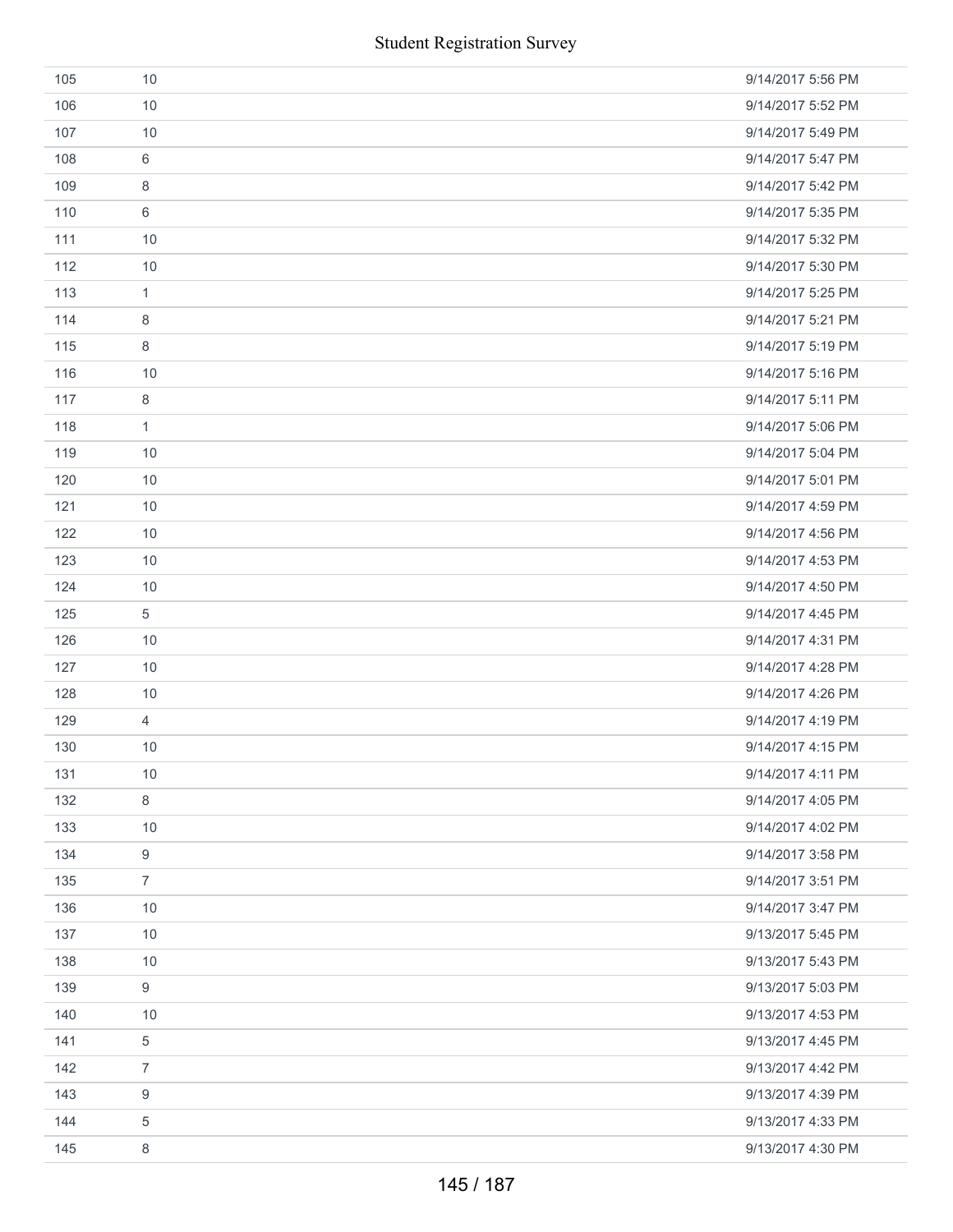|     | <b>Student Registration Survey</b> |                    |
|-----|------------------------------------|--------------------|
| 146 | 8                                  | 9/13/2017 4:12 PM  |
| 147 | $\overline{4}$                     | 9/13/2017 4:09 PM  |
| 148 | 9                                  | 9/13/2017 4:07 PM  |
| 149 | 10                                 | 9/13/2017 4:04 PM  |
| 150 | $\boldsymbol{9}$                   | 9/13/2017 4:02 PM  |
| 151 | 3                                  | 9/13/2017 3:58 PM  |
| 152 | 10                                 | 9/13/2017 3:54 PM  |
| 153 | 10                                 | 9/13/2017 3:52 PM  |
| 154 | 10                                 | 9/13/2017 3:47 PM  |
| 155 | 10                                 | 9/13/2017 2:15 PM  |
| 156 | 9                                  | 9/13/2017 12:21 PM |
| 157 | 10                                 | 9/13/2017 12:15 PM |
| 158 | 10                                 | 9/13/2017 12:10 PM |
| 159 | $\boldsymbol{9}$                   | 9/13/2017 12:07 PM |
| 160 | $\overline{7}$                     | 9/13/2017 12:00 PM |
| 161 | 9                                  | 9/13/2017 11:56 AM |
| 162 | 10                                 | 9/13/2017 11:02 AM |
| 163 | 10                                 | 9/12/2017 6:40 PM  |
| 164 | 8                                  | 9/12/2017 6:36 PM  |
| 165 | 5                                  | 9/12/2017 6:34 PM  |
| 166 | $\sqrt{5}$                         | 9/12/2017 6:31 PM  |
| 167 | 10                                 | 9/12/2017 6:28 PM  |
| 168 | 10                                 | 9/12/2017 6:25 PM  |
| 169 | 0                                  | 9/12/2017 6:20 PM  |
| 170 | $\mathsf{O}\xspace$                | 9/12/2017 6:17 PM  |
| 171 | 0                                  | 9/12/2017 6:13 PM  |
| 172 | 10                                 | 9/12/2017 6:09 PM  |
| 173 | $\boldsymbol{9}$                   | 9/12/2017 6:06 PM  |
| 174 | 9                                  | 9/12/2017 6:03 PM  |
| 175 | $\sqrt{5}$                         | 9/12/2017 6:01 PM  |
| 176 | 3                                  | 9/12/2017 5:57 PM  |
| 177 | 8                                  | 9/12/2017 5:54 PM  |
| 178 | 9                                  | 9/12/2017 5:53 PM  |
| 179 | 8                                  | 9/12/2017 5:49 PM  |
| 180 | 9                                  | 9/12/2017 5:03 PM  |
| 181 | 10                                 | 9/12/2017 5:00 PM  |
| 182 | 5                                  | 9/12/2017 4:56 PM  |
| 183 | 10                                 | 9/12/2017 4:52 PM  |
| 184 | 10                                 | 9/12/2017 4:46 PM  |
| 185 | 9                                  | 9/12/2017 4:33 PM  |
| 186 | $\overline{2}$                     | 9/12/2017 4:28 PM  |
|     | 146 / 187                          |                    |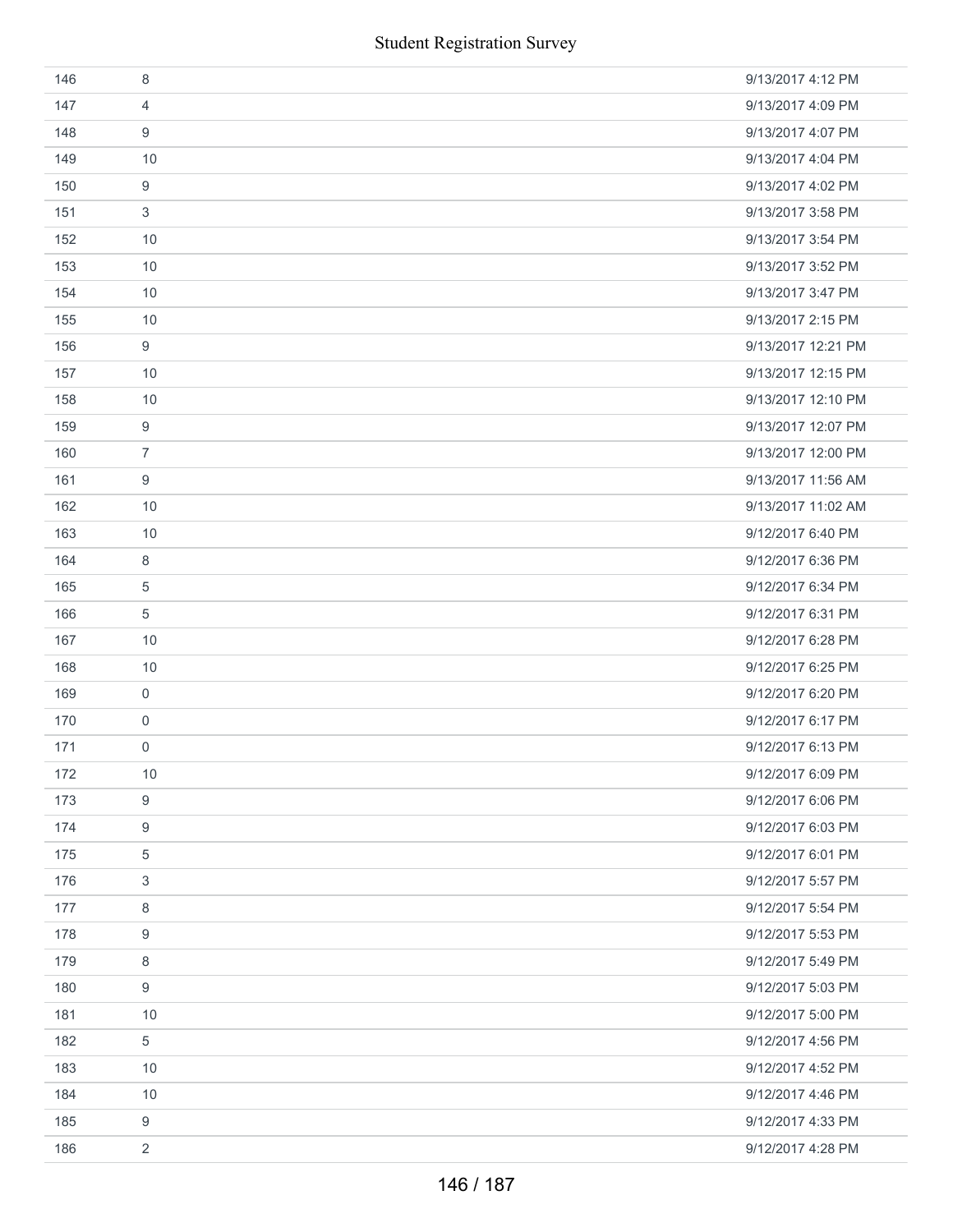| 187 | 5              | 9/12/2017 4:19 PM  |
|-----|----------------|--------------------|
| 188 | 10             | 9/12/2017 4:17 PM  |
| 189 | 10             | 9/12/2017 4:10 PM  |
| 190 | 5              | 9/12/2017 4:05 PM  |
| 191 | 4              | 9/12/2017 4:01 PM  |
| 192 | 10             | 9/12/2017 3:58 PM  |
| 193 | 10             | 9/12/2017 3:54 PM  |
| 194 | 10             | 9/12/2017 2:27 PM  |
| 195 | $\mathbf{1}$   | 9/8/2017 7:25 PM   |
| 196 | 5              | 9/6/2017 2:44 PM   |
| 197 | 10             | 9/5/2017 3:01 PM   |
| 198 | 9              | 9/4/2017 9:14 PM   |
| 199 | 8              | 9/4/2017 4:59 PM   |
| 200 | 9              | 9/4/2017 11:10 AM  |
| 201 | 0              | 9/4/2017 10:22 AM  |
| 202 | 9              | 8/31/2017 3:39 PM  |
| 203 | $\overline{7}$ | 8/31/2017 3:19 PM  |
| 204 | 8              | 8/31/2017 3:14 PM  |
| 205 | $\overline{7}$ | 8/31/2017 3:07 PM  |
| 206 | 10             | 8/31/2017 2:55 PM  |
| 207 | 10             | 8/31/2017 2:50 PM  |
| 208 | 4              | 8/31/2017 2:42 PM  |
| 209 | $\mathbf{1}$   | 8/31/2017 2:29 PM  |
| 210 | 1              | 8/31/2017 2:17 PM  |
| 211 | 2              | 8/31/2017 2:12 PM  |
| 212 | $\mathbf{1}$   | 8/31/2017 2:08 PM  |
| 213 | 4              | 8/31/2017 2:02 PM  |
| 214 | 9              | 8/31/2017 1:55 PM  |
| 215 | 5              | 8/31/2017 1:36 PM  |
| 216 | 8              | 8/31/2017 1:32 PM  |
| 217 | 10             | 8/31/2017 1:25 PM  |
| 218 | $\overline{2}$ | 8/31/2017 1:21 PM  |
| 219 | 1              | 8/31/2017 1:13 PM  |
| 220 | 10             | 8/31/2017 12:55 PM |
| 221 | 10             | 8/31/2017 12:52 PM |
| 222 | 10             | 8/31/2017 12:46 PM |
| 223 | 9              | 8/31/2017 12:36 PM |
| 224 | 8              | 8/31/2017 12:31 PM |
| 225 | 5              | 8/31/2017 12:23 PM |
| 226 | 10             | 8/31/2017 12:09 PM |
| 227 | 10             | 8/31/2017 12:06 PM |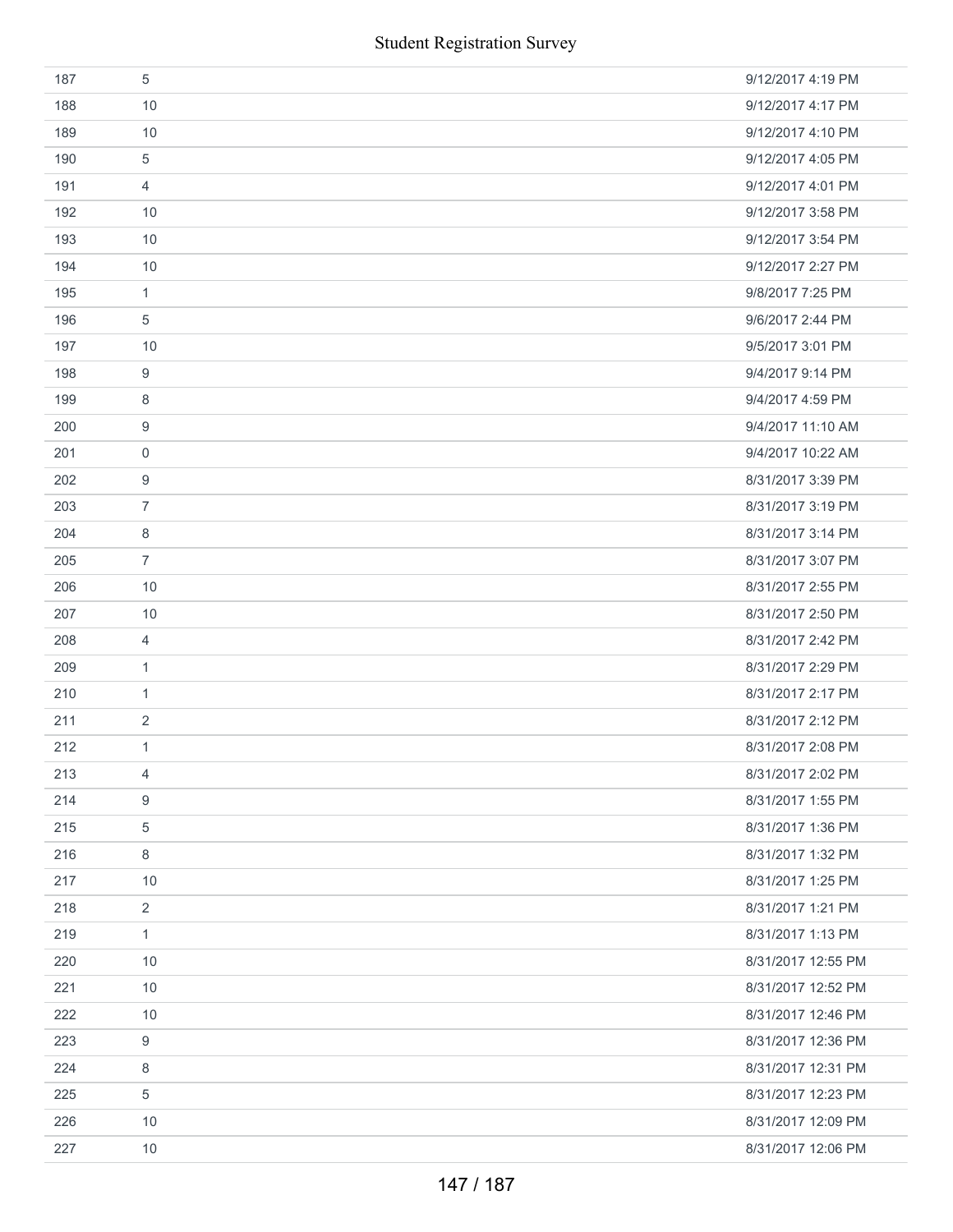|     | <b>Student Registration Survey</b> |                    |
|-----|------------------------------------|--------------------|
| 228 | 10                                 | 8/31/2017 11:58 AM |
| 229 | 1                                  | 8/31/2017 11:51 AM |
| 230 | $\mathbf{1}$                       | 8/31/2017 11:47 AM |
| 231 | 10                                 | 8/29/2017 10:59 AM |
| 232 | 10                                 | 8/29/2017 10:12 AM |
| 233 | 10                                 | 8/28/2017 11:54 AM |
| 234 | 5                                  | 8/22/2017 2:15 PM  |
| 235 | 9                                  | 8/22/2017 1:12 PM  |
| 236 | 5                                  | 8/22/2017 10:41 AM |
| 237 | $\sqrt{5}$                         | 8/21/2017 11:50 PM |
| 238 | 4                                  | 8/19/2017 9:21 PM  |
| 239 | 10                                 | 8/18/2017 4:47 PM  |
| 240 | 8                                  | 8/18/2017 3:28 PM  |
| 241 | 3                                  | 8/18/2017 7:33 AM  |
| 242 | $\sqrt{5}$                         | 8/17/2017 10:20 AM |
| 243 | 4                                  | 8/17/2017 9:48 AM  |
| 244 | 10                                 | 8/17/2017 9:40 AM  |
| 245 | 2                                  | 8/16/2017 9:11 PM  |
| 246 | 10                                 | 8/16/2017 1:57 PM  |
| 247 | 5                                  | 8/16/2017 1:21 PM  |
| 248 | $\sqrt{5}$                         | 8/16/2017 1:20 PM  |
| 249 | $\mathbf{1}$                       | 8/16/2017 11:00 AM |
| 250 | 10                                 | 8/16/2017 9:36 AM  |
| 251 | 10                                 | 8/16/2017 9:10 AM  |
| 252 | 8                                  | 8/16/2017 8:37 AM  |
| 253 | 9                                  | 8/16/2017 8:23 AM  |
| 254 | $\,8\,$                            | 8/16/2017 7:33 AM  |
| 255 | $\overline{4}$                     | 8/15/2017 9:18 PM  |
| 256 | 8                                  | 8/15/2017 8:49 PM  |
| 257 | 8                                  | 8/15/2017 5:57 PM  |
| 258 | $\overline{4}$                     | 8/15/2017 5:55 PM  |
| 259 | 10                                 | 8/15/2017 5:54 PM  |
| 260 | 10                                 | 8/15/2017 5:52 PM  |
| 261 | 10                                 | 8/15/2017 5:51 PM  |
| 262 | 10                                 | 8/15/2017 5:49 PM  |
| 263 | $\,8\,$                            | 8/15/2017 5:48 PM  |
| 264 | $\boldsymbol{7}$                   | 8/15/2017 5:46 PM  |
| 265 | 9                                  | 8/15/2017 5:44 PM  |
| 266 | 10                                 | 8/15/2017 5:42 PM  |
| 267 | $\overline{7}$                     | 8/15/2017 5:40 PM  |
| 268 | 10                                 | 8/15/2017 5:38 PM  |
|     | 148 / 187                          |                    |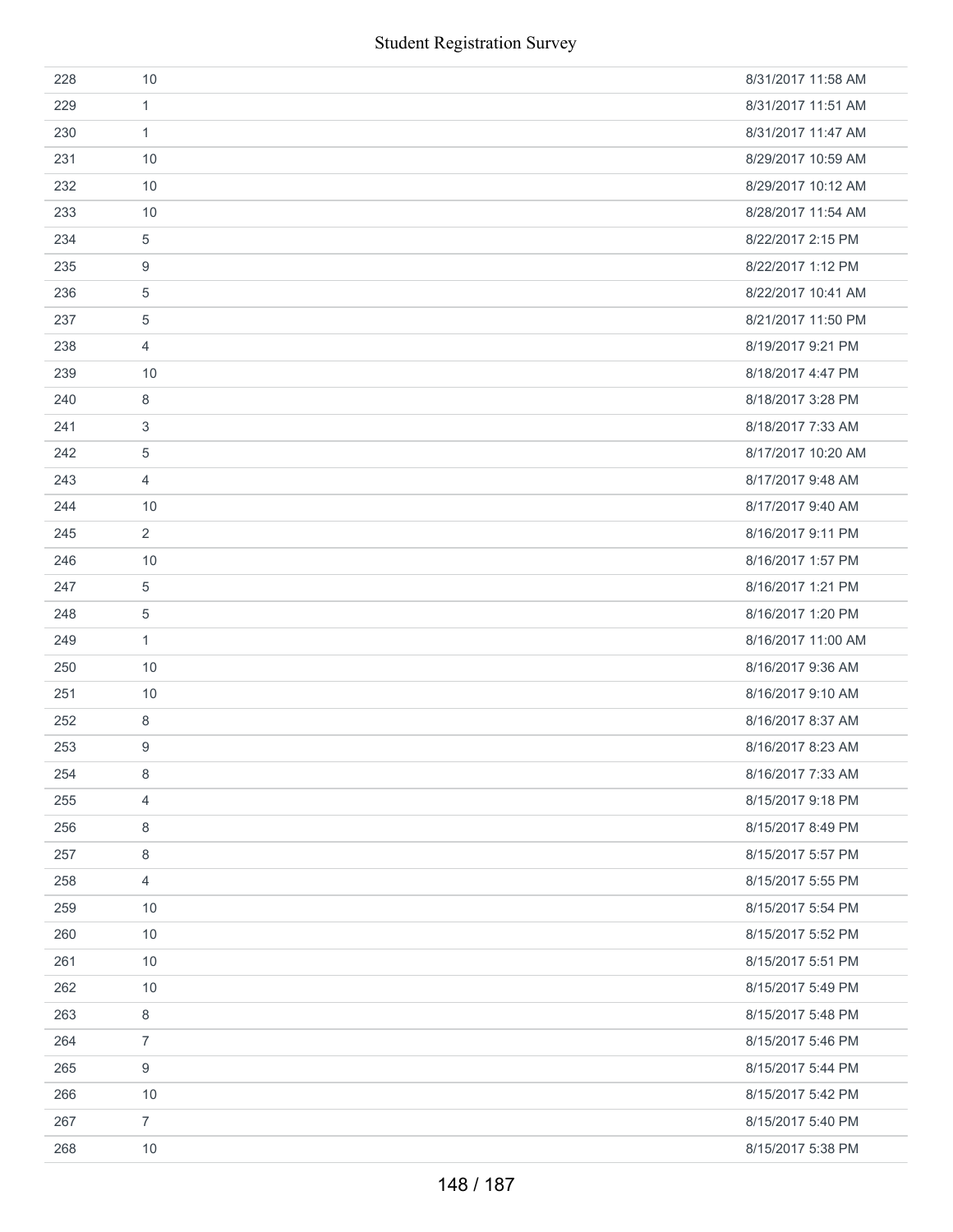|     | <b>Student Registration Survey</b> |                    |
|-----|------------------------------------|--------------------|
| 269 | 9                                  | 8/15/2017 5:36 PM  |
| 270 | 6                                  | 8/15/2017 5:34 PM  |
| 271 | 10                                 | 8/15/2017 5:32 PM  |
| 272 | 10                                 | 8/15/2017 5:31 PM  |
| 273 | 10                                 | 8/15/2017 5:19 PM  |
| 274 | 10                                 | 8/15/2017 5:15 PM  |
| 275 | $\overline{7}$                     | 8/15/2017 5:11 PM  |
| 276 | $\mathbf 0$                        | 8/15/2017 4:05 PM  |
| 277 | 10                                 | 8/15/2017 12:57 PM |
| 278 | 10                                 | 8/15/2017 12:18 PM |
| 279 | 5                                  | 8/15/2017 11:00 AM |
| 280 | 10                                 | 8/15/2017 10:43 AM |
| 281 | 8                                  | 8/15/2017 10:37 AM |
| 282 | 10                                 | 8/15/2017 10:28 AM |
| 283 | 10                                 | 8/15/2017 10:25 AM |
| 284 | 9                                  | 8/15/2017 9:30 AM  |
| 285 | 8                                  | 8/15/2017 12:48 AM |
| 286 | 4                                  | 8/14/2017 11:44 PM |
| 287 | 5                                  | 8/14/2017 3:48 PM  |
| 288 | 2                                  | 8/14/2017 3:38 PM  |
| 289 | 9                                  | 8/14/2017 1:25 PM  |
| 290 | 5                                  | 8/14/2017 1:21 PM  |
| 291 | 10                                 | 8/14/2017 1:19 PM  |
| 292 | 9                                  | 8/14/2017 1:16 PM  |
| 293 | 3                                  | 8/14/2017 1:08 PM  |
| 294 | 10                                 | 8/14/2017 1:07 PM  |
| 295 | 10                                 | 8/14/2017 1:07 PM  |
| 296 | 10                                 | 8/14/2017 1:05 PM  |
| 297 | 8                                  | 8/14/2017 1:02 PM  |
| 298 | 10                                 | 8/14/2017 1:01 PM  |
| 299 | 8                                  | 8/14/2017 12:54 PM |
| 300 | 5                                  | 8/14/2017 12:41 PM |
| 301 | 10                                 | 8/14/2017 12:34 PM |
| 302 | 8                                  | 8/14/2017 11:48 AM |
| 303 | 9                                  | 8/14/2017 11:26 AM |
| 304 | 10                                 | 8/14/2017 9:10 AM  |
| 305 | 10                                 | 8/14/2017 8:47 AM  |
| 306 | $\overline{7}$                     | 8/14/2017 8:15 AM  |
| 307 | $\overline{7}$                     | 8/13/2017 11:50 PM |
| 308 | 9                                  | 8/13/2017 11:25 PM |
| 309 | 5                                  | 8/13/2017 10:23 PM |
|     | 149 / 187                          |                    |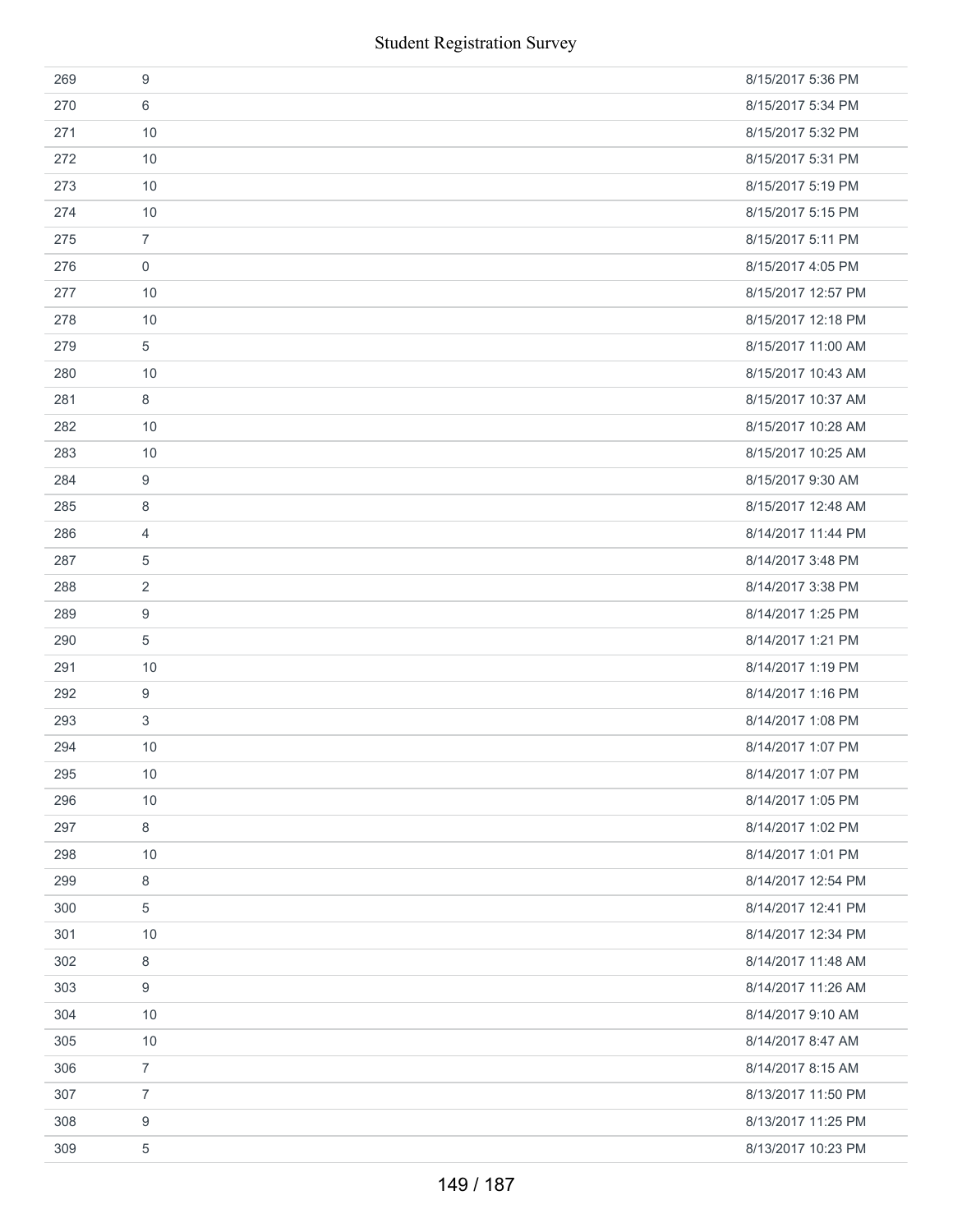|     | <b>Student Registration Survey</b> |                    |
|-----|------------------------------------|--------------------|
| 310 | 9                                  | 8/13/2017 9:24 PM  |
| 311 | 10                                 | 8/13/2017 7:23 PM  |
| 312 | 9                                  | 8/13/2017 2:35 PM  |
| 313 | 9                                  | 8/13/2017 12:14 PM |
| 314 | 6                                  | 8/13/2017 9:14 AM  |
| 315 | 10                                 | 8/12/2017 9:43 PM  |
| 316 | 10                                 | 8/11/2017 10:30 PM |
| 317 | 9                                  | 8/11/2017 5:16 PM  |
| 318 | 10                                 | 8/11/2017 5:13 PM  |
| 319 | 10                                 | 8/11/2017 3:07 PM  |
| 320 | 10                                 | 8/11/2017 2:19 PM  |
| 321 | 10                                 | 8/11/2017 1:07 PM  |
| 322 | 10                                 | 8/11/2017 12:57 PM |
| 323 | 10                                 | 8/11/2017 11:14 AM |
| 324 | 5                                  | 8/11/2017 11:06 AM |
| 325 | 5                                  | 8/11/2017 11:00 AM |
| 326 | 10                                 | 8/11/2017 10:53 AM |
| 327 | 8                                  | 8/11/2017 10:53 AM |
| 328 | 9                                  | 8/11/2017 10:48 AM |
| 329 | 10                                 | 8/11/2017 10:28 AM |
| 330 | 10                                 | 8/11/2017 9:33 AM  |
| 331 | 8                                  | 8/11/2017 8:57 AM  |
| 332 | $\overline{2}$                     | 8/11/2017 8:39 AM  |
| 333 | 10                                 | 8/10/2017 3:04 PM  |
| 334 | 6                                  | 8/10/2017 3:02 PM  |
| 335 | 9                                  | 8/10/2017 3:01 PM  |
| 336 | $10$                               | 8/10/2017 1:34 PM  |
| 337 | 10                                 | 8/10/2017 1:33 PM  |
| 338 | 10                                 | 8/10/2017 1:31 PM  |
| 339 | 10                                 | 8/10/2017 1:29 PM  |
| 340 | 9                                  | 8/10/2017 1:27 PM  |
| 341 | $10$                               | 8/10/2017 1:24 PM  |
| 342 | 10                                 | 8/10/2017 12:21 PM |
| 343 | 10                                 | 8/10/2017 12:14 PM |
| 344 | $\boldsymbol{9}$                   | 8/10/2017 12:12 PM |
| 345 | 10                                 | 8/10/2017 12:11 PM |
| 346 | 9                                  | 8/10/2017 11:36 AM |
| 347 | $\mathbf{1}$                       | 8/10/2017 11:34 AM |
| 348 | 10                                 | 8/10/2017 11:31 AM |
| 349 | 9                                  | 8/10/2017 11:23 AM |
| 350 | 9                                  | 8/10/2017 11:20 AM |
|     | 150 / 187                          |                    |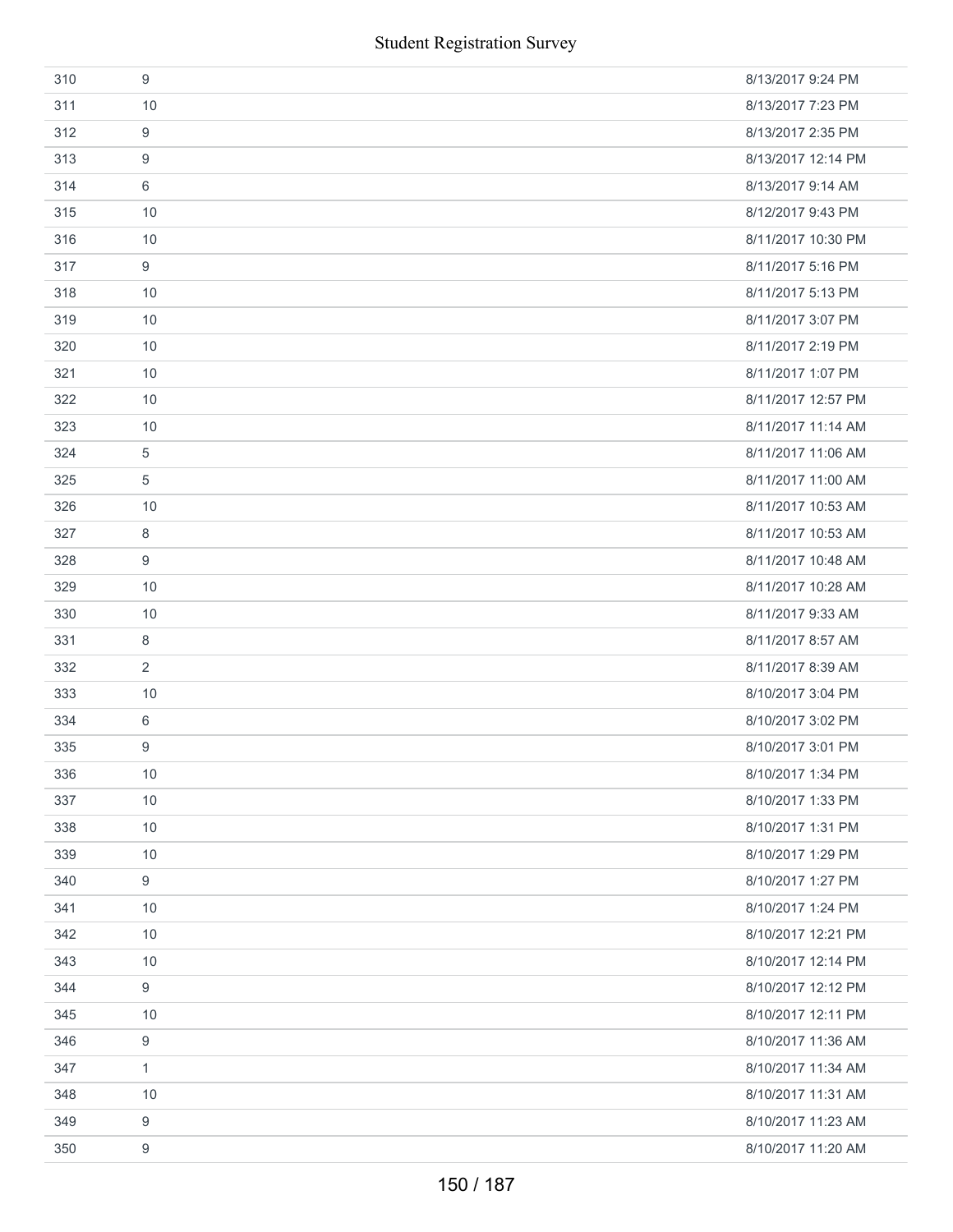| 351 | 5              | 8/10/2017 11:18 AM |
|-----|----------------|--------------------|
| 352 | 10             | 8/10/2017 11:16 AM |
| 353 | 9              | 8/10/2017 11:14 AM |
| 354 | 9              | 8/10/2017 10:58 AM |
| 355 | 10             | 8/10/2017 10:56 AM |
| 356 | 10             | 8/10/2017 10:54 AM |
| 357 | $\overline{7}$ | 8/10/2017 10:52 AM |
| 358 | 9              | 8/10/2017 10:50 AM |
| 359 | 10             | 8/10/2017 10:47 AM |
| 360 | 10             | 8/10/2017 10:44 AM |
| 361 | 9              | 8/10/2017 10:42 AM |
| 362 | 8              | 8/10/2017 10:40 AM |
| 363 | 10             | 8/10/2017 10:15 AM |
| 364 | 10             | 8/10/2017 10:14 AM |
| 365 | 2              | 8/10/2017 10:06 AM |
| 366 | 10             | 8/10/2017 10:02 AM |
| 367 | 10             | 8/10/2017 10:00 AM |
| 368 | 10             | 8/10/2017 9:57 AM  |
| 369 | 8              | 8/9/2017 3:53 PM   |
| 370 | 6              | 8/9/2017 3:41 PM   |
| 371 | $\overline{7}$ | 8/9/2017 3:33 PM   |
| 372 | 8              | 8/9/2017 3:31 PM   |
| 373 | $\mathbf 0$    | 8/9/2017 3:27 PM   |
| 374 | 10             | 8/9/2017 3:26 PM   |
| 375 | $\overline{7}$ | 8/9/2017 3:21 PM   |
| 376 | 10             | 8/9/2017 3:16 PM   |
| 377 | $10$           | 8/9/2017 3:14 PM   |
| 378 | 5              | 8/9/2017 3:12 PM   |
| 379 | 10             | 8/9/2017 3:11 PM   |
| 380 | 10             | 8/9/2017 3:08 PM   |
| 381 | 10             | 8/9/2017 3:06 PM   |
| 382 | 10             | 8/9/2017 3:05 PM   |
| 383 | 10             | 8/9/2017 3:03 PM   |
| 384 | $\overline{2}$ | 8/9/2017 3:01 PM   |
| 385 | 10             | 8/9/2017 3:00 PM   |
| 386 | 9              | 8/9/2017 2:58 PM   |
| 387 | 8              | 8/9/2017 2:52 PM   |
| 388 | $\overline{7}$ | 8/9/2017 2:51 PM   |
| 389 | 2              | 8/9/2017 2:49 PM   |
| 390 | 8              | 8/9/2017 2:40 PM   |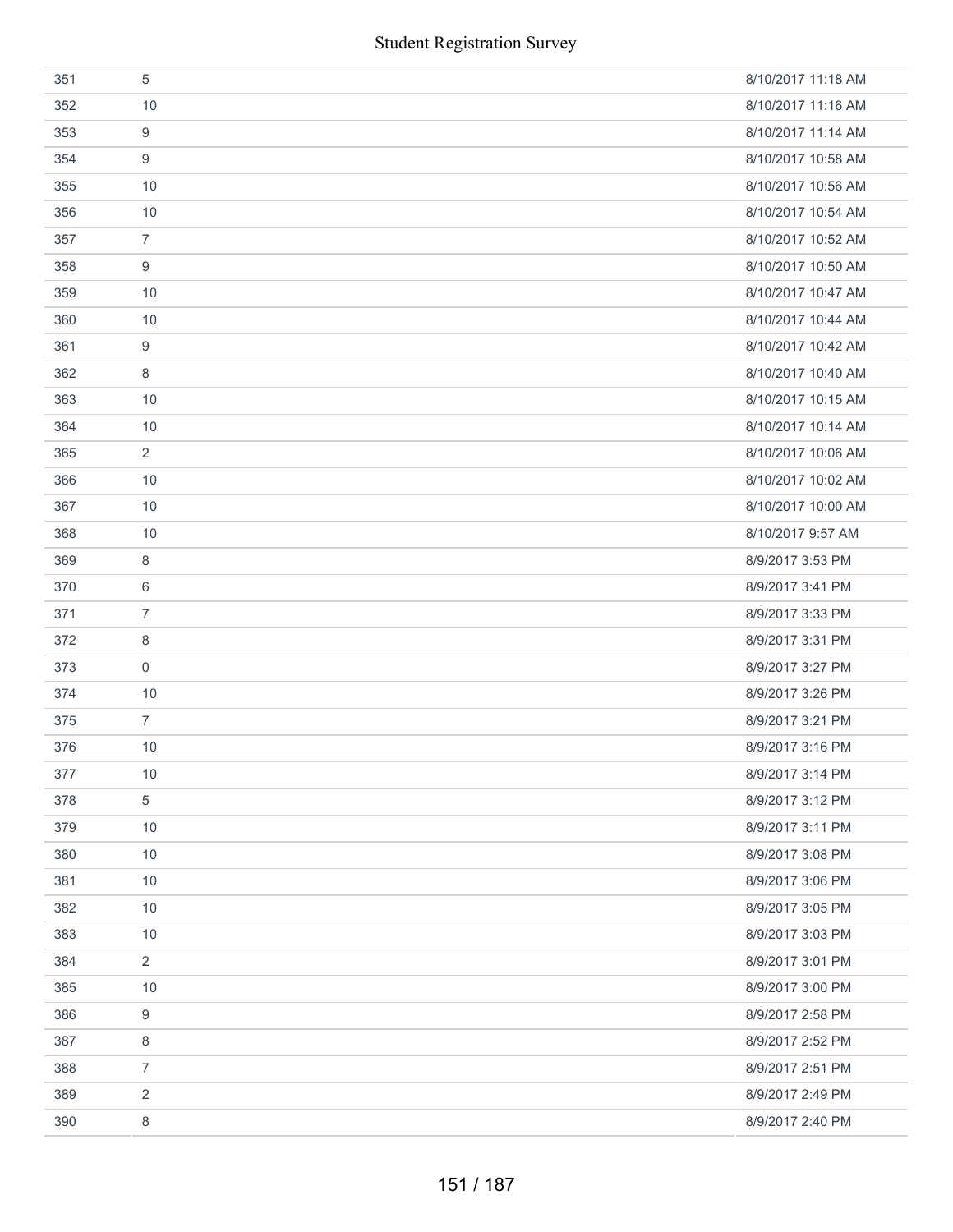# Q26 Overall satisfaction with the registration process.



| <b>ANSWER CHOICES</b>  | <b>AVERAGE NUMBER</b> | <b>TOTAL NUMBER</b> | <b>RESPONSES</b> |
|------------------------|-----------------------|---------------------|------------------|
|                        |                       | 3.116               | 391              |
| Total Respondents: 391 |                       |                     |                  |

| #              |                | <b>DATE</b>         |
|----------------|----------------|---------------------|
| 1              | 10             | 10/31/2017 10:18 AM |
| 2              | 10             | 10/29/2017 11:50 PM |
| 3              | 10             | 10/27/2017 3:43 PM  |
| $\overline{4}$ | 10             | 10/27/2017 12:42 PM |
| 5              | 9              | 10/26/2017 10:56 AM |
| 6              | 9              | 10/25/2017 1:30 AM  |
| $\overline{7}$ | $\overline{7}$ | 10/23/2017 10:47 AM |
| 8              | 10             | 10/20/2017 7:46 AM  |
| 9              | $\overline{7}$ | 10/18/2017 3:33 PM  |
| 10             | 10             | 10/18/2017 1:03 PM  |
| 11             | 10             | 10/16/2017 1:37 PM  |
| 12             | $\overline{7}$ | 10/16/2017 1:32 AM  |
| 13             | 9              | 10/16/2017 1:17 AM  |
| 14             | 10             | 10/13/2017 12:31 PM |
| 15             | 10             | 10/13/2017 11:46 AM |
| 16             | 5              | 10/12/2017 3:05 PM  |
| 17             | 5              | 10/10/2017 12:23 PM |
| 18             | 10             | 10/9/2017 4:26 PM   |
| 19             | 10             | 10/9/2017 4:17 PM   |
| 20             | 9              | 10/9/2017 10:43 AM  |
| 21             | 10             | 10/9/2017 10:41 AM  |
| 22             | 5              | 10/6/2017 1:05 PM   |
|                |                |                     |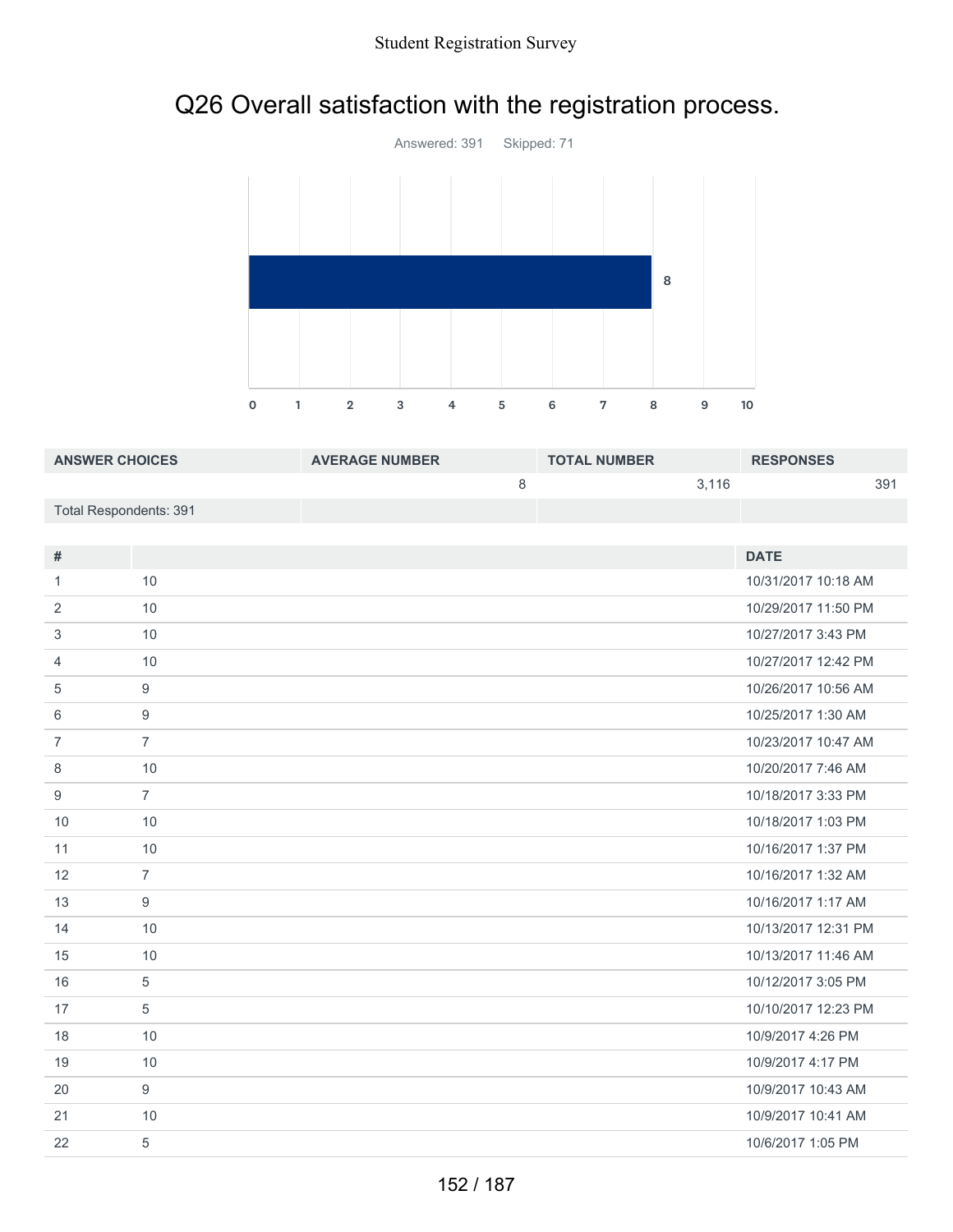|    | <b>Student Registration Survey</b> |                    |
|----|------------------------------------|--------------------|
| 23 | 5                                  | 10/5/2017 3:36 PM  |
| 24 | 9                                  | 10/5/2017 11:25 AM |
| 25 | 10                                 | 10/2/2017 12:24 PM |
| 26 | 10                                 | 10/2/2017 8:53 AM  |
| 27 | $\overline{7}$                     | 10/1/2017 12:08 AM |
| 28 | 10                                 | 9/27/2017 2:33 PM  |
| 29 | $\overline{7}$                     | 9/27/2017 1:29 PM  |
| 30 | 10                                 | 9/20/2017 3:10 PM  |
| 31 | $\overline{7}$                     | 9/18/2017 12:14 PM |
| 32 | $\overline{5}$                     | 9/15/2017 4:17 PM  |
| 33 | 9                                  | 9/15/2017 4:06 PM  |
| 34 | 10                                 | 9/15/2017 1:44 PM  |
| 35 | $\sqrt{5}$                         | 9/15/2017 1:32 PM  |
| 36 | 10                                 | 9/15/2017 1:21 PM  |
| 37 | 10                                 | 9/15/2017 1:14 PM  |
| 38 | 5                                  | 9/15/2017 1:06 PM  |
| 39 | 9                                  | 9/15/2017 11:06 AM |
| 40 | 9                                  | 9/15/2017 10:55 AM |
| 41 | 9                                  | 9/15/2017 10:53 AM |
| 42 | 8                                  | 9/15/2017 10:41 AM |
| 43 | 10                                 | 9/15/2017 10:39 AM |
| 44 | 10                                 | 9/15/2017 10:37 AM |
| 45 | $\mathbf{1}$                       | 9/15/2017 10:35 AM |
| 46 | 10                                 | 9/15/2017 10:23 AM |
| 47 | 10                                 | 9/15/2017 10:21 AM |
| 48 | 10                                 | 9/15/2017 10:19 AM |
| 49 | 10                                 | 9/15/2017 10:17 AM |
| 50 | 10                                 | 9/15/2017 10:14 AM |
| 51 | 5                                  | 9/15/2017 10:12 AM |
| 52 | 9                                  | 9/15/2017 10:10 AM |
| 53 | 10                                 | 9/15/2017 10:08 AM |
| 54 | $\mathbf{3}$                       | 9/15/2017 10:05 AM |
| 55 | 10                                 | 9/15/2017 10:03 AM |
| 56 | 10                                 | 9/15/2017 10:01 AM |
| 57 | $\overline{2}$                     | 9/15/2017 9:59 AM  |
| 58 | 10                                 | 9/15/2017 9:57 AM  |
| 59 | 5                                  | 9/15/2017 9:55 AM  |
| 60 | 10                                 | 9/15/2017 9:53 AM  |
| 61 | 10                                 | 9/15/2017 9:50 AM  |
| 62 | 10                                 | 9/15/2017 9:45 AM  |
| 63 | 10                                 | 9/15/2017 9:38 AM  |
|    | 153 / 187                          |                    |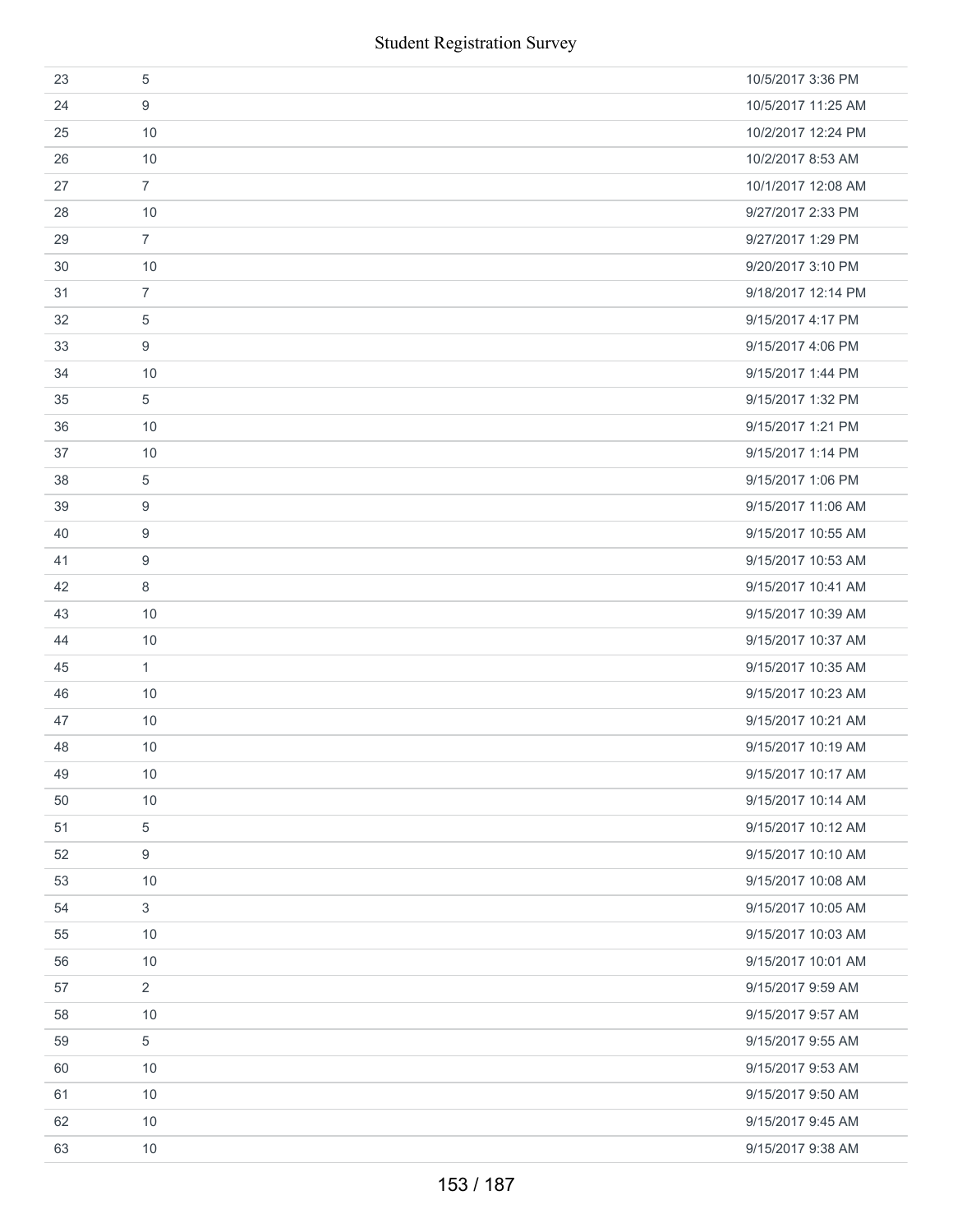|     | <b>Student Registration Survey</b> |                   |
|-----|------------------------------------|-------------------|
| 64  | 10                                 | 9/15/2017 9:36 AM |
| 65  | 10                                 | 9/15/2017 9:32 AM |
| 66  | $\mathbf{1}$                       | 9/15/2017 9:31 AM |
| 67  | $\mathbf{1}$                       | 9/15/2017 9:29 AM |
| 68  | 2                                  | 9/15/2017 9:27 AM |
| 69  | 10                                 | 9/15/2017 9:24 AM |
| 70  | 10                                 | 9/15/2017 9:21 AM |
| 71  | 10                                 | 9/15/2017 9:14 AM |
| 72  | $\overline{4}$                     | 9/15/2017 9:12 AM |
| 73  | 10                                 | 9/15/2017 9:10 AM |
| 74  | 10                                 | 9/15/2017 9:08 AM |
| 75  | 10                                 | 9/15/2017 9:07 AM |
| 76  | 8                                  | 9/15/2017 9:05 AM |
| 77  | 10                                 | 9/15/2017 9:02 AM |
| 78  | 5                                  | 9/15/2017 9:00 AM |
| 79  | 9                                  | 9/15/2017 8:59 AM |
| 80  | 10                                 | 9/15/2017 8:57 AM |
| 81  | 9                                  | 9/15/2017 8:54 AM |
| 82  | 10                                 | 9/15/2017 8:52 AM |
| 83  | $\overline{7}$                     | 9/15/2017 8:48 AM |
| 84  | 8                                  | 9/15/2017 8:42 AM |
| 85  | 10                                 | 9/15/2017 8:40 AM |
| 86  | 10                                 | 9/15/2017 8:38 AM |
| 87  | 10                                 | 9/15/2017 8:36 AM |
| 88  | 10                                 | 9/15/2017 8:34 AM |
| 89  | 8                                  | 9/15/2017 8:32 AM |
| 90  | 3                                  | 9/15/2017 8:30 AM |
| 91  | 10                                 | 9/14/2017 6:40 PM |
| 92  | 10                                 | 9/14/2017 6:34 PM |
| 93  | 10                                 | 9/14/2017 6:31 PM |
| 94  | 2                                  | 9/14/2017 6:29 PM |
| 95  | 0                                  | 9/14/2017 6:27 PM |
| 96  | 1                                  | 9/14/2017 6:25 PM |
| 97  | 4                                  | 9/14/2017 6:21 PM |
| 98  | 9                                  | 9/14/2017 6:19 PM |
| 99  | 10                                 | 9/14/2017 6:15 PM |
| 100 | 6                                  | 9/14/2017 6:13 PM |
| 101 | 4                                  | 9/14/2017 6:11 PM |
| 102 | 10                                 | 9/14/2017 6:06 PM |
| 103 | 10                                 | 9/14/2017 6:05 PM |
| 104 | 10                                 | 9/14/2017 6:02 PM |
|     | 154 / 187                          |                   |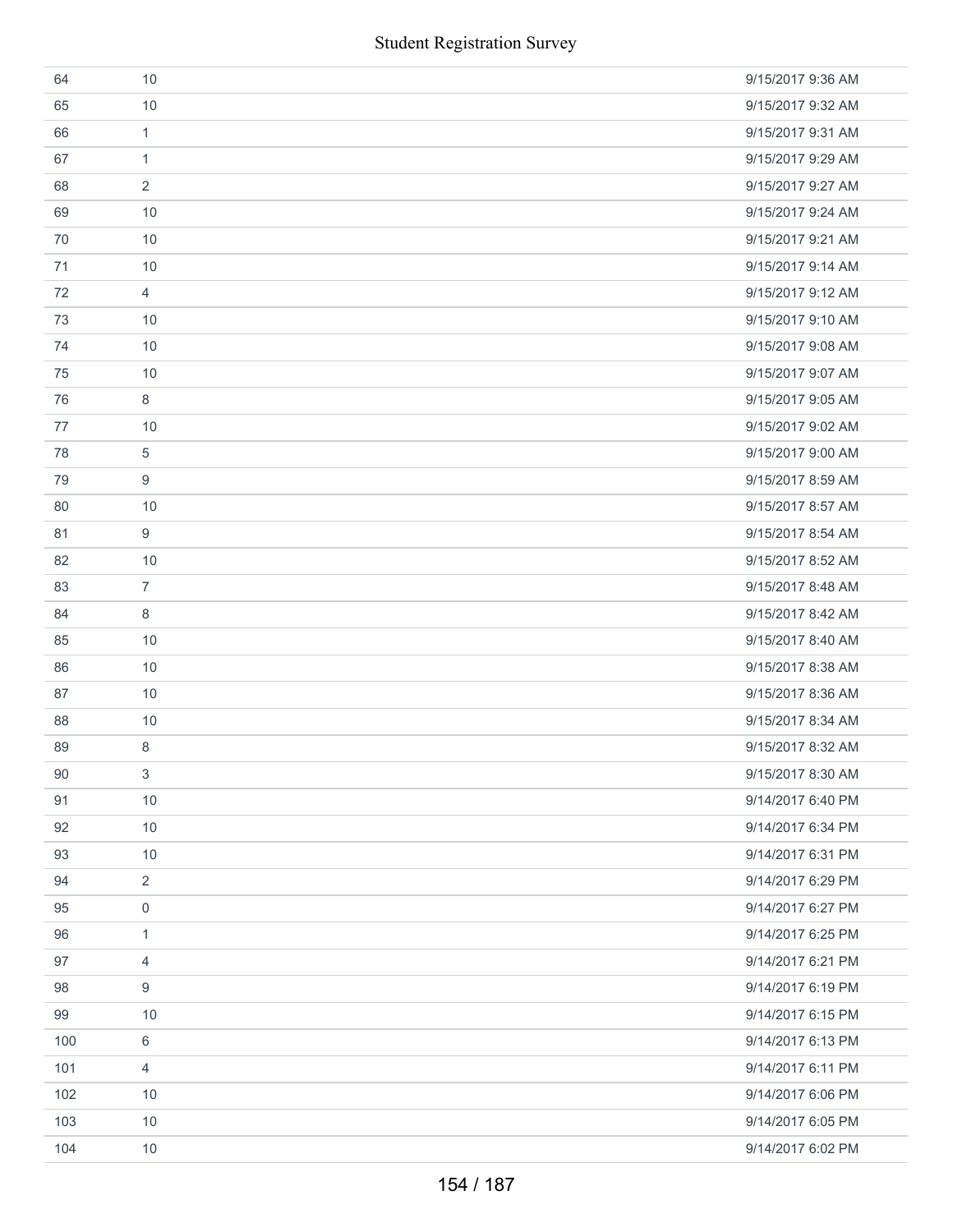|     | <b>Student Registration Survey</b> |                   |
|-----|------------------------------------|-------------------|
| 105 | $\sqrt{5}$                         | 9/14/2017 6:00 PM |
| 106 | 10                                 | 9/14/2017 5:56 PM |
| 107 | 10                                 | 9/14/2017 5:52 PM |
| 108 | 10                                 | 9/14/2017 5:49 PM |
| 109 | $\,8\,$                            | 9/14/2017 5:47 PM |
| 110 | 10                                 | 9/14/2017 5:42 PM |
| 111 | 10                                 | 9/14/2017 5:35 PM |
| 112 | 10                                 | 9/14/2017 5:32 PM |
| 113 | $\sqrt{5}$                         | 9/14/2017 5:30 PM |
| 114 | $\mathbf{1}$                       | 9/14/2017 5:25 PM |
| 115 | 9                                  | 9/14/2017 5:21 PM |
| 116 | $\overline{7}$                     | 9/14/2017 5:19 PM |
| 117 | 10                                 | 9/14/2017 5:16 PM |
| 118 | 10                                 | 9/14/2017 5:11 PM |
| 119 | $\mathbf{1}$                       | 9/14/2017 5:06 PM |
| 120 | $\boldsymbol{9}$                   | 9/14/2017 5:04 PM |
| 121 | 10                                 | 9/14/2017 5:01 PM |
| 122 | 10                                 | 9/14/2017 4:59 PM |
| 123 | 10                                 | 9/14/2017 4:56 PM |
| 124 | 10                                 | 9/14/2017 4:53 PM |
| 125 | 10                                 | 9/14/2017 4:50 PM |
| 126 | 5                                  | 9/14/2017 4:45 PM |
| 127 | 10                                 | 9/14/2017 4:31 PM |
| 128 | 10                                 | 9/14/2017 4:28 PM |
| 129 | 10                                 | 9/14/2017 4:26 PM |
| 130 | $\overline{4}$                     | 9/14/2017 4:19 PM |
| 131 | 10                                 | 9/14/2017 4:15 PM |
| 132 | 10                                 | 9/14/2017 4:11 PM |
| 133 | $\overline{7}$                     | 9/14/2017 4:05 PM |
| 134 | 10                                 | 9/14/2017 4:02 PM |
| 135 | 8                                  | 9/14/2017 3:58 PM |
| 136 | $\,8\,$                            | 9/14/2017 3:51 PM |
| 137 | 10                                 | 9/14/2017 3:47 PM |
| 138 | 10                                 | 9/13/2017 5:45 PM |
| 139 | 10                                 | 9/13/2017 5:43 PM |
| 140 | 9                                  | 9/13/2017 5:33 PM |
| 141 | 9                                  | 9/13/2017 5:03 PM |
| 142 | 9                                  | 9/13/2017 4:53 PM |
| 143 | 5                                  | 9/13/2017 4:45 PM |
| 144 | 8                                  | 9/13/2017 4:42 PM |
| 145 | 9                                  | 9/13/2017 4:39 PM |
|     | 155 / 187                          |                   |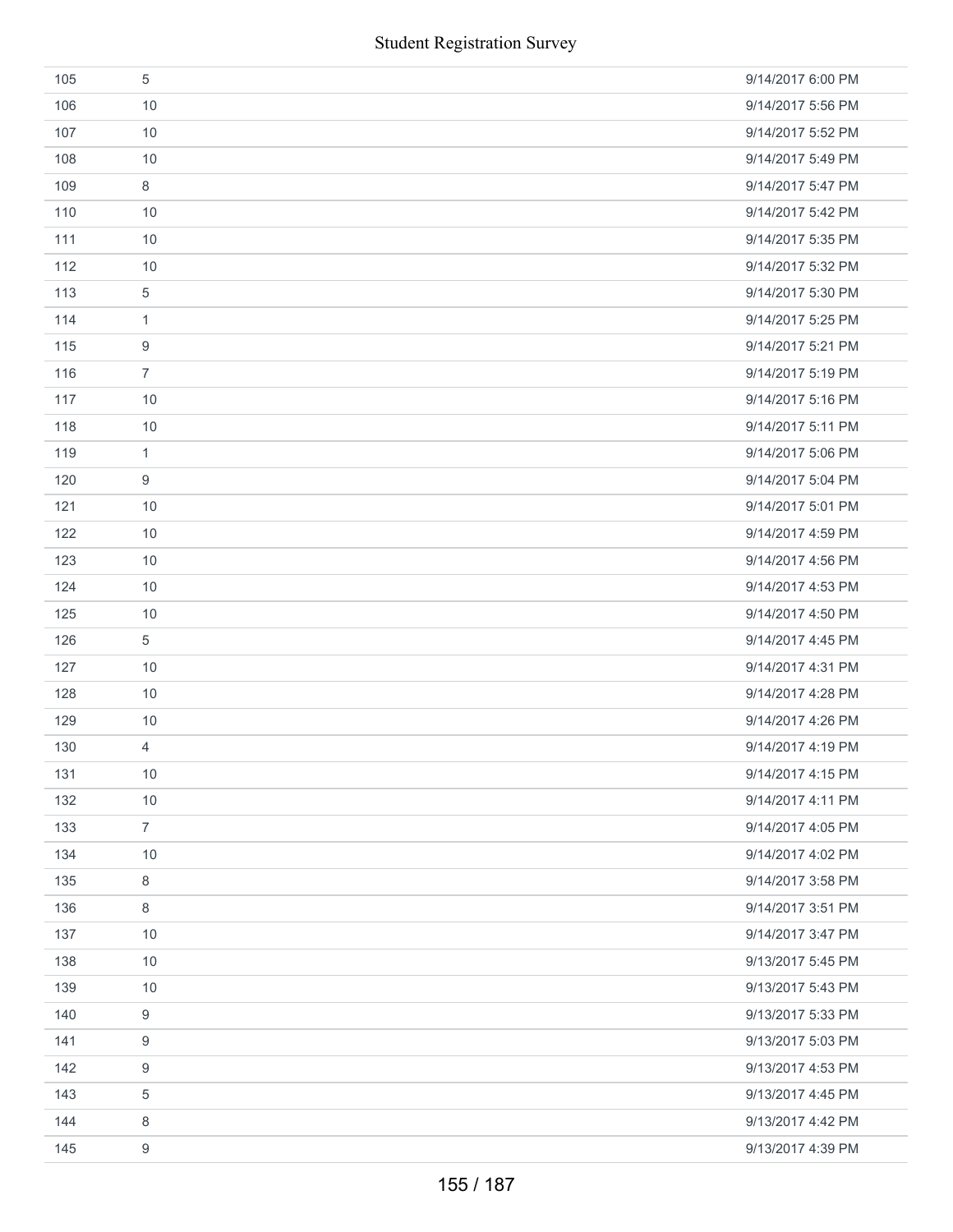|     | <b>Student Registration Survey</b> |                    |
|-----|------------------------------------|--------------------|
| 146 | $\sqrt{5}$                         | 9/13/2017 4:33 PM  |
| 147 | 8                                  | 9/13/2017 4:30 PM  |
| 148 | 8                                  | 9/13/2017 4:12 PM  |
| 149 | 4                                  | 9/13/2017 4:09 PM  |
| 150 | 9                                  | 9/13/2017 4:07 PM  |
| 151 | 10                                 | 9/13/2017 4:04 PM  |
| 152 | 10                                 | 9/13/2017 4:02 PM  |
| 153 | $\mathfrak{S}$                     | 9/13/2017 3:58 PM  |
| 154 | 10                                 | 9/13/2017 3:54 PM  |
| 155 | 10                                 | 9/13/2017 3:52 PM  |
| 156 | 10                                 | 9/13/2017 3:47 PM  |
| 157 | 10                                 | 9/13/2017 2:15 PM  |
| 158 | 10                                 | 9/13/2017 12:21 PM |
| 159 | 10                                 | 9/13/2017 12:15 PM |
| 160 | 10                                 | 9/13/2017 12:10 PM |
| 161 | 9                                  | 9/13/2017 12:07 PM |
| 162 | $\boldsymbol{9}$                   | 9/13/2017 12:00 PM |
| 163 | 9                                  | 9/13/2017 11:56 AM |
| 164 | 10                                 | 9/13/2017 11:02 AM |
| 165 | 10                                 | 9/12/2017 6:40 PM  |
| 166 | $\,8\,$                            | 9/12/2017 6:36 PM  |
| 167 | 6                                  | 9/12/2017 6:34 PM  |
| 168 | $\sqrt{5}$                         | 9/12/2017 6:31 PM  |
| 169 | 10                                 | 9/12/2017 6:28 PM  |
| 170 | 10                                 | 9/12/2017 6:25 PM  |
| 171 | 0                                  | 9/12/2017 6:20 PM  |
| 172 | 0                                  | 9/12/2017 6:17 PM  |
| 173 | $\boldsymbol{0}$                   | 9/12/2017 6:13 PM  |
| 174 | 10                                 | 9/12/2017 6:09 PM  |
| 175 | $\boldsymbol{9}$                   | 9/12/2017 6:06 PM  |
| 176 | 9                                  | 9/12/2017 6:03 PM  |
| 177 | 6                                  | 9/12/2017 6:01 PM  |
| 178 | 4                                  | 9/12/2017 5:57 PM  |
| 179 | 8                                  | 9/12/2017 5:54 PM  |
| 180 | 9                                  | 9/12/2017 5:53 PM  |
| 181 | 8                                  | 9/12/2017 5:49 PM  |
| 182 | 9                                  | 9/12/2017 5:03 PM  |
| 183 | 10                                 | 9/12/2017 5:00 PM  |
| 184 | $\sqrt{5}$                         | 9/12/2017 4:56 PM  |
| 185 | 10                                 | 9/12/2017 4:52 PM  |
| 186 | 10                                 | 9/12/2017 4:46 PM  |
|     | 156 / 187                          |                    |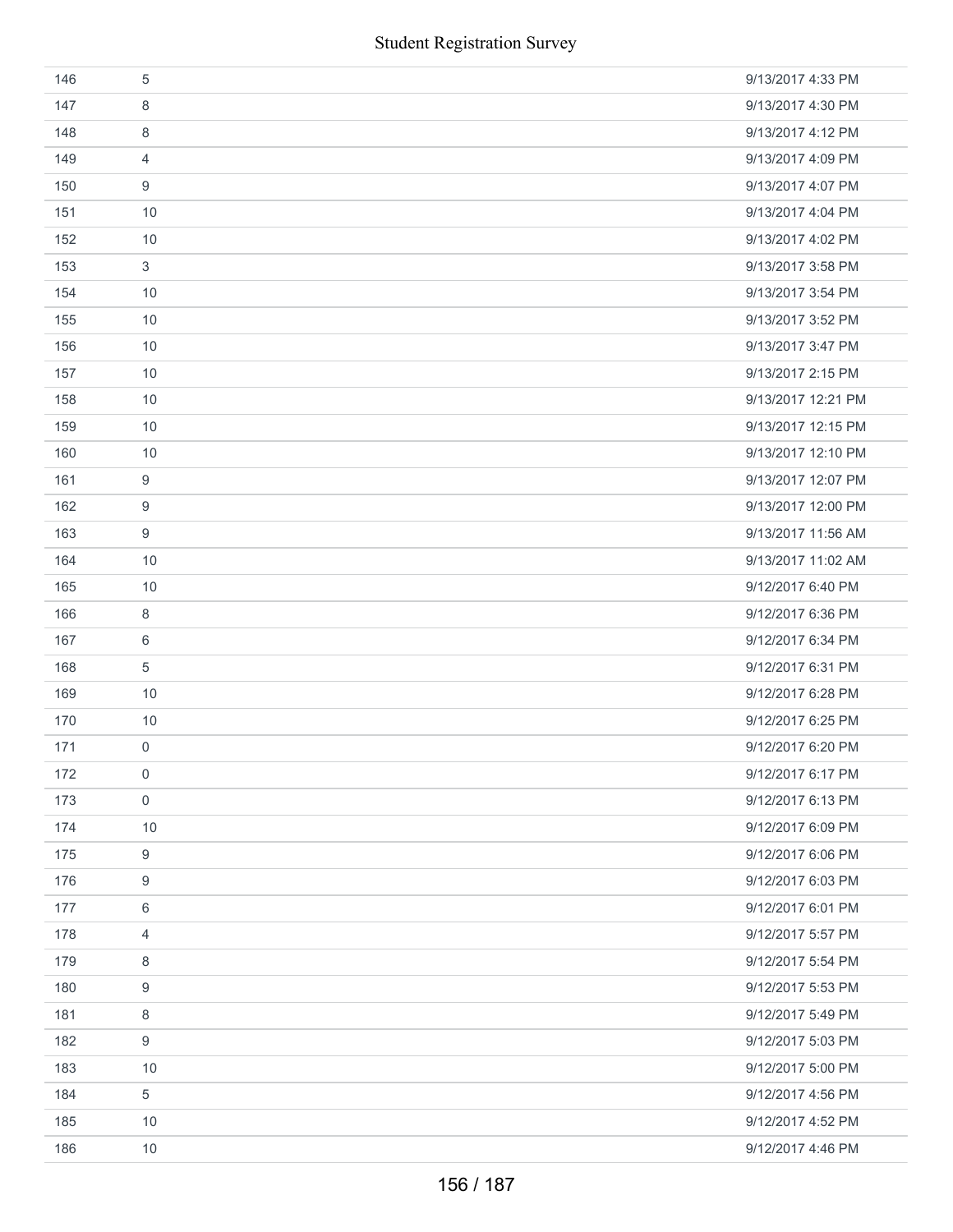| 187 | 10             | 9/12/2017 4:33 PM  |
|-----|----------------|--------------------|
| 188 | 5              | 9/12/2017 4:28 PM  |
| 189 | 5              | 9/12/2017 4:19 PM  |
| 190 | 10             | 9/12/2017 4:17 PM  |
| 191 | 10             | 9/12/2017 4:10 PM  |
| 192 | 5              | 9/12/2017 4:05 PM  |
| 193 | 3              | 9/12/2017 4:01 PM  |
| 194 | 10             | 9/12/2017 3:58 PM  |
| 195 | 10             | 9/12/2017 3:54 PM  |
| 196 | 10             | 9/12/2017 2:27 PM  |
| 197 | $\mathbf{1}$   | 9/8/2017 7:25 PM   |
| 198 | 3              | 9/6/2017 2:44 PM   |
| 199 | 10             | 9/5/2017 3:01 PM   |
| 200 | $\,$ 5 $\,$    | 9/4/2017 9:14 PM   |
| 201 | 10             | 9/4/2017 4:59 PM   |
| 202 | 8              | 9/4/2017 11:10 AM  |
| 203 | 0              | 9/4/2017 10:22 AM  |
| 204 | 10             | 8/31/2017 3:39 PM  |
| 205 | 4              | 8/31/2017 3:19 PM  |
| 206 | 9              | 8/31/2017 3:14 PM  |
| 207 | 9              | 8/31/2017 3:07 PM  |
| 208 | 10             | 8/31/2017 2:55 PM  |
| 209 | 10             | 8/31/2017 2:50 PM  |
| 210 | 6              | 8/31/2017 2:42 PM  |
| 211 | 9              | 8/31/2017 2:29 PM  |
| 212 | 3              | 8/31/2017 2:17 PM  |
| 213 | 3              | 8/31/2017 2:12 PM  |
| 214 | 3              | 8/31/2017 2:08 PM  |
| 215 | 10             | 8/31/2017 2:02 PM  |
| 216 | 10             | 8/31/2017 1:55 PM  |
| 217 | 9              | 8/31/2017 1:48 PM  |
| 218 | 5              | 8/31/2017 1:36 PM  |
| 219 | 9              | 8/31/2017 1:32 PM  |
| 220 | 10             | 8/31/2017 1:25 PM  |
| 221 | 4              | 8/31/2017 1:21 PM  |
| 222 | 5              | 8/31/2017 1:13 PM  |
| 223 | 10             | 8/31/2017 12:55 PM |
| 224 | 10             | 8/31/2017 12:52 PM |
| 225 | 10             | 8/31/2017 12:46 PM |
| 226 | $\overline{7}$ | 8/31/2017 12:31 PM |
| 227 | 3              | 8/31/2017 12:23 PM |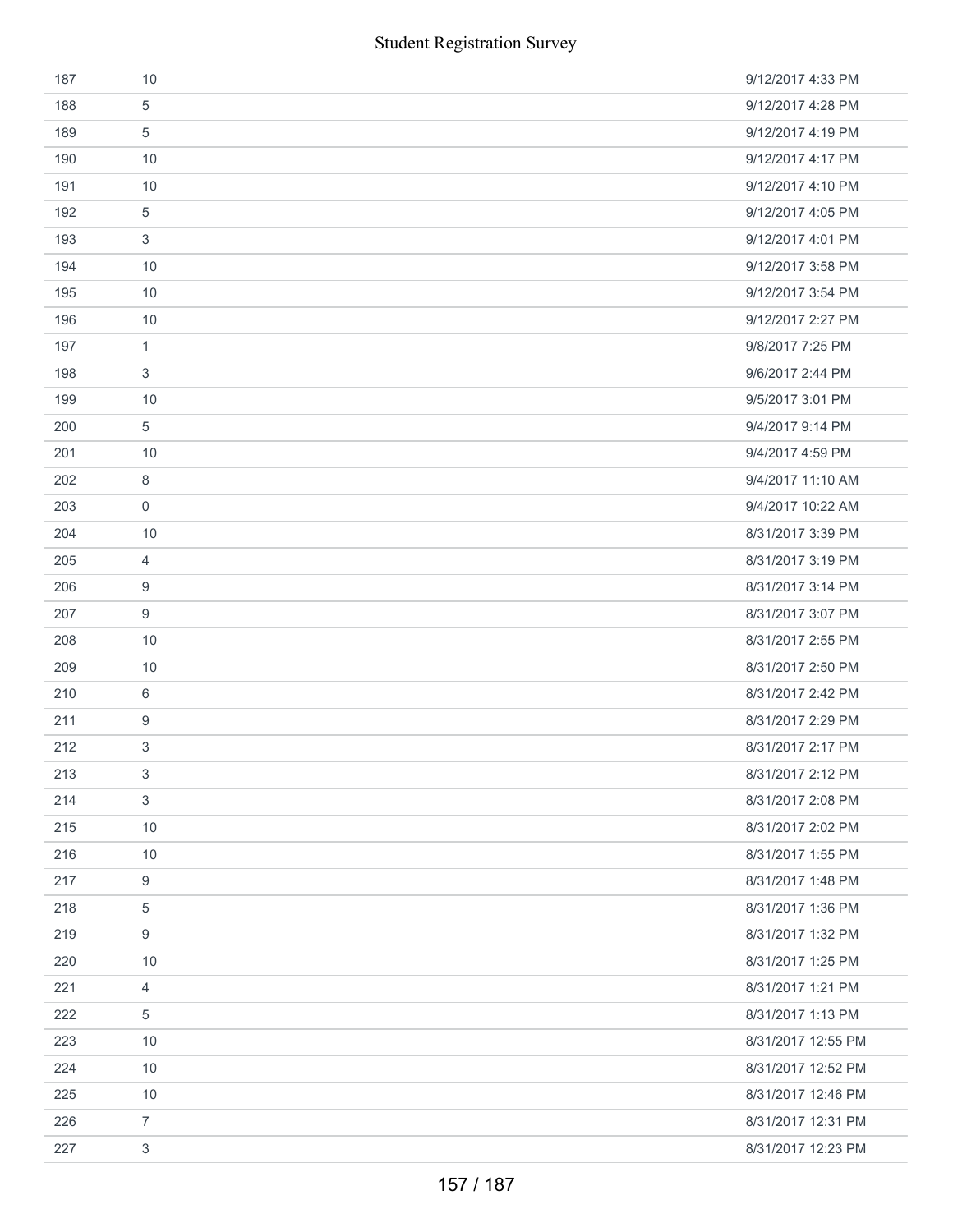|     | <b>Student Registration Survey</b> |                    |
|-----|------------------------------------|--------------------|
| 228 | 10                                 | 8/31/2017 12:09 PM |
| 229 | 10                                 | 8/31/2017 12:06 PM |
| 230 | 10                                 | 8/31/2017 11:58 AM |
| 231 | $\mathbf{1}$                       | 8/31/2017 11:51 AM |
| 232 | $\mathbf{1}$                       | 8/31/2017 11:47 AM |
| 233 | 10                                 | 8/29/2017 10:59 AM |
| 234 | 10                                 | 8/29/2017 10:12 AM |
| 235 | 10                                 | 8/28/2017 11:54 AM |
| 236 | 10                                 | 8/22/2017 2:15 PM  |
| 237 | $\boldsymbol{9}$                   | 8/22/2017 1:12 PM  |
| 238 | 8                                  | 8/22/2017 10:41 AM |
| 239 | $\boldsymbol{9}$                   | 8/21/2017 11:50 PM |
| 240 | $\sqrt{5}$                         | 8/19/2017 9:21 PM  |
| 241 | 10                                 | 8/18/2017 4:47 PM  |
| 242 | $\sqrt{3}$                         | 8/18/2017 3:28 PM  |
| 243 | $\mathbf{1}$                       | 8/18/2017 7:33 AM  |
| 244 | $\overline{4}$                     | 8/17/2017 10:20 AM |
| 245 | $\overline{4}$                     | 8/17/2017 9:48 AM  |
| 246 | 10                                 | 8/17/2017 9:40 AM  |
| 247 | $\mathbf{3}$                       | 8/16/2017 9:11 PM  |
| 248 | 10                                 | 8/16/2017 1:57 PM  |
| 249 | 6                                  | 8/16/2017 1:21 PM  |
| 250 | $\sqrt{5}$                         | 8/16/2017 1:20 PM  |
| 251 | $\mathbf{1}$                       | 8/16/2017 11:00 AM |
| 252 | 10                                 | 8/16/2017 9:36 AM  |
| 253 | 10                                 | 8/16/2017 9:10 AM  |
| 254 | $\,8\,$                            | 8/16/2017 8:37 AM  |
| 255 | $\boldsymbol{9}$                   | 8/16/2017 8:23 AM  |
| 256 | 8                                  | 8/16/2017 7:33 AM  |
| 257 | 4                                  | 8/15/2017 9:18 PM  |
| 258 | 5                                  | 8/15/2017 8:49 PM  |
| 259 | $\boldsymbol{9}$                   | 8/15/2017 5:57 PM  |
| 260 | 5                                  | 8/15/2017 5:55 PM  |
| 261 | 10                                 | 8/15/2017 5:54 PM  |
| 262 | 10                                 | 8/15/2017 5:52 PM  |
| 263 | 10                                 | 8/15/2017 5:51 PM  |
| 264 | 10                                 | 8/15/2017 5:49 PM  |
| 265 | 10                                 | 8/15/2017 5:48 PM  |
| 266 | $\,8\,$                            | 8/15/2017 5:46 PM  |
| 267 | 10                                 | 8/15/2017 5:44 PM  |
| 268 | 10                                 | 8/15/2017 5:42 PM  |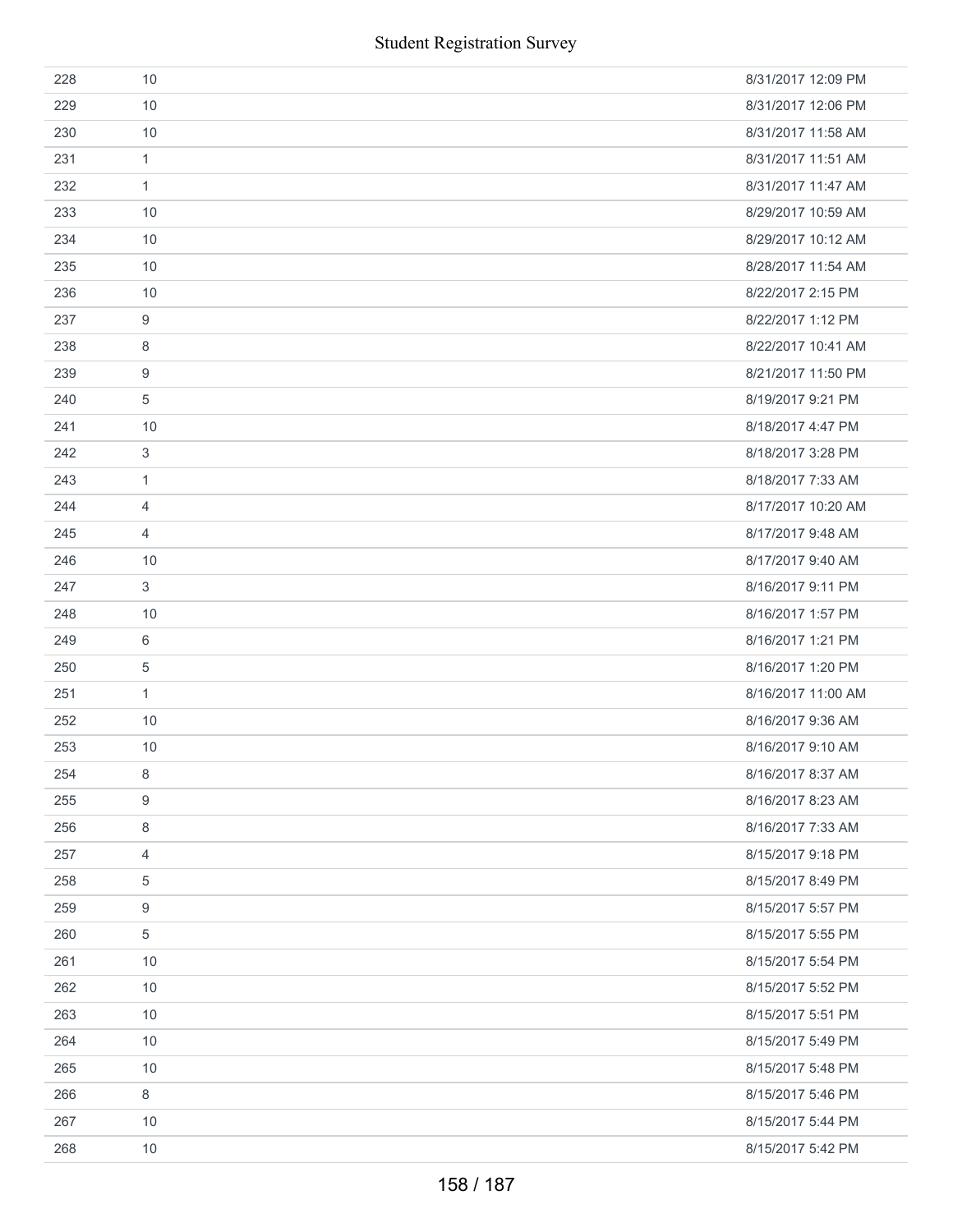|     | <b>Student Registration Survey</b> |                    |
|-----|------------------------------------|--------------------|
| 269 | 6                                  | 8/15/2017 5:40 PM  |
| 270 | 10                                 | 8/15/2017 5:38 PM  |
| 271 | $\boldsymbol{9}$                   | 8/15/2017 5:36 PM  |
| 272 | 5                                  | 8/15/2017 5:34 PM  |
| 273 | 10                                 | 8/15/2017 5:32 PM  |
| 274 | 8                                  | 8/15/2017 5:31 PM  |
| 275 | 10                                 | 8/15/2017 5:19 PM  |
| 276 | 10                                 | 8/15/2017 5:15 PM  |
| 277 | 5                                  | 8/15/2017 5:11 PM  |
| 278 | $\boldsymbol{0}$                   | 8/15/2017 4:05 PM  |
| 279 | 10                                 | 8/15/2017 12:57 PM |
| 280 | 10                                 | 8/15/2017 12:18 PM |
| 281 | 5                                  | 8/15/2017 11:00 AM |
| 282 | 10                                 | 8/15/2017 10:43 AM |
| 283 | 5                                  | 8/15/2017 10:37 AM |
| 284 | 10                                 | 8/15/2017 10:28 AM |
| 285 | 10                                 | 8/15/2017 10:25 AM |
| 286 | 9                                  | 8/15/2017 9:30 AM  |
| 287 | $\overline{7}$                     | 8/15/2017 12:48 AM |
| 288 | 3                                  | 8/14/2017 11:44 PM |
| 289 | 8                                  | 8/14/2017 3:38 PM  |
| 290 | 8                                  | 8/14/2017 1:25 PM  |
| 291 | $\sqrt{5}$                         | 8/14/2017 1:21 PM  |
| 292 | 10                                 | 8/14/2017 1:19 PM  |
| 293 | $\overline{7}$                     | 8/14/2017 1:16 PM  |
| 294 | 4                                  | 8/14/2017 1:08 PM  |
| 295 | 10                                 | 8/14/2017 1:07 PM  |
| 296 | $\boldsymbol{9}$                   | 8/14/2017 1:07 PM  |
| 297 | 10                                 | 8/14/2017 1:05 PM  |
| 298 | 8                                  | 8/14/2017 1:02 PM  |
| 299 | 10                                 | 8/14/2017 1:01 PM  |
| 300 | 9                                  | 8/14/2017 12:54 PM |
| 301 | 5                                  | 8/14/2017 12:41 PM |
| 302 | 8                                  | 8/14/2017 12:34 PM |
| 303 | $\overline{7}$                     | 8/14/2017 11:48 AM |
| 304 | 8                                  | 8/14/2017 11:26 AM |
| 305 | 10                                 | 8/14/2017 9:10 AM  |
| 306 | 10                                 | 8/14/2017 8:47 AM  |
| 307 | $\overline{7}$                     | 8/14/2017 8:15 AM  |
| 308 | $\overline{7}$                     | 8/13/2017 11:50 PM |
| 309 | 8                                  | 8/13/2017 11:25 PM |
|     | 159 / 187                          |                    |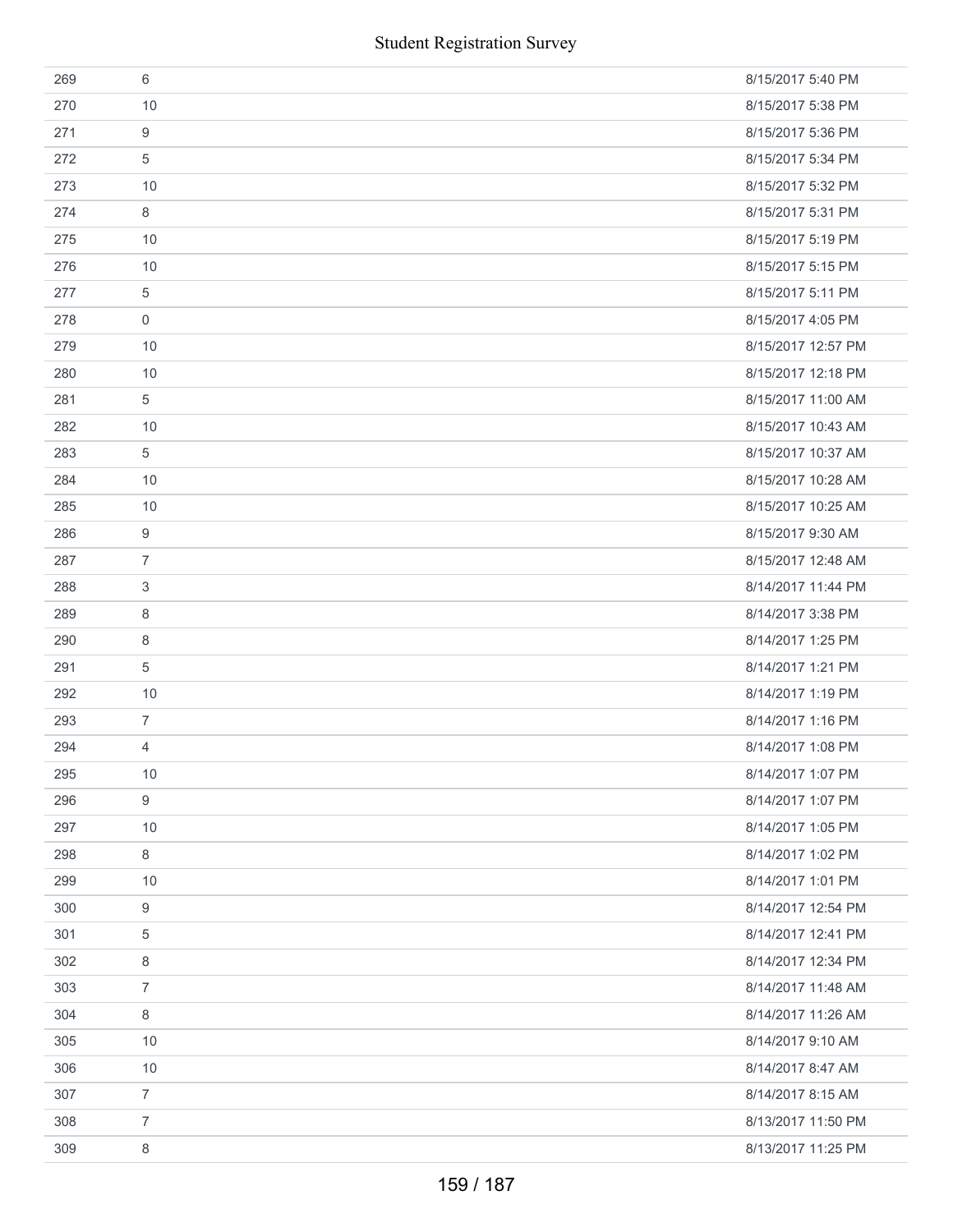|     | <b>Student Registration Survey</b> |                    |
|-----|------------------------------------|--------------------|
| 310 | 9                                  | 8/13/2017 10:23 PM |
| 311 | 10                                 | 8/13/2017 9:24 PM  |
| 312 | 8                                  | 8/13/2017 7:23 PM  |
| 313 | 6                                  | 8/13/2017 2:35 PM  |
| 314 | 9                                  | 8/13/2017 12:14 PM |
| 315 | 10                                 | 8/13/2017 9:14 AM  |
| 316 | 10                                 | 8/12/2017 9:43 PM  |
| 317 | 9                                  | 8/11/2017 10:30 PM |
| 318 | 10                                 | 8/11/2017 5:16 PM  |
| 319 | 9                                  | 8/11/2017 5:13 PM  |
| 320 | 10                                 | 8/11/2017 3:07 PM  |
| 321 | 10                                 | 8/11/2017 2:19 PM  |
| 322 | 10                                 | 8/11/2017 1:07 PM  |
| 323 | 10                                 | 8/11/2017 12:57 PM |
| 324 | 10                                 | 8/11/2017 11:14 AM |
| 325 | 10                                 | 8/11/2017 11:06 AM |
| 326 | 5                                  | 8/11/2017 11:00 AM |
| 327 | 9                                  | 8/11/2017 10:53 AM |
| 328 | 5                                  | 8/11/2017 10:53 AM |
| 329 | 10                                 | 8/11/2017 10:48 AM |
| 330 | 10                                 | 8/11/2017 10:28 AM |
| 331 | 10                                 | 8/11/2017 9:33 AM  |
| 332 | $\overline{7}$                     | 8/11/2017 8:57 AM  |
| 333 | 2                                  | 8/11/2017 8:39 AM  |
| 334 | 10                                 | 8/10/2017 3:04 PM  |
| 335 | 6                                  | 8/10/2017 3:02 PM  |
| 336 | 8                                  | 8/10/2017 3:01 PM  |
| 337 | 10                                 | 8/10/2017 1:34 PM  |
| 338 | 10                                 | 8/10/2017 1:33 PM  |
| 339 | 10                                 | 8/10/2017 1:31 PM  |
| 340 | 10                                 | 8/10/2017 1:29 PM  |
| 341 | $\overline{7}$                     | 8/10/2017 1:27 PM  |
| 342 | 10                                 | 8/10/2017 1:24 PM  |
| 343 | 10                                 | 8/10/2017 12:21 PM |
| 344 | 10                                 | 8/10/2017 12:14 PM |
| 345 | 9                                  | 8/10/2017 12:12 PM |
| 346 | 10                                 | 8/10/2017 12:11 PM |
| 347 | 9                                  | 8/10/2017 11:36 AM |
| 348 | $\mathbf{1}$                       | 8/10/2017 11:34 AM |
| 349 | 10                                 | 8/10/2017 11:31 AM |
| 350 | 10                                 | 8/10/2017 11:23 AM |
|     | 160 / 187                          |                    |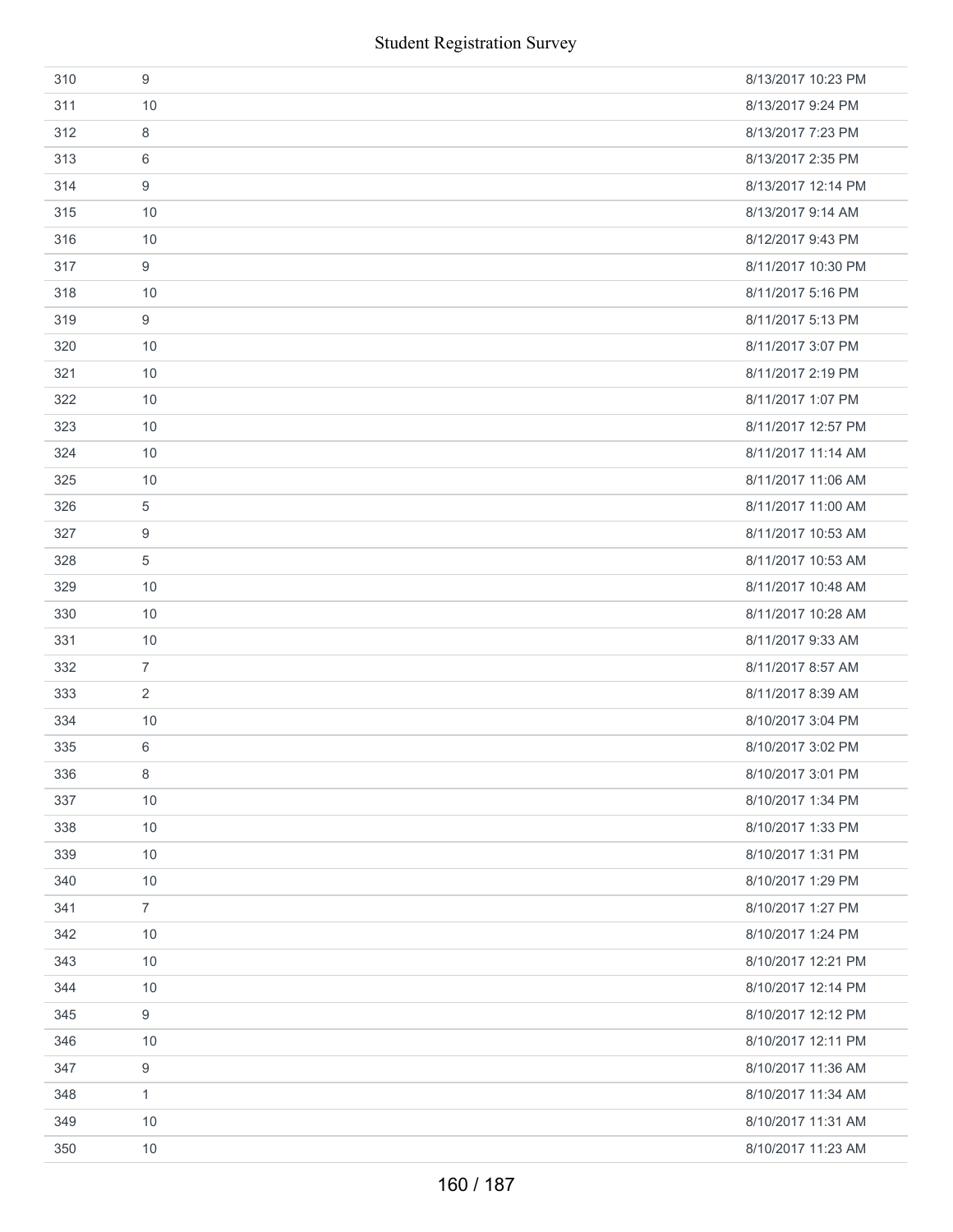| 351 | 10             | 8/10/2017 11:20 AM |
|-----|----------------|--------------------|
| 352 | 5              | 8/10/2017 11:18 AM |
| 353 | 10             | 8/10/2017 11:16 AM |
| 354 | 8              | 8/10/2017 11:14 AM |
| 355 | 9              | 8/10/2017 10:58 AM |
| 356 | 10             | 8/10/2017 10:56 AM |
| 357 | 10             | 8/10/2017 10:54 AM |
| 358 | $\overline{7}$ | 8/10/2017 10:52 AM |
| 359 | 9              | 8/10/2017 10:50 AM |
| 360 | 10             | 8/10/2017 10:47 AM |
| 361 | 10             | 8/10/2017 10:44 AM |
| 362 | 9              | 8/10/2017 10:42 AM |
| 363 | 8              | 8/10/2017 10:40 AM |
| 364 | 10             | 8/10/2017 10:15 AM |
| 365 | 10             | 8/10/2017 10:14 AM |
| 366 | 10             | 8/10/2017 10:06 AM |
| 367 | 10             | 8/10/2017 10:02 AM |
| 368 | 10             | 8/10/2017 10:00 AM |
| 369 | 10             | 8/10/2017 9:57 AM  |
| 370 | 9              | 8/9/2017 3:53 PM   |
| 371 | 5              | 8/9/2017 3:41 PM   |
| 372 | $\overline{7}$ | 8/9/2017 3:33 PM   |
| 373 | 10             | 8/9/2017 3:31 PM   |
| 374 | $\mathbf 0$    | 8/9/2017 3:27 PM   |
| 375 | $\mathbf 0$    | 8/9/2017 3:26 PM   |
| 376 | 5              | 8/9/2017 3:21 PM   |
| 377 | 10             | 8/9/2017 3:16 PM   |
| 378 | 10             | 8/9/2017 3:14 PM   |
| 379 | 5              | 8/9/2017 3:12 PM   |
| 380 | 10             | 8/9/2017 3:11 PM   |
| 381 | 10             | 8/9/2017 3:08 PM   |
| 382 | 10             | 8/9/2017 3:06 PM   |
| 383 | 10             | 8/9/2017 3:05 PM   |
| 384 | 10             | 8/9/2017 3:03 PM   |
| 385 | $\mathbf{1}$   | 8/9/2017 3:01 PM   |
| 386 | 10             | 8/9/2017 3:00 PM   |
| 387 | 10             | 8/9/2017 2:58 PM   |
| 388 | 8              | 8/9/2017 2:52 PM   |
| 389 | $\overline{7}$ | 8/9/2017 2:51 PM   |
| 390 | 1              | 8/9/2017 2:49 PM   |
| 391 | 8              | 8/9/2017 2:40 PM   |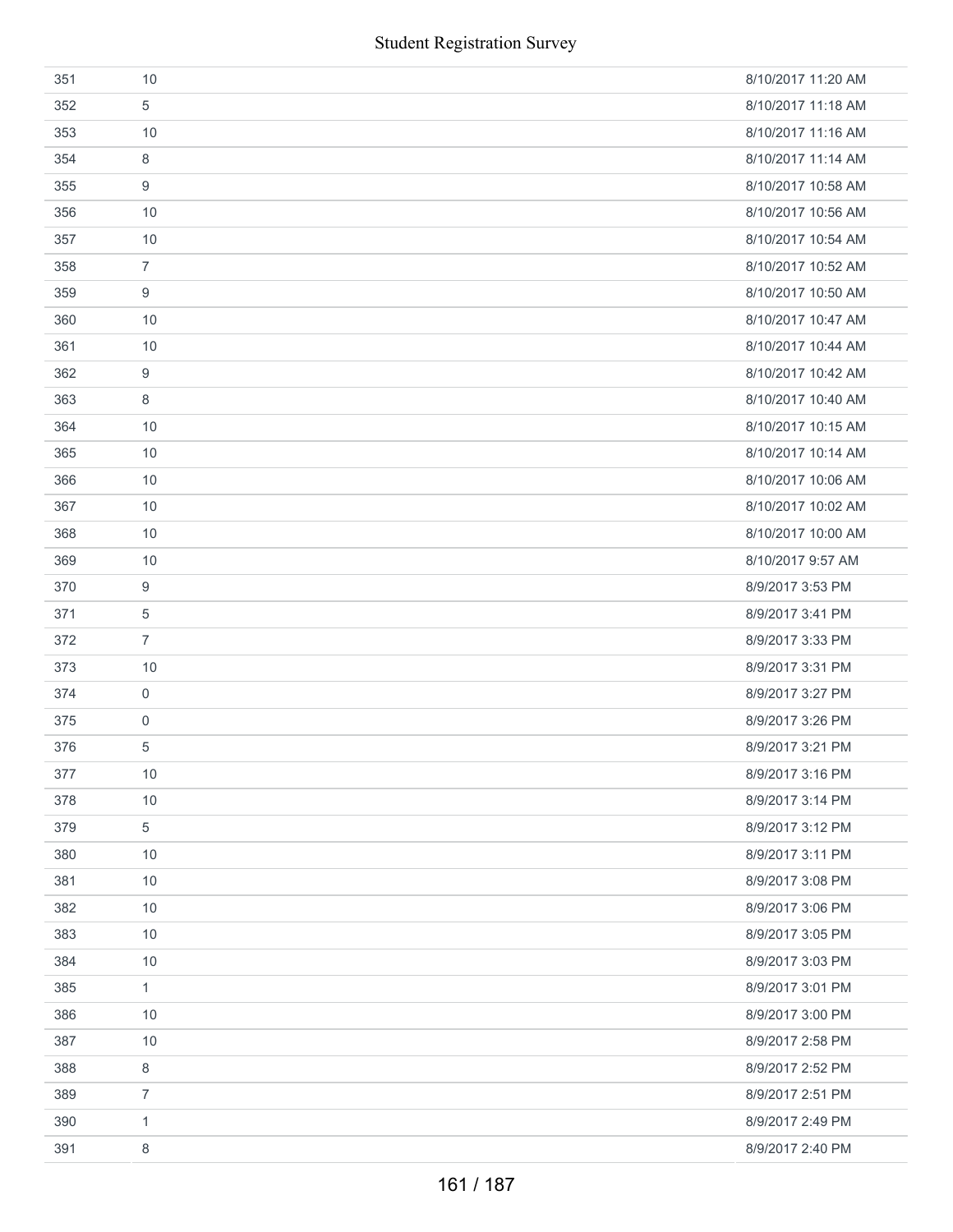## Q27 Please let us know how you will pay for your classes this semester. I am able to finance my spring semester courses. (Check all that apply):



| <b>ANSWER CHOICES</b>           |                                            | <b>RESPONSES</b> |                   |     |
|---------------------------------|--------------------------------------------|------------------|-------------------|-----|
|                                 | Supplemental Education Grant (SEG)         | 10.39%           |                   | 40  |
| Congressional assistance        |                                            |                  |                   | 19  |
|                                 | State scholarship assistance               | 6.75%            |                   | 26  |
| PELL grant                      |                                            | 87.53%           |                   | 337 |
| Family assistance               |                                            |                  |                   | 35  |
| Personal payment (pocket money) |                                            |                  |                   | 17  |
| US VA educational assistance    |                                            |                  |                   | 4   |
| Total Respondents: 385          |                                            |                  |                   |     |
|                                 |                                            |                  |                   |     |
| #                               | <b>OTHER (PLEASE SPECIFY)</b>              |                  | <b>DATE</b>       |     |
|                                 | Professional Staff Development/Pohnpei DOE |                  | 8/15/2017 8:50 PM |     |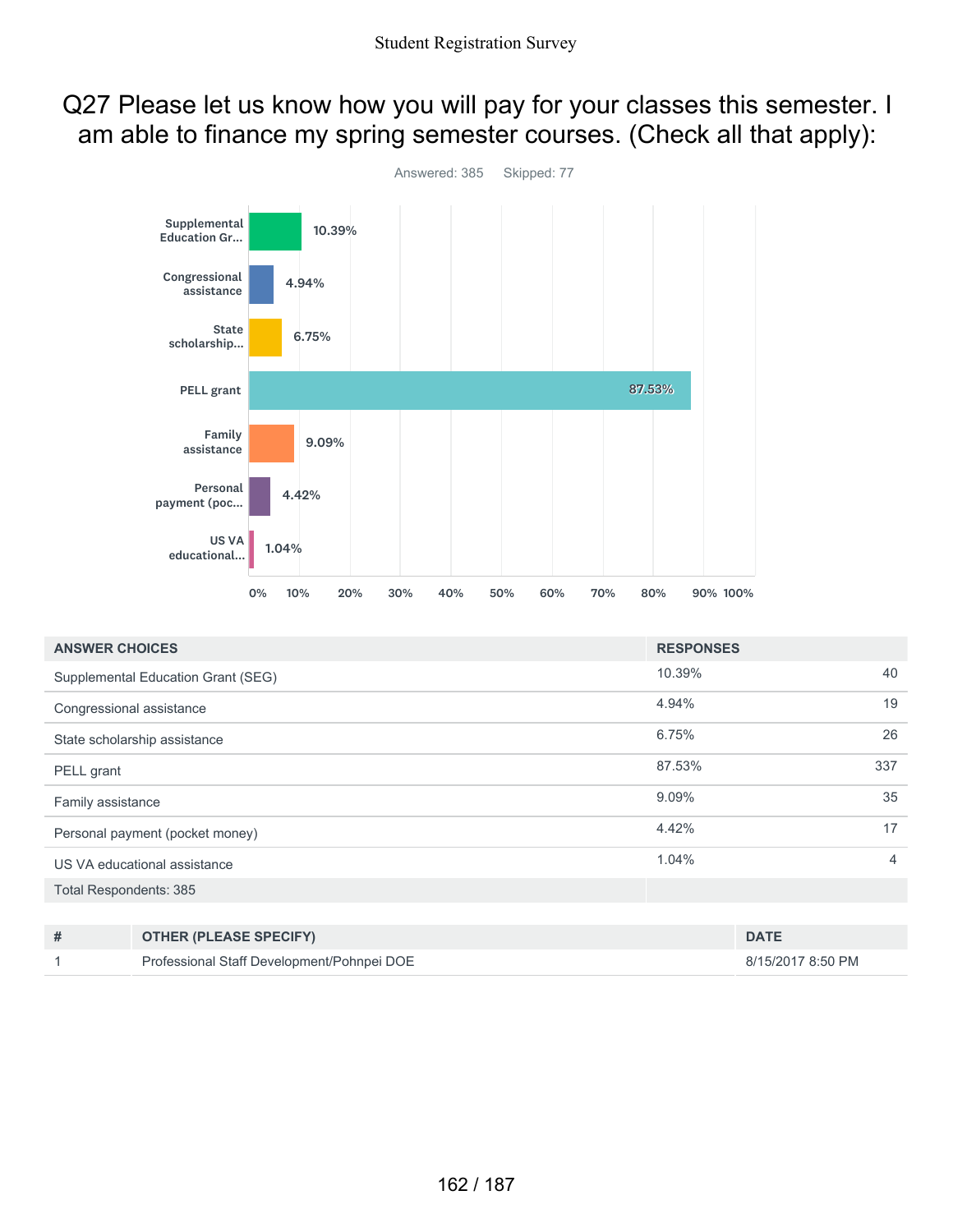

|                                                                            | <b>U</b> 70 | <b>IU70</b> | 20.70 | - JU 70 | 40 YO | - 20 70 | <b>DU 70</b> | 70.70 | OU 70 | <b>JU70 IUU70</b> |                  |
|----------------------------------------------------------------------------|-------------|-------------|-------|---------|-------|---------|--------------|-------|-------|-------------------|------------------|
|                                                                            |             |             |       |         |       |         |              |       |       |                   |                  |
| <b>ANSWER CHOICES</b>                                                      |             |             |       |         |       |         |              |       |       |                   | <b>RESPONSES</b> |
| Heard about the announcement on the radio                                  |             |             |       |         |       |         |              |       |       |                   | 21.93%           |
| Through internet/social media (COM-FSM news feed, tweeter, Facebook, etc.) |             |             |       |         |       |         |              |       |       |                   | 36.36%           |
| Heard it from families and friends                                         |             |             |       |         |       |         |              |       |       |                   | 47.86%           |
| Other promotions: Flyers, billboards, etc.                                 |             |             |       |         |       |         |              |       |       |                   | 9.63%            |

82

136

179

9.63% 36

Total Respondents: 374

## Q28 How did you find out about the registration?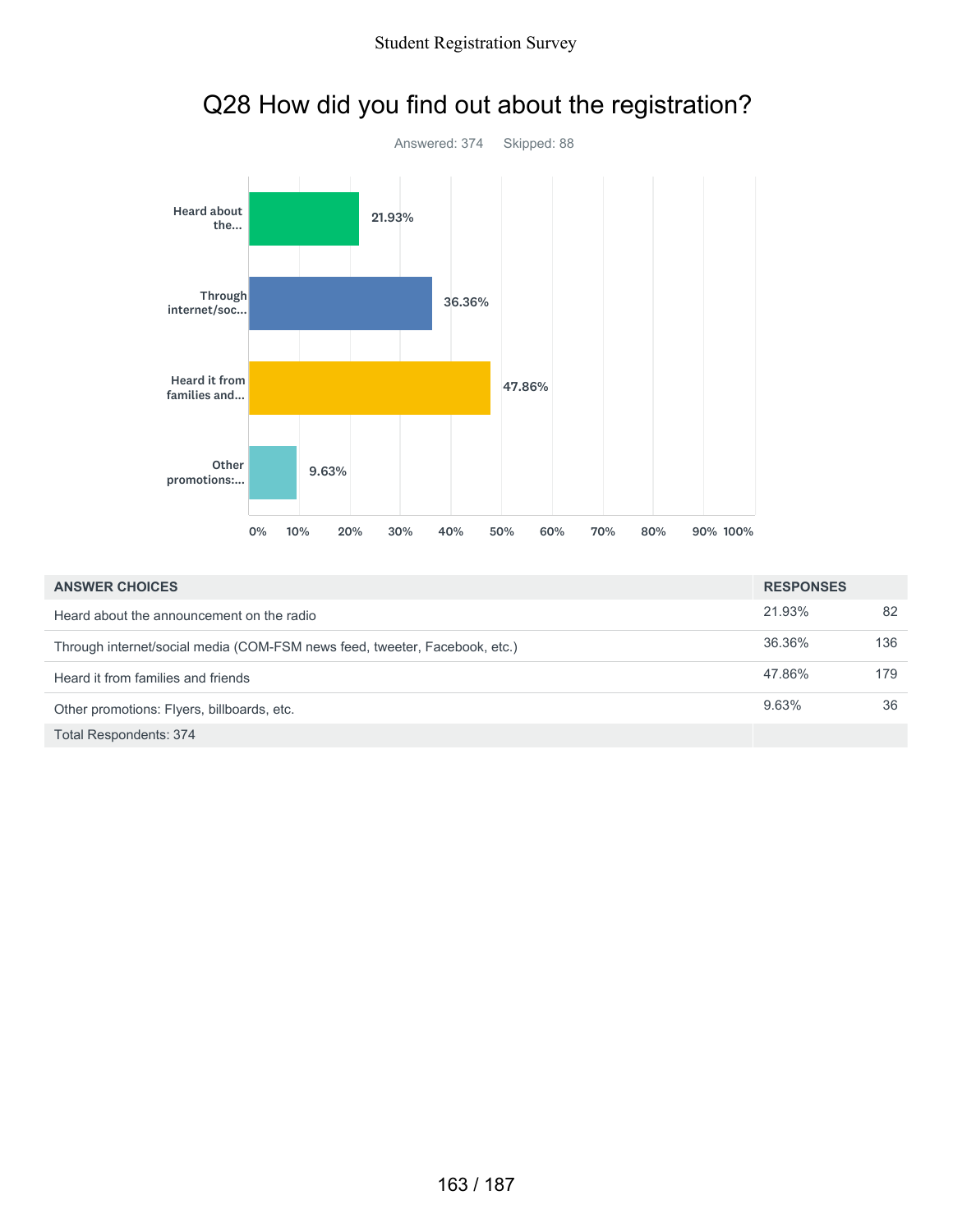## Q29 On a scale of 0 (zero=Very Unsafe) to 10 (ten=Very Safe), indicate the degree to which you feel safe and secure on campus.



| <b>ANSWER CHOICES</b>         |                | <b>AVERAGE NUMBER</b> |                  | <b>TOTAL NUMBER</b> |       | <b>RESPONSES</b>    |     |
|-------------------------------|----------------|-----------------------|------------------|---------------------|-------|---------------------|-----|
|                               |                |                       | $\boldsymbol{9}$ |                     | 3,084 |                     | 344 |
| <b>Total Respondents: 344</b> |                |                       |                  |                     |       |                     |     |
|                               |                |                       |                  |                     |       |                     |     |
| $\#$                          |                |                       |                  |                     |       | <b>DATE</b>         |     |
| 1                             | 10             |                       |                  |                     |       | 10/31/2017 10:19 AM |     |
| $\overline{2}$                | 10             |                       |                  |                     |       | 10/29/2017 11:53 PM |     |
| 3                             | 10             |                       |                  |                     |       | 10/27/2017 3:44 PM  |     |
| $\overline{4}$                | 10             |                       |                  |                     |       | 10/27/2017 12:45 PM |     |
| 5                             | 10             |                       |                  |                     |       | 10/26/2017 10:56 AM |     |
| 6                             | 10             |                       |                  |                     |       | 10/23/2017 10:49 AM |     |
| $\overline{7}$                | 10             |                       |                  |                     |       | 10/20/2017 7:47 AM  |     |
| 8                             | 9              |                       |                  |                     |       | 10/18/2017 3:42 PM  |     |
| 9                             | 10             |                       |                  |                     |       | 10/18/2017 1:29 PM  |     |
| 10                            | 10             |                       |                  |                     |       | 10/16/2017 1:38 PM  |     |
| 11                            | 8              |                       |                  |                     |       | 10/16/2017 1:31 AM  |     |
| 12                            | 9              |                       |                  |                     |       | 10/16/2017 1:19 AM  |     |
| 13                            | 9              |                       |                  |                     |       | 10/13/2017 12:33 PM |     |
| 14                            | 10             |                       |                  |                     |       | 10/13/2017 11:49 AM |     |
| 15                            | $\overline{7}$ |                       |                  |                     |       | 10/12/2017 3:07 PM  |     |
| 16                            | 5              |                       |                  |                     |       | 10/12/2017 11:04 AM |     |
| 17                            | $\overline{2}$ |                       |                  |                     |       | 10/10/2017 1:27 PM  |     |
| 18                            | $\sqrt{5}$     |                       |                  |                     |       | 10/10/2017 12:29 PM |     |
| 19                            | 10             |                       |                  |                     |       | 10/9/2017 4:27 PM   |     |
| 20                            | 10             |                       |                  |                     |       | 10/9/2017 4:21 PM   |     |
| 21                            | 10             |                       |                  |                     |       | 10/9/2017 10:47 AM  |     |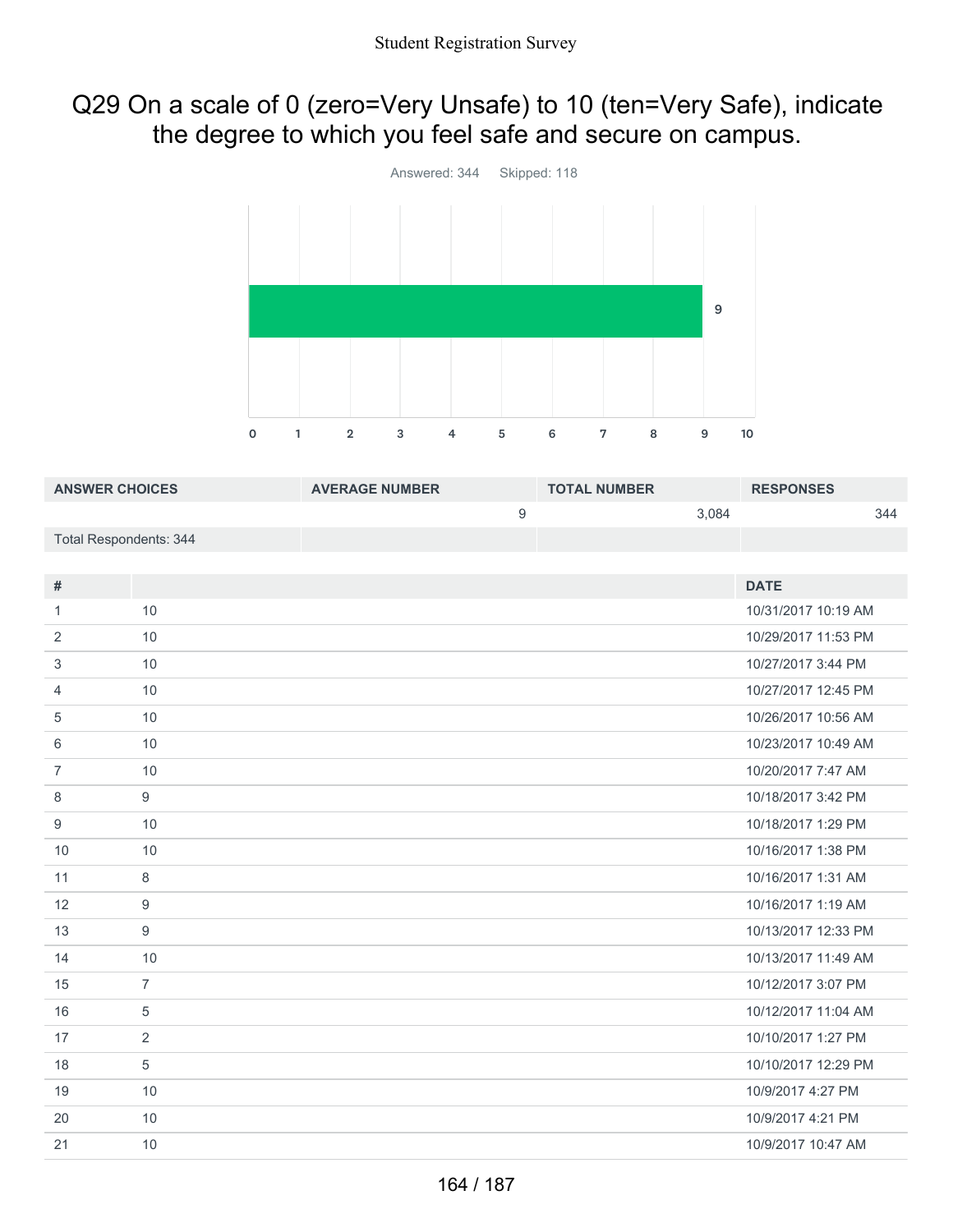|    | <b>Student Registration Survey</b> |                    |
|----|------------------------------------|--------------------|
| 22 | 8                                  | 10/9/2017 10:45 AM |
| 23 | 10                                 | 10/6/2017 1:10 PM  |
| 24 | 10                                 | 10/5/2017 3:37 PM  |
| 25 | 10                                 | 10/5/2017 11:26 AM |
| 26 | $\overline{7}$                     | 10/2/2017 12:29 PM |
| 27 | 8                                  | 10/2/2017 8:54 AM  |
| 28 | 10                                 | 10/1/2017 12:25 AM |
| 29 | 10                                 | 9/27/2017 2:35 PM  |
| 30 | 8                                  | 9/27/2017 1:32 PM  |
| 31 | 10                                 | 9/20/2017 3:16 PM  |
| 32 | 10                                 | 9/18/2017 12:34 PM |
| 33 | 1                                  | 9/15/2017 4:18 PM  |
| 34 | 2                                  | 9/15/2017 4:12 PM  |
| 35 | 10                                 | 9/15/2017 1:46 PM  |
| 36 | 10                                 | 9/15/2017 1:38 PM  |
| 37 | 10                                 | 9/15/2017 1:23 PM  |
| 38 | 10                                 | 9/15/2017 1:16 PM  |
| 39 | 10                                 | 9/15/2017 1:03 PM  |
| 40 | $\overline{7}$                     | 9/15/2017 11:09 AM |
| 41 | 10                                 | 9/15/2017 10:56 AM |
| 42 | 10                                 | 9/15/2017 10:54 AM |
| 43 | 10                                 | 9/15/2017 10:44 AM |
| 44 | 10                                 | 9/15/2017 10:42 AM |
| 45 | 10                                 | 9/15/2017 10:40 AM |
| 46 | 10                                 | 9/15/2017 10:37 AM |
| 47 | 10                                 | 9/15/2017 10:24 AM |
| 48 | 10                                 | 9/15/2017 10:22 AM |
| 49 | 10                                 | 9/15/2017 10:20 AM |
| 50 | 10                                 | 9/15/2017 10:17 AM |
| 51 | 10                                 | 9/15/2017 10:13 AM |
| 52 | 10                                 | 9/15/2017 10:11 AM |
| 53 | $\overline{7}$                     | 9/15/2017 10:08 AM |
| 54 | 10                                 | 9/15/2017 10:06 AM |
| 55 | 10                                 | 9/15/2017 10:02 AM |
| 56 | 5                                  | 9/15/2017 9:56 AM  |
| 57 | 10                                 | 9/15/2017 9:51 AM  |
| 58 | 10                                 | 9/15/2017 9:33 AM  |
| 59 | 3                                  | 9/15/2017 9:27 AM  |
| 60 | $\boldsymbol{0}$                   | 9/15/2017 9:10 AM  |
| 61 | 10                                 | 9/15/2017 9:09 AM  |
| 62 | $\boldsymbol{9}$                   | 9/15/2017 9:07 AM  |
|    | 165 / 187                          |                    |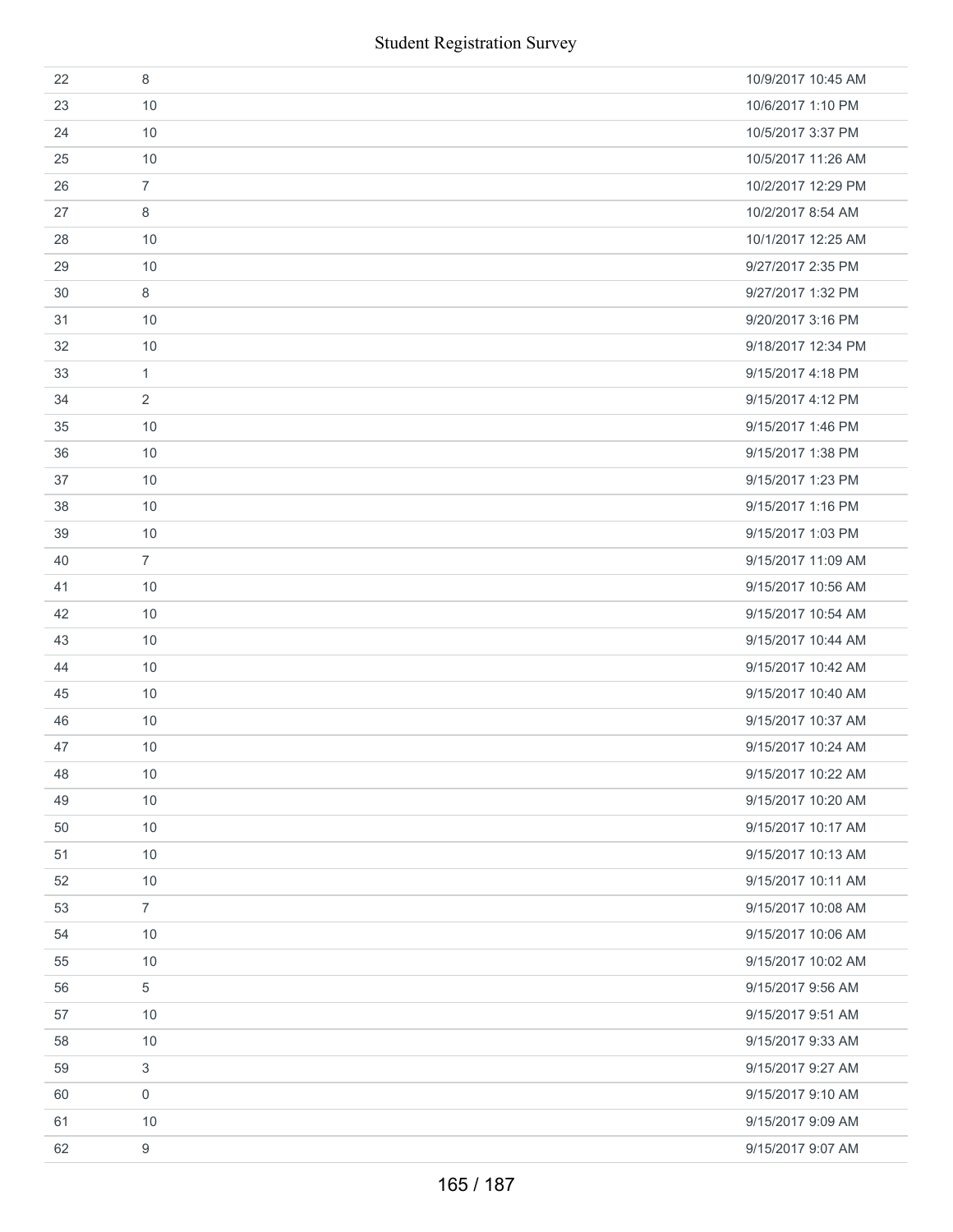|     | <b>Student Registration Survey</b> |                   |
|-----|------------------------------------|-------------------|
| 63  | 10                                 | 9/15/2017 9:05 AM |
| 64  | 10                                 | 9/15/2017 9:03 AM |
| 65  | 10                                 | 9/15/2017 9:01 AM |
| 66  | 10                                 | 9/15/2017 8:59 AM |
| 67  | 10                                 | 9/15/2017 8:57 AM |
| 68  | 10                                 | 9/15/2017 8:52 AM |
| 69  | 10                                 | 9/15/2017 8:50 AM |
| 70  | 10                                 | 9/15/2017 8:43 AM |
| 71  | 10                                 | 9/15/2017 8:39 AM |
| 72  | 10                                 | 9/15/2017 8:36 AM |
| 73  | 10                                 | 9/15/2017 8:35 AM |
| 74  | 8                                  | 9/15/2017 8:33 AM |
| 75  | 10                                 | 9/15/2017 8:30 AM |
| 76  | 10                                 | 9/14/2017 6:41 PM |
| 77  | 10                                 | 9/14/2017 6:38 PM |
| 78  | 10                                 | 9/14/2017 6:35 PM |
| 79  | 10                                 | 9/14/2017 6:32 PM |
| 80  | 10                                 | 9/14/2017 6:27 PM |
| 81  | 10                                 | 9/14/2017 6:23 PM |
| 82  | 10                                 | 9/14/2017 6:13 PM |
| 83  | 10                                 | 9/14/2017 6:07 PM |
| 84  | 10                                 | 9/14/2017 6:05 PM |
| 85  | 10                                 | 9/14/2017 6:03 PM |
| 86  | 10                                 | 9/14/2017 6:01 PM |
| 87  | 10                                 | 9/14/2017 5:56 PM |
| 88  | 10                                 | 9/14/2017 5:52 PM |
| 89  | 10                                 | 9/14/2017 5:50 PM |
| 90  | 8                                  | 9/14/2017 5:47 PM |
| 91  | 10                                 | 9/14/2017 5:36 PM |
| 92  | 8                                  | 9/14/2017 5:33 PM |
| 93  | 10                                 | 9/14/2017 5:31 PM |
| 94  | 10                                 | 9/14/2017 5:26 PM |
| 95  | 8                                  | 9/14/2017 5:22 PM |
| 96  | 10                                 | 9/14/2017 5:19 PM |
| 97  | 10                                 | 9/14/2017 5:16 PM |
| 98  | 10                                 | 9/14/2017 5:13 PM |
| 99  | $\mathbf{1}$                       | 9/14/2017 5:06 PM |
| 100 | 10                                 | 9/14/2017 5:01 PM |
| 101 | 10                                 | 9/14/2017 4:57 PM |
| 102 | 10                                 | 9/14/2017 4:53 PM |
| 103 | 10                                 | 9/14/2017 4:51 PM |
|     | 166 / 187                          |                   |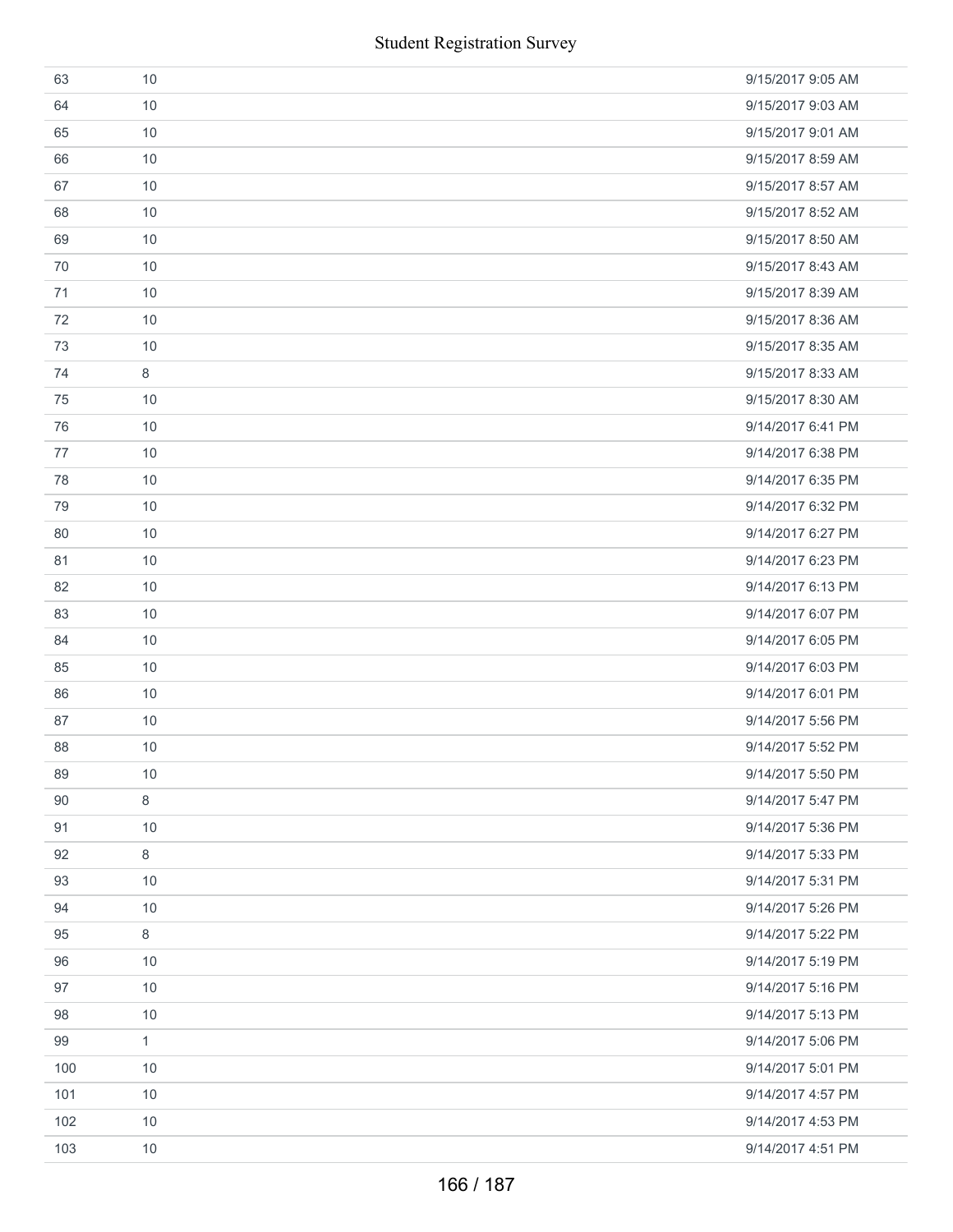|     | <b>Student Registration Survey</b> |                    |
|-----|------------------------------------|--------------------|
| 104 | 10                                 | 9/14/2017 4:32 PM  |
| 105 | 10                                 | 9/14/2017 4:28 PM  |
| 106 | 10                                 | 9/14/2017 4:26 PM  |
| 107 | 6                                  | 9/14/2017 4:19 PM  |
| 108 | 10                                 | 9/14/2017 4:16 PM  |
| 109 | 10                                 | 9/14/2017 4:13 PM  |
| 110 | 8                                  | 9/14/2017 4:06 PM  |
| 111 | 10                                 | 9/14/2017 3:59 PM  |
| 112 | 8                                  | 9/14/2017 3:52 PM  |
| 113 | 10                                 | 9/14/2017 3:48 PM  |
| 114 | 10                                 | 9/13/2017 5:46 PM  |
| 115 | $\boldsymbol{9}$                   | 9/13/2017 5:43 PM  |
| 116 | 10                                 | 9/13/2017 5:34 PM  |
| 117 | 5                                  | 9/13/2017 5:04 PM  |
| 118 | 10                                 | 9/13/2017 4:54 PM  |
| 119 | $\sqrt{5}$                         | 9/13/2017 4:46 PM  |
| 120 | $\boldsymbol{9}$                   | 9/13/2017 4:40 PM  |
| 121 | 10                                 | 9/13/2017 4:33 PM  |
| 122 | 10                                 | 9/13/2017 4:31 PM  |
| 123 | 10                                 | 9/13/2017 4:12 PM  |
| 124 | $\overline{7}$                     | 9/13/2017 4:10 PM  |
| 125 | 10                                 | 9/13/2017 4:08 PM  |
| 126 | 8                                  | 9/13/2017 4:04 PM  |
| 127 | 10                                 | 9/13/2017 3:59 PM  |
| 128 | $\boldsymbol{9}$                   | 9/13/2017 3:55 PM  |
| 129 | 9                                  | 9/13/2017 3:52 PM  |
| 130 | $\boldsymbol{9}$                   | 9/13/2017 3:47 PM  |
| 131 | 10                                 | 9/13/2017 2:15 PM  |
| 132 | 10                                 | 9/13/2017 12:16 PM |
| 133 | 10                                 | 9/13/2017 12:12 PM |
| 134 | 10                                 | 9/13/2017 12:08 PM |
| 135 | $\boldsymbol{9}$                   | 9/13/2017 11:57 AM |
| 136 | 10                                 | 9/13/2017 11:04 AM |
| 137 | 10                                 | 9/12/2017 6:42 PM  |
| 138 | 10                                 | 9/12/2017 6:40 PM  |
| 139 | 10                                 | 9/12/2017 6:38 PM  |
| 140 | $\,8\,$                            | 9/12/2017 6:34 PM  |
| 141 | 10                                 | 9/12/2017 6:29 PM  |
| 142 | 10                                 | 9/12/2017 6:26 PM  |
| 143 | 10                                 | 9/12/2017 6:21 PM  |
| 144 | 10                                 | 9/12/2017 6:18 PM  |
|     | 167 / 187                          |                    |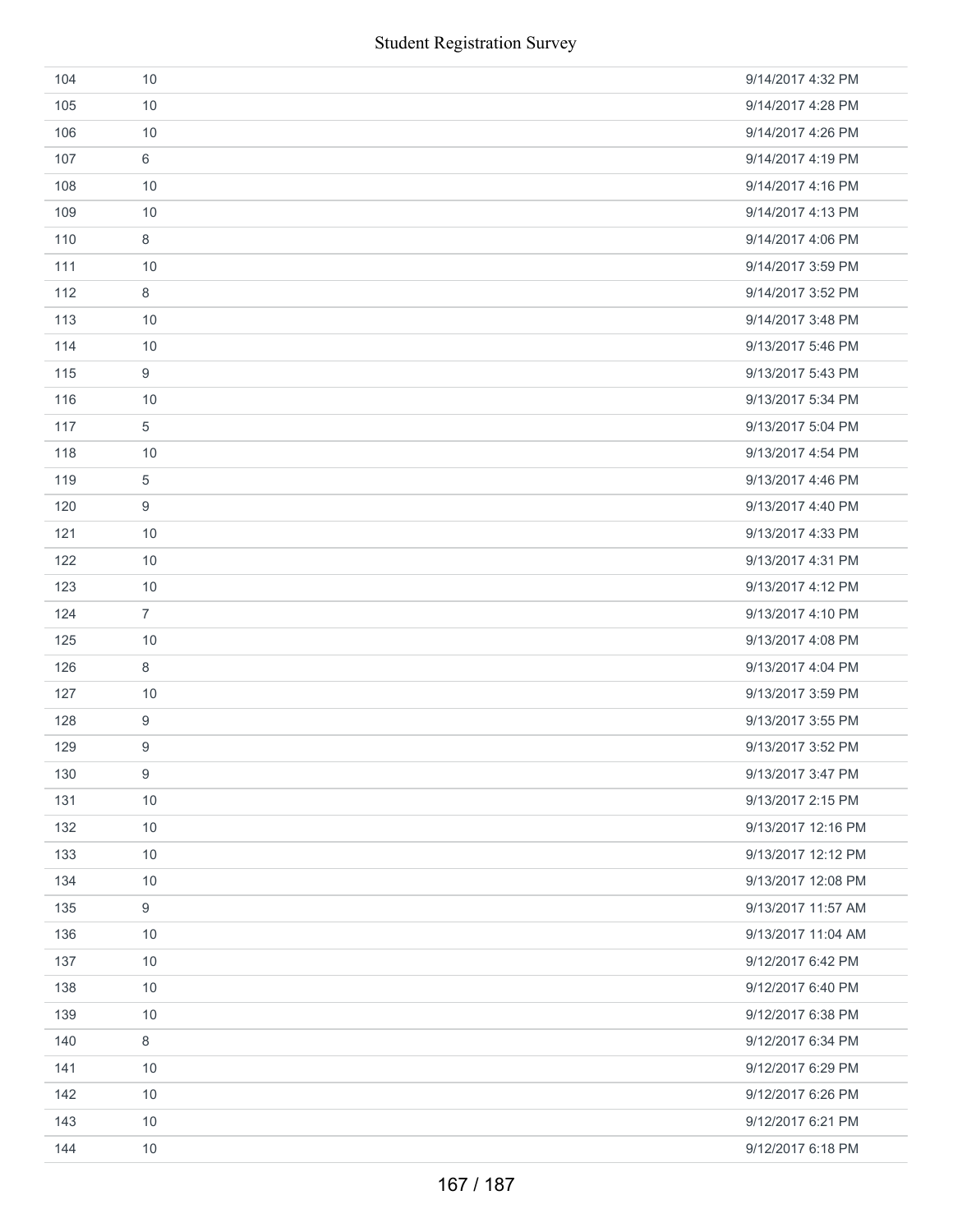|     | <b>Student Registration Survey</b> |                   |
|-----|------------------------------------|-------------------|
| 145 | 10                                 | 9/12/2017 6:13 PM |
| 146 | 10                                 | 9/12/2017 6:09 PM |
| 147 | 10                                 | 9/12/2017 6:07 PM |
| 148 | 10                                 | 9/12/2017 6:03 PM |
| 149 | 8                                  | 9/12/2017 6:01 PM |
| 150 | 5                                  | 9/12/2017 5:57 PM |
| 151 | 10                                 | 9/12/2017 5:53 PM |
| 152 | 10                                 | 9/12/2017 5:50 PM |
| 153 | 9                                  | 9/12/2017 5:04 PM |
| 154 | 10                                 | 9/12/2017 5:00 PM |
| 155 | $\overline{7}$                     | 9/12/2017 4:57 PM |
| 156 | 10                                 | 9/12/2017 4:53 PM |
| 157 | 10                                 | 9/12/2017 4:47 PM |
| 158 | 10                                 | 9/12/2017 4:34 PM |
| 159 | 10                                 | 9/12/2017 4:29 PM |
| 160 | 10                                 | 9/12/2017 4:20 PM |
| 161 | 8                                  | 9/12/2017 4:17 PM |
| 162 | 8                                  | 9/12/2017 4:11 PM |
| 163 | $\overline{7}$                     | 9/12/2017 4:06 PM |
| 164 | 10                                 | 9/12/2017 4:02 PM |
| 165 | 10                                 | 9/12/2017 3:58 PM |
| 166 | 10                                 | 9/12/2017 3:55 PM |
| 167 | 10                                 | 9/12/2017 2:28 PM |
| 168 | $10$                               | 9/8/2017 7:26 PM  |
| 169 | $\overline{7}$                     | 9/6/2017 2:46 PM  |
| 170 | 10                                 | 9/5/2017 3:04 PM  |
| 171 | 10                                 | 9/4/2017 9:15 PM  |
| 172 | 10                                 | 9/4/2017 11:11 AM |
| 173 | 0                                  | 9/1/2017 1:19 PM  |
| 174 | 10                                 | 8/31/2017 3:41 PM |
| 175 | 10                                 | 8/31/2017 3:20 PM |
| 176 | 8                                  | 8/31/2017 3:15 PM |
| 177 | 10                                 | 8/31/2017 3:09 PM |
| 178 | 10                                 | 8/31/2017 3:03 PM |
| 179 | 8                                  | 8/31/2017 2:52 PM |
| 180 | 10                                 | 8/31/2017 2:43 PM |
| 181 | $\,$ 5 $\,$                        | 8/31/2017 2:31 PM |
| 182 | 0                                  | 8/31/2017 2:13 PM |
| 183 | 10                                 | 8/31/2017 2:09 PM |
| 184 | 10                                 | 8/31/2017 2:02 PM |
| 185 | 10                                 | 8/31/2017 1:56 PM |
|     | 168 / 187                          |                   |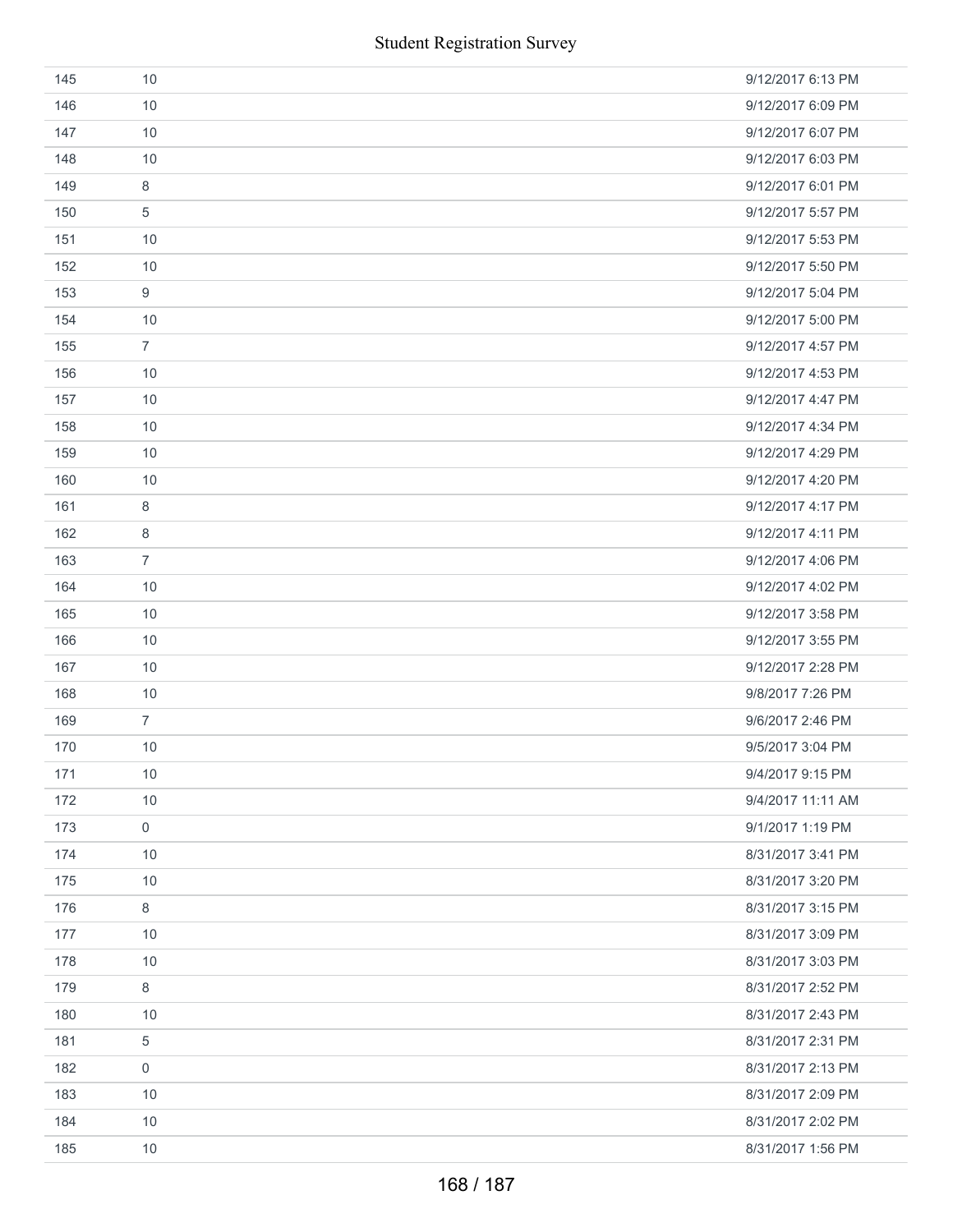|     | <b>Student Registration Survey</b> |                    |
|-----|------------------------------------|--------------------|
| 186 | 10                                 | 8/31/2017 1:50 PM  |
| 187 | 10                                 | 8/31/2017 1:37 PM  |
| 188 | 10                                 | 8/31/2017 1:33 PM  |
| 189 | 10                                 | 8/31/2017 1:27 PM  |
| 190 | 10                                 | 8/31/2017 1:15 PM  |
| 191 | 10                                 | 8/31/2017 1:07 PM  |
| 192 | 10                                 | 8/31/2017 12:53 PM |
| 193 | 5                                  | 8/31/2017 12:46 PM |
| 194 | 10                                 | 8/31/2017 12:37 PM |
| 195 | 9                                  | 8/31/2017 12:32 PM |
| 196 | $\mathbf 0$                        | 8/31/2017 12:24 PM |
| 197 | 10                                 | 8/31/2017 12:10 PM |
| 198 | 10                                 | 8/31/2017 12:07 PM |
| 199 | 10                                 | 8/31/2017 11:58 AM |
| 200 | 10                                 | 8/31/2017 11:54 AM |
| 201 | 10                                 | 8/31/2017 11:48 AM |
| 202 | 10                                 | 8/29/2017 11:03 AM |
| 203 | 10                                 | 8/29/2017 10:13 AM |
| 204 | 10                                 | 8/28/2017 11:55 AM |
| 205 | 10                                 | 8/22/2017 2:18 PM  |
| 206 | 10                                 | 8/22/2017 1:15 PM  |
| 207 | 10                                 | 8/22/2017 10:43 AM |
| 208 | 10                                 | 8/21/2017 11:54 PM |
| 209 | 10                                 | 8/18/2017 4:50 PM  |
| 210 | 9                                  | 8/18/2017 3:32 PM  |
| 211 | 1                                  | 8/18/2017 7:33 AM  |
| 212 | 8                                  | 8/17/2017 10:21 AM |
| 213 | 10                                 | 8/17/2017 9:51 AM  |
| 214 | $\overline{7}$                     | 8/16/2017 9:36 PM  |
| 215 | 8                                  | 8/16/2017 9:13 PM  |
| 216 | 10                                 | 8/16/2017 2:01 PM  |
| 217 | 10                                 | 8/16/2017 1:22 PM  |
| 218 | $\overline{2}$                     | 8/16/2017 11:01 AM |
| 219 | 10                                 | 8/16/2017 9:41 AM  |
| 220 | 10                                 | 8/16/2017 9:15 AM  |
| 221 | 8                                  | 8/16/2017 8:38 AM  |
| 222 | 9                                  | 8/16/2017 8:25 AM  |
| 223 | 10                                 | 8/15/2017 9:20 PM  |
| 224 | $\overline{7}$                     | 8/15/2017 9:11 PM  |
| 225 | 10                                 | 8/15/2017 8:50 PM  |
| 226 | 10                                 | 8/15/2017 5:57 PM  |
|     | 169 / 187                          |                    |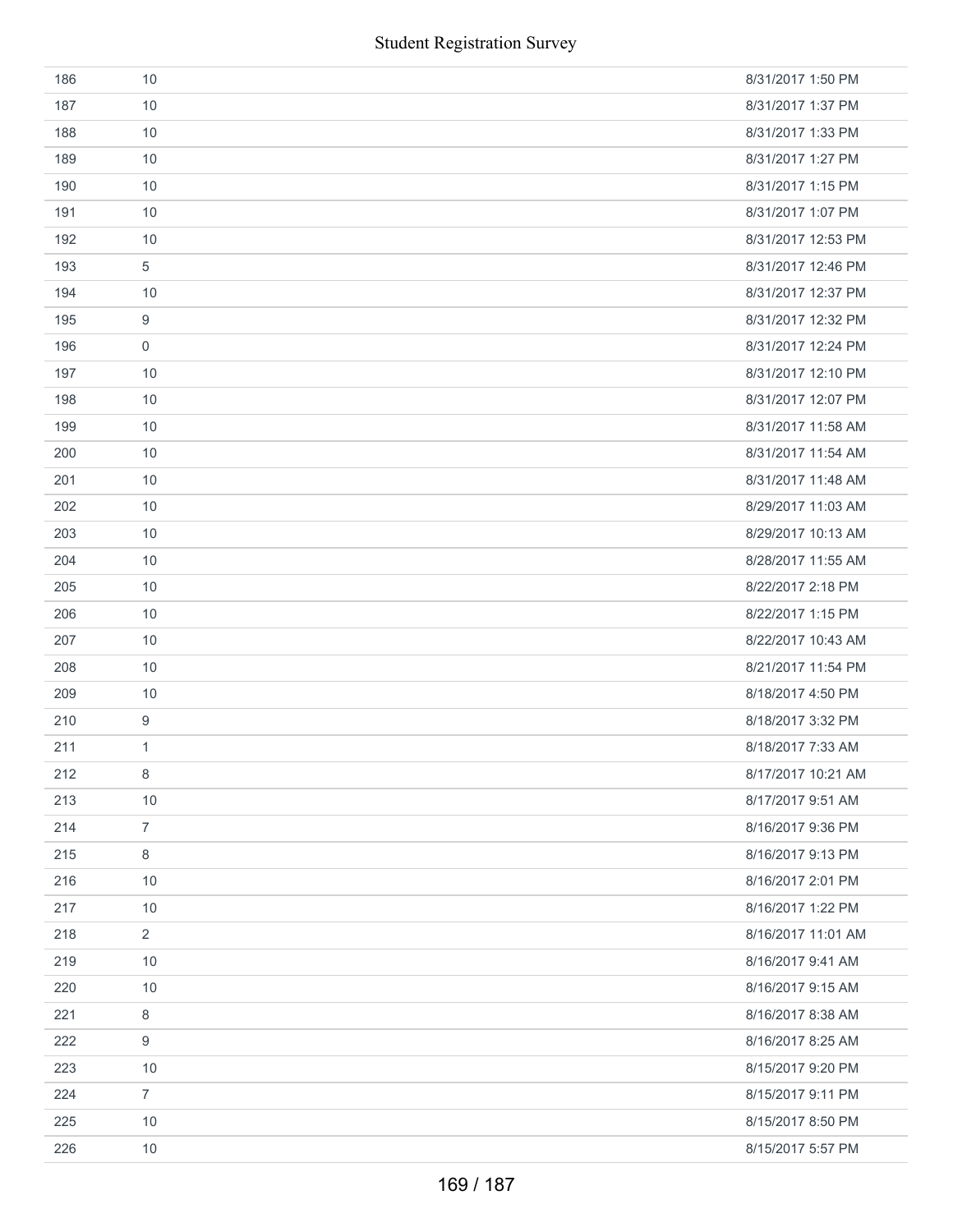|     |                  | <b>Student Registration Survey</b> |
|-----|------------------|------------------------------------|
| 227 | 10               | 8/15/2017 5:55 PM                  |
| 228 | $\overline{7}$   | 8/15/2017 5:54 PM                  |
| 229 | 10               | 8/15/2017 5:53 PM                  |
| 230 | 10               | 8/15/2017 5:48 PM                  |
| 231 | $\sqrt{5}$       | 8/15/2017 5:47 PM                  |
| 232 | $\boldsymbol{9}$ | 8/15/2017 5:45 PM                  |
| 233 | 10               | 8/15/2017 5:43 PM                  |
| 234 | $\,8\,$          | 8/15/2017 5:40 PM                  |
| 235 | 10               | 8/15/2017 5:38 PM                  |
| 236 | 10               | 8/15/2017 5:37 PM                  |
| 237 | 10               | 8/15/2017 5:33 PM                  |
| 238 | 10               | 8/15/2017 5:31 PM                  |
| 239 | 10               | 8/15/2017 5:21 PM                  |
| 240 | 10               | 8/15/2017 5:18 PM                  |
| 241 | 10               | 8/15/2017 4:07 PM                  |
| 242 | 10               | 8/15/2017 12:58 PM                 |
| 243 | $\boldsymbol{9}$ | 8/15/2017 12:20 PM                 |
| 244 | $\sqrt{5}$       | 8/15/2017 11:03 AM                 |
| 245 | 10               | 8/15/2017 10:44 AM                 |
| 246 | $\,8\,$          | 8/15/2017 10:39 AM                 |
| 247 | 10               | 8/15/2017 10:30 AM                 |
| 248 | 10               | 8/15/2017 10:28 AM                 |
| 249 | 10               | 8/15/2017 9:32 AM                  |
| 250 | $\,8\,$          | 8/15/2017 12:50 AM                 |
| 251 | $\overline{7}$   | 8/14/2017 11:47 PM                 |
| 252 | 6                | 8/14/2017 3:52 PM                  |
| 253 | $\,$ 5 $\,$      | 8/14/2017 3:42 PM                  |
| 254 | $\boldsymbol{9}$ | 8/14/2017 1:28 PM                  |
| 255 | $\overline{2}$   | 8/14/2017 1:22 PM                  |
| 256 | 10               | 8/14/2017 1:22 PM                  |
| 257 | 10               | 8/14/2017 1:19 PM                  |
| 258 | $\overline{7}$   | 8/14/2017 1:17 PM                  |
| 259 | 8                | 8/14/2017 1:13 PM                  |
| 260 | $\,$ 5 $\,$      | 8/14/2017 1:10 PM                  |
| 261 | $\mathfrak{S}$   | 8/14/2017 1:08 PM                  |
| 262 | 10               | 8/14/2017 1:07 PM                  |
| 263 | $\overline{7}$   | 8/14/2017 1:01 PM                  |
| 264 | $\boldsymbol{9}$ | 8/14/2017 12:37 PM                 |
| 265 | 10               | 8/14/2017 11:55 AM                 |
| 266 | 10               | 8/14/2017 11:50 AM                 |
| 267 | 10               | 8/14/2017 11:28 AM                 |
|     |                  | 170 / 187                          |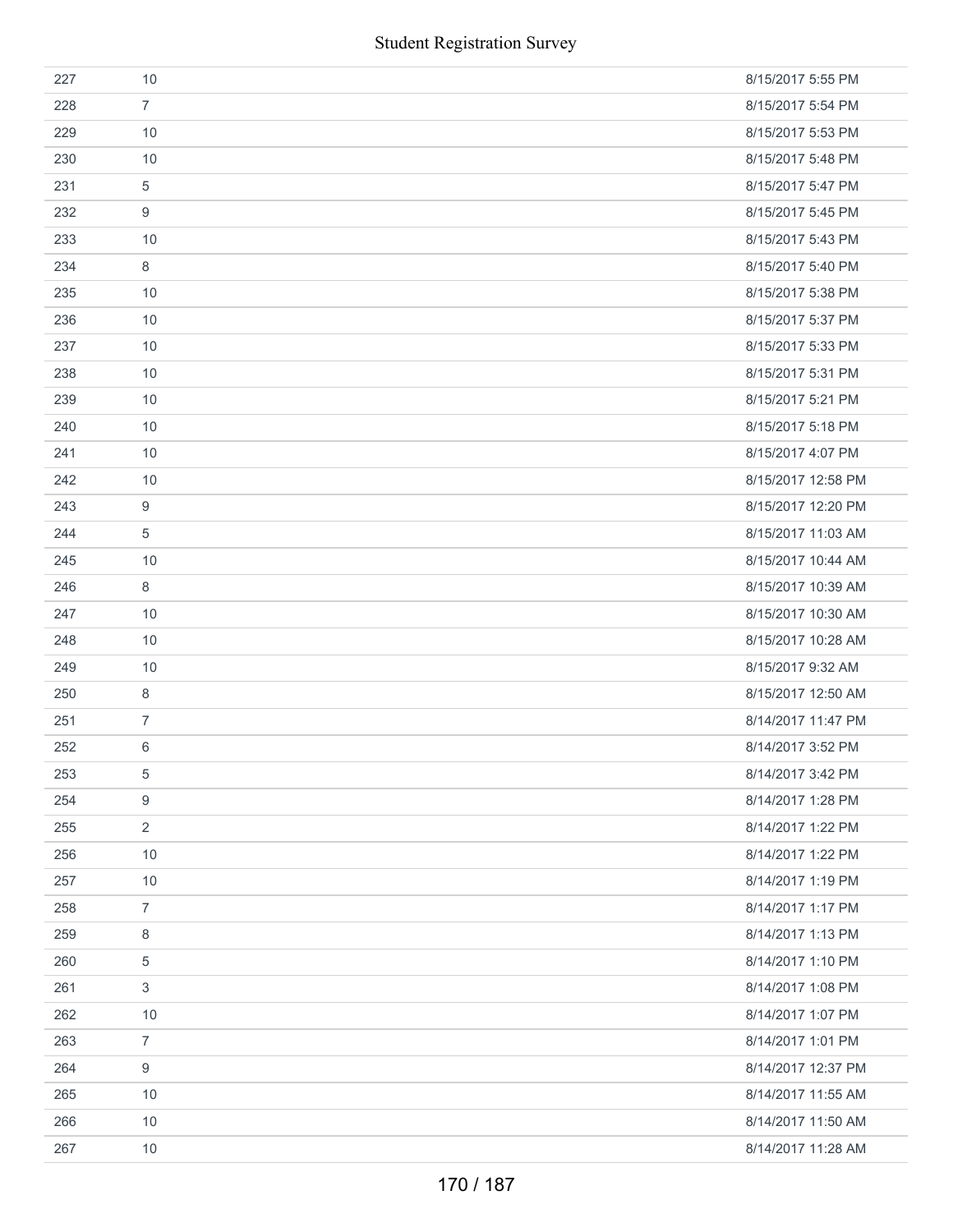|     | <b>Student Registration Survey</b> |                    |
|-----|------------------------------------|--------------------|
| 268 | 10                                 | 8/14/2017 9:11 AM  |
| 269 | 10                                 | 8/14/2017 8:50 AM  |
| 270 | 10                                 | 8/14/2017 8:16 AM  |
| 271 | 8                                  | 8/13/2017 11:52 PM |
| 272 | 8                                  | 8/13/2017 11:29 PM |
| 273 | 5                                  | 8/13/2017 10:27 PM |
| 274 | 9                                  | 8/13/2017 9:27 PM  |
| 275 | 10                                 | 8/13/2017 7:26 PM  |
| 276 | 10                                 | 8/13/2017 2:38 PM  |
| 277 | 10                                 | 8/13/2017 12:16 PM |
| 278 | 10                                 | 8/13/2017 9:17 AM  |
| 279 | 9                                  | 8/12/2017 9:45 PM  |
| 280 | 10                                 | 8/11/2017 5:20 PM  |
| 281 | $\overline{7}$                     | 8/11/2017 5:16 PM  |
| 282 | 10                                 | 8/11/2017 3:09 PM  |
| 283 | 10                                 | 8/11/2017 1:09 PM  |
| 284 | 10                                 | 8/11/2017 1:00 PM  |
| 285 | 10                                 | 8/11/2017 11:16 AM |
| 286 | 10                                 | 8/11/2017 11:07 AM |
| 287 | 10                                 | 8/11/2017 11:01 AM |
| 288 | $\boldsymbol{9}$                   | 8/11/2017 10:57 AM |
| 289 | 10                                 | 8/11/2017 10:50 AM |
| 290 | 10                                 | 8/11/2017 10:30 AM |
| 291 | 10                                 | 8/11/2017 9:34 AM  |
| 292 | 5                                  | 8/11/2017 8:59 AM  |
| 293 | 8                                  | 8/11/2017 8:40 AM  |
| 294 | 10                                 | 8/10/2017 3:04 PM  |
| 295 | 8                                  | 8/10/2017 3:03 PM  |
| 296 | 10                                 | 8/10/2017 1:33 PM  |
| 297 | 10                                 | 8/10/2017 1:32 PM  |
| 298 | 9                                  | 8/10/2017 1:29 PM  |
| 299 | 5                                  | 8/10/2017 1:28 PM  |
| 300 | 10                                 | 8/10/2017 1:25 PM  |
| 301 | 10                                 | 8/10/2017 12:22 PM |
| 302 | 10                                 | 8/10/2017 12:14 PM |
| 303 | 9                                  | 8/10/2017 12:13 PM |
| 304 | 10                                 | 8/10/2017 12:11 PM |
| 305 | 10                                 | 8/10/2017 11:36 AM |
| 306 | 5                                  | 8/10/2017 11:32 AM |
| 307 | 10                                 | 8/10/2017 11:23 AM |
| 308 | 10                                 | 8/10/2017 11:21 AM |
|     | 171 / 187                          |                    |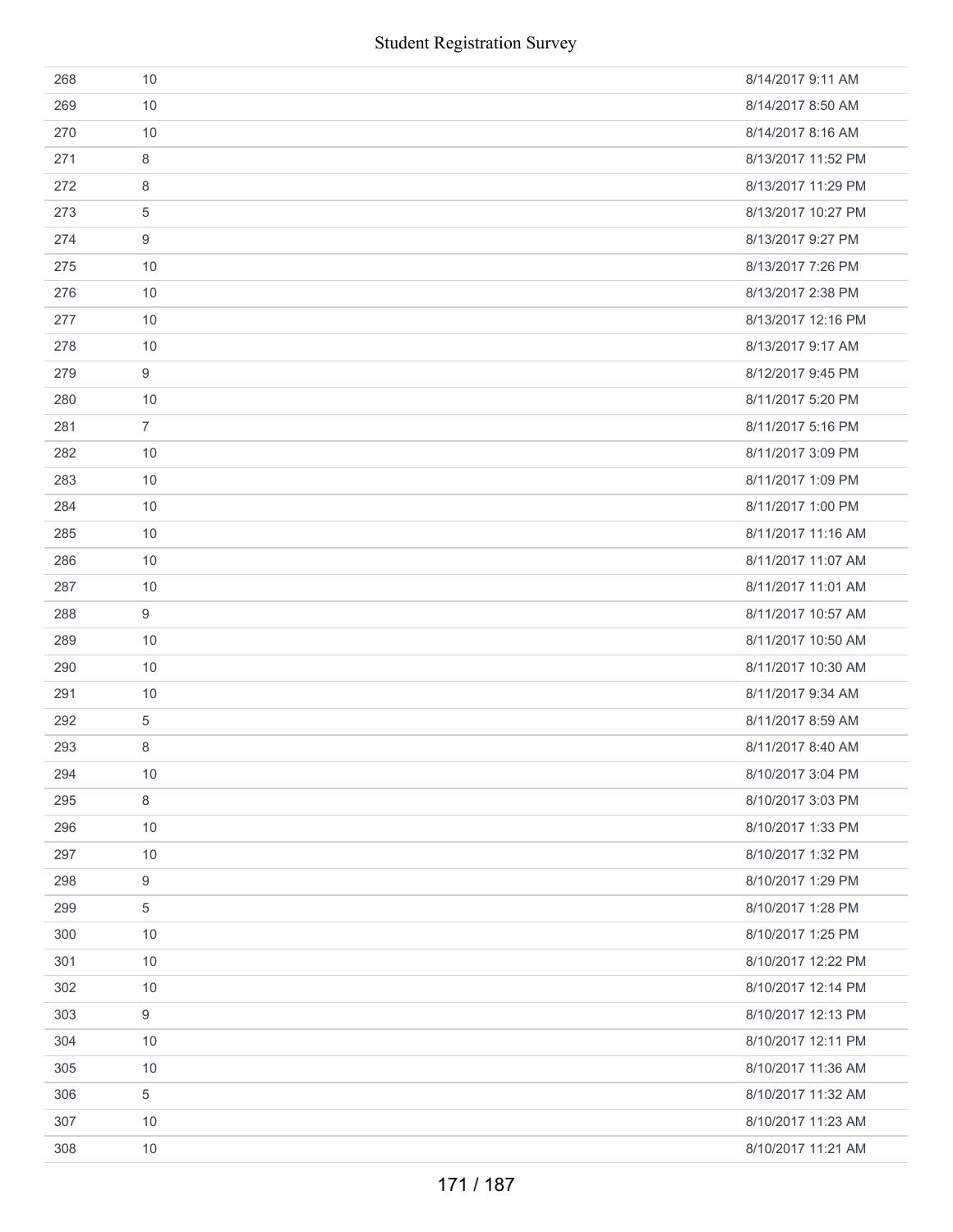| 309 | 5                | 8/10/2017 11:19 AM |
|-----|------------------|--------------------|
| 310 | 8                | 8/10/2017 11:16 AM |
| 311 | 10               | 8/10/2017 11:14 AM |
| 312 | $\sqrt{5}$       | 8/10/2017 10:59 AM |
| 313 | 10               | 8/10/2017 10:56 AM |
| 314 | 10               | 8/10/2017 10:55 AM |
| 315 | 10               | 8/10/2017 10:53 AM |
| 316 | 10               | 8/10/2017 10:52 AM |
| 317 | 10               | 8/10/2017 10:48 AM |
| 318 | 10               | 8/10/2017 10:45 AM |
| 319 | 10               | 8/10/2017 10:43 AM |
| 320 | $\,8\,$          | 8/10/2017 10:41 AM |
| 321 | 10               | 8/10/2017 10:16 AM |
| 322 | 10               | 8/10/2017 10:14 AM |
| 323 | 10               | 8/10/2017 10:07 AM |
| 324 | 10               | 8/10/2017 10:02 AM |
| 325 | 8                | 8/10/2017 10:00 AM |
| 326 | 10               | 8/10/2017 9:58 AM  |
| 327 | 10               | 8/9/2017 3:53 PM   |
| 328 | 9                | 8/9/2017 3:41 PM   |
| 329 | 6                | 8/9/2017 3:33 PM   |
| 330 | 10               | 8/9/2017 3:32 PM   |
| 331 | 10               | 8/9/2017 3:28 PM   |
| 332 | 10               | 8/9/2017 3:26 PM   |
| 333 | $\boldsymbol{9}$ | 8/9/2017 3:22 PM   |
| 334 | 10               | 8/9/2017 3:17 PM   |
| 335 | 10               | 8/9/2017 3:13 PM   |
| 336 | 10               | 8/9/2017 3:11 PM   |
| 337 | $\boldsymbol{9}$ | 8/9/2017 3:09 PM   |
| 338 | 10               | 8/9/2017 3:05 PM   |
| 339 | $\,8\,$          | 8/9/2017 3:04 PM   |
| 340 | 10               | 8/9/2017 3:00 PM   |
| 341 | 8                | 8/9/2017 2:58 PM   |
| 342 | 8                | 8/9/2017 2:52 PM   |
| 343 | 10               | 8/9/2017 2:49 PM   |
| 344 | $\,8\,$          | 8/9/2017 2:40 PM   |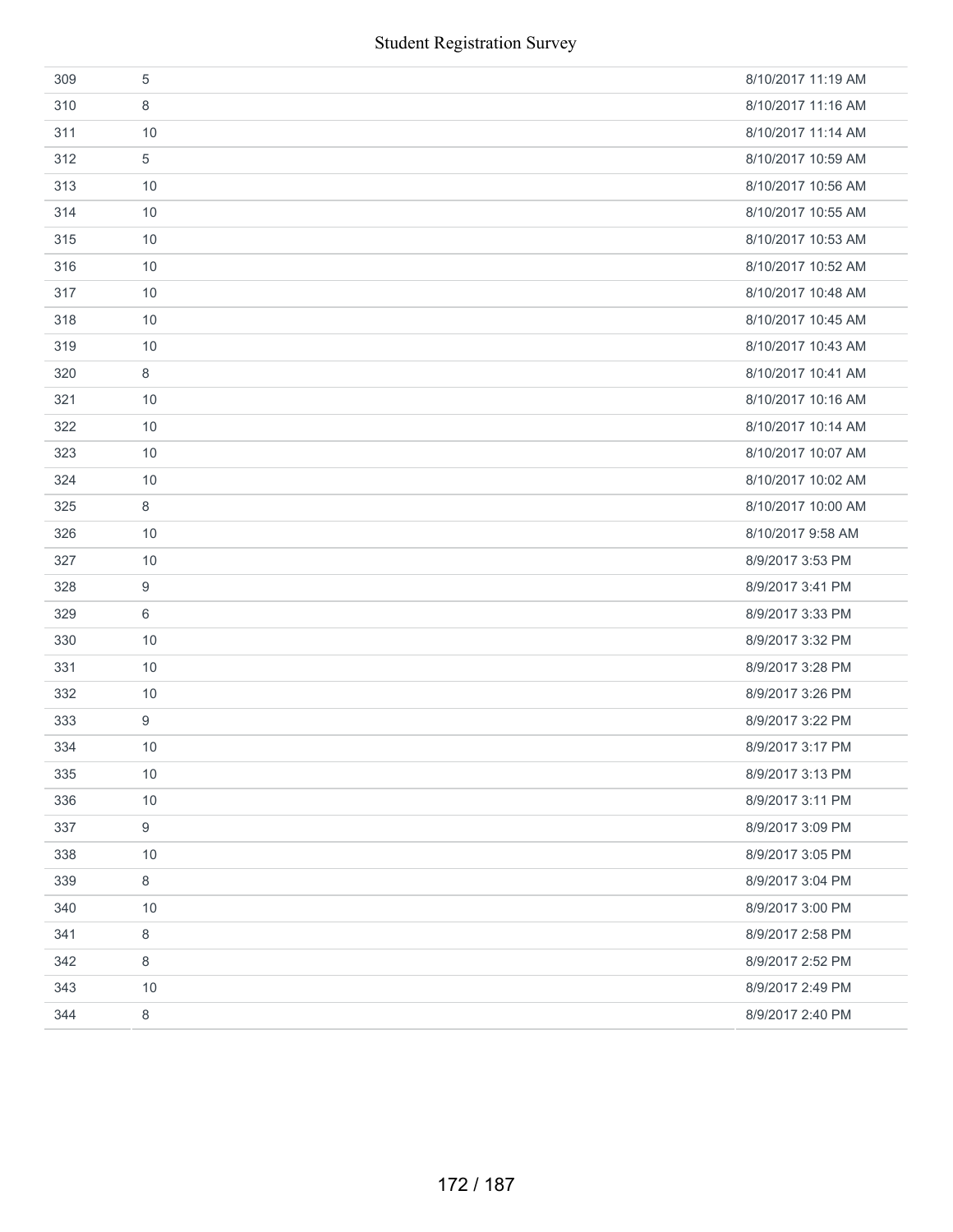## Q30 Why did you decide to enroll at the College of Micronesia-FSM? (Please write down your comments below)

Answered: 314 Skipped: 148

| #                 | <b>RESPONSES</b>                                                                                                                                                                                                                                                                                                                                                                                                                                                                                                                                                                                     | <b>DATE</b>         |
|-------------------|------------------------------------------------------------------------------------------------------------------------------------------------------------------------------------------------------------------------------------------------------------------------------------------------------------------------------------------------------------------------------------------------------------------------------------------------------------------------------------------------------------------------------------------------------------------------------------------------------|---------------------|
| 1                 | Because I wanted to find a good job and help my family                                                                                                                                                                                                                                                                                                                                                                                                                                                                                                                                               | 10/31/2017 10:19 AM |
| 2                 | I need to accomplish my school.                                                                                                                                                                                                                                                                                                                                                                                                                                                                                                                                                                      | 10/29/2017 11:53 PM |
| 3                 | To gain more experience and knowledge before going abroad to furthermore my education.                                                                                                                                                                                                                                                                                                                                                                                                                                                                                                               | 10/27/2017 3:44 PM  |
| 4                 | because it is best for me to enroll here at college of Micronesia-FSM because i like how they teach<br>i learn a lot by attending here at COM                                                                                                                                                                                                                                                                                                                                                                                                                                                        | 10/27/2017 12:45 PM |
| 5                 | To gain more experience and knowledge, before I go abroad to furthermore my education in the<br>other universities.                                                                                                                                                                                                                                                                                                                                                                                                                                                                                  | 10/26/2017 10:56 AM |
| 6                 | It's the only College on Pohnpei                                                                                                                                                                                                                                                                                                                                                                                                                                                                                                                                                                     | 10/23/2017 10:49 AM |
| 7                 | because it is the only college in pohnpei                                                                                                                                                                                                                                                                                                                                                                                                                                                                                                                                                            | 10/20/2017 7:47 AM  |
| 8                 | I decided to enroll at this college because it is a good start for me before studying abroad.                                                                                                                                                                                                                                                                                                                                                                                                                                                                                                        | 10/18/2017 3:42 PM  |
| 9                 | I have already enrolled into COM for a couple of years and my major is almost complete, however,<br>it is also the only college in my nation so I have no choice                                                                                                                                                                                                                                                                                                                                                                                                                                     | 10/18/2017 1:29 PM  |
| 10                | because its the best option for me right now.                                                                                                                                                                                                                                                                                                                                                                                                                                                                                                                                                        | 10/16/2017 1:38 PM  |
| 11                | I decided to enroll at the college of Micronesia-FSM because i believe that it is better to start at a<br>college before attending university.                                                                                                                                                                                                                                                                                                                                                                                                                                                       | 10/16/2017 1:31 AM  |
| $12 \overline{ }$ | Because it is a good start and prepare for the colleges and universities out there.                                                                                                                                                                                                                                                                                                                                                                                                                                                                                                                  | 10/16/2017 1:19 AM  |
| 13                | so i can finish my eduaction                                                                                                                                                                                                                                                                                                                                                                                                                                                                                                                                                                         | 10/13/2017 12:33 PM |
| 14                | Because COM-FSM is the most closest college to me and its in my own country. I want to start out<br>here before trying out other colleges or universities. I also don't want to travel so i just study here                                                                                                                                                                                                                                                                                                                                                                                          | 10/13/2017 11:49 AM |
| 15                | I just wanted to continue my education.                                                                                                                                                                                                                                                                                                                                                                                                                                                                                                                                                              | 10/12/2017 3:07 PM  |
| 16                | study                                                                                                                                                                                                                                                                                                                                                                                                                                                                                                                                                                                                | 10/12/2017 11:04 AM |
| 17                | Because it's better for me to learn with such low level to high.                                                                                                                                                                                                                                                                                                                                                                                                                                                                                                                                     | 10/10/2017 1:27 PM  |
| 18                | to encourage my goal                                                                                                                                                                                                                                                                                                                                                                                                                                                                                                                                                                                 | 10/10/2017 12:29 PM |
| 19                | Because I love the campus and I would like to graduate and get a degree.                                                                                                                                                                                                                                                                                                                                                                                                                                                                                                                             | 10/9/2017 4:27 PM   |
| 20                | Because its near and it provides good learning resources that I need to take to accomplish and<br>reach my goals.                                                                                                                                                                                                                                                                                                                                                                                                                                                                                    | 10/9/2017 4:21 PM   |
| 21                | I enrolled at the college for I have a future career I would want to achieve. I have an interest in<br>studying about Micronesia - I registered for the courses that apply and involve studies about<br>Micronesia. Generally speaking, Micronesian Studies programs had caught my attention. That's<br>one of the reasons why I enrolled at the college. I have a future goal I'm aiming for, and I believe<br>that college is the most important step in the education process - you earn a degree first before<br>you get a paying job. That's why I decided to enroll at COM-FSM in Summer 2015. | 10/9/2017 10:47 AM  |
| 22                | to find my goal                                                                                                                                                                                                                                                                                                                                                                                                                                                                                                                                                                                      | 10/6/2017 1:10 PM   |
| 23                | To get my AS                                                                                                                                                                                                                                                                                                                                                                                                                                                                                                                                                                                         | 10/5/2017 3:37 PM   |
| 24                | I was enrolled at the College of Micronesia because it is close to my home Island and plus this the<br>standard that i can afford.                                                                                                                                                                                                                                                                                                                                                                                                                                                                   | 10/2/2017 12:29 PM  |
| 25                | because it close to home                                                                                                                                                                                                                                                                                                                                                                                                                                                                                                                                                                             | 10/2/2017 8:54 AM   |
| 26                | It's best to start out with a community college and then to a University.                                                                                                                                                                                                                                                                                                                                                                                                                                                                                                                            | 9/27/2017 2:35 PM   |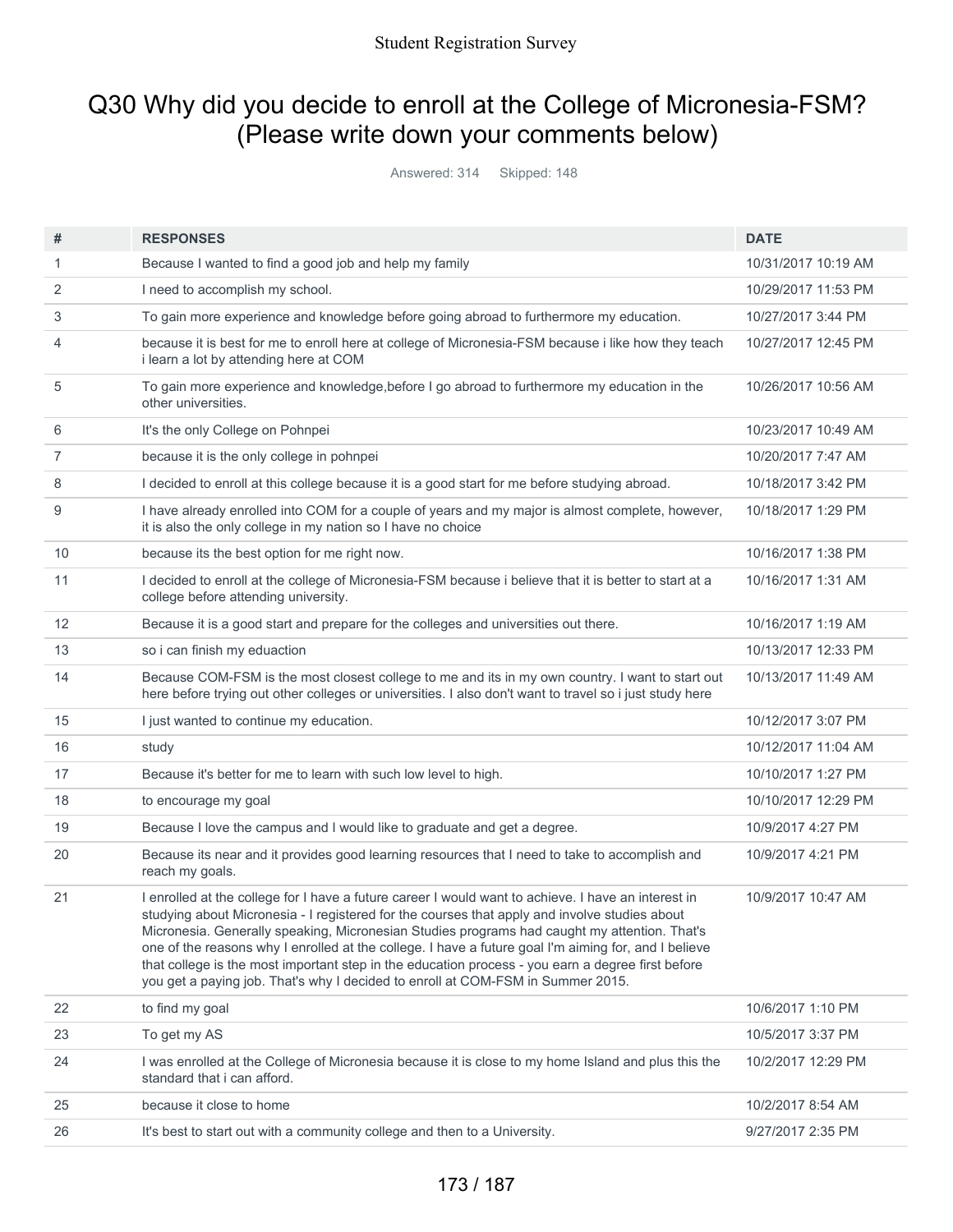| 27 | i want to expand my knowledge here before applying for other scholarships                                                                                                                                                                                                                                                                                                                                                                                                                                                                                                                                                                                                                                                         | 9/27/2017 1:32 PM  |
|----|-----------------------------------------------------------------------------------------------------------------------------------------------------------------------------------------------------------------------------------------------------------------------------------------------------------------------------------------------------------------------------------------------------------------------------------------------------------------------------------------------------------------------------------------------------------------------------------------------------------------------------------------------------------------------------------------------------------------------------------|--------------------|
| 28 | I want a better future and a successful life with my future family So I need to enroll to finish where<br>I left off for the past two years in collegeI also want to finish up my major because it is useful in<br>my future career.                                                                                                                                                                                                                                                                                                                                                                                                                                                                                              | 9/20/2017 3:16 PM  |
| 29 | College of Micronesia is the only College on Yap. And one reason for me to enroll is to be able to<br>prepare myself educationally and be able to progress throughout when i transfer to other colleges<br>or Universities College of Micronesia is the BEST, campus to begin with. I have learned a lot and<br>the instructors here really put lots of effort in helping student succeed which is the greatest thing!<br>We might not have advance technology or advance classes but i feel secure and cared for<br>knowing that staffs here are trying their best to help me So i am grateful Tutors too are very<br>helpful. I find out that visiting them can help you a lot, for me especially in MATH. SO THANK YOU<br>COM! | 9/18/2017 12:34 PM |
| 30 | because my parent said its better than CCPI                                                                                                                                                                                                                                                                                                                                                                                                                                                                                                                                                                                                                                                                                       | 9/15/2017 4:18 PM  |
| 31 | Because there is no other college that is more better than the COM chuuk campus here on Weno<br>Chuuk State                                                                                                                                                                                                                                                                                                                                                                                                                                                                                                                                                                                                                       | 9/15/2017 4:12 PM  |
| 32 | i attend to this college because it is a very learner school than the other colleges.                                                                                                                                                                                                                                                                                                                                                                                                                                                                                                                                                                                                                                             | 9/15/2017 1:46 PM  |
| 33 | because i heard that college of Micronesia is good, but i wanna be at that college of Micronesia to<br>continue my classes, and i want to help my other relative and my family                                                                                                                                                                                                                                                                                                                                                                                                                                                                                                                                                    | 9/15/2017 1:38 PM  |
| 34 | because i want to learn so far.                                                                                                                                                                                                                                                                                                                                                                                                                                                                                                                                                                                                                                                                                                   | 9/15/2017 1:23 PM  |
| 35 | i want to enroll in the doctor program.                                                                                                                                                                                                                                                                                                                                                                                                                                                                                                                                                                                                                                                                                           | 9/15/2017 1:16 PM  |
| 36 | Because I just want to continue my education.                                                                                                                                                                                                                                                                                                                                                                                                                                                                                                                                                                                                                                                                                     | 9/15/2017 1:07 PM  |
| 37 | because I want to help my self to get my degree.                                                                                                                                                                                                                                                                                                                                                                                                                                                                                                                                                                                                                                                                                  | 9/15/2017 1:03 PM  |
| 38 | Because it is closer home, and I wanted to start small n grow big. I wanted to see how college<br>class works.                                                                                                                                                                                                                                                                                                                                                                                                                                                                                                                                                                                                                    | 9/15/2017 11:09 AM |
| 39 | Because I believe the college here help my future.                                                                                                                                                                                                                                                                                                                                                                                                                                                                                                                                                                                                                                                                                | 9/15/2017 10:56 AM |
| 40 | Because it is my plan to also I believe that com can make me success in the future, can bring me<br>good life.                                                                                                                                                                                                                                                                                                                                                                                                                                                                                                                                                                                                                    | 9/15/2017 10:54 AM |
| 41 | Because I won't accomplish my first program that I pass.                                                                                                                                                                                                                                                                                                                                                                                                                                                                                                                                                                                                                                                                          | 9/15/2017 10:44 AM |
| 42 | To continue furthering my education so I can accomplish my goal.                                                                                                                                                                                                                                                                                                                                                                                                                                                                                                                                                                                                                                                                  | 9/15/2017 10:42 AM |
| 43 | Because I want to achieve my goal.                                                                                                                                                                                                                                                                                                                                                                                                                                                                                                                                                                                                                                                                                                | 9/15/2017 10:40 AM |
| 44 | Because it better than the other.                                                                                                                                                                                                                                                                                                                                                                                                                                                                                                                                                                                                                                                                                                 | 9/15/2017 10:37 AM |
| 45 | to achieve my goal.                                                                                                                                                                                                                                                                                                                                                                                                                                                                                                                                                                                                                                                                                                               | 9/15/2017 10:24 AM |
| 46 | To achieve my goal.                                                                                                                                                                                                                                                                                                                                                                                                                                                                                                                                                                                                                                                                                                               | 9/15/2017 10:22 AM |
| 47 | Because I want a help my children on my island when I'm finish my school, and I also need money<br>to help my family.                                                                                                                                                                                                                                                                                                                                                                                                                                                                                                                                                                                                             | 9/15/2017 10:20 AM |
| 48 | I decide to enroll at the College of Micronesia, because I heard from my family and friends,<br>because COM is very good because we could safe.                                                                                                                                                                                                                                                                                                                                                                                                                                                                                                                                                                                   | 9/15/2017 10:17 AM |
| 49 | I had no choice. I don't want to go attend CCPI. So I decide to come here.                                                                                                                                                                                                                                                                                                                                                                                                                                                                                                                                                                                                                                                        | 9/15/2017 10:13 AM |
| 50 | The reason to which I wanted to enroll here is to get to know how college life is. :)                                                                                                                                                                                                                                                                                                                                                                                                                                                                                                                                                                                                                                             | 9/15/2017 10:11 AM |
| 51 | Because there are no school better than College of Micronesia                                                                                                                                                                                                                                                                                                                                                                                                                                                                                                                                                                                                                                                                     | 9/15/2017 10:08 AM |
| 52 | I decide to enroll at the College of Micronesia because I want to learn more.                                                                                                                                                                                                                                                                                                                                                                                                                                                                                                                                                                                                                                                     | 9/15/2017 10:06 AM |
| 53 | to acheive my goal.                                                                                                                                                                                                                                                                                                                                                                                                                                                                                                                                                                                                                                                                                                               | 9/15/2017 10:03 AM |
| 54 | I decided to enroll COM because I see that is a good college and it will help the students to<br>succeed in the future.                                                                                                                                                                                                                                                                                                                                                                                                                                                                                                                                                                                                           | 9/15/2017 10:02 AM |
| 55 | Because COM will help me further my knowledge.                                                                                                                                                                                                                                                                                                                                                                                                                                                                                                                                                                                                                                                                                    | 9/15/2017 9:56 AM  |
| 56 | I want to accomplish and get degree from COM.                                                                                                                                                                                                                                                                                                                                                                                                                                                                                                                                                                                                                                                                                     | 9/15/2017 9:54 AM  |
| 57 | To learn or work without copying.                                                                                                                                                                                                                                                                                                                                                                                                                                                                                                                                                                                                                                                                                                 | 9/15/2017 9:51 AM  |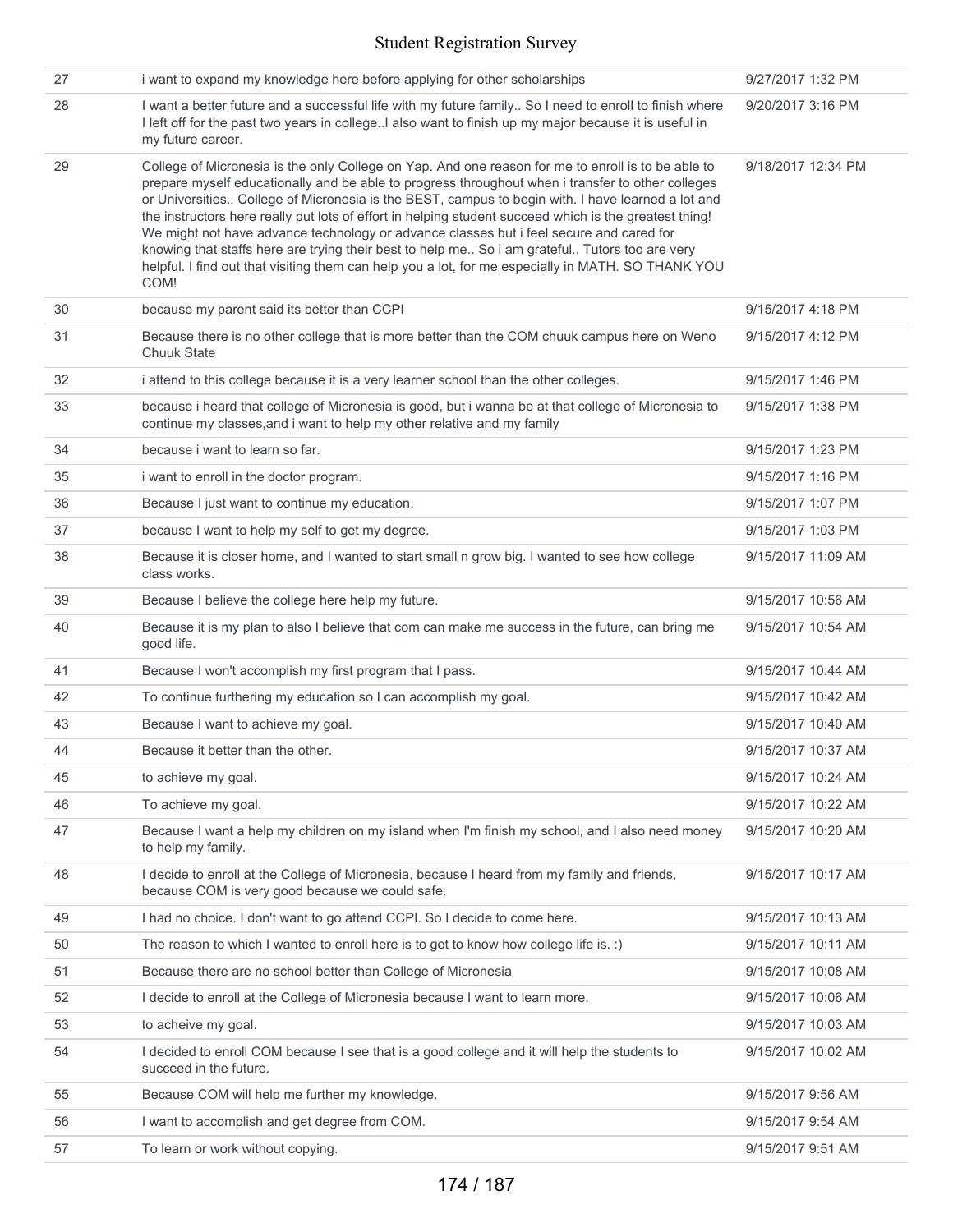| 58 | because it's so cool!                                                                                                                                                                                                                                         | 9/15/2017 9:45 AM |
|----|---------------------------------------------------------------------------------------------------------------------------------------------------------------------------------------------------------------------------------------------------------------|-------------------|
| 59 | Because I want to achieve my education.                                                                                                                                                                                                                       | 9/15/2017 9:40 AM |
| 60 | Because I want to get my degree.                                                                                                                                                                                                                              | 9/15/2017 9:37 AM |
| 61 | because really want to.                                                                                                                                                                                                                                       | 9/15/2017 9:33 AM |
| 62 | To improve my education.                                                                                                                                                                                                                                      | 9/15/2017 9:29 AM |
| 63 | Because I want to learn everything.                                                                                                                                                                                                                           | 9/15/2017 9:27 AM |
| 64 | I believe that I would successfully have my major here at COM which is easily close to my home.                                                                                                                                                               | 9/15/2017 9:25 AM |
| 65 | Because I think that's the college that I can further my education.                                                                                                                                                                                           | 9/15/2017 9:22 AM |
| 66 | good school                                                                                                                                                                                                                                                   | 9/15/2017 9:15 AM |
| 67 | Might as well do something positive besides doing other unimportant stuff.                                                                                                                                                                                    | 9/15/2017 9:09 AM |
| 68 | continue my education in Teacher Preparation.                                                                                                                                                                                                                 | 9/15/2017 9:07 AM |
| 69 | Fast                                                                                                                                                                                                                                                          | 9/15/2017 9:05 AM |
| 70 | Because it's making clear and also fast to enroll.                                                                                                                                                                                                            | 9/15/2017 9:03 AM |
| 71 | Because my parents wants me to attend COM.                                                                                                                                                                                                                    | 9/15/2017 9:01 AM |
| 72 | Because it's near.                                                                                                                                                                                                                                            | 9/15/2017 8:59 AM |
| 73 | Because at the College of Micronesia there are 6 very fun and excited include goods with<br>students.                                                                                                                                                         | 9/15/2017 8:50 AM |
| 74 | It's a going abroad preparation college.                                                                                                                                                                                                                      | 9/15/2017 8:43 AM |
| 75 | because of this word very decided to me I really want to make sure to feel up.                                                                                                                                                                                | 9/15/2017 8:40 AM |
| 76 | To continue my study in business.                                                                                                                                                                                                                             | 9/15/2017 8:36 AM |
| 77 | Because I want to continue my education and I believe that this is the way to work on it. I believe<br>that COM can help me.                                                                                                                                  | 9/15/2017 8:33 AM |
| 78 | I want to continue my education.                                                                                                                                                                                                                              | 9/15/2017 8:30 AM |
| 79 | There are many reasons why I chose to enroll at College of Micronesia., but the main reason is,<br>because this is the best college here on Chuuk and I really like this college.                                                                             | 9/14/2017 6:41 PM |
| 80 | because I have a relative to work here.                                                                                                                                                                                                                       | 9/14/2017 6:38 PM |
| 81 | Because of everything. I f I can't or don't have my college degree how can I pursue my dreams of<br>being a teacher. Besically, because none of my parents ever reached college so I will be the only<br>one furthering their education by making them proud. | 9/14/2017 6:35 PM |
| 82 | I want to learn how the programs works and I think will help me with life situations.                                                                                                                                                                         | 9/14/2017 6:32 PM |
| 83 | Because this college located in Chuuk but i'm from Chuuk.                                                                                                                                                                                                     | 9/14/2017 6:27 PM |
| 84 | Because I want to and I like here.                                                                                                                                                                                                                            | 9/14/2017 6:07 PM |
| 85 | Because I want to continue my education.                                                                                                                                                                                                                      | 9/14/2017 6:05 PM |
| 86 | Because I like to learn many more lesson here especially I like to take this courses here.                                                                                                                                                                    | 9/14/2017 6:03 PM |
| 87 | Because COM-FSM is more better than CCPI.                                                                                                                                                                                                                     | 9/14/2017 6:01 PM |
| 88 | Because its not far away from my village.                                                                                                                                                                                                                     | 9/14/2017 5:56 PM |
| 89 | Because I like to stay with my family and friends.                                                                                                                                                                                                            | 9/14/2017 5:52 PM |
| 90 | COM was my favorite school, since I was still in high school. I always wanted to go to COM school<br>after I'm finished High School. I also like to go there because tha's where my friends are.                                                              | 9/14/2017 5:50 PM |
| 91 | Because I want to earn a better and higher education. And to support my community.                                                                                                                                                                            | 9/14/2017 5:43 PM |
| 92 | COM is affordable and easy to commute to and fro.                                                                                                                                                                                                             | 9/14/2017 5:36 PM |
| 93 | Well, I thought it was a great college to apply to so, I decided to try it out by attending this college.                                                                                                                                                     | 9/14/2017 5:26 PM |
| 94 | Because I want to combine in education.                                                                                                                                                                                                                       | 9/14/2017 5:24 PM |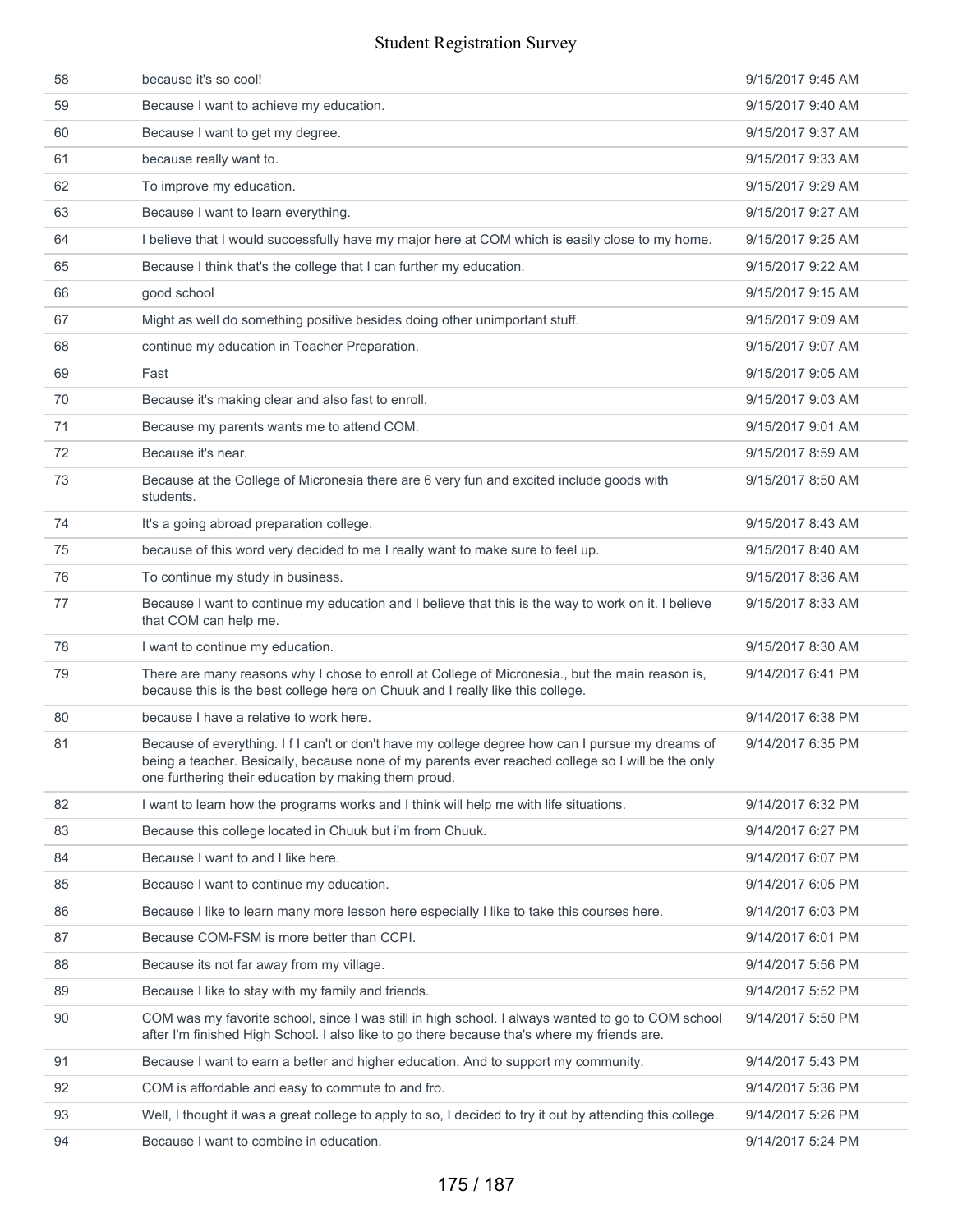| 95  | Because I heard that it is a good school.                                                                                                                                                 | 9/14/2017 5:19 PM  |
|-----|-------------------------------------------------------------------------------------------------------------------------------------------------------------------------------------------|--------------------|
| 96  | Because this is the only college in Chuuk that has the good college.                                                                                                                      | 9/14/2017 5:16 PM  |
| 97  | But I want to reach my goals.                                                                                                                                                             | 9/14/2017 5:13 PM  |
| 98  | Because its safer and closer to my house.                                                                                                                                                 | 9/14/2017 5:01 PM  |
| 99  | Because is good to us to learn more about our major.                                                                                                                                      | 9/14/2017 4:53 PM  |
| 100 | To further my education.                                                                                                                                                                  | 9/14/2017 4:51 PM  |
| 101 | Because I feel more confident to be surrounded in this campus. ALso I have a goal that I want in<br>life that I want to achieve only in here.                                             | 9/14/2017 4:32 PM  |
| 102 | It's my choice.                                                                                                                                                                           | 9/14/2017 4:19 PM  |
| 103 | Because I guarantee that this college will help me to reach my goal.                                                                                                                      | 9/14/2017 4:16 PM  |
| 104 | So I could further my education & please make sure that when I finish with the 3rd year program.<br>You will must have 4th year here at COM Chuuk so I could just take here.              | 9/14/2017 4:13 PM  |
| 105 | family wants.                                                                                                                                                                             | 9/14/2017 4:06 PM  |
| 106 | Because it is environment.                                                                                                                                                                | 9/14/2017 3:59 PM  |
| 107 | To help further my education, in order to get a job to support my family.                                                                                                                 | 9/14/2017 3:52 PM  |
| 108 | I want to finish what I haven't accomplish in school, so I can use the skills that I learned to make a<br>better future.                                                                  | 9/13/2017 5:46 PM  |
| 109 | Because I wanted to study in a different field.                                                                                                                                           | 9/13/2017 5:43 PM  |
| 110 | close to home                                                                                                                                                                             | 9/13/2017 5:34 PM  |
| 111 | To take some courses in order to complete my nursing program.                                                                                                                             | 9/13/2017 5:04 PM  |
| 112 | =to finish my complete education                                                                                                                                                          | 9/13/2017 4:54 PM  |
| 113 | To earn my AS in my major                                                                                                                                                                 | 9/13/2017 4:46 PM  |
| 114 | to furthure my education to get my degree                                                                                                                                                 | 9/13/2017 4:33 PM  |
| 115 | Furthur my education.                                                                                                                                                                     | 9/13/2017 4:31 PM  |
| 116 | To further more my education.                                                                                                                                                             | 9/13/2017 4:12 PM  |
| 117 | To take classes.                                                                                                                                                                          | 9/13/2017 4:10 PM  |
| 118 | I decided to enroll in this college because it very easy.                                                                                                                                 | 9/13/2017 4:08 PM  |
| 119 | I need to complete my education.                                                                                                                                                          | 9/13/2017 4:04 PM  |
| 120 | continue my education                                                                                                                                                                     | 9/13/2017 3:59 PM  |
| 121 | the only available college in Yap                                                                                                                                                         | 9/13/2017 3:55 PM  |
| 122 | Because it's closer to home.                                                                                                                                                              | 9/13/2017 3:47 PM  |
| 123 | It is the only college here in Pohnpei                                                                                                                                                    | 9/13/2017 2:15 PM  |
| 124 | Because i live in Yap                                                                                                                                                                     | 9/13/2017 12:16 PM |
| 125 | To experience life on campus and furture my education                                                                                                                                     | 9/13/2017 12:12 PM |
| 126 | To furter on my education                                                                                                                                                                 | 9/13/2017 12:08 PM |
| 127 | I decide to roll at the College of Micronesia-FSM because I know those stuff will kind and helpful.<br>However, this college is very close to my home island so that's why i choose here. | 9/13/2017 12:03 PM |
| 128 | Because I want to observe and know how it goes.                                                                                                                                           | 9/13/2017 11:57 AM |
| 129 | to help the students and get a certificate and teach                                                                                                                                      | 9/13/2017 11:04 AM |
| 130 | To further more my education                                                                                                                                                              | 9/12/2017 6:42 PM  |
| 131 | I further on my education.                                                                                                                                                                | 9/12/2017 6:40 PM  |
| 132 | To further more my education.                                                                                                                                                             | 9/12/2017 6:38 PM  |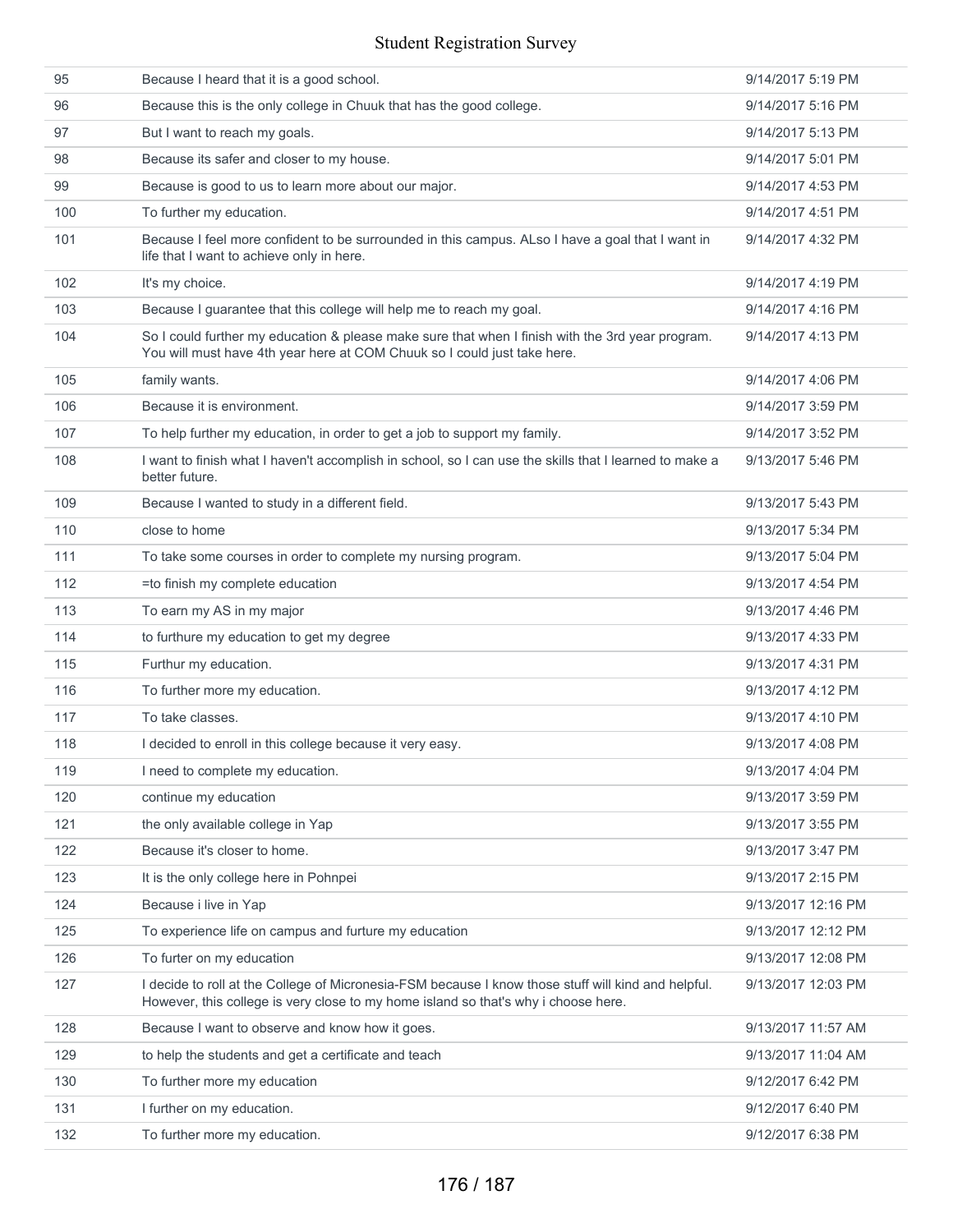| 133 | To continue going to school and study my major.                                                                         | 9/12/2017 6:34 PM |
|-----|-------------------------------------------------------------------------------------------------------------------------|-------------------|
| 134 | To learn                                                                                                                | 9/12/2017 6:29 PM |
| 135 | Because I want to learn more.                                                                                           | 9/12/2017 6:26 PM |
| 136 | Because it's closer to my island                                                                                        | 9/12/2017 6:21 PM |
| 137 | Because it's close to my island                                                                                         | 9/12/2017 6:13 PM |
| 138 | To further more my knowledge.                                                                                           | 9/12/2017 6:09 PM |
| 139 | Nothing just thinking I could start home at yap campus.                                                                 | 9/12/2017 6:07 PM |
| 140 | To experience, and to even finish maybe, on or two semester before transferring abroad.                                 | 9/12/2017 6:03 PM |
| 141 | to study my major                                                                                                       | 9/12/2017 6:01 PM |
| 142 | To keep my education going or before I transfer.                                                                        | 9/12/2017 5:57 PM |
| 143 | To continue my education                                                                                                | 9/12/2017 5:54 PM |
| 144 | continue my education                                                                                                   | 9/12/2017 5:53 PM |
| 145 | To further more my education                                                                                            | 9/12/2017 5:50 PM |
| 146 | I decided to enrolled in this college because I want to close to my parents.                                            | 9/12/2017 5:04 PM |
| 147 | Because I want to learn more for future and be safe.                                                                    | 9/12/2017 5:00 PM |
| 148 | I decide to enroll at the College of Micronesia-FSM so I can finish my school.                                          | 9/12/2017 4:57 PM |
| 149 | To learn                                                                                                                | 9/12/2017 4:53 PM |
| 150 | Because it's close to home, and it the best option for me.                                                              | 9/12/2017 4:47 PM |
| 151 | Because this is the only college that I can exepted. and it close to my home.                                           | 9/12/2017 4:34 PM |
| 152 | To future my education and get my degree.                                                                               | 9/12/2017 4:29 PM |
| 153 | To improve my knowledge                                                                                                 | 9/12/2017 4:20 PM |
| 154 | To further on my education                                                                                              | 9/12/2017 4:17 PM |
| 155 | To be educated and accomplish.                                                                                          | 9/12/2017 4:11 PM |
| 156 | easier for me and at hom                                                                                                | 9/12/2017 4:06 PM |
| 157 | because I want to continue my education.                                                                                | 9/12/2017 4:02 PM |
| 158 | To continue my education and learn more knowledge                                                                       | 9/12/2017 3:58 PM |
| 159 | I decide to enroll in this college because this is the college that i want to enroll in.                                | 9/12/2017 3:55 PM |
| 160 | College of Micronesia, Yap Campus is the most and only convenient and affordable college in my<br>state.                | 9/6/2017 2:46 PM  |
| 161 | I am enrolling COM-FSM because I believe I have a future ahead of me that can leads me to a<br>better place in my life. | 9/5/2017 3:04 PM  |
| 162 | To achieve a college degree                                                                                             | 9/4/2017 9:15 PM  |
| 163 | Because that is the only college i can enroll in. Relocation and other reasons.                                         | 9/4/2017 11:11 AM |
| 164 | to learn more about my own culture and get to know other people, their culture and their lifestyle.                     | 9/1/2017 1:19 PM  |
| 165 | decide to enroll at this college so that I can succeed in my education                                                  | 8/31/2017 3:41 PM |
| 166 | to study ant t is a only school in our island.                                                                          | 8/31/2017 3:20 PM |
| 167 | enroll to finish my education so I can find a job in the future.                                                        | 8/31/2017 3:15 PM |
| 168 | to further education and succeed to apply all my interest                                                               | 8/31/2017 3:09 PM |
| 169 | to improve my knowlege and skills                                                                                       | 8/31/2017 3:03 PM |
| 170 | to complete my education and to earn my degree than can help me to find a better job in the future                      | 8/31/2017 2:52 PM |
| 171 | I want to to complete my education and help my family                                                                   | 8/31/2017 2:43 PM |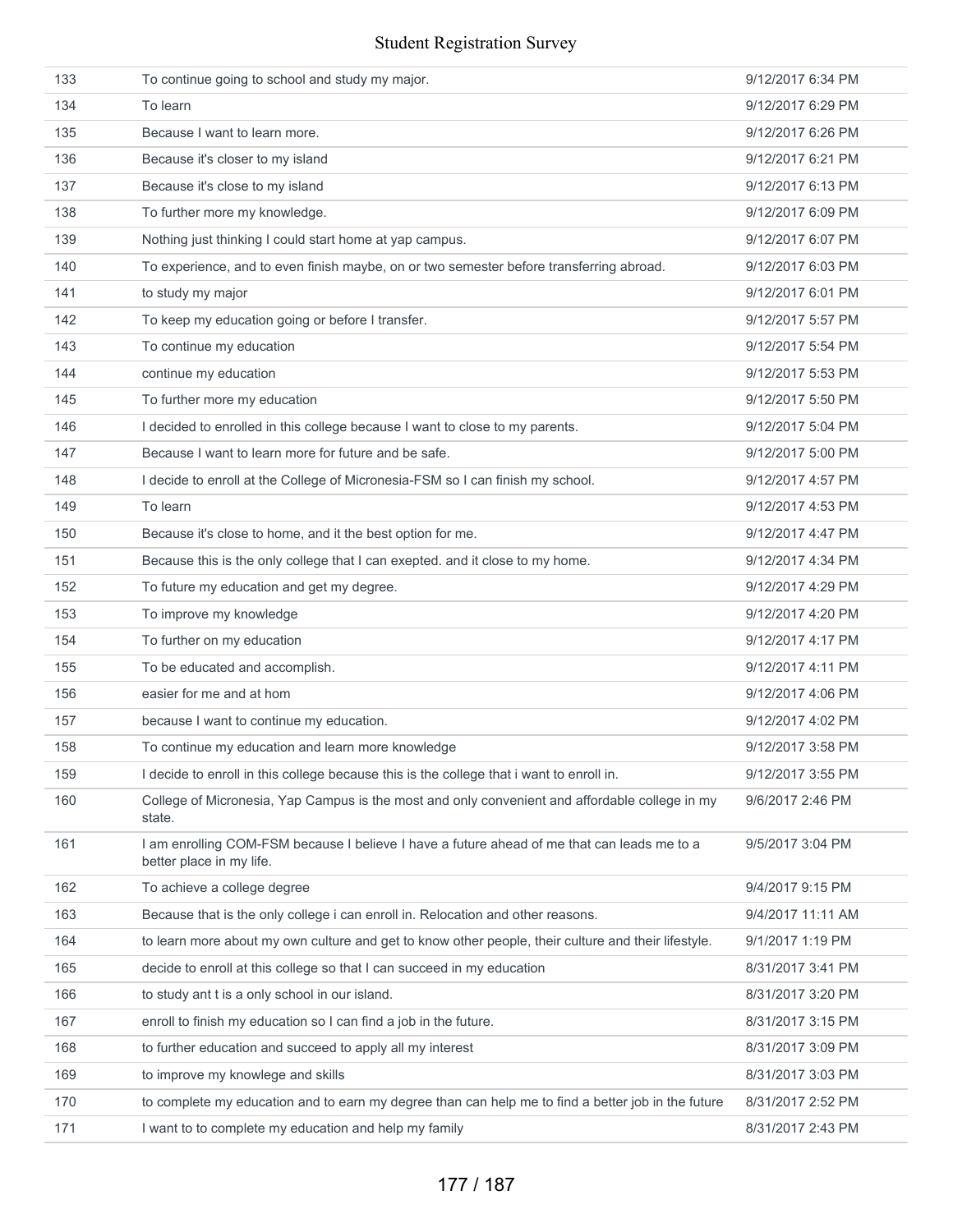|     | able to overcome.                                                                                                                                                                                                                                                                                             |                    |
|-----|---------------------------------------------------------------------------------------------------------------------------------------------------------------------------------------------------------------------------------------------------------------------------------------------------------------|--------------------|
| 205 | I decided to enroll at the College of Micronesia so I can get a taste of college life before I head out<br>and broaden my education abroad. I thank the staffs, instructors, professors, president, and the<br>College of Micronesia community for preparing me with the challenges that I thought I won't be | 8/16/2017 9:15 AM  |
| 204 | The only college on the Island                                                                                                                                                                                                                                                                                | 8/16/2017 9:41 AM  |
| 203 | i want to help chuuk state                                                                                                                                                                                                                                                                                    | 8/16/2017 11:01 AM |
| 202 | Because i want to learn more, and i also want to reach my goal.                                                                                                                                                                                                                                               | 8/16/2017 1:22 PM  |
| 201 | I want to finish and teach. I really need a job.                                                                                                                                                                                                                                                              | 8/16/2017 2:01 PM  |
| 200 | Because I am a Micronesian                                                                                                                                                                                                                                                                                    | 8/16/2017 9:13 PM  |
| 199 | To get my master                                                                                                                                                                                                                                                                                              | 8/16/2017 9:36 PM  |
| 198 | its the best and easy way for me.                                                                                                                                                                                                                                                                             | 8/17/2017 9:51 AM  |
| 197 | N                                                                                                                                                                                                                                                                                                             | 8/18/2017 7:33 AM  |
| 196 | finish third year / closest                                                                                                                                                                                                                                                                                   | 8/18/2017 3:32 PM  |
| 195 | Because it's always been a dream of mine to enroll at this college. It is the only college that is only<br>an hour away from home.                                                                                                                                                                            | 8/18/2017 4:50 PM  |
| 194 | Pursue a career in Law                                                                                                                                                                                                                                                                                        | 8/21/2017 11:54 PM |
| 193 | to get an higher education                                                                                                                                                                                                                                                                                    | 8/22/2017 10:43 AM |
| 192 | closest college.                                                                                                                                                                                                                                                                                              | 8/22/2017 1:15 PM  |
| 191 | I decide to enroll at the College of Micronesia- FSM because I want to achieve my goal as soon as<br>possible.                                                                                                                                                                                                | 8/22/2017 2:18 PM  |
| 190 | It is the only College here on the Island.                                                                                                                                                                                                                                                                    | 8/28/2017 11:55 AM |
| 189 | Honestly, I didn't decide, its because of my major. but i am still okay with it.                                                                                                                                                                                                                              | 8/29/2017 10:13 AM |
| 188 | I enrolled the College of Micronesia in order to further my knowledge and understanding in order to<br>able to attend other colleges. I also think that College of Micronesia can help me mature myself in<br>order to go to other places.                                                                    | 8/29/2017 11:03 AM |
| 187 | I decided to attend com to help my families and continue my education and become a successful<br>person                                                                                                                                                                                                       | 8/31/2017 11:54 AM |
| 186 | in order to live                                                                                                                                                                                                                                                                                              | 8/31/2017 12:24 PM |
| 185 | just to achieve my goal and get a job one day                                                                                                                                                                                                                                                                 | 8/31/2017 12:37 PM |
| 184 | I want to further my knowledges                                                                                                                                                                                                                                                                               | 8/31/2017 12:53 PM |
| 183 | to finish school                                                                                                                                                                                                                                                                                              | 8/31/2017 1:15 PM  |
| 182 | Because it good and closed to me.IT IS A BETTER COLLEGE IN THE PACIFIC OCEAN                                                                                                                                                                                                                                  | 8/31/2017 1:22 PM  |
| 181 | to learn more and might as well hope for a better education                                                                                                                                                                                                                                                   | 8/31/2017 1:27 PM  |
| 180 | convenient                                                                                                                                                                                                                                                                                                    | 8/31/2017 1:33 PM  |
| 179 | to complete my education                                                                                                                                                                                                                                                                                      | 8/31/2017 1:37 PM  |
| 178 | It is my hometown and it is much closer to me.                                                                                                                                                                                                                                                                | 8/31/2017 1:50 PM  |
| 177 | to help my family one day                                                                                                                                                                                                                                                                                     | 8/31/2017 1:56 PM  |
| 176 | so I can help my family one day                                                                                                                                                                                                                                                                               | 8/31/2017 2:02 PM  |
| 175 | to graduate and get degree, find a job and live happy life                                                                                                                                                                                                                                                    | 8/31/2017 2:09 PM  |
| 174 | because I want to stay in my state and learn                                                                                                                                                                                                                                                                  | 8/31/2017 2:13 PM  |
| 173 | I decide to enroll at the college cuz I want to fullfill my future goal and become a successful<br>daughter to my mom and dad                                                                                                                                                                                 | 8/31/2017 2:19 PM  |
| 172 | to further my education without leaving the island                                                                                                                                                                                                                                                            | 8/31/2017 2:31 PM  |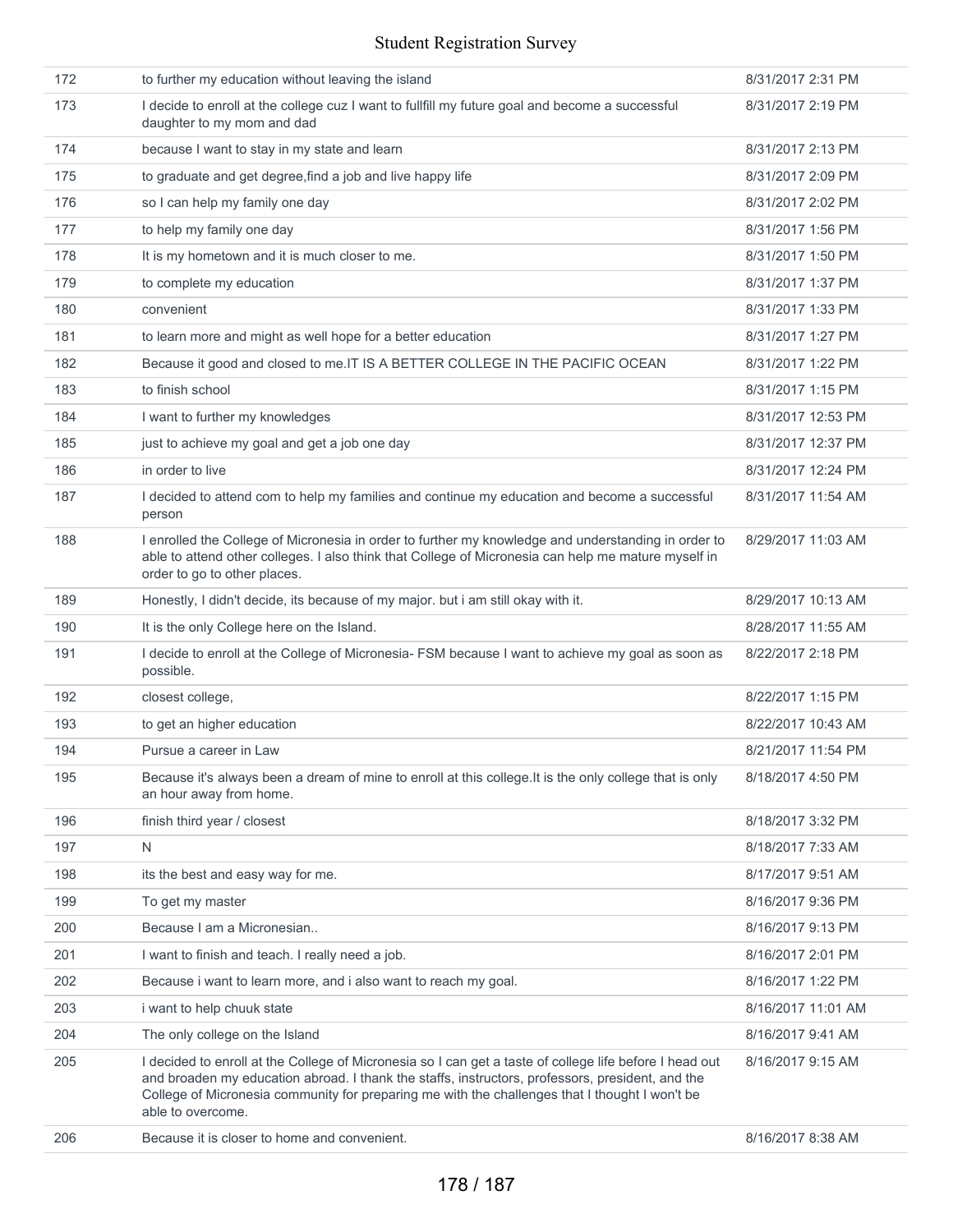| 207 | I couldn't afford US colleges so I decided to start here and while I'm at it, I'll be figuring out ways to<br>pay for my tuition when I enroll at a college/university outside of Micronesia. | 8/16/2017 8:25 AM  |
|-----|-----------------------------------------------------------------------------------------------------------------------------------------------------------------------------------------------|--------------------|
| 208 | To complete a degree                                                                                                                                                                          | 8/15/2017 9:20 PM  |
| 209 | To complete my degree                                                                                                                                                                         | 8/15/2017 9:11 PM  |
| 210 | Because location is convenient.                                                                                                                                                               | 8/15/2017 8:50 PM  |
| 211 | Because I want to complete my education                                                                                                                                                       | 8/15/2017 5:57 PM  |
| 212 | because I want to learn more in College                                                                                                                                                       | 8/15/2017 5:55 PM  |
| 213 | Because I want it to graduate and it is the only college in the FSM                                                                                                                           | 8/15/2017 5:53 PM  |
| 214 | To get a degree                                                                                                                                                                               | 8/15/2017 5:51 PM  |
| 215 | To complete my education                                                                                                                                                                      | 8/15/2017 5:50 PM  |
| 216 | It's close to home                                                                                                                                                                            | 8/15/2017 5:48 PM  |
| 217 | I wish to experience college life in Pohnpei first                                                                                                                                            | 8/15/2017 5:47 PM  |
| 218 | So I can complete my AS degree and apply universities abroad.                                                                                                                                 | 8/15/2017 5:45 PM  |
| 219 | Pohnpei Campus                                                                                                                                                                                | 8/15/2017 5:43 PM  |
| 220 | To get more knowledge in the business world.                                                                                                                                                  | 8/15/2017 5:40 PM  |
| 221 | I enrolled at COM because I want to achieve my goals. Be the future for the country and support it.                                                                                           | 8/15/2017 5:37 PM  |
| 222 | Nearest college                                                                                                                                                                               | 8/15/2017 5:34 PM  |
| 223 | To get a third year certificate in Acounting                                                                                                                                                  | 8/15/2017 5:33 PM  |
| 224 | Its the first step I need to take to prepare myself for higher universities.                                                                                                                  | 8/15/2017 5:31 PM  |
| 225 | Because I'm looking forward to further my education.                                                                                                                                          | 8/15/2017 5:21 PM  |
| 226 | I enroll at College of Micronesia - FSM, just because i felt comfortable in studying here.                                                                                                    | 8/15/2017 5:18 PM  |
| 227 | Well there is no more reason I want instead of getting my job.                                                                                                                                | 8/15/2017 4:07 PM  |
| 228 | just to further my studies                                                                                                                                                                    | 8/15/2017 12:58 PM |
| 229 | closest to family and the best place to experience college life                                                                                                                               | 8/15/2017 12:20 PM |
| 230 | Because to start small and then dream Big. Enrolling in Universities.                                                                                                                         | 8/15/2017 11:03 AM |
| 231 | Close to my home and familiar for me                                                                                                                                                          | 8/15/2017 10:44 AM |
| 232 | because i dont wanna leave my homeland and my family                                                                                                                                          | 8/15/2017 10:39 AM |
| 233 | to prepare myself for our future if so                                                                                                                                                        | 8/15/2017 10:30 AM |
| 234 | because this is the only college in fsm                                                                                                                                                       | 8/15/2017 10:28 AM |
| 235 | I want learn more before going to study abroad                                                                                                                                                | 8/15/2017 9:32 AM  |
| 236 | To finish all my classes And learning Take more experience for the next generation                                                                                                            | 8/14/2017 11:47 PM |
| 237 | to achieve my dream and to be educated and succces                                                                                                                                            | 8/14/2017 3:52 PM  |
| 238 | So I can complete my college year to get a great job in the future                                                                                                                            | 8/14/2017 3:42 PM  |
| 239 | to get more knowledgeand to help our families about their needs                                                                                                                               | 8/14/2017 1:28 PM  |
| 240 | JUST TO FULFILL MY MAJOR COURSES.                                                                                                                                                             | 8/14/2017 1:22 PM  |
| 241 | because i want to become the Governor of my island. and the only way to achieve my goal is to<br>further my education.                                                                        | 8/14/2017 1:19 PM  |
| 242 | To learn something new and to help my family                                                                                                                                                  | 8/14/2017 1:17 PM  |
| 243 | Its because this is the only place i choose to start and finish school.                                                                                                                       | 8/14/2017 1:13 PM  |
| 244 | So That I Can Finish Schooling and Find a better job                                                                                                                                          | 8/14/2017 1:07 PM  |
| 245 | to stay with my family, help them out at the same time attend college                                                                                                                         | 8/14/2017 1:01 PM  |
|     |                                                                                                                                                                                               |                    |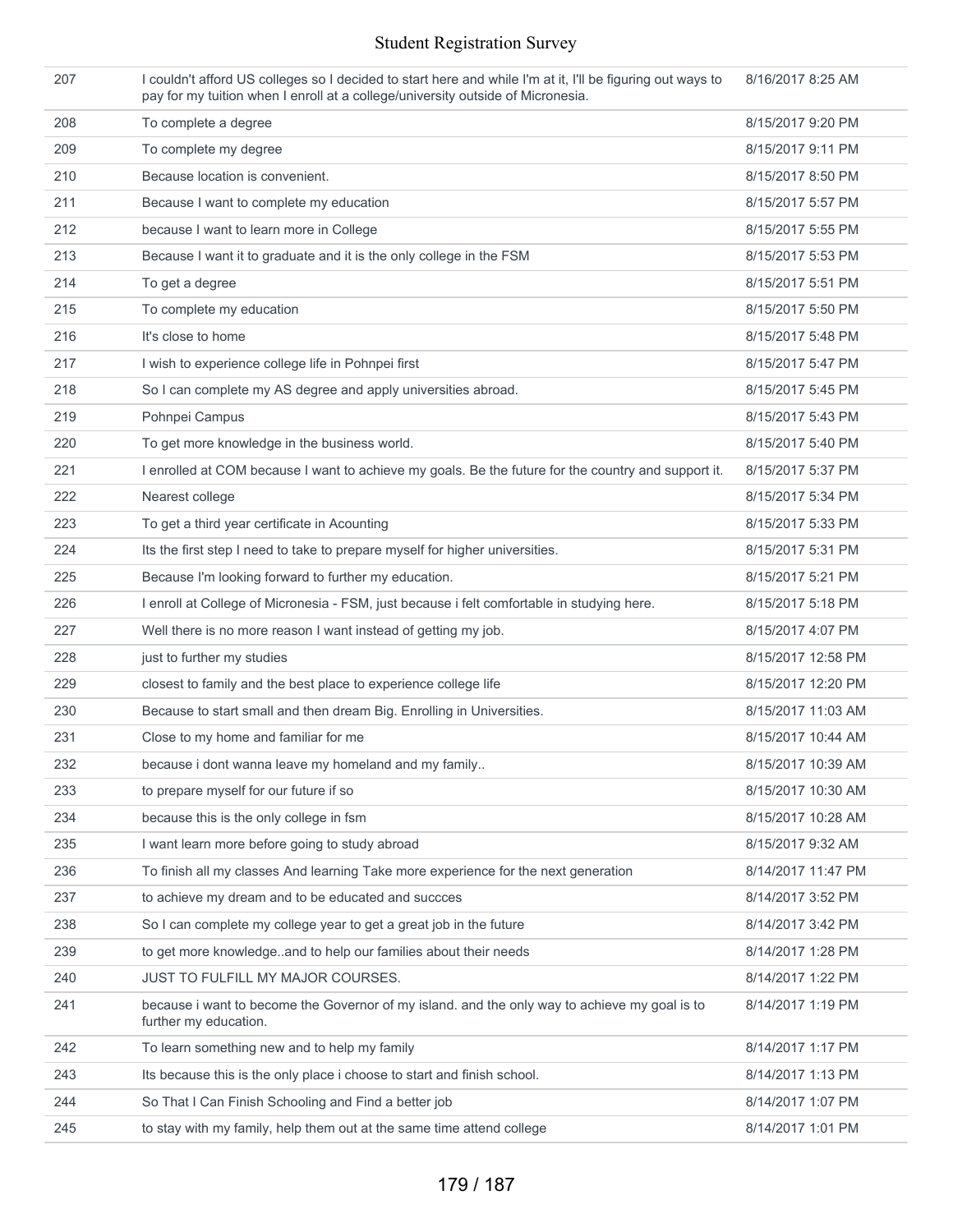| 246 | I grew up here, so I wanted to start my college level or degree here                                                                                                                                                                | 8/14/2017 12:37 PM |
|-----|-------------------------------------------------------------------------------------------------------------------------------------------------------------------------------------------------------------------------------------|--------------------|
| 247 | I decided to enroll at COM because it is the best way to start off in college, to at least get a degree<br>from COM and then apply for other colleges or universities outside of the FSM.                                           | 8/14/2017 11:50 AM |
| 248 | to earn my associate degree first                                                                                                                                                                                                   | 8/14/2017 11:28 AM |
| 249 | Since all plans have been canceled, I decided to enroll at the College of Micronesia-FSM on<br>Kosrae campus since I have nothing to do at home and anywhere else.                                                                  | 8/14/2017 8:50 AM  |
| 250 | Proud to be micronesian                                                                                                                                                                                                             | 8/14/2017 8:16 AM  |
| 251 | It is closer to home and I like to start out in a college closer to my home.                                                                                                                                                        | 8/13/2017 11:52 PM |
| 252 | COM-FSM offers all the courses I need for my major and I also chose COM-FSM because it is in<br>the FSM and it is our college. Love this college. Dreaming on coming and work at COM-FSM after<br>pursuing my Masters in Education. | 8/13/2017 11:29 PM |
| 253 | Because it is closer to home. It is also inspiring for me to try the school in my homeland and then<br>go to the other schools in the other states.                                                                                 | 8/13/2017 10:27 PM |
| 254 | Because as a freshmen, i want to see the basics of college, basically how college life is like before<br>i take the real step to bigger universities.                                                                               | 8/13/2017 7:26 PM  |
| 255 | freshmen college so i just want to absorb some of the basic ideas or know what college life is<br>really like before taking my first step to bigger universities out there.                                                         | 8/13/2017 2:38 PM  |
| 256 | Because it's closer to my home island.                                                                                                                                                                                              | 8/13/2017 12:16 PM |
| 257 | Honestly i am lucky that i still in school i love com because it will help me a lot                                                                                                                                                 | 8/13/2017 9:17 AM  |
| 258 | Because it is a best place to start and helpful to know if I'm capable of going abroad to finish my<br>studies.                                                                                                                     | 8/12/2017 9:45 PM  |
| 259 | i have decided to enroll in the college of micronesia located in the chuuk state because its near my<br>home and cheap for me. i mean transportation and place to live at the mean time is managable.                               | 8/11/2017 5:20 PM  |
| 260 | it is better than harvard. I was given two options to go here or harvard. I chose here because it is<br>the best in the world                                                                                                       | 8/11/2017 5:16 PM  |
| 261 | because i heard from alumni students that it's a very good college.                                                                                                                                                                 | 8/11/2017 3:09 PM  |
| 262 | because i want to finish my education quickly and it is the best college                                                                                                                                                            | 8/11/2017 1:09 PM  |
| 263 | the reason is that im from here in pohnpei so its better to enrolled here,                                                                                                                                                          | 8/11/2017 1:00 PM  |
| 264 | to learn more about and to help our country for the better future.                                                                                                                                                                  | 8/11/2017 11:16 AM |
| 265 | because it is the only option for me to rely on                                                                                                                                                                                     | 8/11/2017 11:01 AM |
| 266 | because that's where i can finish my requirements                                                                                                                                                                                   | 8/11/2017 10:57 AM |
| 267 | i wanted to prepared myself before entering other outside colleges.                                                                                                                                                                 | 8/11/2017 10:50 AM |
| 268 | To further my education and succeed in life.                                                                                                                                                                                        | 8/11/2017 9:34 AM  |
| 269 | To pursue my education achieve my goal                                                                                                                                                                                              | 8/11/2017 8:59 AM  |
| 270 | easy                                                                                                                                                                                                                                | 8/11/2017 8:40 AM  |
| 271 | Because I trust this college to prepare me for any universities that I would be attending after I<br>finish here.                                                                                                                   | 8/10/2017 3:04 PM  |
| 272 | To complete my college goals                                                                                                                                                                                                        | 8/10/2017 3:03 PM  |
| 273 | Because this the college of Micronesia,                                                                                                                                                                                             | 8/10/2017 1:35 PM  |
| 274 | Closer to home, and a better way to learn about myself and where I come from                                                                                                                                                        | 8/10/2017 1:33 PM  |
| 275 | I decided to enroll at the college of Micronesia because I want to start learning and get ready to<br>find a better future for myself.                                                                                              | 8/10/2017 1:32 PM  |
| 276 | The college is a good starting point for my field of study.                                                                                                                                                                         | 8/10/2017 1:29 PM  |
| 277 | Because this is the only college in FSM, and it is much cheaper than the other colleges.                                                                                                                                            | 8/10/2017 1:28 PM  |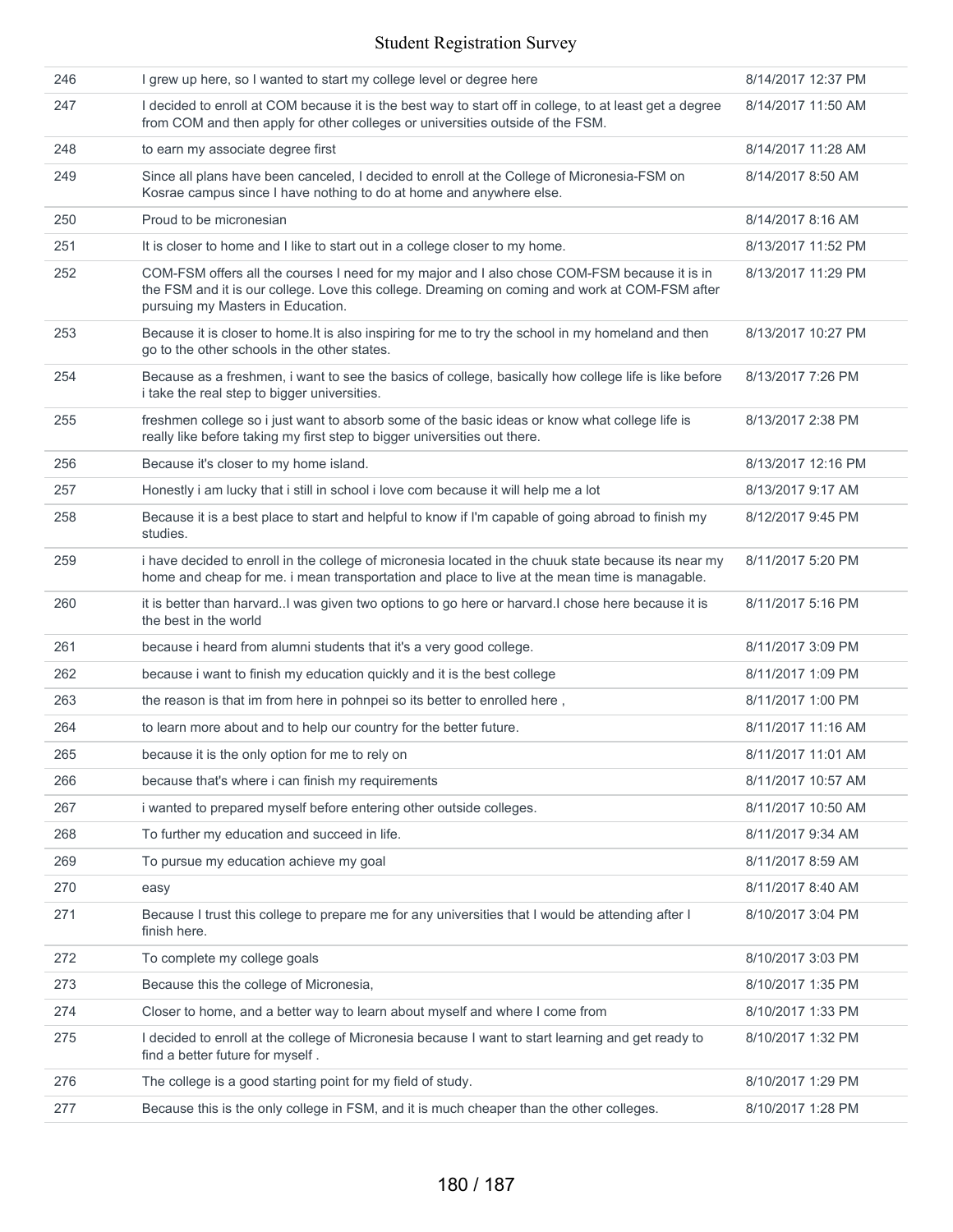| 278 | it is a good place for me start out first, and earn at least a degree and move on to the universities<br>out there.                                                     | 8/10/2017 1:25 PM  |
|-----|-------------------------------------------------------------------------------------------------------------------------------------------------------------------------|--------------------|
| 279 | TO prepare for other colleges, for example the state s and other colleges or scholarships                                                                               | 8/10/2017 12:22 PM |
| 280 | TO achieve my goal                                                                                                                                                      | 8/10/2017 12:14 PM |
| 281 | To further my learning experience in Business                                                                                                                           | 8/10/2017 12:13 PM |
| 282 | To graduate                                                                                                                                                             | 8/10/2017 11:36 AM |
| 283 | Because its the only college in Pohnpei and close to me.                                                                                                                | 8/10/2017 11:35 AM |
| 284 | I need to finish up my courses                                                                                                                                          | 8/10/2017 11:32 AM |
| 285 | To get a degree                                                                                                                                                         | 8/10/2017 11:23 AM |
| 286 | Because I want to experience the college here on our island before going to the big world.                                                                              | 8/10/2017 11:21 AM |
| 287 | Returning student for education                                                                                                                                         | 8/10/2017 11:19 AM |
| 288 | Because its the easiest                                                                                                                                                 | 8/10/2017 11:16 AM |
| 289 | Because its cheap and reliable                                                                                                                                          | 8/10/2017 11:14 AM |
| 290 | Because it is affordable and closer to home. Also because I want to experience college here in<br>FSM first before moving elsewhere.                                    | 8/10/2017 10:59 AM |
| 291 | I really like it here and this school offers many exciting things.                                                                                                      | 8/10/2017 10:56 AM |
| 292 | Because I want to challenge myself to become more knowledgeable.                                                                                                        | 8/10/2017 10:55 AM |
| 293 | No place like home                                                                                                                                                      | 8/10/2017 10:53 AM |
| 294 | To pursue course that will improve me in my current job role.                                                                                                           | 8/10/2017 10:48 AM |
| 295 | It is a great start before continuing to a University                                                                                                                   | 8/10/2017 10:45 AM |
| 296 | I decided to enroll here because I want to experience this school before moving on to other<br>schools.                                                                 | 8/10/2017 10:43 AM |
| 297 | I wanted a comfortable start in college before I decided to move out to bigger colleges.                                                                                | 8/10/2017 10:41 AM |
| 298 | I decided to enroll at COM because it is closest to my hometown and also I don't have to worry<br>about the expenses or to put it simply it is affordable and efficient | 8/10/2017 10:16 AM |
| 299 | To get a degree                                                                                                                                                         | 8/10/2017 10:07 AM |
| 300 | To complete my education and easier place to attend                                                                                                                     | 8/10/2017 10:02 AM |
| 301 | To further my education                                                                                                                                                 | 8/10/2017 10:00 AM |
| 302 | Because I want to finish my studies and get my master so that I can find a better job and have a<br>better life.                                                        | 8/10/2017 9:58 AM  |
| 303 | Close to home and family                                                                                                                                                | 8/9/2017 3:53 PM   |
| 304 | Because it's a college. Good one                                                                                                                                        | 8/9/2017 3:41 PM   |
| 305 | Education is important                                                                                                                                                  | 8/9/2017 3:32 PM   |
| 306 | Because it is the only available college here.                                                                                                                          | 8/9/2017 3:28 PM   |
| 307 | To learn                                                                                                                                                                | 8/9/2017 3:26 PM   |
| 308 | It is the only institute that I wanted to graduate from and it is because it still feels like home.                                                                     | 8/9/2017 3:22 PM   |
| 309 | Because this is the only place I can attend in order for me to move on to other school abroad                                                                           | 8/9/2017 3:17 PM   |
| 310 | It is better to study there if you 're a micronesian                                                                                                                    | 8/9/2017 3:15 PM   |
| 311 | To get my BA                                                                                                                                                            | 8/9/2017 3:09 PM   |
| 312 | To improve my knowledge                                                                                                                                                 | 8/9/2017 3:00 PM   |
| 313 | To further my studies to a higher level of education                                                                                                                    | 8/9/2017 2:58 PM   |
| 314 | I wanted to stay closer to my family for a while before deciding to go anywhere. I want to figure out<br>I want to do first.                                            | 8/9/2017 2:49 PM   |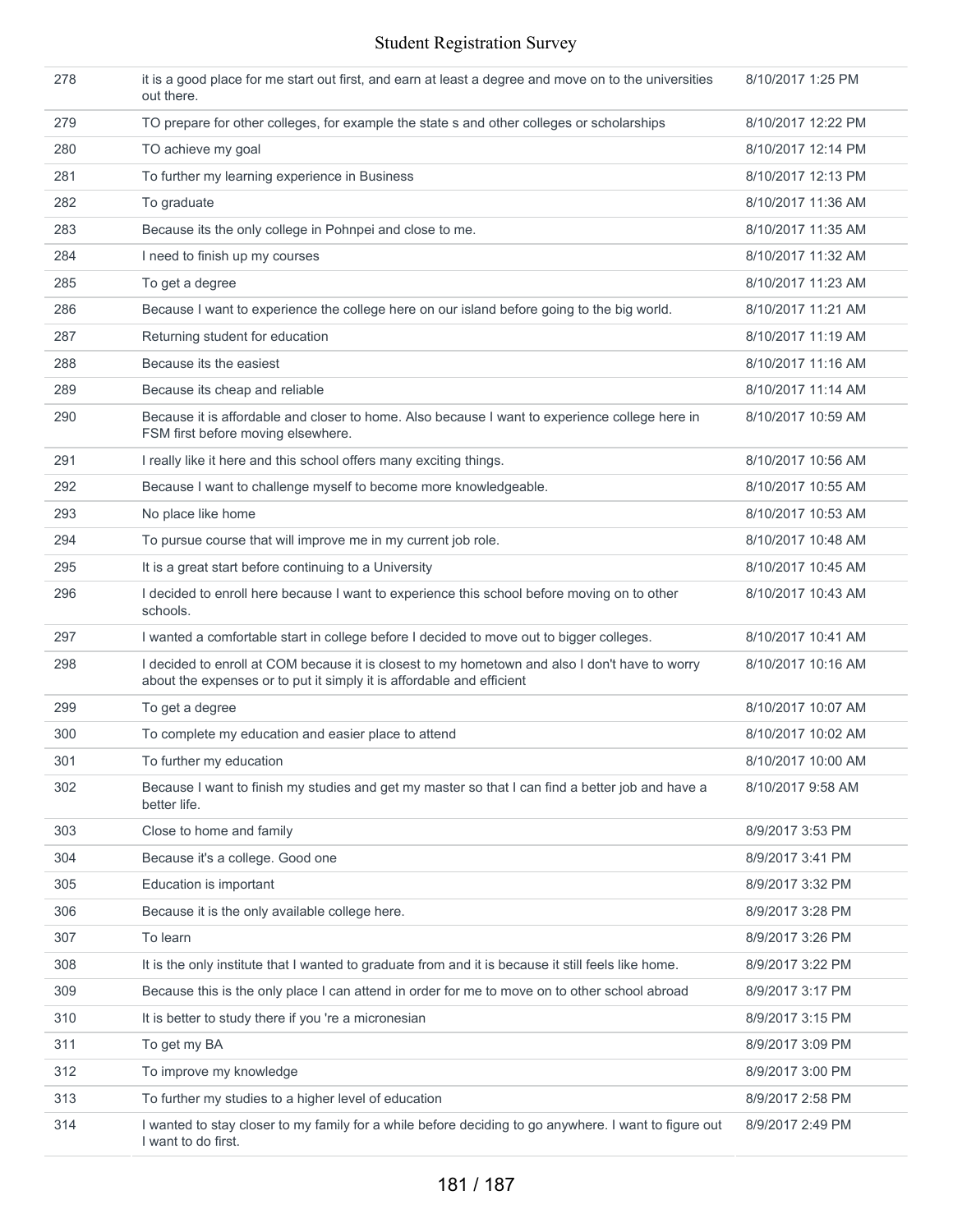## Q31 What are some positive or negative things that you observed about the registration process? Please feel free to comment or make recommendations in this section. (Please write down your comments below)

Answered: 179 Skipped: 283

| #              | <b>RESPONSES</b>                                                                                                                                                                                                                                                                                                                                                                 | <b>DATE</b>         |
|----------------|----------------------------------------------------------------------------------------------------------------------------------------------------------------------------------------------------------------------------------------------------------------------------------------------------------------------------------------------------------------------------------|---------------------|
| 1              | The registration started late because of the students and also the staff and faculties.                                                                                                                                                                                                                                                                                          | 10/31/2017 10:22 AM |
| 2              | Everything is great!                                                                                                                                                                                                                                                                                                                                                             | 10/29/2017 11:57 PM |
| 3              | well positively, it's well organize and fast.                                                                                                                                                                                                                                                                                                                                    | 10/27/2017 4:06 PM  |
| 4              | nothing                                                                                                                                                                                                                                                                                                                                                                          | 10/27/2017 12:47 PM |
| 5              | none                                                                                                                                                                                                                                                                                                                                                                             | 10/23/2017 10:50 AM |
| 6              | No comments. I appreciate everything that happens during registration.                                                                                                                                                                                                                                                                                                           | 10/18/2017 1:40 PM  |
| $\overline{7}$ | For real, the registration process is good, so there's nothing wrong about it to me                                                                                                                                                                                                                                                                                              | 10/16/2017 1:40 PM  |
| 8              | The time and to wait a long time for your turn.                                                                                                                                                                                                                                                                                                                                  | 10/16/2017 1:20 AM  |
| 9              | Well the only thing i don't like about registration process is that you the business office put us on<br>hold when it's reaches the time to register but we haven't paid the current classes when they know<br>that we will pay the classes we're taking.                                                                                                                        | 10/13/2017 11:52 AM |
| 10             | This is a great campus but, there's not enough courses to offer.                                                                                                                                                                                                                                                                                                                 | 10/12/2017 3:08 PM  |
| 11             | safe and better place to study. the place you will reach your dream.                                                                                                                                                                                                                                                                                                             | 10/12/2017 11:05 AM |
| 12             | I like the registration process.                                                                                                                                                                                                                                                                                                                                                 | 10/10/2017 1:28 PM  |
| 13             | some of the negative is i really confused and some positive is i really excited                                                                                                                                                                                                                                                                                                  | 10/10/2017 12:32 PM |
| 14             | The registration process its good and easy because the staff provide directions and what to do<br>and good guidens.                                                                                                                                                                                                                                                              | 10/9/2017 4:28 PM   |
| 15             | Well during the registration it takes a long time going through the process but its because of the<br>kang students. I'm not complaining about slow process but its just that students are all around the<br>place but its good because the staff did their best and they do their jobs right and also another<br>faster way to register is the online registration so its good. | 10/9/2017 4:25 PM   |
| 16             | One negative thing I had observed from the registration process is "Poor cooperation".<br>Sometimes, esp. during early registration weeks, academic advisors are often out of office. As a<br>consequence, many students freely choose the classes they prefer to take, even it isn't a<br>requirement. This is the most serious negative part about the registration process.   | 10/9/2017 10:53 AM  |
| 17             | some negative i didn't know the quetion and some positive i want to enroll to encourage my goal                                                                                                                                                                                                                                                                                  | 10/6/2017 1:12 PM   |
| 18             | everything is good except the facility fee with \$200.00 dollars and I'm paying for health fee while<br>I'm paying micare or my health care.                                                                                                                                                                                                                                     | 10/5/2017 3:40 PM   |
| 19             | just when the wifi slow                                                                                                                                                                                                                                                                                                                                                          | 10/2/2017 12:46 PM  |
| 20             | well organized and the staffs seems very nice, too.                                                                                                                                                                                                                                                                                                                              | 9/27/2017 2:35 PM   |
| 21             | no comments                                                                                                                                                                                                                                                                                                                                                                      | 9/27/2017 1:32 PM   |
| 22             | The registration was okay. Is just that i went late and i had to pay the later registration fee and the<br>process wasnt really that fast. The process was slow, i was trying to log in my Fafsa online and the<br>WiFi was really slow But everything about the registration was okay, just the fact that the internet<br>wasn't really helping that day But It was Okay.       | 9/18/2017 12:40 PM  |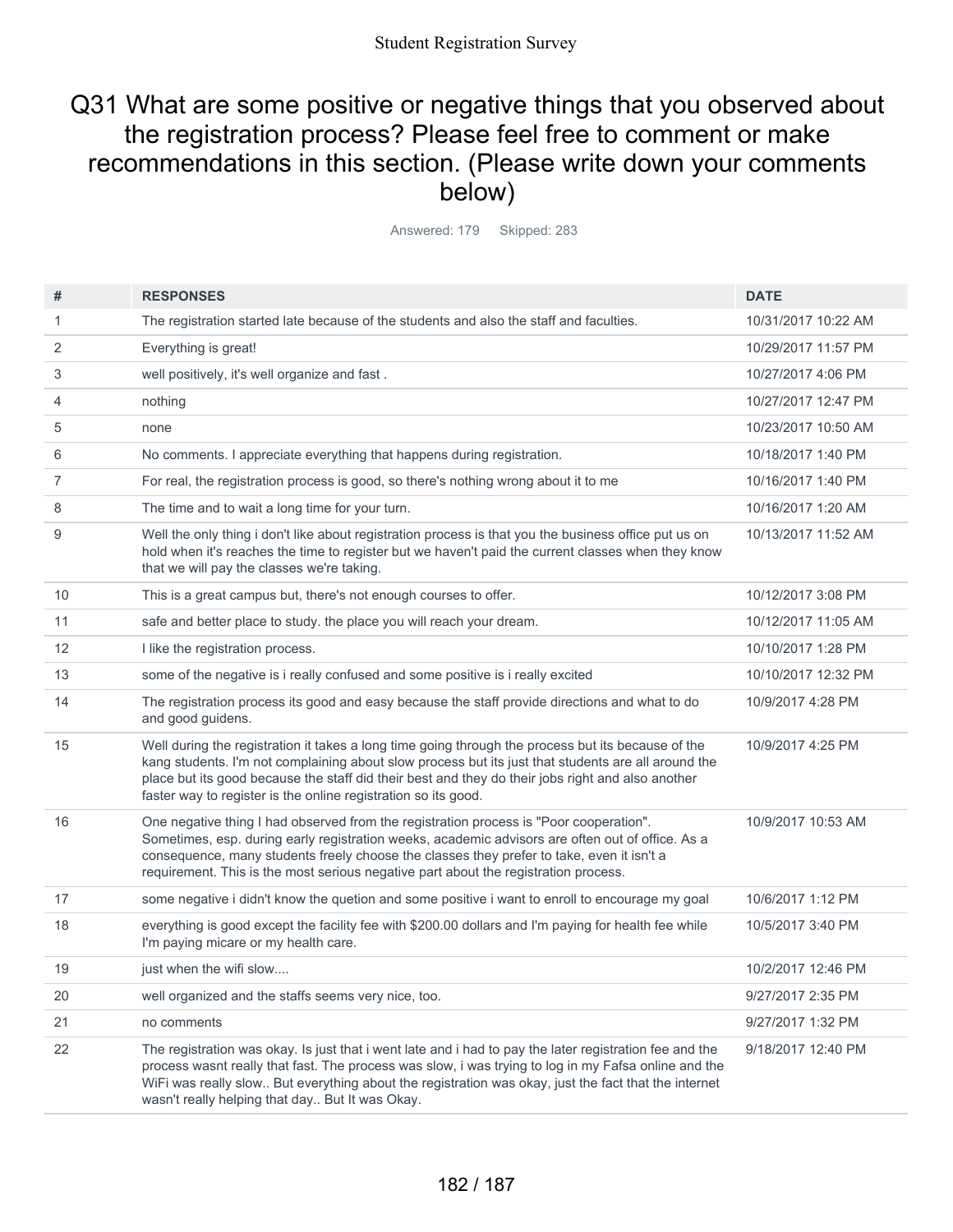| 23 | the security quard dont do theyre job during registration because outsider where able to enter the<br>campus without them noticing because they were sleeping, sitting, chatting and on facebook while<br>the outsiders enter the gate | 9/15/2017 4:21 PM  |
|----|----------------------------------------------------------------------------------------------------------------------------------------------------------------------------------------------------------------------------------------|--------------------|
| 24 | i agree with all this information that you pass out.                                                                                                                                                                                   | 9/15/2017 1:47 PM  |
| 25 | nothing, because i just heard that we will continue on 8/14/2017.                                                                                                                                                                      | 9/15/2017 1:40 PM  |
| 26 | there's something i see in here that these people are helpfuf                                                                                                                                                                          | 9/15/2017 1:24 PM  |
| 27 | The registration area is to small so it was very occupied inside                                                                                                                                                                       | 9/15/2017 11:11 AM |
| 28 | Nothing at this moment.                                                                                                                                                                                                                | 9/15/2017 10:42 AM |
| 29 | I don't know yet.                                                                                                                                                                                                                      | 9/15/2017 10:40 AM |
| 30 | Our friends and it helps us to communicate with other.                                                                                                                                                                                 | 9/15/2017 10:22 AM |
| 31 | I don't no yes, but I really like the workers cause they help me very helpful that's all.                                                                                                                                              | 9/15/2017 10:20 AM |
| 32 | The Computers needs to fixed. Everything is okay except for the computers.                                                                                                                                                             | 9/15/2017 10:13 AM |
| 33 | No comments.                                                                                                                                                                                                                           | 9/15/2017 10:11 AM |
| 34 | All the staffs were very nice and welcoming. But the of their office too small.                                                                                                                                                        | 9/15/2017 10:09 AM |
| 35 | No comment                                                                                                                                                                                                                             | 9/15/2017 10:06 AM |
| 36 | It is very good but mostly havent so tired to do fill in the blank.                                                                                                                                                                    | 9/15/2017 10:04 AM |
| 37 | None                                                                                                                                                                                                                                   | 9/15/2017 9:54 AM  |
| 38 | late/early                                                                                                                                                                                                                             | 9/15/2017 9:51 AM  |
| 39 | nothing negative but positive is are so good.                                                                                                                                                                                          | 9/15/2017 9:33 AM  |
| 40 | I feel different because I help my self through this process.                                                                                                                                                                          | 9/15/2017 9:25 AM  |
| 41 | Some are just cutting line and yeah it is good cus helpers are nice.                                                                                                                                                                   | 9/15/2017 9:03 AM  |
| 42 | They help me to know where I'm going.                                                                                                                                                                                                  | 9/15/2017 8:59 AM  |
| 43 | Nada.                                                                                                                                                                                                                                  | 9/15/2017 8:43 AM  |
| 44 | There are some negative things I had in my mind.                                                                                                                                                                                       | 9/15/2017 8:41 AM  |
| 45 | Everyone helpful to me as a new student on campus.                                                                                                                                                                                     | 9/15/2017 8:37 AM  |
| 46 | Well the registration process is really good, and there's nothing bad about it, the staffs are helpful<br>and nice.                                                                                                                    | 9/14/2017 6:41 PM  |
| 47 | Everything is just going good as in perfect.                                                                                                                                                                                           | 9/14/2017 6:36 PM  |
| 48 | Im like I always heard the refund but to me is not that I my learning.                                                                                                                                                                 | 9/14/2017 6:32 PM  |
| 49 | It's good because it's make me happy when I come to registration I see alot of friends.                                                                                                                                                | 9/14/2017 6:28 PM  |
| 50 | I want to help families.                                                                                                                                                                                                               | 9/14/2017 6:21 PM  |
| 51 | None                                                                                                                                                                                                                                   | 9/14/2017 5:50 PM  |
| 52 | It was all processed the way it was suppose to be.                                                                                                                                                                                     | 9/14/2017 5:43 PM  |
| 53 | Nothing.                                                                                                                                                                                                                               | 9/14/2017 5:20 PM  |
| 54 | Everything is all good.                                                                                                                                                                                                                | 9/14/2017 5:17 PM  |
| 55 | Postive- It goes very well by assistance from workers is its campuses. Negative-Taking up my time<br>waiting for long time when need restroom.                                                                                         | 9/14/2017 5:07 PM  |
| 56 | The registration process was easier than the one last year.                                                                                                                                                                            | 9/14/2017 5:02 PM  |
| 57 | The positive things all are perfect there is no negative things.                                                                                                                                                                       | 9/14/2017 4:54 PM  |
| 58 | nothing                                                                                                                                                                                                                                | 9/14/2017 4:51 PM  |
| 59 | There is no negative thing about the registration, they're all good.                                                                                                                                                                   | 9/14/2017 4:16 PM  |
| 60 | Fast Procedure, no waiting for long time.                                                                                                                                                                                              | 9/14/2017 4:13 PM  |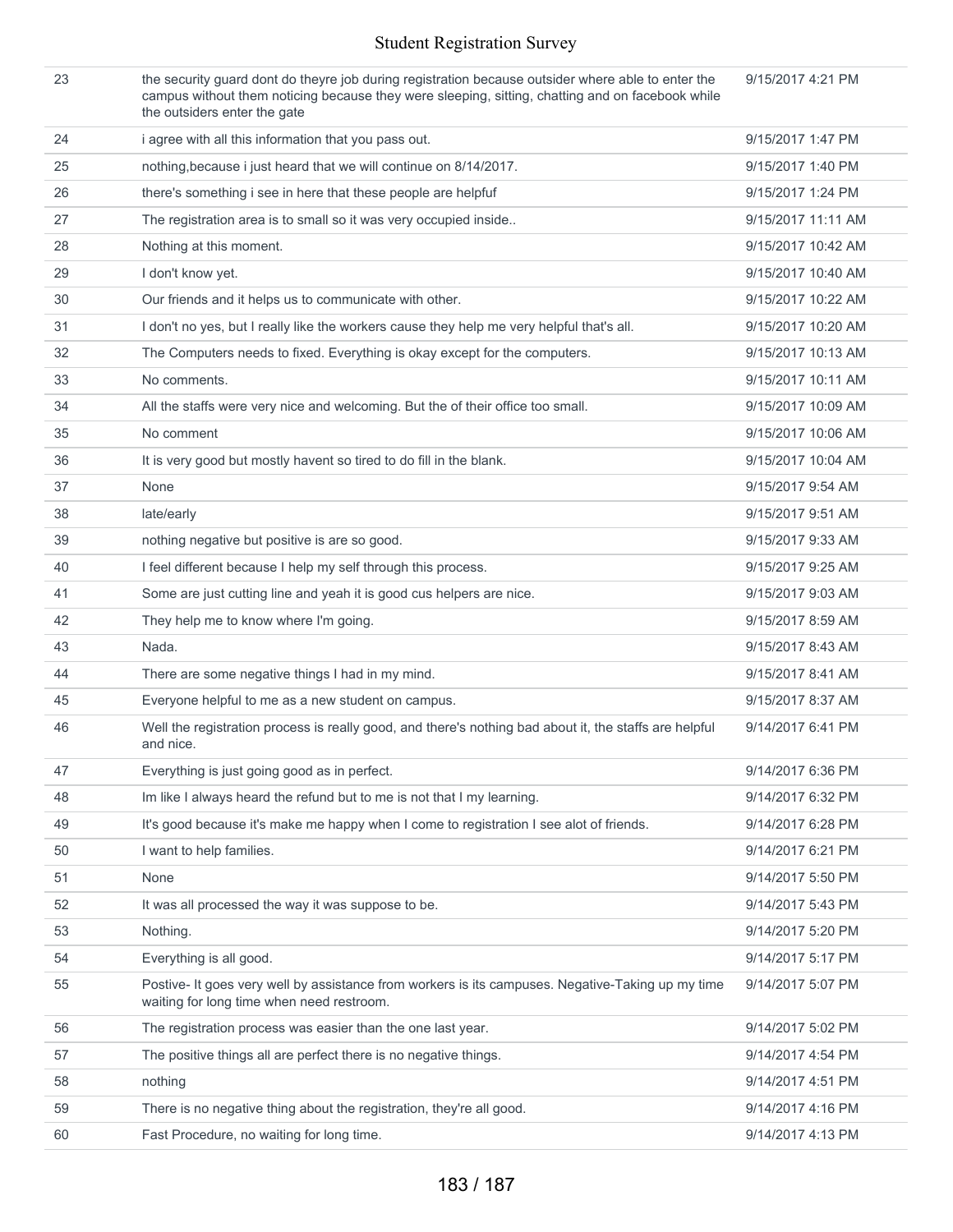| 61 | none                                                                                                                                                                                                                                                                               | 9/14/2017 4:06 PM  |
|----|------------------------------------------------------------------------------------------------------------------------------------------------------------------------------------------------------------------------------------------------------------------------------------|--------------------|
| 62 | Positive-Pretty Same.                                                                                                                                                                                                                                                              | 9/14/2017 3:52 PM  |
| 63 | -everything seems fine to me.                                                                                                                                                                                                                                                      | 9/13/2017 5:46 PM  |
| 64 | Recommend chairs outside of building for students to sit while waiting.                                                                                                                                                                                                            | 9/13/2017 3:55 PM  |
| 65 | Nothing, overall it is good.                                                                                                                                                                                                                                                       | 9/13/2017 3:48 PM  |
| 66 | Nothing                                                                                                                                                                                                                                                                            | 9/13/2017 12:16 PM |
| 67 | Negative=> It needs to move fast because there is a long line waiting to finish up.                                                                                                                                                                                                | 9/13/2017 12:13 PM |
| 68 | To waiting, waiting for calling our name. Please people be orgenizing. Prepare befor student or<br>you can be register those new student first or cebrated new and continue.                                                                                                       | 9/13/2017 12:06 PM |
| 69 | I think it's all good.                                                                                                                                                                                                                                                             | 9/13/2017 11:57 AM |
| 70 | To hot. To loud noise can't concentrate. Not organize.                                                                                                                                                                                                                             | 9/12/2017 6:38 PM  |
| 71 | To crowded                                                                                                                                                                                                                                                                         | 9/12/2017 6:30 PM  |
| 72 | To crowded in the room                                                                                                                                                                                                                                                             | 9/12/2017 6:26 PM  |
| 73 | To slow                                                                                                                                                                                                                                                                            | 9/12/2017 6:13 PM  |
| 74 | The registration was slow. I arrived here at 9:00AM and ended up finishing around 4:20 PM                                                                                                                                                                                          | 9/12/2017 6:08 PM  |
| 75 | It takes too long and it doesn't feel organized.                                                                                                                                                                                                                                   | 9/12/2017 5:58 PM  |
| 76 | It's good and helpful.                                                                                                                                                                                                                                                             | 9/12/2017 4:54 PM  |
| 77 | The registration are all good No comments.                                                                                                                                                                                                                                         | 9/12/2017 4:06 PM  |
| 78 | Positive: Are the supports that the faculties as help one individual students. Negative: NoNE                                                                                                                                                                                      | 9/5/2017 3:06 PM   |
| 79 | too crowded                                                                                                                                                                                                                                                                        | 9/4/2017 9:16 PM   |
| 80 | It takes about the whole day to come and wait for names to be called out. The staffs are so slow<br>and picky. I hate the campus here but had no choice but to enroll. Nothing is good about this<br>campus, so mean the people here, well not all of them but 2 out of 10 people. | 9/4/2017 11:14 AM  |
| 81 | people need to be self organized and show some respect for those that are new and the ones who<br>are in line without just parching in and trying to squeeze in any area or part of line without showing<br>or telling the person standing in that line.                           | 9/1/2017 1:21 PM   |
| 82 | going well, the line is too long and got stuck in the middle of it need more space.                                                                                                                                                                                                | 8/31/2017 3:10 PM  |
| 83 | n/a                                                                                                                                                                                                                                                                                | 8/31/2017 2:32 PM  |
| 84 | I tis kind of not working fast so all, the staff are lazy some students missed their classes that<br>required                                                                                                                                                                      | 8/31/2017 1:51 PM  |
| 85 | everyone was very patners                                                                                                                                                                                                                                                          | 8/31/2017 1:34 PM  |
| 86 | The way they help is not enough for me, they also misunderstand their co-workers                                                                                                                                                                                                   | 8/31/2017 1:24 PM  |
| 87 | The registration process did go well, but some of the staffs are tough.                                                                                                                                                                                                            | 8/29/2017 11:06 AM |
| 88 | I think the chairs should be more organized. The chairs were a bit messy.                                                                                                                                                                                                          | 8/29/2017 10:14 AM |
| 89 | None have I found                                                                                                                                                                                                                                                                  | 8/22/2017 2:18 PM  |
| 90 | all good                                                                                                                                                                                                                                                                           | 8/22/2017 1:15 PM  |
| 91 | Everything was o.k                                                                                                                                                                                                                                                                 | 8/22/2017 10:44 AM |
| 92 | Internet was slow in the beginning but then once it came back, everything was fast and smooth.<br>Wifi for registration only during registration week.                                                                                                                             | 8/22/2017 12:01 AM |
| 93 |                                                                                                                                                                                                                                                                                    |                    |
|    | No, there is nothing                                                                                                                                                                                                                                                               | 8/18/2017 4:50 PM  |
| 94 | positive things - food and drinks etc.                                                                                                                                                                                                                                             | 8/17/2017 9:52 AM  |
| 95 | Nothing everything is good.                                                                                                                                                                                                                                                        | 8/16/2017 9:14 PM  |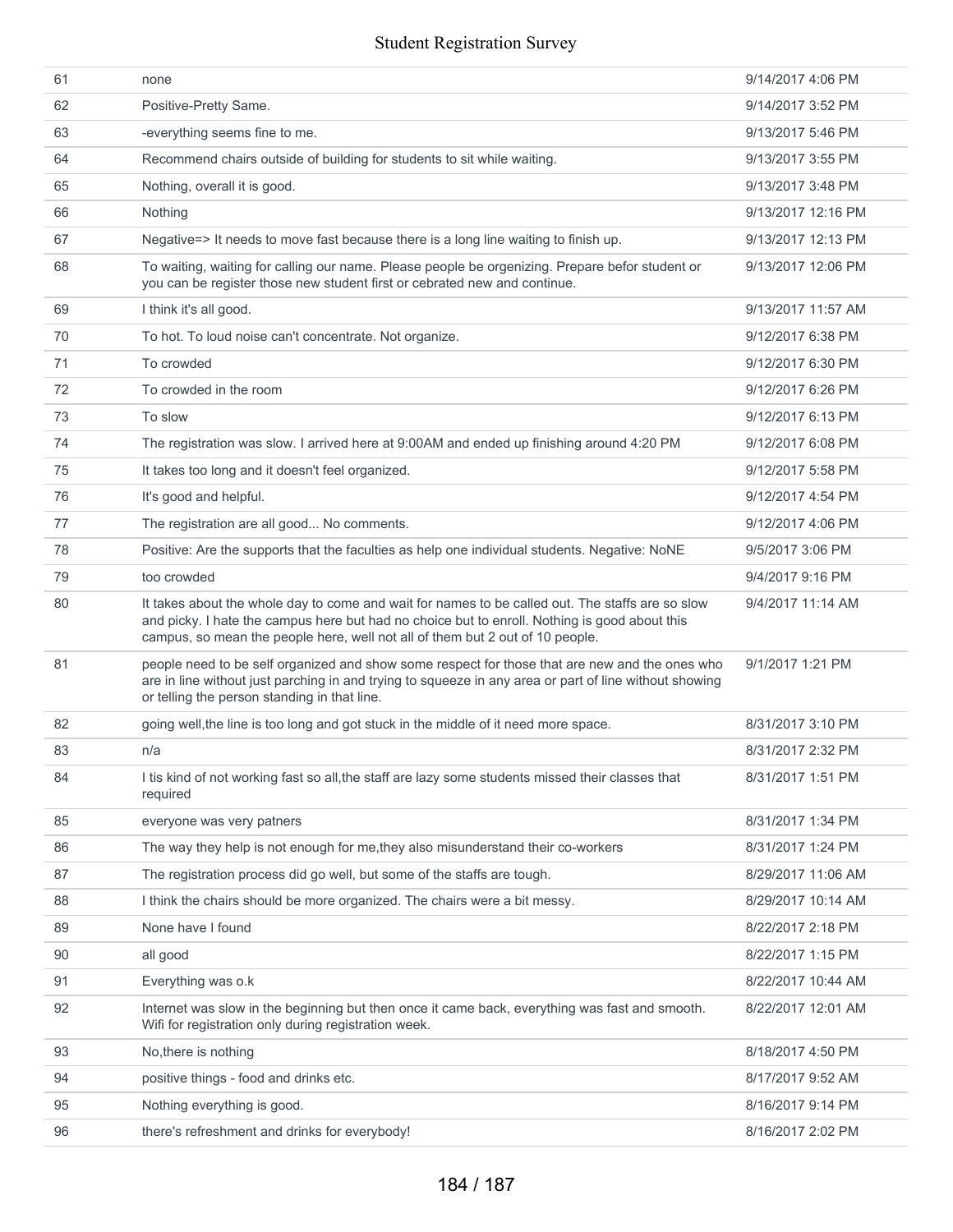| 97  | As of now, I have no comments regarding anything about registration process and its setup<br>because I had no trouble completing my registration because the staffs assisted me well.                                       | 8/16/2017 9:19 AM  |
|-----|-----------------------------------------------------------------------------------------------------------------------------------------------------------------------------------------------------------------------------|--------------------|
| 98  | Registration was fun. The long lines showed which students were patient and which students<br>weren't. It was just too long.                                                                                                | 8/16/2017 8:27 AM  |
| 99  | None of negative, everything was going well.                                                                                                                                                                                | 8/15/2017 9:21 PM  |
| 100 | None negative, ecverything was going well,,                                                                                                                                                                                 | 8/15/2017 9:12 PM  |
| 101 | Staff smiled when they were dealing with students.                                                                                                                                                                          | 8/15/2017 8:51 PM  |
| 102 | I don't think I see any                                                                                                                                                                                                     | 8/15/2017 5:57 PM  |
| 103 | Excellent                                                                                                                                                                                                                   | 8/15/2017 5:51 PM  |
| 104 | It was a little slow                                                                                                                                                                                                        | 8/15/2017 5:47 PM  |
| 105 | Helpful                                                                                                                                                                                                                     | 8/15/2017 5:45 PM  |
| 106 | Supportive                                                                                                                                                                                                                  | 8/15/2017 5:43 PM  |
| 107 | Too many run-a rounds in the process for student's with unpaid balances.                                                                                                                                                    | 8/15/2017 5:41 PM  |
| 108 | The location is too far.                                                                                                                                                                                                    | 8/15/2017 5:35 PM  |
| 109 | It's easy and the staffs are helpful, it's just that i got tired walking but it was worth it.                                                                                                                               | 8/15/2017 5:22 PM  |
| 110 | Everything was fine.                                                                                                                                                                                                        | 8/15/2017 5:20 PM  |
| 111 | All good                                                                                                                                                                                                                    | 8/15/2017 4:08 PM  |
| 112 | no comment                                                                                                                                                                                                                  | 8/15/2017 12:59 PM |
| 113 | People                                                                                                                                                                                                                      | 8/15/2017 12:21 PM |
| 114 | I have nothing to sayeverybody is trying their best to do their jobs.                                                                                                                                                       | 8/15/2017 11:04 AM |
| 115 | None                                                                                                                                                                                                                        | 8/15/2017 10:44 AM |
| 116 | not enough food for my cravings                                                                                                                                                                                             | 8/15/2017 10:40 AM |
| 117 | it is fair because everyone had to follow the registration line by following their given numbers                                                                                                                            | 8/15/2017 10:32 AM |
| 118 | slove of processing the paper works                                                                                                                                                                                         | 8/15/2017 10:29 AM |
| 119 | nothing everything is okay                                                                                                                                                                                                  | 8/15/2017 9:33 AM  |
| 120 | Just good about now                                                                                                                                                                                                         | 8/14/2017 11:48 PM |
| 121 | it's quite fast and they explain clear to understand.                                                                                                                                                                       | 8/14/2017 3:53 PM  |
| 122 | $No - 8 +$                                                                                                                                                                                                                  | 8/14/2017 3:44 PM  |
| 123 | it is very easybut lots of things to do                                                                                                                                                                                     | 8/14/2017 1:29 PM  |
| 124 | Its all good. Nothing went wrong. I just try my best to be good                                                                                                                                                             | 8/14/2017 1:26 PM  |
| 125 | NO COMMENT                                                                                                                                                                                                                  | 8/14/2017 1:25 PM  |
| 126 | Its all good.                                                                                                                                                                                                               | 8/14/2017 1:25 PM  |
| 127 | during the registration, there is not staff to help the student with their needs and questions.                                                                                                                             | 8/14/2017 1:24 PM  |
| 128 | there are not enough staff to help the students with their needs and there is not enough food at the<br>registration, the hours are good, finding our academic advisers to sign our registration form is also<br>difficult. | 8/14/2017 1:22 PM  |
| 129 | Everything is Helpful                                                                                                                                                                                                       | 8/14/2017 1:08 PM  |
| 130 | its faster and easier with a lot of helps                                                                                                                                                                                   | 8/14/2017 1:05 PM  |
| 131 | too many students came which took me so long to stay and wait for an hour                                                                                                                                                   | 8/14/2017 12:39 PM |
| 132 | N/A                                                                                                                                                                                                                         | 8/14/2017 11:51 AM |
| 133 | thanks for the snacks and cool aide drinks                                                                                                                                                                                  | 8/14/2017 11:33 AM |
| 134 | I have not yet noticed any problems throughout the past semesters.                                                                                                                                                          | 8/14/2017 8:52 AM  |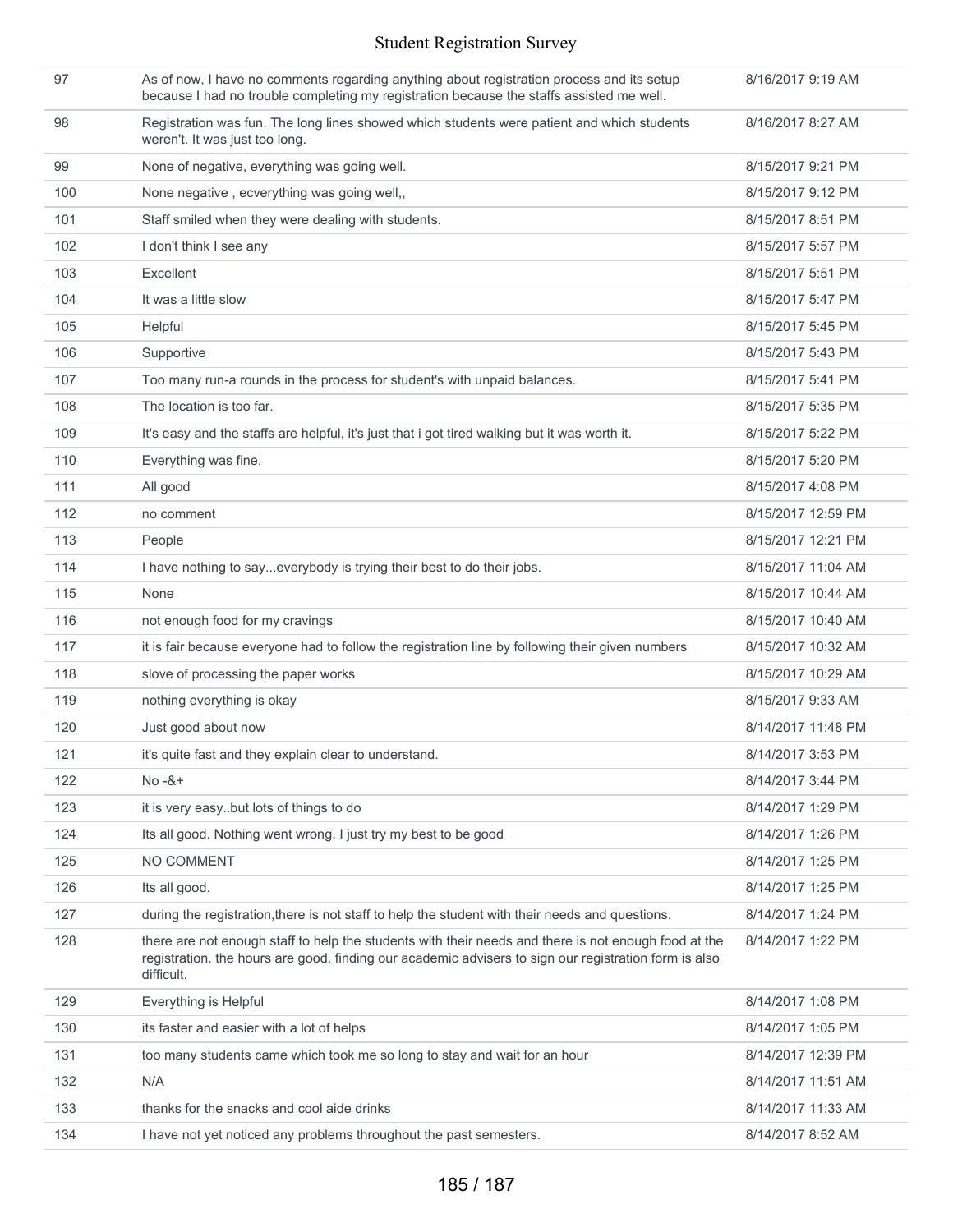| 135 | No comment                                                                                                                                                                                                                                                                                                                                                                                                                                                                                                                                                                                                  | 8/14/2017 8:17 AM  |
|-----|-------------------------------------------------------------------------------------------------------------------------------------------------------------------------------------------------------------------------------------------------------------------------------------------------------------------------------------------------------------------------------------------------------------------------------------------------------------------------------------------------------------------------------------------------------------------------------------------------------------|--------------------|
| 136 | I don't like the staffs working that they messed up my schedule. They do not the differences<br>between asking about two classes and asking to take out a class that we already registered in. I<br>have to take a late class because of their careless act.                                                                                                                                                                                                                                                                                                                                                | 8/13/2017 11:55 PM |
| 137 | The registration process itself is quite organize and smoothly processing. I would recommend to<br>have all the advisors to be present when doing the registration.                                                                                                                                                                                                                                                                                                                                                                                                                                         | 8/13/2017 11:31 PM |
| 138 | i like the process. the only problem is that the staffs are too slow and when i did my registration i<br>got late for my class that day. Everything else is good thank you                                                                                                                                                                                                                                                                                                                                                                                                                                  | 8/13/2017 10:32 PM |
| 139 | None.                                                                                                                                                                                                                                                                                                                                                                                                                                                                                                                                                                                                       | 8/13/2017 7:26 PM  |
| 140 | I registered early during the end of summer semester and the person who made my schedules<br>was careless enough to check my schedule because there were some time conflicts. So I'm<br>hoping this wont happen again because as a freshmen, obviously it is really hard to cope with this!                                                                                                                                                                                                                                                                                                                 | 8/13/2017 2:42 PM  |
| 141 | They're all helpful to all students.                                                                                                                                                                                                                                                                                                                                                                                                                                                                                                                                                                        | 8/13/2017 12:17 PM |
| 142 | great                                                                                                                                                                                                                                                                                                                                                                                                                                                                                                                                                                                                       | 8/13/2017 9:18 AM  |
| 143 | Need more staffs to help the students                                                                                                                                                                                                                                                                                                                                                                                                                                                                                                                                                                       | 8/12/2017 9:46 PM  |
| 144 | the first day of registration was my fault because i came late and i was standing under the sun<br>waiting for the line to shorten. then the second day i came down iwas 5th in line. so everything<br>was ok, except of seeing the other student wainting in line like me under the sunn made me<br>diappointed. off course there were shades students could hide under but once they leave the line<br>they be at the end again. atleast the school shouldve provide tents and water or drink to cool off<br>the students. so i will rate everything on the scale of 0 to 10 i will give them a rate of 8 | 8/11/2017 5:26 PM  |
| 145 | not bad size mao                                                                                                                                                                                                                                                                                                                                                                                                                                                                                                                                                                                            | 8/11/2017 5:17 PM  |
| 146 | everything was done perfectly except timethere's not much time and everything seems to be<br>behind                                                                                                                                                                                                                                                                                                                                                                                                                                                                                                         | 8/11/2017 1:12 PM  |
| 147 | everything is perfect as it is                                                                                                                                                                                                                                                                                                                                                                                                                                                                                                                                                                              | 8/11/2017 1:02 PM  |
| 148 | nothing much.                                                                                                                                                                                                                                                                                                                                                                                                                                                                                                                                                                                               | 8/11/2017 11:17 AM |
| 149 | they're good and not good sometimes                                                                                                                                                                                                                                                                                                                                                                                                                                                                                                                                                                         | 8/11/2017 11:13 AM |
| 150 | Long line                                                                                                                                                                                                                                                                                                                                                                                                                                                                                                                                                                                                   | 8/11/2017 11:07 AM |
| 151 | none                                                                                                                                                                                                                                                                                                                                                                                                                                                                                                                                                                                                        | 8/11/2017 10:58 AM |
| 152 | everything was blurred on my first day of registration but after receiving help from staffs i get to<br>understand everything.                                                                                                                                                                                                                                                                                                                                                                                                                                                                              | 8/11/2017 10:53 AM |
| 153 | It was okay. The line for the first step was the killer. Lines are always too long.                                                                                                                                                                                                                                                                                                                                                                                                                                                                                                                         | 8/11/2017 9:35 AM  |
| 154 | Good Service!!!                                                                                                                                                                                                                                                                                                                                                                                                                                                                                                                                                                                             | 8/11/2017 9:00 AM  |
| 155 | classes all filled                                                                                                                                                                                                                                                                                                                                                                                                                                                                                                                                                                                          | 8/11/2017 8:40 AM  |
| 156 | It was okay                                                                                                                                                                                                                                                                                                                                                                                                                                                                                                                                                                                                 | 8/10/2017 3:05 PM  |
| 157 | Some of the workers left their position                                                                                                                                                                                                                                                                                                                                                                                                                                                                                                                                                                     | 8/10/2017 1:35 PM  |
| 158 | Need more staffs to help out, so that it'll be fast.                                                                                                                                                                                                                                                                                                                                                                                                                                                                                                                                                        | 8/10/2017 1:28 PM  |
| 159 | Very satisfied                                                                                                                                                                                                                                                                                                                                                                                                                                                                                                                                                                                              | 8/10/2017 12:14 PM |
| 160 | very good                                                                                                                                                                                                                                                                                                                                                                                                                                                                                                                                                                                                   | 8/10/2017 11:36 AM |
| 161 | It was okay                                                                                                                                                                                                                                                                                                                                                                                                                                                                                                                                                                                                 | 8/10/2017 11:32 AM |
| 162 | Sometime the positive things is that you gain more help form staff, but the negative ting is that you<br>got to sit for hours to get registered.                                                                                                                                                                                                                                                                                                                                                                                                                                                            | 8/10/2017 11:25 AM |
| 163 | They're really slow and need better equipment                                                                                                                                                                                                                                                                                                                                                                                                                                                                                                                                                               | 8/10/2017 11:14 AM |
| 164 | Positive, people where always helpful                                                                                                                                                                                                                                                                                                                                                                                                                                                                                                                                                                       | 8/10/2017 11:01 AM |
| 165 | Fine                                                                                                                                                                                                                                                                                                                                                                                                                                                                                                                                                                                                        | 8/10/2017 10:55 AM |
| 166 | It is better to come early than late.                                                                                                                                                                                                                                                                                                                                                                                                                                                                                                                                                                       | 8/10/2017 10:45 AM |
|     |                                                                                                                                                                                                                                                                                                                                                                                                                                                                                                                                                                                                             |                    |